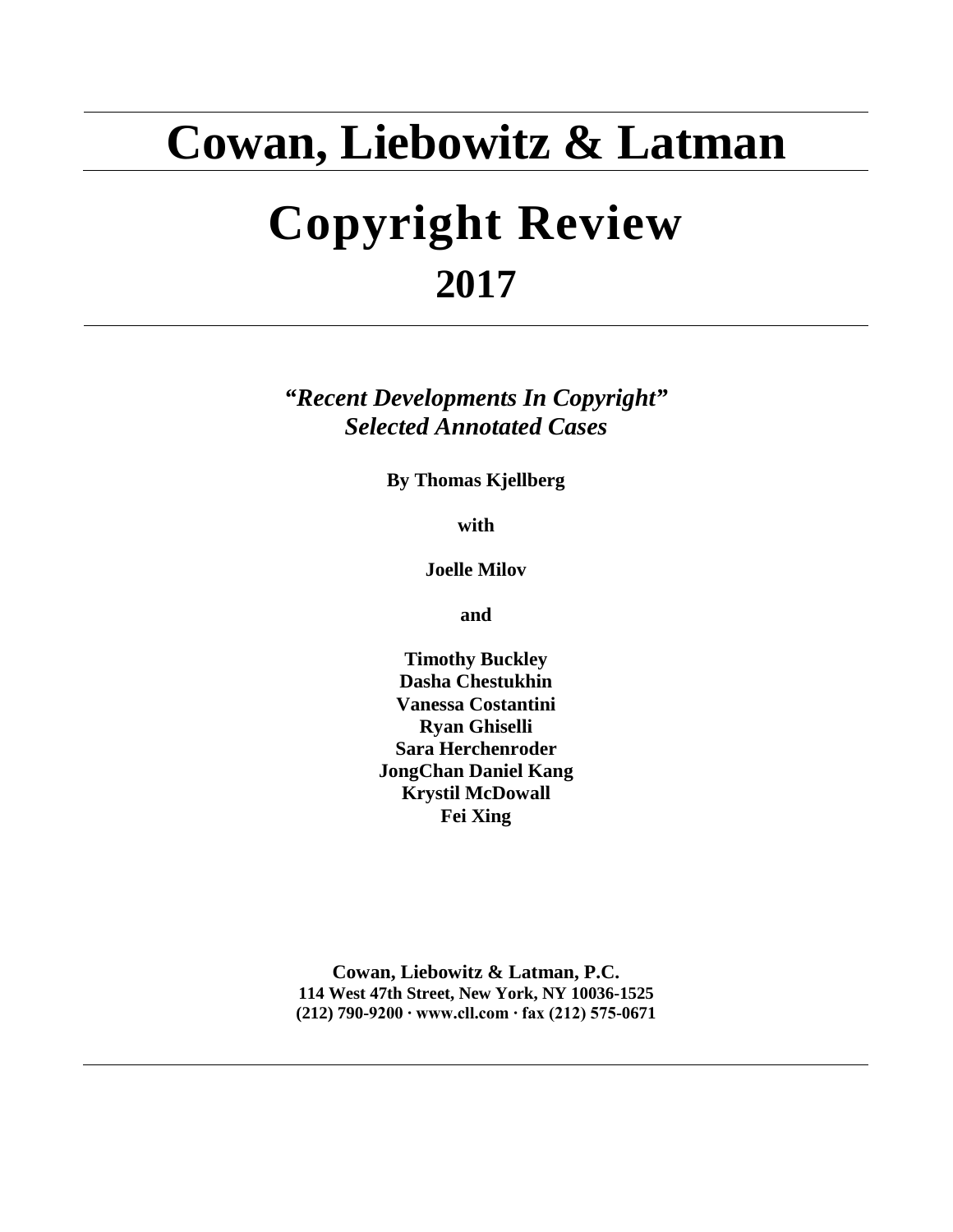**These annotations cover cases reported since our report at the 40th Copyright Society Annual Meeting of 2016.**

**© 2017 Cowan, Liebowitz & Latman, P.C.**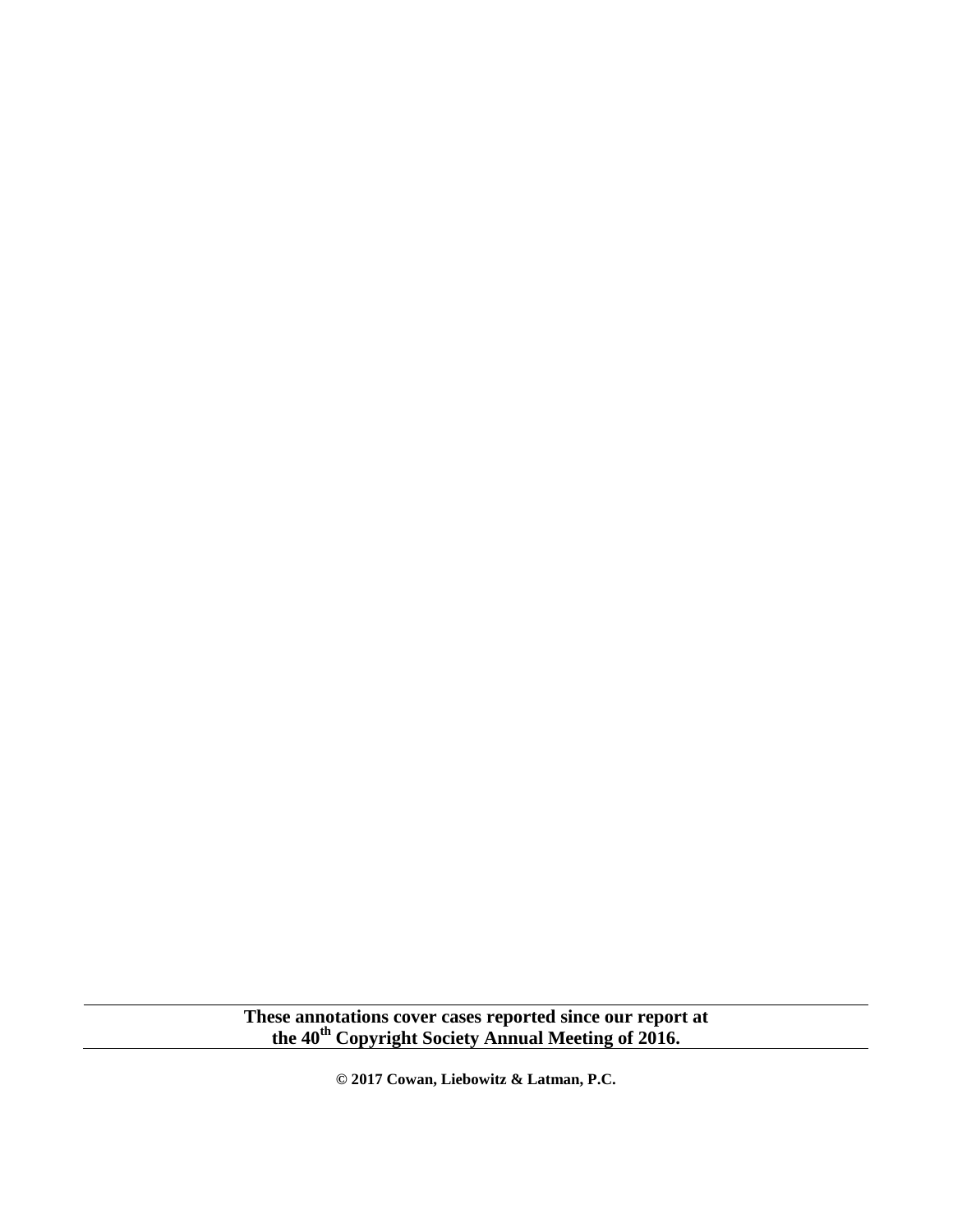## **TABLE OF CONTENTS**

| $\mathbf{I}$ . |                                                               |  |
|----------------|---------------------------------------------------------------|--|
|                | A.<br><b>B.</b><br>$\mathcal{C}$ .<br>D.<br>Ε.                |  |
| II.            |                                                               |  |
|                | A.<br><b>B.</b><br>$\mathcal{C}$ .<br>D.                      |  |
| III.           |                                                               |  |
|                | A.<br><b>B.</b><br>$\mathcal{C}$ .<br>D.<br>Ε.<br>$F_{\cdot}$ |  |
| IV.            |                                                               |  |
|                | A.                                                            |  |
| $V_{\cdot}$    |                                                               |  |
|                | A.<br><b>B.</b><br>$C$ .<br>D.                                |  |
| VI.            |                                                               |  |
|                | <b>B.</b><br>$C$ .<br>D.<br>E.<br>F.<br>G.                    |  |
|                |                                                               |  |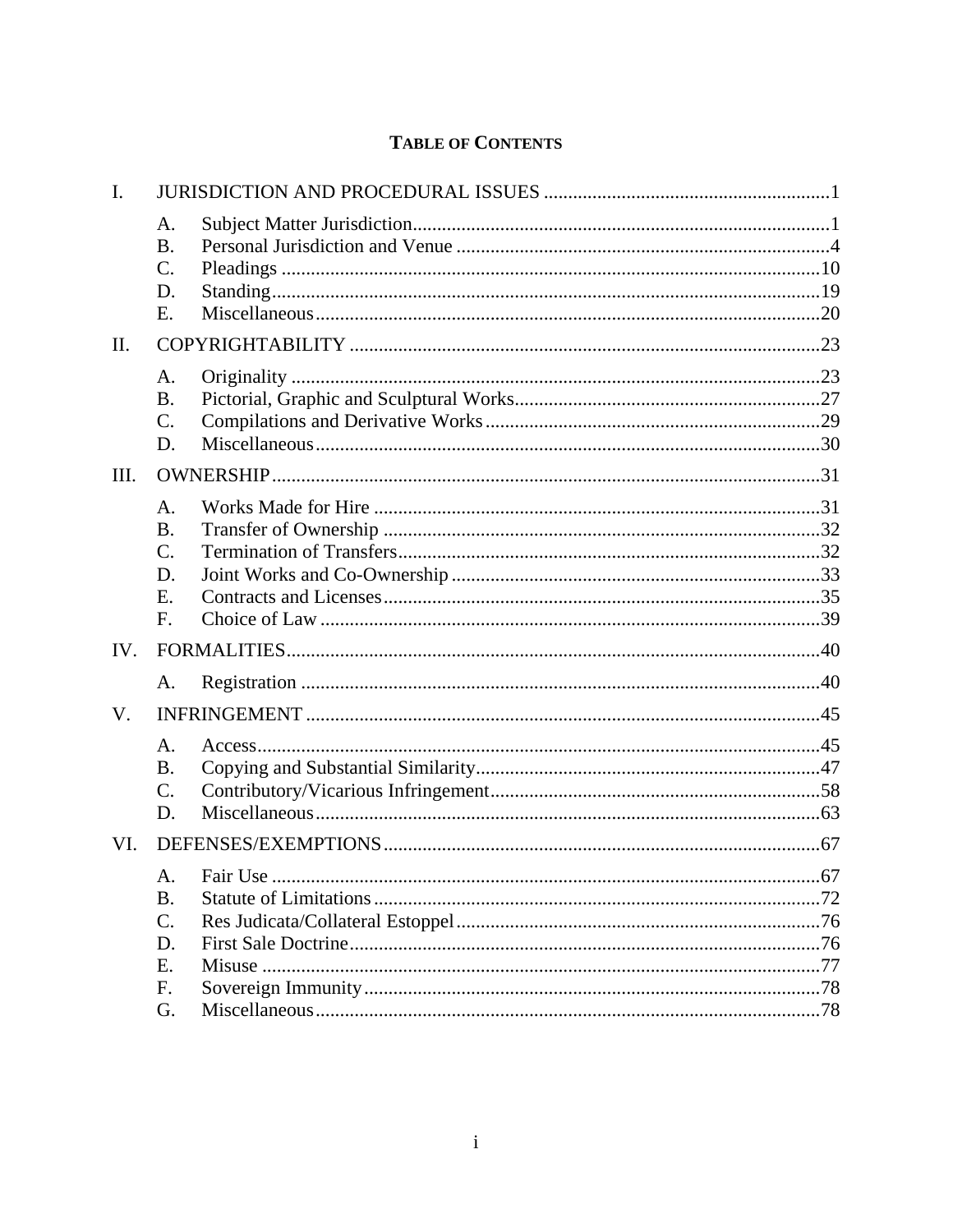|         | <b>B.</b>       |  |
|---------|-----------------|--|
|         | $\mathcal{C}$ . |  |
|         |                 |  |
|         |                 |  |
| $X_{-}$ |                 |  |
|         | $\mathsf{A}$ .  |  |
|         | <b>B.</b>       |  |
|         |                 |  |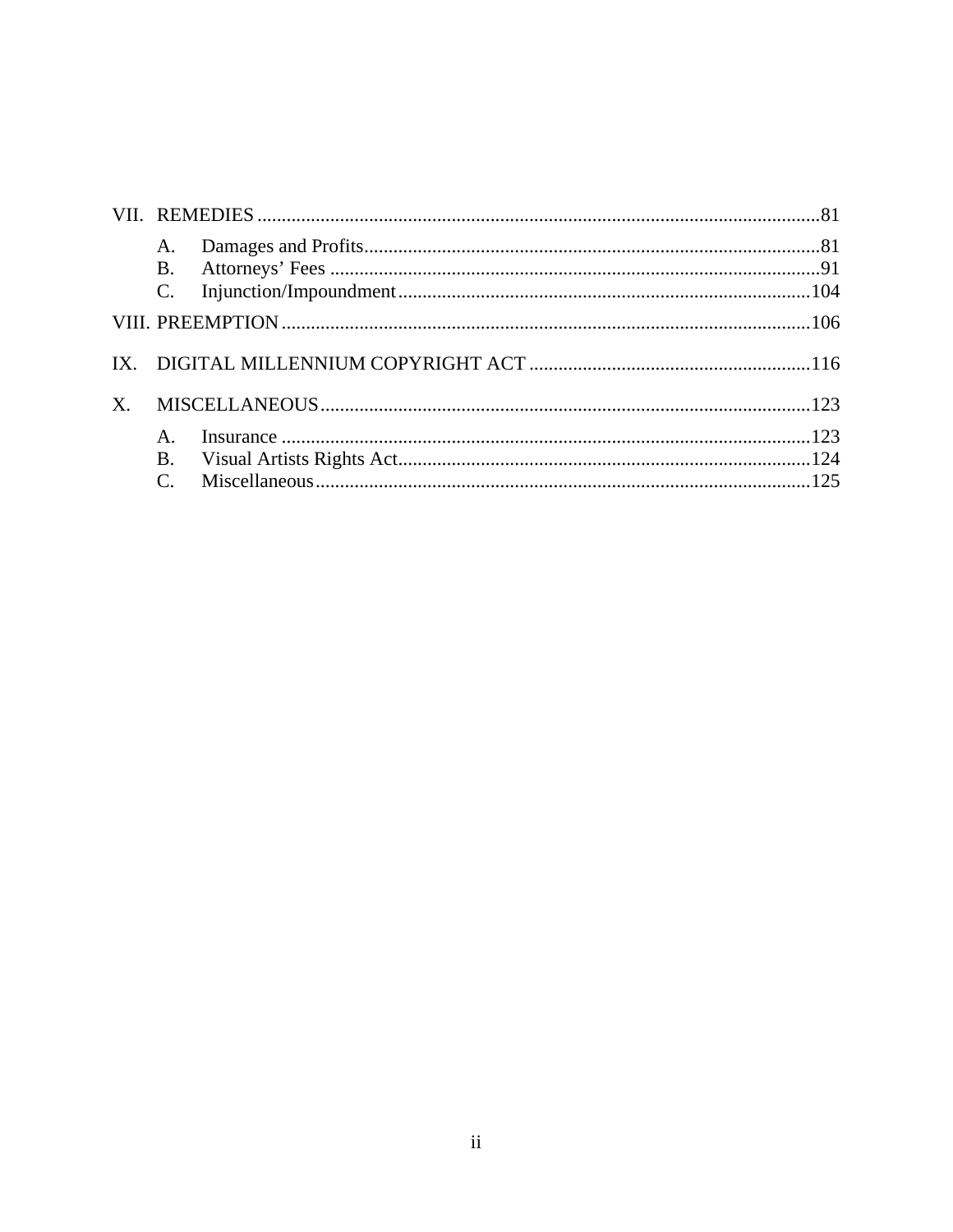## **TABLE OF CASES**

| 360 Mortg. Grp., LLC v. Stonegate Mortg. Corp.,                                |
|--------------------------------------------------------------------------------|
| No. 14-310, 2016 U.S. Dist. LEXIS 124661 (E.D.N.C. Sept. 14, 2016) 113         |
| 8th Wonder Entertainment, LLC v. Viacom Int'l, Inc.,                           |
| A-Blake Records, LLC v. Cassidy,                                               |
| No. 14-3401, 2016 U.S. Dist. LEXIS 112798 (S.D. Tex. Aug. 23, 2016) 100        |
| Allen v. Cooper,                                                               |
| No. 15-627, 2017 U.S. Dist. LEXIS 42159 (E.D.N.C. Mar. 23, 2017)  113          |
| Alliance for Water Efficiency v. Fryer,                                        |
|                                                                                |
| Am. Bd. of Internal Medicine v. Rushford,                                      |
|                                                                                |
| Am. Rena Int'l v. Sis-Joyce Int'l Co.,                                         |
| No. 12-6972, 2016 U.S. Dist. LEXIS 179981 (C.D. Cal. Dec. 29, 2016)  85        |
| Am. Shooting Ctr., Inc. v. Secfor Int'l,                                       |
| Am. Soc'y for Testing and Materials v. Public. Resource. Org, Inc.,            |
| No. 13-1215, No. 14-857, 2017 U.S. Dist. LEXIS 14623 (D.D.C. Feb. 2, 2017)  25 |
| AMA Multimedia LLC v. Sagan Ltd.,                                              |
|                                                                                |
| Amusement Art, LLC v. Life Is Beautiful, LLC,                                  |
| No. 14-8290, 2016 U.S. Dist. LEXIS 165429 (C.D. Cal. Nov. 29, 2016) 52         |
| Antonick v. Elec. Arts, Inc.,                                                  |
|                                                                                |
| Archie MD, Inc. v. Elsevier, Inc.,                                             |
| No. 16-6614, 2017 U.S. Dist. LEXIS 37141 (S.D.N.Y. Mar. 13, 2017)  41, 49      |
| Arthur Rutenberg Homes, Inc. v. Jewel Homes, LLC,                              |
| Artists Rights Enforcement Corp. v. Estate of King,                            |
|                                                                                |
| Bell v. KG Am. Real Estate Holdings, LLC,                                      |
|                                                                                |
| Bell v. Taylor,                                                                |
|                                                                                |
| Bell v. Taylor,                                                                |
| No. 13-798, 2016 U.S. Dist. LEXIS 118681 (S.D. Ind. Sept. 2, 2016)  102        |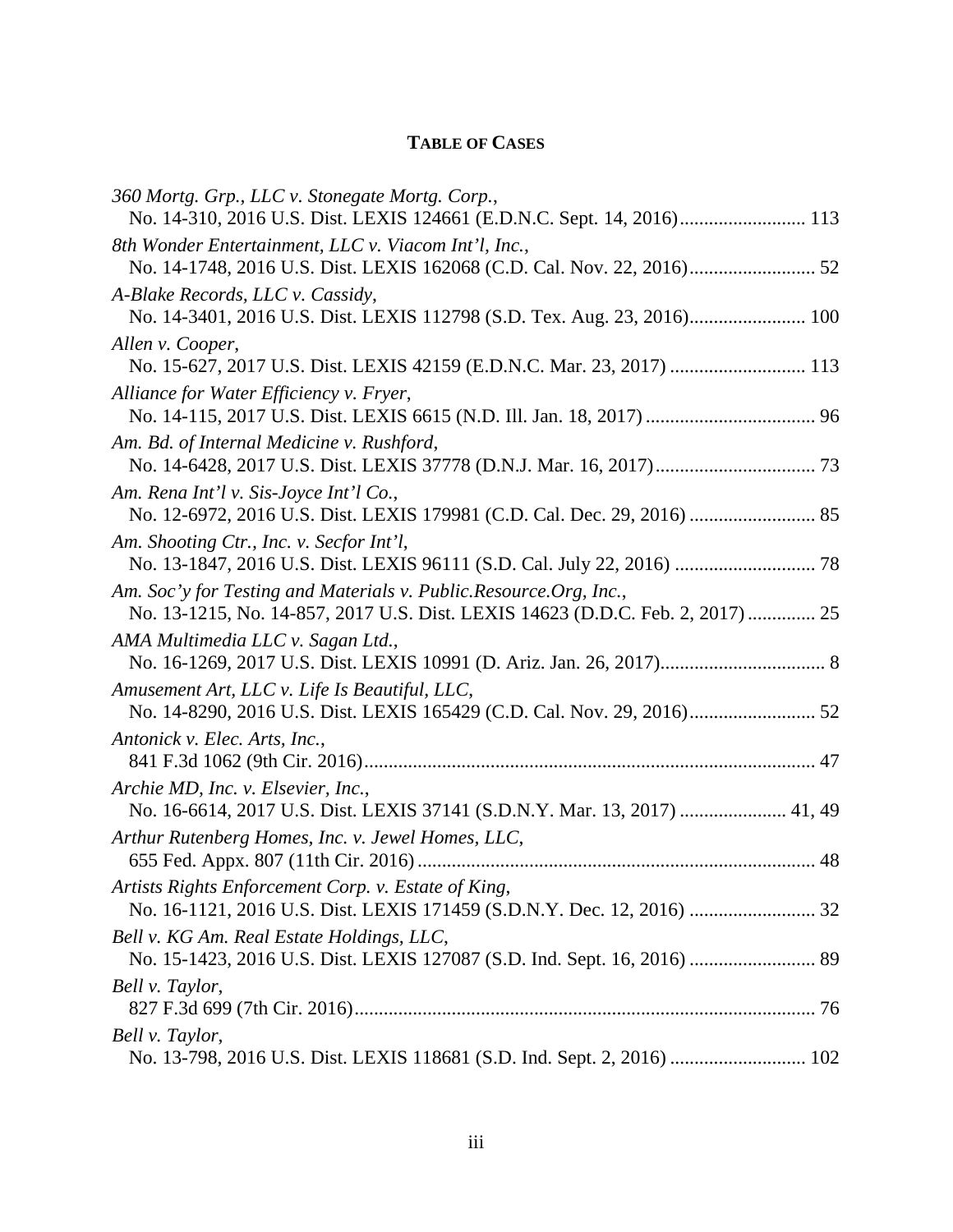| BHL Boresight, Inc. v. Geo-Steering Solutions, Inc.,                                                                        |
|-----------------------------------------------------------------------------------------------------------------------------|
| Big Daddy Games, LLC v. Leja Distributing, Inc.,                                                                            |
| BMG Rights Mgmt. (US) LLC v. Cox Comm'ns, Inc.,                                                                             |
| BMG Rights Mgmt. (US) LLC v. Cox Communs., Inc.,                                                                            |
| Boehm v. Heyrman Printing, LLC,<br>No. 16-305, 2017 U.S. Dist. LEXIS 33678 (W.D. Wis. Mar. 9, 2017)  124                    |
| Bowen v. Paisley,<br>No. 13-414, 2016 U.S. Dist. LEXIS 114048 (M.D. Tenn. Aug. 25, 2016)  55                                |
| Brighton Collectibles, LLC v. Believe Prod., Inc.,                                                                          |
| Brighton Collectibles, LLC v. IPPO Jewelry Corp.,<br>No. 16-6065, 2017 U.S. Dist. LEXIS 24868 (C.D. Cal. Feb. 22, 2017) 104 |
| Broad. Music, Inc. v. Bentley,<br>No. 16-394, 2017 U.S. Dist. LEXIS 27581 (W.D. Tex. Feb. 28, 2017)  65                     |
| Broad. Music, Inc. v. Craig Sports, LLC,                                                                                    |
| Bruhn Newtech v. United States,                                                                                             |
| BWP Media USA Inc. v. Gossip Cop Media, Inc.,                                                                               |
| BWP Media USA Inc. v. Polyvore, Inc.,                                                                                       |
| BWP Media USA, Inc. v. T & S Software Assocs., Inc.,                                                                        |
| Capitol Records, LLC v. Vimeo, LLC,                                                                                         |
| Caracal Enters. LLC v. Suranyi,                                                                                             |
| Christ Ctr. of Divine Philosophy, Inc. v. Elam,                                                                             |
| Cirana Corp. v. Changshu Jisheng Spinning & Weaving Commodities Co., Ltd.,                                                  |
| Cobbler Nevada, LLC v. Cerritos,                                                                                            |
| Cobbler Nevada, LLC v. Ronne,                                                                                               |
|                                                                                                                             |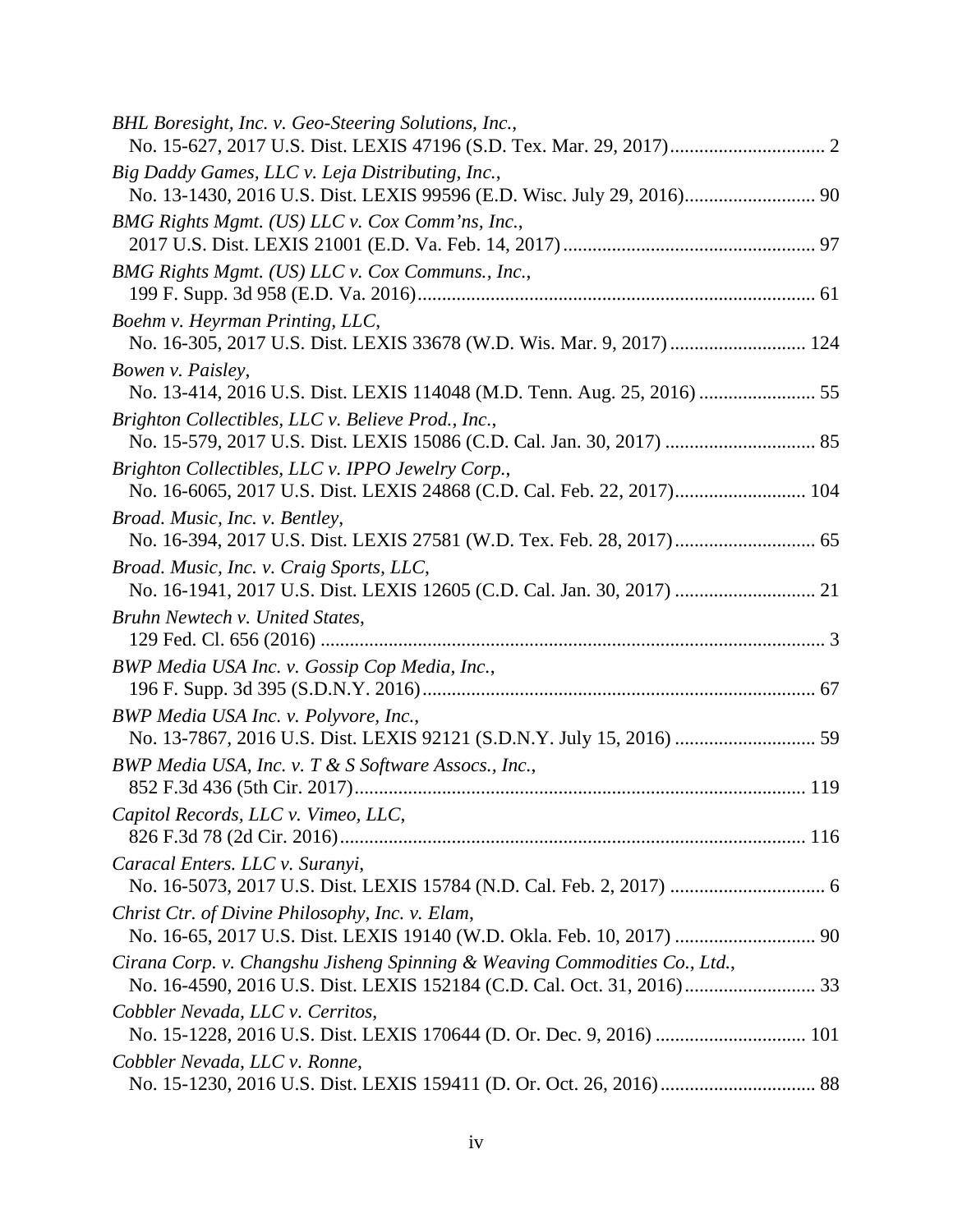| Cohen v. G&M Realty L.P.,<br>No. 13-5612, 2017 U.S. Dist. LEXIS 50943 (E.D.N.Y. Mar. 31, 2017)  124                                         |  |
|---------------------------------------------------------------------------------------------------------------------------------------------|--|
| Compass Homes, Inc. v. Trinity Health Grp., Ltd.,                                                                                           |  |
| Connor v. Ferris Mktg.,<br>No. 16-871, 2017 U.S. Dist. LEXIS 32031 (M.D. Fla. Mar. 7, 2017) 14                                              |  |
| Corbello v. Devito,                                                                                                                         |  |
| Countryman Nev., LLC v. Doe-73.164.181.226,                                                                                                 |  |
| Countryman Nev., LLC v. Suarez,                                                                                                             |  |
| Creazioni Artistiche Musicali S.r.l. v. Carlin America, Inc.,<br>No. 14-9270, 2016 U.S. Dist. LEXIS 180431 (S.D.N.Y. Dec. 30, 2016)  36, 39 |  |
| Crestwood Membranes, Inc. v. Constant Servs.,                                                                                               |  |
| Culver Franchising System, Inc. v. Steak n Shake Inc.,                                                                                      |  |
| Datacarrier S.A. v. WOCCU Servs. Grp.,                                                                                                      |  |
| Design Basics, LLC v. Devon Custom Home, Inc.,                                                                                              |  |
| Design Basics, LLC v. Lexington Homes, Inc.,<br>No. 14-1102, 2016 U.S. Dist. LEXIS 140207 (E.D. Wis. Sept. 29, 2016) 46                     |  |
| Design Basics, LLC v. Milakis Homes, LLC,<br>No. 16-53, 2016 U.S. Dist. LEXIS 169521 (N.D. Ind. Dec. 8, 2016)  17                           |  |
| Design Basics, LLC v. Miller Builders,                                                                                                      |  |
| Design Basics, LLC v. Petros Homes, Inc.,                                                                                                   |  |
| Design Basics, LLC v. Petros Homes, Inc.,                                                                                                   |  |
| Design Basics, LLC v. Rusk Builders, Inc.,                                                                                                  |  |
| Design Ideas, Ltd. v. Meijer, Inc.,                                                                                                         |  |
| Devil's Advocate, LLC v. Zurich Am. Ins. Co.,<br>No. 15-1048, 2016 U.S. App. LEXIS 20952 (4th Cir. Nov. 22, 2016)  47                       |  |
| Devocean Jewelry LLC. v. Associated Newspapers Ltd.,<br>No. 16-2150, 2016 U.S. Dist. LEXIS 145593 (S.D.N.Y. Oct. 20, 2016)  11              |  |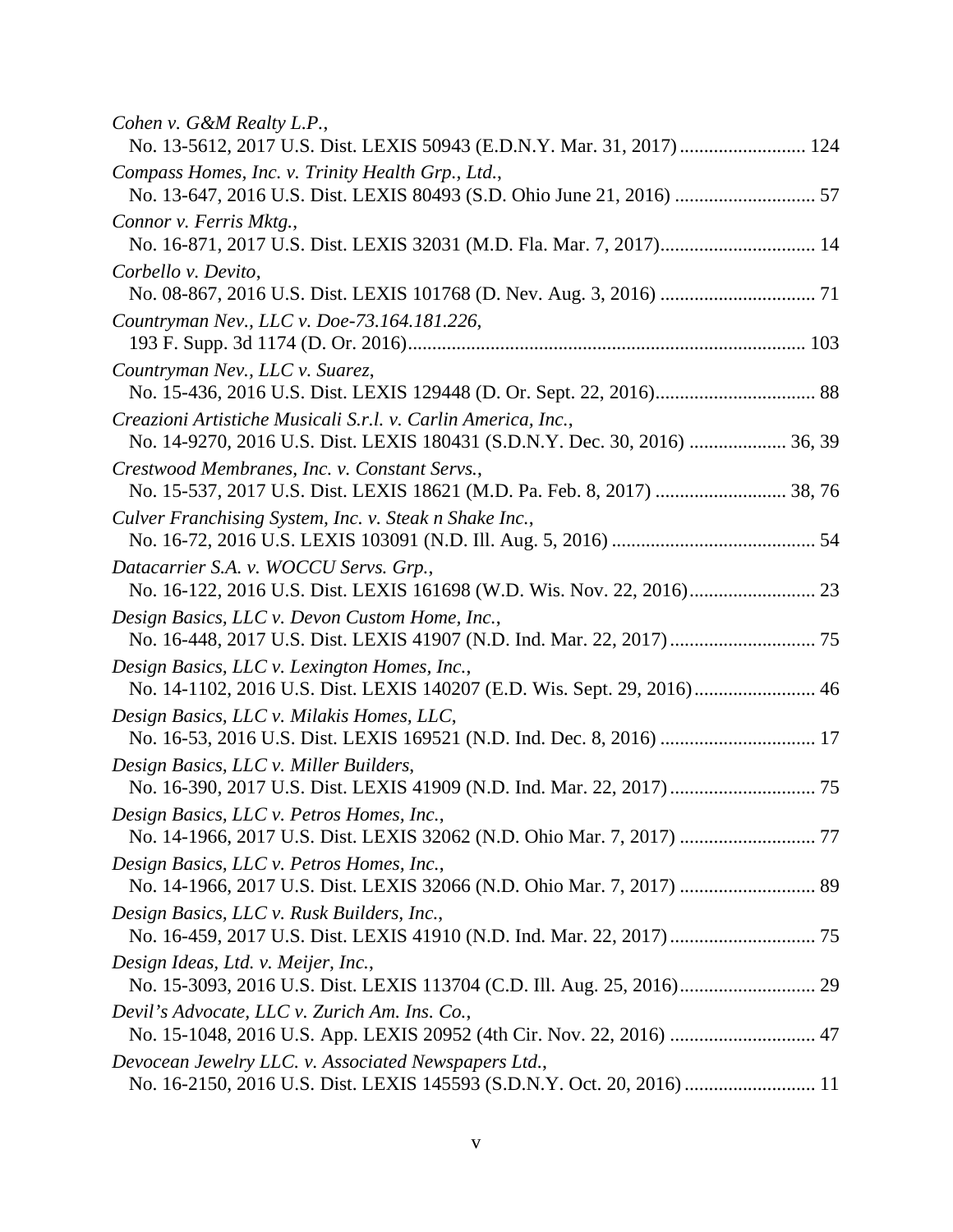| Diamond Foods, Inc. v. Hottrix, LLC,                                                                                                                |  |
|-----------------------------------------------------------------------------------------------------------------------------------------------------|--|
| Direct Techs., LLC v. Electronic Arts, Inc.,                                                                                                        |  |
| Dish Network, L.L.C. v. Fraifer,                                                                                                                    |  |
| Disney Enters. v. VidAngel Inc.,                                                                                                                    |  |
| Doc's Dream, LLC v. Dolores Press, Inc.,                                                                                                            |  |
| Eastcott v. McGraw-Hill Global Educ. Holdings, LLC,                                                                                                 |  |
| Educ. Impact v. Travelers Prop. Cas. Co. of Am.,<br>No. 15-4510, 2016 U.S. Dist. LEXIS 176799 (N.D. Cal. Dec. 21, 2016)  123                        |  |
| Eggleston v. Daniels,<br>No. 15-11893, 2016 U.S. Dist. LEXIS 108177 (E.D. Mich. Aug. 16, 2016)  56                                                  |  |
| El-Sedfy v. WhatsApp Inc.,                                                                                                                          |  |
| EMI Blackwood Music Inc. v. KTS Karaoke, Inc.,                                                                                                      |  |
| EMI Christian Music Grp., Inc. v. MP3Tunes, LLC,                                                                                                    |  |
| Energy Intelligence Grp., Inc. v. Kayne Anderson Capital Advisors, LP,<br>No. 14-1903, 2017 U.S. Dist. LEXIS 9426 (S.D. Tex. Jan. 24, 2017)  74, 80 |  |
| Erikson Productions, Inc. v. Kast,                                                                                                                  |  |
| Express Lien, Inc. v. Nationwide Notice, Inc.,                                                                                                      |  |
| Farouk Sys., Inc. v. AG Global Prods., LLC,                                                                                                         |  |
| Fathers & Daughters Nevada, LLC v. Leonard,                                                                                                         |  |
| Ferman v. Jenlis, Inc.,                                                                                                                             |  |
| Fine v. Baer,                                                                                                                                       |  |
| First Am. Bankcard v. Smart Bus. Tech.,                                                                                                             |  |
| Flo & Eddie, Inc. v. Pandora Media, Inc.,                                                                                                           |  |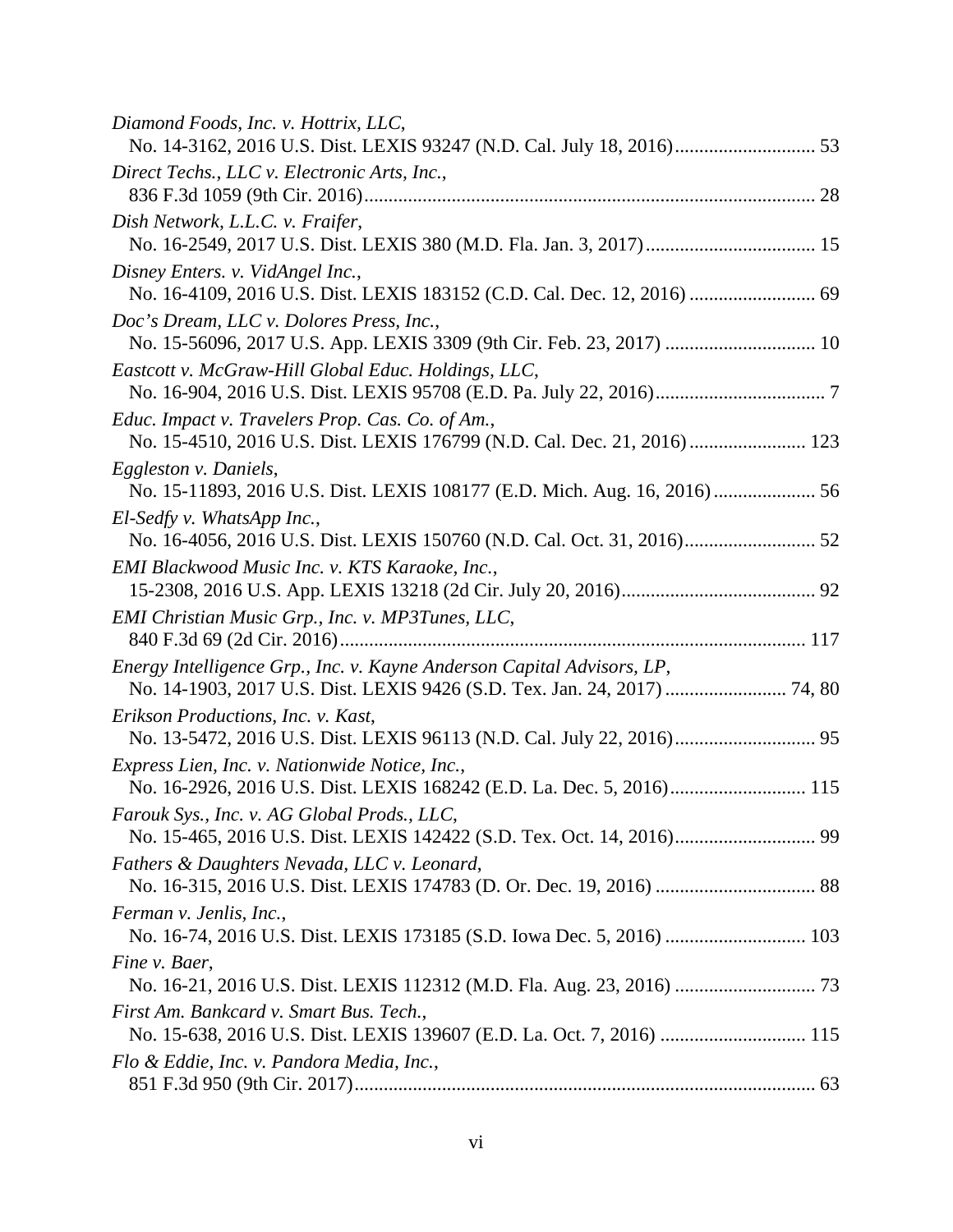| Flo & Eddie, Inc. v. Sirius XM Radio, Inc.,                                                                                |
|----------------------------------------------------------------------------------------------------------------------------|
| Flo & Eddie, Inc. v. Sirius XM Radio, Inc.,                                                                                |
| Flo & Eddie, Inc. v. Sirius XM Radio, Inc.,                                                                                |
| Ford Motor Co. v. Autel US, Inc.,<br>No. 14-13760, 2016 U.S. Dist. LEXIS 85875 (E.D. Mich. Jul. 1, 2016)  122              |
| Fourth Estate Pub. Ben. Corp. v. Wall-Street.com, LLC,                                                                     |
| Fox TV Stations, Inc. v. AereoKiller, LLC,                                                                                 |
| Fulks v. Knowles-Carter,                                                                                                   |
| General Motors LLC v. Dorman Prods.,<br>No. 15-12917, 2017 U.S. Dist. LEXIS 28434 (E.D. Mich. Mar. 1, 2017)  14, 120       |
| GlobeRanger Corp. v. Software AG U.S.A., Inc.,                                                                             |
| Goldstein v. Metro. Reg'l Info. Sys.,<br>No. 15-2400, 2016 U.S. Dist. LEXIS 106735 (D. Md. Aug. 11, 2016)  121             |
| Grady v. Iacullo,<br>No. 13-624, 2017 U.S. Dist. LEXIS 47739 (D. Colo. Mar. 29, 2017)  56                                  |
| Gym Door Repairs, Inc. v. Young Equip. Sales, Inc.,                                                                        |
| Hacienda Records, LP v. Ramos,                                                                                             |
| Hart v. Amazon,                                                                                                            |
| Hawaiiweb, Inc. v. Experience Hawaii, Inc.,                                                                                |
| Heartland Homes, Inc. v. Homes by DeeSign, Inc.,                                                                           |
| Hempton v. Pond5, Inc.,<br>No. 15-5696, 2017 U.S. Dist. LEXIS 5724 (W.D. Wash. Jan. 13, 2017) 121                          |
| Home Design Servs. v. Turner Heritage Homes, Inc.,                                                                         |
| Horizon Comics Prod., Inc. v. Marvel Entm't, LLC,<br>No. 16-2499, 2017 U.S. Dist. LEXIS 44662 (S.D.N.Y. Mar. 27, 2017)  49 |
| Hoskins v. United States Gov't,<br>No. 16-1055, 2016 U.S. Dist. LEXIS 144404 (W.D. Wash. Oct. 18, 2016)  16                |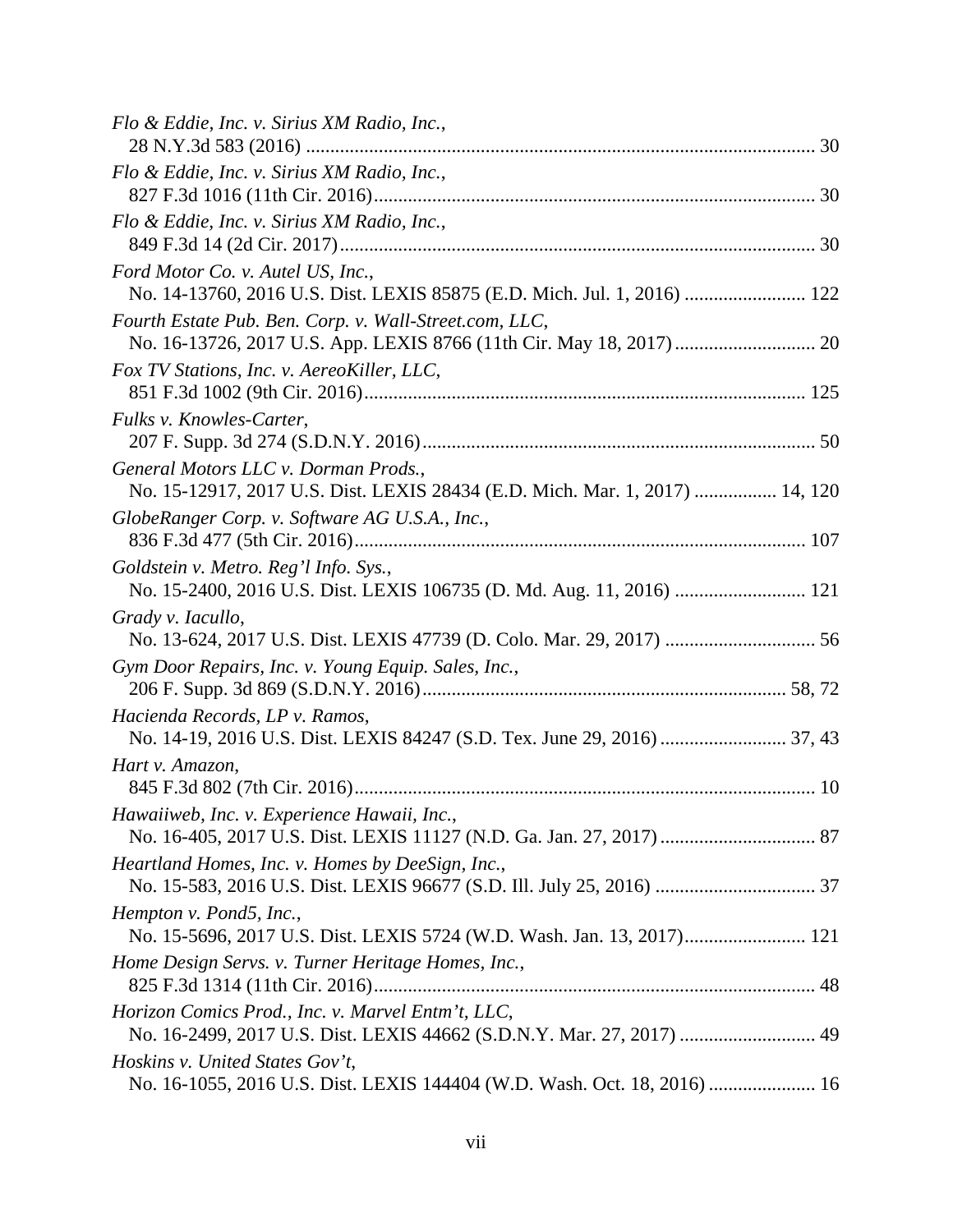| Ian v. Bottom Line Record Co.,<br>No. 16-187, 2016 U.S. Dist. LEXIS 86646 (M.D. Tenn. July 1, 2016)  17                                        |  |
|------------------------------------------------------------------------------------------------------------------------------------------------|--|
| ICC Evaluation Serv., LLC v. Int'l Ass'n of Plumbing & Mech. Officials,<br>No. 16-54, 2016 U.S. Dist. LEXIS 153518 (D.D.C. Sept. 19, 2016)  18 |  |
| Iconics, Inc. v. Massaro,                                                                                                                      |  |
| Inspired by Design, LLC v. Sammy's Sew Shop, LLC,<br>No. 16-2290, 2016 U.S. Dist. LEXIS 144988 (D. Kan. Oct. 19, 2016)  26, 105                |  |
| Intellitech Corp. v. Inst. of Elec. and Elecs. Engineers,                                                                                      |  |
| John Wiley & Sons, Inc. v. Book Dog Books, LLC,                                                                                                |  |
| Johnson v. Storix, Inc.,                                                                                                                       |  |
| Kevin Chelko Photography, Inc. v. JF Rests., LLC,                                                                                              |  |
| Kid Stuff Mktg., Inc. v. Creative Consumer Concepts, Inc.,                                                                                     |  |
| Kirtsaeng v. John Wiley & Sons, Inc.,                                                                                                          |  |
| Kitchen & Bath Concepts of Pittsburgh, LLC v. Eddy Homes, Inc.,                                                                                |  |
| Kitchen & Bath Concepts of Pittsburgh, LLC v. Eddy Homes, Inc.,<br>No. 16-589, 2017 U.S. Dist. LEXIS 36768 (W.D. Pa. Mar. 15, 2017)  97        |  |
| Leonard v. Stemtech Int'l, Inc.,                                                                                                               |  |
| Leopona, Inc. v. Cruz for President,<br>No. 16-658, 2016 U.S. Dist. LEXIS 89706 (W.D. Wash. Jul. 11, 2016)  43, 112                            |  |
| LeRoi, Inc. v. CSC3C, Inc.,                                                                                                                    |  |
| Levi v. Twentieth Century Fox Film Corp.,                                                                                                      |  |
| LHF Prods. v. Doe,                                                                                                                             |  |
| LHF Prods., Inc. v. Doe $1$ ,                                                                                                                  |  |
| LHF Prods., Inc. v. Doe 1,                                                                                                                     |  |
| LHF Prods., Inc. v. Doe,<br>No. 16-1175, 2017 U.S. Dist. LEXIS 21599 (W.D. Wash. Feb. 15, 2017) 86, 98                                         |  |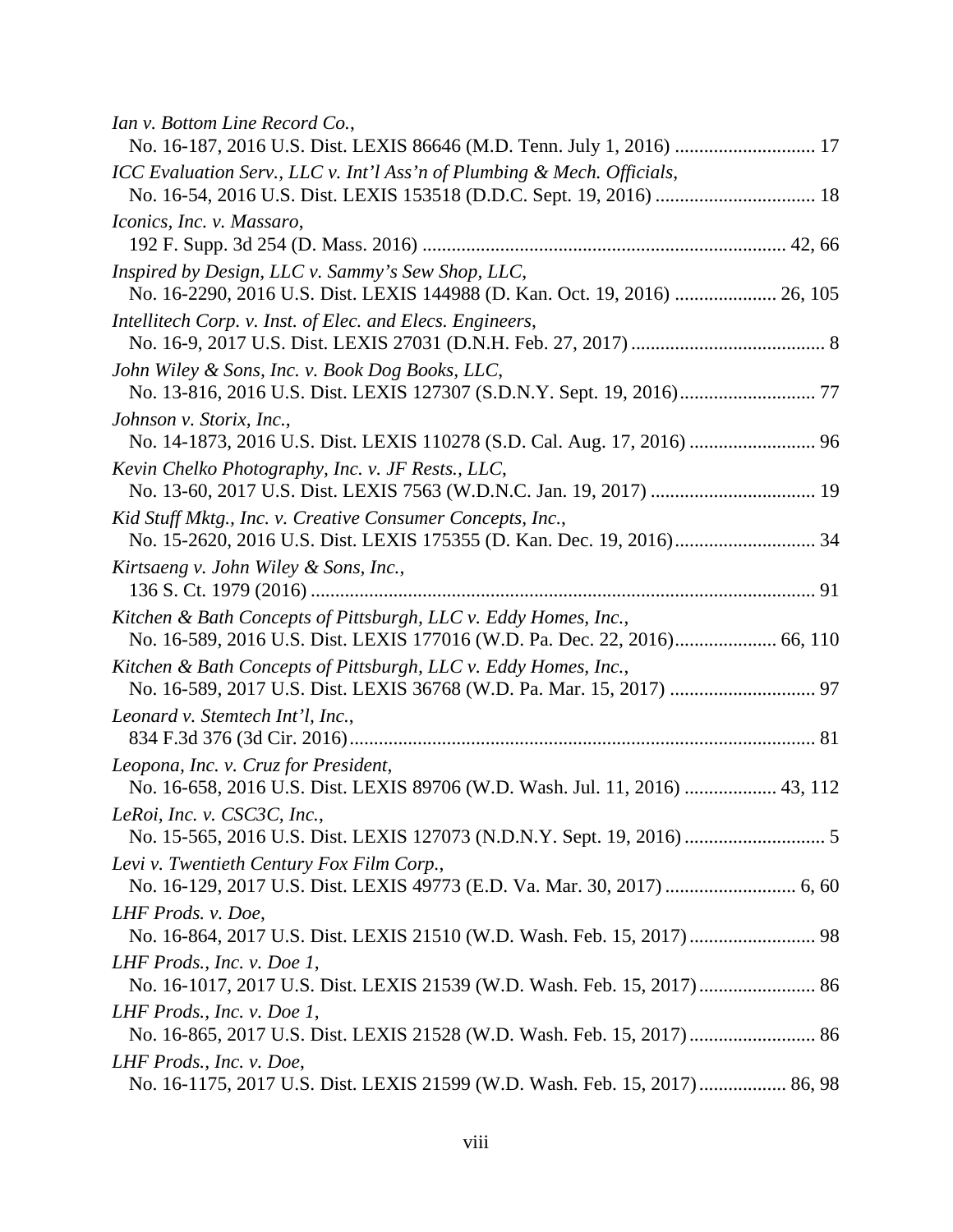| Limecoral, Ltd. v. Careerbuilder, LLC,                                                                                                         |  |
|------------------------------------------------------------------------------------------------------------------------------------------------|--|
| Live Face On Web, LLC v. Guerra,                                                                                                               |  |
| No. 15-7143, 2017 U.S. Dist. LEXIS 40037 (D.N.J. Mar. 21, 2017) 16                                                                             |  |
| Live Face on Web, LLC v. Smart Move Search, Inc.,<br>No. 15-4198, 2017 U.S. Dist. LEXIS 40247 (D.N.J. Mar. 21, 2017) 13, 74                    |  |
| Loomis v. Cornish,                                                                                                                             |  |
| Louise Paris, Ltd. v. Std. Fabrics Int'l, Inc.,<br>No. 15-3250, 2016 U.S. Dist. LEXIS 104222 (S.D.N.Y. Aug. 8, 2016)  42                       |  |
| Malibu Textiles, Inc. v. Sentimental NY,                                                                                                       |  |
| Mapp v. UMG Recordings, Inc.,                                                                                                                  |  |
| Marino v. Usher,<br>Nos. 15-2270, 15-2359, 2016 U.S. App. LEXIS 21828 (3d Cir. Dec. 8, 2016)  33                                               |  |
| Marketran, LLC v. Brooklyn Water Enters.,                                                                                                      |  |
| Mavrix Photographs, LLC v. LiveJournal, Inc.,                                                                                                  |  |
| McCurry v. Accessory Network Grp., LLC,                                                                                                        |  |
| McFee v. CPP Int'l,                                                                                                                            |  |
| McNeese v. Access Midstream Partners, L.P.,<br>No. 14-503, 2017 U.S. Dist. LEXIS 34538 (W.D. Okla. Mar. 10, 2017) 44                           |  |
| Medallion Homes Gulf Coast, Inc. v. Tivoli Homes of Sarasota, Inc.,<br>No. 14-3117, 2016 U.S. Dist. LEXIS 139748 (M.D. Fla. Oct. 7, 2016)  100 |  |
| Medallion Homes Gulf Coast, Inc. v. Tivoli Homes of Sarasota, Inc.,                                                                            |  |
| Megna v. Biocomp Labs. Inc.,                                                                                                                   |  |
| Melissa & Doug, LLC v. LTD Commodities, LLC,<br>No. 15-8085, 2016 U.S. Dist. LEXIS 107756 (S.D.N.Y. Aug. 15, 2016)  4                          |  |
| Mercom Grp., LLC v. Diati Staffing, LLC,                                                                                                       |  |
| Metal Bulletin Ltd. v. Scepter, Inc.,                                                                                                          |  |
| MG Design Assocs. v. Costar Realty Info., Inc.,<br>No. 16-5166, 2016 U.S. Dist. LEXIS 166262 (N.D. Ill. Dec. 1, 2016)  125                     |  |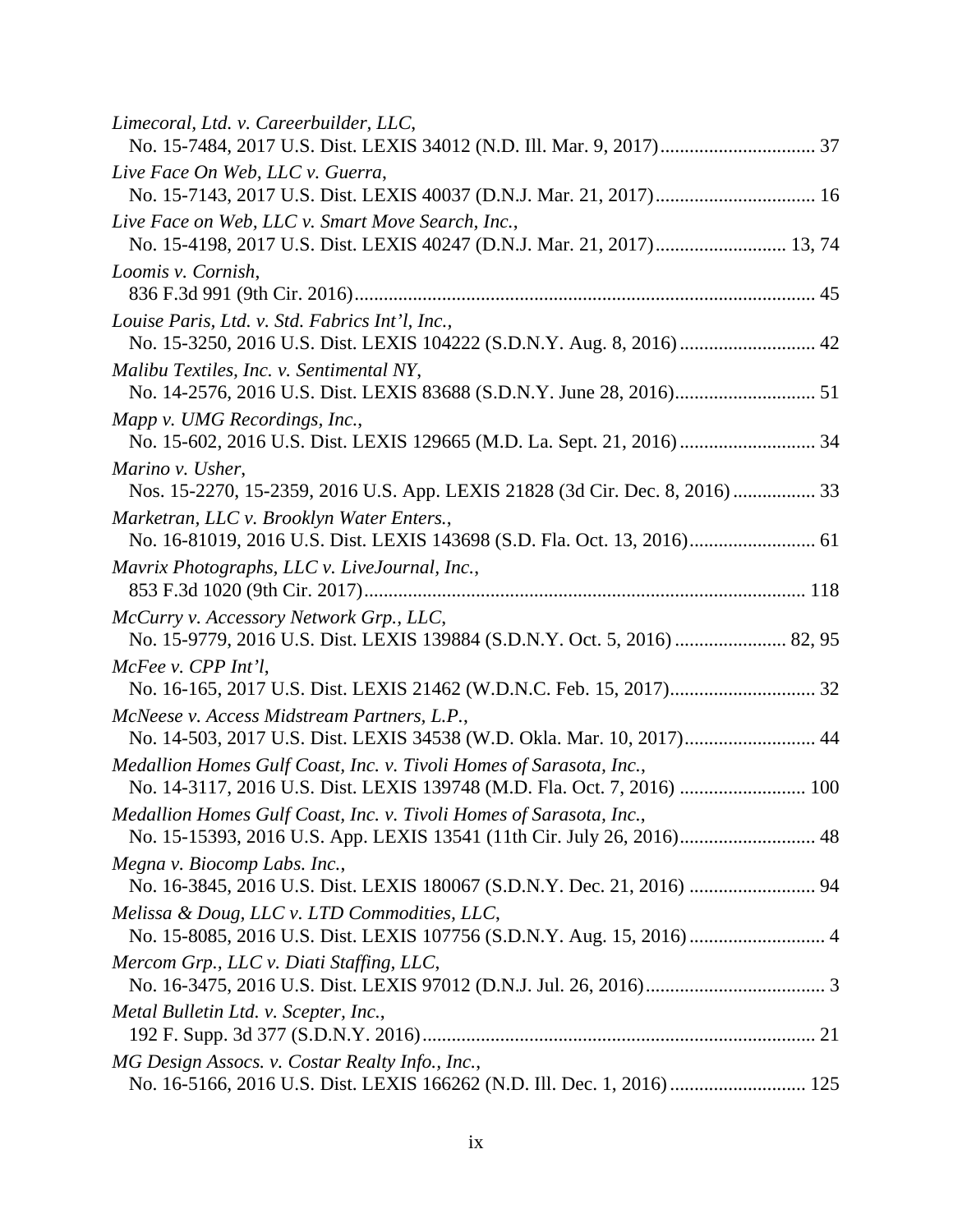| Moose Toys Pty, Ltd. v. Creative Kids Far East Inc.,                                                                       |  |
|----------------------------------------------------------------------------------------------------------------------------|--|
| Muhammad-Ali v. Final Call, Inc.,                                                                                          |  |
| Munro v. Lucy Activewear, Inc.,<br>No. 16-79, 2016 U.S. Dist. LEXIS 135692 (D. Minn. Sept. 29, 2016)  114                  |  |
| New Show Studios, LLC v. Needle,                                                                                           |  |
| Newegg Inc. v. Ezra Sutton, P.A.,                                                                                          |  |
| Newt v. Twentieth Century Fox Film Corp.,                                                                                  |  |
| Nichols v. Club for Growth Action,                                                                                         |  |
| Norman v. B.E.T. TV,                                                                                                       |  |
| Northwest Home Designing, Inc. v. Benjamin Ryan Cmtys., LLC,                                                               |  |
| Olivares v. Univ. of Chicago,                                                                                              |  |
| Openwave Messaging, Inc. v. Open-Xchange, Inc.,                                                                            |  |
| Opperman v. Path, Inc.,                                                                                                    |  |
| Oracle Am., Inc. v. Hewlett Packard Enters. Co.,<br>No. 16-1393, 2017 U.S. Dist. LEXIS 22561 (N.D. Cal. Feb. 16, 2017)  11 |  |
| Oracle America, Inc. v. Google, Inc.,                                                                                      |  |
| Oracle America, Inc., v. Hewlett Packard Enters. Co.,                                                                      |  |
| Pablo Star Ltd. v. Tribune Content Agency, LLC,<br>No. 15-1167, 2017 U.S. Dist. LEXIS 32337 (S.D.N.Y. Mar. 7, 2017)  21    |  |
| Pan v. Kohl's Dep't Stores, Inc.,                                                                                          |  |
| Paramount Pictures Corp. v. Axanar Productions, Inc.,                                                                      |  |
| Pearson Educ., Inc. v. Aegis Trading Corp.,                                                                                |  |
| Perfect 10, Inc. v. Giganews, Inc.,                                                                                        |  |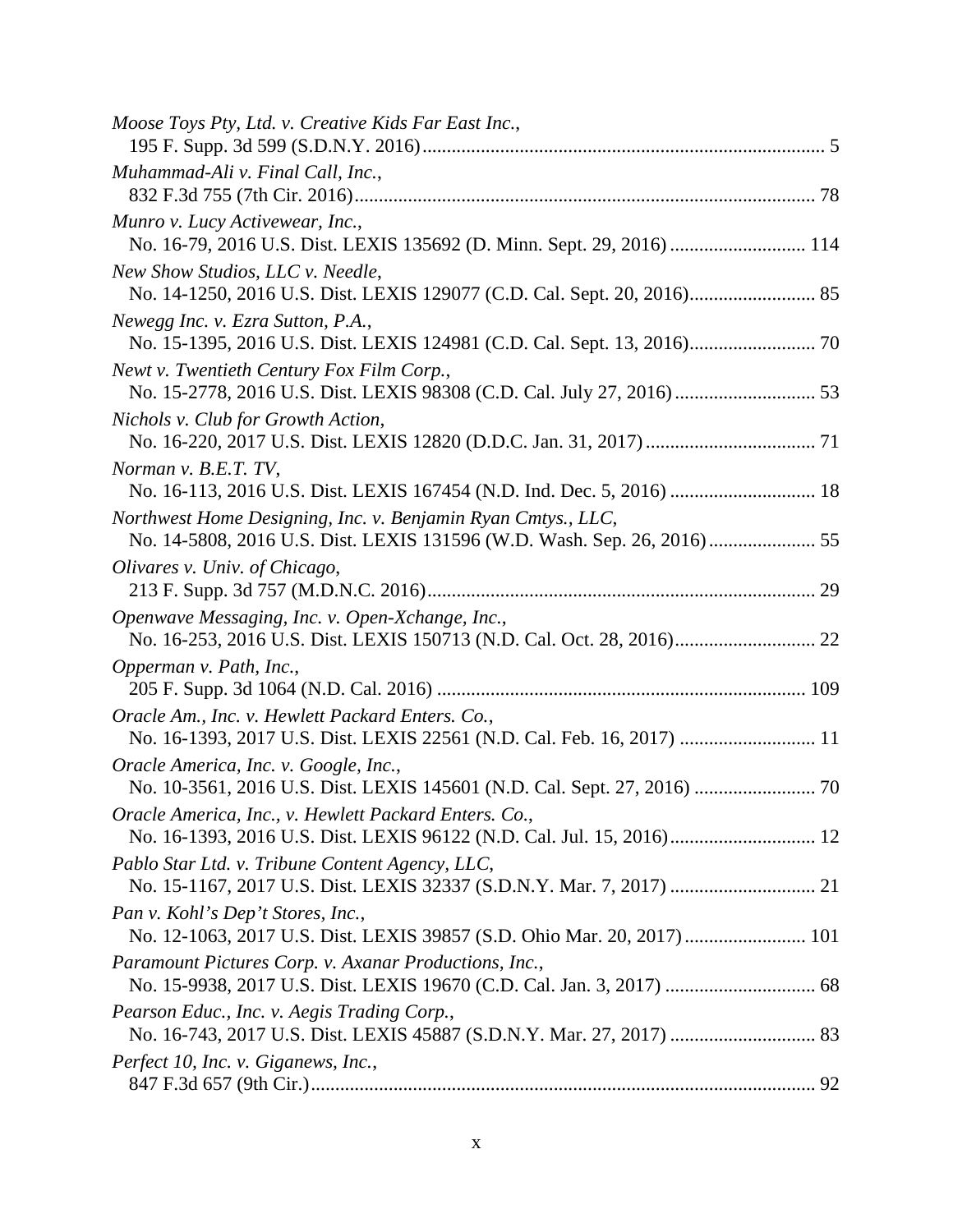| Philpot v. Toledo Radio, LLC,<br>No. 15-1401, 2016 U.S. Dist. LEXIS 128872 (N.D. Ohio Sept. 21, 2016) 123   |  |
|-------------------------------------------------------------------------------------------------------------|--|
| Phoenix Techs. Ltd. v. VMware, Inc.,                                                                        |  |
| Prunty v. Vivendi,                                                                                          |  |
| PTG Nevada, LLC v. Chan,<br>No. 16-1621, 2017 U.S. Dist. LEXIS 6276 (N.D. Ill. Jan. 17, 2017)  12           |  |
| Puckett v. Hernandez,<br>No. 16-2199, 2016 U.S. Dist. LEXIS 181439 (C.D. Cal. Dec. 21, 2016)  54            |  |
| Pugh v. Norman,                                                                                             |  |
| QOTD Film Inv. Ltd. v. Starr,                                                                               |  |
| Rams v. Def Jam Recordings, Inc.,                                                                           |  |
| RBH Energy, LLC v. Brown,<br>No. 16-830, 2016 U.S. Dist. LEXIS 174072 (N.D. Tex. Dec. 16, 2016)  15         |  |
| RCTV Int'l Corp. v. Rosenfeld,<br>No. 13-23611, 2016 U.S. Dist. LEXIS 136867 (S.D. Fla. Sept. 30, 2016)  40 |  |
| Reilly v. Plot Commerce,                                                                                    |  |
| Reis, Inc. v. Lennar Corp.,                                                                                 |  |
| Reis, Inc. v. Spring11 LLC,                                                                                 |  |
| Retail Royalty Co. v. Guangjing Co.,                                                                        |  |
| Roberts v. Swallow,                                                                                         |  |
| Ronaldo Designer Jewelry, Inc. v. Cox,                                                                      |  |
| Ronaldo Designer Jewelry, Inc. v. Prinzo,                                                                   |  |
| SAS Inst. Inc. v. World Programming Ltd.,                                                                   |  |
| Schumacher Homes of La., Inc. v. R.E. Wash. Constr. LLC,                                                    |  |
| Scrilla Hill Entm't Inc. v. Dupree,                                                                         |  |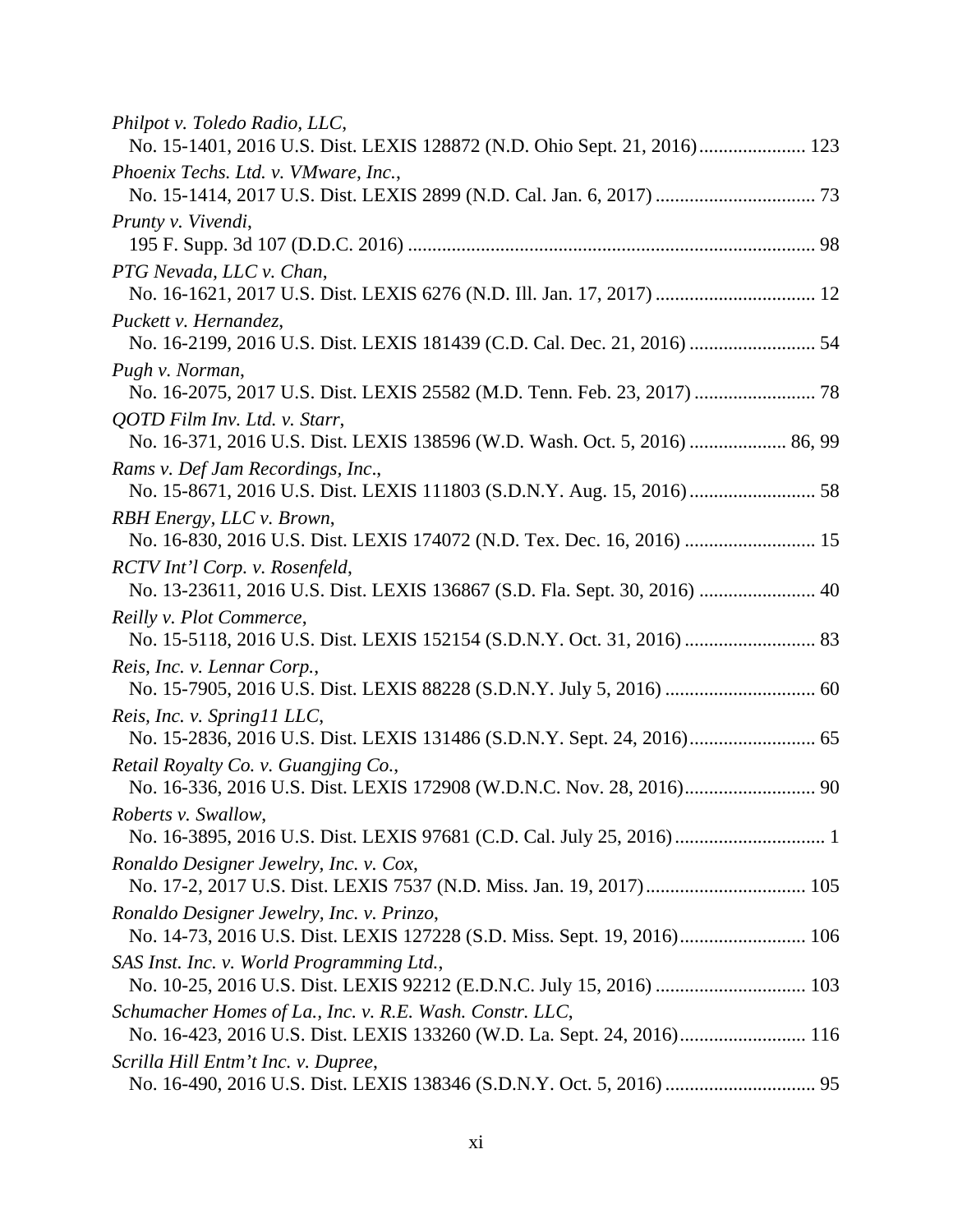| Scroggins v. Scroggins,                                                                                                                |
|----------------------------------------------------------------------------------------------------------------------------------------|
| Sedosoft, Inc. v. Mark Burchett Ltd.,                                                                                                  |
| Seide v. Level-(1) Global Solutions, LLC,<br>No. 16-2975, 2016 U.S. Dist. LEXIS 105375 (N.D. Ill. Aug. 10, 2016) 120                   |
| Selley v. Authorhouse, LLC,                                                                                                            |
| Separzadeh v. Iconix Brand Grp., Inc.,<br>No. 15-8643, 2016 U.S. Dist. LEXIS 144772 (S.D.N.Y. Oct. 19, 2016)  10, 59                   |
| Shalom Baranes Assocs., P.C. v. Lauren Condos, LLC,                                                                                    |
| Sinclair & Assocs. of Greenville, LLC v. CresCom Bank,                                                                                 |
| Sinclair Broad. Group, Inc. v. Colour Basis, LLC,<br>No. 14-2614, 2016 U.S. Dist. LEXIS 84154 (D. Md. June 29, 2016)  38, 87, 112, 122 |
| Smarter Every Day, LLC v. Nunez,                                                                                                       |
| Smith v. BarnesandNoble.com, LLC,                                                                                                      |
| Smith v. Houston Indep. Sch. Dist.,                                                                                                    |
| Soft-Aid, Inc. v. Sam-On-Demand, LLC,<br>No. 14-10419, 2016 U.S. Dist. LEXIS 132462 (D. Mass. Sept. 26, 2016)  46                      |
| Sohm v. McGraw-Hill Global Educ. Holdings, LLC,                                                                                        |
| Solid Oak Sketches, LLC v. 2K Games, Inc.,                                                                                             |
| Spanski Enters. v. Telewizja Polska S.A.,                                                                                              |
| Spear Mktg. v. BancorpSouth Bank,                                                                                                      |
| Standard Fabrics Int'l, Inc. v. Dress Barn, Inc.,                                                                                      |
| Star Athletica, L.L.C. v. Varsity Brands, Inc.,                                                                                        |
| Ste. Genevieve Media, LLC v. Pulitzer Mo. Newspapers, Inc.,                                                                            |
| Steinmetz v. McGraw-Hill Global Education Holdings, LLC,                                                                               |
|                                                                                                                                        |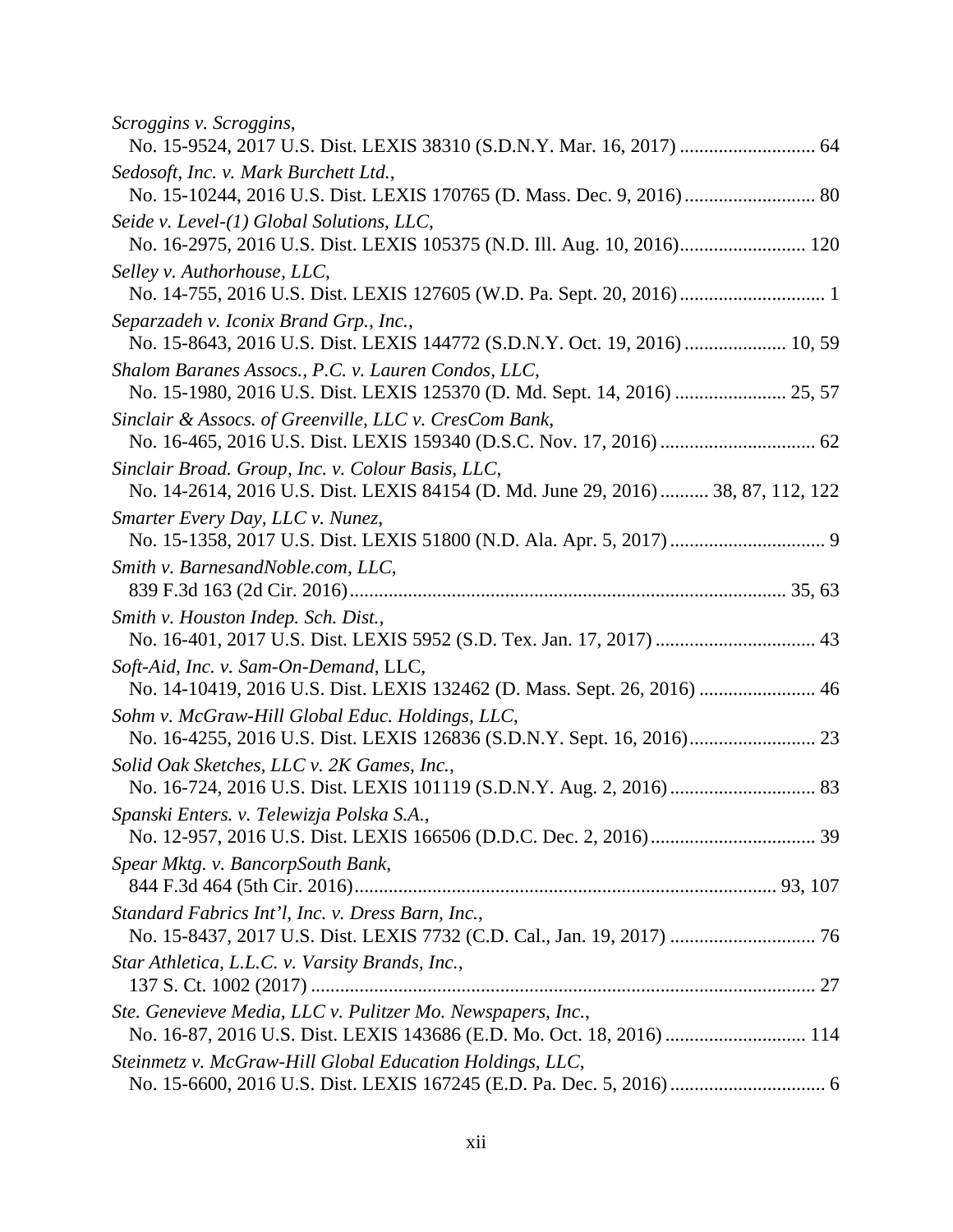| Stevens v. Corelogic, Inc.,                                                                                                          |
|--------------------------------------------------------------------------------------------------------------------------------------|
| Stora v. Don't Ask Why Outfitters,<br>No. 15-7106, 2016 U.S. Dist. LEXIS 170172 (E.D.N.Y. Dec. 7, 2016)  4                           |
| StorageCraft Technology Corp. v. Persistent Telecom Solutions, Inc.,                                                                 |
| StorageCraft Technology Corp. v. Persistent Telecom Solutions, Inc.,                                                                 |
| StriVectin Operating Co., Inc. v. Pandora Beauty,                                                                                    |
| Stubby Strip, LLC v. Food Market Merchandising, Inc.,<br>No. 15-1410, 2016 U.S. Dist. LEXIS 131149 (N.D.N.Y. Sept. 26, 2016)  19     |
| Sullivan v. Flora, Inc.,                                                                                                             |
| Super Express USA Publ'g Corp. v. Spring Publishing Corp.,<br>No. 13-2814, 2017 U.S. Dist. LEXIS 43875 (E.D.N.Y. Mar. 24, 2017)  50  |
| Synopsys, Inc. v. ATopTech, Inc.,                                                                                                    |
| TCA Tel. Corp. v. McCollum,                                                                                                          |
| Team Angry Filmworks, Inc. v. Geer,<br>No. 15-1381, 2017 U.S. Dist. LEXIS 41808 (W.D. Pa. Mar. 23, 2017)  13, 19                     |
| Telebrands Corp. v. NewMetro Design, LLC,                                                                                            |
| ThermoTek, Inc. v. Orthoflex, Inc.,<br>No. 11-870, 2016 U.S. Dist. LEXIS 120791 (N.D. Tex. Aug. 15, 2016) 109                        |
| Trade West, Inc. v. Oriental Trading Co.,                                                                                            |
| Triple Up Ltd. v. Youku Tudou Inc.,                                                                                                  |
| Tysellcrouse, Inc. v. Sway Mgmt., LLC,<br>No. 15-3832, 2016 U.S. Dist. LEXIS 140761 (N.D. Cal. Oct. 11, 2016) 108                    |
| UIRC-GSA Holdings, Inc. v. William Blair & Co., L.L.C.,<br>No. 15-9518, 2017 U.S. Dist. LEXIS 46714 (N.D. Ill. Mar. 29, 2017) 24, 60 |
| Ultraflo Corp. v. Pelican Tank Parts, Inc.,                                                                                          |
| Under a Foot Plant, Co. v. Exterior Design, Inc.,                                                                                    |
| Unicolors, Inc. v. Urban Outfitters, Inc.,                                                                                           |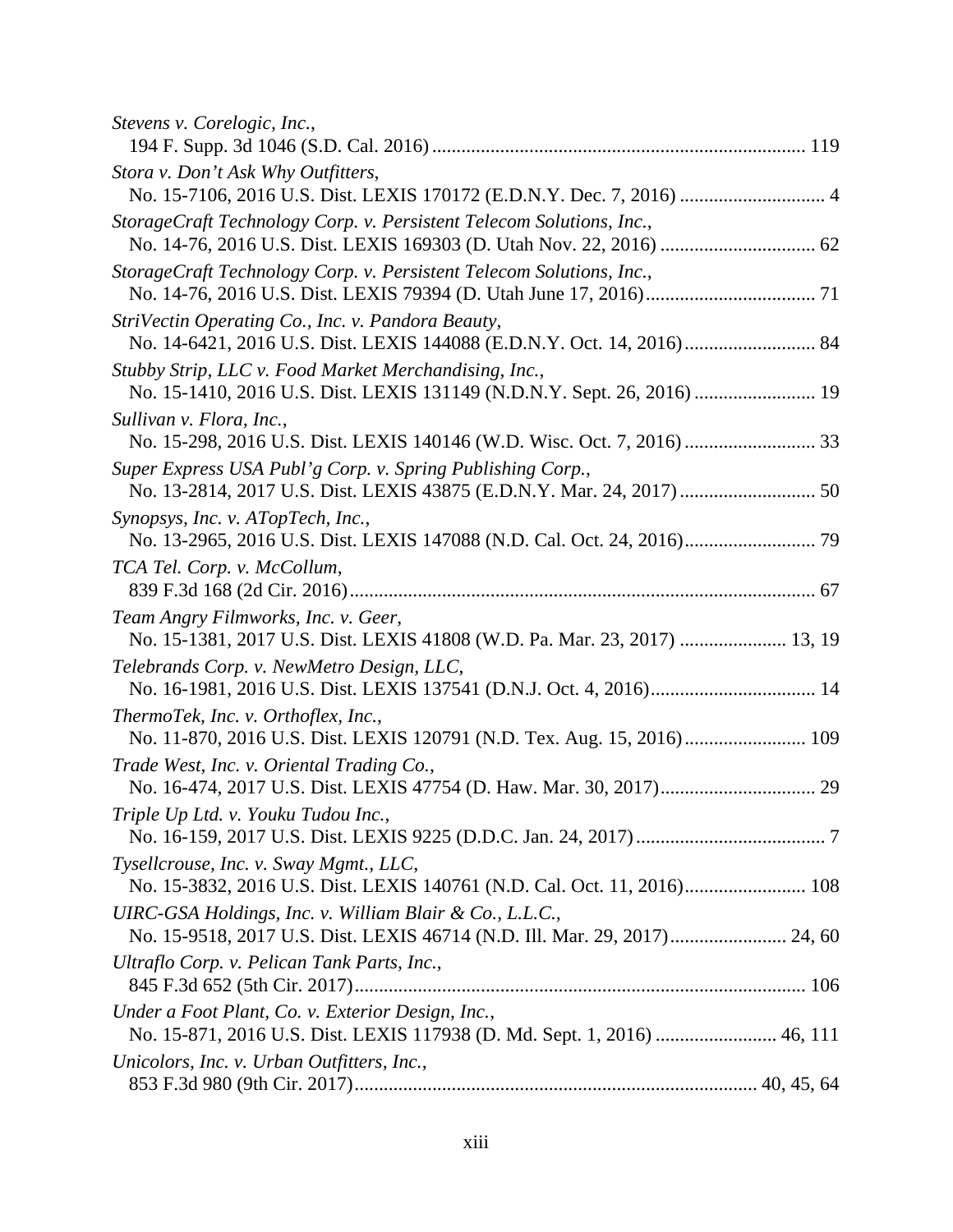| Urban Textile, Inc. v. Rue 21, Inc.,                                                                                                   |
|----------------------------------------------------------------------------------------------------------------------------------------|
|                                                                                                                                        |
| Urban Textile, Inc. v. Rue 21, Inc.,                                                                                                   |
| No. 14-8285, 2017 U.S. Dist. LEXIS 49573 (C.D. Cal. Mar. 31, 2017)  42                                                                 |
| Urbont v. Sony Music Entm't,                                                                                                           |
|                                                                                                                                        |
| Vivid Sites, LLC v. Millsap,<br>No. 16-117, 2017 U.S. Dist. LEXIS 46364 (E.D. Mo. Mar. 29, 2017)  16, 102                              |
| Walker v. Carter,                                                                                                                      |
| Walls v. Uniradio Corp.,                                                                                                               |
|                                                                                                                                        |
| Warner Bros. Entm't, Inc. v. X One X Prods.,                                                                                           |
|                                                                                                                                        |
| We Shall Overcome Foundation v. Richmond Organization, Inc.,<br>No. 16-2725, 2016 U.S. Dist. LEXIS 160965 (S.D.N.Y. Nov. 21, 2016)  24 |
| Weber Luke Alliance, LLC v. Studio 1C Inc.,                                                                                            |
|                                                                                                                                        |
| Well-Made Toy Mfg. Corp. v. Flowers, Inc.,                                                                                             |
|                                                                                                                                        |
| Whitehardt, Inc. v. McKernan,                                                                                                          |
| No. 15-1307, 2016 U.S. Dist. LEXIS 100988 (M.D. Tenn. Aug. 2, 2016)  111                                                               |
| Wild v. Peterson,                                                                                                                      |
|                                                                                                                                        |
| Wired Fox Techs., Inc. v. Estep,                                                                                                       |
|                                                                                                                                        |
| Yamashita v. Scholastic Inc.,                                                                                                          |
| Yellow Pages Photos, Inc. v. Ziplocal, LP,                                                                                             |
|                                                                                                                                        |
| Yesh Music, LLC v. Amazon.com, Inc.,                                                                                                   |
|                                                                                                                                        |
| YS Built, LLC v. Huang,                                                                                                                |
| No. 15-1411, 2016 U.S. Dist. LEXIS 158152 (W.D. Wash. Nov. 15, 2016)  112                                                              |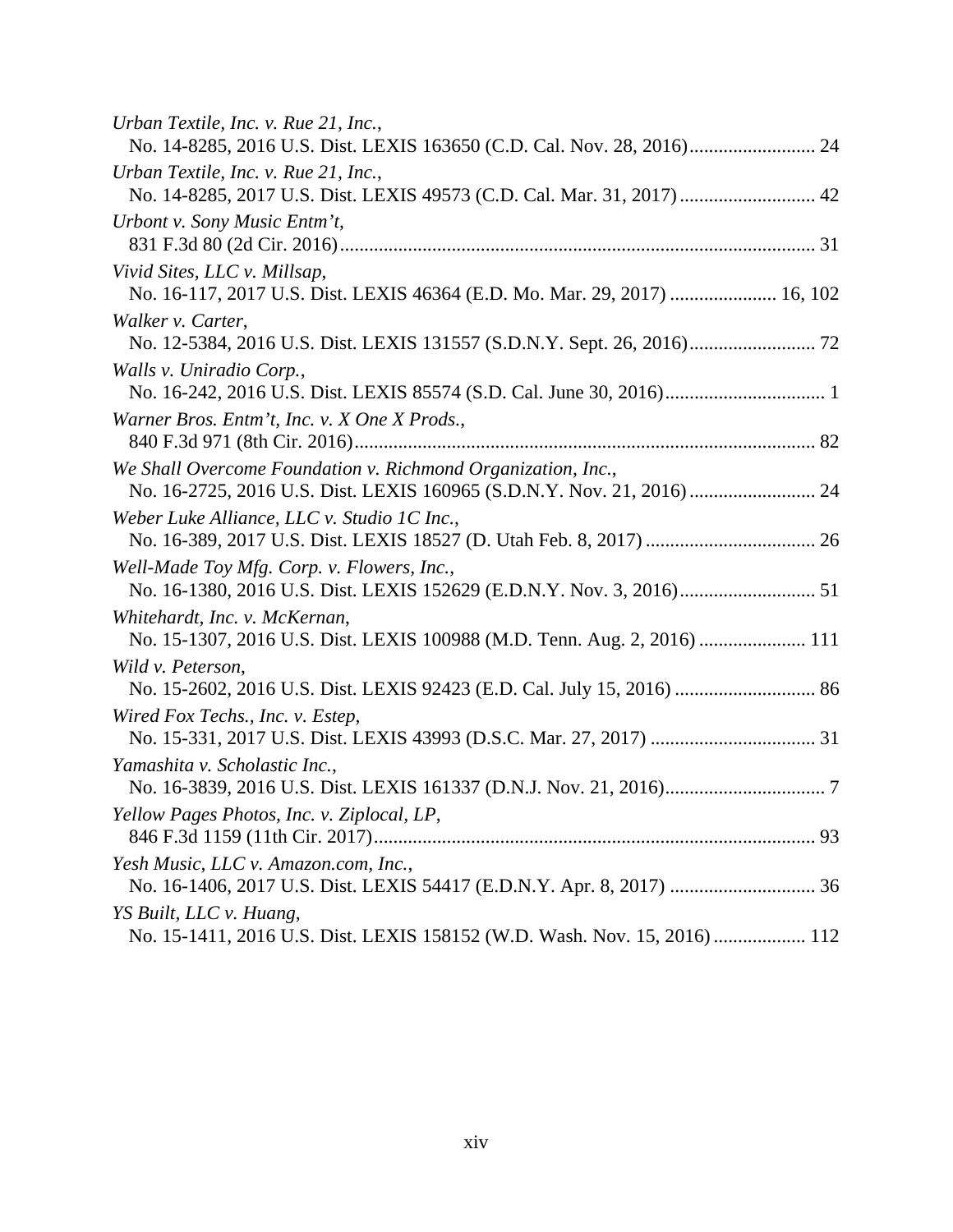#### <span id="page-16-0"></span>**I. JURISDICTION AND PROCEDURAL ISSUES**

#### <span id="page-16-1"></span>**A. Subject Matter Jurisdiction**

*Roberts v. Swallow*, No. 16-3895, 2016 U.S. Dist. LEXIS 97681 (C.D. Cal. July 25, 2016)

District court granted motion to remand case to state court. Plaintiff, software creator, entered into arrangement with defendant to create software for businesses to create customized, internet-based operational and database solutions using modular templates. Parties subsequently entered into written contract whereby they would co-own software. Later, plaintiff filed suit for damages in Superior Court of California, alleging variety of causes of action, but no copyright infringement. Defendants cross-claimed. Plaintiff removed action to federal court, and defendant sought remand. Plaintiff asserted that removal was proper because plaintiff co-owned software with defendant, and defendant's cross-claim contained claims that "arise under copyright law" because defendant challenged co-ownership of copyright in software. Court disagreed, holding that removal was improper because action for determination regarding ownership of copyrights between alleged coowners arises under state law, not Copyright Act.

*Walls v. Uniradio Corp.*, No. 16-242, 2016 U.S. Dist. LEXIS 85574 (S.D. Cal. June 30, 2016)

District court granted defendant's motion to dismiss. Plaintiff copyright owner brought suit against defendant, alleging that defendant used plaintiff's copyrighted image on its business website without plaintiff's authorization. In support of claim, plaintiff appended screen shot of copyrighted image displayed on website *www.unimexicali.com*. Defendant asserted facial challenge to court's subject matter jurisdiction, contending that plaintiff did not allege facts sufficient to connect defendant to alleged infringement. Court dismissed plaintiff's complaint without prejudice, finding that plaintiff in its complaint failed to allege any facts to connect alleged infringement to defendant, and thus failed to meet its burden to establish that court had subject matter jurisdiction over action based upon federal question.

*Selley v. Authorhouse, LLC*, No. 14-755, 2016 U.S. Dist. LEXIS 127605 (W.D. Pa. Sept. 20, 2016)

District court denied defendant's motion to dismiss for lack of subject matter jurisdiction. Plaintiff was author of 1981 novel *Magic Men* ("1981 Work"), and 2004 novel with same title ("2004 Work"). 2004 Work contained elements of expression found in 1981 Work and, in fact, lifted many passages verbatim from 1981 Work. Defendant published and sold 2004 Work under limited license to sell paperback editions of 2004 Work. After learning that defendant sold 2004 Work as e-book, plaintiff filed infringement suit, and defendant moved to dismiss for lack of subject matter jurisdiction on basis that plaintiff did not hold copyright registration for 2004 Work. Court, noting that Supreme Court in *Reed Elsevier, Inc. v.*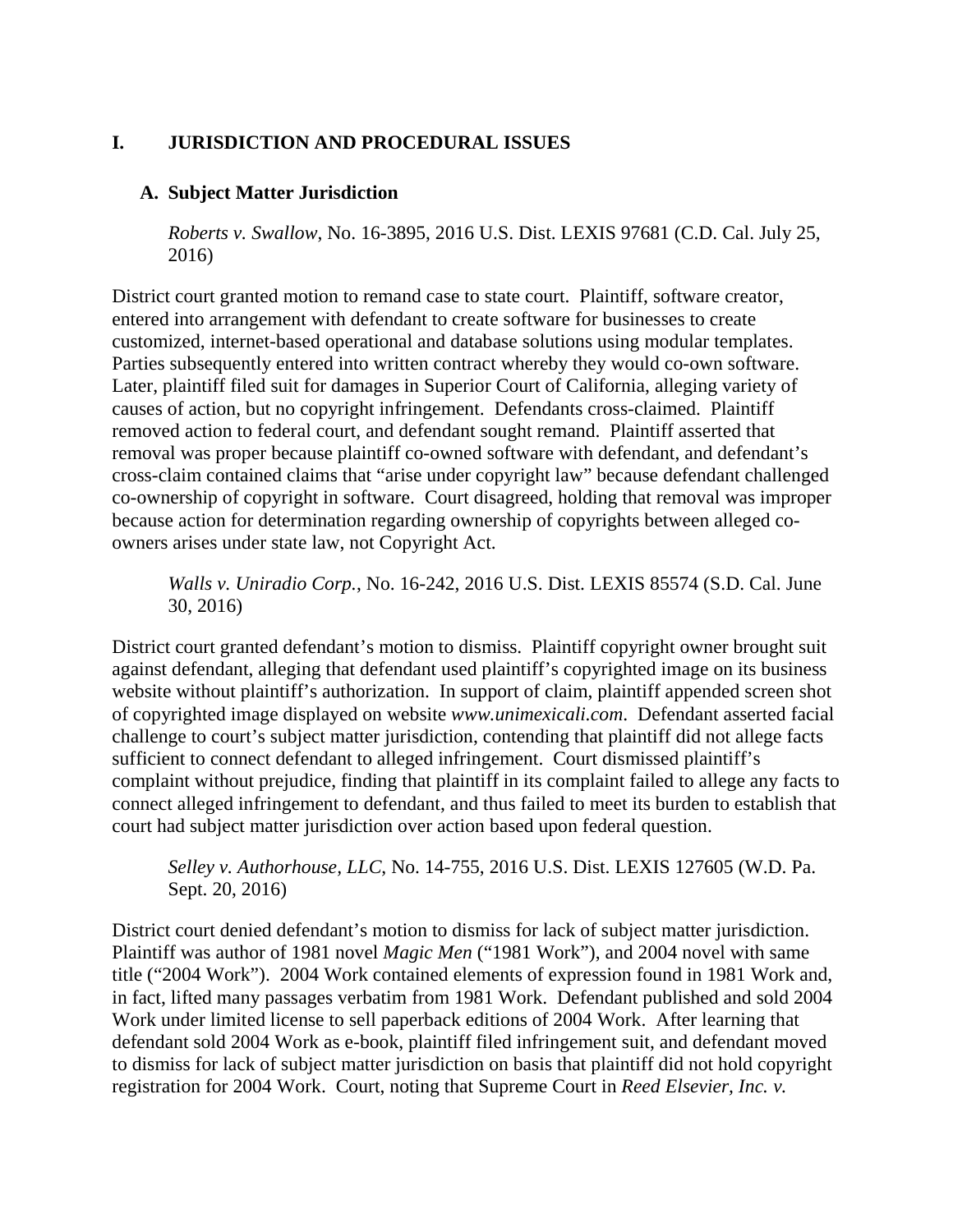*Muchnick* clarified that  $\S 411(a)$  is not jurisdictional requirement but rather necessary precondition to filing copyright infringement claim, accordingly construed motion as motion to dismiss pursuant to Rule  $12(b)(6)$  rather than one filed pursuant to Rule  $12(b)(1)$ . It was undisputed that plaintiff owned valid copyright in 1981 Work, and that 2004 Work was unregistered "derivative work" of 1981 Work. Law is clear that "owners of a derivative work may maintain a copyright action against an alleged infringer, based on any infringement of the pre-existing work from which the derivative work is derived." Defendant noted that "language and structure" of Works differed slightly, but did not allege that plaintiff materially changed plot or characters in 2004 Work. Therefore, court found plaintiff's registration of 1981 Work sufficient to sustain infringement action regarding 2004 Work.

#### *BHL Boresight, Inc. v. Geo-Steering Solutions, Inc.*, No. 15-627, 2017 U.S. Dist. LEXIS 47196 (S.D. Tex. Mar. 29, 2017)

Court granted defendant's motion for reconsideration of its prior opinion and order, which granted plaintiff's motion to dismiss defendant's declaratory-judgment claims for copyright non-infringement. Plaintiff and defendant were direct competitors in oil and gas exploration industry. Plaintiff sued alleging, *inter alia*, unauthorized access to its proprietary geosteering software under Computer Fraud and Abuse Act. Defendant responded, asserting counterclaims, including three requests for "copyright non-infringement declarations." Plaintiff filed motion to dismiss counterclaims, contending that court lacked subject matter jurisdiction over counterclaims because plaintiff did not assert copyright claim in complaint. Court agreed, and dismissed counterclaims. Defendant filed motion for reconsideration, arguing that court in dismissing counterclaims relied on overruled case law and misapplied relevant precedent to facts. Defendant urged court to consider *Muchnick* decision, in which Supreme Court held that Copyright Act's "registration requirement is nonjurisdictional." Because court's earlier opinion was based on pre-*Muchnick* district court decisions, court vacated portion of opinion that held that defendant's declaratory judgment claims for copyright non-infringement were barred because plaintiff could not assert copyright infringement claim against defendant without proof of copyright registration. Defendant argued that court's alternative ground for dismissing counterclaims, that controversy between parties was not immediate and real enough to be "actual controversy" under DJA, was flawed. Court agreed, finding there was clearly "actual controversy": plaintiff asserted that defendant's use of its software violated plaintiff's intellectual property rights, and defendant argued that it did not. Defendant was engaged in actual manufacture, use or sale of software that was at heart of claim and, as result, plaintiff sued defendant to enforce its rights and prevent defendant from continuing to do so. Court found this more than enough to satisfy "reasonableness-of-suit" test, which is only one of number of ways to show jurisdiction. Court granted motion for reconsideration, and denied plaintiff's motion to dismiss as to defendant's declaratory judgment claims for copyright non-infringement.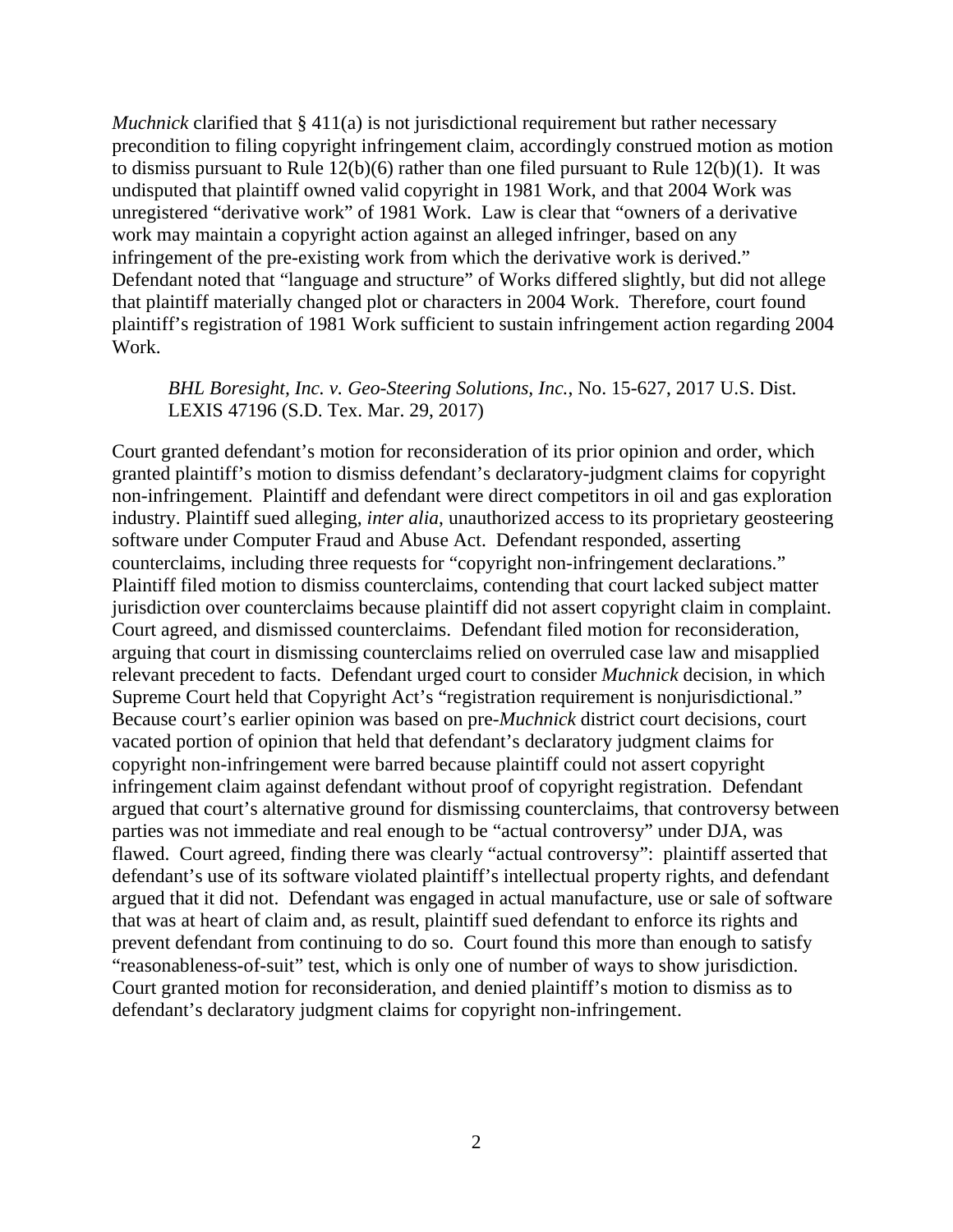*Mercom Grp., LLC v. Diati Staffing, LLC*, No. 16-3475, 2016 U.S. Dist. LEXIS 97012 (D.N.J. Jul. 26, 2016)

Plaintiff ran recruiting and staffing company that provided services to companies in various industries, with focus on information technology industry. Defendant company was started by former employees of plaintiff, and also provided staffing services in information technology sector. Plaintiff claimed defendants copied "both public and confidential information of Mercom" and used it in new business. Plaintiff sued in state court, alleging, *inter alia*, tortious interference with contract, tortious interferences with business opportunities and unfair competition. Defendants removed case to federal court, asserting plaintiff's claims should be converted to copyright claims "because they plead all elements of infringement on copyright-eligible material (i.e., published online job listings) that would be protectable under Section 106." Plaintiff moved to remand case back to Superior Court of New Jersey. Court held gravamen of plaintiff's complaint was not to stop defendants' "unauthorized copying and distribution" of plaintiff's job postings, but to prevent defendants' use of plaintiff's confidential and proprietary information, claims that are qualitatively different from mere unauthorized copying. Court found plaintiff was not challenging defendants' copying and re-posting of plaintiff's job postings, but instead challenged defendants' misusing proprietary information behind those postings. Copyright Act provides no recourse to stop defendants' conduct with respect to plaintiff's trade secrets and proprietary information. Moreover, plaintiff had not asserted "ownership of valid copyright" in anything. Allegations defendants pointed to as to claims for unauthorized copying of job postings were "only incidental to illustrating how Defendants allegedly misused Plaintiff's trade secrets and other confidential information." Plaintiff's motion for remand was granted.

#### *Bruhn Newtech v. United States*, 129 Fed. Cl. 656 (2016)

Court granted defendant's motion to dismiss infringement claim for lack of subject matter jurisdiction. Plaintiff filed suit for copyright infringement against United States Marine Corps. in Court of Federal Claims. Plaintiff, U.S. subsidiary of BNT-Denmark, Danish software manufacturer, sold commercial computer software utilized in military systems that "track and analyze chemical, biological, radiological and nuclear agents ('CBRN') in battlefield or civilian environments." BNT-Denmark owned copyright registrations for software products sold by plaintiff. In 1998, defendant purchased plaintiff's NBC (Nuclear, Biological, and Chemical) analysis software, to support development of phase one of Joint Warning and Reporting Network (JWARN). Complaint alleged that defendant violated Copyright Act when it transferred software to armed forces of allies, "'in contradiction of BNT-Denmark's exclusive right to determine whether and when to copy' the copyrighted software." Defendant argued, and court agreed, that plaintiff's jurisdictional grounding "in Title 17 is legally erroneous because that statute is limited to actions against a 'State,' rather than the federal government." Rather, "plaintiff's claim must be interpreted as a [28 U.S.C. § 1498(b)] claim, because that is the only waiver of sovereign immunity for such a claim." Court further agreed that § 1498(b) infringement claims may only be brought by "the copyright owner." Court declined to determine whether "copyright owner" in § 1498(b)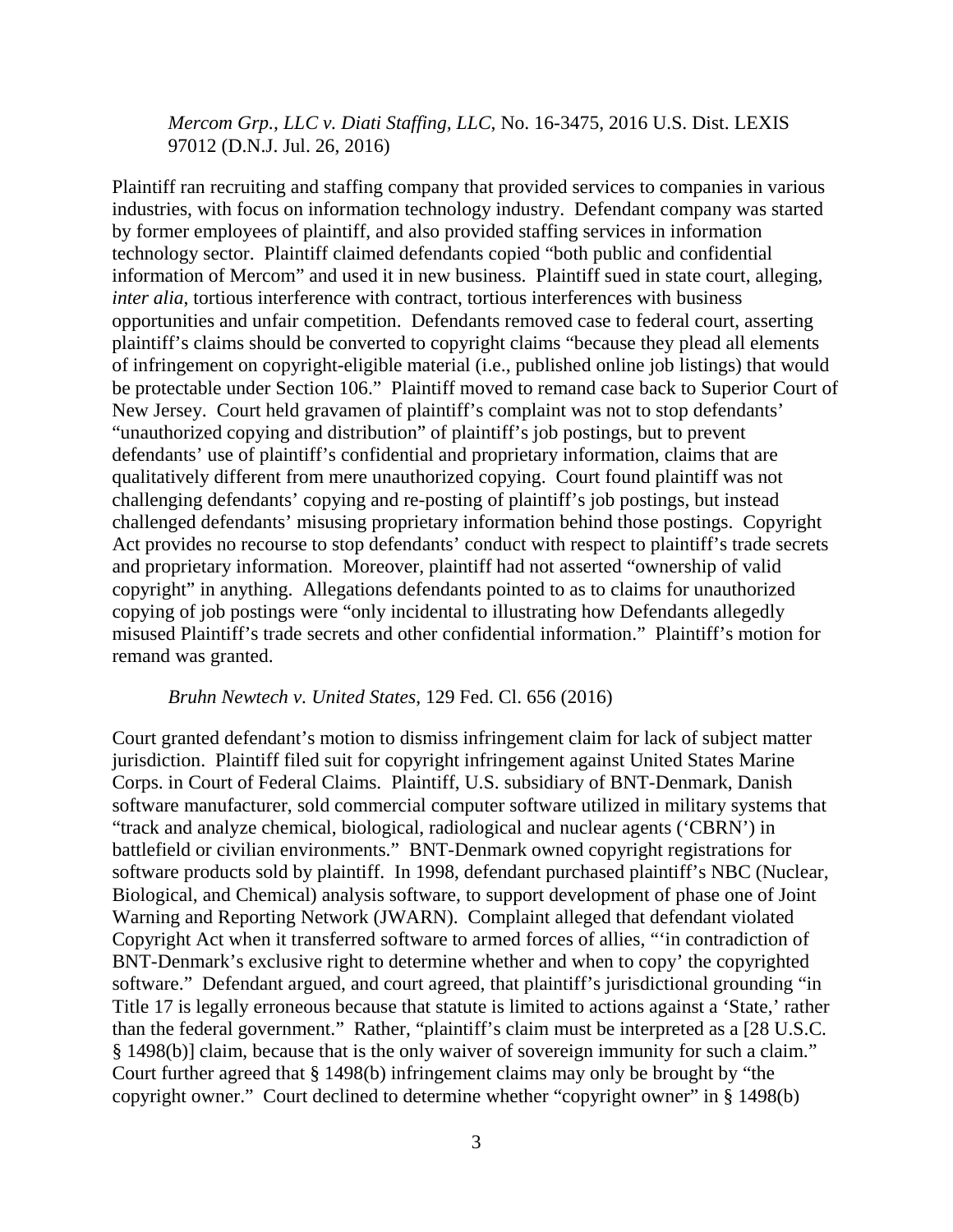context includes legal and beneficial owners because plaintiff was neither legal nor beneficial owner of software at issue. Even if court examined claim based on Title 17 as plaintiff demanded, plaintiff still lacked standing because BNT-Denmark was legal owner, and plaintiff lacked exclusive right under copyright; language of § 501 requires that legal or beneficial owner must hold exclusive right under copyright in order to institute infringement action. Because plaintiff had not established that it was "copyright owner," court held it did not have subject matter jurisdiction under § 1498(b) to hear plaintiff's claim of infringement against United States.

#### <span id="page-19-0"></span>**B. Personal Jurisdiction and Venue**

*Melissa & Doug, LLC v. LTD Commodities, LLC*, No. 15-8085, 2016 U.S. Dist. LEXIS 107756 (S.D.N.Y. Aug. 15, 2016)

Plaintiff, designer and copyright owner of plush toy "Toolbox Fill and Spill," alleged infringement by LTD Commodities, LLC, retailer, and Toy Quest Limited, Hong Kong company listed as LTD's supplier. Toy Quest moved to dismiss complaint for deficient service, lack of personal jurisdiction, and improper venue. Court denied motion, finding service by registered mail appropriate because Hong Kong is signatory to Hague Convention and allows such service, and that service was effected. As to personal jurisdiction, court found that plaintiff sufficiently alleged *prima facie* jurisdiction under CPLR § 302(a) because plaintiff averred that Toy Quest agreed to distribute infringing article in State, additionally finding personal jurisdiction satisfied because of allegations that Toy Quest distributed additional items in State by means of identical channels, and because plaintiff presented evidence that Toy Quest attended New York Toy Fair each year. Court found due process satisfied, finding sufficient "allegations suggest[ing] a 'regular flow' of Toy Quest products into New York"; as to reasonableness prong of due process inquiry, court found Toy Quest's argument amounted to generalized complaint of inconvenience. Court found that New York had interest in litigation due to plaintiff's commercial presence in state. Finally, court rejected Toy Quest's venue argument, finding that 28 U.S.C. § 1391(c)(3) was not made inapplicable by 28 U.S.C. § 1400(a).

*Stora v. Don't Ask Why Outfitters*, No. 15-7106, 2016 U.S. Dist. LEXIS 170172 (E.D.N.Y. Dec. 7, 2016)

*Pro se* plaintiff brought suit against General Pants Co. and others, alleging that defendants advertised, marketed and sold clothing lines featuring logos or designs that infringed his copyright in visual artwork containing words "Don't Ask." General Pants was Australian proprietary limited company, incorporated under laws of Australia, with its headquarters and principal place of business in Australia. It had never had any retail stores or offices in New York, and had not marketed its allegedly infringing clothing line, "Don't Ask Amanda," in United States. Personal jurisdiction may be specific or general. Specific jurisdiction exists as to claims that "arise from conduct related to the forum." New York's long-arm statute requires "articulable nexus" or "substantial relationship" between transaction and claim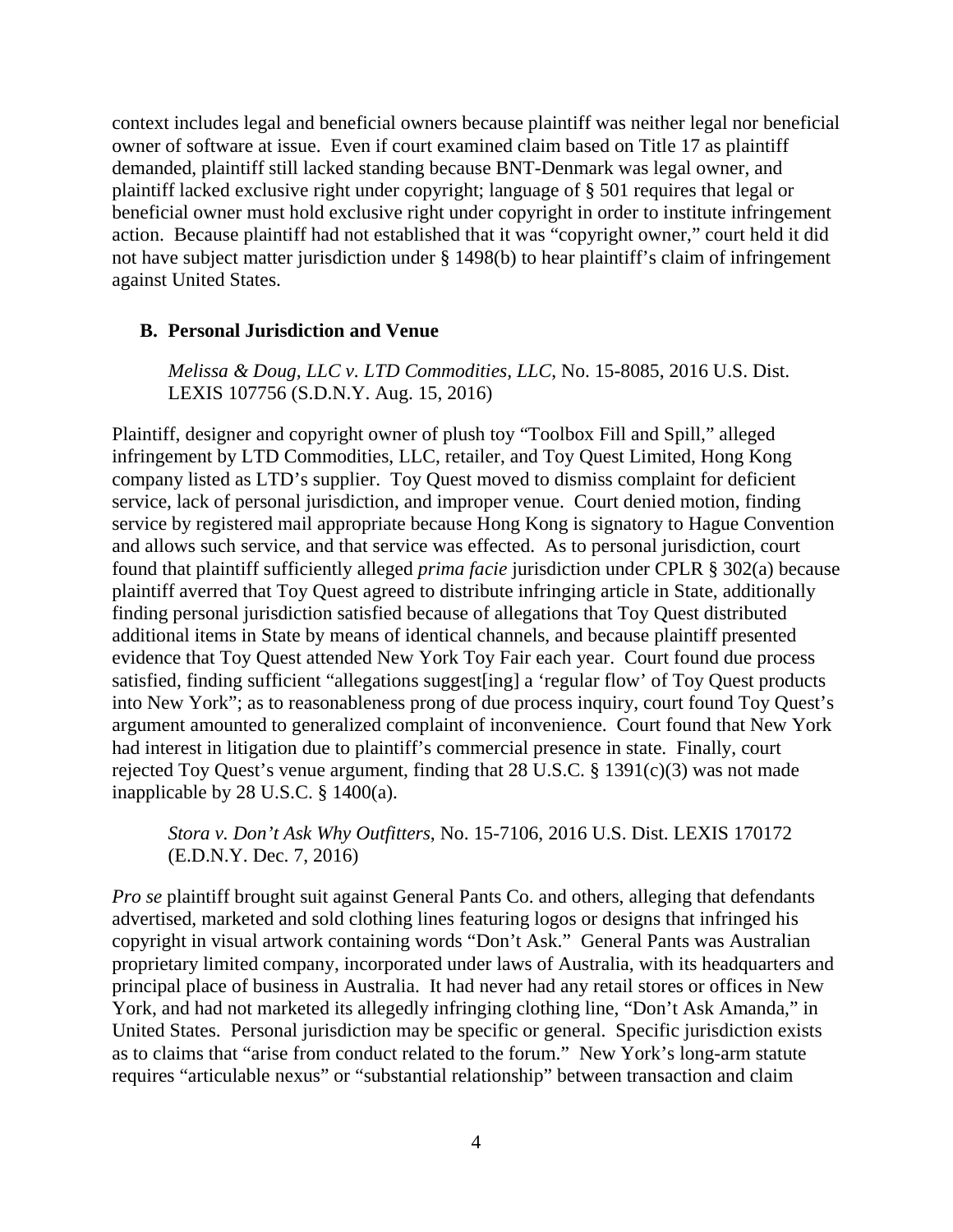asserted. In contrast, general jurisdiction over corporation exists where corporation "is fairly regarded as at home." Personal jurisdiction must also satisfy two related components of due process: "minimum contacts" inquiry and "reasonableness" inquiry. All evidence demonstrated that General Pants was Australian company that did not do business in New York; thus, there were "no facts to support either specific or general jurisdiction with respect to General Pants." Furthermore, plaintiff's complaint failed to include allegedly infringing work, or provide details that would suggest that General Pants had access to plaintiff's work. Due process requirements were not met because plaintiff had not provided General Pants with "fair notice of what the claim is and the grounds upon which it rests," as required by *Twombly*. Magistrate judge therefore recommended dismissal of plaintiff's infringement claim as to General Pants.

#### *Moose Toys Pty, Ltd. v. Creative Kids Far East Inc.*, 195 F. Supp. 3d 599 (S.D.N.Y. 2016)

Court granted motion to dismiss for improper venue. Plaintiffs alleged copyright infringement against U.S. and Hong Kong entities based on defendants' manufacturing and distribution of unauthorized and counterfeit products to U.S. wholesalers, distributors, retailers, and consumers. Defendants moved to dismiss, citing forum selection clause contained in license agreement signed by plaintiff and Hong Kong entity mandating Victoria, Australia as exclusive forum to litigate any disputes governed by license agreement. Court agreed with defendants that plaintiffs' claims were subject to forum selection clause because resolution depended on interpretation of, and defendants' performance under, agreement. Court therefore found that Victoria, Australia was proper forum.

*LeRoi, Inc. v. CSC3C, Inc.*, No. 15-565, 2016 U.S. Dist. LEXIS 127073 (N.D.N.Y. Sept. 19, 2016)

Court denied without prejudice defendant's motion to dismiss action for lack of personal jurisdiction. Plaintiff, New York corporation that sold skull-design body jewelry, brought copyright infringement action against defendant, Pennsylvania corporation that also sold skull-design body jewelry. Defendant moved to dismiss for lack of personal jurisdiction under New York's long arm statute. Court denied motion, finding plaintiff had made *prima facie* showing that court could exercise personal jurisdiction under CPLR § 302. Court found unpersuasive defendant's arguments that single New York State transaction allegedly involving plaintiff's skull design occurred before plaintiff obtained copyright registration for design, and that plaintiff had not "asserted or established" that defendant's design was even arguably similar to plaintiff's design. Fact that transaction occurred before registration might be relevant to plaintiff's ability to recover or extent of recovery, but not to personal jurisdiction. Court noted (1) that on at least one occasion, defendant sold jewelry using allegedly infringing design to store within district after defendant was notified that its skull jewelry infringed plaintiff's copyright; and (2) that copyright infringement is deemed to take place at point of consumer purchase, and therefore non-domiciliary who supplies infringing goods to party that ultimately "passes them off" in New York may be subject to long-arm jurisdiction.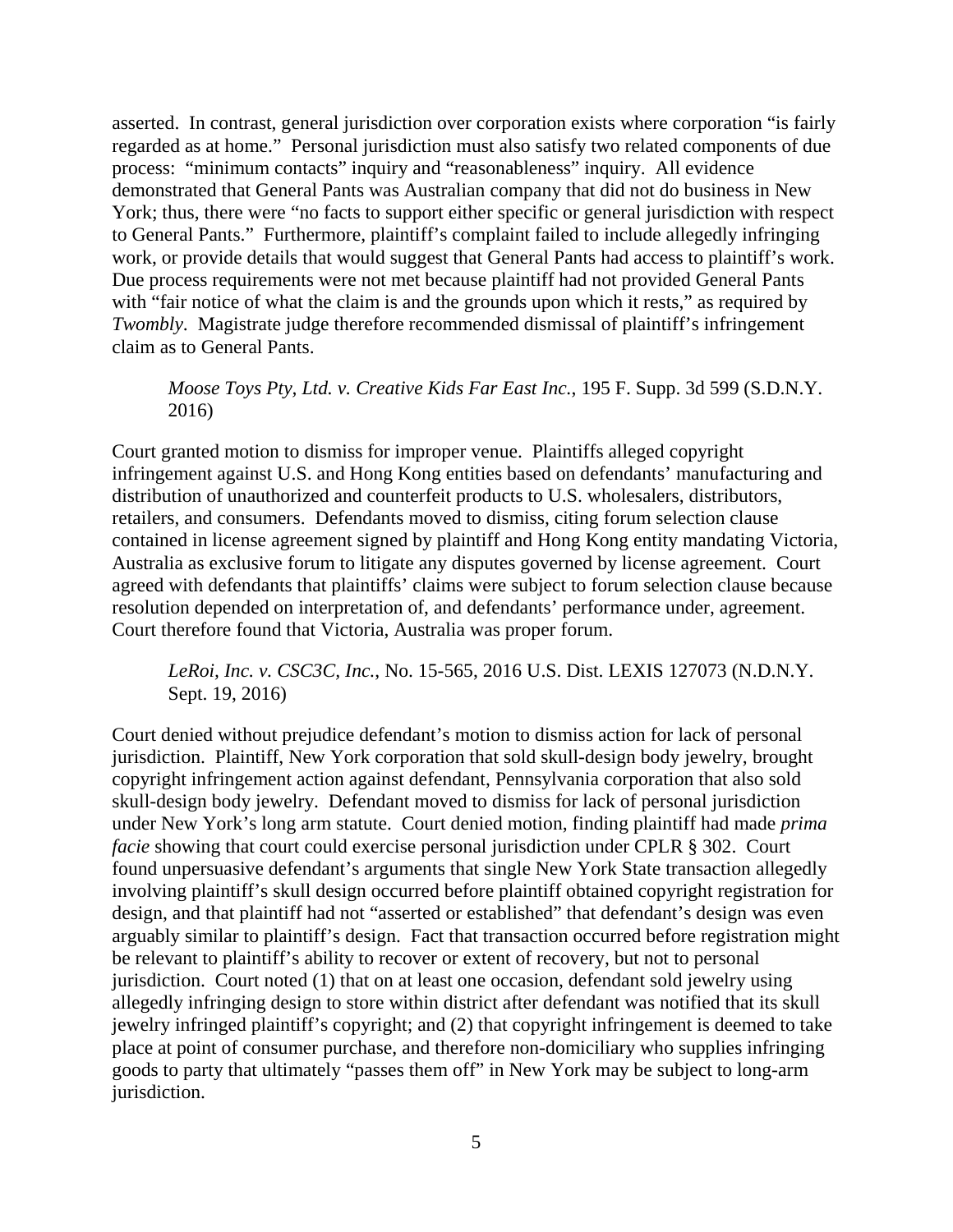*Caracal Enters. LLC v. Suranyi*, No. 16-5073, 2017 U.S. Dist. LEXIS 15784 (N.D. Cal. Feb. 2, 2017)

Court granted British Columbia defendant's motion to dismiss action for lack of personal jurisdiction. Plaintiff failed to meet "purposeful availment or direction" prong of specific jurisdiction, because plaintiff made no showing that defendant's acts were expressly targeted at California, or that defendant knew harm flowing from those acts was likely to be felt in California. Plaintiff made no showing that defendant knew of existence of plaintiff, let alone that it had licensed infringing product or was based in California. And even if defendant knew of plaintiff and that it was based in California, focus is on defendant's contacts with forum state, not defendant's contacts with resident of forum; "plaintiff cannot be the only link between the defendant and the forum." Specific jurisdiction was also improper under Rule 4(k)(2) because it would not comport with due process. Court also denied jurisdictional discovery because "plaintiff's claim of personal jurisdiction appears to be both attenuated and based on bare allegations in the face of specific denials made by the defendant."

#### *Levi v. Twentieth Century Fox Film Corp.*, No. 16-129, 2017 U.S. Dist. LEXIS 49773 (E.D. Va. Mar. 30, 2017)

District court granted motion to dismiss for lack of personal jurisdiction over two defendants. *Pro se* plaintiff sued Robert Walker Jr., Virginia attorney, as well as Lee Daniels and Danny Strong, co-creators of television show *Empire*, and Twentieth Century Fox for allegedly infringing plaintiff's copyright in his book *Unity Incorporated*. Daniels and Strong moved to dismiss for lack of personal jurisdiction. Only factual allegation in plaintiff's complaint that demonstrated any connection between Daniels and Strong, on one hand, and Virginia, on other, was plaintiff's allegation that Walker unilaterally mailed to Daniels and Strong manuscript of plaintiff's book, presumably from Walker's Virginia office. Court found that this single contact fell far short of "continuous and systematic" connection that would render Daniels and Strong "at home" in Virginia in way that would permit court to exercise general personal jurisdiction over them. Moreover, unilateral contact by Walker was also insufficient to show that Daniels and Strong in any way "purposefully availed themselves of the privilege of conducting activities in Virginia," thereby precluding court from exercising specific personal jurisdiction over them. Court dismissed complaint against Daniels and Strong for lack of personal jurisdiction.

#### *Steinmetz v. McGraw-Hill Global Education Holdings, LLC*, No. 15-6600, 2016 U.S. Dist. LEXIS 167245 (E.D. Pa. Dec. 5, 2016)

Court denied defendants' motion to transfer venue. Plaintiff George Steinmetz, renowned photographer, entered into agreements authorizing non-party stock photography licensing agency Corbis to grant limited licenses to defendants McGraw-Hill and related entity for use of certain photographs. Plaintiff sued defendants for copyright infringement based on defendants' alleged use of photographs beyond scope of licenses. Defendants moved to transfer venue based on forum selection provisions in license contracts between Corbis and defendants. Court rejected motion because Steinmetz was not party to contracts between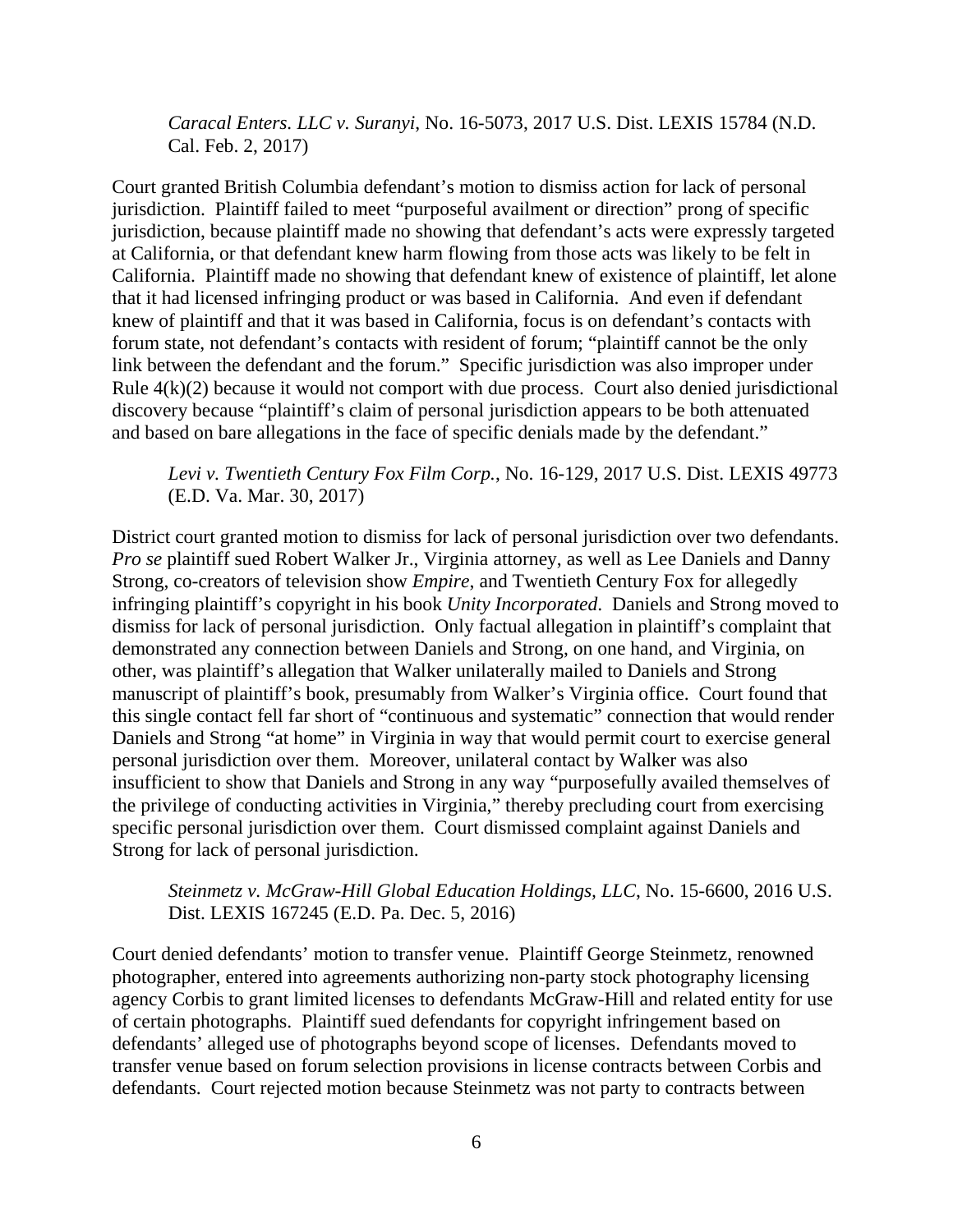Corbis and McGraw-Hill, and language of contracts limited forum selection clause to disputes regarding contracts themselves. Court noted that neither of elements of plaintiff's copyright infringement claims depended on existence or terms of contracts between Corbis and McGraw-Hill, even though license may provide defense against unauthorized copying claims.

*Eastcott v. McGraw-Hill Global Educ. Holdings, LLC*, No. 16-904, 2016 U.S. Dist. LEXIS 95708 (E.D. Pa. July 22, 2016)

Court denied "routine motion to transfer venue where the principal issue of interest is the application of the rule established by the Supreme Court in *Atlantic Marine*," 134 S. Ct. 568 (2013). Professional photographer brought copyright infringement suit against defendants, alleging use of his photographs in way that exceeded terms of limited license. Defendants moved to transfer venue pursuant to forum selection clause included in governing agreement. That clause, however, only implicated 19 of 274 claims at issue. Even if court were to find clause controlling, it would only govern "tiny subset" of claims in action, distinguishing case from *Atlantic Marine*, which involved "universally controlling" forum selection clause. Court held that defendants failed to "carry the heavy burden necessary to disturb Plaintiff's chosen forum." In so deciding, court considered relative financial condition of parties, and found that because case involved international, financially successful corporation and single individual, private factors weighed against transfer.

*Yamashita v. Scholastic Inc.*, No. 16-3839, 2016 U.S. Dist. LEXIS 161337 (D.N.J. Nov. 21, 2016)

Court granted motion to transfer action to Southern District of New York. Plaintiffs allegedly owned copyrights in photographs, and entered into agreement with Corbis Corp. for licensing of photos to others. Defendant licensed photographs through Corbis, and plaintiffs alleged that defendant used photographs outside terms of license. Defendant moved to dismiss or, in alternative, to transfer action to Southern District of New York on basis of forum selection clause that defendant maintained applies to majority of works at issue. Court rejected plaintiff's arguments against transfer, including arguments that contracts containing forum selection clauses must be authenticated and that copyright issues did not fall within purview of forum selection clauses. Court dismissed, under principles of agency, contention that it would be unfair to hold plaintiffs to forum selection clauses because they had no notice of them. Finally, court rejected plaintiffs' contention that *Atlantic Marine* did not apply to motion, and that *Jumara* factors militated against transfer. Because court granted motion to transfer, it did not consider motion to dismiss.

*Triple Up Ltd. v. Youku Tudou Inc.*, No. 16-159, 2017 U.S. Dist. LEXIS 9225 (D.D.C. Jan. 24, 2017)

Plaintiff, Seychelles corporation, sued defendant, Cayman Islands corporation with principal place of business in China, for infringement related to three Taiwanese films. Court assessed defendant's constitutional contacts with United States to determine if it had specific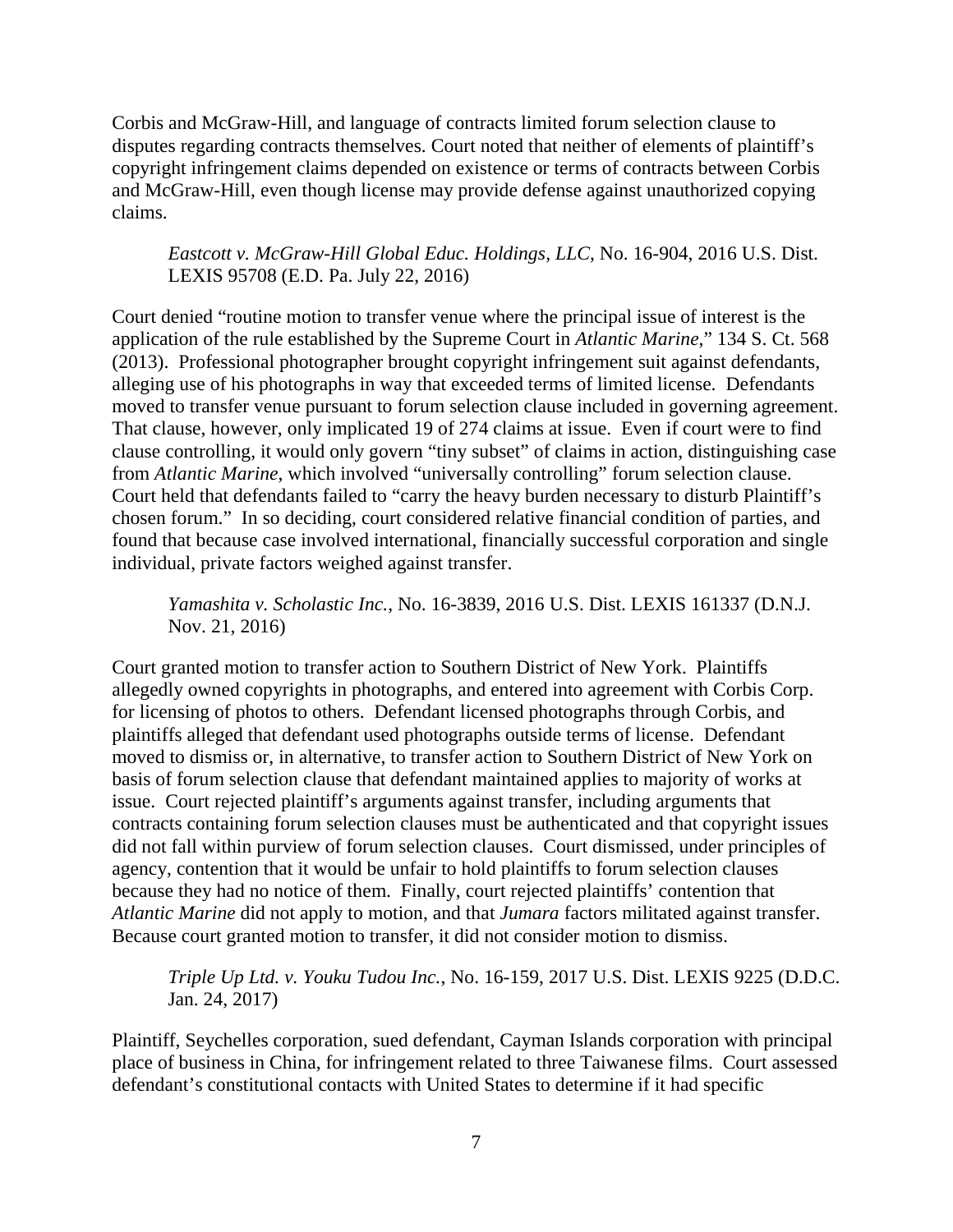jurisdiction over defendant. Court denied plaintiff's argument that because defendant had geoblocking technology but did not use it to block all videos from United States, it purposefully availed itself of forum. Court also rejected plaintiff's "interactivity" argument, finding overstated "interactivity" of defendant's websites did not support exercise of personal jurisdiction. Court denied some of plaintiff's arguments for jurisdiction—that defendant profited from third-party English-language advertisers inserting their ads for American goods, that defendant was listed on New York Stock Exchange and was required to make certain reports under American securities laws, and that defendant had agreements with American companies—because they did not relate to claims at issue in case. Because sufficient contacts were lacking, court lacked personal jurisdiction. Court also denied plaintiff's jurisdictional discovery request, because majority of inquiries not related to personal jurisdiction.

#### *AMA Multimedia LLC v. Sagan Ltd.*, No. 16-1269, 2017 U.S. Dist. LEXIS 10991 (D. Ariz. Jan. 26, 2017)

District court found that forum selection clause contained in content partnership revenue sharing agreement ("CPRA") applied to copyright infringement claim. Plaintiff, producer of pornographic material, entered into CPRA with GIM Corporation, entity associated with Porn.com, granting GIM license to use certain content provided by plaintiff. Plaintiff subsequently learned that Porn.com had displayed dozens of plaintiff's copyrighted works on over 110 separate Porn.com-affiliated URLs, and brought suit for infringement in District of Arizona. Defendant contended that CPRA forum selection clause, providing that "[a]ny legal action arising out of or relating to this Agreement must be instituted in a court located in Barbados," applied to dispute. Plaintiff asserted that forum selection clause did not apply to infringement claim on bases that (1) claim was unrelated to CPRA contractual issues; and (2) copyright action does not arise from license agreement when license defense is "clearly frivolous." As to argument (1), court noted that Ninth Circuit liberally interprets "relatedness" in context of forum selection clauses, especially where, as here, clause contains broad "relating to" language. "Relatedness" is further established by fact that infringement claim "cannot be decided without interpreting the contract." As to argument (2), court was skeptical that license defense must be non-frivolous before it can trigger forum selection clause, but found that "even if that is a requirement for application of a forum selection clause … Defendants have raised a non-frivolous license defense." Therefore, court found that plaintiff's infringement claim arose out of or was related to CPRA, and forum selection clause applied to this dispute. Court therefore dismissed action under doctrine of *forum non conveniens*.

#### *Intellitech Corp. v. Inst. of Elec. and Elecs. Engineers*, No. 16-9, 2017 U.S. Dist. LEXIS 27031 (D.N.H. Feb. 27, 2017)

Plaintiff sued defendant and three individual members for copyright infringement. Individual defendants moved to dismiss for lack of personal jurisdiction. Plaintiff developed "Work," and one individual defendant prepared "Document" that purportedly contained material copied directly from Work. Individual defendant uploaded and emailed Document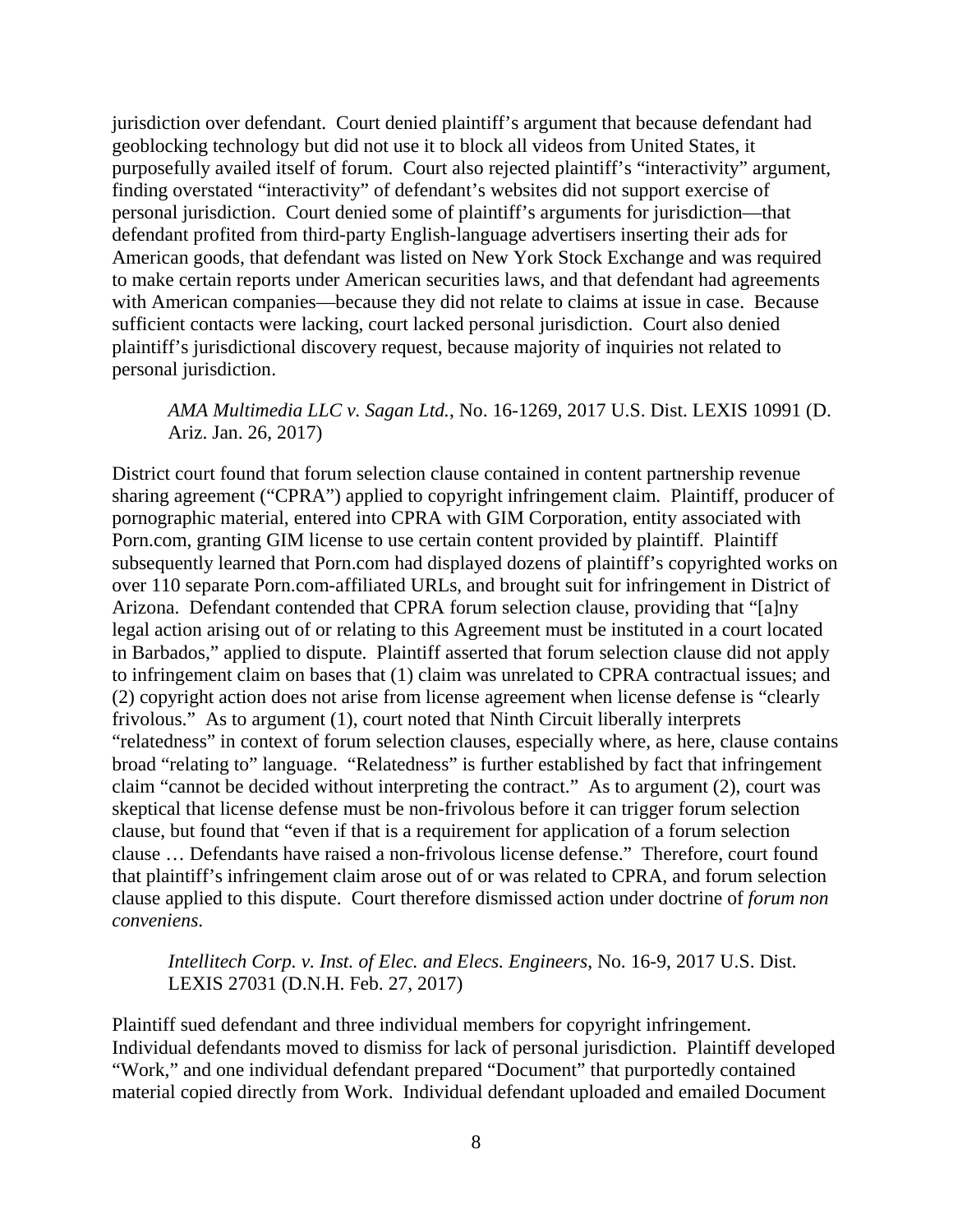to team members, two of whom received emails in New Hampshire. Preparation, distribution and display of Document was done under "administrative oversight" of two other individual defendants. Plaintiff argued that infringement injury occurred in New Hampshire because plaintiff was located there. Court held plaintiff failed to show individual defendants purposefully availed themselves of privilege of conducting business in New Hampshire. Fact that some members who received emails resided in New Hampshire did not give rise to personal jurisdiction; if argument were correct it would mean that infringement occurred in every state where at least one team member resided, which would far short of traditional notions of fair play and substantial justice. Court also held that because copyright is intangible, it cannot be said that copyrighted work has *situs*. Proper question was not where plaintiff experienced particular injury or effect, but whether defendant's conduct connects him to forum in meaningful way.

#### *Smarter Every Day, LLC v. Nunez*, No. 15-1358, 2017 U.S. Dist. LEXIS 51800 (N.D. Ala. Apr. 5, 2017)

After plaintiff moved for entry of default, district court *sua sponte* dismissed case for lack of personal jurisdiction over defendants and lack of venue. Plaintiff, Alabama-based company, filed copyright infringement action against defendants and California residents Victor Nunez and Nunez's website Inkedtilldeath.com, alleging that defendants infringed plaintiff's copyright in video, posted on Inkedtilldeath.com's Facebook page, in which defendants had obscured and replaced plaintiff's watermark. After defendants failed to answer or otherwise appear, plaintiff moved for entry of default. In response, court *sua sponte* issued order to show cause directing plaintiff to justify court's personal jurisdiction over defendants and proper venue. Court held that plaintiff failed to establish specific personal jurisdiction over defendants because plaintiff had not shown either that (1) defendants had "purposefully availed" themselves in Alabama, or (2) defendants had committed intentional tort aimed at Alabama that caused harm that they should have anticipated would be suffered in Alabama (*Calder* effects test). Plaintiff failed to establish that defendants, through Inkedtilldeath.com or its Facebook page, had purposefully availed themselves of Alabama because plaintiff did not allege that these websites referred to Alabama, contained interactive features through which Alabama residents could conduct business, or were specifically aimed at promoting business in Alabama. Plaintiff also failed to satisfy *Calder* effects test because plaintiff did not show that defendants expressly aimed their intentional conduct at plaintiff, known Alabama resident. Mere fact that defendants had obscured plaintiff's video watermark did not establish that defendants knew that plaintiff was in Alabama or that harm arising from their conduct would be felt in Alabama. As for venue, court held that plaintiff had failed to show that venue was proper in Northern District of Alabama because (a) plaintiff had not claimed that defendants resided therein, and (b) defendants were not subject to personal jurisdiction in that district and thus may not be found there for venue purposes. Because plaintiff failed to establish personal jurisdiction over defendants as well as proper venue, court denied plaintiff's motion for entry of default and instead dismissed action.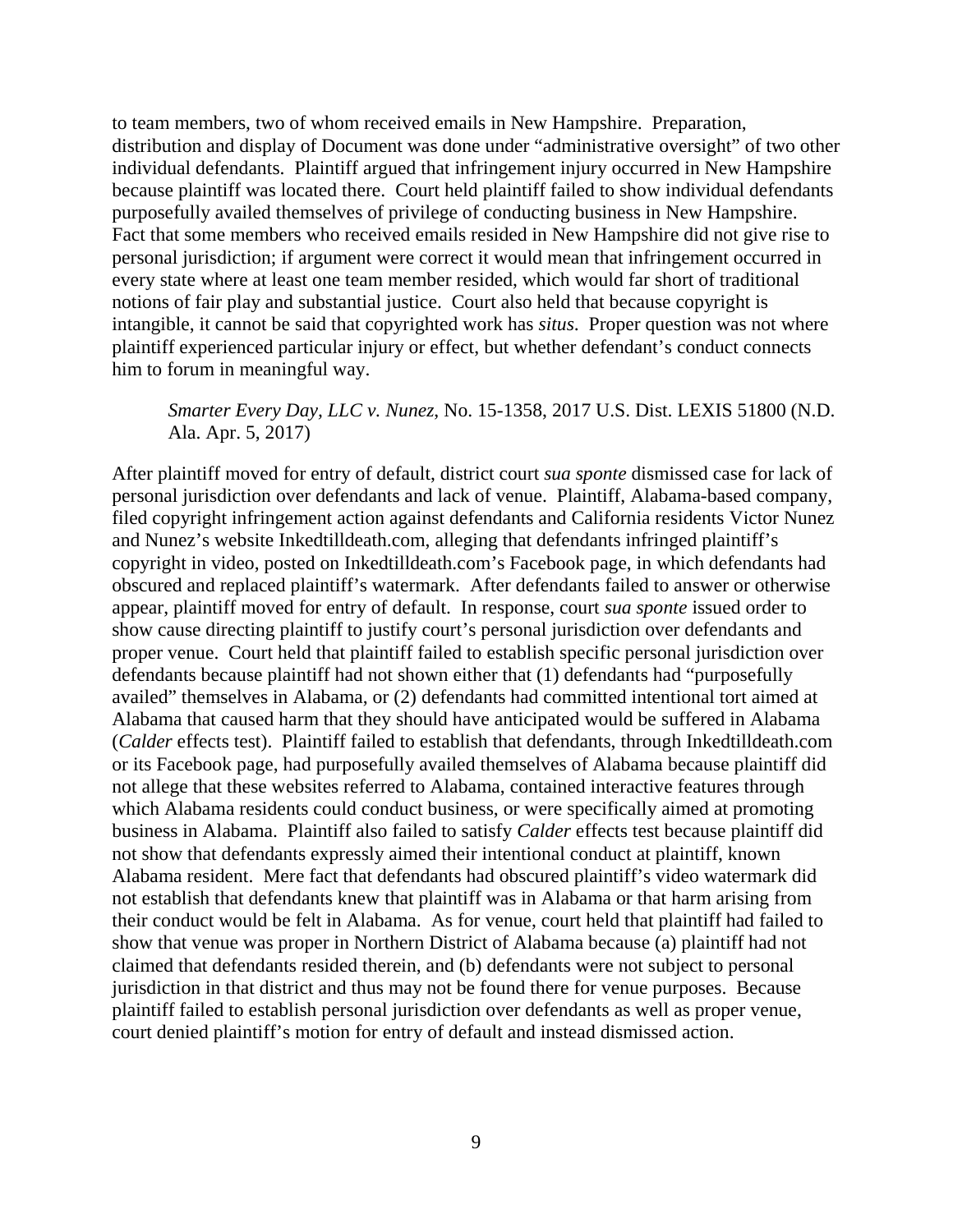#### <span id="page-25-0"></span>**C. Pleadings**

*Doc's Dream, LLC v. Dolores Press, Inc.*, No. 15-56096, 2017 U.S. App. LEXIS 3309 (9th Cir. Feb. 23, 2017)

Plaintiff sought declaratory judgment that copyrights in audio and visual recordings of teachings of prominent Christian pastor Dr. Gene Scott were abandoned, and therefore could not be owned by defendants. District court granted defendant's motion to dismiss because plaintiff failed to allege that Scott owned copyright in recordings. Ninth Circuit found that district court correctly concluded that plaintiff failed to adequately plead copyright abandonment claim under requirements of Fed. R. Civ. P. 8(a). However, district court "offered no reason why Appellant could not simply amend its complaint to allege that Dr. Scott once held the copyrights to his works." Ninth Circuit therefore remanded to district court with instructions to grant leave to amend.

*Hart v. Amazon*, 845 F.3d 802 (7th Cir. 2016)

"A very unusual case, this." *Pro se* plaintiff sued Amazon, claiming that it permitted third parties to advertise on its website six counterfeit copies of books called *Vagabond Natural* and *Vagabond Spiritual* that plaintiff had written and self-published. Plaintiff claimed copies sold on Amazon were unauthorized reproductions because genuine copies would bear "indicia of authenticity known only to him," namely, his fingernail indentations on covers. District court found plaintiff failed to make plausible allegation that Amazon had copied his works, rather than simply provide platform through which third-party vendors sold authentic, original copies of books. There was also no plausible allegation that if books sold by Amazon were counterfeit, Amazon was aware of fact. Plaintiff's obscure self-published titles were "far cry" from pirated bestsellers regularly found on Amazon, and plaintiff's assertion that Amazon must have undertaken cost of reproducing his hardcover books because they were "not sourced" by him and lacked his nail indentations did not meet minimum standard of plausibility. Decision of district court dismissing suit with prejudice was affirmed.

*Separzadeh v. Iconix Brand Grp., Inc.*, No. 15-8643, 2016 U.S. Dist. LEXIS 144772 (S.D.N.Y. Oct. 19, 2016)

Plaintiff photographer sued several defendants for copyright infringement on basis of defendants' unauthorized use of derivative of plaintiff's copyrighted photo. Plaintiff alleged vicarious copyright infringement against one of defendants and direct copyright infringement against all others. Plaintiff moved for leave to file amended complaint adding several other defendants. Only one of original defendants opposed plaintiff's motion. Motion to amend may be denied if amending claim would be futile, with burden of demonstrating futility resting on non-moving party. Amendment would be futile if proposed claim could not withstand motion to dismiss. Court held that, insofar as amended complaint alleged claims of contributory and vicarious copyright infringement against defendant, and proposed additional defendants, plaintiff's allegations were sufficient to survive motion to dismiss.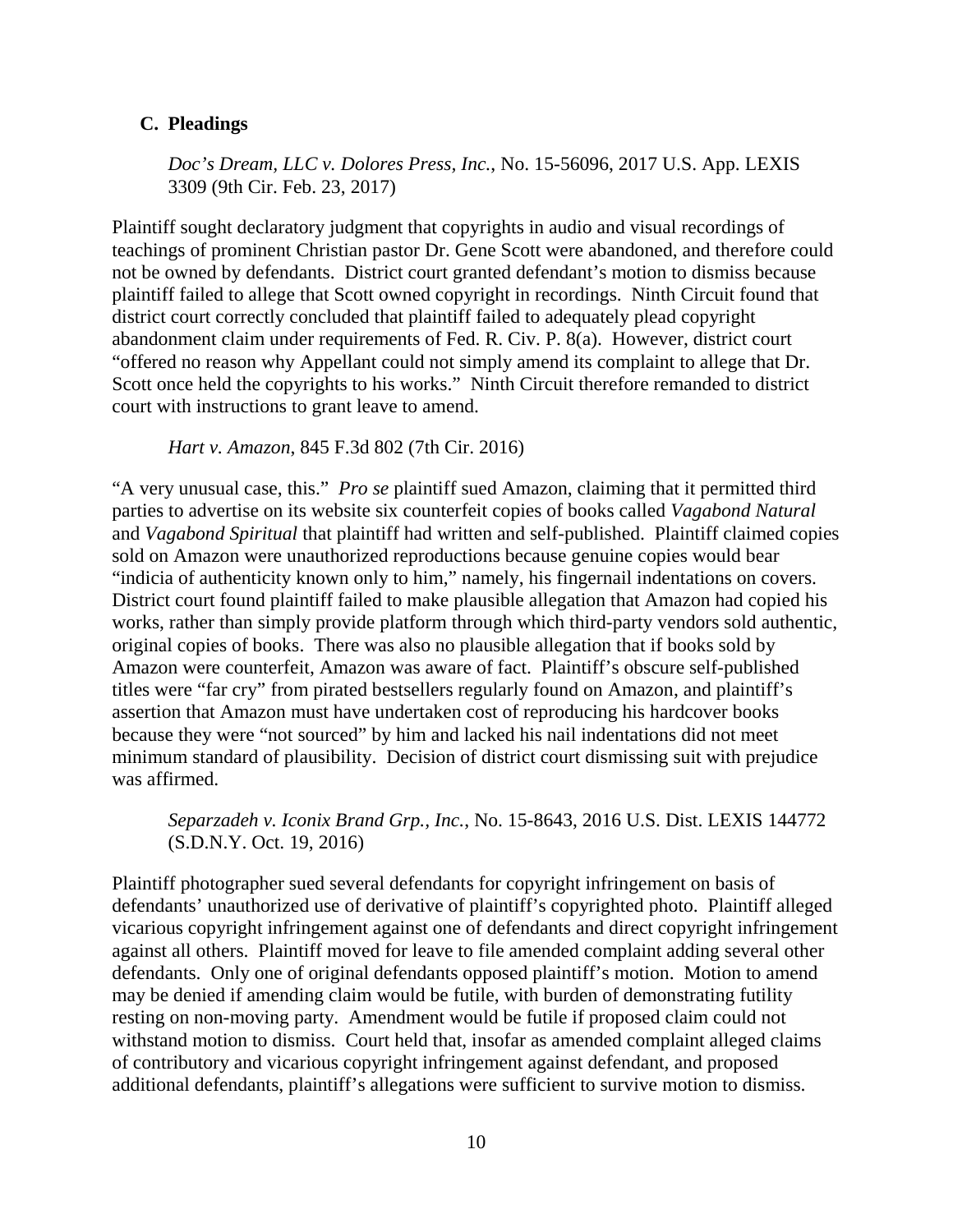Allegations in amended complaint regarding contributory infringement were sufficient because all that is required is allegation of knowledge of allegedly infringing conduct, not knowledge that conduct complained of infringed copyright. Here, plaintiff alleged defendant "materially contributed to, encouraged, and/or induced the direct infringement of Plaintiff's copyright," and that defendant "actively and knowingly participated in the infringing conduct." Plaintiff's vicarious infringement allegations were also sufficient, because all that is required is that plaintiff allege that defendant declined to exercise right and ability to supervise or control infringing activity, and that defendant enjoyed direct financial benefit from infringing activity. Because plaintiff alleged that defendants benefited financially from unauthorized copying of plaintiff's photography, and that defendants had full control over products and actively participated in infringing conduct, allegations were sufficient.

#### *Devocean Jewelry LLC. v. Associated Newspapers Ltd.*, No. 16-2150, 2016 U.S. Dist. LEXIS 145593 (S.D.N.Y. Oct. 20, 2016)

District court denied defendant's motion to dismiss plaintiff's copyright infringement and DMCA claims. Plaintiff owned registered copyright in video of lobster-diving Labrador and posted watermarked version of video online. Plaintiff alleged that defendant had posted story about same lobster-diving Labrador with plaintiff's video and six screenshots from video with original watermark removed and replaced with "© Devoted to the Ocean." Plaintiff sued defendant for infringement and violation of DMCA. Defendant moved to dismiss copyright infringement claim for video screenshots as duplicative of claim for video, and DMCA claim for failure to adequately allege requisite intent. Court rejected defendant's arguments regarding potentially duplicative video and screenshot claims as premature, relating to issue of damages, not liability, and found plaintiff had sufficiently alleged intent for DMCA claim, because it was reasonable to infer CMI had been altered to conceal or facilitate infringement. Accordingly, court found plaintiff had alleged plausible copyright infringement and DMCA claims, and denied defendant's motion to dismiss.

#### *Oracle Am., Inc. v. Hewlett Packard Enters. Co.*, No. 16-1393, 2017 U.S. Dist. LEXIS 22561 (N.D. Cal. Feb. 16, 2017)

Court granted in part and denied in part plaintiff's motion to strike affirmative defenses. Court, noting that heightened pleading standard of *Twombly*/*Iqbal* applied to affirmative defenses, dismissed following affirmative defenses, with leave to amend: laches, finding defense not viable in light of statute of limitations; copyright misuse, for failure to allege plaintiff's copyright misuse in order to reduce competition or misuse its monopoly; express license, for failure to identifying relied-upon license or circumstances for license's issuance, and implied license, for failure to plead factual basis for license; and unclean hands, for failure to allege anti-competitive actions culminating in copyright misuse. Court found pleaded defenses of estoppel, abandonment, statute of limitations and fair use, and § 117 defense, survived motion.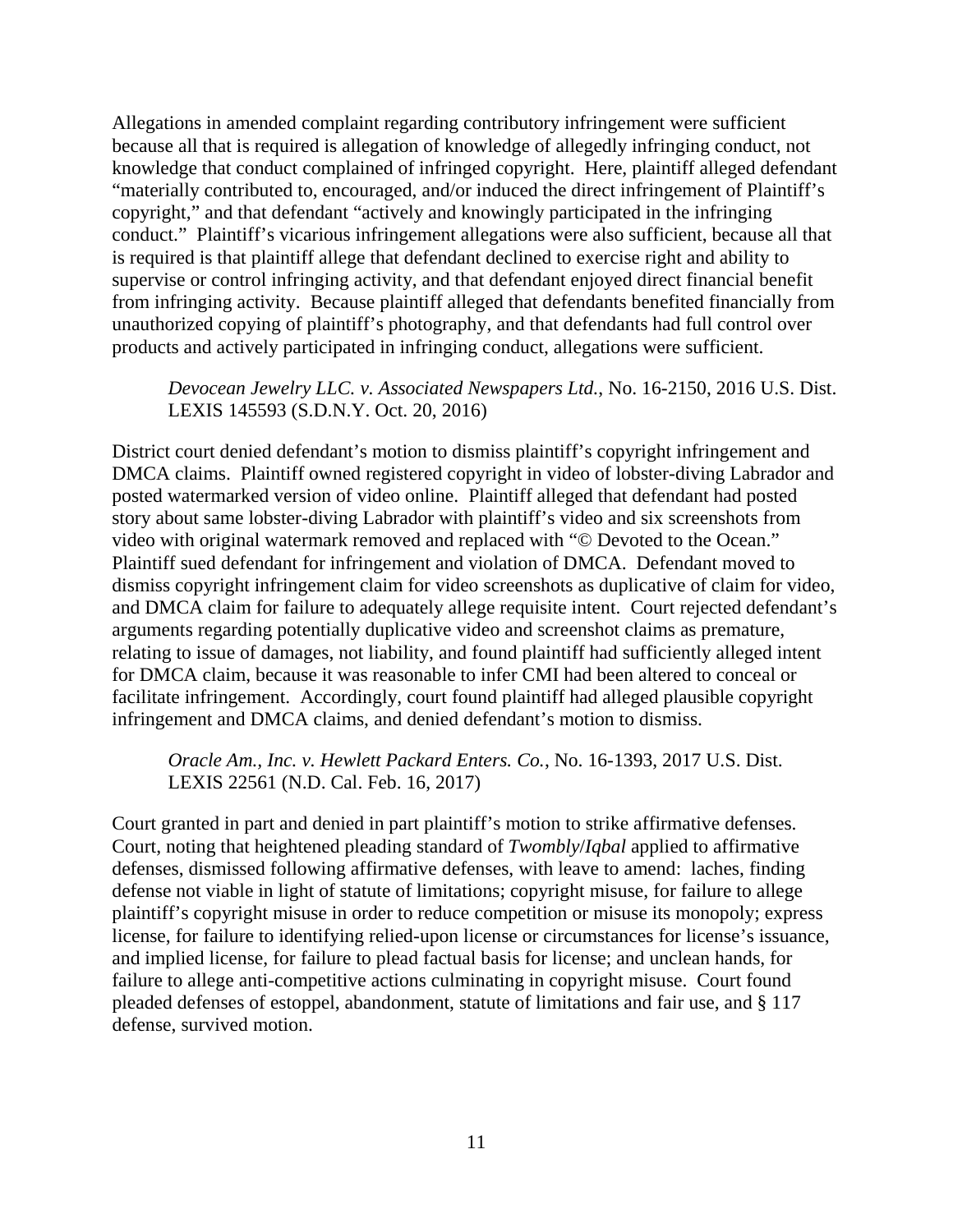*Oracle America, Inc., v. Hewlett Packard Enters. Co.*, No. 16-1393, 2016 U.S. Dist. LEXIS 96122 (N.D. Cal. Jul. 15, 2016)

District court granted in part and denied in part defendant's motion to dismiss. Plaintiff alleged defendant directly and indirectly infringed various copyrights covering plaintiff's software. As to direct infringement, defendant argued plaintiff had not alleged *what* copyrighted works were infringed because there were no allegations specifying which patches of software were covered in 14 copyright registrations listed in complaint, by which copyrights patches were covered, or that software allegedly copied was covered by any of copyrights asserted. Court held such specificity is not required at this stage of litigation, especially when defendant is in far better position to know such information. Defendant also argued that complaint did not allege sufficient facts regarding *how* defendant was alleged to have infringed. Court found complaint (1) specifically identified by name customer on whose servers defendant may have installed plaintiff's software; (2) stated defendant's employees installed plaintiff's software on defendant's customer's servers knowing that such conduct violated plaintiff's copyrights; and (3) alleged defendant ignored its employees' concerns and continued to install plaintiff's software on customer's servers. Motion to dismiss direct infringement claim was, accordingly, denied. As to contributory infringement, defendant argued plaintiff failed to sufficiently plead "knowledge of another's infringement." Court found complaint replete with specific factual allegations, including quotes from defendant's internal presentations and defendant's employee's emails, from which defendant's actual knowledge of third party's infringing acts could be plausibly inferred. Court held defendant was free to argue at summary judgment that plaintiff had not sufficiently proven element; however, at motion to dismiss stage, complaint plausibly alleged that defendant "materially contributed to" or "induced" alleged infringement. Motion to dismiss for contributory copyright infringement denied. As to vicarious infringement, defendant argued complaint failed to sufficiently allege that defendant had any ability to "control" third party. Court held simply because defendant may have remained customer's "primary contact for support needs" did not mean that defendant had "right and ability to supervise" third party's conduct. Allegations of contractor-subcontractor relationship alone were not sufficient to plead claim for vicarious infringement. Motion to dismiss was granted as to vicarious infringement claim.

*PTG Nevada, LLC v. Chan*, No. 16-1621, 2017 U.S. Dist. LEXIS 6276 (N.D. Ill. Jan. 17, 2017)

Court granted motion to dismiss without prejudice, allowing plaintiff to amend complaint with additional details to connect defendant with allegations concerning infringement. Plaintiff brought action for infringement based on allegations that individuals downloaded and distributed film *Pay the Ghost* using BitTorrent. Court had granted plaintiff early discovery to serve subpoena on Comcast, which identified defendants as those who owned IP addresses in question. Defendant argued that allegations of downloading and distributing film and his ownership of IP address were insufficient to connect him to infringement. Court, noting split in authority over whether such allegations sufficed, held that plaintiff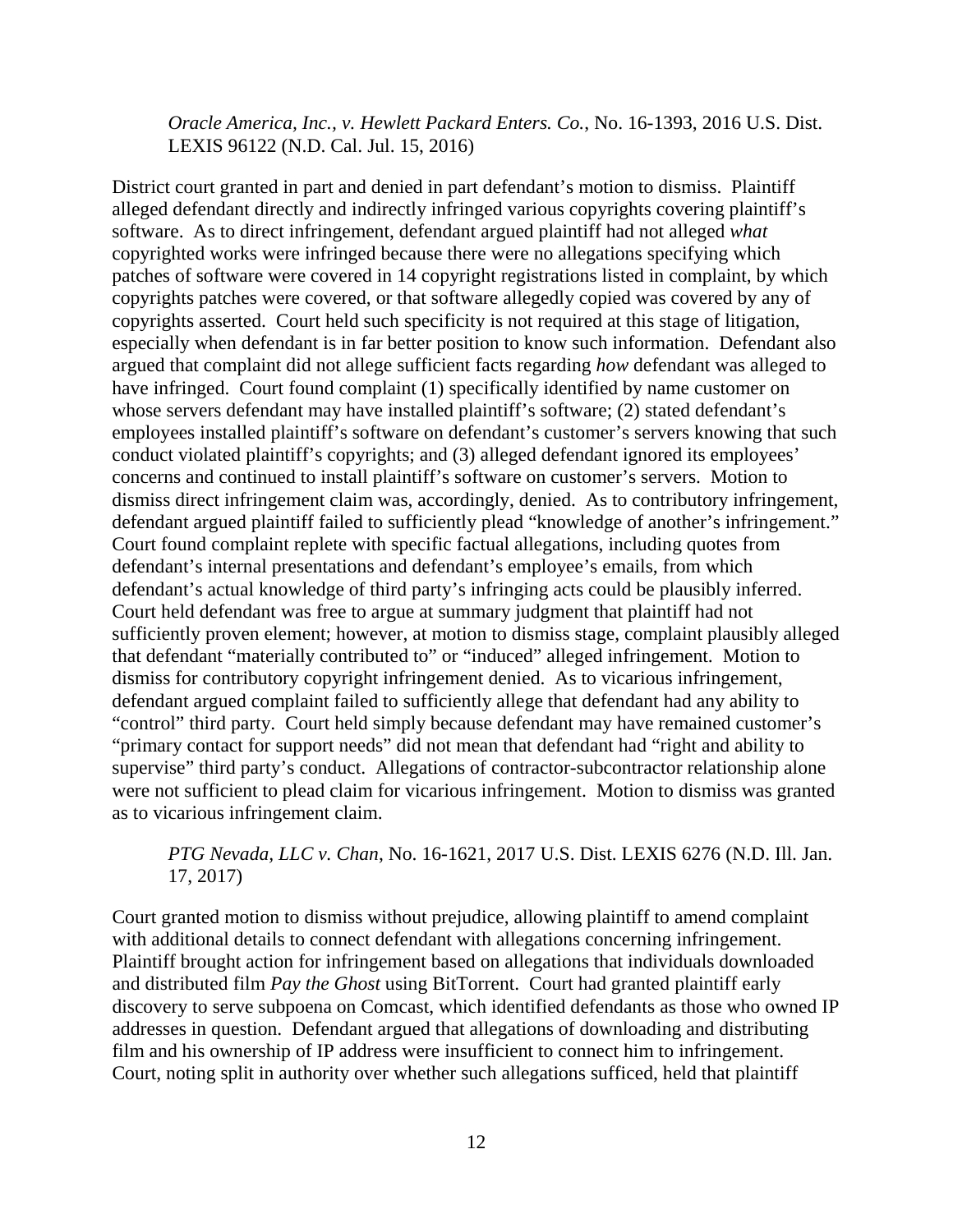needed to allege more than IP address registered to individual to maintain infringement claim.

*Team Angry Filmworks, Inc. v. Geer*, No. 15-1381, 2017 U.S. Dist. LEXIS 41808 (W.D. Pa. Mar. 23, 2017)

District court denied defendant's motion to dismiss for lack of standing and for failure to join indispensable parties. In its third amended complaint, plaintiff sought declaratory judgment that Philip Francis Nowlan's 1928 novella *Armageddon—2419 A.D.* and character Buck Rogers had entered public domain, in order to allow plaintiff to produce film based thereon. Federal Rule of Civil Procedure 19 requires court to determine whether absent party is "necessary" under one of three circumstances: (1) where complete relief cannot be accorded among existing parties; (2) where absent party would be impaired or impeded from protecting claimed interest; or (3) where absent party's absence would leave existing party "subject to a substantial risk" of incurring inconsistent obligations. Defendant stated that it was involved in disputes with Nowlan Family Trust ("NFT") and another NFT-controlled entity ("AL") regarding registration of BUCK ROGERS and ARMAGEDDON 2419 A.D. as trademarks. Defendant therefore moved to dismiss based on plaintiff's failure to join NFT and AL as necessary parties under Rule 19. Court held that NFT and AL were not necessary parties because (1) complete relief could be accorded to plaintiff (or defendant) by determining whether (or not) *Armageddon* and Buck Rogers had entered public domain; (2) neither NFT's nor AL's trademark rights would be affected by this copyright action, in which neither NFT nor AL had asserted interest; and (3) court's public domain determination would have no effect on defendant's obligations to NFT or AL under trademark law. Because defendant failed to show that absent parties NFT and AL were "necessary," court denied defendant's motion to dismiss for failure to join indispensable parties.

*Live Face on Web, LLC v. Smart Move Search, Inc.*, No. 15-4198, 2017 U.S. Dist. LEXIS 40247 (D.N.J. Mar. 21, 2017)

District court denied defendants' motion to dismiss for failure to state claim. Plaintiff software developer copyrighted software that allowed websites to display video spokesperson that directs visitor's attention to various portions of website. Defendants' website displayed video spokesperson, which plaintiff claimed defendants had accomplished by using, copying and distributing plaintiff's software without authorization. Plaintiff further alleged that, because defendants' video spokesperson could only appear after copy of plaintiff's software had been distributed to visitor's computer, separate violation of plaintiff's copyright occurred every time visitor accessed defendants' website. Defendants moved to dismiss infringement claim because plaintiff had failed to allege unlawful copying, and any alleged copying occurred outside statute of limitations. Court held that plaintiff had sufficiently pleaded copying in support of direct copyright infringement claim by alleging that defendants' website caused copy of plaintiff's software to be distributed to each website user's cache, memory and/or hard drive. Court thus denied defendants' motion to dismiss.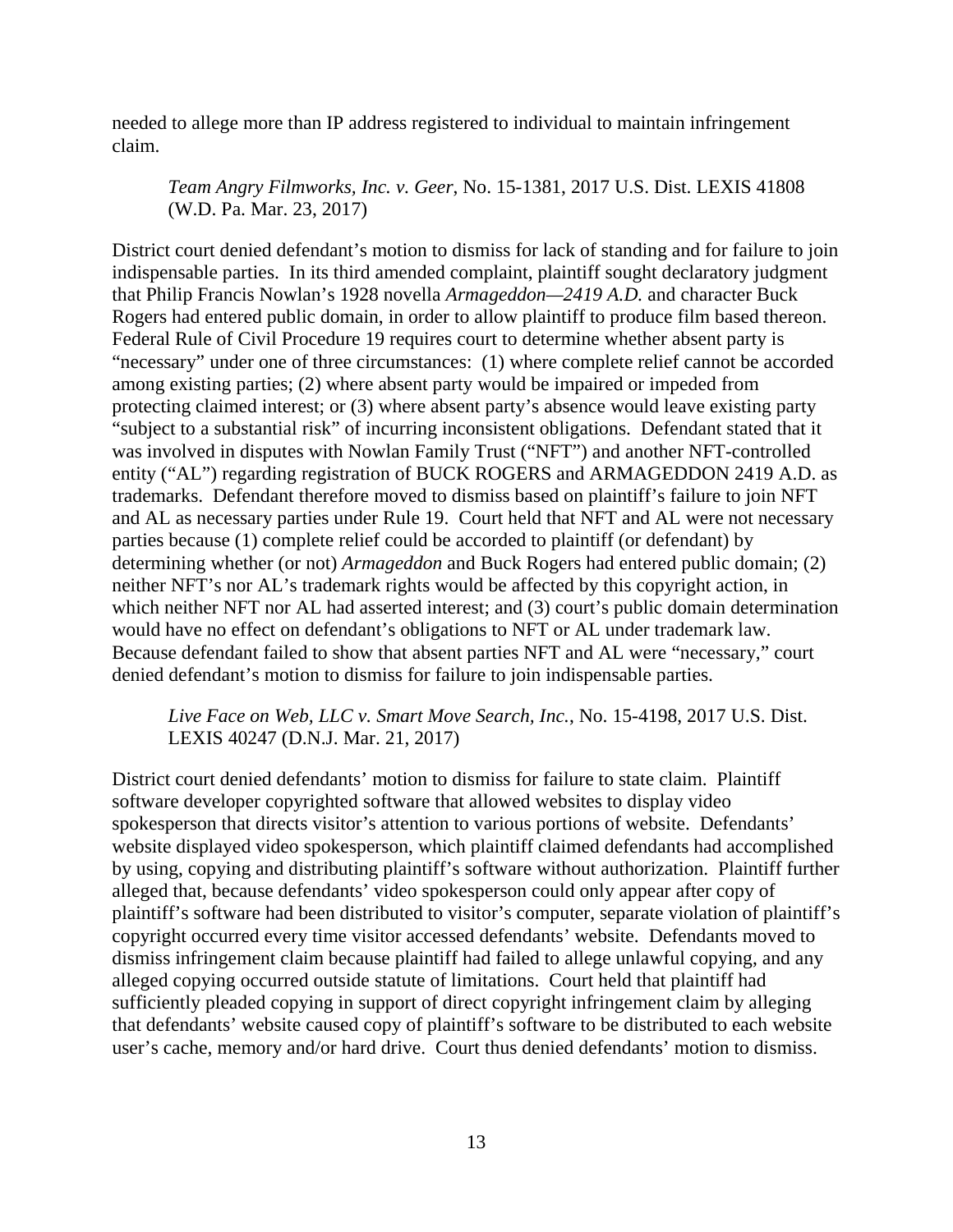*Telebrands Corp. v. NewMetro Design, LLC*, No. 16-1981, 2016 U.S. Dist. LEXIS 137541 (D.N.J. Oct. 4, 2016)

District court denied plaintiff's motion to dismiss defendant-counterclaimant's counterclaim for copyright infringement. Plaintiff and defendant-counterclaimant sold "ANGRY-MAMA" plastic microwave steam cleaning devices resembling angry woman. Plaintiff owned registration for sculptural design of product, while defendant-counterclaimant owned registration for design featured on product packaging. District court held that defendantcounterclaimant sufficiently pleaded *prima facie* case. Court noted that copyright registration is *prima facie* evidence of validity of copyright, and that works composed of common elements that are rearranged, changed, and combined are sufficiently original under copyright law. Plaintiff did not overcome presumption that defendant-counterclaimant owned valid copyright interest in design and product packaging, and defendantcounterclaimant adequately alleged unauthorized copying of its work by alleging that plaintiff included exact same logo on its packaging that defendant-counterclaimant did, and by including side-by-side photographs of parties' packages to illustrate substantial similarity.

*Connor v. Ferris Mktg.*, No. 16-871, 2017 U.S. Dist. LEXIS 32031 (M.D. Fla. Mar. 7, 2017)

District court declined to dismiss plaintiff's claim for declaratory judgment under Act where plaintiff alleged in complaint that (1) he was original author of defendant's logos, artistic packaging, artistic product design, graphic art and other two and three-dimensional works of fine, graphic and applied art ("visual works"); (2) visual works were used in defendant's business; (3) visual works were pictorial, graphic, and sculptural works under Act; (4) he was never employee of defendant; (5) there was no express written agreement that visual works were works made for hire; (6) there was actual controversy regarding ownership of visual works; and (7) plaintiff was suffering ongoing injury in form of unpaid licensing rights and denial of rights to use or license visual works as exclusive owner. Court found that factual allegations satisfied federal pleading standard, and therefore denied defendant's motion to dismiss declaratory judgment claim.

*General Motors LLC v. Dorman Prods.*, No. 15-12917, 2017 U.S. Dist. LEXIS 28434 (E.D. Mich. Mar. 1, 2017)

District court denied defendants' motion to dismiss plaintiffs' copyright infringement and unlawful circumvention claims. Plaintiffs alleged that defendants were illegally stealing and reselling GM's copyrighted software as embedded in control modules installed in GM's vehicles. GM also alleged that defendants manufactured and sold product called Software Transfer Tool that allowed users to access, copy and transfer GM's copyrighted software to other modules. Court had previously dismissed, on defendants' motion, GM's copyright infringement claim and illegal circumvention claim under DMCA because of pleading deficiencies. GM filed amended complaint, and defendants again moved to dismiss GM's infringement and circumvention claims. GM's amended complaint not only listed copyright registrations upon which it based its action, but also clarified that registrations in its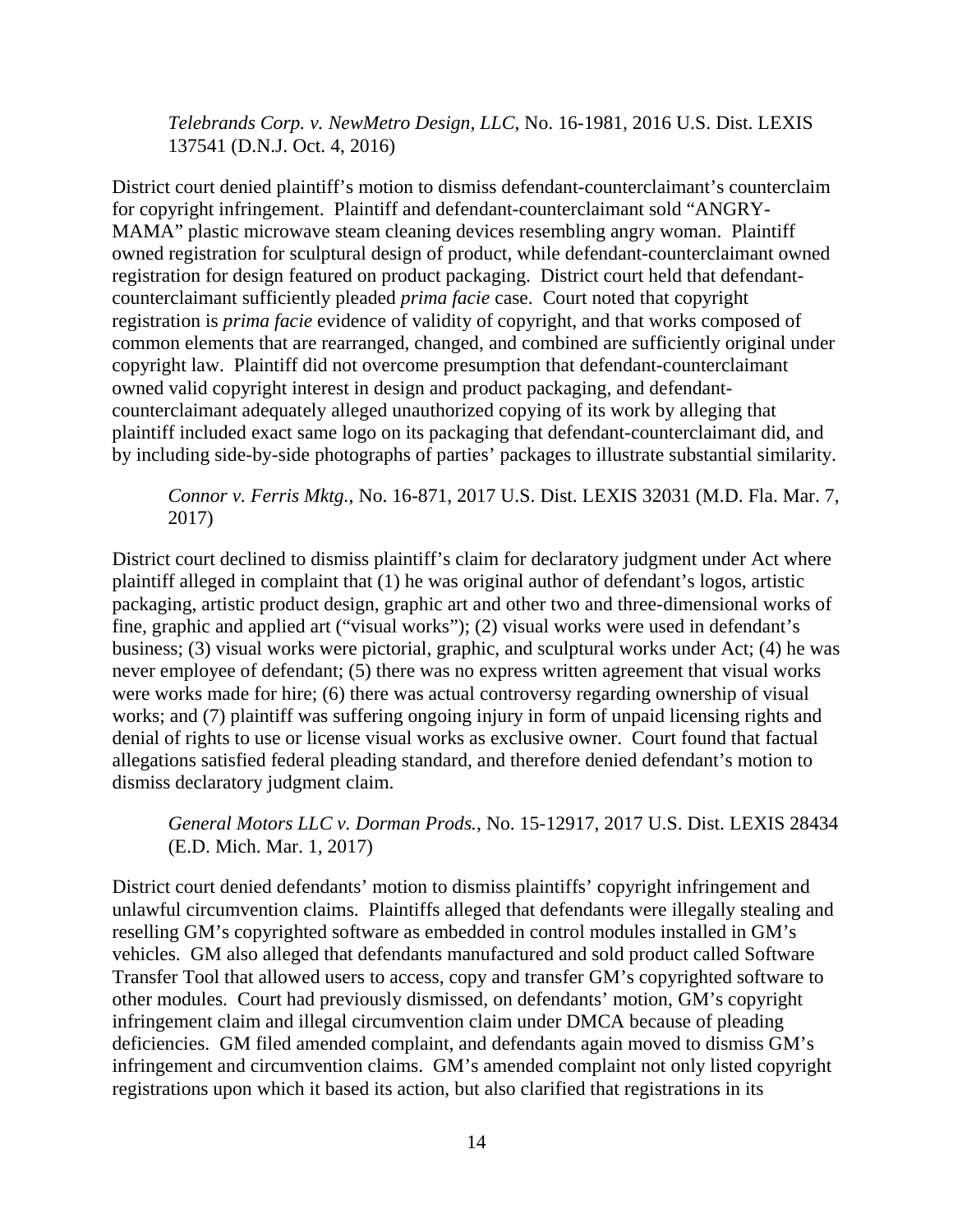complaint covered software installed on GM control modules. GM further alleged that one of its copyright registrations covered software that GM had, by inspection and testing, confirmed was on module sold by defendant. Court found that these allegations were sufficient to allow plausible inference that software covered by GM's other copyright registrations would likewise be found on other modules sold by defendant. Based on foregoing, and because GM alleged enough facts to raise reasonable expectation that discovery would reveal additional modules containing GM's copyright software, court denied defendants' motion to dismiss copyright infringement claim.

#### *RBH Energy, LLC v. Brown*, No. 16-830, 2016 U.S. Dist. LEXIS 174072 (N.D. Tex. Dec. 16, 2016)

District court denied plaintiff's motion to amend complaint to add additional defendant because claim against proposed defendant was time-barred. No facts supported invoking limited doctrine of equitable tolling. Discovery rule was inapplicable because "with minimal investigation, plaintiff could have discovered [proposed defendant's] role in the infringement and timely filed suit against it," yet plaintiff did not. Additionally, there was no "relation back" under Rule 15(c) because it was not case of mistaken identity; rather, plaintiff merely sought to add additional defendant. Finally, it was not in interest of judicial economy to allow amendment that would result in ultimate dismissal of claim against proposed defendant on statute of limitations grounds.

#### *Dish Network, L.L.C. v. Fraifer*, No. 16-2549, 2017 U.S. Dist. LEXIS 380 (M.D. Fla. Jan. 3, 2017)

District court denied individual defendant's motion to dismiss for failure to allege personal liability, and joint defendants' Rule 12(e) motion for more definite statement. Plaintiff, paytelevision provider that offers hundreds of channels, including international channels, brought single claim for direct infringement against Tele-Center, Inc. ("TCI") and its founder and president, Gaby Fraifer. Defendants sold UlaiTV set-top boxes on website UlaiTV.com for approximately \$200, which included one-year access to UlaiTV service. Plaintiff alleged that UlaiTV service infringed on plaintiff's exclusive rights by capturing live broadcast signals of international channels, transcoding signals, transferring content to defendant's servers, and then transmitting channels over Internet to users who purchase UlaiTV set-top box. Fraifer was registrant of UlaiTV.com, oversaw day-to-day operations of TCI, made final decisions regarding TCI's business, and authorized, controlled, participated in, and received direct financial benefit from infringing activities of TCI. Court found that complaint alleged plausible basis for Fraifer's personal liability, and denied motion to dismiss on those grounds. Additionally, court denied Rule 12(e) motion for more definite statement, stating that although complaint included one claim of infringement and multiple defendants, it "can be fairly read to aver that all defendants are responsible for the alleged conduct."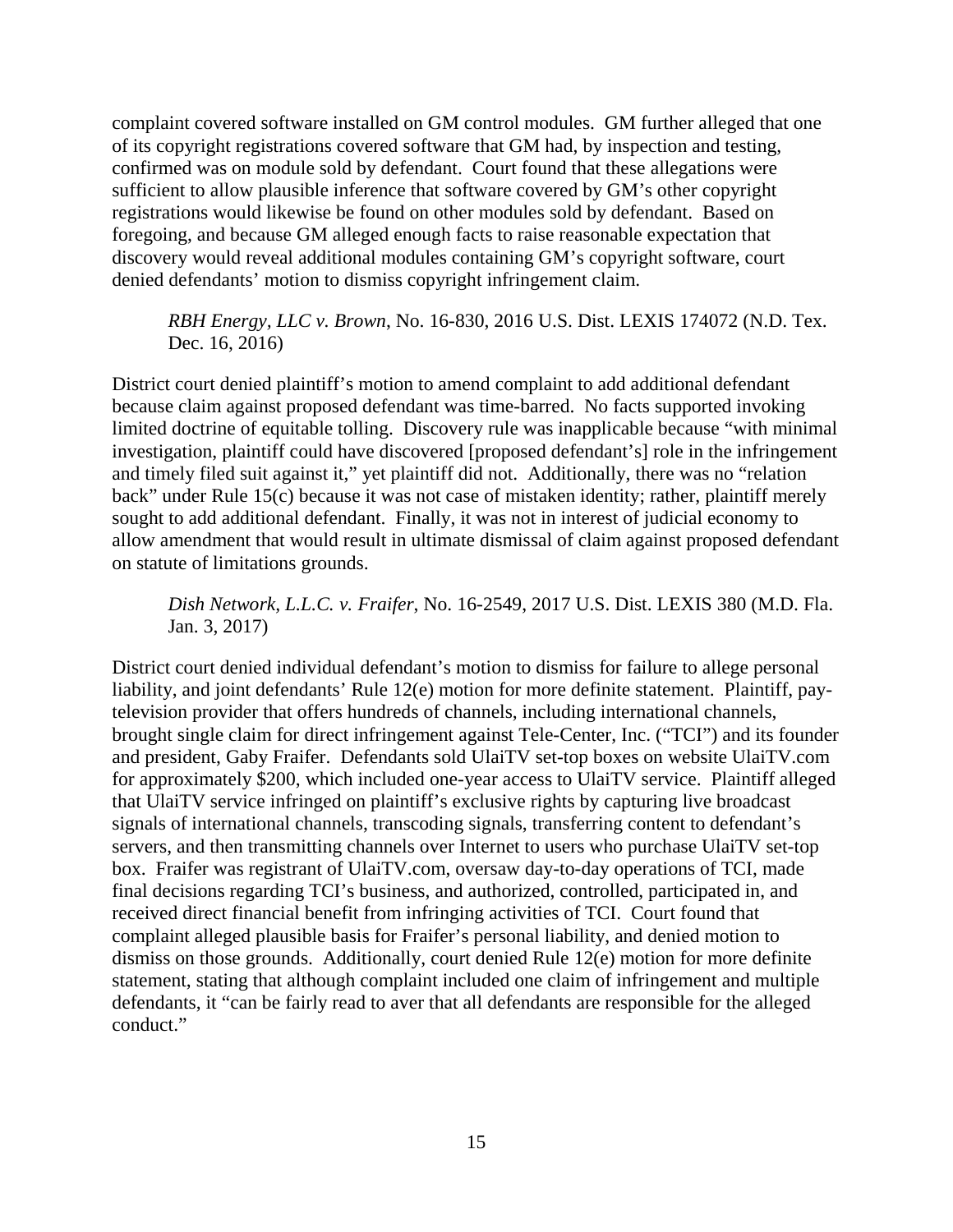*Live Face On Web, LLC v. Guerra*, No. 15-7143, 2017 U.S. Dist. LEXIS 40037 (D.N.J. Mar. 21, 2017)

District court denied defendant's motion to dismiss for failure to state claim. Defendant argued that plaintiff failed to plead unlawful copying. Court disagreed, finding that plaintiff properly alleged that defendant's website caused copy of plaintiff's copyrighted software to be automatically downloaded to cache, memory and/or hard drive of computer of each visitor to defendant's website. Plaintiff had alleged that "when a web browser is directed to a website linked to [plaintiffs copyrighted software], the embedded HTML script tag is read by the web browser and causes the automatic distribution of a copy of [plaintiff's software]," and that plaintiff's software is "automatically saved by the web browser into cache, and/or a hard drive(s), and loaded into computer memory and/or RAM" of each visitor to defendant's site. Besides sufficiently alleging that defendant reproduced computer code, complaint also alleged that defendant's website distributed copies of code to each of website's visitors. "Whether Defendant's actions were unauthorized or unlawful is not an appropriate issue at this stage of the litigation."

*Hoskins v. United States Gov't*, No. 16-1055, 2016 U.S. Dist. LEXIS 144404 (W.D. Wash. Oct. 18, 2016)

Court granted defendants' motion to dismiss. *Pro se* plaintiff sued for copyright infringement. Plaintiff filed motion to amend complaint, and defendants moved to dismiss complaint. Copyright claims centered on project from 1990s known as "Parallel Pathways," alleged to be "unique children tile project" using decorated tile containing inspirational messages. Plaintiff argued that because he was creator of Parallel Pathways, he had "viable means for financial redress under Copyright Law." Defendants argued that plaintiff did not sufficiently allege infringement claim because he did not validly allege work or how work was infringed. Court agreed that plaintiff failed to state valid copyright claim, because Parallel Pathways project was described as "idea or ideas that were stolen rather than something expressed in a tangible medium."

*Vivid Sites, LLC v. Millsap*, No. 16-117, 2017 U.S. Dist. LEXIS 46364 (E.D. Mo. Mar. 29, 2017)

District court denied plaintiff's motion for leave to file third amended complaint and granted defendant's motion to dismiss second amended complaint in its entirety. Plaintiff, website hosting company, brought suit against defendants based on their alleged misappropriation of plaintiff's proprietary software and other materials, including plaintiff's source code. Plaintiff's original complaint contained copyright infringement claim as to source code in addition to two RICO claims; first amended complaint kept original claims and added state law claim for unfair competition; second amended complaint ("SAC") removed copyright and unfair competition claims, added new state law claim regarding trade secrets, and retained RICO claims. Defendants moved to dismiss SAC in its entirety, and court granted defendants' motion in full. Plaintiff, in lieu of dismissal, moved for leave to file third amended complaint ("TAC") that would contain all five claims that it had previously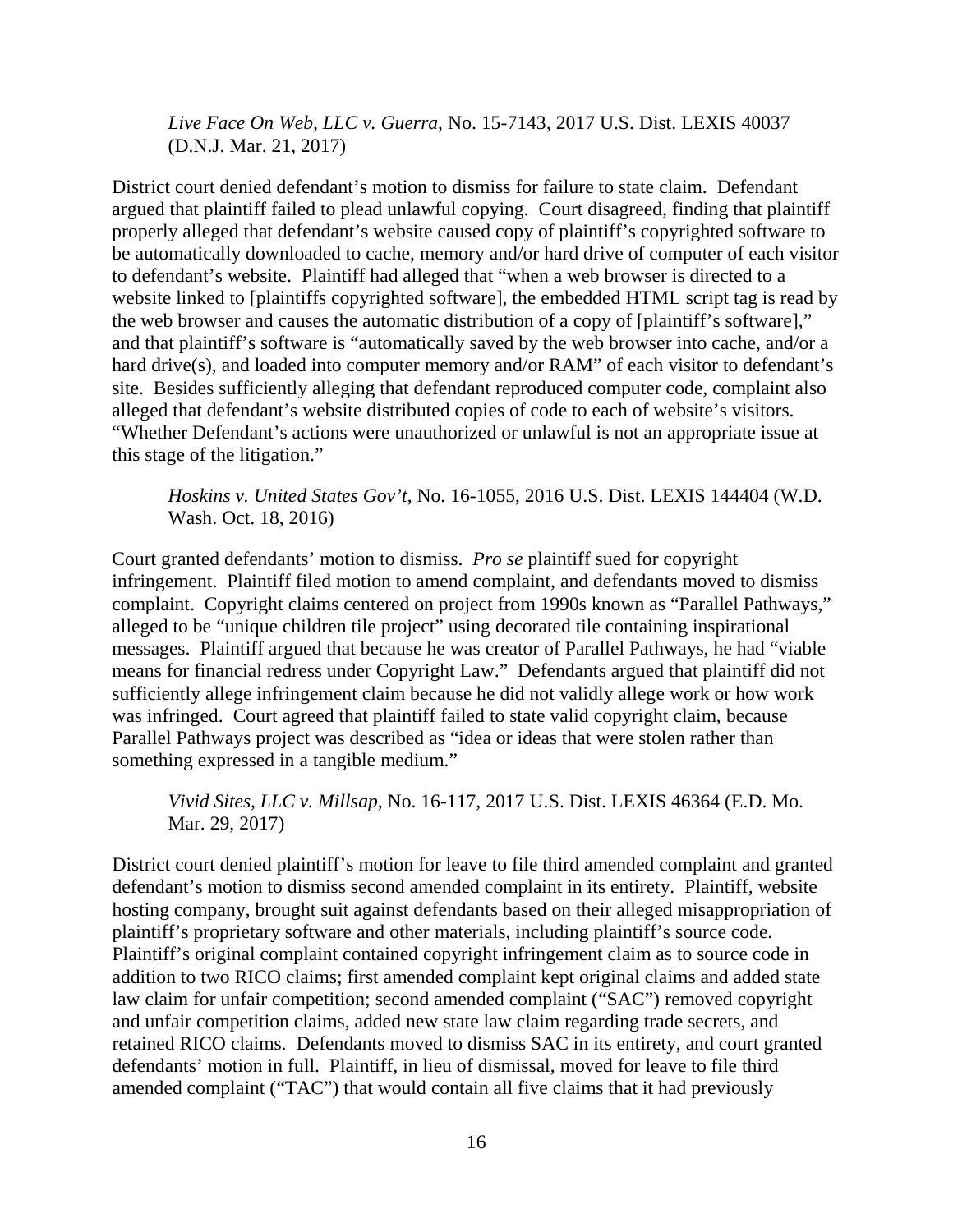asserted in action, including copyright infringement claim. Court denied plaintiff's motion, holding that proposed amendment "may" be futile and further that plaintiff's conduct was dilatory. Although plaintiff had applied for copyright registration of its source code before filing original complaint, plaintiff's source code was not registered until after plaintiff had filed suit. Court noted that circuit split existed as to whether plaintiff could bring copyright infringement suit after filing application for registration, or needed to wait for approval or refusal of its application before bringing action. As such, court held that it was "not entirely clear" whether plaintiff's proposed amendment would be futile. Moreover, though plaintiff had included copyright infringement claim in its original complaint, plaintiff omitted claim from SAC. In seeking to reassert copyright infringement claim in TAC, plaintiff alleged that it had only recently learned of its copyright application and subsequent registration. Court held that plaintiff did not adequately explain its failure to investigate its copyright registration status, which constituted dilatory delay that allowed court to deny plaintiff's motion to amend complaint.

*Ian v. Bottom Line Record Co.*, No. 16-187, 2016 U.S. Dist. LEXIS 86646 (M.D. Tenn. July 1, 2016)

Court denied defendant's motion to dismiss. Plaintiff, songwriter, performer and author, in 1998 entered into agreement giving defendant record company "right to use" some of her performances at Bottom Line Cabaret. Performances were specifically identified in agreement. In spring 2015, plaintiff learned that defendant released album *The Bottom Line Archive: Janis Ian*, that included performances not specifically identified in agreement. Plaintiff sued for infringement based on defendant's unauthorized reproduction of plaintiff's copyrighted musical composition underlying sound recording called "Stars." Defendant moved to dismiss complaint for failure to state claim. Defendant contended that case was insufficiently pleaded because plaintiff did not plead copyright registration number. Court disagreed, holding plaintiff's allegation that she "holds the copyright interest in the musical composition underlying the sound recording 'Stars'" to be sufficient to survive motion to dismiss. Regarding defendant's allegation that claim was time-barred, defendant argued that statute of limitations began to run when defendant released its album 1999, so claim was outside of three-year statute of limitations. Court disagreed, because plaintiff alleged infringement based on album released in 2015. Court held plaintiff's claims sufficiently pleaded to survive motion to dismiss.

#### *Design Basics, LLC v. Milakis Homes, LLC*, No. 16-53, 2016 U.S. Dist. LEXIS 169521 (N.D. Ind. Dec. 8, 2016)

Court denied defendants' motion to dismiss. Building design firm brought copyright infringement action against other builders for use of architectural drawings to build homes in Indiana. Defendants moved to dismiss complaint for failure to state claim. Court noted that many aspects of architectural plans are not copyrightable because they lack originality, as certain design features are universally used by architects. However, court declined to grant motion because pleading "need only contain enough facts to suggest the claim is plausible." Plaintiffs were "not required … to go beyond alleging that the Defendants received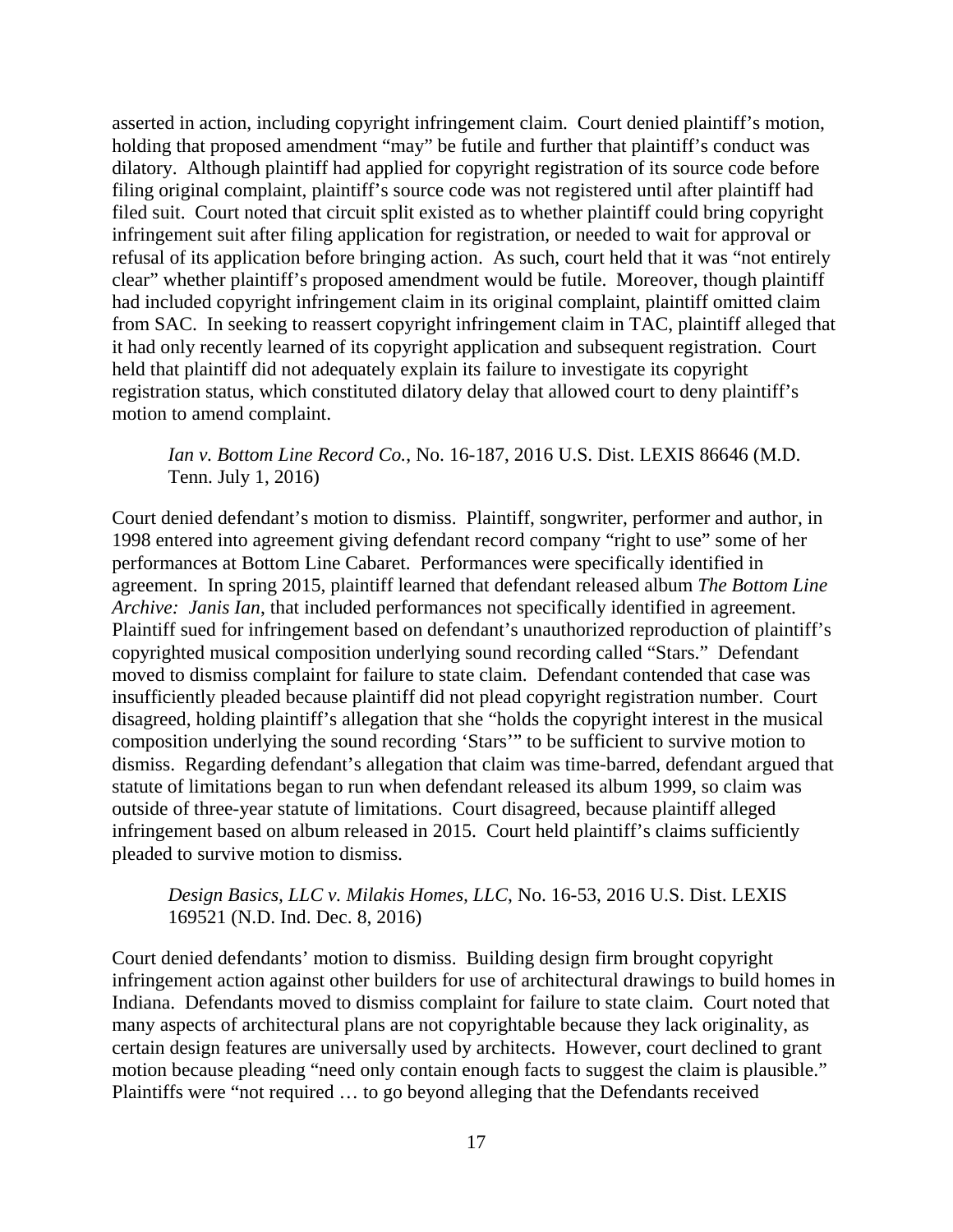publications that contained the protected work and also explain how their plans 'made it into the hands' of the Defendants." Court also found it plausible that plaintiffs' designs contained "modicum of originality," which would render them protectable under Act.

*Norman v. B.E.T. TV*, No. 16-113, 2016 U.S. Dist. LEXIS 167454 (N.D. Ind. Dec. 5, 2016)

Court granted defendant's motion to dismiss amended complaint for failure to plead factual matter sufficient, if accepted as true, to state plausible claim for relief. To state claim for direct copyright infringement, plaintiff must plead sufficient facts to plausibly suggest ownership of valid copyright and copying of constituent elements of work that are original. Amended complaint did not include "copyright certification," but did state that plaintiff "has copyright to lyrics," and original complaint included certificate of registration for "The Real and True Beyonce (2005-2015)." Court assumed for purposes of motion to dismiss that plaintiff owned valid copyright. Plaintiff still must plead facts plausibly suggesting that defendant copied elements of copyrighted work that are original. Allegations in amended complaint that since early 2000s defendant "played sexual material" containing "music and [lyrics] belonging to Lasandra Norman who has copyright to lyrics ... time and time again on show[s] like 106 and [P]ark" did not provide enough detail to give defendant fair notice of factual basis for claims. Amended complaint did not identify elements of copyrighted work plaintiff claimed defendant copied, or offer facts suggesting how defendant allegedly infringed. Accordingly, amended complaint was dismissed without prejudice.

*ICC Evaluation Serv., LLC v. Int'l Ass'n of Plumbing & Mech. Officials*, No. 16-54, 2016 U.S. Dist. LEXIS 153518 (D.D.C. Sept. 19, 2016)

Court denied motion to dismiss, finding complaint adequately pleaded necessary elements. Plaintiff sued defendants alleging that defendants "reproduced in substantial and significant part, and copied with minimal changes" 17 works authored and copyrighted by plaintiff. Court rejected defendants' argument that complaint failed to identify "what portions, if any, of the works at issue are, in fact, protected by copyright" and failed to allege "that those protected portions have been infringed by Defendants." Court followed other courts to find that plaintiff satisfies both elements by simply listing copyright registration numbers that correspond to each of its copyrighted works, annexing copies of registrations, and stating that defendant has infringed one or more of these copyrights. Court also rejected argument that plaintiff failed to allege "how, or in what manner, Defendants copied, modified or otherwise used" plaintiff's works. By providing one-to-one correspondence between its specifically identified copyrighted works and allegedly infringing works published by defendants, and by providing specific dates for registration of various copyrights at issue, plaintiff sufficiently specified "by what acts" and "during what time" defendants allegedly infringed its copyrights. Defendants' argument that plaintiff failed to properly plead substantial similarity between its copyrighted works and allegedly infringing works also failed. Court adopted view that substantial similarity analysis is best avoided at motion to dismiss stage. Because substantial similarity is customarily "extremely close question of fact," analysis is better suited for summary judgment context.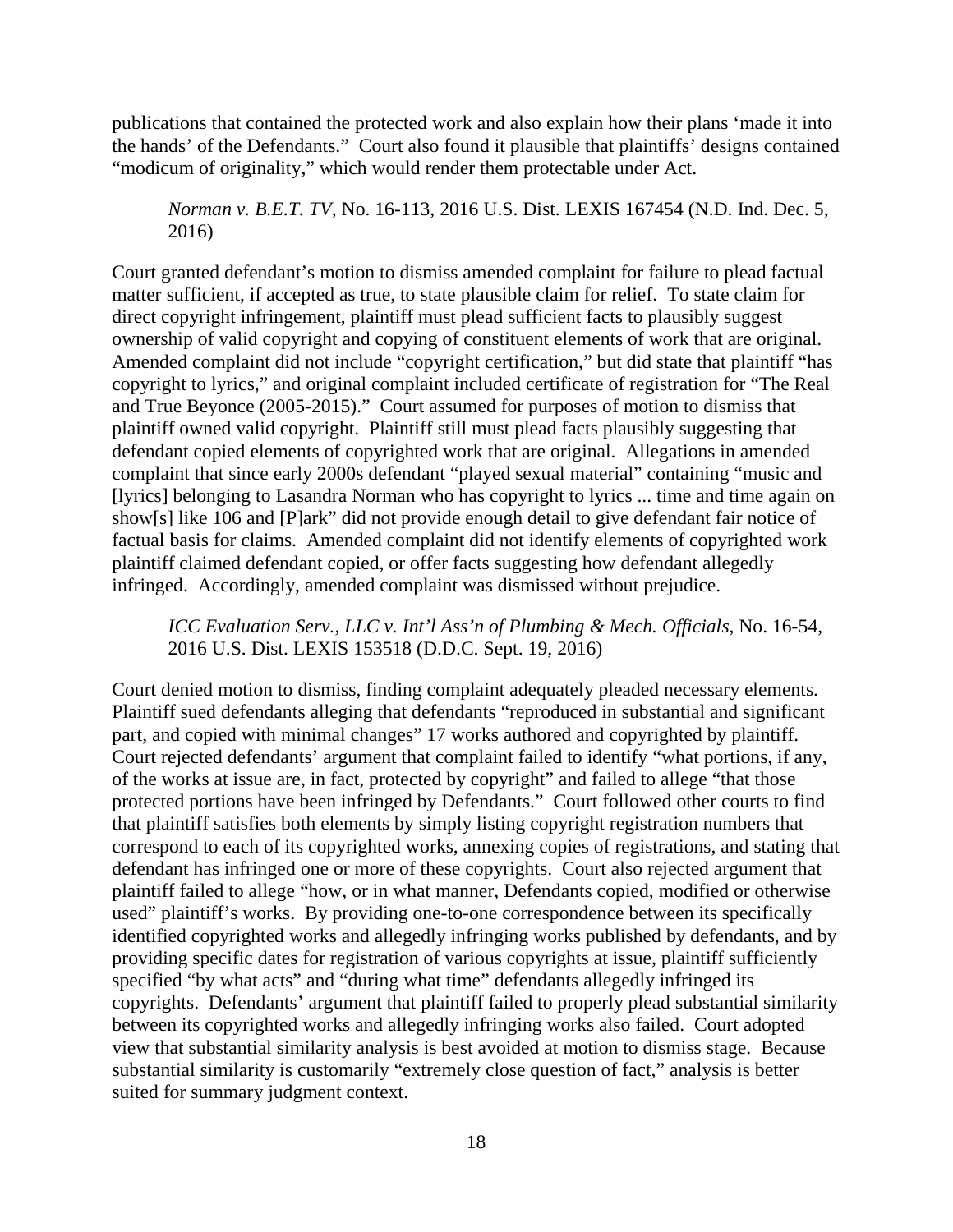#### <span id="page-34-0"></span>**D. Standing**

*Stubby Strip, LLC v. Food Market Merchandising, Inc.*, No. 15-1410, 2016 U.S. Dist. LEXIS 131149 (N.D.N.Y. Sept. 26, 2016)

In 2014 plaintiff and defendant began negotiating agreement by which defendant would distribute plaintiff's beverage holder products. Defendant ultimately refused to enter into distribution agreement, and instead sent plaintiff's products to Chinese manufacturer to be copied and reproduced under different branding. Defendant used plaintiff's marketing materials, including copyrighted photographs, samples, and business strategies. Plaintiff sued for copyright infringement and unfair competition, alleging that defendant was infringing copyright in pictorial works, and unfairly competing by using same copyrighted images to detriment of plaintiff. Court granted defendant's motion to dismiss copyright infringement claim, noting plaintiff's failure to respond amounted to abandonment, and consent to dismissal, of copyright claim. Plaintiff in any event, was without standing to assert infringement of pictorial works because plaintiff was not owner of copyright in pictorial works. License agreement provided for "non-exclusive commercial license." Plaintiff, as non-exclusive licensee, lacked standing to sue others for infringement.

*Team Angry Film*works*, Inc. v. Geer*, No. 15-1381, 2017 U.S. Dist. LEXIS 41808 (W.D. Pa. Mar. 23, 2017)

District court denied defendant's motion to dismiss for lack of standing and for failure to join indispensable parties. In its third amended complaint, plaintiff sought declaratory judgment that Philip Francis Nowlan's 1928 novella *Armageddon—2419 A.D.* and character Buck Rogers had entered public domain, in order to allow plaintiff to produce film based thereon. To show existence of justiciable controversy after Supreme Court's *MedImmune* decision, facts alleged by plaintiff must establish substantial legal controversy of "sufficient immediacy and reality" to warrant declaratory judgment. Plaintiff's second amended complaint contained allegations that satisfied "reality" prong, and court held that plaintiff's third amended complaint alleged facts establishing "immediacy" of dispute. Specifically, plaintiff had attached to its third amended complaint nonbinding letter of intent from production company that outlined "clear and immediate timeline" for production of plaintiff's proposed film. Though letter was nonbinding, court held that plaintiff had established immediacy by showing that, but for copyright dispute, plaintiff could and would begin production immediately. Notably, court held that "absolute guarantee" of production was not required. Because plaintiff's third amended complaint established both immediacy and reality of dispute, court denied defendant's motion to dismiss for lack of Article III standing.

*Kevin Chelko Photography, Inc. v. JF Rests., LLC*, No. 13-60, 2017 U.S. Dist. LEXIS 7563 (W.D.N.C. Jan. 19, 2017)

District court dismissed plaintiff's complaint, finding it lacked standing. Plaintiff sued defendant restaurant for infringement, alleging that defendant used plaintiff's photos of food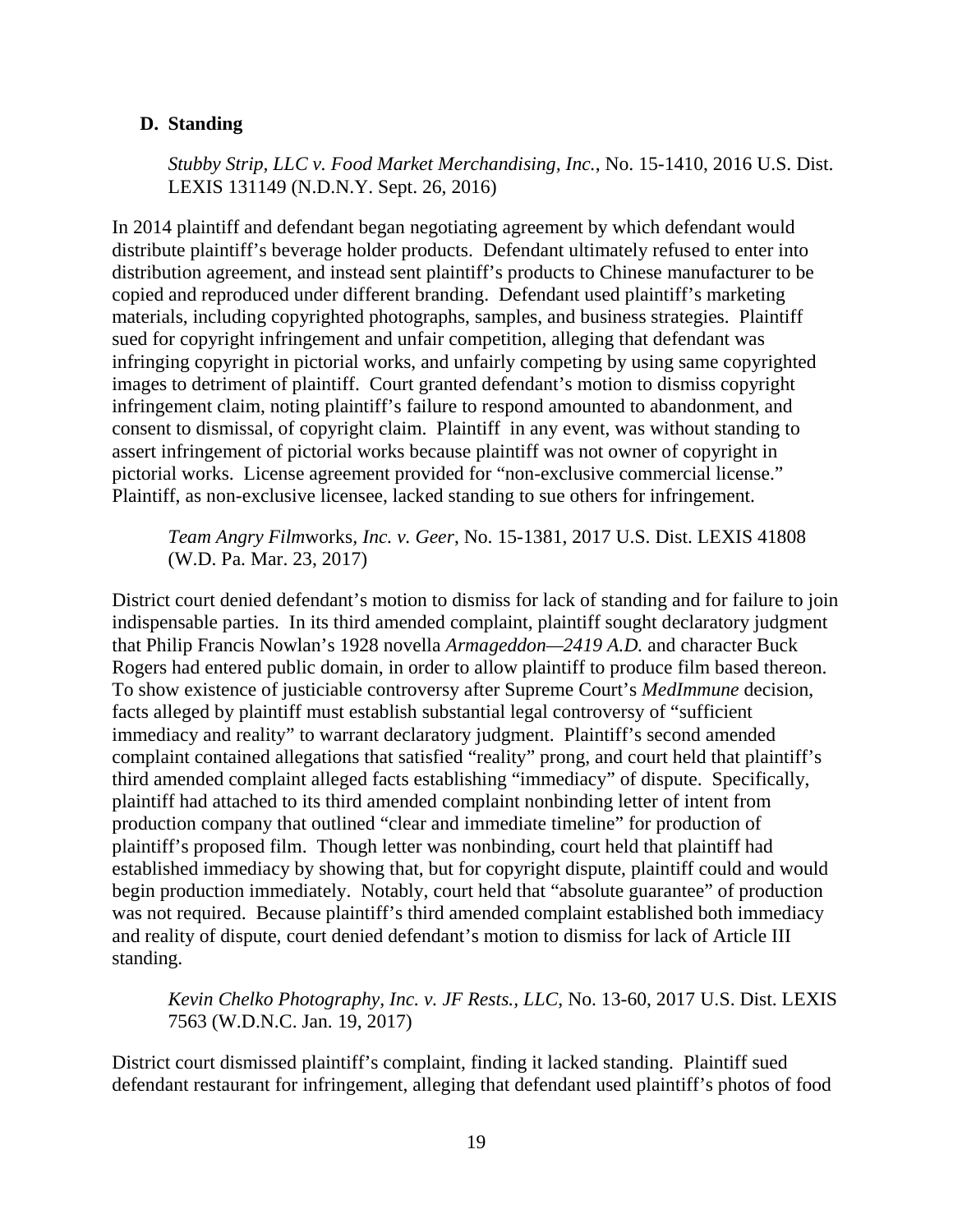beyond term authorized by contract. Defendant moved to dismiss complaint for lack of subject matter jurisdiction, arguing that plaintiff lacked standing because it was not legal or beneficial owner of allegedly infringed copyrights. Court agreed, noting that Kevin Chelko was author and owner of subject copyrights, and that he did not transfer any exclusive rights in subject copyrights to plaintiff. Court further opined that plaintiff's right to distribute or manage copyrights was immaterial to standing absent written assignment or exclusive license from original copyright owner. Lastly, court denied plaintiff's request to substitute Kevin Chelko for plaintiff pursuant to Rule 17; Chelko could not now benefit from plaintiff's mistake so as to take advantage of suspension of limitations period.

#### <span id="page-35-0"></span>**E. Miscellaneous**

*Fourth Estate Pub. Ben. Corp. v. Wall-Street.com, LLC*, No. 16-13726, 2017 U.S. App. LEXIS 8766 (11th Cir. May 18, 2017)

Eleventh Circuit held "registration" of copyright claim is precondition to filing suit for infringement. Plaintiff, news organization that produced online journalism, licensed articles to websites. Defendant news website obtained licenses to number of articles produced by plaintiff. License agreement required defendant to remove all of content produced by plaintiff from its website before defendant cancelled its account. Defendant cancelled its account, but continued to display articles produced by plaintiff. Plaintiff filed complaint for infringement, but complaint did not allege that Register of Copyrights had acted on application. Defendants moved to dismiss complaint, arguing that § 411(a) permits suit for copyright infringement only after Register approves or denies application to register copyright. District court agreed, and dismissed complaint without prejudice. Eleventh Circuit affirmed. Court noted circuit split under which Tenth Circuit follows "registration" approach, which requires copyright owner to plead that Register has either approved or denied application before copyright owner can file infringement action, while Ninth and Fifth Circuits follow "application" approach, which requires owner to plead that it has filed "deposit, application, and fee required for registration" before filing suit. Parties disputed whether precedents bound circuit court to follow either approach; court found it need not decide dispute about precedents because text of Copyright Act makes clear that registration approach is correct. Act defines registration as process that requires action by both copyright owner and Copyright Office. Owner must first deposit copy of material with Office, file application, and pay fee. Register of Copyrights then examines material and determines whether "material deposited constitutes copyrightable subject matter." If material is copyrightable, "Register shall register claim and issue to applicant certificate of registration"; if "material deposited does not constitute copyrightable subject matter … Register shall refuse registration." Use of phrase "after examination" in § 410(a) makes explicit that application alone is insufficient for registration. That registration occurs only *after* examination of application necessarily means that registration occurs later in time than application. Section 410(b) also establishes that registration can occur only after application and examination. If registration occurred when application was filed, then Register would have no power to "refuse registration." Court rejected plaintiff's argument that § 408(a)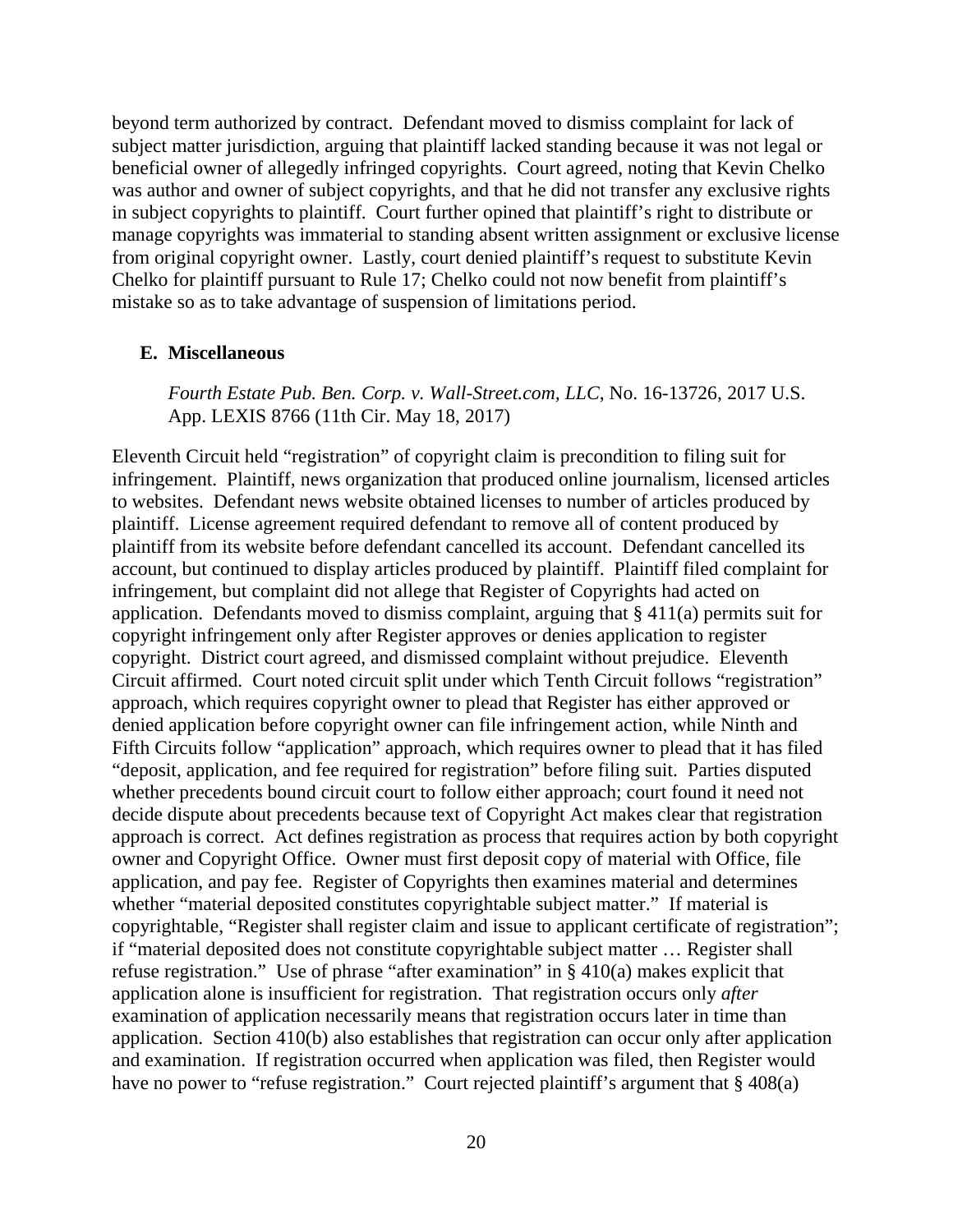supports application approach because it fails to mention certificate of registration. Section 408(a) states only conditions copyright owner must satisfy to obtain registration; it does not speak to timing of registration or obligation of Register to examine and approve or refuse application. Section 410(d) also supports registration approach; to be sure, § 410(d) relates registration back to date that owner files application, but § 410(d) also makes evident that registration occurs only after Register deems application acceptable. Court rejected plaintiff's argument that three-year statute of limitations supports application approach. Considered together, registration requirement and three-year statute of limitations reflect statutory plan to encourage registration. Court of Appeals thus affirmed dismissal of complaint.

## *Pablo Star Ltd. v. Tribune Content Agency, LLC*, No. 15-1167, 2017 U.S. Dist. LEXIS 32337 (S.D.N.Y. Mar. 7, 2017)

District court granted defendant's motion to stay pending outcome of case-dispositive proceedings in UK. Plaintiffs, UK companies, had been dissolved by UK court order, but were later restored in manner that allowed plaintiffs to seek damages for alleged infringement of copyrights at issue in U.S. action. However, additional proceedings were brought in UK, alleging that plaintiffs' ownership interest in copyrights had been improperly restored and arguing that plaintiffs' copyrights should be restored to UK Crown. Because decision in UK proceedings could be case-dispositive, court held that interests of judicial efficiency favored stay of U.S. action. Moreover, UK proceedings had commenced before U.S. action and plaintiffs had failed to articulate any unfairness that could result from stay. Court therefore found that all factors favored stay of U.S. case, and granted defendant's motion.

# *Metal Bulletin Ltd. v. Scepter, Inc.*, 192 F. Supp. 3d 377 (S.D.N.Y. 2016)

Court granted defendant's partial motion to dismiss. Plaintiff, publisher of works concerning metal and steel, brought action for copyright infringement, alleging that defendant exceeded scope of license by allowing employees to access plaintiff's works using single username and password. Defendant moved to dismiss claim for copyright infringement on ground that it was barred by clause in Terms and Conditions mandating application of English law. District court granted motion, holding choice-of-law clause precluded plaintiff from bringing its copyright claim because claim fell within scope of choice-of-law clause, and choice-oflaw clause was enforceable.

# *Broad. Music, Inc. v. Craig Sports, LLC*, No. 16-1941, 2017 U.S. Dist. LEXIS 12605 (C.D. Cal. Jan. 30, 2017)

Plaintiffs, owners of various musical works and licensor of those works, sued defendant for willful infringement, based on unlicensed and unauthorized public performance of five musical compositions at Gators Sports Bar and Grill. No answer was filed, and plaintiffs sought default judgment. Court weighed *Eitel* factors: (1) possibility of prejudice to plaintiff; (2) merits of plaintiff's substantive claim; (3) sufficiency of complaint; (4) sum of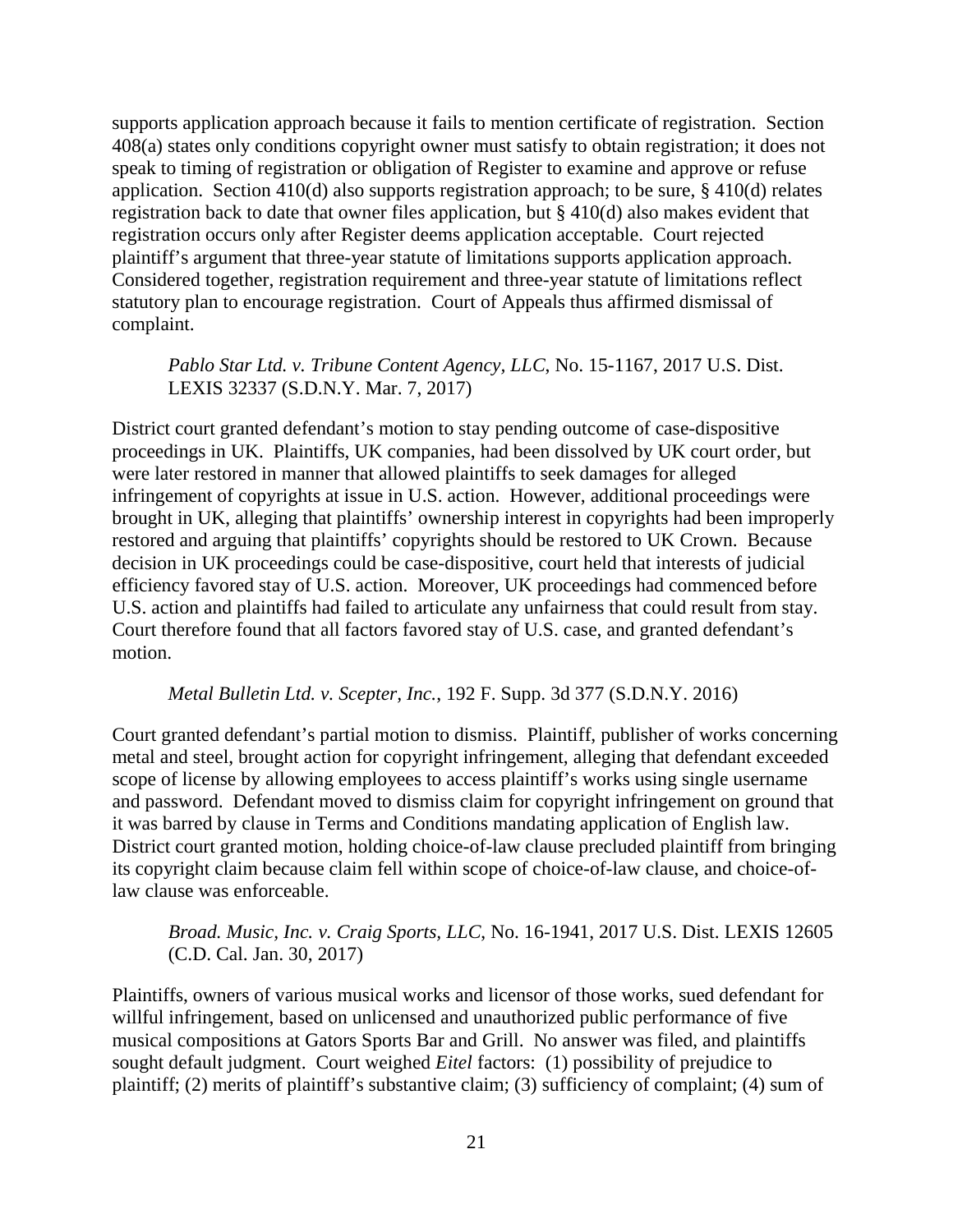money at stake in action; (5) possibility of dispute concerning material facts; (6) whether default was due to excusable neglect; and (7) strong policy underlying Federal Rules of Civil Procedure favoring decisions on merits. Court determined default judgment should be entered against defendants. Court found plaintiffs would suffer because they would be denied right to judicial resolution of their claims. Court was satisfied that plaintiffs stated claim under Act, as ownership of musical works was sufficiently alleged, as was BMI's status as licensor of those works, and complaint alleged that defendants publicly performed songs without authorization. Amount of money at stake weighed in plaintiffs' favor, as plaintiffs' request for \$15,000 in statutory damages (\$3,000 for each work infringed) was reasonable. It was unclear whether there would be dispute over material facts, because defendants never appeared or answered complaint. There was no evidence of excusable neglect as evidence indicated defendant was served with complaint and motion and failed to respond or otherwise defend suit. Because cases should be decided on merits, defendant's failure to answer complaint made decision on merits impractical. Court granted default judgment.

### *Openwave Messaging, Inc. v. Open-Xchange, Inc.*, No. 16-253, 2016 U.S. Dist. LEXIS 150713 (N.D. Cal. Oct. 28, 2016)

Court denied motion to dismiss counterclaims. Plaintiff was provider of commercial email platform software and services for telecommunications carriers. Defendant distributed opensource commercial email software that customers integrated into their existing system's infrastructure. Parties entered into arrangement regarding software and subsequently plaintiff sued defendant alleging claims including copyright infringement. Defendant filed counterclaim seeking declaratory judgment of non-infringement. Plaintiff moved to dismiss counterclaims and affirmative defenses. Court noted that it had "complete discretion whether to hear a counterclaim for declaratory judgment," and that many courts have exercised that discretion in favor of dismissing claims where counterclaim is either "mirror image" of claim in complaint or "redundant of affirmative defenses." Even though declaratory judgment counterclaim may concern same subject matter or arise from same transaction as set out in complaint, court noted that it should focus on "whether the counterclaims serve any useful purpose." Plaintiff's complaint alleged that plaintiff was copyright owner of software, App Suite, and that defendant infringed copyright. Defendant's affirmative defense stated that copyright claim was barred by lack of ownership and because plaintiff granted defendant perpetual license to any works it developed for plaintiff, as stated in relevant contracts. Defendant's counterclaim alleged that defendant was owner of right to distribute and license relevant software, and even if plaintiff acquired ownership rights in software, defendant would have license to it under parties' contracts. Court found it was not clear whether counterclaim served any useful purpose, but plaintiff had not identified any prejudice it would suffer if counterclaim was not struck; court, accordingly, would not strike counterclaim at "this time."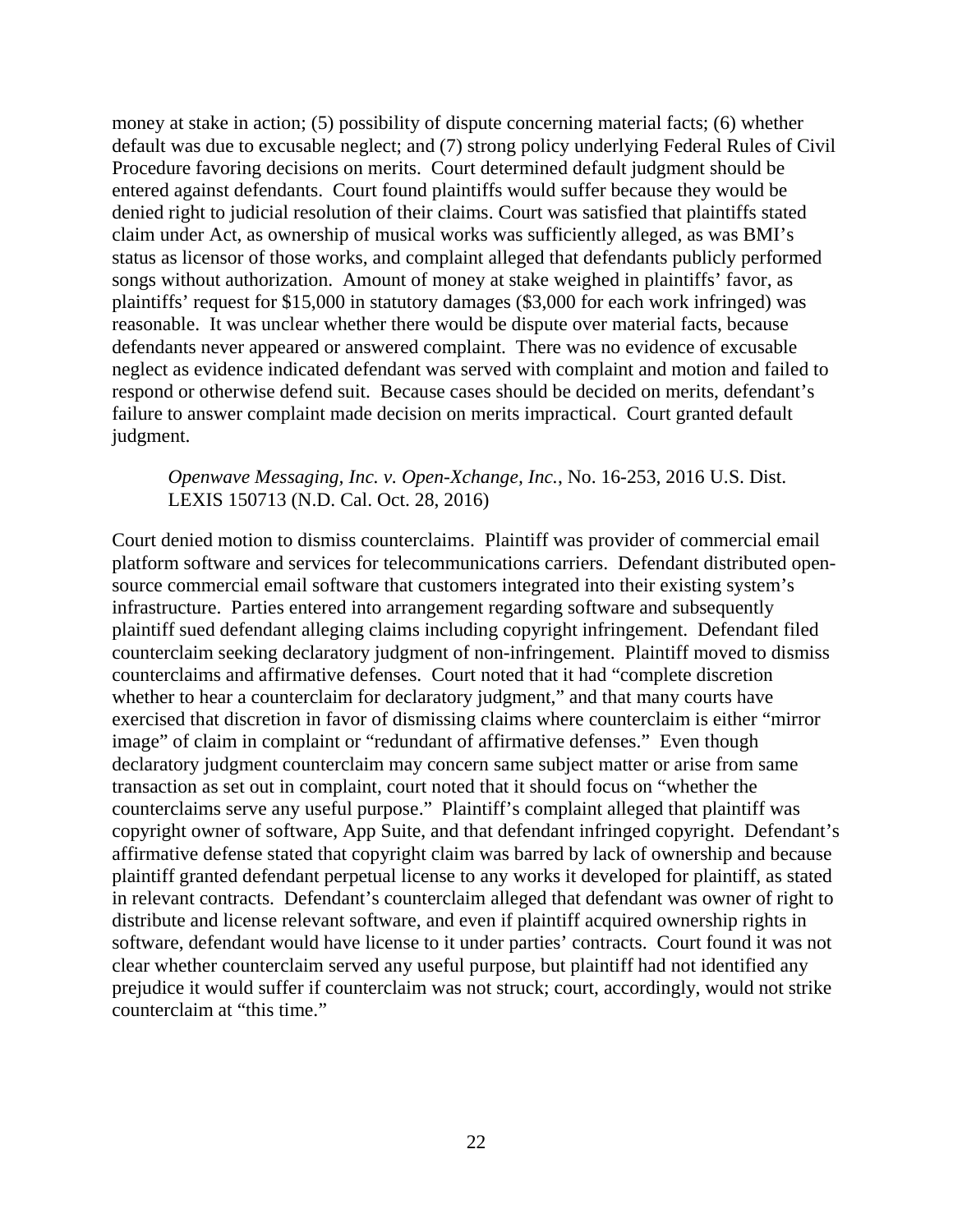*Datacarrier S.A. v. WOCCU Servs. Grp.*, No. 16-122, 2016 U.S. Dist. LEXIS 161698 (W.D. Wis. Nov. 22, 2016)

Court granted defendant's motion to dismiss infringement claims involving computer software that had been put to use primarily in South America. Defendant contended that it could not be liable for authorizing, from U.S., infringement that occurred wholly outside U.S. Court agreed with defendant on territoriality issue. Court noted that neither Seventh Circuit nor Supreme Court had decided whether merely authorizing such extraterritorial infringement was itself actionable act of domestic infringement. Court followed "weight of better reasoned authority," chiefly *Subafilms, Ltd. v. MGM-Pathe Communications Co.*, 24 F.3d 1088 (9th Cir. 1994), to hold that it was not. Court concluded that territoriality is not jurisdictional, but simply element of copyright claim. Defendant's motion, therefore, was based on failure to state claim, to be decided under Rule 12(b)(6). To survive motion to dismiss, plaintiff must have alleged some infringing act that took place in U.S.; if infringement that takes place entirely outside of U.S. is not actionable, then neither is authorization of that infringement. Court reasoned that "to authorize" is not exclusive right; if it were, it would be possible for party to be liable for copyright infringement for authorizing infringing copying even if no actual copying took place. Better interpretation was that authorizing infringing activity is form of contributory infringement. There can be no liability for contributory infringement without direct infringement; accordingly, there would be no liability for contributory infringement if underlying "infringement" is not actionable under Copyright Act. Thus, plaintiff's claims that defendant infringed plaintiff's copyright based on authorization of foreign acts of direct infringement were dismissed for failure to state claim.

## **II. COPYRIGHTABILITY**

## **A. Originality**

*Sohm v. McGraw-Hill Global Educ. Holdings, LLC*, No. 16-4255, 2016 U.S. Dist. LEXIS 126836 (S.D.N.Y. Sept. 16, 2016)

District court denied defendant's motion to dismiss. Plaintiff, professional photographer, claimed defendant exceeded scope of its licenses to use plaintiff's photos in defendant's textbooks. Defendant moved to dismiss, in part on basis that 14 of plaintiff's photos were in public domain because they were photos of presidential seal, Constitution and Declaration of Independence. Plaintiff argued that his photos were variants of these images that incorporated plaintiff's own artistic choices, such as background color, depth of field, photo speed settings and cropping. Court acknowledged there is "no uniform test to determine the copyrightability of photographs," but held minimal degree of creativity required is easily met. Regarding ownership, plaintiff pleaded dates and registration numbers of copyrights at issue, which shifted burden to defendant to prove invalidity. However, because this was motion to dismiss, defendant was not able to put in evidence to contrary. For that "very reason," questions of originality are generally inappropriate for determination on motion to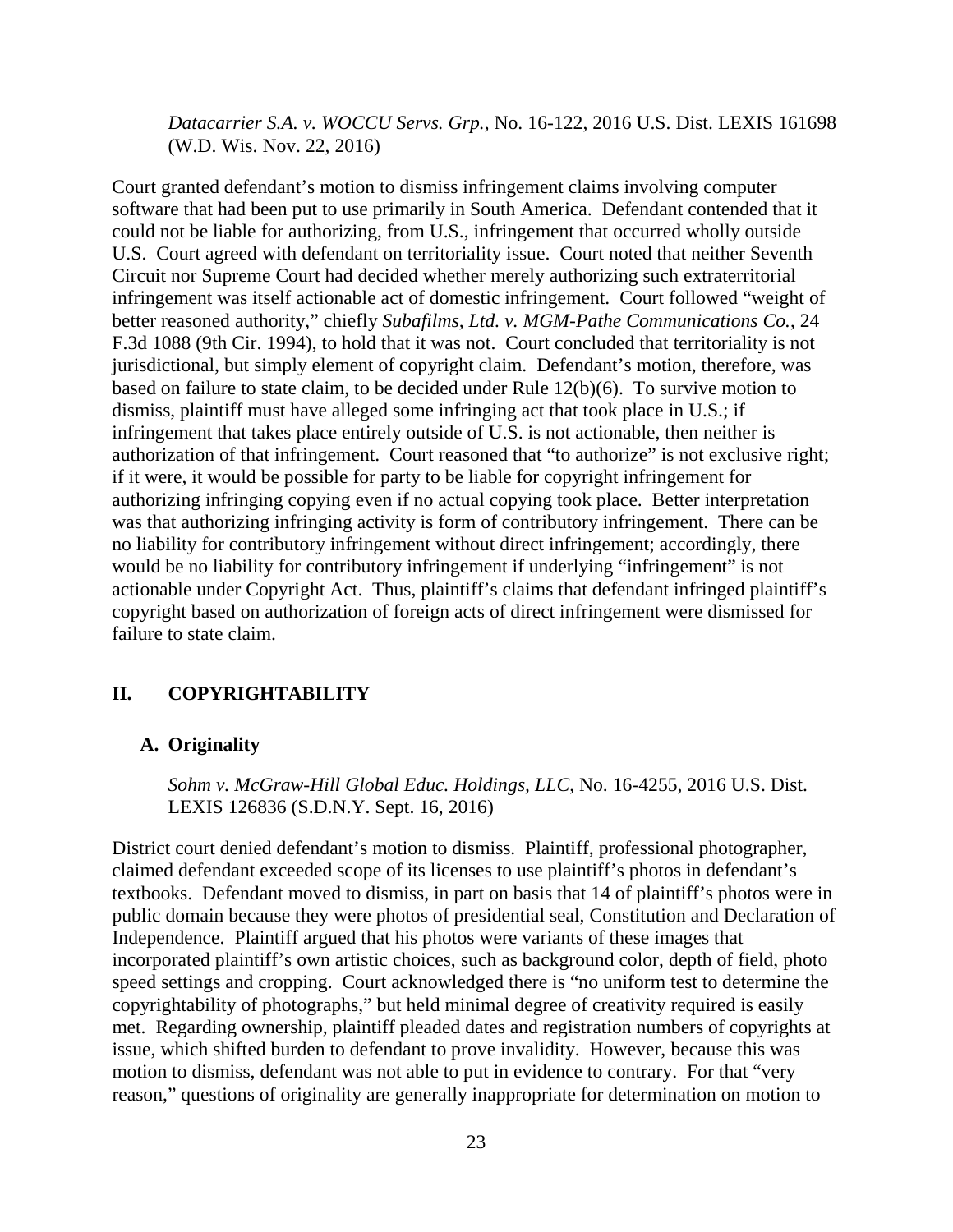dismiss. In view of plaintiff's plausible allegations regarding artistic choices with respect to photos, and evidentiary presumption created by plaintiff's registrations, court could not infer lack of originality at motion to dismiss stage.

*We Shall Overcome Foundation v. Richmond Organization, Inc.*, No. 16-2725, 2016 U.S. Dist. LEXIS 160965 (S.D.N.Y. Nov. 21, 2016)

District court denied motion to dismiss as to claims under Copyright Act. Plaintiffs brought putative class action challenging defendants' copyright in song "We Shall Overcome." Defendants moved to dismiss part of amended complaint that challenged their copyright interest in lyrics of first verse of song. Court found that plaintiffs sufficiently alleged that changes in lyrics in first verse of song from 1948 version—"(1) 'we'll for 'I'll'; (2) 'shall' for 'will'; and (3) 'deep' for 'down'"—lacked originality. "Whether the Plaintiffs will prevail awaits a decision through summary judgment or at trial."

*Urban Textile, Inc. v. Rue 21, Inc.*, No. 14-8285, 2016 U.S. Dist. LEXIS 163650 (C.D. Cal. Nov. 28, 2016)

Court denied plaintiff's motion for partial summary judgment. Plaintiff sued contending defendants made and distributed garments featuring designs strikingly similar to plaintiff's. Plaintiff moved for partial summary judgment, asking court to find that defendants willfully infringed copyright as matter of law. Designs at issue were categorized into three groups. Regarding first group (published designs), court found plaintiff had not met its burden as to ownership of valid copyright. Defendants provided adequate evidence to raise genuine question as to what extent plaintiff altered designs it acquired by assignment, and whether those alternations made designs registrable as new, unpublished works. Court found summary judgment inappropriate as to first group. Regarding second group (derivative designs), court found defendants successfully raised issues of fact as to whether plaintiff's designs sufficiently departed from underlying source material, such that plaintiff need not have declared source in its applications. Court found summary judgment inappropriate as to second group. Regarding third group, court found plaintiff likely entitled only to "thin" copyright protection, and that "thin" copyright protects against only virtually identical copying. Court found it could not determine, as matter of law, that allegedly infringing garments bore pattern that was "virtually identical" to plaintiff's design. Intrinsic test is always left to factfinder; summary judgment is not appropriate on issue of similarity.

*UIRC-GSA Holdings, Inc. v. William Blair & Co., L.L.C.*, No. 15-9518, 2017 U.S. Dist. LEXIS 46714 (N.D. Ill. Mar. 29, 2017)

District court denied motion to dismiss infringement claim. Plaintiff, seller of bonds and holder of copyright registrations for documents relating to sale of bonds, brought suit against defendant placement agent and its employee, Michael Kalt. According to plaintiff, defendants willfully copied and distributed protected and non-protected portions of its copyrighted works. To establish infringement, plaintiff must prove "(1) ownership of valid copyright and (2) copying of constituent elements of the work that are original." Copying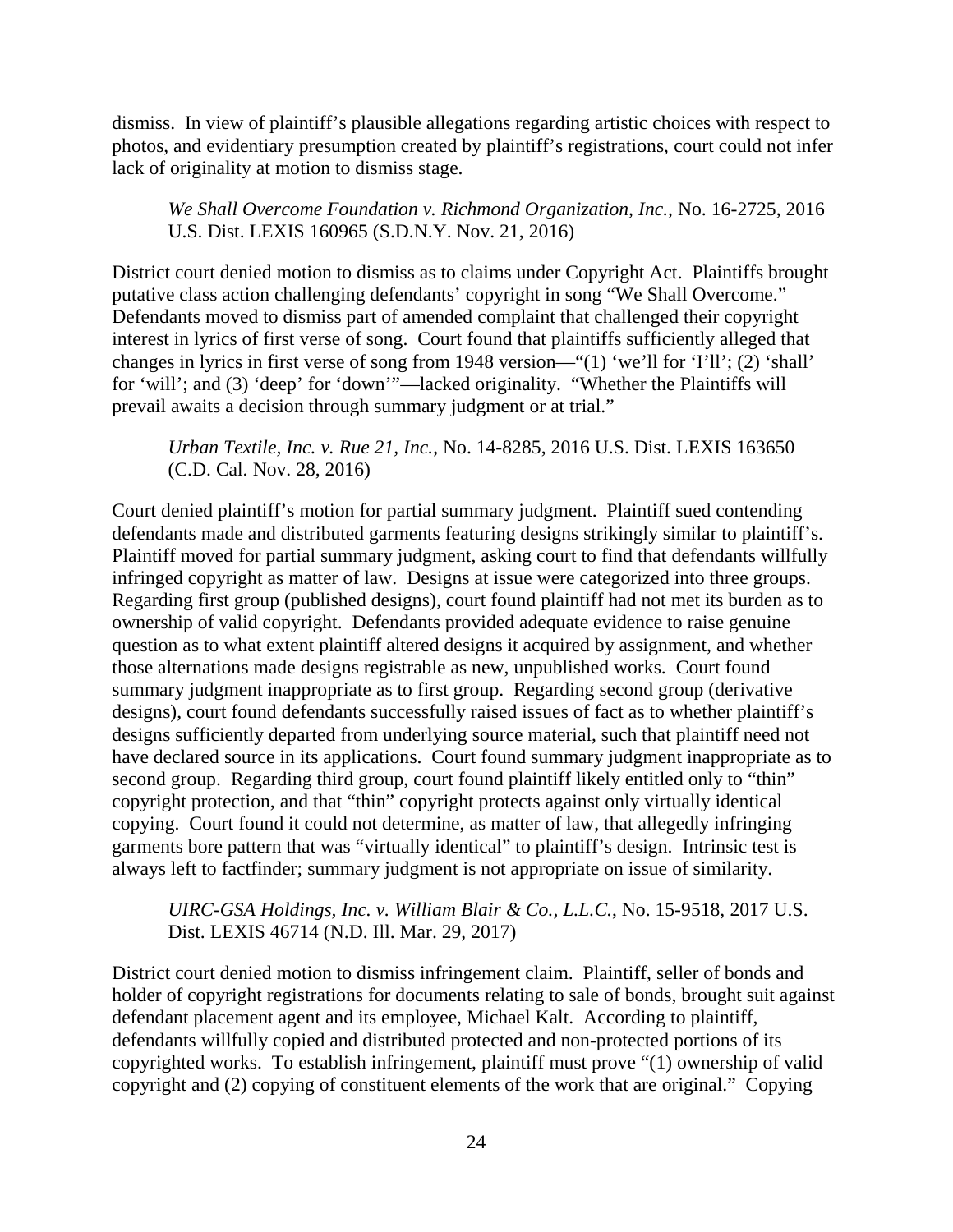may be proven by showing access and that two works are substantially similar. Court applied Seventh Circuit test for substantial similarity, asking objectively "whether 'the two works share enough unique features to give rise to a breach of the duty not to copy another's work.'" Defendants argued that plaintiff failed to state plausible claim because allegedly infringed expression was "comprised entirely of (1) ideas and themes and (2) common words and phrases, none of which is copyrightable, and when those unprotectable elements are excluded, no actionable substantial similarity exists between the memoranda at issue." Defendant claimed that plaintiff was thus "attempting to 'use its copyright registrations to claim monopoly of the entire concept of FSA revenue bonds and their usage.'" Court stated that "[u]nlike songs or poems," the bond documents at issue "are complex financial documents relating to a niche investment market, and despite Defendants' contentions, the Court … cannot at this stage determine that all the copied expression is 'boilerplate and standardized language'" Court accordingly denied defendant's motion to dismiss.

## *Am. Soc'y for Testing and Materials v. Public.Resource.Org, Inc.*, No. 13-1215, No. 14-857, 2017 U.S. Dist. LEXIS 14623 (D.D.C. Feb. 2, 2017)

In consolidated opinion, court considered motions and cross-motions for summary judgment. First set of plaintiffs were not-for-profits that created codes and standards for private sector that, *inter alia*, promote public safety. Second set of plaintiffs were not-for-profits that cooperatively created "Standards for Educational and Psychological Testing." Standards at issue were incorporated by reference into federal law. Both sets of plaintiffs brought suit for copyright infringement after defendant purchased standards, scanned them, added cover sheet, and made them available online. Court found that plaintiffs owned valid copyrights, rejecting defendant's arguments (1) that standards not protectable under § 102(b); (2) that copyright protection was lost once standards were incorporated by reference into federal regulations; (3) that due process concerns barred copyright protection; and (4) that merger and *scènes à faire* doctrines precluded protection. Court noted that Congress had already passed on question of revoking copyright protection for standards incorporated by reference into regulations, and any further consideration of issue must be left to Congress.

*Shalom Baranes Assocs., P.C. v. Lauren Condos, LLC*, No. 15-1980, 2016 U.S. Dist. LEXIS 125370 (D. Md. Sept. 14, 2016)

Plaintiff entered into agreement with third party Triumph Development to prepare architectural plans for condominium project. Agreement gave Triumph non-assignable license to use plaintiff's designs for sole purposes of developing and building condominium project. Plaintiff prepared architectural plans, but agreement was subsequently terminated. Later, defendants stepped in to continue project, but plaintiff was not retained. Defendants used plaintiff's architectural plans as basis for their own plans making only minor changes. Plaintiff filed copyright infringement action. Defendants filed motions to dismiss, alleging (1) design elements within plaintiff's architectural plans were not entitled to copyright protection because they were standard features; and (2) design elements were functionally determined by zoning law. Court held that even if design elements were standard features, copyright protection extends to original configuration of otherwise unprotectable elements.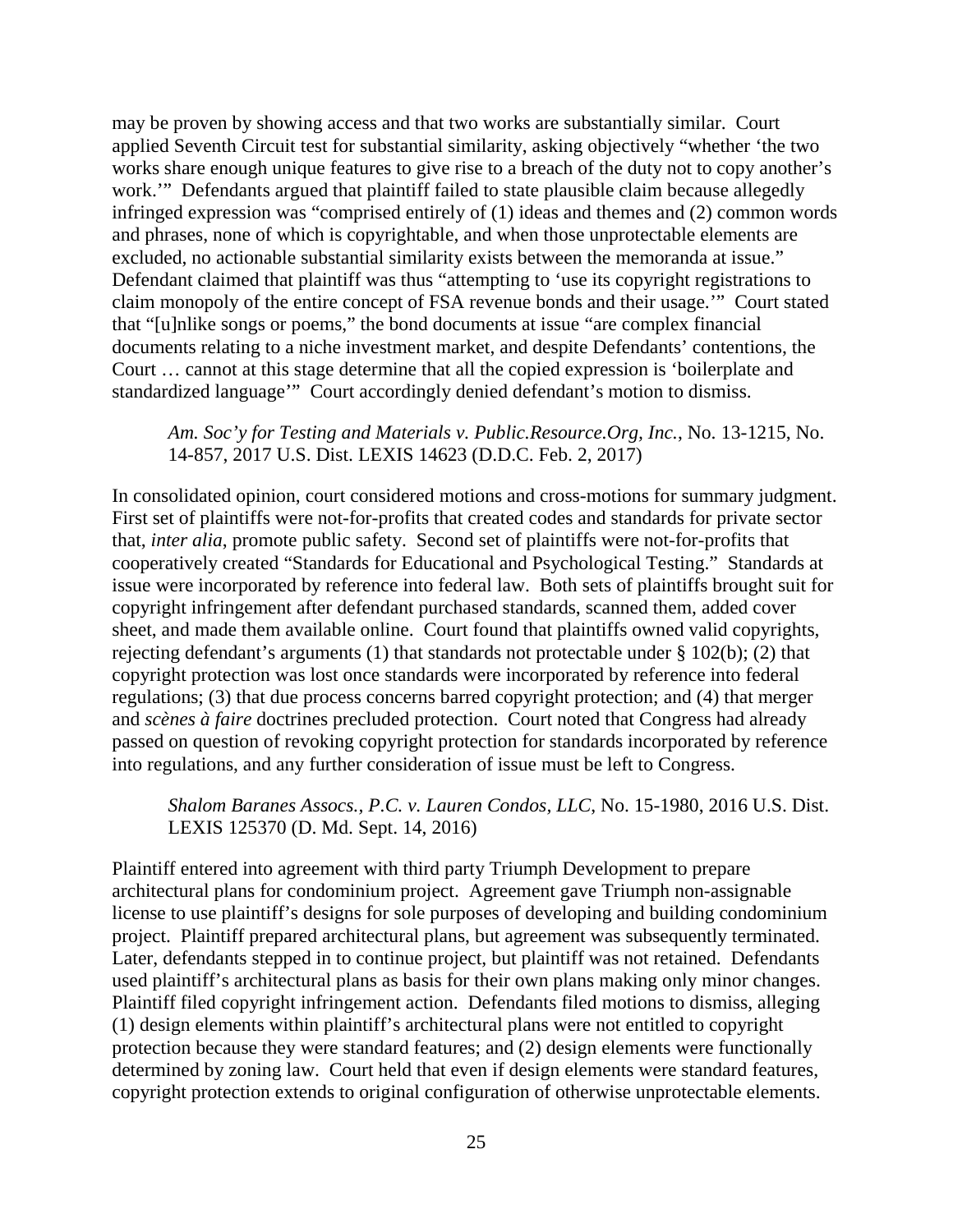Originality in this context is not high bar. Court could not conclude that plaintiff's design elements were "so unremarkable as to be unworthy of copyright protection." Court also denied defendants' argument that plans were not protectable because their elements were determined by zoning laws. Such restrictions can be lifted through vote of local government, and plaintiff's approved plans were not only way property could be developed. Motion to dismiss denied.

*Weber Luke Alliance, LLC v. Studio 1C Inc.*, No. 16-389, 2017 U.S. Dist. LEXIS 18527 (D. Utah Feb. 8, 2017)

Court granted defendant's motion to dismiss copyright infringement claim. Plaintiff company marketed "Rollerball Make & Take Workshop Kits," which included sheet entitled "What's Included" that used shade of purple/mauve as part of color scheme, prominent dividing bar, list of contents included in kit, and instruction manual. Plaintiff sued, claiming defendant's "make and take kits" infringed its copyright in "What's Included" sheet, and defendant moved to dismiss. Court granted defendant's motion, finding plaintiff's purple header and prominent dividing bar "simply fail to meet the requirements to be considered original creative works"; list of contents of kits simply contained ideas or facts that were not "uniquely" arranged and thus not copyrightable; and instruction manual was merely description of steps plaintiff recommends be taken to have successful party for participants to make rollerballs using materials in kits, including suggestions such as "have all of your supplies on hand before your workshop" and "Hand out One Recipe Sheet to each guest." Court found "no apparent element of creativity or originality" in "list of rather common sense ideas for a successful party using Weber Luke's materials, rollerballs and essential oils."

## *Inspired by Design, LLC v. Sammy's Sew Shop, LLC*, No. 16-2290, 2016 U.S. Dist. LEXIS 144988 (D. Kan. Oct. 19, 2016)

District court denied plaintiff's motion for preliminary injunction. Plaintiff and defendant both sold custom pet beds on Etsy. Plaintiff accused defendant of selling replicas of its pet beds and sued for copyright infringement. In considering whether to grant injunction, court was not persuaded that plaintiff would succeed on merits of its copyright infringement claim. Plaintiff owned registered copyrights covering certain photos, 2-D artwork, technical drawings and text content published on plaintiff's website. Plaintiff asserted that defendant copied (1) photos of its dog beds, (2) plaintiff's washing instructions for pet bed covers, (3) plaintiff's fabric selector diagram, and (4) pet bed size chart with size recommendations. Regarding plaintiff's photos, plaintiff presented no evidence of "verbatim copying," instead alleging that defendant's photos infringed because defendant's photos contain similar pet beds taken from similar angles with similar backgrounds. Court held that photographs served "utilitarian purpose" of presenting various types of products and services that business offered, and were thus "purely descriptive pictures" that "do not merit copyright protection because the photographs lack the requisite creativity." Plaintiff was thus not likely to prevail on assertion that photographs were subject to copyright protection. Second, defendant argued that plaintiff did not have valid copyright in washing instructions, since such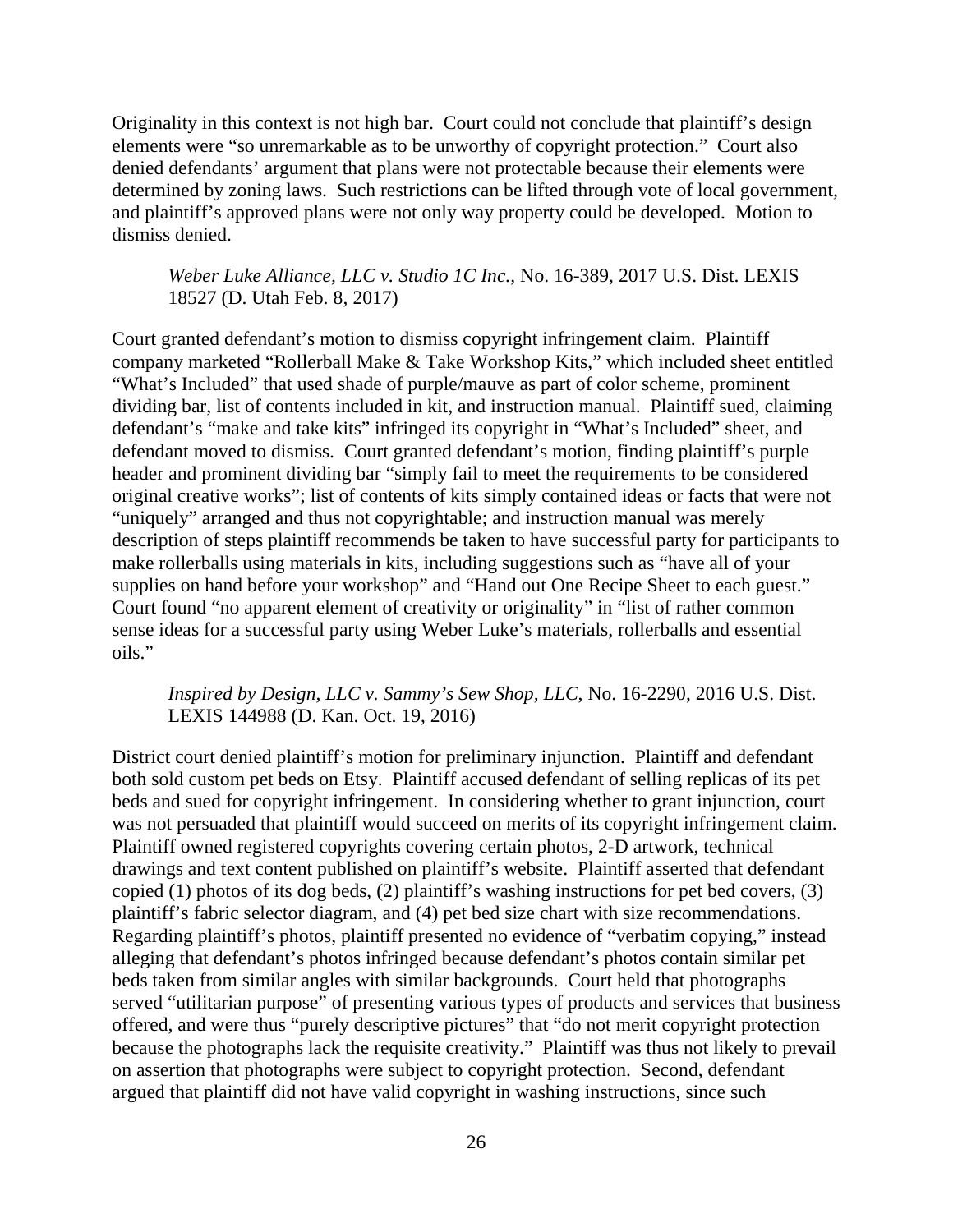instructions were fabric manufacturer's instructions and therefore not original to plaintiff. Plaintiff never responded to argument, and accordingly failed to show that it was likely to prevail on claim of infringement of washing instructions. Third, defendant denied using plaintiff's fabric selector. Defendant asserted that its customers selected fabrics from webpage or outside vendors, and then choice was put into Adobe Photoshop for customer to view. Defendant also argued that plaintiff's fabric selector was open source application, and therefore not protectable. Court acknowledged that defendant presented its fabric choices in manner similar to way plaintiff's fabric selector displayed customer's fabric choice, and found plaintiff could potentially prevail on claim. Notwithstanding, court ultimately determined plaintiff "has not shouldered its burden of proving a likelihood of success or proving copyright infringement of the fabric selector." Finally, court found that plaintiff had not established likelihood of prevailing on infringement claim for size chart. Defendant asserted that chart was not original, as it merely listed pet bed sizes that were typical in industry. Court agreed that chart was factual work not protected by copyright.

#### **B. Pictorial, Graphic and Sculptural Works**

*Star Athletica, L.L.C. v. Varsity Brands, Inc.*, 137 S. Ct. 1002 (2017)

Supreme Court held that artistic feature of design of useful article is eligible for copyright protection if feature (1) can be perceived as two- or three-dimensional work of art separate from useful article and (2) would qualify as protectable pictorial, graphic, or sculptural work either on its own or in some other medium if imagined separately from useful article. Varsity, owner of more than 200 copyright registrations for two-dimensional designs appearing on surface of garments, sued Star for infringing copyrights in five designs. District court entered summary judgment for Star on ground that designs did not qualify as protectable pictorial, graphic, or sculptural (PGS) works because designs served "utilitarian function" of identifying garments as cheerleading uniforms, and therefore could not be "physically or conceptually" separated from "utilitarian function" of garment. Sixth Circuit reversed, finding designs were "separately identifiable" because designs and blank cheerleading uniform can appear side by side, one as graphic design, other as cheerleading uniform; designs were capable of existing independently because they could be incorporated onto surface of different types of garments, or hung on wall and framed as art. Supreme Court majority rejected as inconsistent with text of § 101 Varsity's contention that twodimensional artistic features on surface of useful articles are "inherently separable"; statute requires separability analysis for any "pictorial, graphic, or sculptural features" incorporated into "design of useful article." Under statute, PGS feature incorporated into design of useful article is eligible for copyright protection if it (1) can be identified separately from, and (2) is capable of existing independently of, utilitarian aspects of article. First requirement is "not onerous"; decisionmaker need only be able to look at useful article and "spot some two- or three-dimensional element that appears to have pictorial, graphic, or sculptural qualities." To satisfy second requirement, feature must be able to exist as its own PGS work once imagined apart from useful article. Sections 113(a) and 101 make clear that copyright protection extends to PGS works regardless of whether they were created as freestanding art or as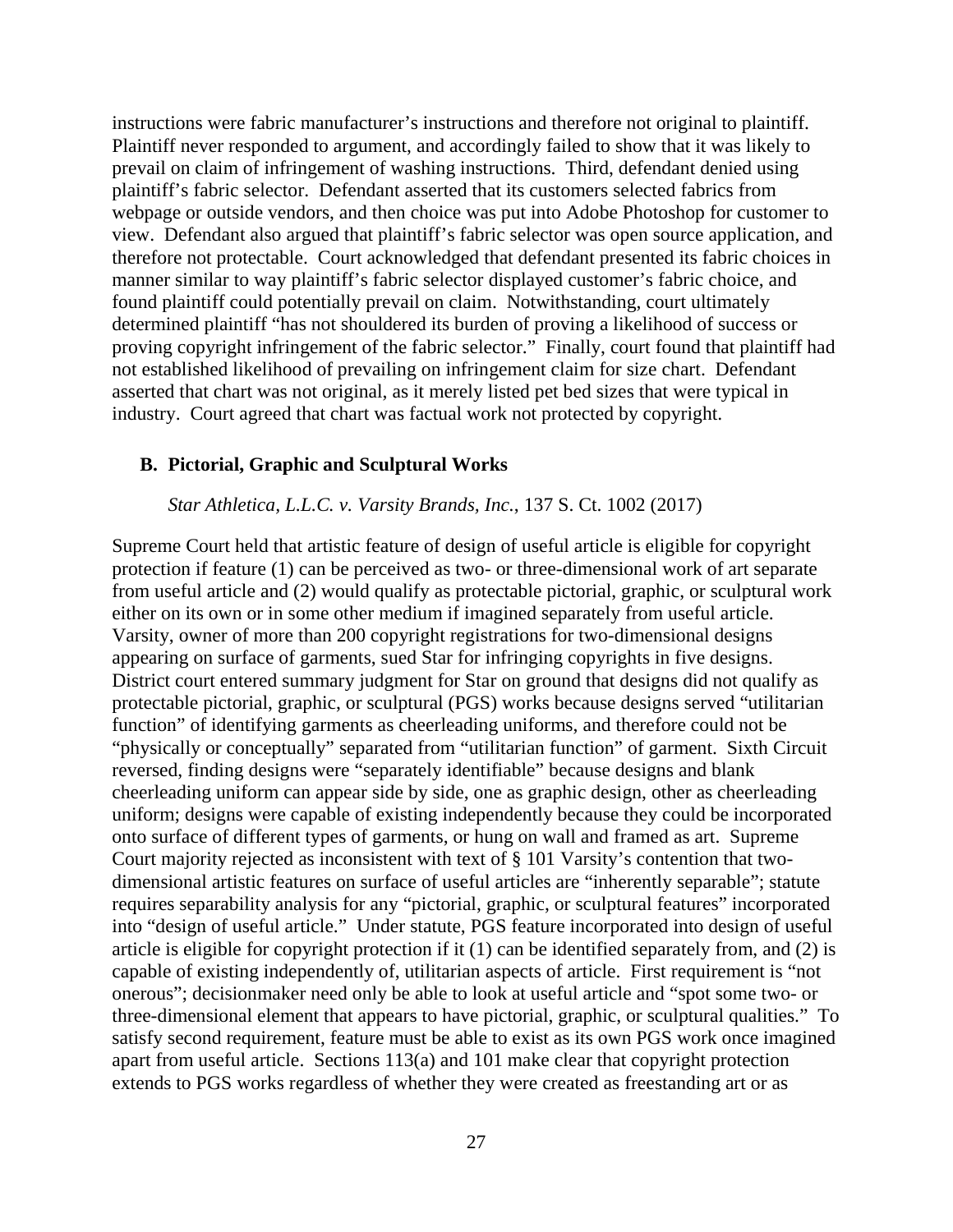features of useful articles. "Ultimate separability question" is whether feature for which copyright protection is claimed would have been eligible for copyright protection as PGS work had it originally been fixed in some tangible medium other than useful article before being applied to useful article. Court rejected Star's "flawed view" that Act protects only "solely artistic" features that have no effect whatsoever on useful article's utilitarian function, noting statute expressly protects two- and three-dimensional "applied art." Artistic feature that would be eligible for copyright protection on its own cannot lose protection simply because it was first created as feature of design of useful article, even if it makes article more useful. Court abandoned distinction between "physical" and "conceptual" separability; statutory text indicates that separability is conceptual undertaking. Because separability does not require underlying useful article to remain, physical-conceptual distinction is unnecessary. Court also rejected as ungrounded in text of statute Star's argument that courts should consider (1) whether design elements reflect designer's artistic judgment exercised independently of functional influence, and (2) whether there is substantial likelihood that artistic feature would still be marketable to some significant segment of community without its utilitarian function. Because designs on surface of Varsity's garments satisfied requirements, Court affirmed judgment of Sixth Circuit. Justice Ginsburg, concurring in Court's judgment but not in opinion, would not take up separability test in this case because designs at issue are not designs of useful articles. Instead, they are standalone PGS works that may gain copyright protection as such, including exclusive right to reproduce designs on useful articles. Because owner of copyright in pre-existing PGS work may exclude others from reproducing work on useful article, there is no need to engage in separability inquiry to resolve instant petition. Justice Breyer dissented, joined by Justice Kennedy, arguing that even applying majority's test, designs cannot be perceived as two- or three-dimensional works of art separate from useful article. Picture of relevant design features, whether separately "perceived" on paper or in imagination, is picture of, and thereby "replicates," underlying useful article; hence, design features Varsity seeks to protect are not capable of existing independently of utilitarian aspects of article.

#### *Direct Techs., LLC v. Electronic Arts, Inc.*, 836 F.3d 1059 (9th Cir. 2016)

Ninth Circuit reversed district court's grant of summary judgment to defendant. Defendant, creator of "The Sims" computer game, contracted with production company to create thumb drive shaped like PlumbBob, icon from game. Production company then contracted with plaintiff to create sample PlumbBob thumb drive, which defendant approved; however, sample was shipped to Chinese company to make essentially same flash drives for 50 cents less per unit than plaintiff. Plaintiff brought suit against defendant under Act. Ninth Circuit held that it was error for trial court to grant defendant summary judgment because issue of fact remained as to whether design for flash drive removal from PlumbBob was adequately non-functional and non-trivial to warrant copyright protection. Court also found issue of fact as to whether plaintiff sufficiently in control of its artistic contribution to qualify as joint author of prototype. Court also reversed grant of summary judgment on ground that plaintiff assigned its interest in drives in its contract with production company because there was issue of fact as to agreements' enforceability.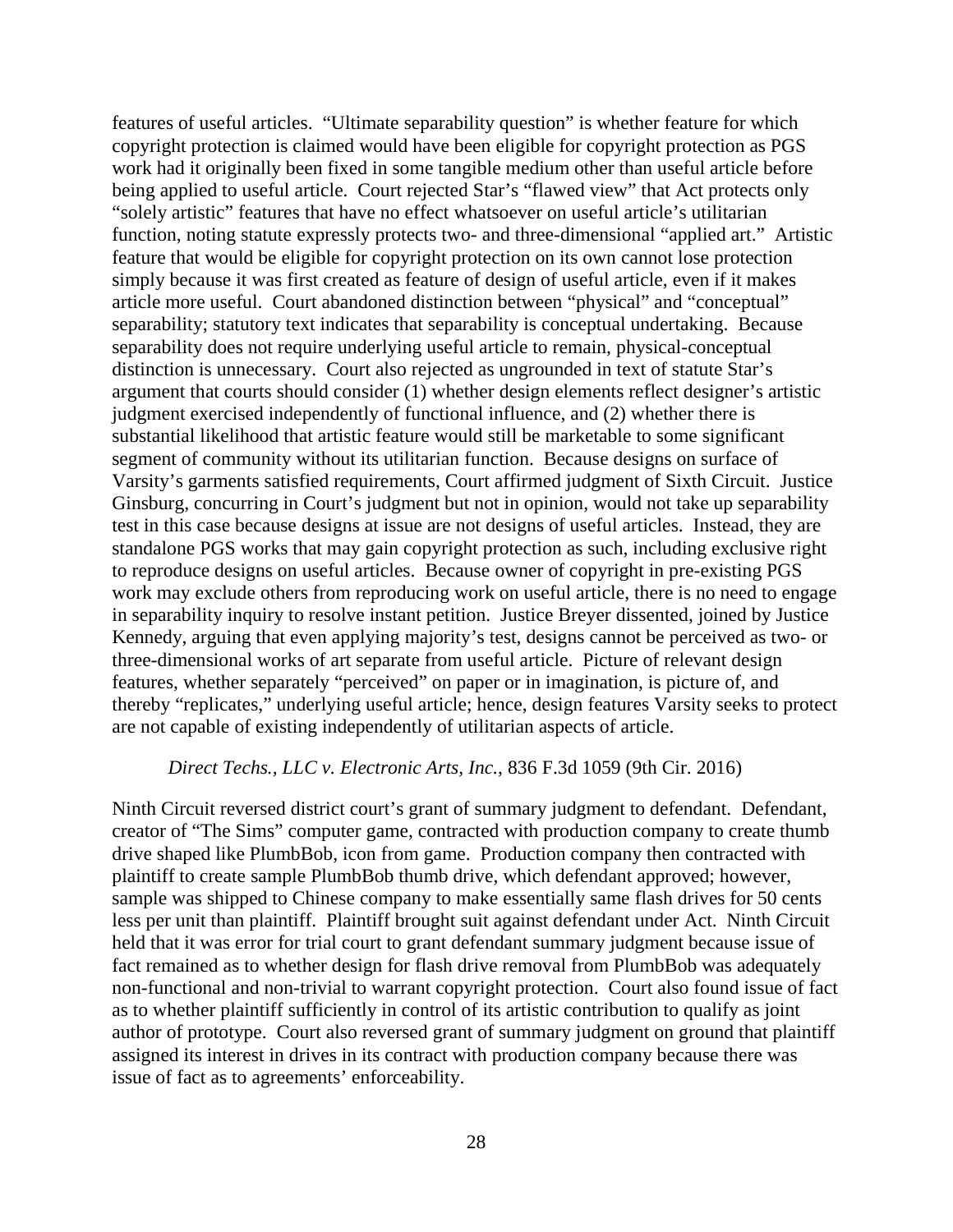*Design Ideas, Ltd. v. Meijer, Inc.*, No. 15-3093, 2016 U.S. Dist. LEXIS 113704 (C.D. Ill. Aug. 25, 2016)

Court granted partial summary judgment to plaintiff. Plaintiff brought suit against defendants alleging infringement of "Sparrow Clip" product, clothespin with silhouetted bird design on top. Court held that undisputed facts showed that plaintiff owned valid copyright. Defendants contended that "Sparrow Clip" was non-protectable useful article. Court agreed that clip was useful article, but found bird design was physically separable from clothespin, and was conceptually separable because artistic decisions in designing were not restricted by functional concerns.

*Trade West, Inc. v. Oriental Trading Co.*, No. 16-474, 2017 U.S. Dist. LEXIS 47754 (D. Haw. Mar. 30, 2017)

Court denied defendant's motion to dismiss. Plaintiff sued, alleging that defendant infringed plaintiff's registered copyrights in designs of artificial hibiscus lei and hair clip. Defendant moved to dismiss infringement claim on ground of absence of substantial similarity, arguing that only similarities between parties' designs were those that reflected features of hibiscus flower as it existed in nature, or those that were functional. With respect to functionality, court determined that manner in which flowers were attached by parties to leis, in which flowers were attached perpendicularly to string to have stamen of hibiscus remain distinctive, was not necessarily functional because other methods of stringing leis to maintain distinctiveness of stamen were available. In light of ruling on functionality issue, court did not address defendant's alternate argument that defendant's design of hibiscus flower for its leis reflected how flower appeared in nature such that no substantial similarity of protectable subject matter existed. With respect to hair clips, court found that leaves in defendant's hair clips did not reflect how those elements appear in nature in relation to hibiscus flower, because defendant's design attached leaves directly to flower as opposed to stem. Court also rejected defendant's argument that placement of leaves underneath flowers was functional, as it served aesthetic purposes.

#### **C. Compilations and Derivative Works**

*Olivares v. Univ. of Chicago*, 213 F. Supp. 3d 757 (M.D.N.C. 2016)

Court denied defendants' motion for summary judgment. In 17th century, María de Zayas y Sotomayor published collection of stories titled *Novelas amorosas y ejemplares*. In 2000, plaintiff created edition of collection, which contained *Novelas amorosas* and sections authored by plaintiff. In 2009, defendants published translation of certain stories from Zayas, including few from *Novelas amorosas*. Defendants used plaintiff's edition of Zayas stories in creating their translation. Defendants challenged validity of plaintiff's copyright in "text of the *Novelas amorosas* as published in his edition," arguing that corrections to punctuation and paragraph breaks are not copyrightable. Court found defendants oversimplified plaintiff's corrections; according to plaintiff, edition "restores, modernizes, and clarifies Zayas' text." On current record, court could not find as matter of law that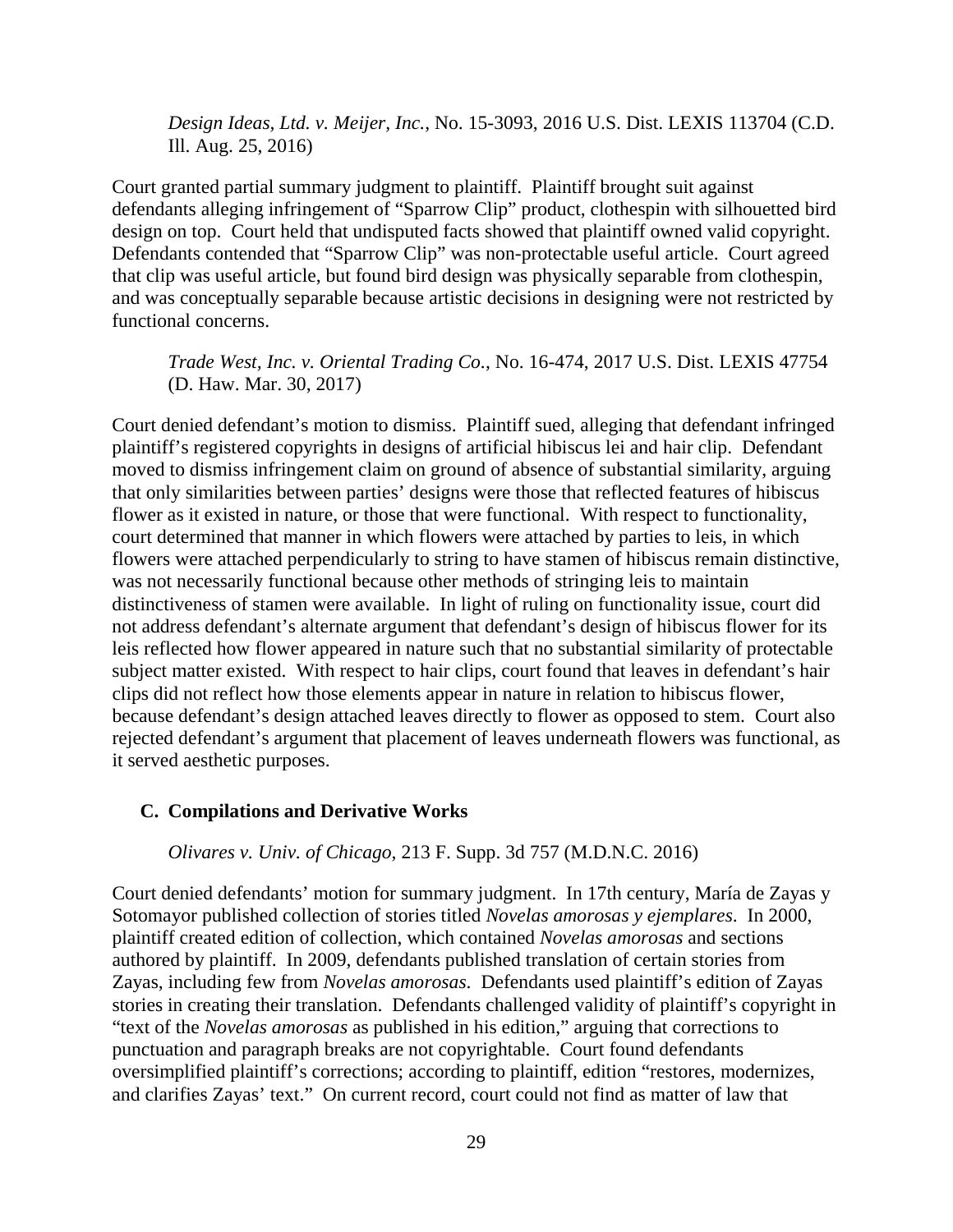plaintiff's corrections were insufficiently creative to be devoid of protection, and denied motion.

# **D. Miscellaneous**

## *Flo & Eddie, Inc. v. Sirius XM Radio, Inc.*, 849 F.3d 14 (2d Cir. 2017)

Plaintiff, owner of sound recordings created by The Turtles pre-1972, brought copyright infringement suit against defendant on behalf of itself and class of owners of pre-1972 recordings asserting claims for common law copyright infringement and unfair competition under New York law. Second Circuit previously certified question to New York Court of Appeals: "Is there a right of public performance for creators of pre-1972 sound recordings under New York law and, if so, what is the nature and scope of that right?" Court of Appeals answered that New York common law does not recognize right of public performance for creators of pre-1972 sound recordings. Second Circuit concluded that Court of Appeals' answer to certified question was determinative of plaintiff's copying claims as well as unfaircompetition claim, and remanded to district court with instructions to grant defendant's motion for summary judgment and to dismiss case with prejudice.

### *Flo & Eddie, Inc. v. Sirius XM Radio, Inc.*, 827 F.3d 1016 (11th Cir. 2016)

In case in which plaintiff, owner of common-law copyrights in sound recordings recorded by The Turtles prior to 1972, brought copyright infringement suit against Sirius XM Radio for broadcasting The Turtles' pre-1972 songs without license from owners of recordings and without paying owners for broadcasts, Eleventh Circuit certified questions to Supreme Court of Florida: Whether Florida common law copyright extends to pre-1972 sound recordings and, if so, whether it includes exclusive right of public performance and/or exclusive right of reproduction; whether plaintiff forfeited any common law copyright by publication of pre-1972 songs; and to extent Florida recognizes common law copyright in sound recordings including right of exclusive reproduction, whether backup or buffer copies of pre-1972 songs made by Sirius XM Radio constitute infringement of plaintiff's common law copyright.

### *Flo & Eddie, Inc. v. Sirius XM Radio, Inc.*, 28 N.Y.3d 583 (2016)

In case in which plaintiff, owner of common-law copyrights in sound recordings recorded by The Turtles prior to 1972, brought copyright infringement suit against Sirius XM Radio for broadcasting The Turtles' pre-1972 songs without license from owners of recordings and without paying owners for broadcasts, Second Circuit certified question to New York State Court of Appeals: "Is there a right of public performance for creators of pre-1972 sound recordings under New York law and, if so, what is the nature and scope of that right?" New York Court of Appeals concluded that common law copyright protection for sound recordings was limited to exclusive right of reproduction, and did not include public performance. Court's inquiry was limited to common law because New York never provided any statutory copyright protection for sound recordings. Court viewed New York common law copyright as limited, providing protection only against unauthorized reproduction, and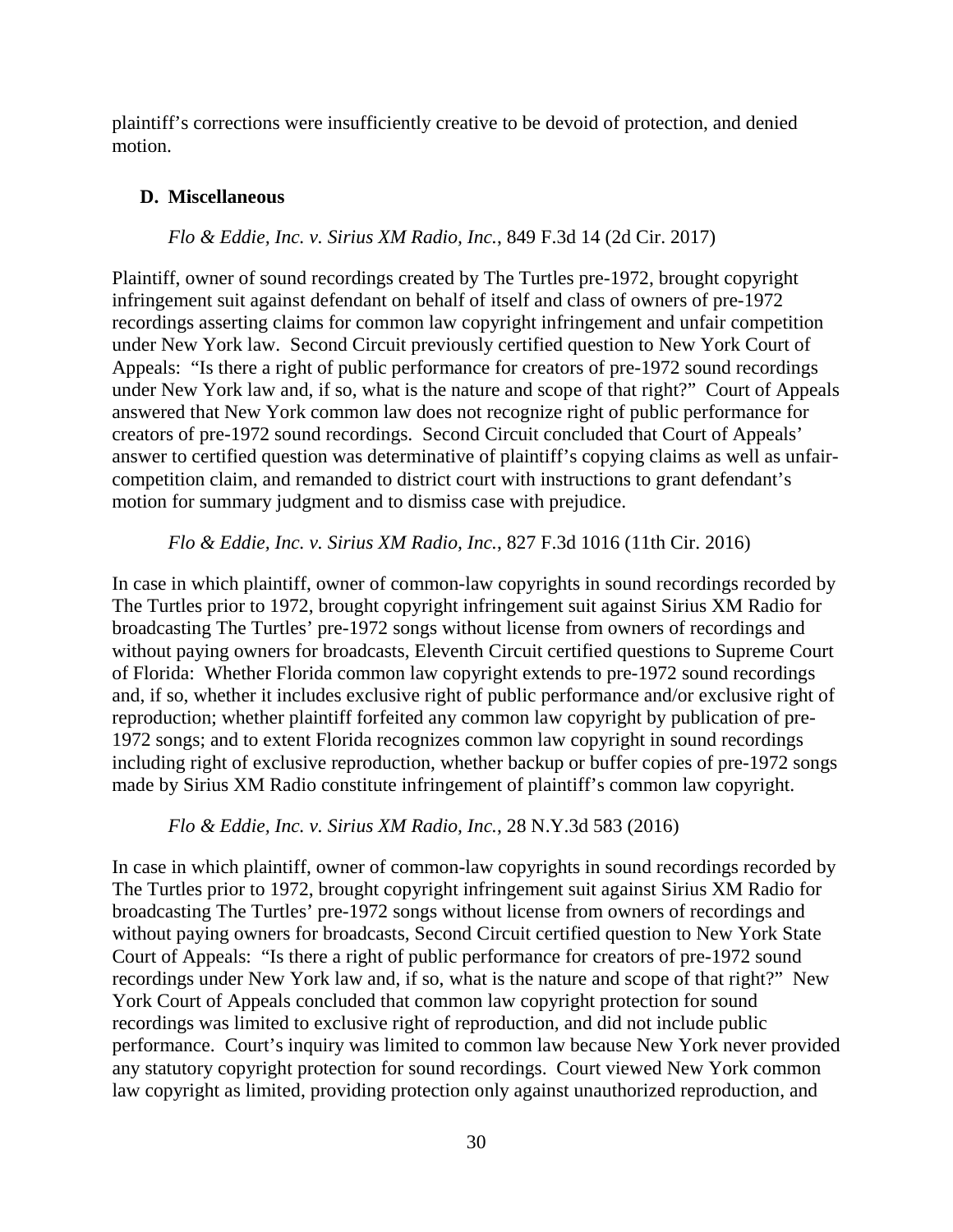only until work was published, at which point nature and scope of copyright was governed by federal copyright statute. "Simply stated, New York's common-law copyright has never recognized a right of public performance for pre-1972 sound recordings. Because the consequences of doing so could be extensive and far-reaching, and there are many competing interests at stake, which we are not equipped to address, we decline to create such a right for the first time now."

## **III. OWNERSHIP**

## **A. Works Made for Hire**

#### *Urbont v. Sony Music Entm't*, 831 F.3d 80 (2d Cir. 2016)

Second Circuit affirmed in part and vacated in part judgment of district court. Plaintiff brought suit against defendants Sony Music Entertainment, Razor Sharp Records and Dennis Coles, a/k/a Ghostface Killah, to enforce claimed ownership rights in "Iron Man" theme song composed in 1966. Defendants challenged plaintiff's ownership of copyright, arguing that song was work for hire created for, and thus owned by, Marvel Comics. Second Circuit agreed with district court's determination that "third parties to an alleged employer-employee relationship have standing to raise a 'work for hire' defense against a claim of copyright infringement." It disagreed, however, with district court's conclusion that "Iron Man" composition was work for hire as matter of law. General rule under 1909 Act is that work made at hiring party's "instance and expense" is work for hire. "Instance" refers to "extent to which the hiring party provided the impetus for, participated in, or had the power to supervise the creation of the work." Right to direct and supervise work may be enough to satisfy "instance" requirement. "Expense" denotes "resources the hiring party invests in the creation of the work, in order to properly reward [] with ownership the party that bears the risk with respect to the work's success." Second Circuit found that genuine issues of material fact remained as to whether "Iron Man" composition was work for hire, due to (a) plaintiff's assertion that he "wrote the songs on spec[ulation] hoping [Marvel] would use them"; (b) fact that there was no established working relationship between plaintiff and defendants or guarantee of payment; (c) defendants' powerlessness to modify work without plaintiff's permission; and (d) fact that plaintiff produced composition independently of Marvel, and received royalties in addition to fixed sum of payment. Second Circuit noted that if hiring party is able to satisfy instance and expense test it is presumed to be author of work. Presumption can be overcome, however, by evidence of contrary agreement, either written or oral.

*Wired Fox Techs., Inc. v. Estep*, No. 15-331, 2017 U.S. Dist. LEXIS 43993 (D.S.C. Mar. 27, 2017)

District court granted defendant's motion for summary judgment on counterclaim for declaratory judgment under Act. Counterclaim plaintiff Estep sought judgment declaring that he did not create software in question as "work made for hire" because he was not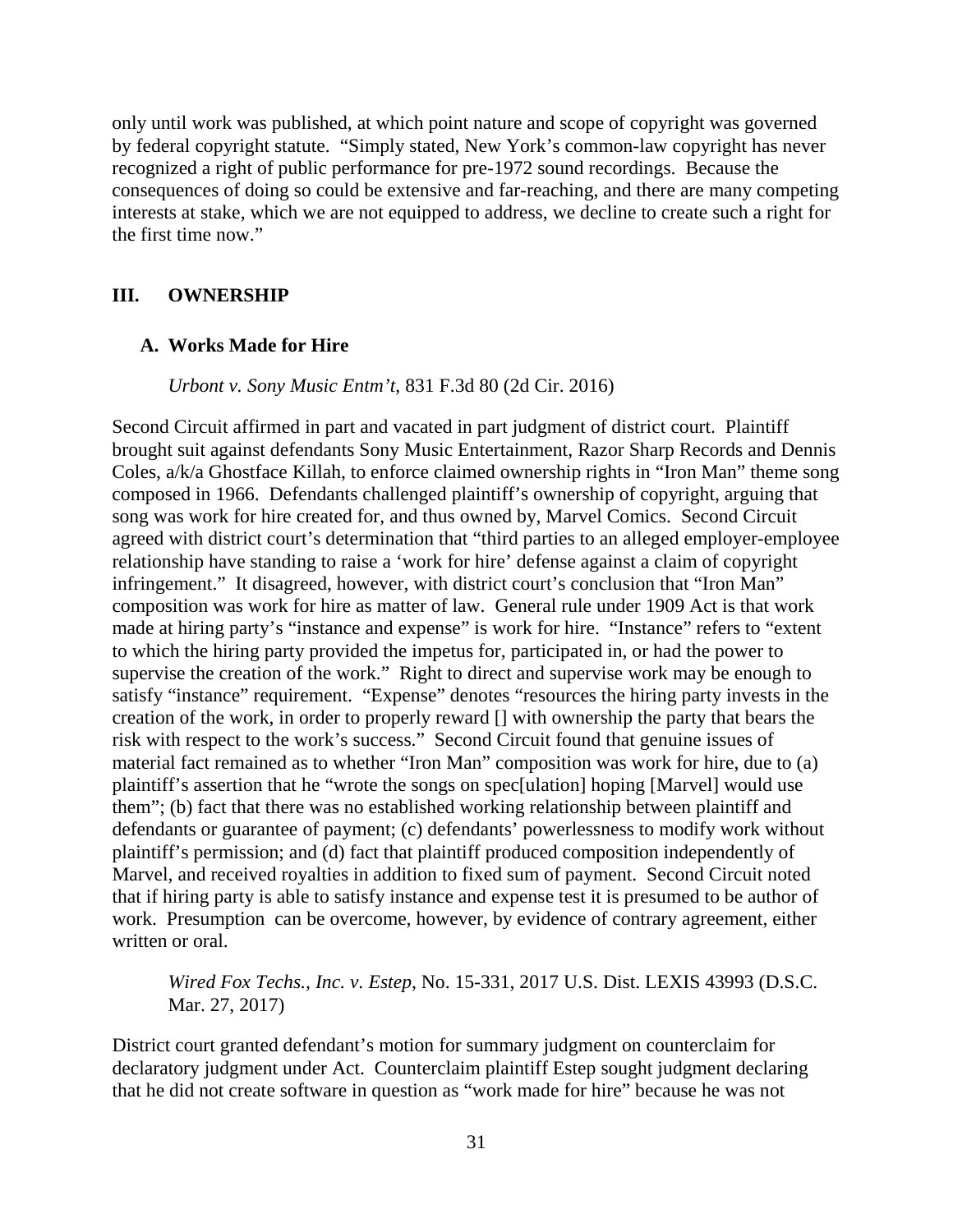"employee" of plaintiff or counterclaim defendants under common law doctrines of masterservant or principal-agent when such software was created. Court noted that Estep was sole author of software in question. Pursuant to Act, copyright ownership vests initially in individual author, unless "work is made 'for hire,' such as one 'prepared by an employee within the scope of his or her employment.'" Work for hire doctrine applies only to employees, and not to independent contractors like Estep, unless "the parties the parties 'expressly agree in a written instrument signed by them that the [commissioned] work shall be considered a work made for hire.'" There was no written instrument signed by Estep and counterclaim defendants expressly establishing that software created by Estep during his work as independent contractor would be considered work made for hire. Therefore, court stated, "there was never any transfer of Estep's copyright ownership in the Blue Fox Code, which presumptively vested in him as the source code's author."

### **B. Transfer of Ownership**

*McFee v. CPP Int'l*, No. 16-165, 2017 U.S. Dist. LEXIS 21462 (W.D.N.C. Feb. 15, 2017)

Court adopted magistrate judge's recommendation and granted defendant's motion to dismiss. Plaintiff sued defendant for infringement. Defendant filed motion to dismiss for failure to state claim, because plaintiff did not own copyright. Magistrate judge agreed with defendant. Plaintiff objected to magistrate judge's order, arguing that employment agreement between plaintiff and defendant was sufficient to convey ownership interest. Defendant contended that promise to convey copyright to plaintiff at later date did not transfer ownership. Court held "the terms of the contract are clear." Agreement was structured so that if certain express conditions were met, defendant was required to assign copyright to plaintiff, but assignment was not complete until defendant took affirmative steps to assign ownership to plaintiff by completing exhibit to agreement, separate agreement titled "Assignment of Intellectual Property." Court focused on words "shall assign" in agreement: "The plain meaning of 'shall' places the act of assignment in the future, not a contemporaneous, automatic assignment as argued by Plaintiff." Exhibit reflected intent of parties that separate affirmative action was needed for assignment. "Any other interpretation renders the exhibit meaningless." Absent assignment, plaintiff did not own copyright.

### **C. Termination of Transfers**

*Artists Rights Enforcement Corp. v. Estate of King*, No. 16-1121, 2016 U.S. Dist. LEXIS 171459 (S.D.N.Y. Dec. 12, 2016)

Court granted in part and denied in part motion to dismiss claims involving sale of rights in Ben E. King songs "Stand By Me" and "There Goes My Baby." In 2014 King executed letter memorializing agreement with plaintiff regarding prospective sale of rights to songs and detailing terms of plaintiff's contingent fee. King then served termination notices for both songs on parties including Sony/ATV Tunes, listing effective dates of termination of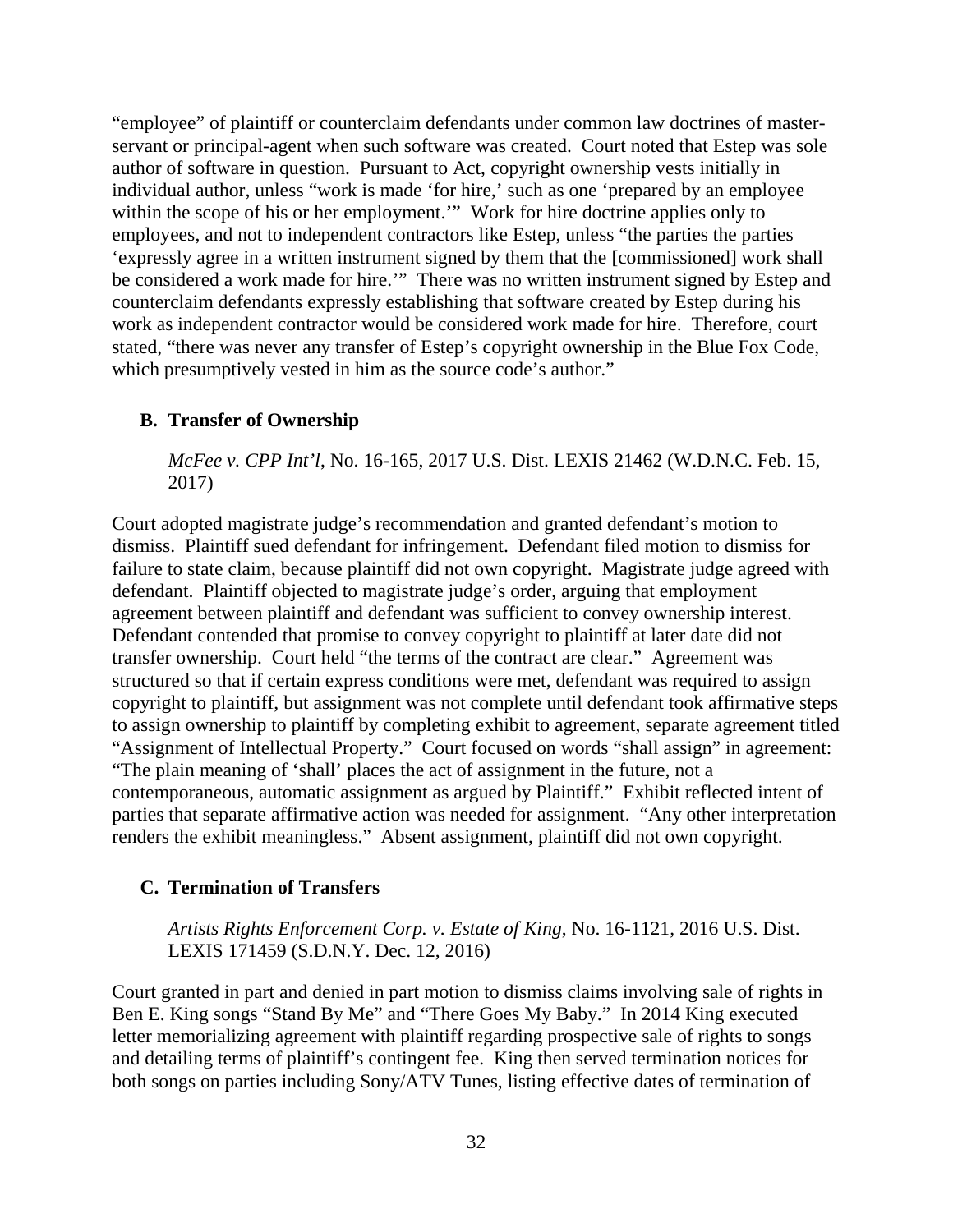August 31, 2016 and April 18, 2017. Pursuant to agreement, plaintiff negotiated sale of "certain rights" in songs to Music Sales Group. After King died, King family retained legal counsel to terminate agreement. Plaintiff sued, seeking declaratory and injunctive relief to enforce agreement. Court found that because at time King executed sale agreement, termination notices for songs had not yet become effective (indeed had not even been served), promise of future rights contained in sale agreement predated effective dates of termination in termination notices. Court found contract thus contravened terms of Copyright Act and was "invalid on its face." Section 304(c)(6)(D), allowing author to grant or agree to make further grant to "original grantee or such grantee's successor in title, after the notice of termination has been served," did not apply, as termination notices had not been served at the time of sale agreement and plaintiff was not original grantee or its successor. Since King could not convey or agree to convey right or interest in song copyrights to any third party at time he signed agreement, plaintiff's claims for declaration that agreement was valid or injunction requiring defendants to keep to its terms failed as matter of law.

# **D. Joint Works and Co-Ownership**

*Marino v. Usher*, Nos. 15-2270, 15-2359, 2016 U.S. App. LEXIS 21828 (3d Cir. Dec. 8, 2016)

Third Circuit affirmed district court's grant of summary judgment in favor of defendants. District court found that because plaintiff jointly created song "Club Girl," later developed into derivative work "Bad Girl" and used by Usher, plaintiff's infringement claims must fail. Third Circuit affirmed district court's judgment and findings that song was jointly owned work, and that joint owner of copyright cannot sue his co-owner for infringement.

*Cirana Corp. v. Changshu Jisheng Spinning & Weaving Commodities Co., Ltd.*, No. 16-4590, 2016 U.S. Dist. LEXIS 152184 (C.D. Cal. Oct. 31, 2016)

Plaintiff, owner of copyrights to numerous textile designs, alleged that defendants wrongfully copied plaintiff's designs, created derivative works and sold infringing garments. defendant counterclaimed that it co-owned designs based on business relationship with plaintiff's agent. Court granted plaintiff's motion to dismiss defendant's counterclaims and third-party claims for copyright infringement, contributory infringement and vicarious infringement, holding that defendant failed to plead *prima facie* case of copyright infringement because defendant alleged that it was co-owner of designs at issue, and coowner of copyright cannot be liable to another co-owner for infringement. Claims of contributory and vicarious infringement also failed because there can be no secondary liability where there is no direct infringement.

*Sullivan v. Flora, Inc.*, No. 15-298, 2016 U.S. Dist. LEXIS 140146 (W.D. Wisc. Oct. 7, 2016)

Defendant engaged third party Designomotion, Inc. to produce two promotional videos featuring defendant's products. Plaintiff, freelance illustrator, received materials, including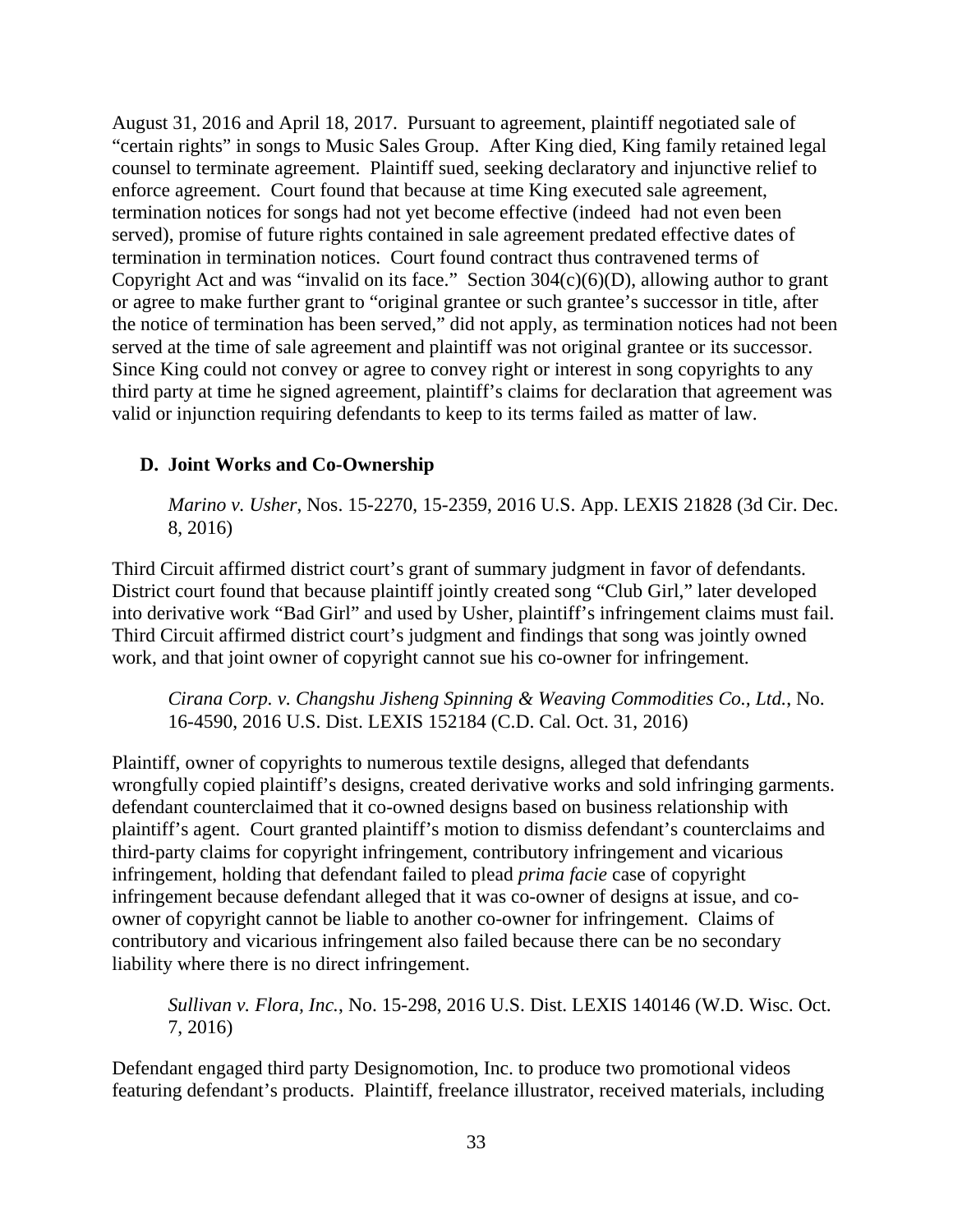sketches and script, from Designomotion's sole employee and owner, Silver, and earlier advertising materials from Flora, and used them in creating "Illustration for Flora 7 Sources." Plaintiff was then asked to provide illustrations for another video. Plaintiff again received sketches and script from Silver and material from Flora. Plaintiff subsequently registered copyrights in illustrations as sole author. Plaintiff alleged that her illustrations were used in additional promotional materials. As to joint authorship, court found that if plaintiff were not entitled to presumption of valid copyright, defendant would have been granted summary judgment on this ground. Court noted that evidentiary showing and argument from defendant were compelling on intent as to Silver; court nevertheless found that issue was for jury. Court also found forceful defendant's evidence that Silver's contributions were independently copyrightable, but because trial on intent would occur, it also held issue open. Court also declined to find plaintiff's registrations invalid based on lack of disclosure concerning preexisting works, because defendant had not shown that plaintiff knew her application contained inaccurate information under § 411(b), and whether inaccuracy was material was question for Register of Copyrights. Besides failing to make such showing, defendant had not requested that court seek determination on materiality from Register.

*Kid Stuff Mktg., Inc. v. Creative Consumer Concepts, Inc.*, No. 15-2620, 2016 U.S. Dist. LEXIS 175355 (D. Kan. Dec. 19, 2016)

Court granted in part and denied in part defendants' motion for summary judgment. Plaintiff asserted that defendants infringed its copyrights in illustrated characters, assembly instructions and die line associated with paperboard cars that defendant Steak N Shake distributed to consumers in connection with its kids' meal program. Plaintiff moved for summary judgment on issue of ownership of copyrights. Court found that plaintiff owned characters from time they were created, but whether defendant Steak N Shake was joint owner of characters was issue for trial, as there was evidence from which jury could conclude that parties intended to work together to create joint work; in particular, fact that defendant "made more than minor suggestions" and wielded "considerable control" over what characters looked like. And, court noted, Circuit Courts "clearly recognize that, under appropriate circumstances, a contributor of ideas may qualify as a joint author." Court further concluded that, to extent Steak N Shake was not joint owner of characters, plaintiff granted Steak N Shake unlimited, nonexclusive license to retain, use and modify characters. But because undisputed facts did not permit inference that implied license was supported by consideration, court concluded that license was revocable and was revoked, at latest, upon filing of lawsuit.

## *Mapp v. UMG Recordings, Inc.*, No. 15-602, 2016 U.S. Dist. LEXIS 129665 (M.D. La. Sept. 21, 2016)

Court granted defendant's motion for judgment on pleadings. Plaintiff, record producer, singer and songwriter, brought infringement action against record label arising out of producer agreement plaintiff had entered into with Michael Stevenson, p/k/a Tyga, through which plaintiff agreed to furnish music and Stevenson agreed to supply lyrics to song "Molly." Plaintiff alleged that he had not been paid advances and producer royalties owed to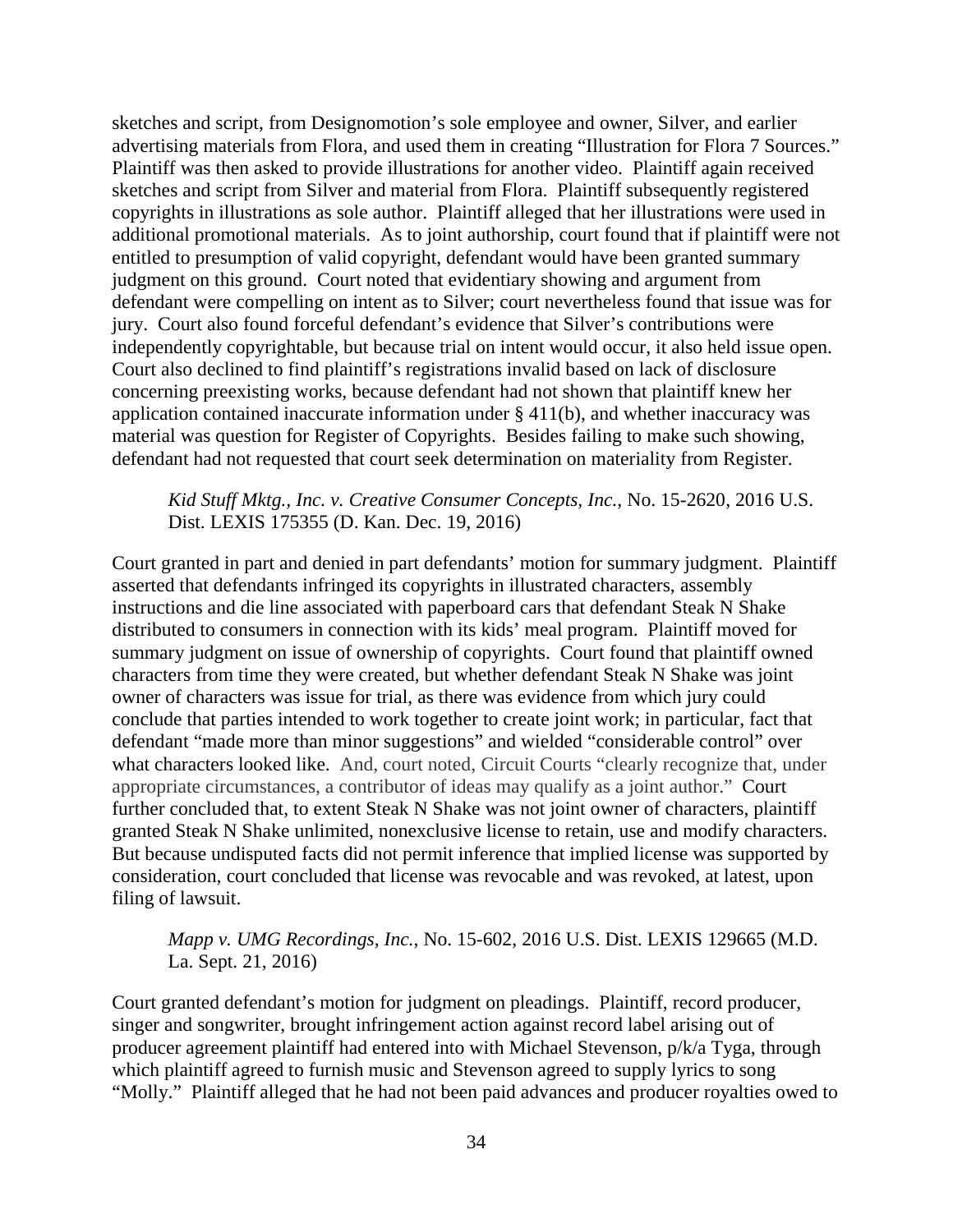him under producer agreement for label's exploitation of "Molly." Producer agreement was dissolved because Stevenson failed to appear, and default judgment was entered. Plaintiff then obtained copyright registration for "Molly." Defendant nevertheless continued to manufacture, distribute and sell "Molly." Defendant moved for judgment on pleadings, arguing that plaintiff and its employee were co-authors and, thus, co-owners of "Molly." Defendant further argued that co-ownership was clearly evidenced in agreement, which even if judicially dissolved, nevertheless reflected intent at time of signing to collaborate to create "Molly." Parties agreed that defendant's employee provided lyrics and plaintiff provided music to song. Since parties made independently copyrightable contributions to work, and fully intended to be co-authors, court found that it was clear that they created joint work which they co-owned. Because co-owners have independent right to use and license work, and may grant non-exclusive licenses without other co-owners' consent, plaintiff failed to demonstrate that any of complained-of conduct infringed his copyright.

### **E. Contracts and Licenses**

### *Smith v. BarnesandNoble.com, LLC*, 839 F.3d 163 (2d Cir. 2016)

Second Circuit affirmed district court's grant of summary judgment dismissing plaintiff's copyright infringement claims on alternative grounds. Plaintiff, widow of author Louis K. Smith, sued defendant for direct and contributory copyright infringement, alleging defendant had maintained cloud access to digital samples of Smith's copyrighted book after Smith had terminated license granted through distribution agreement with ebook distributor Smashwords. Inc. Distribution agreement permitted distribution of samples as promotional material and granted end-users license to duplicate, share and reproduce such samples for non-commercial purposes. Smashwords provided Smith's book for sampling to retailers including Barnes & Noble, which listed Smith's book for sale on bn.com and offered free samples to customers, including digital samples available for upload to customers' individual digital "lockers." Having sold no copies of his book, Smith terminated his distribution agreement with Smashwords in October 2011. Smith's book erroneously remained on bn.com through April 2012, but book was not sold or sampled during that time. Only one customer had uploaded sample of Smith's book before distribution agreement was cancelled. Following cancellation of distribution agreement, customer that had validly obtained sample of Smith's book prior to termination was permitted to access sample two more times. Plaintiff alleged these two instances of access amounted to copyright infringement, because defendant was not permitted to provide customer access to Smith's book samples after agreement terminated. District court had granted summary judgment in favor of defendant on ground that defendant's alleged conduct did not amount to direct or contributory copyright infringement. Second Circuit declined to decide infringement issue in novel context of cloud storage, given sparse facts of case. Instead, court affirmed on alternative ground, concluding defendant's conduct was authorized by contract between parties, since distribution agreement did not provide for termination of license for samples already distributed in event distribution agreement was terminated.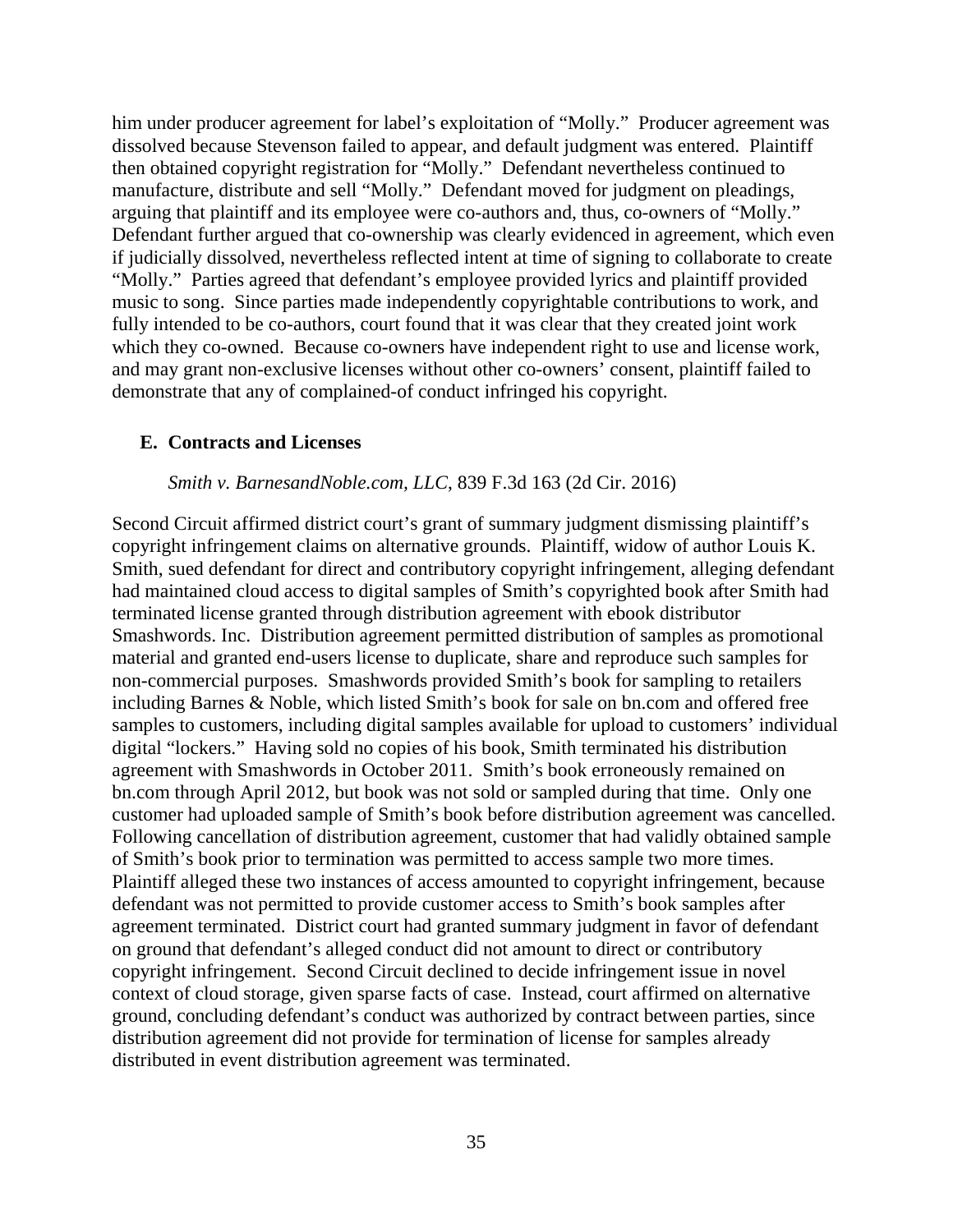*Creazioni Artistiche Musicali S.r.l. v. Carlin America, Inc.*, No. 14-9270, 2016 U.S. Dist. LEXIS 180431 (S.D.N.Y. Dec. 30, 2016) (on appeal)

Applying Italian law, court held on motion to dismiss that exclusive rights in nonsense song "Mah Na Mah Na," popularized by Muppets, were not conveyed to original Italian publisher pursuant to 1966 agreement with composer ("Agreement"). Under Agreement, composer was hired to write film soundtrack and granted publisher "all rights to use the music the music that [composer] composed, from the time of its creation … with the right to transfer it in whole or in part to third parties, so long as [composer's] rights are not prejudiced or limited." After parties and court agreed that Italian and U.S. law did not differ as to interpretation of contract and that no expert testimony would be needed as to Italian law, defendant nonetheless provided extensive expert testimony on Italian copyright law in its motion to dismiss. Court refused to strike but allowed plaintiff to offer contrary expert testimony, which rebutted defendant's expert. Plaintiff also submitted unrebutted expert declaration from veteran Italian music publishing executive confirming that Agreement was of common type used in mid-1960s and would be understood within Italian publishing industry as conveying all exclusive rights in music to publisher. Court held, however, that under Italian law, Agreement did not convey exclusive rights to publisher because composer retained certain rights under Italian Copyright Act, including right to prepare derivative works, which were preserved by language stating "so long as [composer's] rights are not prejudiced or limited." In light of such reserved rights under Italian statute, contract lacked "clear expression of intent necessary to transfer full ownership of the film score" to publisher. Despite conflicting expert testimony on this issue, court granted motion to dismiss. On appeal to Second Circuit.

## *Yesh Music, LLC v. Amazon.com, Inc.*, No. 16-1406, 2017 U.S. Dist. LEXIS 54417 (E.D.N.Y. Apr. 8, 2017)

Defendant's motion for summary judgment was granted in part. Plaintiffs alleged that defendant infringed their copyrights by failing to secure compulsory license prior to producing and distributing musical works on Amazon Prime Music. Compulsory license under § 115 allows individuals to make and distribute phonorecords of copyrighted musical work, without reaching any kind of agreement with copyright owner, once copyright owner distributes musical work "to the public," by serving Notice of Intent on copyright owner within applicable time frame and following specific requirements. Plaintiffs alleged that defendant's NOIs were invalid because (1) service was improper, and (2) they failed to comply with technical requirements regarding content of NOI. Plaintiffs also alleged that defendant did not serve separate NOIs for "ambient" versions of plaintiffs' songs. With respect to service, court found, under mailbox rule, that proof of office procedure followed in regular course of business, that establishes that notices have been properly addressed and mailed, creates rebuttable presumption that notice is received by person to whom it was addressed. Plaintiffs' mere denial of receipt did not rebut that presumption. Court also found plaintiffs never revoked consent to electronic service, and hence electronic service was proper. Court found defendant had shown that it did not impermissibly distribute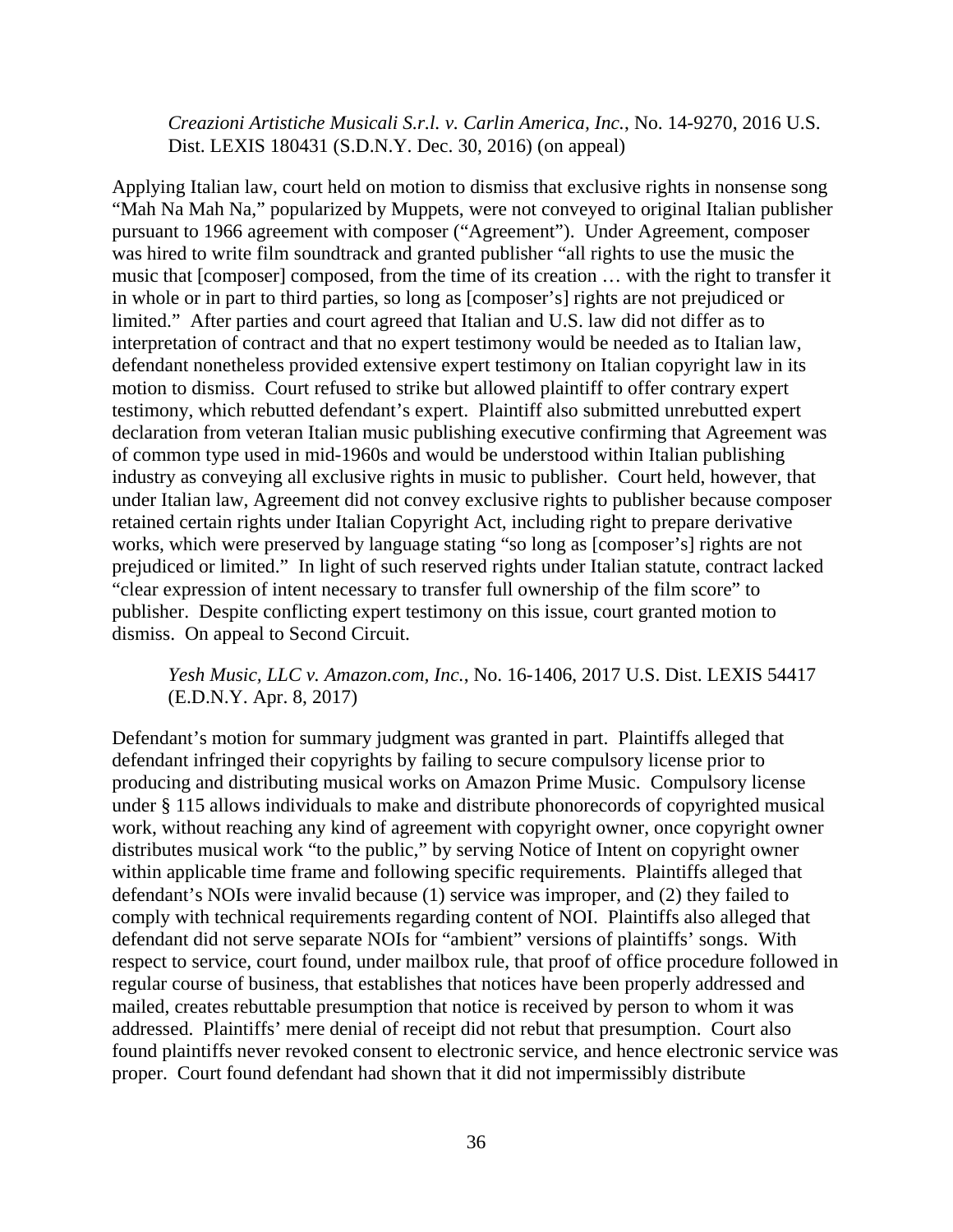phonorecords of plaintiffs' musical works prior to service of NOIs; NOIs were therefore timely served, and conferred on defendant valid compulsory licenses.

*Limecoral, Ltd. v. Careerbuilder, LLC*, No. 15-7484, 2017 U.S. Dist. LEXIS 34012 (N.D. Ill. Mar. 9, 2017)

District court granted defendant's motion for summary judgment. Plaintiff contracted with defendant to create media files for defendant to use. Plaintiff contended that defendant continued to use plaintiff's products without permission after contract was over and exceeded scope of any alleged licenses. Court noted nonexclusive license may be granted orally, or may even be implied from conduct, and work-for-hire arrangement may give rise to implied nonexclusive license. Implied nonexclusive license is deemed to have been extended when (1) licensee requests creation of work; (2) licensor creates work and delivers it to licensee who asked for it; and (3) licensor intends that licensee copy and distribute work. Based on totality of undisputed evidence, court found undisputed facts showed pattern of conduct by plaintiff over many years that conveyed to defendant that it was authorized to use works in certain manner; plaintiff did just what implied license was intended to protect against, i.e., providing work for use, then waiting until recipient cannot feasibly complete its business without work, then threatening with litigation to gain unfair benefit.

*Heartland Homes, Inc. v. Homes by DeeSign, Inc.*, No. 15-583, 2016 U.S. Dist. LEXIS 96677 (S.D. Ill. July 25, 2016)

Plaintiff builder brought infringement claim against defendant builder, alleging that defendant infringed plaintiff's copyrights in two of its model homes and plans by creating homes identical to plans in plaintiff's brochure. Defendant moved to dismiss for lack of subject matter jurisdiction, on basis that plaintiff was not owner of copyrights. Plaintiff contended that copyright was assigned by authors of models and plans to sole owner of plaintiff builder, and sole owner later transferred copyright to plaintiff. Latter assignment was not attached to plaintiff's amended complaint; agreements were undated but attached to plaintiff's reply. Court noted that legal or beneficial owner has right to sue for infringement, and beneficial ownership is not restricted to those in legal chain of title. Here, it was clear that authors of works transferred copyrights to sole owner of plaintiff builder. While it was unclear if there was assignment from sole owner to plaintiff builder, that was not relevant, as it was clear that plaintiff builder was beneficial owner, because sole owner was clearly acting as agent for plaintiff builder.

*Hacienda Records, LP v. Ramos*, No. 14-19, 2016 U.S. Dist. LEXIS 84247 (S.D. Tex. June 29, 2016)

Defendant/counterclaimant record company filed motion for summary judgment on its counterclaim for declaratory judgment that defendant owned copyrights in numerous master sound recordings and compilations, namely, *15 Hits, 20 Hits de los Meros Leones, Back to Back Again!, Lo Pobre Que Soy, Medley of 34 Golden Hits, El Gato Negro y Paloma RR, Hugo Guerrero Y La ConnXcion, La Charanga de Nuevo, El Mero Fandango, Tu Vestido*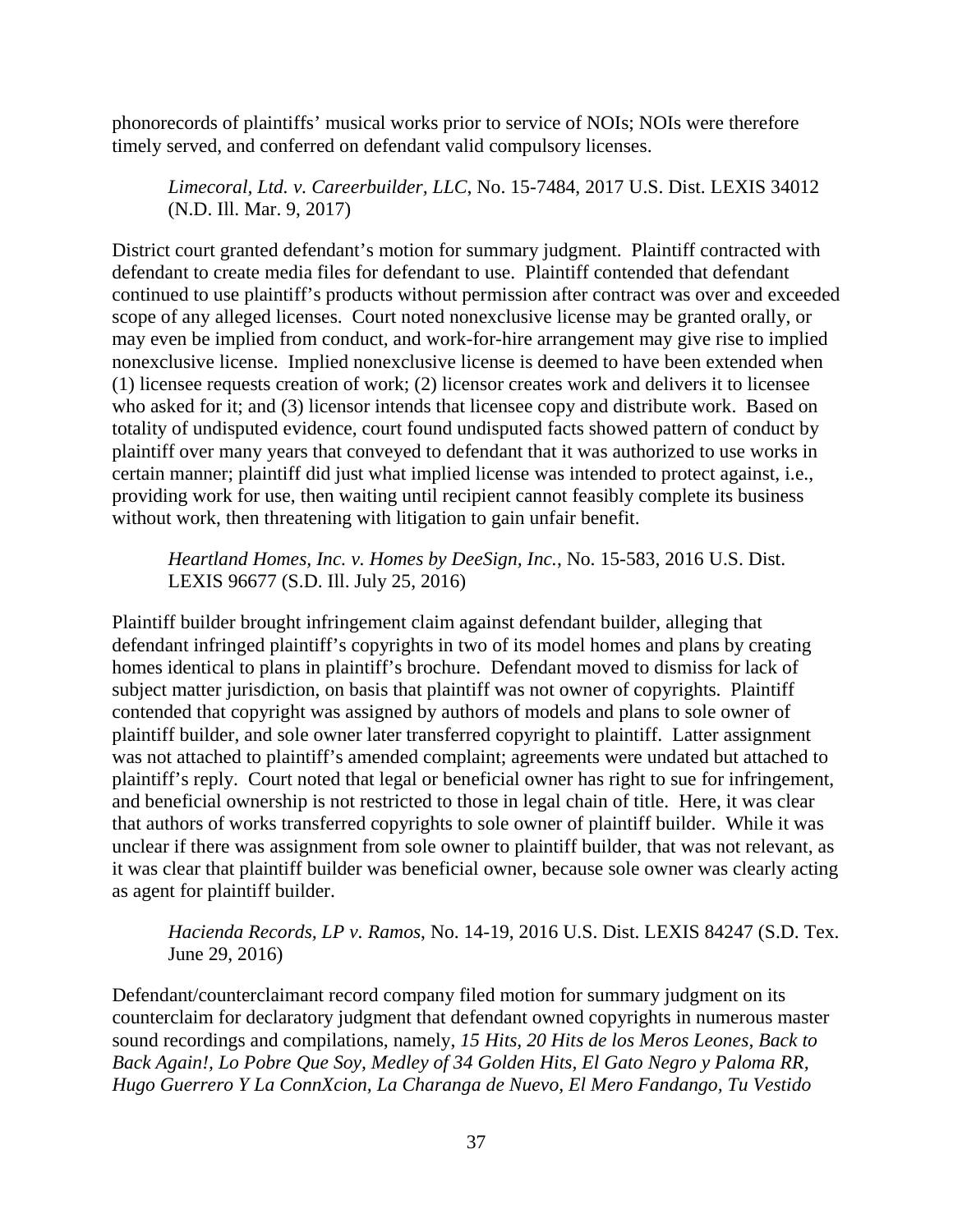*Blanco, Special Edition, Que Sera de Mi*, and *Como Te Llamas Tu*. Defendant claimed that it was entitled to declaratory judgment based on undisputed deposition testimony of plaintiffs that defendant owned master sound recordings and signed recording agreements stating that defendant owns same. Court agreed. Court analyzed written exclusive recording agreements entered into between defendant and individual plaintiffs, and concluded terms in those contracts, e.g., plaintiff agreed to record and deliver to defendant "minimum number of master recordings embodying [plaintiff's] performances"; and plaintiff agreed that defendant "shall own the sole, exclusive and worldwide rights in perpetuity in and to all master sound recordings made hereunder and all derivatives thereunder and in and to the performances of Artist embodied therein," confirmed that defendant owned copyright in sound recordings. Accordingly, defendant's motion for summary judgment was granted.

*Crestwood Membranes, Inc. v. Constant Servs.*, No. 15-537, 2017 U.S. Dist. LEXIS 18621 (M.D. Pa. Feb. 8, 2017)

District court denied both parties' motions for summary judgment due to outstanding issues of fact. Plaintiff, owner of copyrights for several designs imprinted upon pool liners, brought infringement claim against defendant, its contract manufacturer. Defendant sought dismissal of infringement claim, asserting, *inter alia*, that parties' past course of dealings gave rise to implied license to use plaintiff's copyrighted works. Court noted that many factors may be considered in making implied license determination, and Third Circuit had not set out conclusive test for finding implied license. However, implied license can generally be found where copyright holder engages in conduct from which other party may properly infer that owner consents to use. Ultimately, implied license defense involves objective assessment of actual intent of parties, given their behavior. Because this analysis is very fact specific, court continued, it is not well suited for decision at summary judgment stage.

*Sinclair Broad. Group, Inc. v. Colour Basis, LLC*, No. 14-2614, 2016 U.S. Dist. LEXIS 84154 (D. Md. June 29, 2016)

District court granted in part and denied in part counter-defendants' motion for summary judgment. Counter-defendants, television company operating over 150 stations in over 70 markets and its personnel, sought declaratory judgment that they had not infringed defendants' copyright in their reproduction and use of "Style Guide," containing standards and expectations for on-air talent, prepared by defendants at their request. Defendants alleged infringement, and counter-defendants pleaded affirmative defense of implied nonexclusive license to use Style Guide. Implied nonexclusive licenses are created when (1) licensee requests creation of work; (2) licensor makes that particular works and delivers it to licensee who requested it; and (3) licensor intends that licensee copy and distribute work. Court examined totality of circumstances and nonexclusive *Nelson-Salabes* factors: "(1) whether the parties were engaged in a short-term discrete transaction as opposed to an ongoing relationship; (2) whether the creator utilized written contracts … providing that copyrighted materials could only be used with the creator's future involvement or express permission; and (3) whether the creator's conduct during the creation or delivery of the copyrighted material indicated that use of the material without the creator's involvement or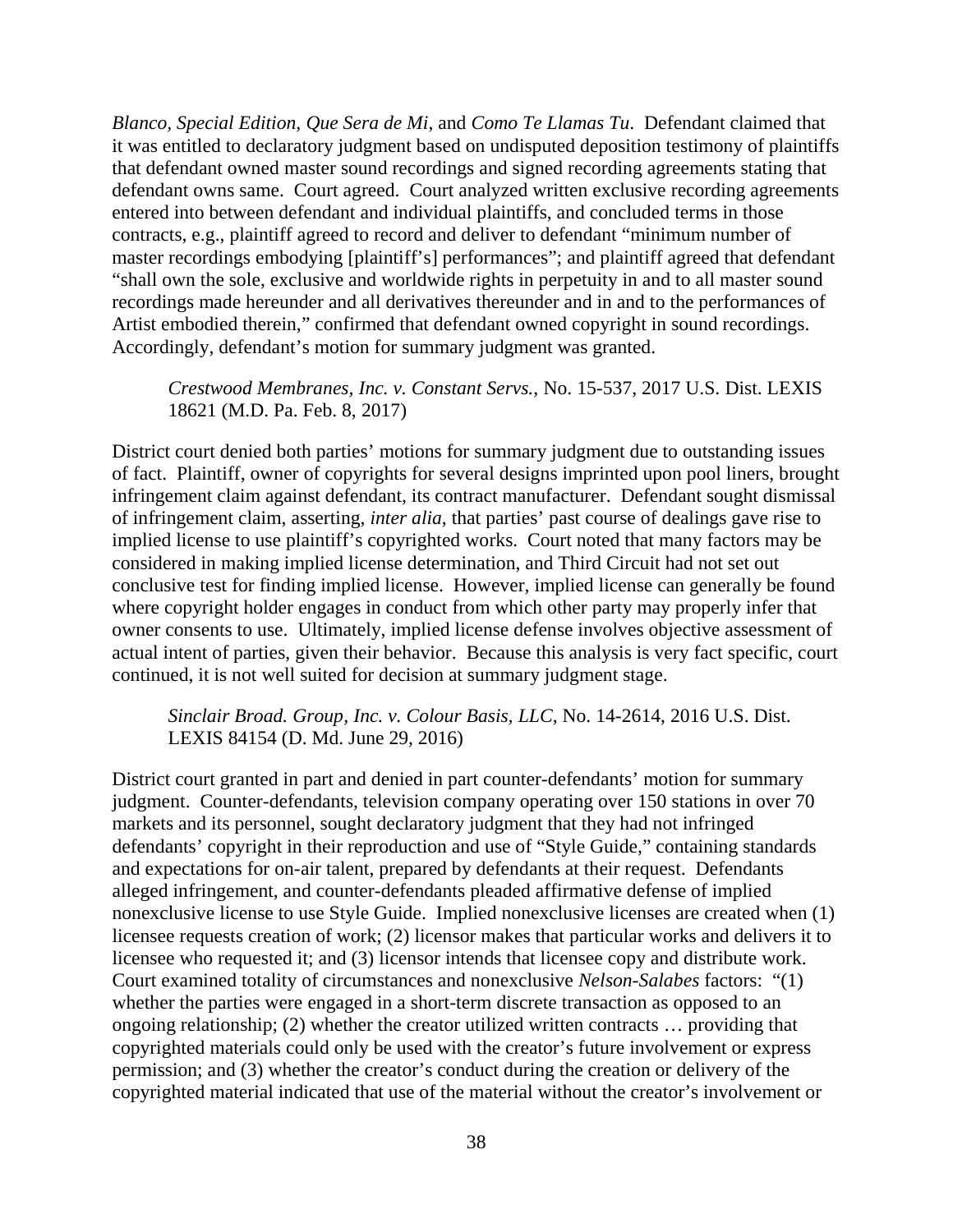consent was permissible." Court denied defendants' motion for summary judgment regarding implied nonexclusive license defense due to issue of fact regarding intent; specifically, whether Style Guide was to be part of package that included group deal between television company and defendant.

*Spanski Enters. v. Telewizja Polska S.A.*, No. 12-957, 2016 U.S. Dist. LEXIS 166506 (D.D.C. Dec. 2, 2016)

Court entered judgment in favor of plaintiff. Defendant, Poland's national public television broadcasting company, entered into agreements granting plaintiff exclusive right to distribute, broadcast, and display defendant's Polish-language television show episodes over Internet in North and South America ("Territory"), and specifying that plaintiff was exclusive licensee of TVP Polonia channel in Territory. Court found that plaintiff sustained its burden of proof on copyright infringement claim and ordered judgment in favor plaintiff, finding that plaintiff was exclusive licensee and owner of valid copyrights in Territory by virtue of transfer, defendant infringed plaintiff's public performance right by making shows available over Internet in Territory, and defendant's infringement was volitional and intentional and not due to failure of its geoblocking system.

# **F. Choice of Law**

*Creazioni Artistiche Musicali S.r.l. v. Carlin America, Inc.,* No. 14-9270, 2016 U.S. Dist. LEXIS 180431 (S.D.N.Y. Dec. 30, 2016) (on appeal)

Applying Italian law, court held on motion to dismiss that exclusive rights in nonsense song "Mah Na Mah Na," popularized by Muppets, were not conveyed to original Italian publisher pursuant to 1966 agreement with composer ("Agreement"). Under Agreement, composer was hired to write film soundtrack and granted publisher "all rights to use the music the music that [composer] composed, from the time of its creation … with the right to transfer it in whole or in part to third parties, so long as [composer's] rights are not prejudiced or limited." Court held that Italian law should govern, noting that choice of law for issue of ownership under written transfer was not decided by Second Circuit in *Itar-Tass Russ. News Agcy. v. Russ. Kurier, Inc.*, 153 F.3d 82 (2d Cir. 1998). Court applied analysis drawn from § 6 of *Restatement (Second) Conflicts of Laws*, which looks to seven factors: "(1) the needs of the interstate and international systems; (2) the relevant policies of the forum; (3) the relevant policies of other interested states and the relative interests of those states in the determination of the particular issue; (4) the protection of justified expectations; (5) the basic policies underlying the particular field of law; (6) certainty, predictability and uniformity of result; and (7) ease in the determination and application of the law to be applied." Court also followed *Restatement* position that in contractual disputes, most important contacts are "(1) the place of contracting; (2) the place of negotiation of the contract; (3) the place of performance; (4) the location of the subject matter of the contracts; and (5) the domicile, residence, nationality, place of incorporation and place of business of the parties." Under above factors, court found Italian law most applicable because, *inter alia*, Agreement had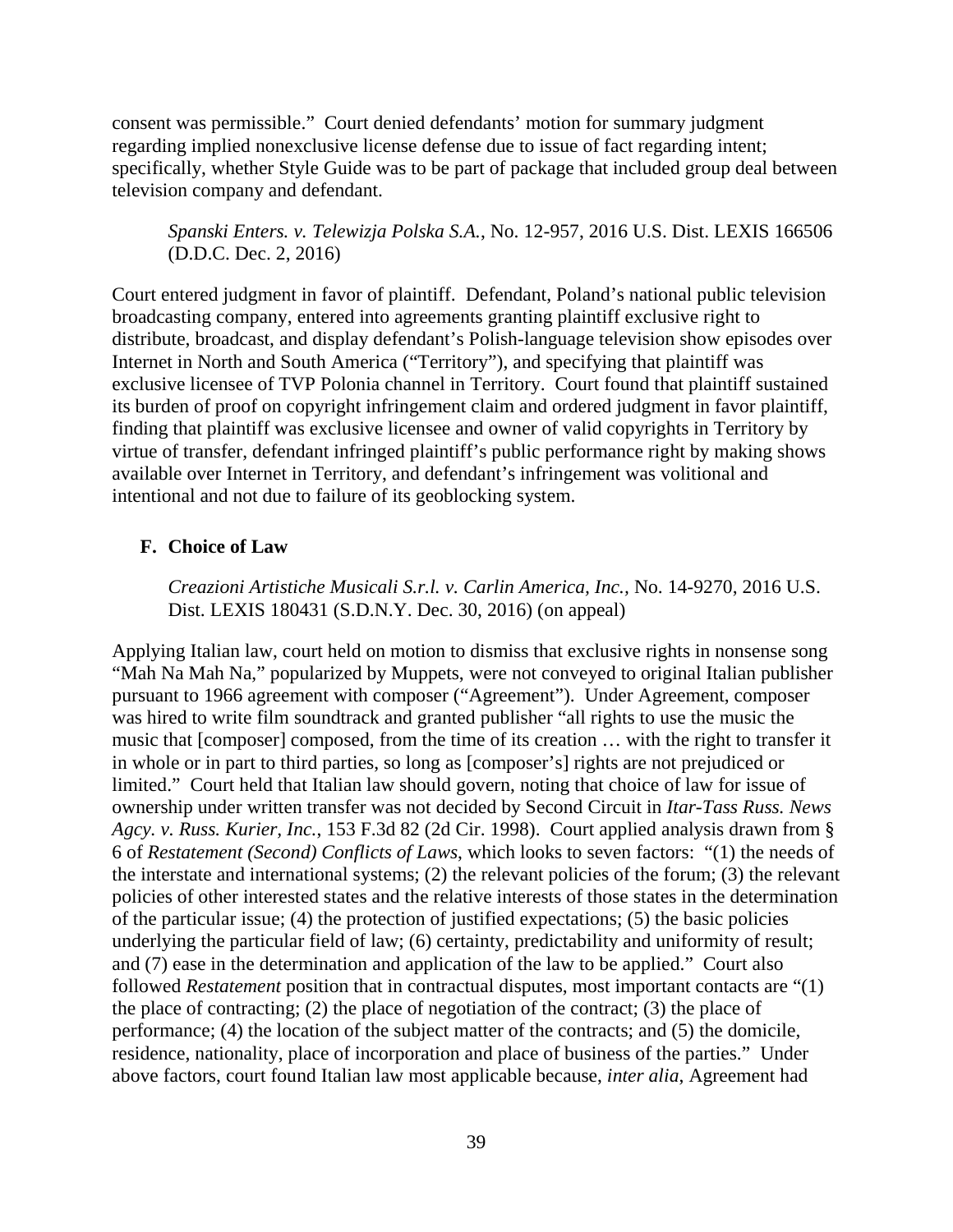choice of forum clause specifying Rome, and Agreement dealt in part with moral rights, which U.S. law did not recognize in 1966. Court distinguished case from *Corcovado Music Corp. v. Hollis Music Inc.*, 981 F.2d 679 (2d Cir. 1993), noting that unlike *Corcovado*, plaintiff here sought to assert rights under Agreement, and dispute did not concern "unique feature of U.S. law" such as renewal term rights at issue in *Corcovado.* On appeal to Second Circuit.

*RCTV Int'l Corp. v. Rosenfeld*, No. 13-23611, 2016 U.S. Dist. LEXIS 136867 (S.D. Fla. Sept. 30, 2016)

Court granted plaintiffs' motion for summary judgment. Defendant Farias wrote telenovelas, including *Juana La Virgen*, for RCTV Caracas beginning in 1989. Between 1989 and 2003, RCTV Caracas and Farias executed three contracts concerning their relationship. Contracts professed to assign RCTV exclusive rights over works, including right to exploit and adapt. Parties cross-moved for summary judgment as to issue of copyright ownership. Court applied principle enunciated in *Itar-Tass* and *Saregama India Ltd. v. Mosley* that initial ownership of copyrighted work is determined by laws of work's country of origin. In this case, works originated with Venezuelan nationals in Venezuela under contract executed in Venezuela, and certain of those contracts had Venezuelan choice of law provision. Therefore, court found, Venezuela had most significant relationship to parties and copyrights. Applying Venezuelan law, court found that Farias, as creator, was original copyright owner of *Juana La Virgen*. Court found that Venezuelan law also applied to assignment and terms of assignment, rejecting argument for "universal conflict of laws rule for transfer of copyright ownership." Court also found duration of assignment governed by Venezuelan law, as parties agreed that relevant contracts were governed by Venezuelan law, and statutory limitations on work's assignment were also governed by Venezuelan law. Applying Venezuelan law to assignment, court stated that language and structure of Venezuela's Copyright Law, as well as amendments thereto, and expert testimony and opinion led it to conclude that assignment was for duration of copyright, and therefore expires 60 years after January 1 of year after author's death. Court accordingly granted plaintiffs' motion for summary judgment and denied defendants' cross motion for summary judgment.

# **IV. FORMALITIES**

### **A. Registration**

*Unicolors, Inc. v. Urban Outfitters, Inc.*, 853 F.3d 980 (9th Cir. 2017)

Ninth Circuit affirmed district court's grant of plaintiff's summary judgment motion as to infringement as well as jury's finding of willful infringement. Unicolors, fabric designer and seller, sued Urban Outfitters and Century 21 Department Stores (together, "Urban"), alleging that Urban had willfully infringed Unicolors' copyrighted design titled PE1130, which was based on original art work called QQ-692. Unicolors obtained registration for its "Flower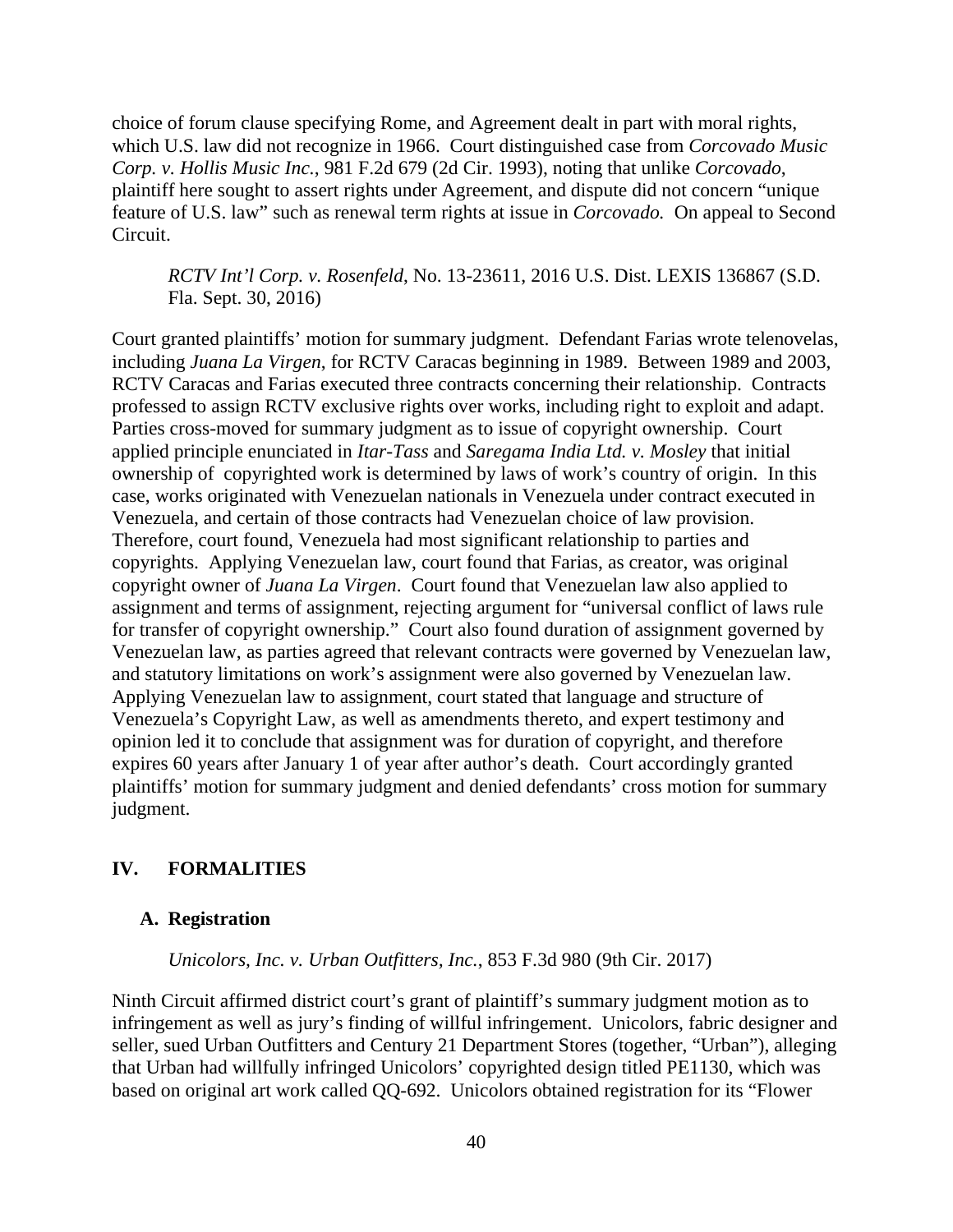2008" collection, which provided title list that included QQ-692, source artwork, but not PE1130, name of Unicolors' design. Unicolors' registration also listed QQ-692 as excluded work. Urban argued that these facts raised issue of fact as to whether PE1130 was included in Unicolors' registration, making disposition on summary judgment inappropriate. Court held that Unicolors possessed valid registration in PE1130, as required for claim of copyright infringement. Unicolors had submitted copy of PE1130 with its Flowers 2008 collection application and was undisputed owner of all rights in PE1130 and its source work, QQ-692. Because applicant is not required "to list the names of the component works in a collection … as long as it holds the rights to the component works," court held that omission of PE1130 on registration certificate had no impact on its registration status because PE1130 was valid component in Unicolors' Flowers 2008 collection and, moreover, Unicolors had submitted PE1130 design along with its Flowers 2008 application. As for Unicolors' listing of QQ-692, source work, as excluded work on registration, court held that this was good faith, reasonable error that did not invalidate Unicolors' registration as to PE1130, and in any case, Unicolors' infringement claim was based on its own design, PE1130, rather than source work, QQ-692. Court reasoned that "Space 6," portion of copyright application in which excluded works are listed, is "minefield," and therefore Unicolors was arguably reasonable in believing that it needed to list its source work in that location. Because inadvertent and immaterial registration errors, i.e., good faith mistakes, in copyright applications, do not preclude infringement action, court held that Unicolors' exclusion of source work QQ-692 did not invalidate its registration as to Unicolors' design PE1130 or bar its suit. Court also held that Unicolors' action was based on its derivative work (PE1130) rather than source work (QQ-692), therefore exclusion of QQ-692 from registration did not affect Unicolors' ability to bring infringement claim based on PE1130.

### *Archie MD, Inc. v. Elsevier, Inc.*, No. 16-6614, 2017 U.S. Dist. LEXIS 37141 (S.D.N.Y. Mar. 13, 2017)

District court granted in part and denied in part defendant's motion for summary judgment, dismissing plaintiff's copyright infringement claims as to all but two of works at issue. Plaintiff Archie, under written agreement, licensed medical animations to defendant Elsevier, textbook publisher, for use in online supplements to Elsevier's textbooks. After seven years, Elsevier terminated agreement and hired third-party vendor to create animations to replace those Elsevier had licensed from Archie. With regard to two Archie animations that were not dissimilar to Elsevier's as matter of law, Elsevier argued that Archie's copyright registrations were void because Archie improperly registered its animations as unpublished works when in fact Archie had published its works by licensing them to Elsevier. Under PRO IP Act, 17 U.S.C. § 411(b), in any case where it is alleged that inaccurate information was knowingly included in application for copyright registration court is required to request Register of Copyrights to weigh in as to materiality of alleged inaccuracy. As such, court requested Register to advise "whether the fact that Archie had previously licensed its animation to Elsevier before applying to register them in collection of unpublished works would have caused the Register to refuse registration of the collection" including Archie animations at issue.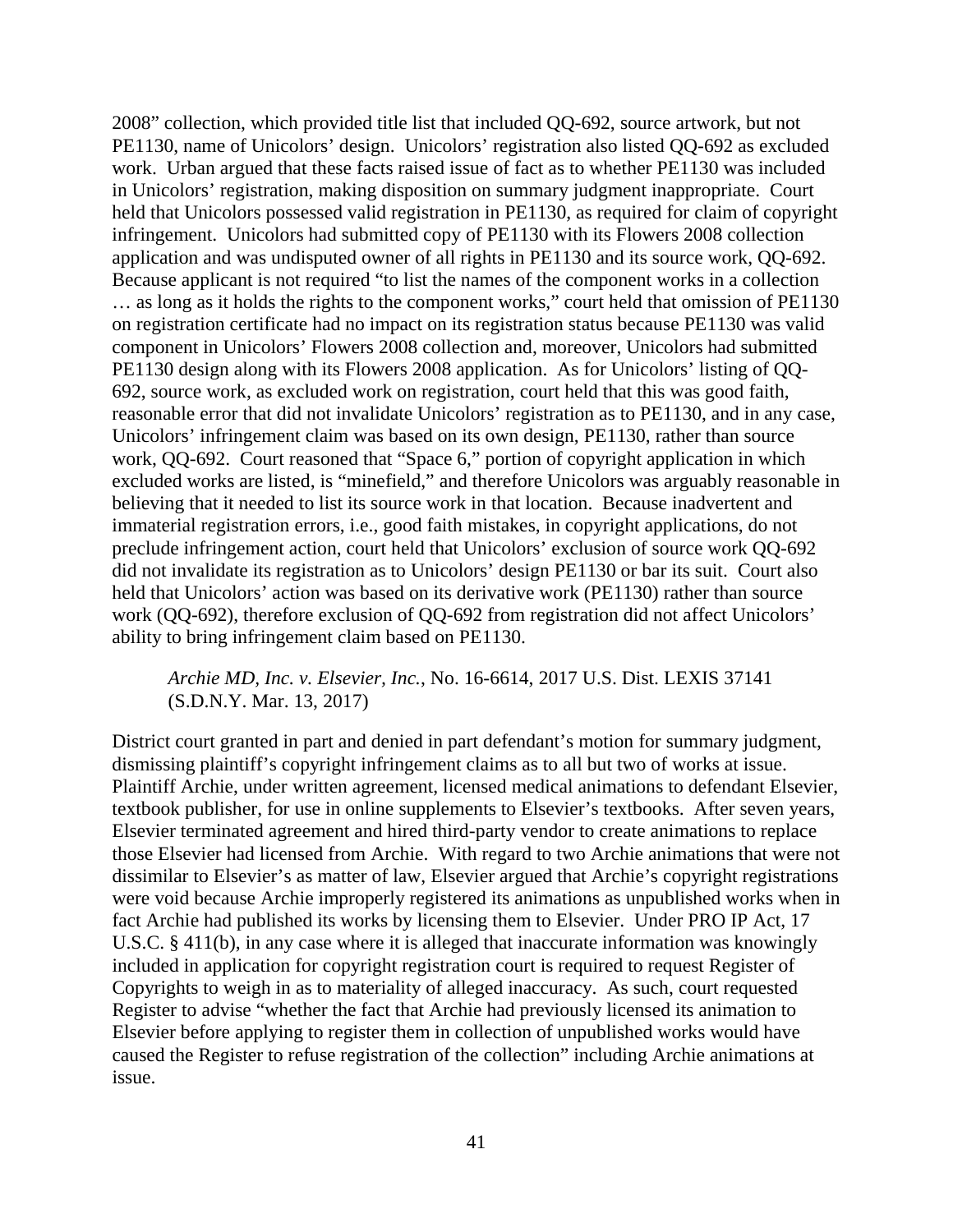*Louise Paris, Ltd. v. Std. Fabrics Int'l, Inc.,* No. 15-3250, 2016 U.S. Dist. LEXIS 104222 (S.D.N.Y. Aug. 8, 2016)

Court denied declaratory defendant's motion for summary judgment. Plaintiffs, wholesale supplier of garments and retail apparel company, brought action seeking declaratory judgment that they had not produced and sold garments that infringed defendant textile company's purported copyright in fabric design. Defendant received registration for collection of fabric designs titled "Spring Summer 2014, Collection 1." According to Defendant, Collection contained assortment of fabric designs, including Design #7851, "twodimensional geometric design employing multiple layers of 'modular chevrons.'" "Problem," court found, "is that the Registration itself does not establish that Design #7851 is part of the protected Collection"; registration did not list any individual fabric designs allegedly contained in Collection. Because Registration was silent, court must examine other evidence in record to determine whether defendant met its burden. No record evidence proved beyond reasonable dispute that Design #7851 was part of registered Collection; defendant's "reliance on … speculation, surmise, and hearsay statements … to prove that Design #7851 is part of the registered Collection is not adequate at summary judgment." Because there were triable issues of fact as to whether Design #7851 was part of registered Collection, motion for summary judgment was denied.

*Urban Textile, Inc. v. Rue 21, Inc.*, No. 14-8285, 2017 U.S. Dist. LEXIS 49573 (C.D. Cal. Mar. 31, 2017)

Court granted defendants' motion for partial summary judgment. Plaintiff, textile design company, contended that defendants copied its registered designs after acquiring them impermissibly through third-party vendor. Court found element of ownership of valid copyright missing. Plaintiff registered subject designs as part of "unpublished collections," arguing "simply displaying a fabric or textile design in a storefront does not constitute publication." However, that is not what happened. Rather, plaintiff placed copies of subject designs in its Look Books, which were available to customers in store for purposes of selling fabric bearing those designs. As such, court found that plaintiff published works prior to registering them as part of unpublished collections, rendering registrations invalid. Because plaintiff, as matter of law, could not prove first element of copyright infringement claim, defendants were entitled to summary judgment on plaintiff's infringement claim regarding subject designs.

*Iconics, Inc. v. Massaro*, 192 F. Supp. 3d 254 (D. Mass. 2016)

Plaintiff, software developer, produced Human Machine Interface/Supervisory Control and Data Acquisition systems. Defendant was former employee of plaintiff who started assisting another ex-employee of plaintiff with its software products while still employed by plaintiff. Plaintiff sued alleging infringement of source code in plaintiff's software products. Plaintiff registered three versions of software products, but did not register certain older versions; registrations "arguably excluded previously released versions of the software" and new material included in claim was "computer program, including various revisions and updates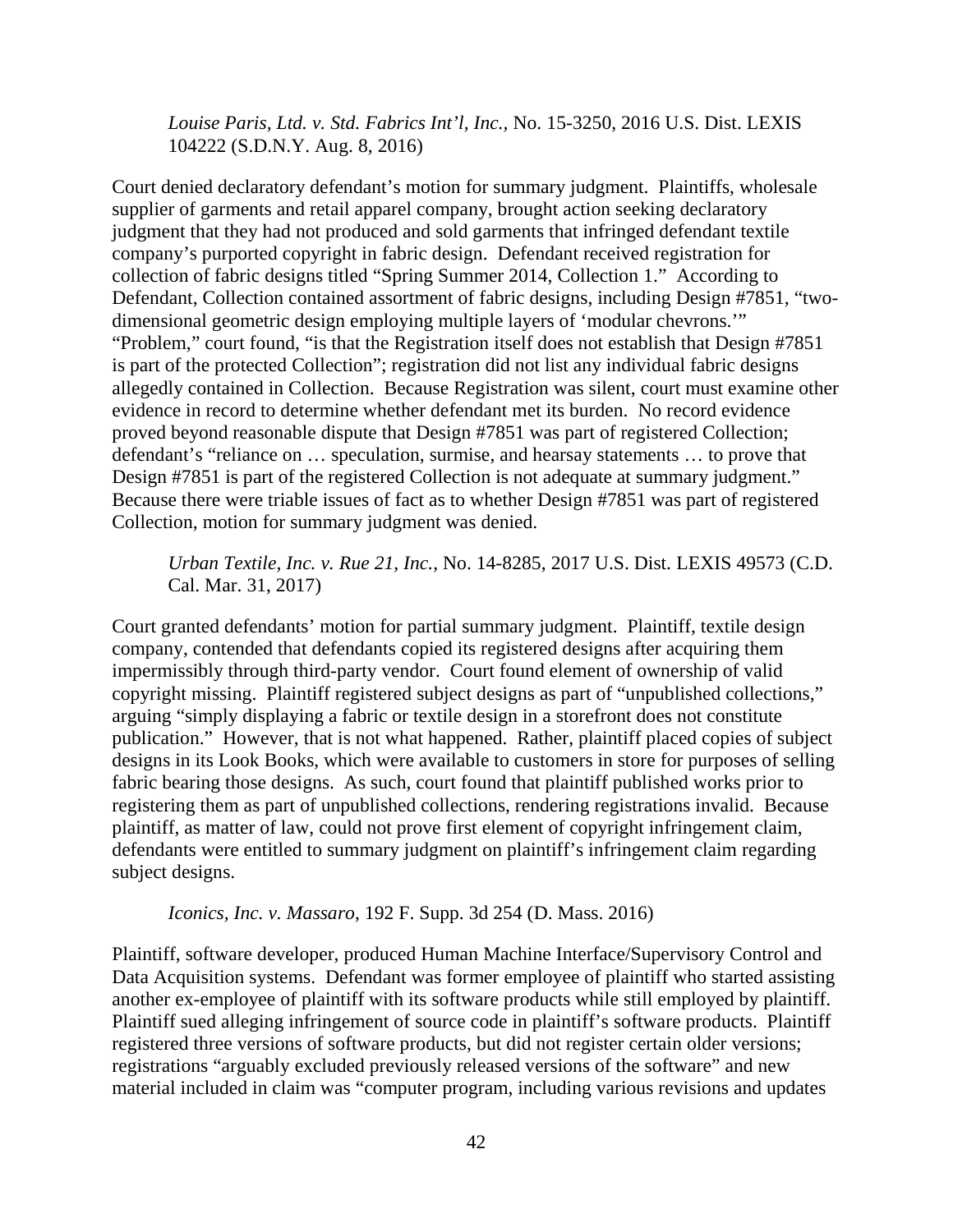throughout the work." Defendant contended that registrations did not cover source code at issue because registrations only covered updates, and unlawful copying was from earlier, unregistered versions. Court found defendant erred by "contending for a particular categorical connection between the version of a work that is registered and the version of a work that is copyrighted and infringed upon." Court held that registration of subsequent versions of copyrighted work allows for infringement suits on past versions, "even though the converse is not true." Court found plaintiff's registrations sufficient to allow infringement suit concerning earlier versions of software.

*Smith v. Houston Indep. Sch. Dist.*, No. 16-401, 2017 U.S. Dist. LEXIS 5952 (S.D. Tex. Jan. 17, 2017)

Court granted defendants' motion to dismiss complaint. Plaintiff created customized t-shirts, and allegedly contracted with Houston Independent School District to produce logo t-shirts for school. Plaintiff alleged that after he refused to co-contract with separate vendor, District cancelled its order and contracted with different entity to complete t-shirt order; entity used plaintiff's design on shirts. Plaintiff brought suit for copyright infringement. Court dismissed copyright claims against both defendants because plaintiff had not registered or even applied to register copyright. Further, court found that claim was time-barred because plaintiff knew or should have known that District was using design when order was canceled, but did not bring suit for more than three years. Finally, in responding to motion, plaintiff did not even discuss copyright claim, and court found it was abandoned. Court dismissed claim with prejudice.

*Hacienda Records, LP v. Ramos*, No. 14-19, 2016 U.S. Dist. LEXIS 84247 (S.D. Tex. June 29, 2016)

Defendant/counterclaimant record company sought declaratory judgment that any copyright registrations by plaintiffs for defendant's master sound recordings and compilations were invalid. Defendant claimed that plaintiffs purchased defendant's mixed and mastered CDs and registered them with Copyright Office as their own. Because defendant produced uncontroverted evidence that plaintiffs' applications were submitted more than five years after defendant's creation and publication of sound recordings; most of plaintiff's works contained false publication dates and/or false claims of authorship; and all contained false claims of ownership, court held plaintiff's copyright registrations were invalid, and granted defendant's motion for summary judgment.

*Leopona, Inc. v. Cruz for President*, No. 16-658, 2016 U.S. Dist. LEXIS 89706 (W.D. Wash. Jul. 11, 2016)

Plaintiffs owned copyrights in certain musical compositions. Defendants entered into contracts with plaintiffs to use musical compositions, subject to restrictions including prohibition on use for political purposes. Despite contractual prohibition, defendants used musical compositions in ads run by Ted Cruz presidential campaign. Plaintiffs brought copyright infringement action and defendants moved to dismiss. Defendants argued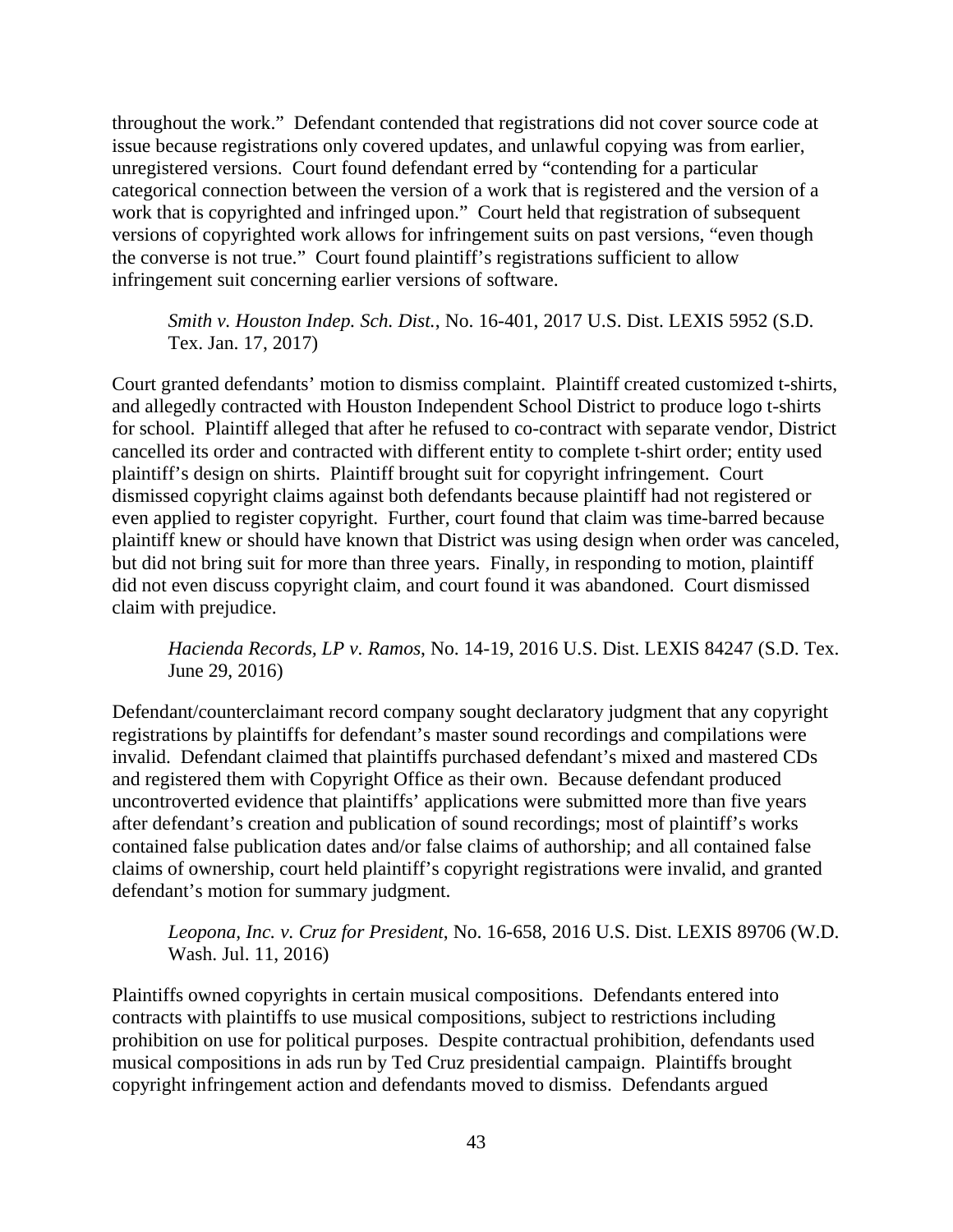plaintiffs failed to allege sufficient facts to prove ownership of valid copyright because Ninth Circuit has expressly held "receipt" by Copyright Office of complete application satisfies registration requirement, and plaintiffs alleged they "filed" copyright applications but failed to allege or otherwise demonstrate that Copyright Office "received" those applications. Court held that when plaintiffs specifically pleaded that they were sole owners of respective copyright and had filed U.S. copyright applications, only reasonable inference was that Copyright Office received those applications.

### *McNeese v. Access Midstream Partners, L.P.*, No. 14-503, 2017 U.S. Dist. LEXIS 34538 (W.D. Okla. Mar. 10, 2017)

Plaintiff photographer alleged that defendant company improperly used two sets of plaintiff's copyrighted photographs—Group 1 and Group 2—in business materials without permission. Defendant moved for summary judgment on grounds including that plaintiff's certificate of registration for Group 2 unpublished photographs was invalid because it contained published works that were originally contained in Group 1, in violation of rule that published works cannot be registered as part of unpublished collection. Plaintiff admitted that Group 1 photographs were erroneously included in Group 2 copyright application, and subsequent to defendant's motion, submitted new registration applications for photographs contained in Group 2 and obtained nine new copyright registrations. Court noted that inaccuracies in registration certificates ordinarily do not affect validity of registration unless "(1) the inaccurate information was included on the application for copyright registration with knowledge that it was inaccurate; and (2) the inaccuracy of the information, if known, would have caused the Register of Copyrights to refuse registration." Court held that while plaintiff's mistake was clearly inadvertent, fact that new registrations were issued did not show that Register of Copyrights would not have refused registration. Record did not demonstrate that plaintiff knowingly included photographs, such that error was anything other than inadvertent mistake. Plaintiff argued that fact that Register of Copyrights issued new registrations showed that mistake, if known, would not have caused Register to refuse registration. However, court noted, plaintiff submitted new applications and obtained new copyright registrations for photographs in question; plaintiff therefore had not refuted defendants' assertion that error, if known, would have resulted in denial. Accordingly, court granted summary judgment to defendant on this issue. Moreover, in order to maintain copyright infringement action, plaintiff must possess valid certificate of registration at time of suit; plaintiff could not pursue infringement claim regarding photographs for which he did not possess valid registration when suit was filed.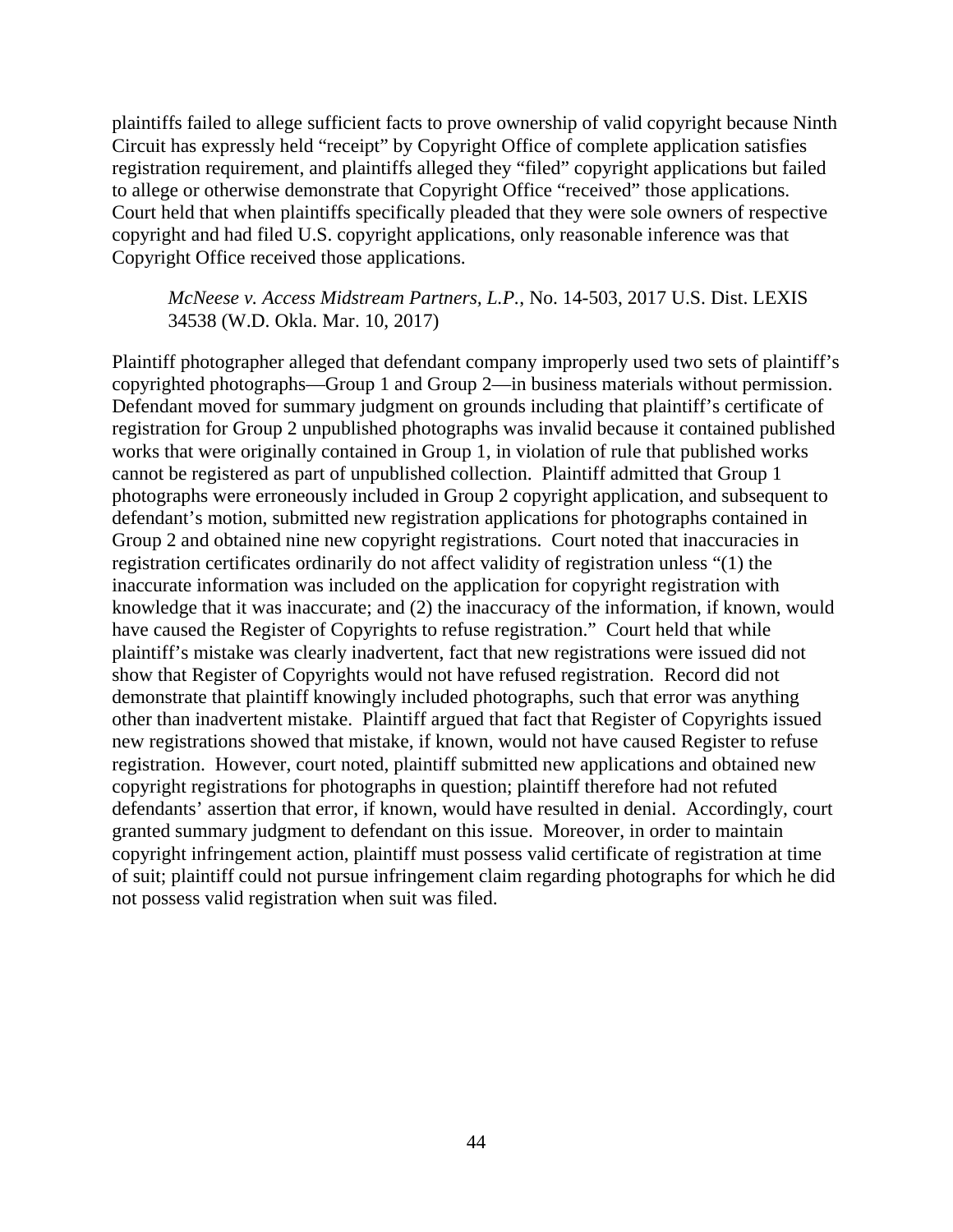### **V. INFRINGEMENT**

#### **A. Access**

### *Unicolors, Inc. v. Urban Outfitters, Inc.*, 853 F.3d 980 (9th Cir. 2017)

Ninth Circuit affirmed district court's grant of plaintiff's summary judgment motion as to infringement as well as jury's finding of willfulness. Unicolors, fabric designer and seller, sued Urban Outfitters and Century 21 Department Stores (together, "Urban"), alleging that Urban had willfully infringed Unicolors' copyrighted design titled PE1130, which was based on original art work called QQ-692. Urban argued that district court had improperly found, on summary judgment, that Urban had copied Unicolors' design despite not finding access. Ninth Circuit explained that, absent direct evidence of copying, plaintiff can prove copying in one of two ways: (a) by establishing, through circumstantial evidence, that defendant had access to plaintiff's work or that plaintiff's work was widely disseminated, *and* by showing that works are "substantially similar," or (b) by establishing that plaintiff's and defendant's works are "strikingly similar." Particular works are substantially, or strikingly, similar when plaintiff can meet both parts of two-part test: (1) extrinsic test, which requires showing of overlap of concrete elements based on objective criteria; and (2) intrinsic test, which is subjective and asks whether ordinary, reasonable person would find "total concept and feel" of works to be substantially or strikingly similar. In most cases, once objective test is met, jury is tasked with making "nuanced subjective determination" under intrinsic test. However, in "exceptional cases … [w]here the extrinsic similarity is so strong that the works are near duplicates save for superficial differences, the court may properly conclude that no reasonable jury could find that the works are not substantially similar in their overall concept and feel," and therefore dispose of issue of copying on summary judgment. Ninth Circuit confirmed that Unicolors' and Urban's works were "strikingly similar" and therefore it was permissible to infer copying, even absent evidence of access.

*Loomis v. Cornish*, 836 F.3d 991 (9th Cir. 2016)

Ninth Circuit affirmed district court's grant of summary judgment to defendants. Plaintiff, composer of song "Bright Red Chords," sued Jessica Cornish, p/k/a Jessie J, and other songwriters, headed by Lukasz Gottwald, p/k/a Dr. Luke, alleging that defendants stole two measure vocal melody from Bright Red Chords for use in verse melody in song "Domino." Trial court granted defendants' motion for summary judgment, and Ninth Circuit affirmed. Plaintiff relied on two theories to show access through circumstantial evidence. Court found plaintiff's "intermediary" theory insufficient, as there was no connection shown between UMG employee who received Bright Red Chords and defendant songwriters. As to plaintiff's second intermediary theory—that former band member joined Katy Perry's band and could have given defendant songwriters song, either when he worked with Dr. Luke while recording Perry album or when he participated in Perry's movie *Part of Me*—lacked competent record support. Court also rejected plaintiff's "widespread dissemination" theory; no triable issue of fact concerning access was raised by fact Dr. Luke and Max Martin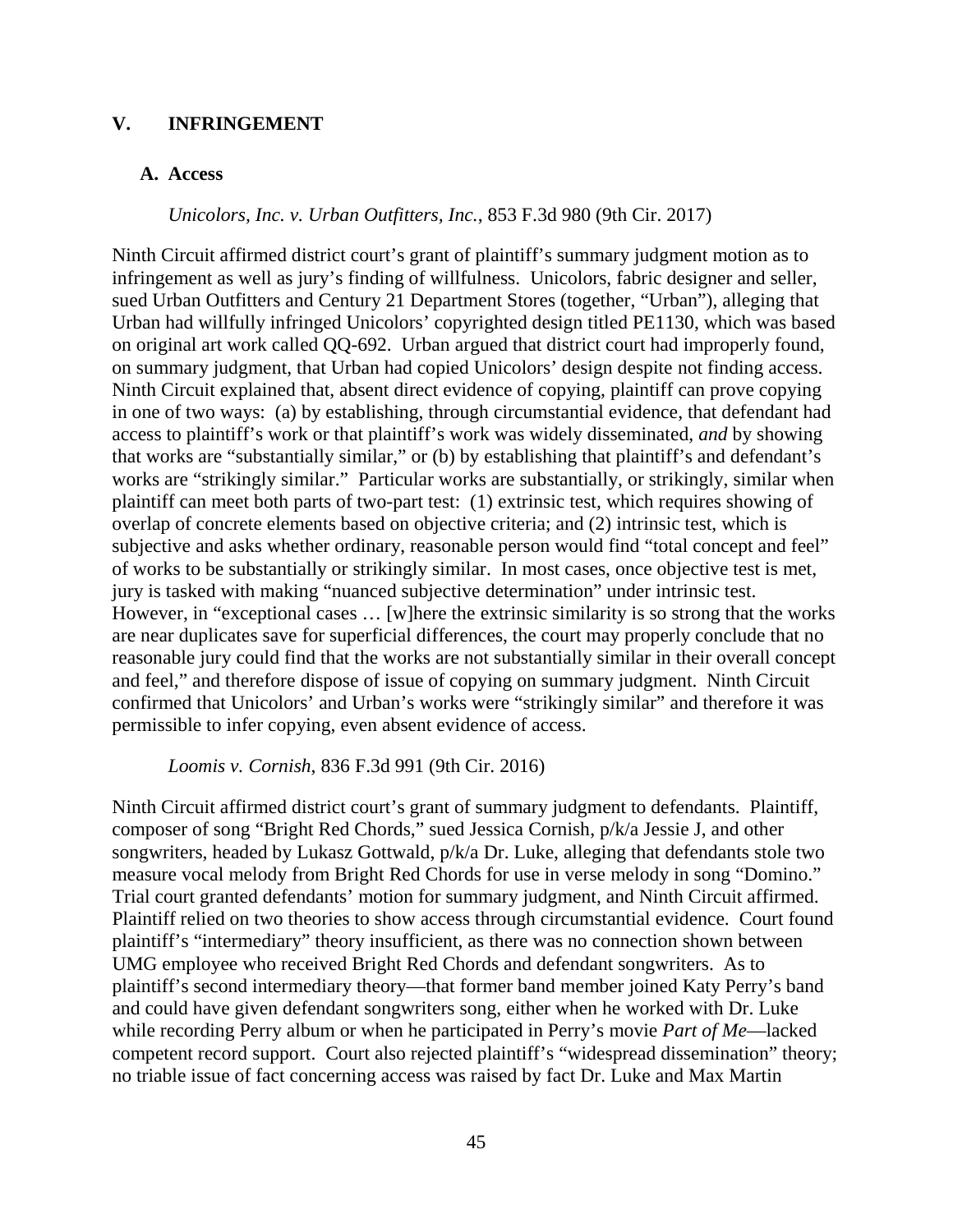recorded album for 10 days in Santa Barbara when Bright Red Chords pervaded local music environment because "Dr. Luke and Max Martin were not participating in the relevant market."

*Soft-Aid, Inc. v. Sam-On-Demand*, LLC, No. 14-10419, 2016 U.S. Dist. LEXIS 132462 (D. Mass. Sept. 26, 2016)

Plaintiff objected to magistrate judge's recommendation that plaintiff's motion for summary judgment be denied on its copyright infringement claim against defendant for infringement of statement of work template form and computer code. Access to copyrighted work was undisputed, and court found that "common sense tells us that they are copied," as documents were "nearly identical with the exception of the company names." Court thus concluded that defendant copied plaintiff's copyrighted material; for same reason, court also found that works were substantially similar.

*Under a Foot Plant, Co. v. Exterior Design, Inc.*, No. 15-871, 2016 U.S. Dist. LEXIS 117938 (D. Md. Sept. 1, 2016)

Court granted in part plaintiff's motion for partial summary judgment on issue of liability. Plaintiff marketed and sold line of perennial plants, and owned copyright registrations for 21 photographs used on plaintiff's website or in its brochure. Plaintiff brought suit against defendant, alleging that defendant copied images on plaintiff's brochures and website and used them in defendant's marketing materials. Court found no genuine issue of fact as to plaintiff's ownership of copyrights. While there was no direct evidence of copying, court found similarities between 12 of plaintiff's and defendant's works "sufficiently overwhelming as to preclude the possibility of independent creation." Court therefore granted summary judgment as to those 12 works.

*Design Basics, LLC v. Lexington Homes, Inc.*, No. 14-1102, 2016 U.S. Dist. LEXIS 140207 (E.D. Wis. Sept. 29, 2016)

District court granted summary judgment to defendants. Plaintiffs, architectural companies engaged in business of creating, publishing and licensing home design plans, sued real estate development companies for copyright infringement and related claims arising out of defendants' alleged use of plaintiffs' copyrighted home plans. Court dismissed plaintiffs' claims, finding that despite wide dissemination, both online and in print, of many of plaintiffs' home design plans, plaintiffs could not show that defendants had access to four specific copyrighted works at issue because there was no evidence two of those works were distributed to anyone, and no evidence that remaining two works published in books were ever sent to defendants. Court also rejected plaintiffs' argument that defendants' access to copyrighted works could be shown by similarity of defendants' home plans and plaintiffs' copyrighted home plans, based on differences in plaintiffs' and defendants' home plans and conventional layout of defendants' homes.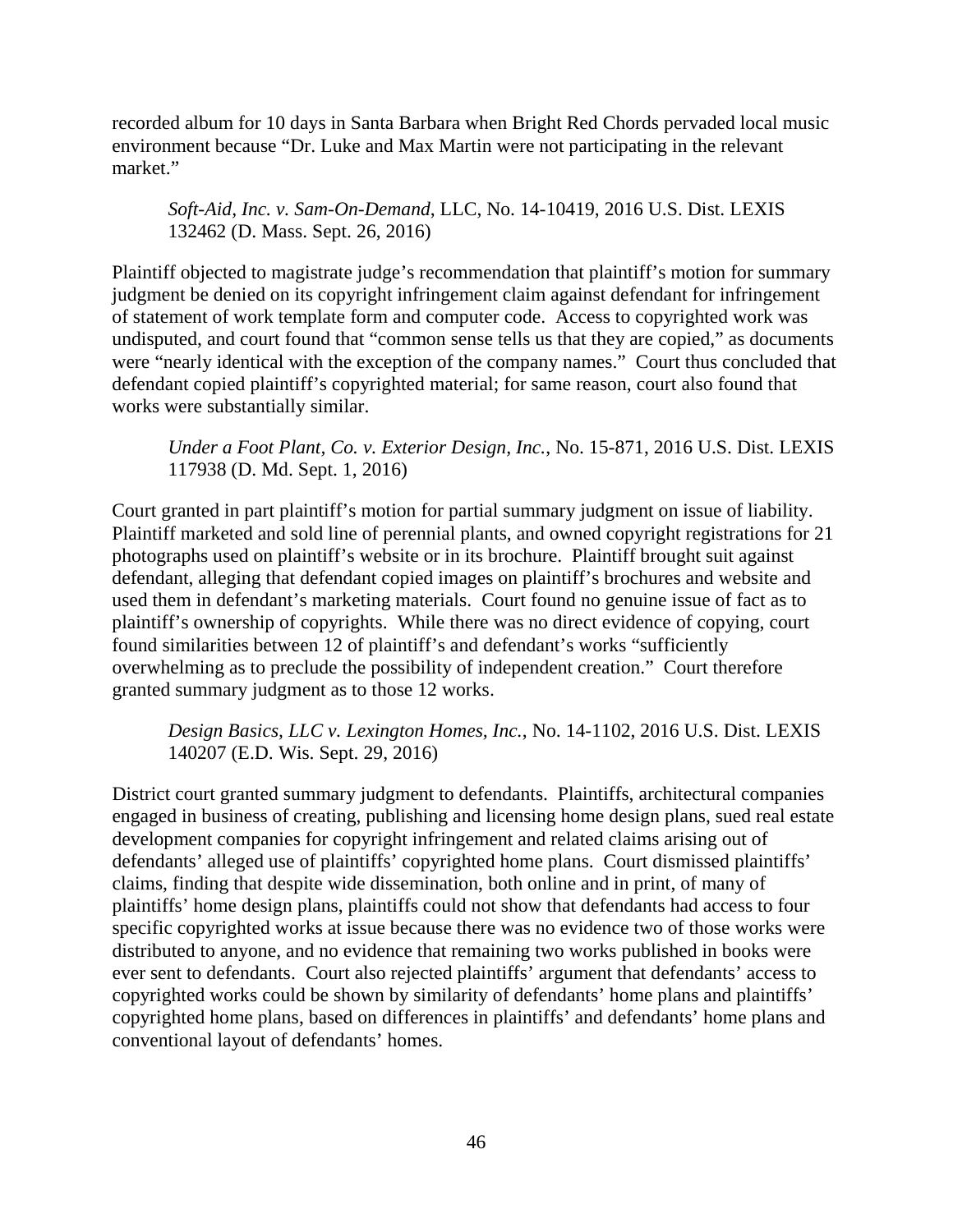### **B. Copying and Substantial Similarity**

*Antonick v. Elec. Arts, Inc.*, 841 F.3d 1062 (9th Cir. 2016)

Ninth Circuit affirmed grant of judgment as matter of law to defendant. Plaintiff game developer sued defendant electronic games publisher for copyright infringement. Plaintiff developed software code for football game that was released for Apple computers. Game was released by defendant and was instant success. Plaintiff later began working for defendant to create game in compatible format for other types of electronic devices, including Nintendo and Sega. Defendant subsequently told plaintiff to stop work on both projects, as Nintendo was becoming obsolete and Sega wanted game with "more of an arcade style." Defendant it hired different entity to create it. Contract between plaintiff and defendant stated that plaintiff would receive royalties from any derivative of "Work," which was defined as "'custom computer software program known as John Madden Football' designed for the 'Apple [II] Family of Computers.'" Plaintiff sued for unpaid royalties for Sega and Nintendo games. Defendant claimed games were not derivative works. Regarding Sega claims, plaintiff contended that games had similar formations, plays, play numberings, player ratings, field size, etc. However, neither source code for plaintiff's "Work" nor source code for either of allegedly infringing works was in evidence. Nor were images of games introduced. Appeals court held that district court was correct in finding no substantial similarity because source code was not in evidence. Plaintiff argued that there was no need to introduce code, as defendant had access and motive to copy. Ninth Circuit held that (1) access alone cannot establish infringement; (2) expert testimony alone cannot satisfy plaintiff's burden of proof under "intrinsic test"; and (3) lay testimony was about how games appeared, not how they were coded. Regarding Nintendo claims, plaintiff sought royalties based on amendment to contract that provided for royalties for derivative works for platforms in "same microprocessor family" as Apple II, which was defined as microprocessor that uses same instruction set and has same instruction and data word size. Plaintiff's expert testified that Apple II used 6502 processor, which had 8-bit data word size and 56 instructions of up to three bytes in length. Nintendo used 5A22 processor, which used 16-bit data word size and at least 92 instructions of up to four bytes in length, but could also act as 6502 processor for backward compatibility. Plaintiff's expert testified that this meant processors were in same "family." District court disagreed, ruling that fact that processors used different instruction sets, instruction sizes and data sizes meant that they were not in same family. Appeals court held that district court did not err in its findings.

## *Devil's Advocate, LLC v. Zurich Am. Ins. Co.*, No. 15-1048, 2016 U.S. App. LEXIS 20952 (4th Cir. Nov. 22, 2016)

Fourth Circuit affirmed judgment of district court dismissing all of plaintiff's claims. District court found plaintiff failed to prove defendant's work was substantially similar to protectable elements of plaintiff's work. Determining substantial similarity involves analysis of extrinsic and intrinsic similarity. Extrinsic similarity is evaluated objectively, by looking at "external criteria" to determine whether alleged copy is substantially similar to "protected elements of the copyright work." Intrinsic similarity is evaluated from "perspective of the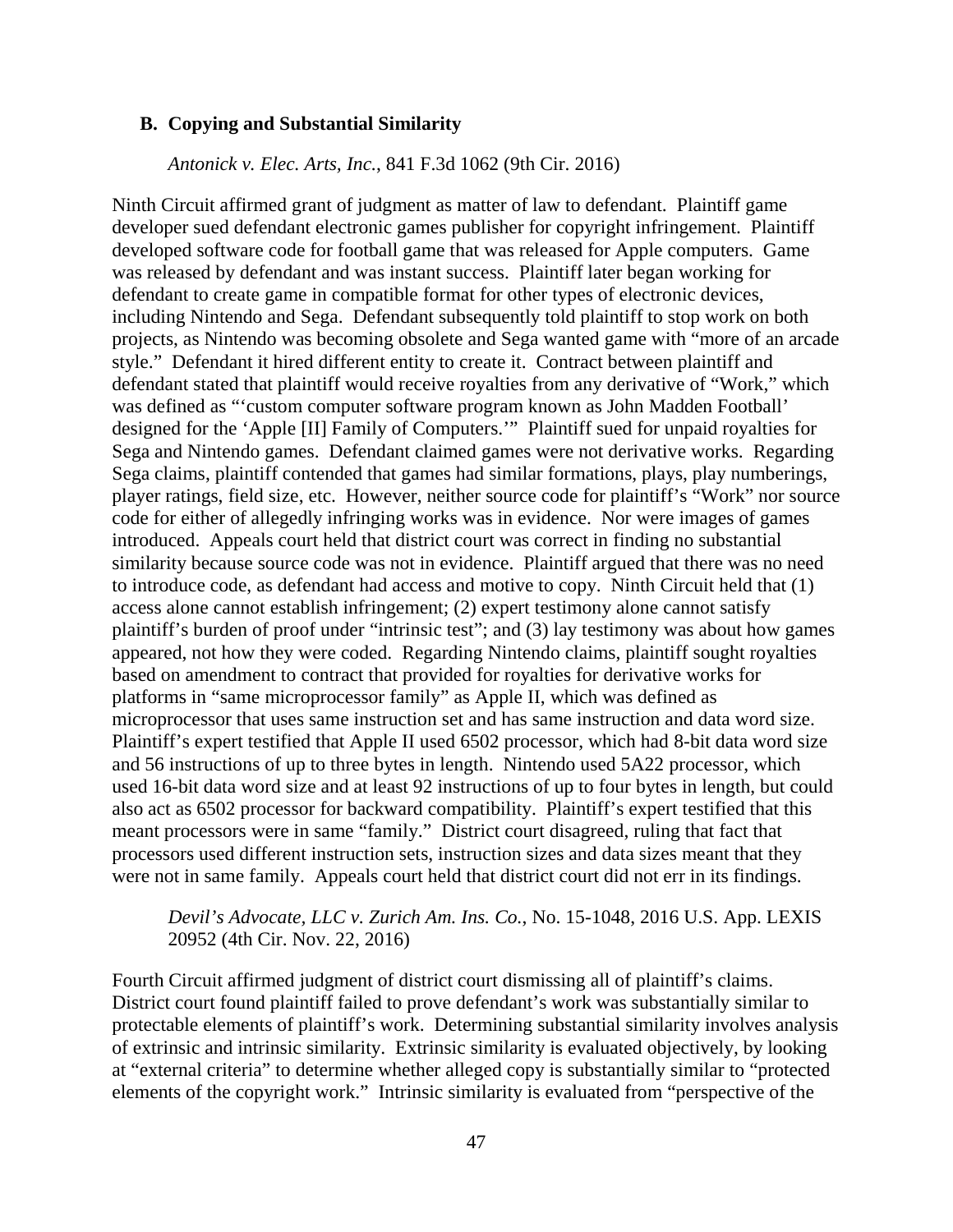works' intended observer," and by looking at "total concept and feel of the works" to determine whether they are substantially similar. Under such standard, infringement claim failed for lack of substantial similarity. On appeal, plaintiff contended that only jury may determine extrinsic similarity prong. Circuit Court disagreed, holding that district court may grant motion to dismiss or summary judgment under extrinsic prong alone. Court found "not only there is no substantial similarity, but little if any similarity." With regard to intrinsic similarity prong, there was scant similarity in "concept and feel," as it was implausible that any intended audience could view documents as intrinsically similar.

### *Home Design Servs. v. Turner Heritage Homes, Inc.*, 825 F.3d 1314 (11th Cir. 2016)

Eleventh Circuit affirmed district court's grant of defendant's Rule 50(b) motion for judgment notwithstanding verdict, after jury returned verdict in favor of plaintiff for infringement of four-three split architectural floor plan. Court held that identifying floor plans' unprotected portions was question of law, and found that no jury could reasonably find parties' respective designs substantially similar given significant dissimilarities between plans at level of protected expression. Both plans shared same general layout, but "only because both sets of plans follow the customary four-three split style, as well as the attendant industry standards." Court held customary styles and efficiency- or expectation-driven industry standards are not susceptible to copyright, and when floor plans are drawn in customary style and to industry standards, even subtle differences can indicate that there is no copyright infringement.

## *Arthur Rutenberg Homes, Inc. v. Jewel Homes, LLC*, 655 Fed. Appx. 807 (11th Cir. 2016)

Eleventh Circuit affirmed district court's grant of summary judgment to defendants on copyright infringement claim. Plaintiffs, owners of copyrighted architectural plan, sued defendants for copyright infringement, alleging defendants had prepared architectural plan to build substantially similar home. Ownership and access were not disputed, but district court found differences between two designs so significant that no reasonable jury could find substantial similarity. Relying on its own recent precedent, Circuit Court applied narrowed substantial similarity test, viewing architectural works as compilations, and protectable elements of such works as arrangement and coordination of common elements.

# *Medallion Homes Gulf Coast, Inc. v. Tivoli Homes of Sarasota, Inc.*, No. 15-15393, 2016 U.S. App. LEXIS 13541 (11th Cir. July 26, 2016)

Eleventh Circuit affirmed district court's grant of summary judgment to defendant. Plaintiff alleged that defendant infringed its copyright in technical drawing and plan called "Santa Maria" by building home that was substantially similar to Santa Maria. District court granted summary judgment to defendant, finding that no factfinder could find plans substantially similar, and plaintiff appealed. Circuit Court found that even though plans contained overlapping group of rooms, formed in same general layout, common elements were not copyrightable. Court also found differences noted by trial court compelling.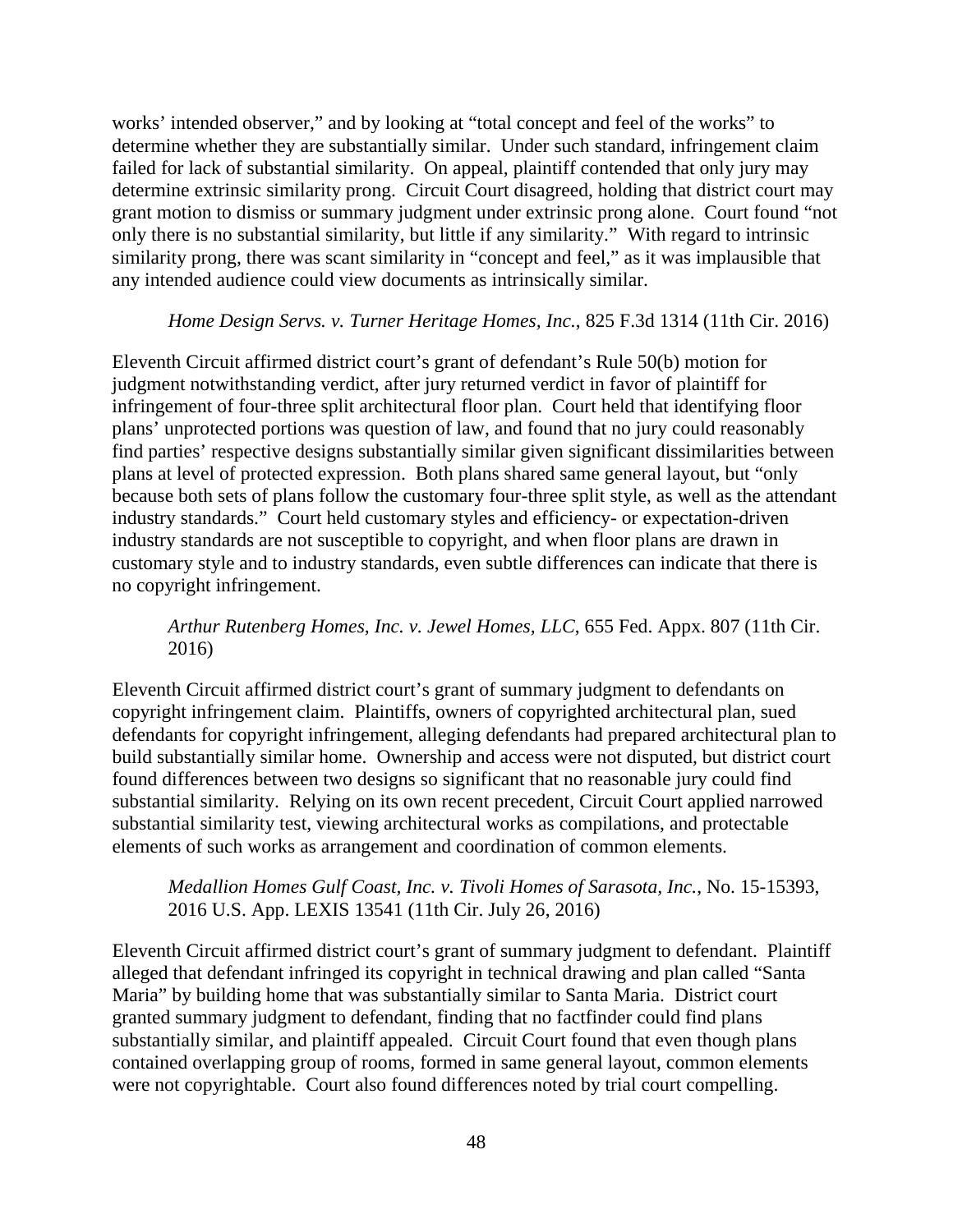Finding no issue of fact on substantial similarity, court affirmed trial court's grant of summary judgment.

*Horizon Comics Prod., Inc. v. Marvel Entm't, LLC*, No. 16-2499, 2017 U.S. Dist. LEXIS 44662 (S.D.N.Y. Mar. 27, 2017)

Court granted in part and denied in part defendant's motion to dismiss. Plaintiff sued defendants alleging that defendants' depictions of Iron Man in promotional poster for *Iron Man 3* movie, and depictions of Iron Man wearing mechanized body armor in *Iron Man* films, infringed plaintiff's copyrighted works used in connection with plaintiff's comic book series called "Radix." Defendants moved to dismiss on grounds that elements of plaintiff's works alleged to have been copied—"highly detailed, mechanized suits of body armor" were not protectable, and were not substantially similar to defendants' works. As to promotional poster, court found that idea of mechanized suit of armor and "fighting poses" of characters depicted in promotional posters at issue were *scènes à faire* and therefore unprotectable in comic book or superhero genre. However, court denied motion to dismiss as to poster; similarities existed between parties' promotional art, including similarities of hairstyles of characters depicted, use of blue lights on both mechanized armor suits, notches in shoulder covers and similar coloration used. Works thus shared "similarity of expression" or similarity in their "total concept or feel" sufficient to survive motion to dismiss. Court granted defendants' motion to dismiss with respect to mechanized body armor depicted in *Iron Man* films, citing earlier conclusion that mechanized suit or armor is *scène à faire* for superhero genre. Court found average observer would clearly see dissimilarities between works and would not conclude that one was copied from other.

*Archie MD, Inc. v. Elsevier, Inc.*, No. 16-6614, 2017 U.S. Dist. LEXIS 37141 (S.D.N.Y. Mar. 13, 2017)

District court granted in part and denied in part defendant's motion for summary judgment, dismissing plaintiff's copyright infringement claims as to all but two of works at issue. Plaintiff Archie, under written agreement, licensed medical animations to defendant Elsevier, textbook publisher, for use in online supplements to Elsevier's textbooks. After seven years, Elsevier terminated agreement and hired third-party vendor to create animations to replace those Elsevier had licensed from Archie. Archie sued for copyright infringement based on two theories, namely, (1) that Elsevier continued to use Archie's animations after it terminated agreement and beyond scope of agreement's license; and (2) that Elsevier, through third-party vendor, created unauthorized derivative works that were substantially similar to Archie's animations. Parties' agreement allowed Elsevier to continue using Archie's animations for earlier of three years after termination or when Elsevier's website was updated with non-*de minimis* modifications. Court held that Evolve, through which Elsevier provided access to online supplements (featuring Archie's animations) to its various textbooks, was "web portal" rather than "website," and further that specific modifications to particular websites cited by Archie were all *de minimis*. Therefore, under agreement's terms, Elsevier was permitted to continue using Archie's animations. As for Elsevier's allegedly derivative animations, court held that all but two were not substantially similar to Archie's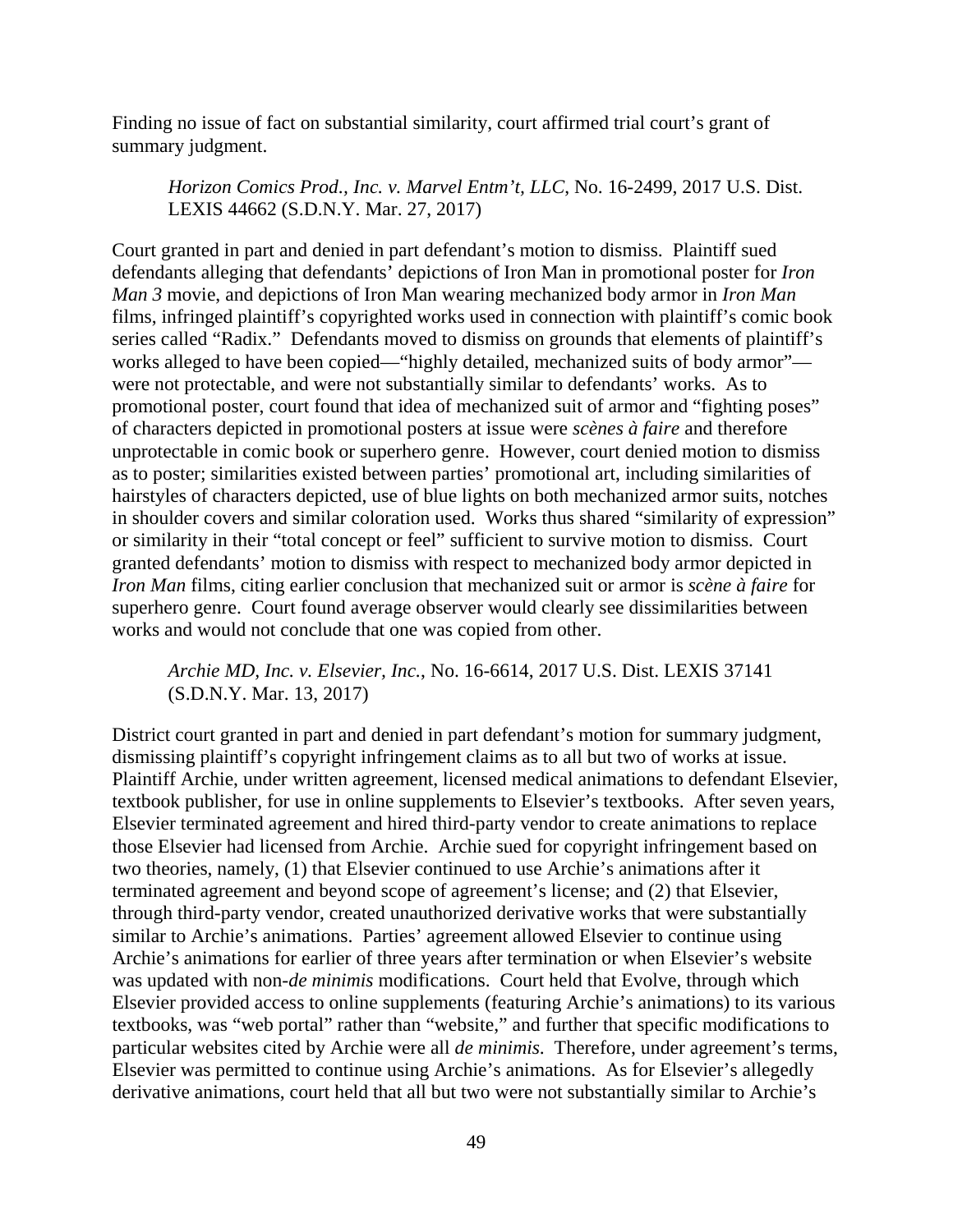animations. Court found that, because both Elsevier's and Archie's animations accurately depicted anatomical structures and action sequences, amount of protectable expression contained therein was limited. Because Elsevier's animations used brighter colors and more accurate skin tones than Archie's animations, court found that ordinary observer would be quite unlikely to regard two sets of animations as having same aesthetic appeal; therefore Elsevier's animations were not substantially similar to Archie's as matter of law.

## *Super Express USA Publ'g Corp. v. Spring Publishing Corp.*, No. 13-2814, 2017 U.S. Dist. LEXIS 43875 (E.D.N.Y. Mar. 24, 2017)

District court granted in part plaintiffs' motion for summary judgment as to their copyright infringement claim. Plaintiff Super Express was New York-based company that published daily newspaper for Polish Americans in print and online. Plaintiff Presspublica was Polish company that published two daily national newspapers in Poland in print and online formats. Defendant published *Polska Gazeta*, Polish-language daily newspaper, in print and online editions. Plaintiffs contended that defendant republished articles from their online additions without permission, payment or credit. Court followed *Itar-Tass Russian News Agency v. Russian Kurier*, 153 F.3d 82 (2d Cir. 1998), to hold that because works at issue were created by Polish nationals and first published in Poland, Polish law controlled determination of ownership issues, while U.S. copyright law controlled issues of infringement. Court found plaintiffs submitted sufficient evidence to substantiate Presspublica's ownership of works it published in Poland under provisions of Polish Copyright Law comparable to work for hire and collective works provisions of U.S. law. Plaintiffs also provided evidence to establish defendant's unauthorized copying of plaintiffs' original content, including defendant's acknowledgment of such copying. "Most obvious" evidence of copying consisted of examples of articles from plaintiffs' publications that subsequently were published entirely or nearly verbatim in *Polska Gazeta*. On question whether copying constituted improper appropriation, defendant contended that *Polska Gazeta* had authorization to republish certain articles pursuant to oral "reciprocal sharing agreements"; defendant, however, failed to submit any evidence of such agreements. Because (1) defendant's copying of plaintiffs' articles was undisputed, and (2) defendant could not rebut plaintiffs' evidence that such copying was unauthorized, plaintiffs were entitled to summary judgment on copyright infringement claims.

### *Fulks v. Knowles-Carter*, 207 F. Supp. 3d 274 (S.D.N.Y. 2016)

Court granted defendants' motion to dismiss complaint. Plaintiff alleged that defendants' distribution of film trailer and film promoting release of Beyoncé album *Lemonade* infringed plaintiff's copyright in short film *Palinoia*, which consisted of "seemingly unrelated visuals in rapid montage, with recitation of poem used as voiceover against distinctive soundtrack." Protagonist was Caucasian male; unseen individual spoke French in background of several scenes, and there were English subtitles. Defendants' film told story of African-American woman's journey from heartbreak to healing, and featured 11 songs from *Lemonade*, connected by interludes of dialogue and poems, with thematic headings evoking Kübler-Ross stages of grief. Trailer featured rapid succession of visuals excerpted from film, "with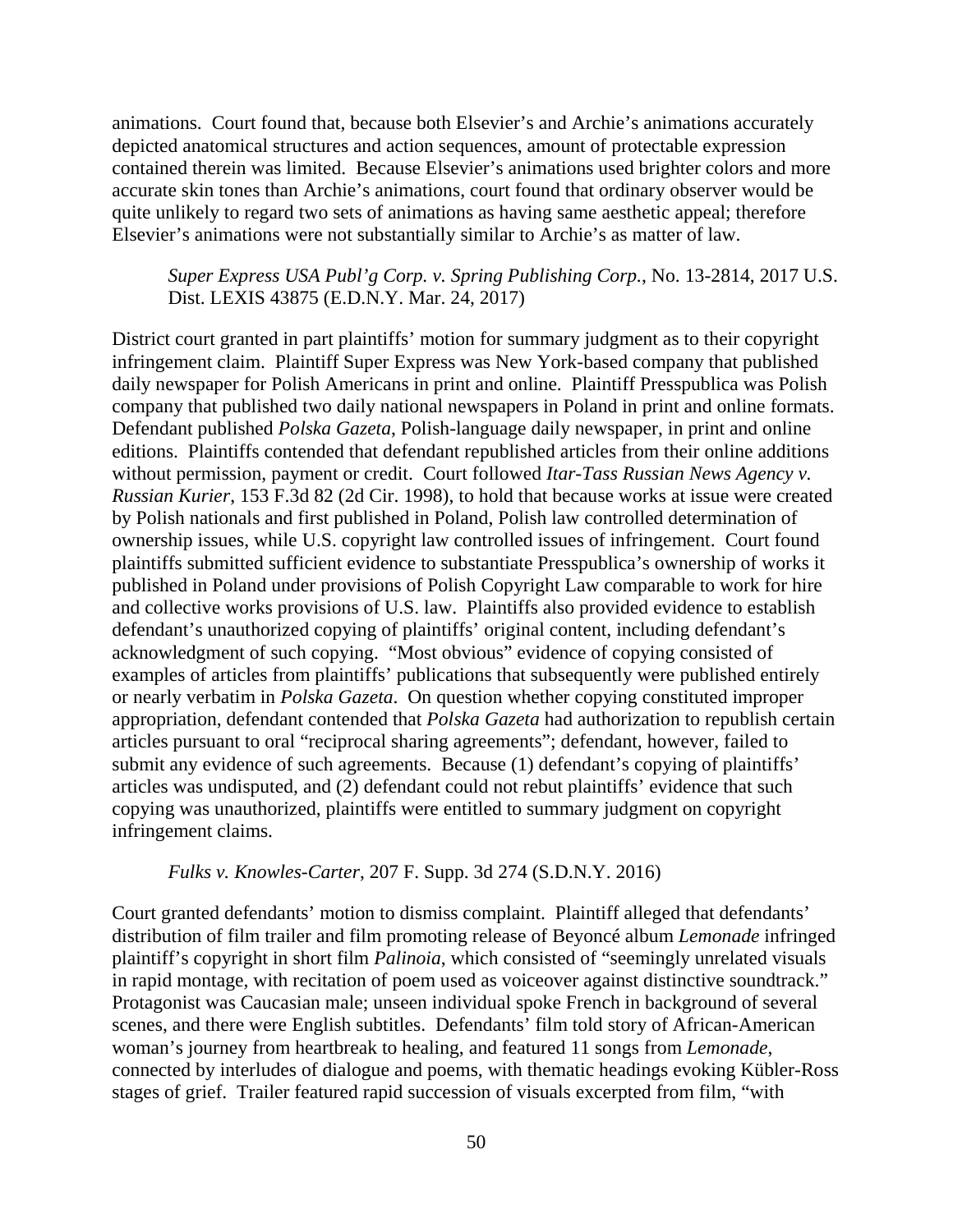recitation of poem used as voiceover against distinctive audio soundtrack." Court reviewed plaintiff's nine examples of alleged "visual" infringement, and found plaintiff failed to show similarities in protected cinematography, let alone that cinematography gave rise to similar aesthetic in works. Once stripped of unprotected elements and *scènes à faire*, scenes from plaintiff's works had "very little in common," while differences in rendition created very different aesthetics. No reasonable jury, properly instructed, could find "total concept and overall feel" of plaintiff's and defendants' works substantially similar. Alleged similarities fell firmly on side of unprotected ideas. At level of protected expression, differences in total concept and feel among works were vast. In addition to differences in structure, theme, plot, characters, mood, and setting, nine "unconnected" scenes take place in different order in each work. Ordinary observer would not regard aesthetic appeal of works at issue as same, or perceive defendants as having misappropriated original way in which plaintiff selected, coordinated, and arranged elements of his work. Plaintiff's infringement claim thus failed as matter of law.

# *Well-Made Toy Mfg. Corp. v. Flowers, Inc.*, No. 16-1380, 2016 U.S. Dist. LEXIS 152629 (E.D.N.Y. Nov. 3, 2016)

Court denied defendant's motion to dismiss. Plaintiff designed and marketed "'Debbie Dancer,' a ballerina ragdoll," and owned copyright in three-dimensional body sculpture and two-dimensional facial artwork for Debbie Dancer. Plaintiff sued, alleging that defendant illegally appropriated design features. Defendant moved to dismiss for failure to state "cognizable violation" of Act. Because photographs submitted with complaint were insufficient for court's determination, and neither party submitted exemplars of threedimensional objects, images of dolls to scale or measurement information, or information or allegation about circumstances surrounding photograph, court was unable to determine that similarities related only to unprotectable components or that no reasonable fact finder could find substantial similarity.

# *Malibu Textiles, Inc. v. Sentimental NY*, No. 14-2576, 2016 U.S. Dist. LEXIS 83688 (S.D.N.Y. June 28, 2016)

Plaintiff, designer of fashion textiles and lace, brought action for against dress manufacturer based on alleged infringement of fabric design containing floral pattern. District court granted plaintiff's motion for summary judgment with respect to copyright validity, access, and probative similarity, denied parties' cross-motions as to actual copying, substantial similarity and willful infringement, and denied defendant's motion for summary judgment. With respect to actual copying, court found probative similarity based on similarities in overall shape, pattern, and array of flowers, sprigs, leaves, and spaces of transparent lace, but held genuine issue of fact existed as to whether defendant reproduced or distributed plaintiff's fabric. Cross-motions were denied as to substantial similarity because reasonable juror could find that fabric designs had different aesthetic appeal or total concept and feel.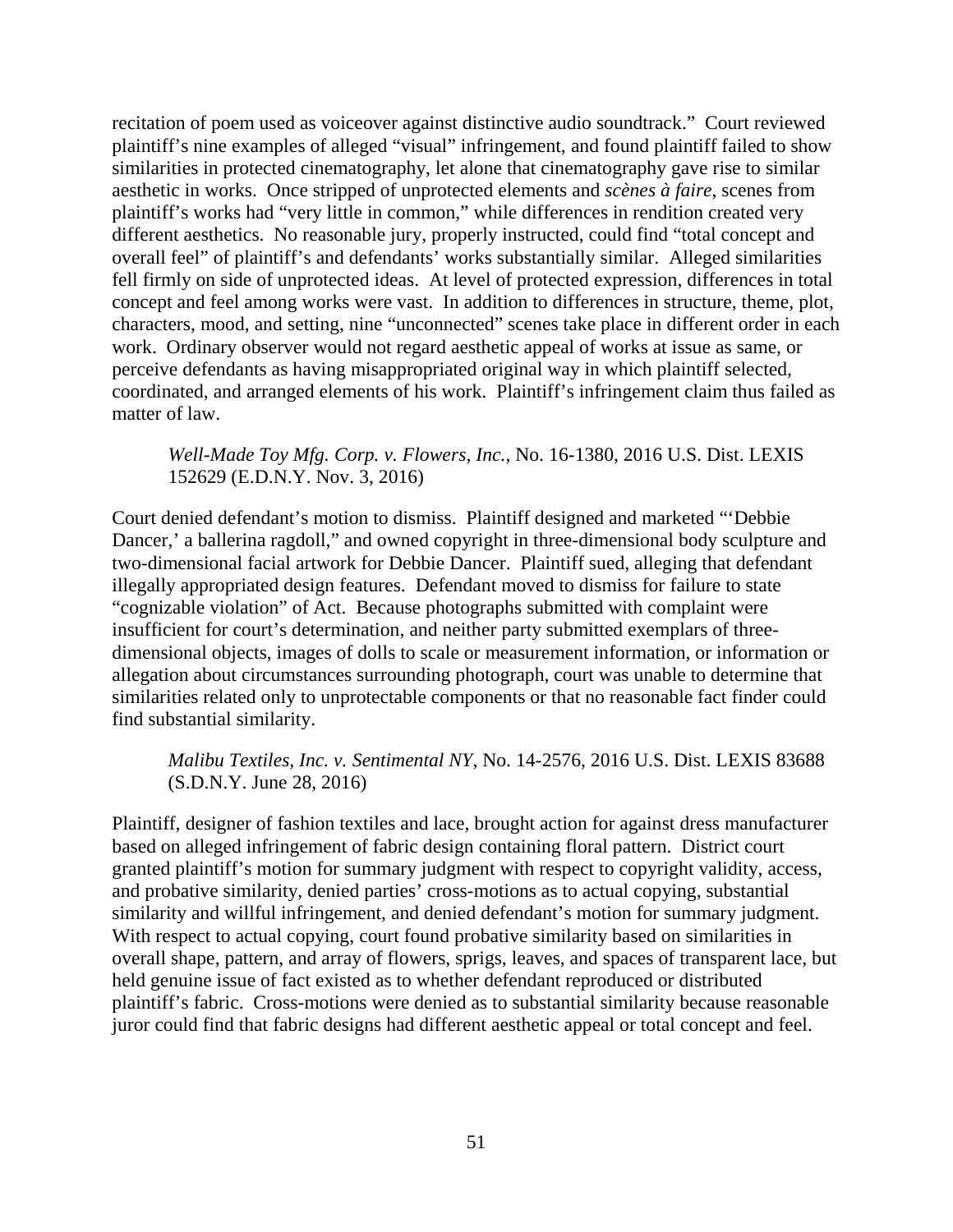*Amusement Art, LLC v. Life Is Beautiful, LLC*, No. 14-8290, 2016 U.S. Dist. LEXIS 165429 (C.D. Cal. Nov. 29, 2016)

Court granted defendant's motion for summary judgment. Defendant hosted "Life is Beautiful" festival in Las Vegas. While creating concept for festival, defendant collected digital images from Google searches, including heart design created by plaintiff, to form basis of pitch document that he presented to investors. Plaintiff's design was not ultimately used at festival; instead, defendant used different heart design. Court found that there were number of differences between two heart designs. One was largely monochromatic, while other used at least two shades of two colors. One was composed of splatters, while other was created by drip pattern. Plaintiff urged court to consider fact that both heart designs were used in connection with phrase "Life is Beautiful." Court declined, stating that it was unaware of any precedent that permits "additive approach" allowing fact finder to consider images that copyrighted image appears near in order to determine whether images actually in dispute are themselves substantially similar. Moreover, as factual matter, defendants directed court to logo from uninvolved third party that also used phrase "Life is Beautiful" with splattered heart design, suggesting that such coincidences can occur "without any further meaning."

*8th Wonder Entertainment, LLC v. Viacom Int'l, Inc.*, No. 14-1748, 2016 U.S. Dist. LEXIS 162068 (C.D. Cal. Nov. 22, 2016)

Plaintiff Trisha Lum, with Tashera Simmons, developed concept for television program about lives of women in partnerships with hip hop artists. Lum contacted plaintiff Nickie Davis to create treatment for concept, which treatment detailed reality program called *Hip Hop Wives*. Davis contacted 8th Wonder Entertainment about pitching and producing program. In February 2009, 8th Wonder, Lum, and Davis met with VH1 to discuss *Hip Hop Wives*. Next month, Viacom, owner of VH1, made offer to 8th Wonder to develop and perhaps broadcast program, and in following month, plaintiffs developed written agreement with defendants about show. At end of 2009, VH1 notified plaintiffs it would not pursue *Hip Hop Wives*, and termination agreement was signed in February 2010. On March 14, 2011, VH1 aired premiere of *Love & Hip Hop*, reality show focused on personal and professional lives of women in hip hop industry. Plaintiffs sued for infringement. Court found *Hip Hop Wives* treatment was largely comprised of unprotectable elements. Noting that lack of protectability would nullify dispute, court nevertheless considered substantial similarity between programs and found such similarity lacking. Finally, court rejected plaintiff's argument that sequence of unprotectable events in treatment was protectable; substantial similarity analysis confirmed that even any overlap in sequencing was largely superficial, and that there were significant differences between works.

*El-Sedfy v. WhatsApp Inc.*, No. 16-4056, 2016 U.S. Dist. LEXIS 150760 (N.D. Cal. Oct. 31, 2016)

District court granted defendants' motion to dismiss *pro se* plaintiff's copyright infringement claim. Plaintiff had developed and registered copyright for AntiSpy SMS product that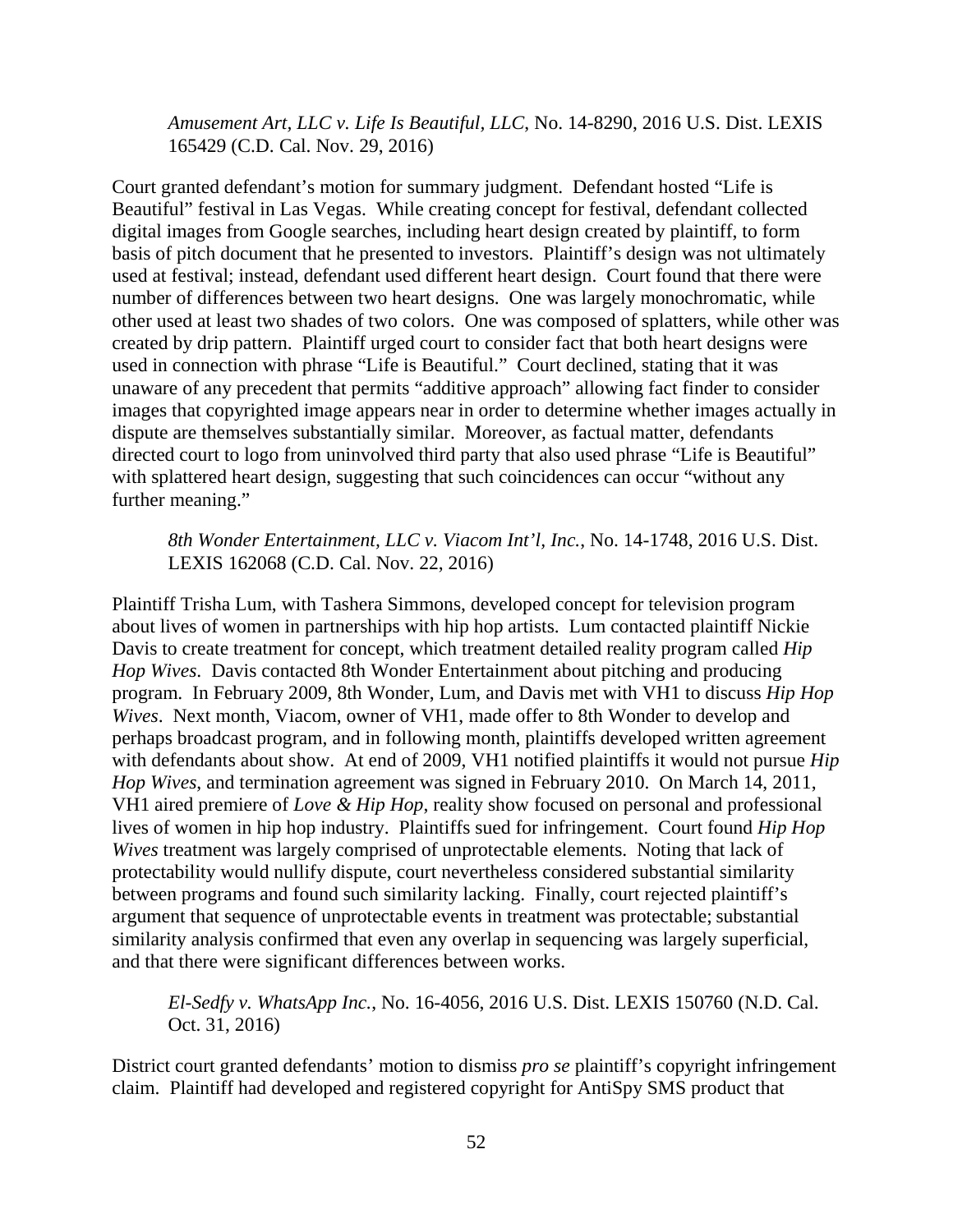enabled secure communications through end-to-end encryption of SMS text messages. Several years later, WhatsApp introduced end-to-end encrypted SMS messaging and Facebook announced that it was testing similar technology, and Plaintiff sued WhatsApp and Facebook Inc. for copyright infringement based on those announcements. Defendants moved to dismiss, arguing that plaintiff had only alleged copying of idea of end-to-end encryption, and failed to allege copying of protectable expression or "that the alleged infringer had access to the copyrighted work and that the expression of the copyrighted work—not just its general concept or idea—is substantially similar to the alleged infringing work." Further, defendants argued that plaintiff's description of structure, sequence and organization of expressive work at issue only described software's functionality within domain of patent protection. Court agreed that plaintiff had asserted ownership of method, not creative expression, and thus failed to state plausible claim for copyright infringement. However, court granted plaintiff leave to file amended complaint if plaintiff could allege copyright infringement based on similarity in protectable expression not constituting process, method or idea.

## *Newt v. Twentieth Century Fox Film Corp.*, No. 15-2778, 2016 U.S. Dist. LEXIS 98308 (C.D. Cal. July 27, 2016)

Plaintiff brought suit for copyright infringement based on alleged use of plaintiff's book, screenplay and DVD, each entitled *Bigger Than Big*, in connection with defendants' television series *Empire*. District court granted defendants' motions to dismiss and for judgment on pleadings as to cause of action for copyright infringement, finding no substantial similarity between parties' respective works as matter of law. Court applied extrinsic analysis and found no substantial similarity with respect to plot, themes, dialogue, mood, setting, pace, characters or sequence of events.

*Diamond Foods, Inc. v. Hottrix, LLC*, No. 14-3162, 2016 U.S. Dist. LEXIS 93247 (N.D. Cal. July 18, 2016)

Plaintiff released free app, "Perfect Popcorn," in "Food & Drink" category of app stores. Plaintiff's app included "visual simulation of popcorn kernels popping inside a user's mobile device." Defendant sold app "iMunchies" in "Games" category of app stores. When user selected popcorn in defendant's app, popped kernels appear on screen of user's mobile device. Defendant had registered copyright in iMunchies software. Plaintiff filed declaratory action, seeking declaration that it did not infringe defendant's copyright; defendant asserted counterclaim for infringement. District court denied plaintiff's motion to dismiss counterclaims and declined to grant judgment in plaintiff's favor on declaratory relief action because no asserted claims could be dismissed in their entirety. In evaluating defendant's infringement claim, court applied Ninth Circuit two-part analysis to determine if works are substantially similar: extrinsic test—"whether works share similarity of ideas and expression as measured by external, objective criteria"; and intrinsic test—"whether, subjectively[,] the ordinary, reasonable person would find the total concept and feel of the [two works] to be substantially similar or virtually identical." Only jury may apply subjective test. Court applied extrinsic test. Court found that, under doctrines of merger and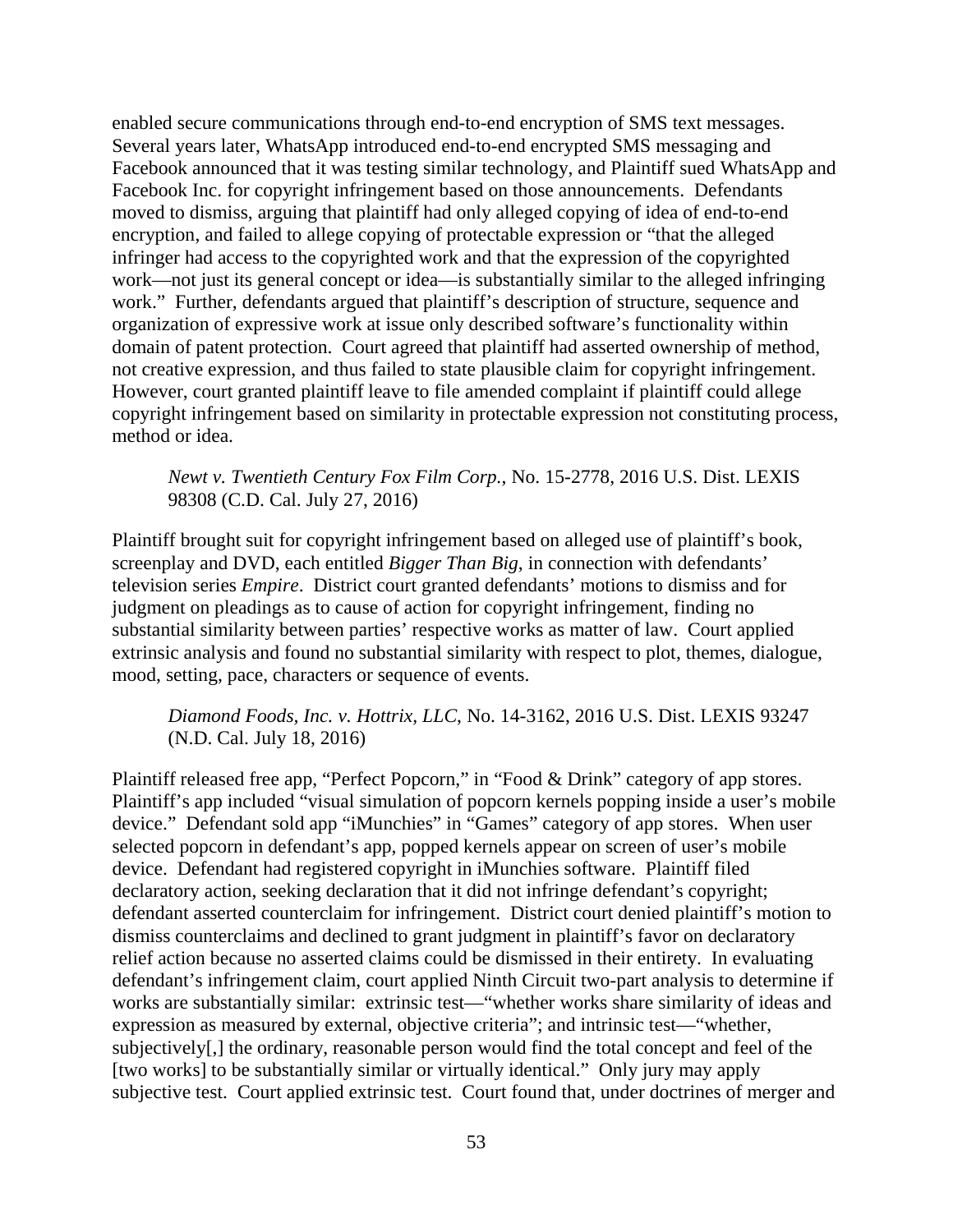*scènes à faire*, "no copyright protection may be afforded to the idea of producing an app with popcorn popping on a mobile device screen or to elements of expression that 'naturally follow' from such an idea." Conversely, "expressive elements that do not 'naturally follow' from that idea are protectable, and allegations of such elements would suffice to state a claim." Court considered expressive elements that defendant sought to protect: (1) "approximately white" color and "fully popped" shape of kernels; (2) use of only "a few identical images" to "depict popped kernels;" (3) sequential popping of kernels; (4) showing each popped kernel as it pops; (5) shallowness of virtual container; (6) vertical orientation of virtual container; (7) displaying popped kernels as same size, regardless of their distance from viewer; (8) bright lighting that appears to illuminate popped kernels from same direction regardless of kernel's movement; and (9) perspective of looking straight into side of virtual container. Of these, only elements 3, 4, 7 and 8 were protectable. Court found broad protection for combination of these four protectable elements (yet narrow protection for each element, individually). However, court was unable to determine substantial similarity because "apps exhibit moving images on small screen, making differences in timing, lighting and perspective impossible to determine on an objective basis at this stage." Court therefore denied plaintiff's motion to dismiss infringement counterclaim.

# *Puckett v. Hernandez*, No. 16-2199, 2016 U.S. Dist. LEXIS 181439 (C.D. Cal. Dec. 21, 2016)

Court granted defendants' motion to dismiss. *Pro se* plaintiff, aspiring musical artist and songwriter, sued defendants, dancer, songwriter and choreographer Bruno Mars and his recording company, for copyright infringement. Plaintiff alleged that defendants copied "certain themes and lyrics" of plaintiff's song "Cry" when defendants created hit song "Grenade." Defendants filed motion to dismiss for failure to state claim. Plaintiff alleged that "Cry" involved same theme of unrequited love, and that respective songs contained two similar phrases in choruses. Plaintiff alleged that defendants had access to "Cry" because plaintiff gave defendant recording company copy of "Cry," and defendant recording company gave "Cry" to Mars in order to help create "Grenade." Defendants argued that copyright cannot protect idea, such as unrequited love, and since songs' lyrics were not sufficiently similar, plaintiff's complaint should be dismissed. Court agreed, acknowledging that both songs had same theme of unrequited love, but finding that "the two expressions of that theme are not substantially similar." There were only two short lines of lyrics that were even remotely similar, but because lines were made up of "short, ordinary expressions" they were not copyrightable; thus, lines that formed only possible similarity between two songs were not protectable.

### *Culver Franchising System, Inc. v. Steak n Shake Inc.*, No. 16-72, 2016 U.S. LEXIS 103091 (N.D. Ill. Aug. 5, 2016)

District court granted defendant's motion to dismiss plaintiff's claims. Plaintiff brought suit for infringement of one of its television commercials for hamburgers made from butcher quality beef. Plaintiff claimed that expression of images, dialogue, and sequencing of its and defendant's advertisements were substantially similar. Court held that commercials were not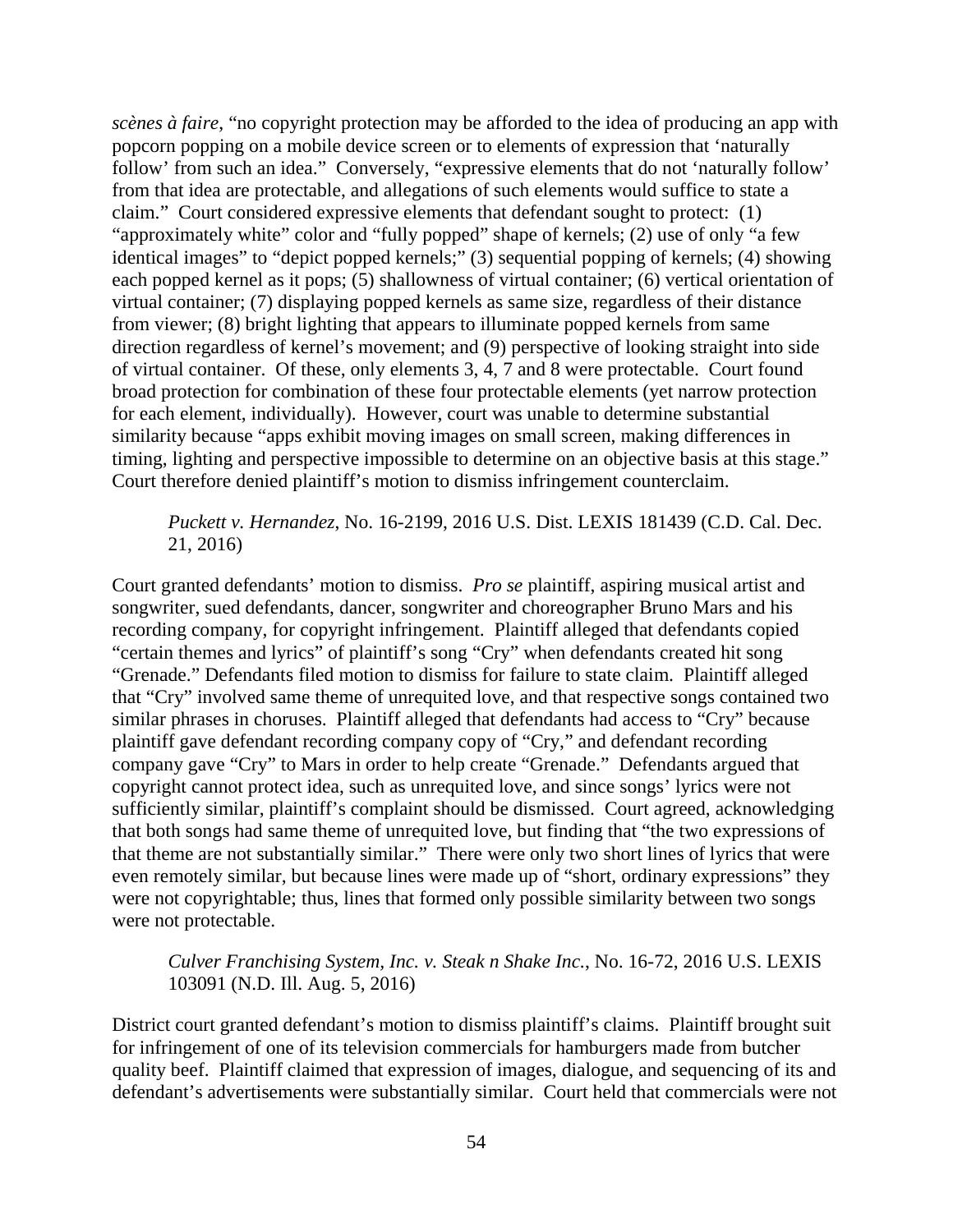substantially similar as matter of law because several of seven common elements identified by plaintiff lacked required degree of originality to give rise to copyright protection. Court found that there was nothing "unique" about company displaying its logo and product at beginning and/or end of commercial and that showing uncooked meat, cooked hamburger and butcher in commercial for hamburgers was equally unoriginal. Court found "sequence of Culver's commercial is commonplace, as it would be nonsensical for a commercial to open with a cooked burger and then finish with a prolonged shot of a raw patty." Court also rejected plaintiff's argument that ordinary reasonable person would believe that defendant had copied its commercial. Court held that ordinary person's belief that someone copied another's work is not enough to meet substantial similarity test if allegedly copied elements of work are not original.

*Bowen v. Paisley*, No. 13-414, 2016 U.S. Dist. LEXIS 114048 (M.D. Tenn. Aug. 25, 2016)

Court granted summary judgment dismissing copyright infringement suit against country music artists Brad Paisley and Carrie Underwood and others involved in producing 2011 song "Remind Me," holding that song was not substantially similar to 2008 song of same name written by plaintiff. Plaintiff argued that use of lyrics "remind me" and "baby, remind me" in both songs' hooks, in addition to various musical techniques, demonstrated substantial similarity. Defendants cited to many other songs in which phrase "remind me" is sung over varying melodies. Court had already determined that phrase "remind me" is not copyrightable; fact that plaintiff repeated phrase nine times was not "sufficiently distinctive for that to be a copyrightable feature." Court also found differences in how each song employed musical techniques, finding that listeners would not likely find works to be substantially similar.

*Northwest Home Designing, Inc. v. Benjamin Ryan Cmtys., LLC*, No. 14-5808, 2016 U.S. Dist. LEXIS 131596 (W.D. Wash. Sep. 26, 2016)

District court granted in part and denied in part defendants' motion for summary judgment. Plaintiff, residential design firm, brought claim for infringement against home-building company and its founder, alleging that defendants infringed more than 140 copyrighted architectural plans. Defendant moved for summary judgment on all claims on basis of insufficient similarity between plaintiff's plans and defendants' allegedly infringing plans. In interest of judicial economy, court analyzed one of plaintiff's claims, and instructed parties to designate five to 10 allegedly infringing plans for further summary judgment analyses. Court, noting that merger and *scènes-à-faire* doctrines apply to architectural plans, analytically dissected plaintiff's work and defendant's allegedly infringing work and found few protectable similarities between them; home's footprint and identical garage door position, for example, were mandated by size and shape of available lot, and were thus precluded by merger doctrine. Based on analytical dissection analysis, court concluded that plaintiff's plan was entitled to thin protection. Court further noted that even though defendant had extensive access to plaintiff's work, "evidence at most proves copying but not wrongful copying," and "slight similarities do not pass the extrinsic test of objective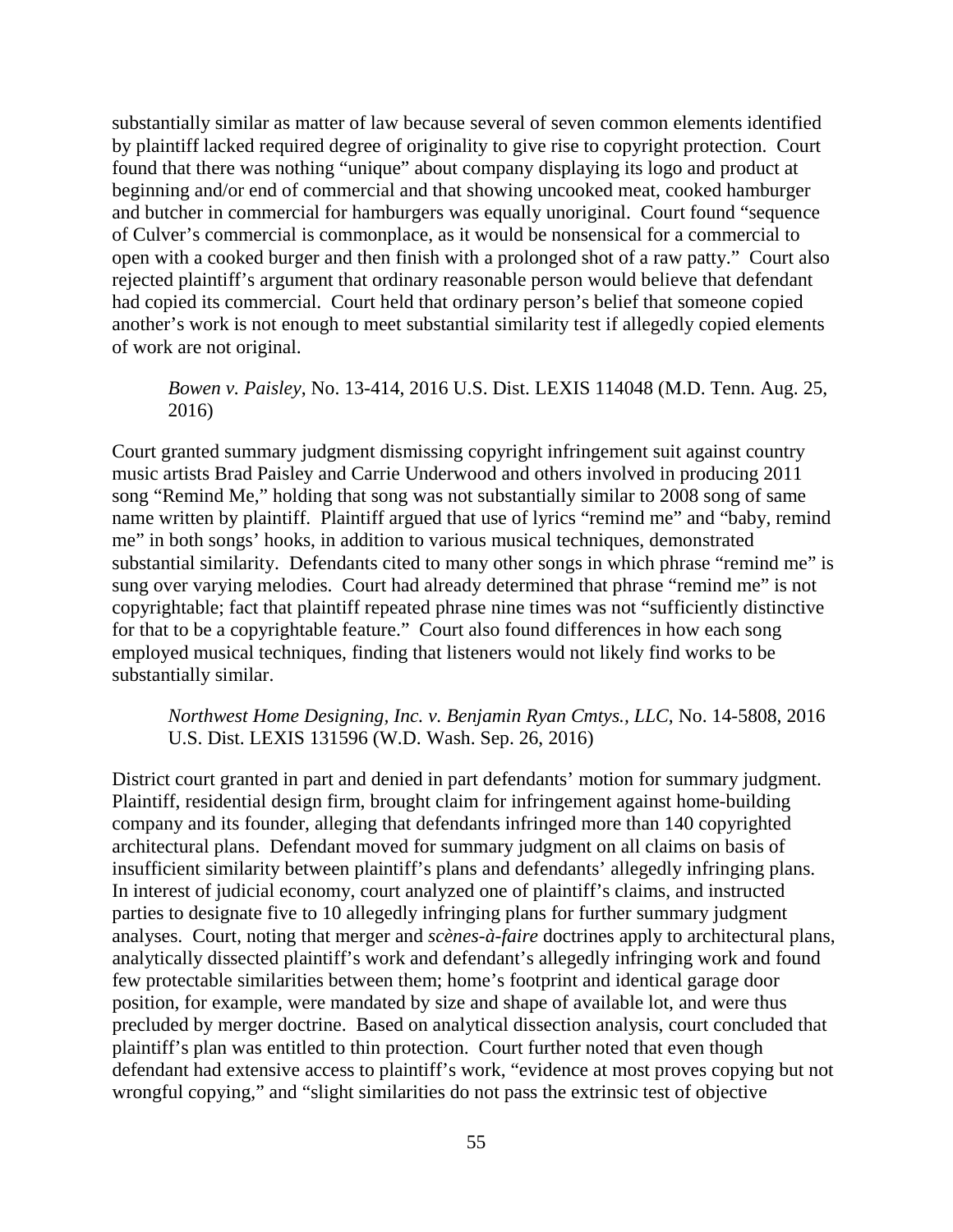similarities between the two works." Consequently, court granted summary judgment to defendant with regard to architectural plan analyzed.

# *Grady v. Iacullo*, No. 13-624, 2017 U.S. Dist. LEXIS 47739 (D. Colo. Mar. 29, 2017)

Court previously denied plaintiff's renewed motion for summary judgment because plaintiff had failed to present evidence with respect to whether sharing thumbnail links to plaintiff's photographs and videos resulted in copies of same being automatically stored on defendant's computer, and if so, whether such download met legal standard for copyright infringement. Act defines "[c]opies" as "material objects ... in which a work is fixed by any method now known or later developed, and from which the work can be perceived, reproduced, or otherwise communicated either directly or with the aid of a machine or device." Act further explains that "work is 'fixed' in a tangible medium of expression when its embodiment in a copy … is sufficiently permanent or stable to permit it to be perceived, reproduced, or otherwise communicated for a period of more than transitory duration." Plaintiff presented expert report that stated "browsing a web page downloads the contents of that web page to the computer's hard drive." Based on expert report, court found that (1) because browsing webpage downloads contents of that webpage to computer's hard drive, thumbnail images appearing on plaintiff's website were downloaded to hard drive of defendant's computer; (2) because images could then be viewed or edited on other programs, they could be perceived or reproduced from computer's hard drive; and (3) because images could be edited in other programs or accessed and copied to other forms of media, they remained placed on defendant's computer's hard drive for more than transitory duration. Works were thus copied or fixed for purposes of Copyright Act. Plaintiff was entitled to summary judgment with respect to direct copyright infringement claim.

# *Eggleston v. Daniels*, No. 15-11893, 2016 U.S. Dist. LEXIS 108177 (E.D. Mich. Aug. 16, 2016)

District court denied defendants' motion to dismiss plaintiff's copyright infringement claim. Plaintiff Sophia Eggleston authored and registered copyright in memoir entitled *The Hidden Hand*, detailing her life of crime, time in prison and subsequent redemption. Upon viewing Fox television series *Empire*, plaintiff noted similarities between Cookie Lyon character and plaintiff's depiction in *The Hidden Hand*, and sued defendants, including creators, writers, producers, directors, broadcasters and distributors of *Empire*, for copyright infringement. Plaintiff alleged access and substantial similarity based on 23 similarities between Cookie Lyon's depiction in *Empire* and plaintiff's depiction in *The Hidden Hand*. Defendants argued similarities were coincidental, and represented unprotectable facts, ideas, stock themes and elements commonplace in drug and violence stories. Court noted that many alleged similarities seemed typical of drug and violence stories at first glance, but found some common elements non-standard, including plaintiff's depiction of female in dominant role of drug dealer, gang leader and perpetrator of violence, and other shared facts including gay family member, kidnapped child, two close family members murdered, lovers lost while serving time in jail and having shielded others by stepping between them and loaded gun, which, taken together, were arguably original and substantially similar. Since plaintiff had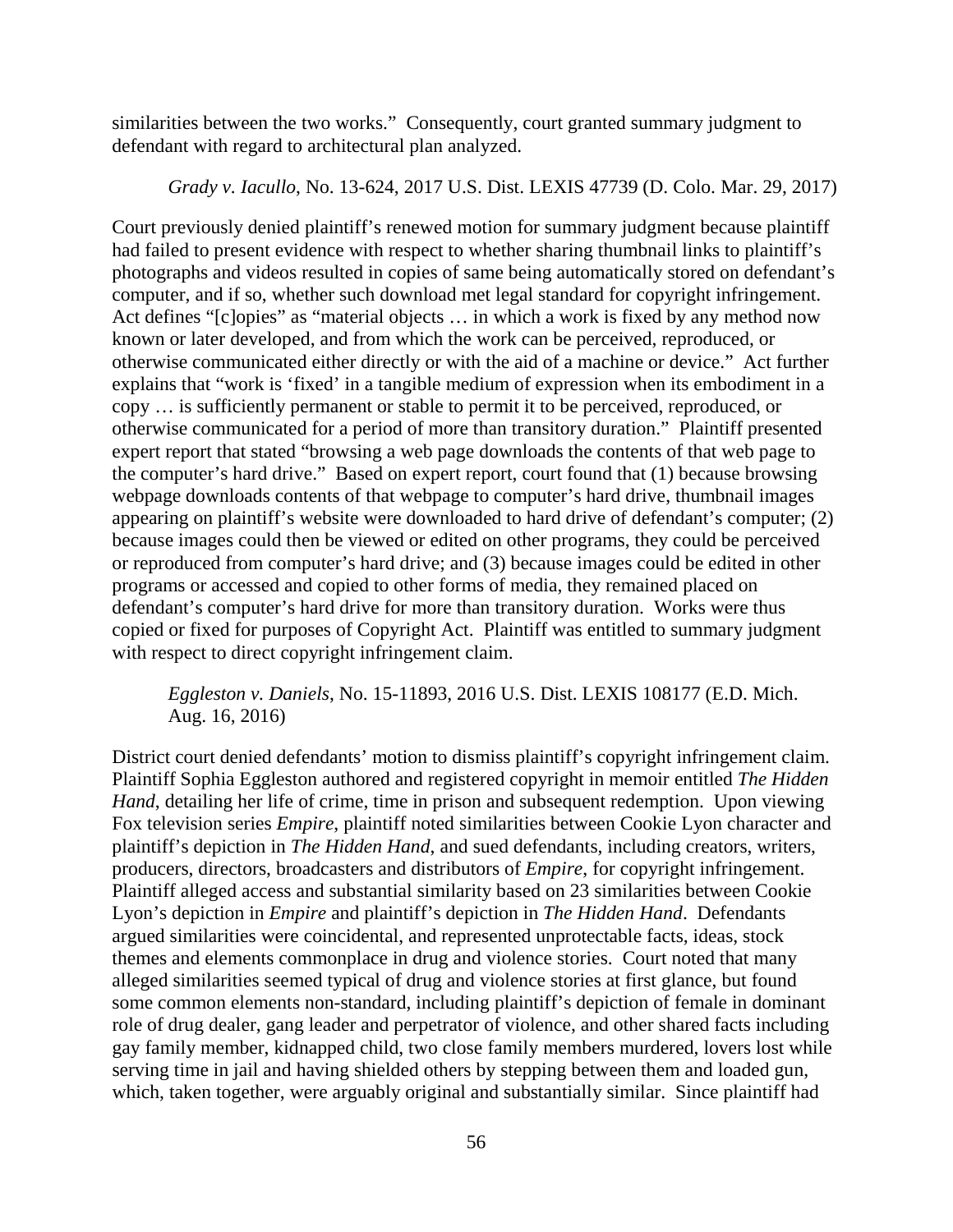also presented strong and unchallenged allegations of access, court found plaintiff had satisfied "greater particularity in pleading" standard for copyright actions and pleaded copyright infringement claim sufficiently to survive defendants' motion to dismiss.

*Compass Homes, Inc. v. Trinity Health Grp., Ltd.*, No. 13-647, 2016 U.S. Dist. LEXIS 80493 (S.D. Ohio June 21, 2016)

District court denied parties' cross-motions for summary judgment on issue of substantial similarity of defendant's architectural plans to plaintiff's copyrighted work. Plaintiff, home builder, brought infringement claim against former clients and their new builder. To prevail on claim, plaintiff must establish that defendant "'copied constituent elements of the work that are original.'" Absent direct evidence of copying, plaintiff can establish "inference of copying" by demonstrating that defendant "had access to the copyrighted material and that the defendant's work is substantially similar to the protected work." Here, court noted, allegedly infringing work was sufficiently dissimilar to plaintiff's copyrighted work that jury could reasonably find it was not directly copied from plaintiff's work. Access was undisputed, and court therefore turned to substantial similarity, noting that "the touchstone of the analysis is the overall similarities rather than the minute differences between the two works." Court conducted side-by-side comparison of plans and examined list of purported differences submitted by defendant, and concluded that issues of material fact remained; issue of substantial similarity "is one best left for determination at trial." Therefore, neither side was entitled to summary judgment on issue of substantial similarity.

*Shalom Baranes Assocs., P.C. v. Lauren Condos, LLC*, No. 15-1980, 2016 U.S. Dist. LEXIS 125370 (D. Md. Sept. 14, 2016)

Plaintiff entered into agreement with third party Triumph Development to prepare architectural plans for condominium project. Agreement gave Triumph non-assignable license to use plaintiff's designs for sole purposes of developing and building condominium project. Plaintiff prepared architectural plans, but agreement was subsequently terminated. Later, defendants stepped in to continue project, but plaintiff was not retained. Defendants used plaintiff's architectural plans as basis for their own plans making only minor changes. Plaintiff filed copyright infringement action. Defendants filed motion to dismiss, alleging defendants' plans were not substantially similar to plaintiff's plans. Court held substantial similarity requires showing close resemblance between both ideas of two works and expression of those ideas; determining whether ideas of two works are substantially similar involves extrinsic or objective inquiry for which expert testimony is often required. This assessment also requires consideration of "total concept and feel" of works, determination considered to be domain of "ordinary lay observer." Motion to dismiss was denied.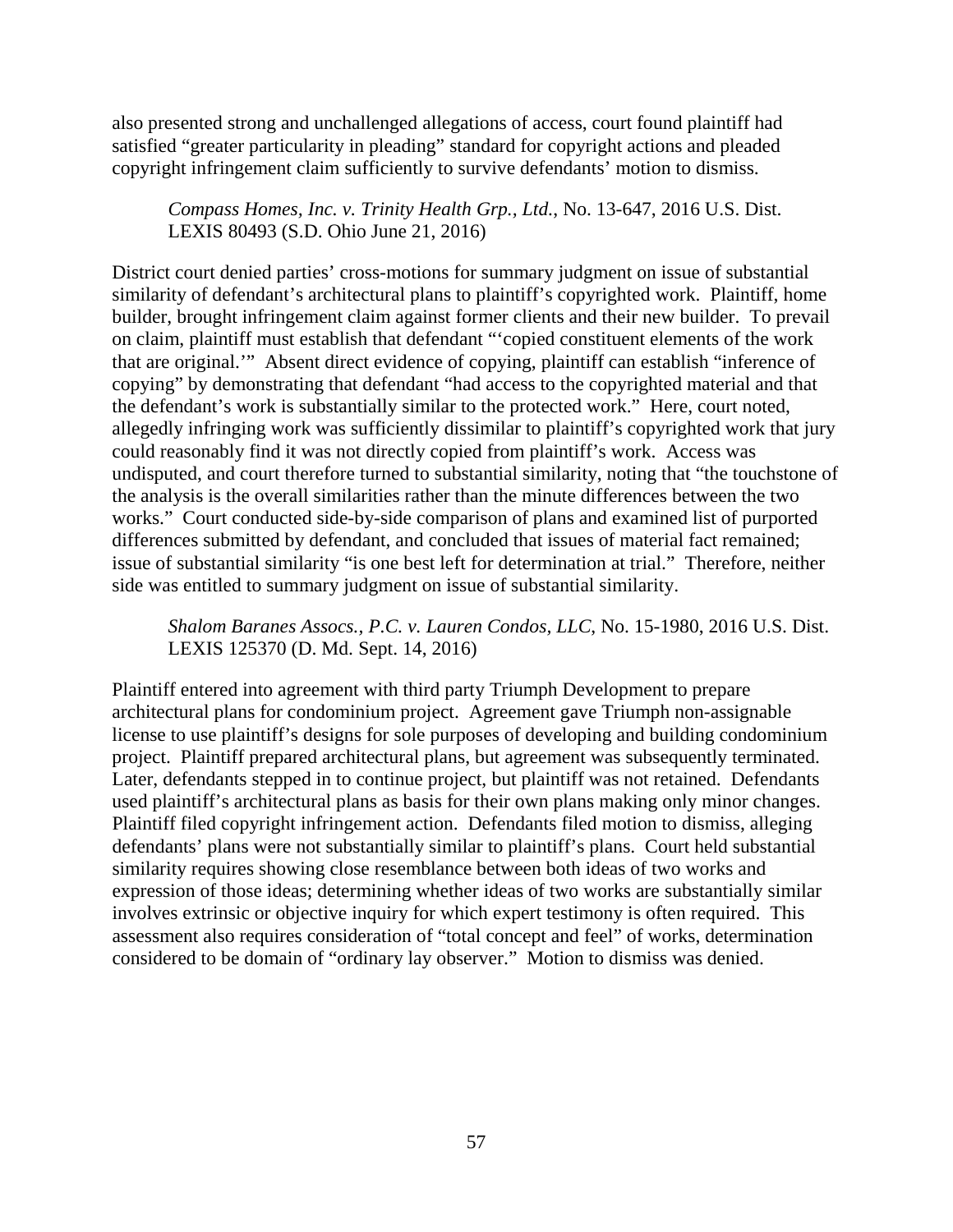## **C. Contributory/Vicarious Infringement**

*Rams v. Def Jam Recordings, Inc*., No. 15-8671, 2016 U.S. Dist. LEXIS 111803 (S.D.N.Y. Aug. 15, 2016)

Court denied defendant recording artist Jeremih Felton's, p/k/a JEREMIH, motion to dismiss plaintiffs' secondary infringement claims. Plaintiffs, professional photographer and subject of one of his published and copyrighted portraits, brought claim for copyright infringement against Felton, his record labels and producers, alleging that portrait was used without authorization on various marketing materials, including album cover of Felton's single "Don't Tell 'Em" and its remixes. To state claim for contributory infringement, court noted, plaintiff must allege that defendant (1) "with knowledge of the infringing activity, induces, causes or materially contributes to the infringing conduct of another"; and (2) "induced, caused, or made a material contribution to the primary infringing activities" through either (a) "personal conduct that encourages or assists the infringement" or (b) providing "machinery or goods that facilitate the infringement." Plaintiffs met burden in alleging that Felton participated in and/or later ratified and adopted allegedly infringing conduct, and that his personal conduct in distributing and promoting his music materially contributed to primary infringing activities. To state claim for vicarious infringement, plaintiff must allege (1) that defendant had right and ability to supervise infringing conduct; and (2) existence of causal relationship between infringing activity and direct financial benefit accrued by defendant. Plaintiffs met burden in alleging that Felton had ability to supervise use of infringing image, and that he benefitted from use of infringing image, which served as "face" of his single.

## *Gym Door Repairs, Inc. v. Young Equip. Sales, Inc.*, 206 F. Supp. 3d 869 (S.D.N.Y. 2016)

Plaintiffs manufactured Safe Path System, safety device required by law to be used on electrically operated partition doors in schools in New York State. Plaintiffs' device was only device approved for use in New York City public schools. Defendants used contractors other than and in addition to plaintiffs or those certified by plaintiffs in repairing and maintaining Safe Path System. Plaintiffs brought claims for direct and contributory copyright infringement. Court granted defendants' motions to dismiss contributory infringement claims, finding (1) no factual allegation that defendant "acted in concert" with direct infringer; (2) mere allegation that defendant provided third party with "opportunity to engage in wrongful conduct" was not enough to survive motion to dismiss; (3) plaintiffs did not sufficiently allege that defendant took "active steps to encourage direct infringement"; and (4) merely providing means to accomplish infringing activity or mere inaction against conspiracy to infringe is insufficient to establish claim for contributory infringement.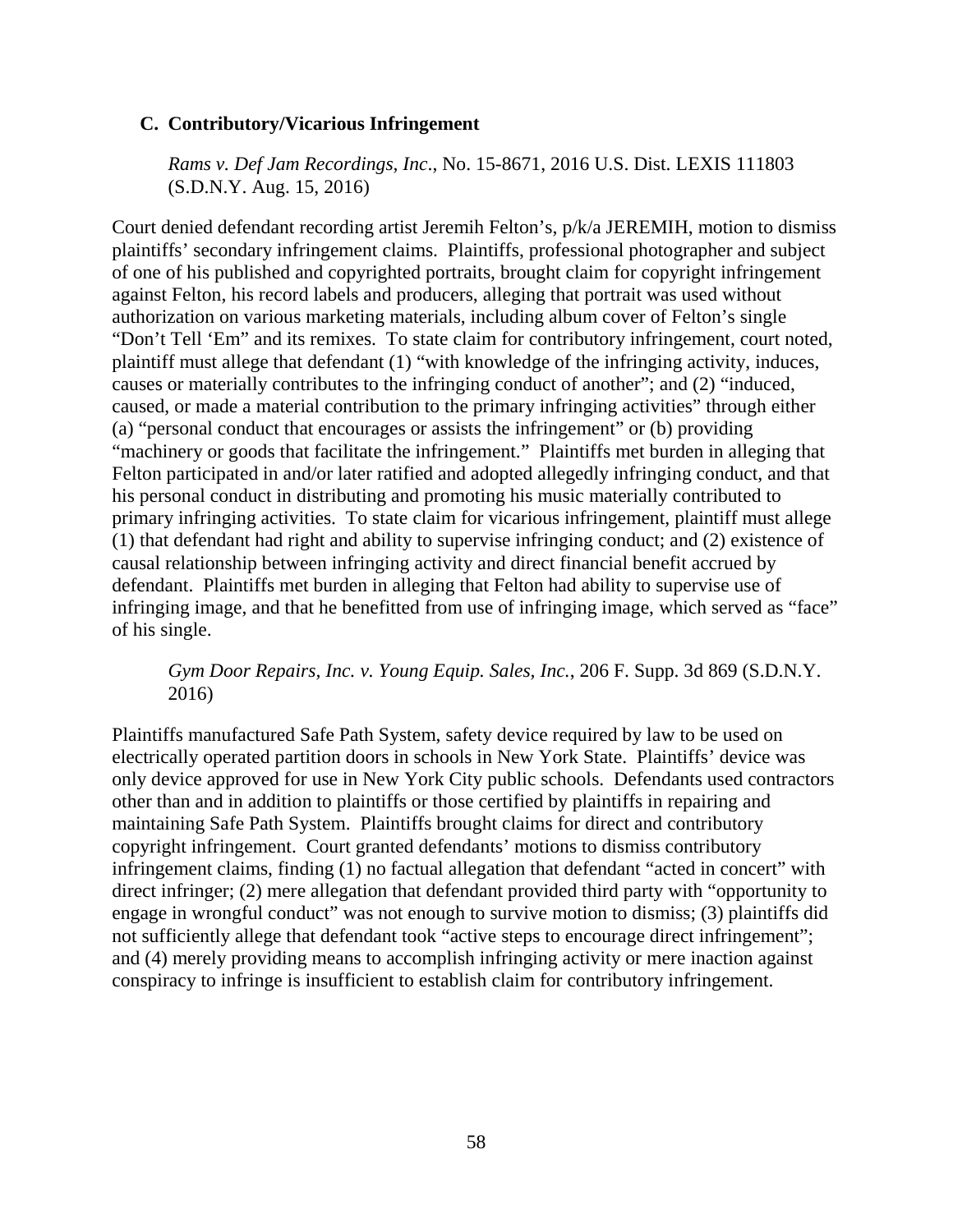*Separzadeh v. Iconix Brand Grp., Inc.*, No. 15-8643, 2016 U.S. Dist. LEXIS 144772 (S.D.N.Y. Oct. 19, 2016)

Plaintiff photographer sued several defendants for copyright infringement based on defendants' unauthorized use of derivative of plaintiff's copyrighted photo. Plaintiff alleged vicarious infringement against one of defendants and direct infringement against all others. Plaintiff moved for leave to file amended complaint adding several other defendants. Only one of original defendants opposed plaintiff's motion. Motion to amend may be denied if amending claim would be futile, with burden of demonstrating futility resting on non-moving party. Amendment would be futile if proposed claim could not withstand motion to dismiss. Court held that, insofar as amended complaint alleged claims of contributory and vicarious copyright infringement against defendant, and proposed additional defendants, plaintiff's allegations were sufficient to survive motion to dismiss. Plaintiff's allegations regarding contributory infringement were sufficient because all that is required is allegation of knowledge of allegedly infringing conduct, not knowledge that conduct complained of infringed existing copyright. Here, plaintiff alleged defendant "materially contributed to, encouraged, and/or induced the direct infringement of Plaintiff's copyright," and that defendant "actively and knowingly participated in the infringing conduct." Plaintiff's vicarious infringement allegations were similarly sufficient, because all that is required is that plaintiff allege that defendant declined to exercise right and ability to supervise or control infringing activity, and that defendant enjoyed direct financial benefit from infringing activity. Because plaintiff alleged that defendants benefited financially from unauthorized copying of plaintiff's photography, and that defendants had full control over products and actively participated in infringing conduct, allegations were sufficient.

## *BWP Media USA Inc. v. Polyvore, Inc.*, No. 13-7867, 2016 U.S. Dist. LEXIS 92121 (S.D.N.Y. July 15, 2016)

District court granted defendant's motion to dismiss copyright infringement claim. Plaintiffs, owners of celebrity photographs, sued defendant, operator of fashion website polyvore.com, for copyright infringement. Polyvore allowed users to upload, store, modify and share images and digital collages on its website, and facilitated process by providing online "Clipper" tool enabling users to copy images from other webpages and save them to Polyvore's server. Polyvore did not dispute that more than 75 photographs owned by plaintiffs had appeared on its website without permission, but argued that plaintiffs could not establish elements of copyright infringement as matter of law. Court agreed, holding no juror could reasonably find "important element" of "volitional conduct," because Polyvore's automated system responsible for copying was not designed specifically to collect copyrighted material, and enabled users to copy both copyrighted and non-copyrighted images. Thus, Polyvore did not have fundamental and deliberate role, transforming it from passive provider of space where infringing activities happen to active participant in copyright infringement. Polyvore, accordingly, was entitled to summary judgment on direct infringement claim as matter of law. Court found that, even assuming that Polyvore had knowledge of and materially contributed to infringement, *Sony-Betamax* rule shielded Polyvore from liability. "Clipper" tool allowed users to clip images from anywhere online,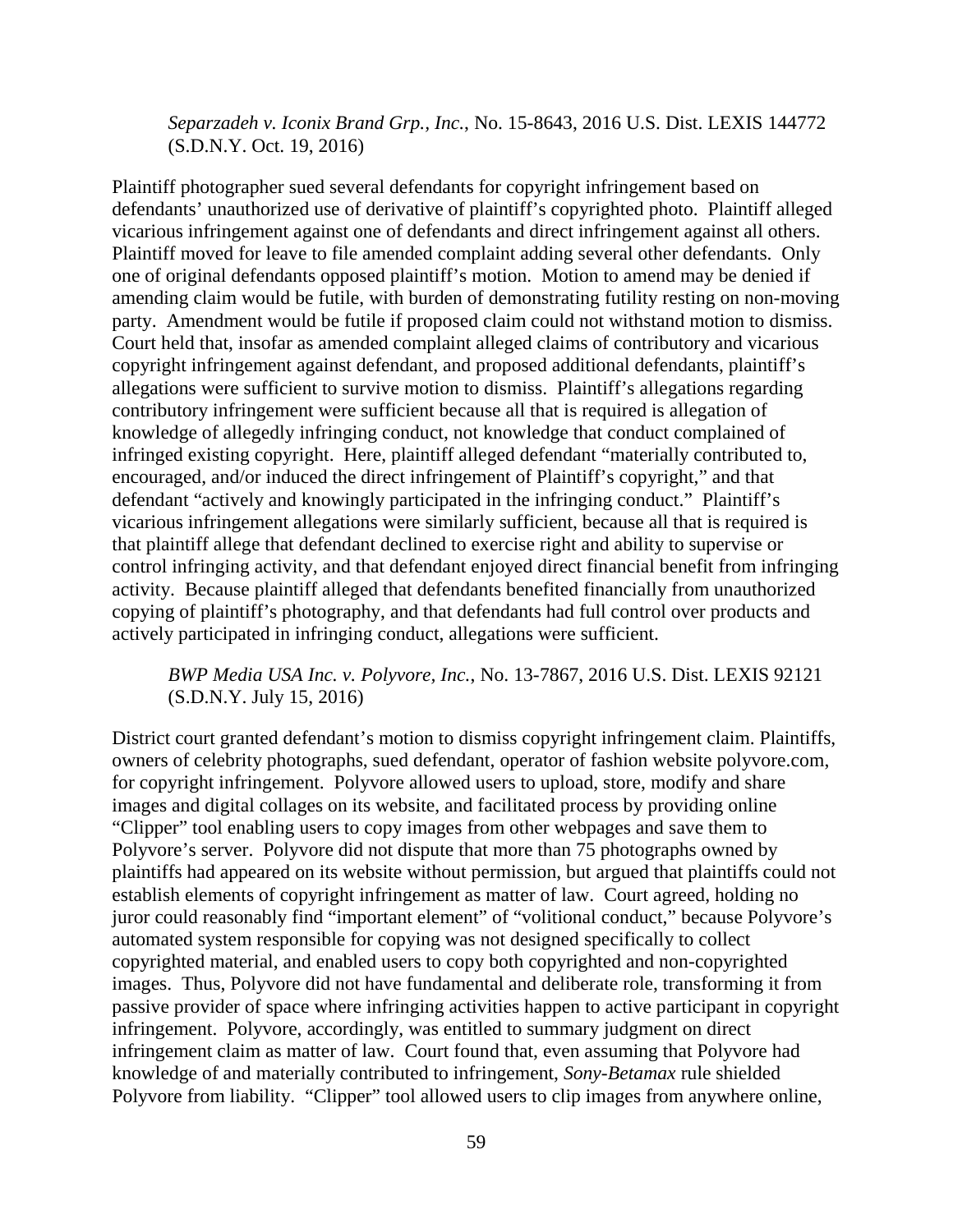copyrighted or not, making Polyvore's system, at very least, capable of substantial noninfringing use. Polyvore was accordingly entitled to summary judgment on contributory infringement claim. Finally, record was devoid of evidence Polyvore's ability to supervise or control activity of users or facts in the record establishing causal relationship between infringing activity on Polyvore's website and any financial benefit Polyvore received. Polyvore was thus entitled to summary judgment on vicarious infringement claim.

*Reis, Inc. v. Lennar Corp.*, No. 15-7905, 2016 U.S. Dist. LEXIS 88228 (S.D.N.Y. July 5, 2016)

District court granted defendants' motion to dismiss plaintiffs' claims for secondary copyright infringement. Plaintiffs, proprietors of database containing detailed commercial real estate market information, sued defendants, capital management firms, for contributory and vicarious copyright infringement, arising out of download of approximately \$277,000 worth of reports by two unknown IP addresses using credentials of defendant database subscriber. Plaintiffs claimed that defendant, in violation of its subscription agreement, knowingly shared login credentials for database with unauthorized users, who used those credentials to download reports. Court granted defendants' motion to dismiss because plaintiffs could not allege that unknown users were also unauthorized. Complaint, accordingly, offered no information or facts alleging that unknown users were primary infringers, on which to base secondary infringement claims.

*UIRC-GSA Holdings, Inc. v. William Blair & Co., L.L.C.*, No. 15-9518, 2017 U.S. Dist. LEXIS 46714 (N.D. Ill. Mar. 29, 2017)

District dismissed contributory and vicarious infringement claims brought by plaintiff, seller of bonds and holder of copyright registrations for documents relating to sale of bonds, against employee of defendant William Blair & Co. Plaintiff alleged that employee "is a partner at Blair, was the relationship manager for both Plaintiff and [another, allegedly infringing] bond offering, and that he encouraged Blair's copyright infringement." Court held that "bald assertion" that Kalt "encouraged or assisted" employer's infringement did not amount to "'special showing' that Kalt 'personally participated in the manufacture or sale'" of allegedly infringing documents, as required under *Dangler v. Imperial Mach. Co.*, 11 F.2d 945 (7th Cir. 1926). These "conclusory allegations" were likewise inadequate under standards for contributory and vicarious liability. Accordingly, court dismissed contributory and vicarious infringement claims against individual defendant.

*Levi v. Twentieth Century Fox Film Corp.*, No. 16-129, 2017 U.S. Dist. LEXIS 49773 (E.D. Va. Mar. 30, 2017)

District court granted defendant's motion to dismiss for failure to state claim. *Pro se* plaintiff sued Robert Walker Jr., Virginia attorney, as well as Lee Daniels and Danny Strong, co-creators of television show Empire, and Twentieth Century Fox for allegedly infringing plaintiff's copyright in his book *Unity Incorporated*. Walker moved to dismiss for failure to state claim. Plaintiff alleged that his book was infringed by Twentieth Century Fox's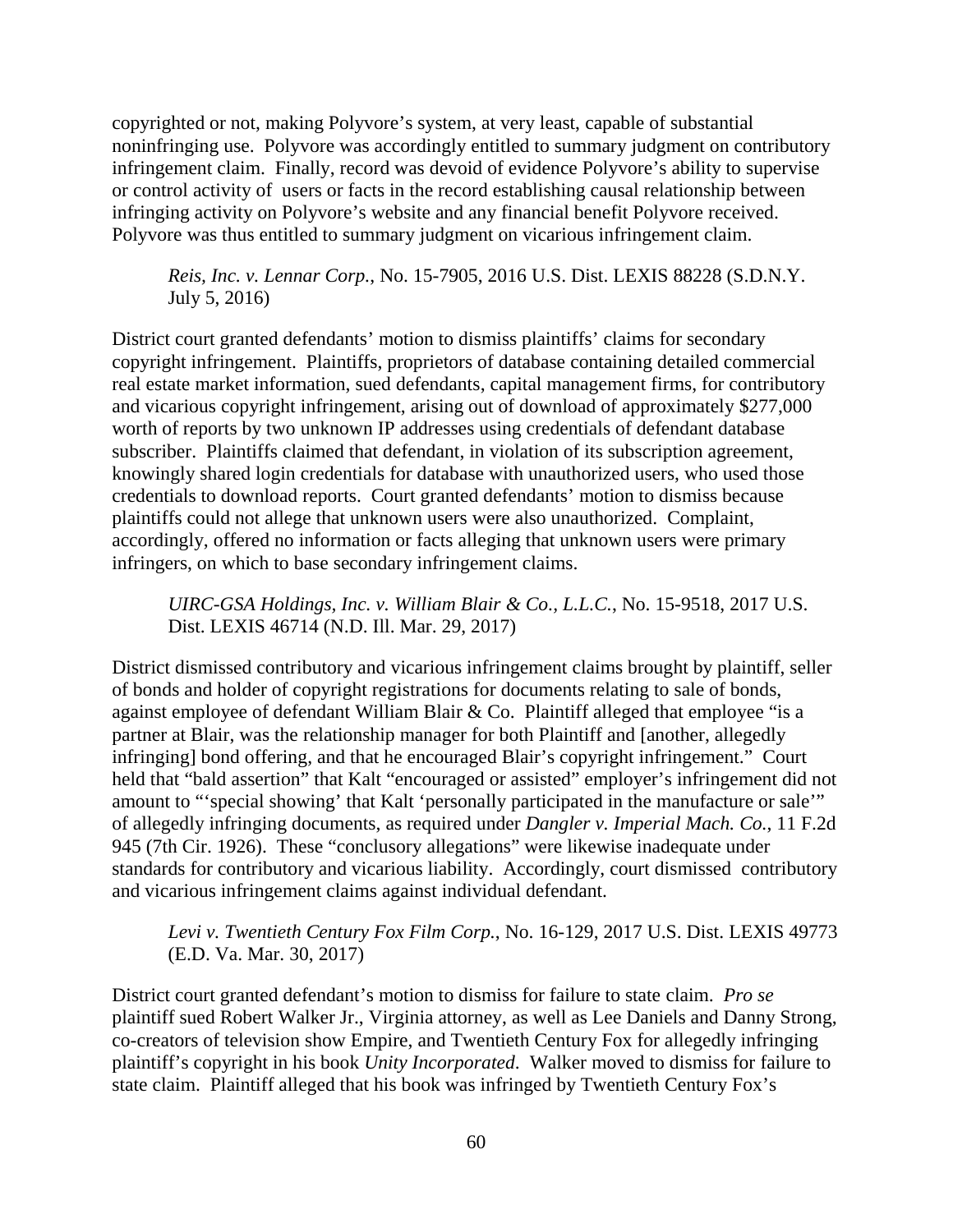*Empire*, which was co-created by Daniels and Strong. Though plaintiff failed to allege that Walker himself infringed book's copyright, court liberally construed plaintiff's claim against Walker as one of secondary liability under theory of either contributory or vicarious infringement. Claim for contributory infringement requires that defendant both participated in and had knowledge of infringement. Although plaintiff had alleged that Walker participated in infringement when he sent plaintiff's manuscript to Daniels and Strong, plaintiff had not even suggested that Walker had knowledge or reason to know of purported infringement by *Empire*; contributory infringement claim therefore failed. Claim for vicarious infringement requires that defendant possessed both right and ability to supervise infringing activity as well obvious and direct financial interest therein. Because plaintiff failed to allege facts establishing "supervisory relationship" between Walker and other parties, his vicarious infringement claim failed.

# *BMG Rights Mgmt. (US) LLC v. Cox Communs., Inc.*, 199 F. Supp. 3d 958 (E.D. Va. 2016)

Jury found defendant, Internet service provider, liable for contributory infringement and not liable for vicarious infringement of 1,397 musical composition copyrights based on reproduction and distribution of works over defendant's network using BitTorrent protocol, where defendant did not process and later automatically deleted notices from plaintiff's authorized agent. Defendant renewed Rule 50(b) motion for judgment as matter of law on grounds that plaintiff failed to show direct infringement, failed to provide evidence of defendant's liability for contributory infringement, and failed to adduce evidence of willfulness. District court denied motion, holding uploads to plaintiff's authorized agent were sufficient to form basis of distribution claim, and there was sufficient evidence for reasonable jury to hold that defendant's users violated plaintiff's reproduction right by downloading plaintiff's works. Defendant was held liable for willful contributory infringement based on evidence of its knowledge of specific infringing activity and continued material contribution to that infringement through provision of high-speed Internet service. Court denied plaintiff's motion for judgment as matter of law on vicarious infringement claim, finding "extensive evidence" rebutted plaintiff's assertion that plaintiff had direct financial interest in infringing activity.

# *Marketran, LLC v. Brooklyn Water Enters.*, No. 16-81019, 2016 U.S. Dist. LEXIS 143698 (S.D. Fla. Oct. 13, 2016)

In copyright action filed by marketing company that had designed marketing materials to promote water bagel stores, defendant manager of water bagel stores moved to dismiss plaintiff's vicarious infringement claim on ground that complaint failed to allege that defendant manager had right to control, or derived financial benefit from, alleged infringing activity of other water bagel entities. Court declined to dismiss vicarious infringement count; complaint adequately described defendant manager's role with water bagel franchises, including ability to control infringing activity, and alleged that defendant manager derived financial benefit from allowing infringement to continue, "including but not limited to, use of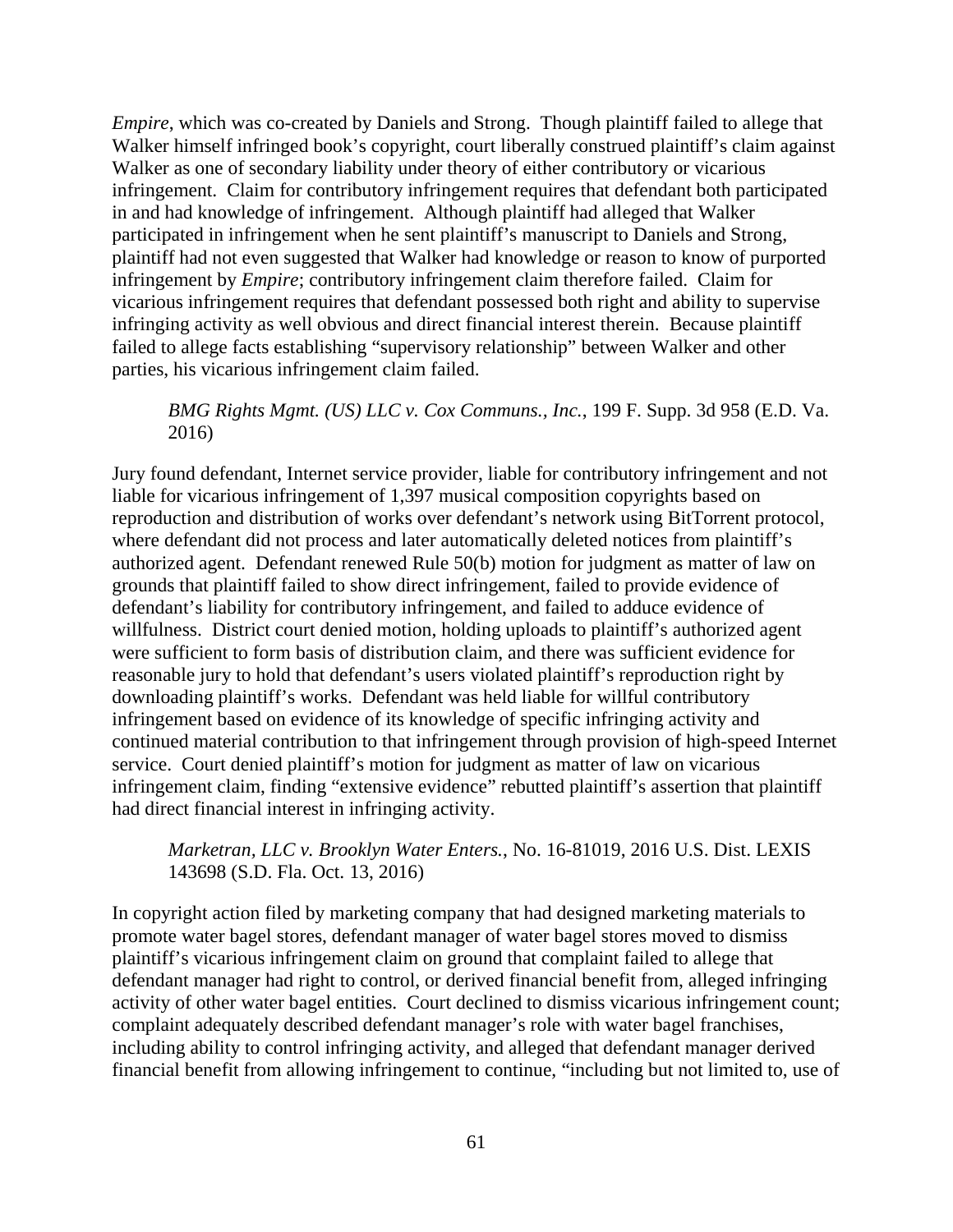Plaintiff's copyrighted work without making payment, and use of Plaintiff's copyrighted works to increase sales [of franchises]."

*StorageCraft Technology Corp. v. Persistent Telecom Solutions, Inc.*, No. 14-76, 2016 U.S. Dist. LEXIS 169303 (D. Utah Nov. 22, 2016)

Court denied defendant's motion for summary judgment on contributory infringement claim. Plaintiff, computer software company specializing in backup, disaster recovery and system migration software, brought claims for contributory copyright infringement against defendant software company for allegedly encouraging its end users to directly infringe by using "rCloud" program in violation of EULA, and by copying and installing components of "Data Center Recovery Product" onto new machines without license. Court considered any violation of term of EULA that implicates one of exclusive statutory rights of copyright owner to be sufficient to establish liability for infringement. Here, violations of provisions led to RAM copies of portions of software being made on end user's computer. "Because copying is one of the exclusive statutory rights granted to the owner of a copyright, the court concludes that violating the provisions at issue implicate the licensor's exclusive statutory rights." Court found plaintiff had provided evidence that defendant instructed its users to install components of on machine that typically was different from machine licensed for plaintiff's software, without instructing users to obtain additional license. Plaintiff also provided email that instructed defendant's support personnel to have users install plaintiff's software on unlicensed machine as troubleshooting technique. Court concluded that plaintiff had provided sufficient evidence for reasonable jury to conclude that end users followed defendant's instructions and infringed plaintiff's copyright.

## *Sinclair & Assocs. of Greenville, LLC v. CresCom Bank*, No. 16-465, 2016 U.S. Dist. LEXIS 159340 (D.S.C. Nov. 17, 2016)

Court denied defendant's motion to dismiss direct and contributory copyright infringement claims. Plaintiff design firm prepared civil engineering and architectural plans and drawings for pool and amenities center ("Works"), and granted non-transferable, limited license to use Works to defendant Summerville Homes for use in particular subdivision. Summerville Homes never began construction, but conveyed subdivision to defendant CresCom Bank; CresCom subsequently conveyed subdivision to defendant Antler Road LLC. Defendant Hujik, vice president of CresCom and defendant Terry, manager of Antler Road and president of defendant Crescent Homes SC, each asked plaintiff to "release" copyrights in Works. Plaintiff stated it would be willing to do so in exchange for payment, but none of defendants accepted offer. Defendant Antler Road used Works to construct pool and amenities at subdivision, and Works were also used by Crescent Homes. At all times, defendants were aware that either Antler Road or Crescent Homes planned to use Works, and that they lacked right to do so. Plaintiff sued defendants for, *inter alia*, vicarious and contributory infringement. Defendant Terry moved for summary judgment. With respect to vicarious infringement, plaintiff must prove (1) right and ability to supervise infringing activity; and (2) direct financial interest in such activity. Court found it "at least plausible to think that Terry could have exercised his authority as manager and president to prevent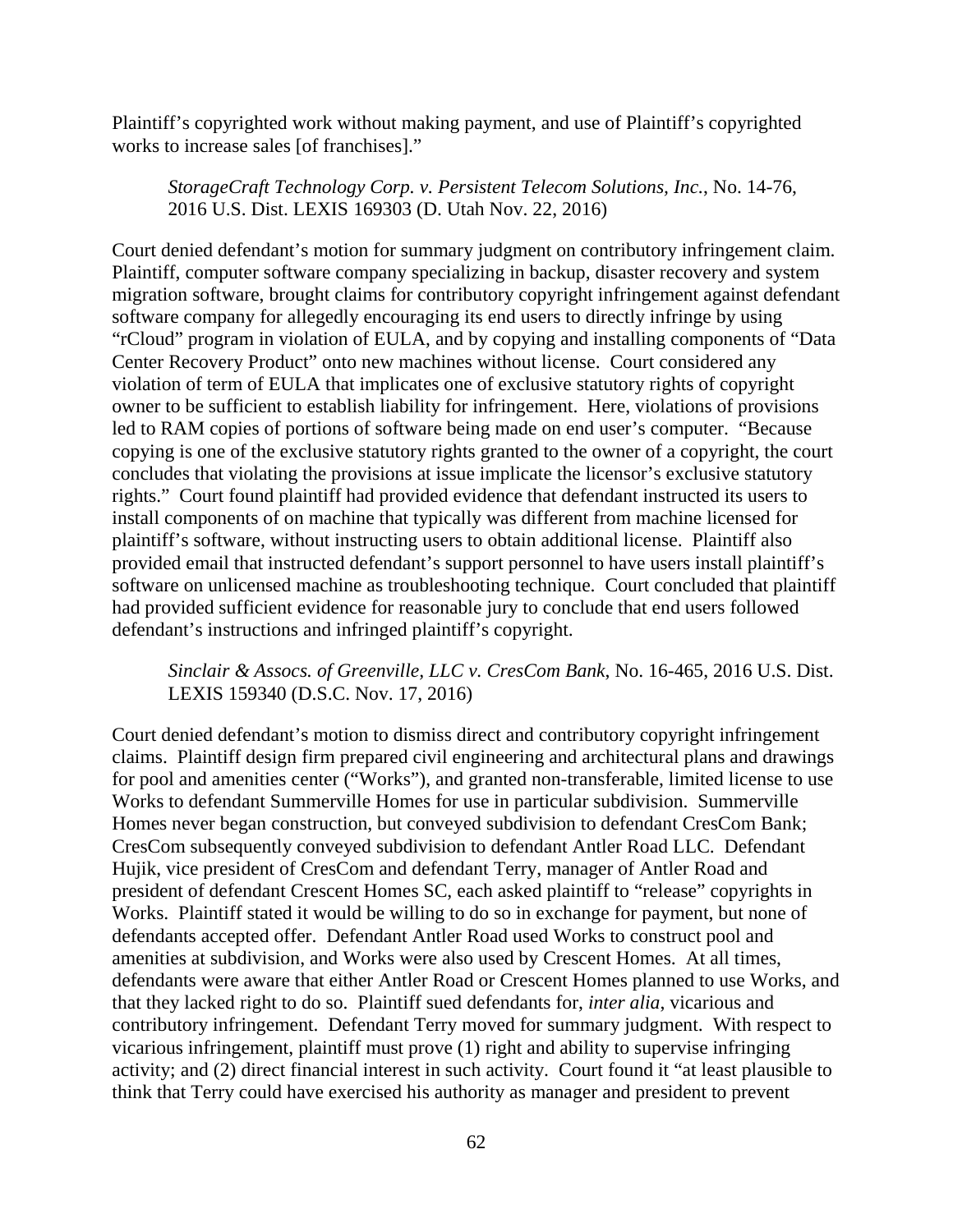Antler Road and Crescent homes from infringing," and that Terry's managerial positions gave him financial interest in Antler Road and Crescent Homes' use of Works. To prevail on claim for contributory infringement, plaintiff must prove that defendant intentionally induced or encouraged direct infringement. Court found it reasonable to infer that Terry induced, caused or materially contributed to infringing conduct based on plaintiff's allegation that Terry personally rejected plaintiff's offer to sell Works. Therefore, court found viable claims for vicarious and contributory infringement as to defendant Terry.

# **D. Miscellaneous**

## *Smith v. BarnesandNoble.com, LLC*, 839 F.3d 163 (2d Cir. 2016)

Second Circuit affirmed district court's grant of summary judgment dismissing plaintiff's copyright infringement claims on alternative grounds. Plaintiff, widow of author Louis K. Smith, sued defendant for direct and contributory copyright infringement, alleging defendant had maintained cloud access to digital samples of Smith's copyrighted book after Smith had terminated license granted through distribution agreement with ebook distributor Smashwords. Inc. Distribution agreement permitted distribution of samples as promotional material and granted end-users license to duplicate, share and reproduce such samples for non-commercial purposes. Smashwords provided Smith's book for sampling to retailers including Barnes & Noble, which listed Smith's book for sale on bn.com and offered free samples to customers, including digital samples available for upload to customers' individual digital "lockers." Having sold no copies of his book, Smith terminated his distribution agreement with Smashwords in October 2011. Smith's book erroneously remained on bn.com through April 2012, but book was not sold or sampled during that time. Only one customer had uploaded sample of Smith's book before distribution agreement was cancelled. Following cancellation of distribution agreement, customer that had validly obtained sample of Smith's book prior to termination was permitted to access sample two more times. Plaintiff alleged these two instances of access amounted to copyright infringement, because defendant was not permitted to provide customer access to Smith's book samples after agreement terminated. District court had granted summary judgment in favor of defendant on ground that defendant's alleged conduct did not amount to direct or contributory copyright infringement. Second Circuit declined to decide infringement issue in novel context of cloud storage, given sparse facts of case. Instead, court affirmed on alternative ground, concluding defendant's conduct was authorized by contract between parties, since distribution agreement did not provide for termination of license for samples already distributed in event distribution agreement was terminated.

# *Flo & Eddie, Inc. v. Pandora Media, Inc.*, 851 F.3d 950 (9th Cir. 2017)

Plaintiff, corporation created by two founding members of The Turtles, 1960s "folk rock band," allegedly acquired rights to The Turtles' pre-1972 sound recordings. Defendant allowed users to stream music including The Turtles' music, without paying plaintiff for public performance of pre-1972 sound recordings. Plaintiff filed action seeking damages,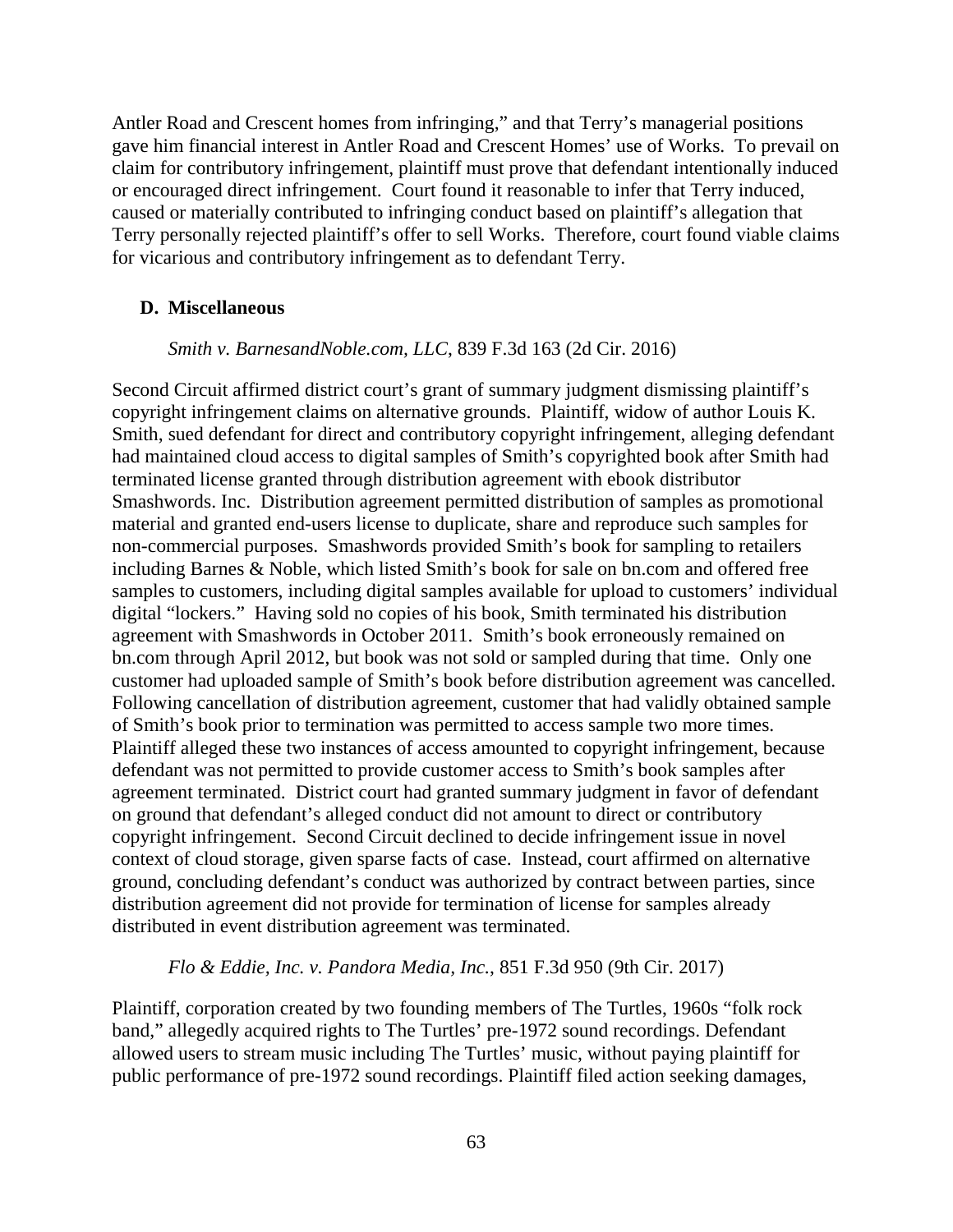claiming sound recordings were protected under § 980(a)(2) of California Civil Code as well as common law. District court concluded that § 980(a)(2) granted owners of pre-1972 sound recordings property right in public performance of recordings. On basis of that property right, district court further concluded that plaintiff's misappropriation, conversion, and unfair competition claims were legally sufficient. Ninth Circuit concluded that if either § 980(a)(2) or California common law provides exclusive right of public performance, district court's ruling must be affirmed. Ninth Circuit, accordingly, certified questions of state law to California Supreme Court: "Under section 980(a)(2) of California Civil Code, do copyright owners of pre-1972 sound recordings that were sold to public before 1982 possess exclusive right of public performance?" and "If not, does California's common law of property or tort otherwise grant copyright owners of pre-1972 sound recordings exclusive right of public performance?"

### *Unicolors, Inc. v. Urban Outfitters, Inc.*, 853 F.3d 980 (9th Cir. 2017)

Ninth Circuit affirmed district court's grant of plaintiff's summary judgment motion as to infringement as well as jury's finding of willful infringement. Unicolors, fabric designer and seller, sued Urban Outfitters and Century 21 Department Stores (together, "Urban"), alleging that Urban had willfully infringed Unicolors' copyrighted design titled PE1130, which was based on original art work named QQ-692. Ninth Circuit found that jury's finding of willfulness was supported by substantial evidence, because Unicolors had shown that Urban adopted reckless copyright infringement policy in which Urban made no attempt to verify or even inquire as to whether any of its designs were subject to copyright protections. Ninth Circuit affirmed jury's holding, noting that "merely reckless behavior" or "willful blindness" was sufficient to establish willful infringement. That Urban would have faced great difficulty ascertaining whether any given design was copyrighted did not allow it to act recklessly by refusing, "as a matter of policy, to even investigate or attempt to determine whether particular designs are subject to copyright protections."

## *Scroggins v. Scroggins*, No. 15-9524, 2017 U.S. Dist. LEXIS 38310 (S.D.N.Y. Mar. 16, 2017)

District court dismissed plaintiff's infringement claims. Plaintiff, one member of funk band ESG, brought infringement claims against Fire Records of London and Universal Music Group. Plaintiff claimed that Fire Records "fraudulently and illegally" acquired rights to all ESG works from her bandmate and sister, co-author of ESG works. She generally alleged copyright infringement, yet admitted in complaint that Fire Records owned works. Plaintiff further asserted that UMG infringed her work by sampling it in various songs by other artists. Court dismissed claim against Fire Records on ground that joint owner of copyright and its licensees cannot be liable to co-owner for copyright infringement. Court similarly dismissed claim against UMG because record proved, and plaintiff did not dispute, that Fire Records gave UMG permission to use works in that manner. UMG could not be liable for infringement, court noted, where it was rightful licensee of rights in question.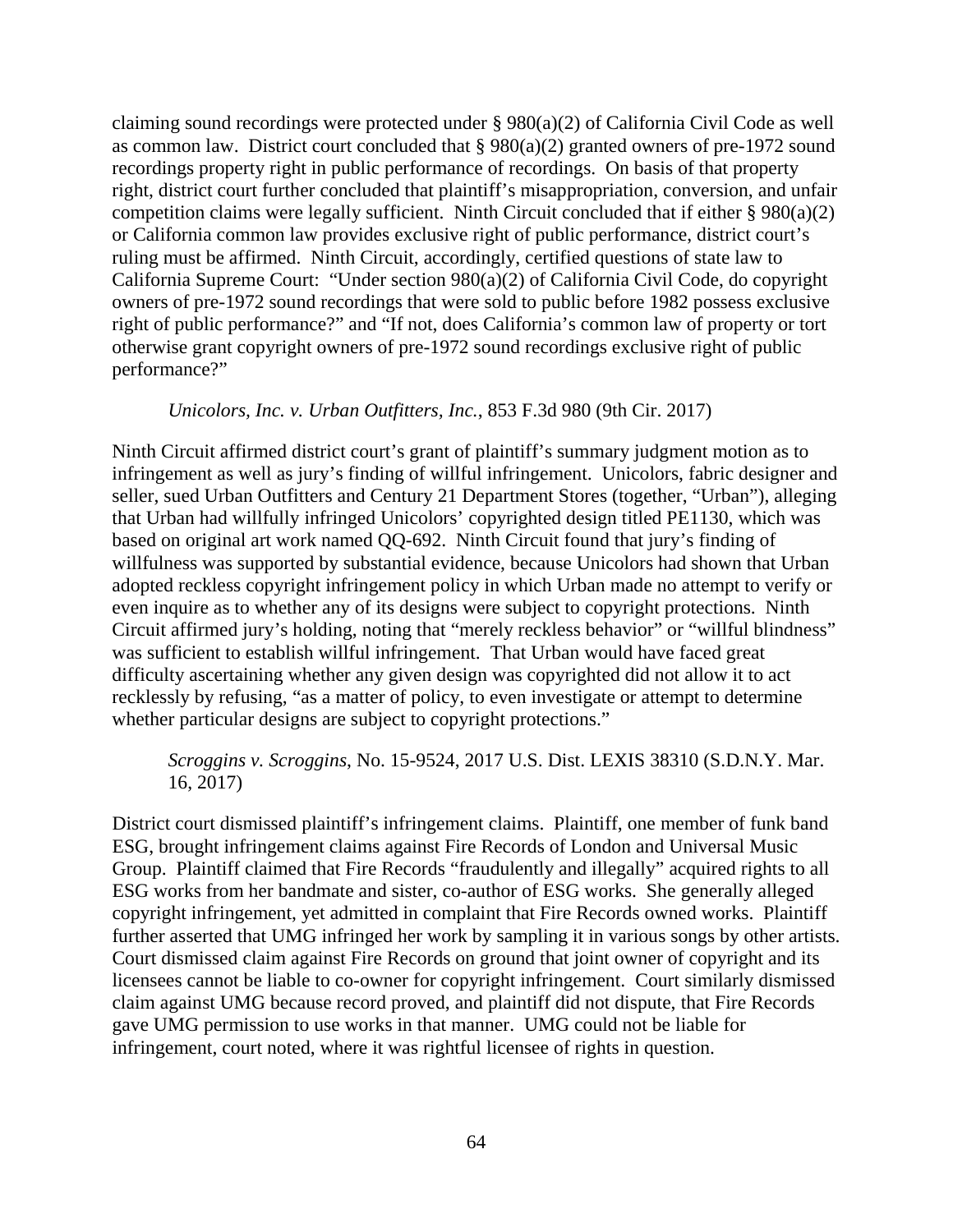*Reis, Inc. v. Spring11 LLC*, No. 15-2836, 2016 U.S. Dist. LEXIS 131486 (S.D.N.Y. Sept. 24, 2016)

District court dismissed certain of plaintiffs' copyright infringement claims. Plaintiffs, owners of database containing commercial real estate information and analysis, sued defendant, provider of commercial real estate consulting and advisory services, for copyright infringement and other claims stemming from defendant's access to plaintiffs' database. Over period of several years, plaintiffs discovered and confronted defendant about various instances of improper use of its database through different individuals and IP addresses. Thereafter, Arbor National Commercial Mortgage LLC requested login credentials, pursuant to its subscription with plaintiffs, for three individuals who had Arbor email addresses but were actually employees of defendant. One of defendant's employees then accessed plaintiffs' database and downloaded seven reports using login he had obtained through Arbor. Plaintiffs sued defendant for copyright infringement, and defendant moved to dismiss on ground that defendant's employee had accessed plaintiffs' database pursuant to Arbor's valid licensing agreement, and thus no copyright infringement had taken place. Plaintiffs argued Arbor had breached its license by sharing access with defendant, because plaintiffs' Terms of Service prohibited transfer of access to database or use depriving plaintiffs of potential sales, and therefore defendant's access was unauthorized. Court disagreed, finding Terms of Service mere delineation of acceptable and unacceptable behavior under licensing agreement rather than conditions precedent to obtaining license, since such conditions must be expressed in "unmistakable language" to rebut presumption under New York law that contractual terms are covenants rather than conditions. Thus, defendant's employee downloaded plaintiffs' reports pursuant to valid, albeit potentially breached, licensing agreement, and did not infringe plaintiffs' copyright.

*Broad. Music, Inc. v. Bentley*, No. 16-394, 2017 U.S. Dist. LEXIS 27581 (W.D. Tex. Feb. 28, 2017)

District court granted summary judgment in favor of plaintiff on claim of "public performance copyright infringement." Plaintiff alleged that defendant infringed copyrights in 12 musical compositions by performing or causing them to be performed at Longbranch Saloon after expiration of BMI license, despite multiple letters and other communications detailing obligation to renew license in order to perform BMI repertoire. To succeed in infringement suit on theory that defendant publicly performed plaintiff's copyrighted musical works without authorization, plaintiff must prove "(1) originality and authorship of the copyrighted works involved; (2) compliance with the formalities of the Copyright Act; (3) proprietary rights in the copyrighted works involved; (4) public performance of the compositions involved; and (5) lack of authorization for public performance." Defendant admitted factors 1-3, and undisputed evidence supported plaintiff's position as to factors 4 and 5. Therefore, court granted summary judgment for plaintiffs.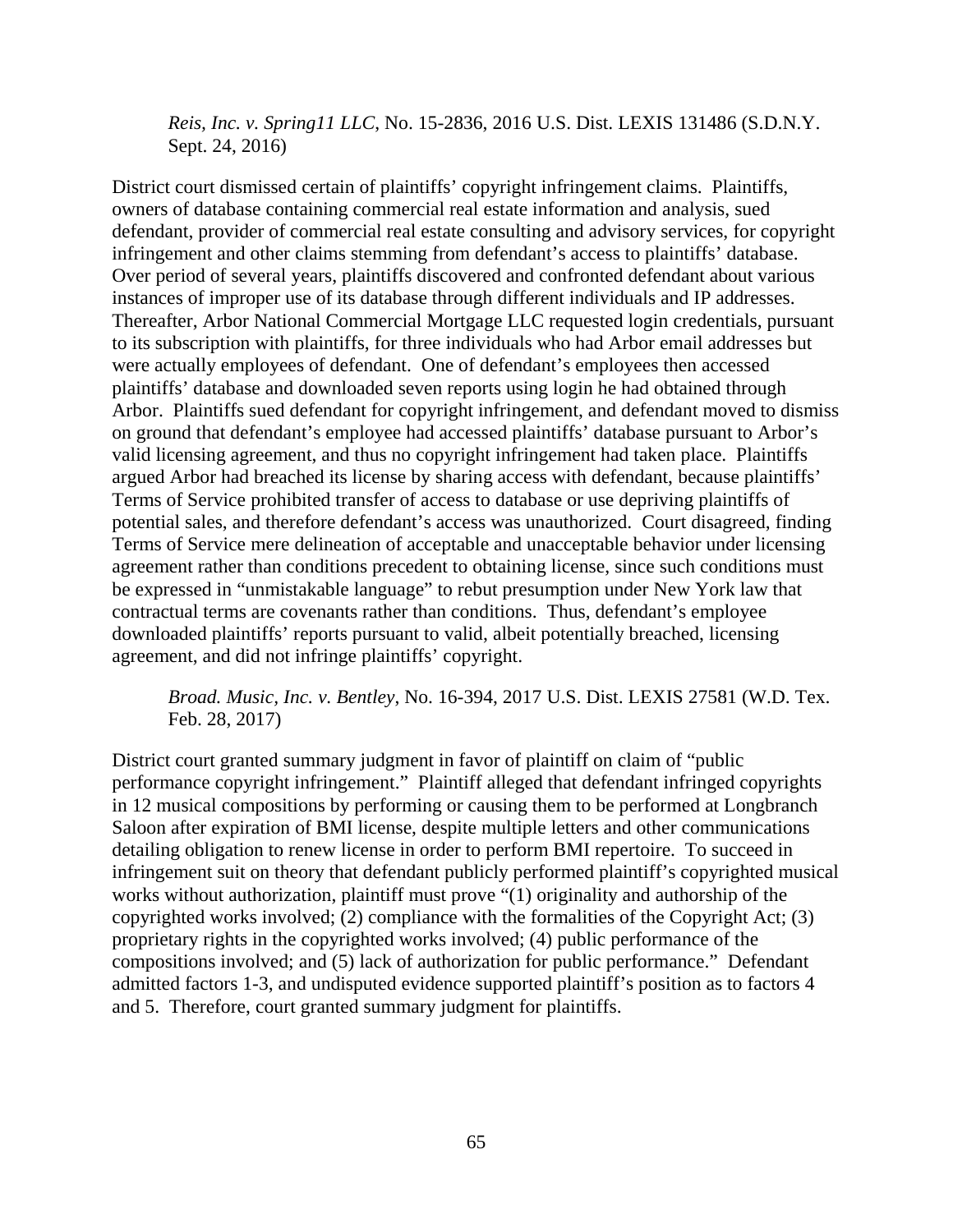#### *Iconics, Inc. v. Massaro*, 192 F. Supp. 3d 254 (D. Mass. 2016)

Court denied defendant's motion for summary judgment. Plaintiff, software developer, produced Human Machine Interface/Supervisory Control and Data Acquisition systems. Defendant was former employee of plaintiff who started assisting another ex-employee of plaintiff and ex-employee's company with its software products while still employed by plaintiff. Plaintiff sued alleging infringement of source code in plaintiff's software products. Plaintiff alleged direct copying by defendant of its code, and also indirect copying, whereby defendant used plaintiff's code while developing defendant's software, but did not retain plaintiff's code in defendant's product. Plaintiff's expert opined that defendant must have had copy of plaintiff's source code, which it used during its software development process to "ease, speed, and improve [defendant's] own coding." Defendant argued in response that this was "non-copying" that could not form basis of infringement claim. Court found that "creating intermediate copies of copyrighted code, even to develop one's own independentlywritten code, can be copyright infringement," in part "because each time a software program is run, it is transferred to the computer's memory, creating a new copy." Thus, if adequately supported, intermediate copying claim can generate infringement liability; on other hand, "[t]his type of copying can often be fair use."

## *Kitchen & Bath Concepts of Pittsburgh, LLC v. Eddy Homes, Inc.*, No. 16-589, 2016 U.S. Dist. LEXIS 177016 (W.D. Pa. Dec. 22, 2016)

Plaintiff, operator of kitchen and bath design business, and defendant, residential home builder, were hired to construct home. Defendant constructed exterior and interior walls, and installed plumbing and electrical systems. Plaintiff designed and installed all interior spaces of home, and registered copyright in design of interior. Photographs of interior published in *Kitchen and Bath Design News* credited defendant for design. Photographs were also shown on defendant's website and on several social media websites, and published in *Whirl Magazine* and *Housetrends Magazine*, with plaintiff not given design credit. Plaintiff sued, asserting claims for copyright infringement and unfair competition. Defendant contended that copyright at issue was "architectural works" copyright, and that infringement claim must be dismissed because it was based solely on publication and dissemination of photographs of architectural work. Defendant argued that § 120—which provides that copyright in architectural work that has been constructed does not include right to prevent making, distributing, or public display of "pictorial representations" of work if building in which work is embodied is located in or ordinarily visible from public place—applied. Court found that home was "building" under  $\S 120(a)$ , and that well-settled law provides that residential homes are located in public place. Courts applying plain language of § 120 have concluded that interior elements of house constitute "architectural works," and that pictorial representations of constructed work that is located within building visible from public place do not constitute copyright infringement. Court accordingly granted defendant's motion to dismiss copyright infringement claim.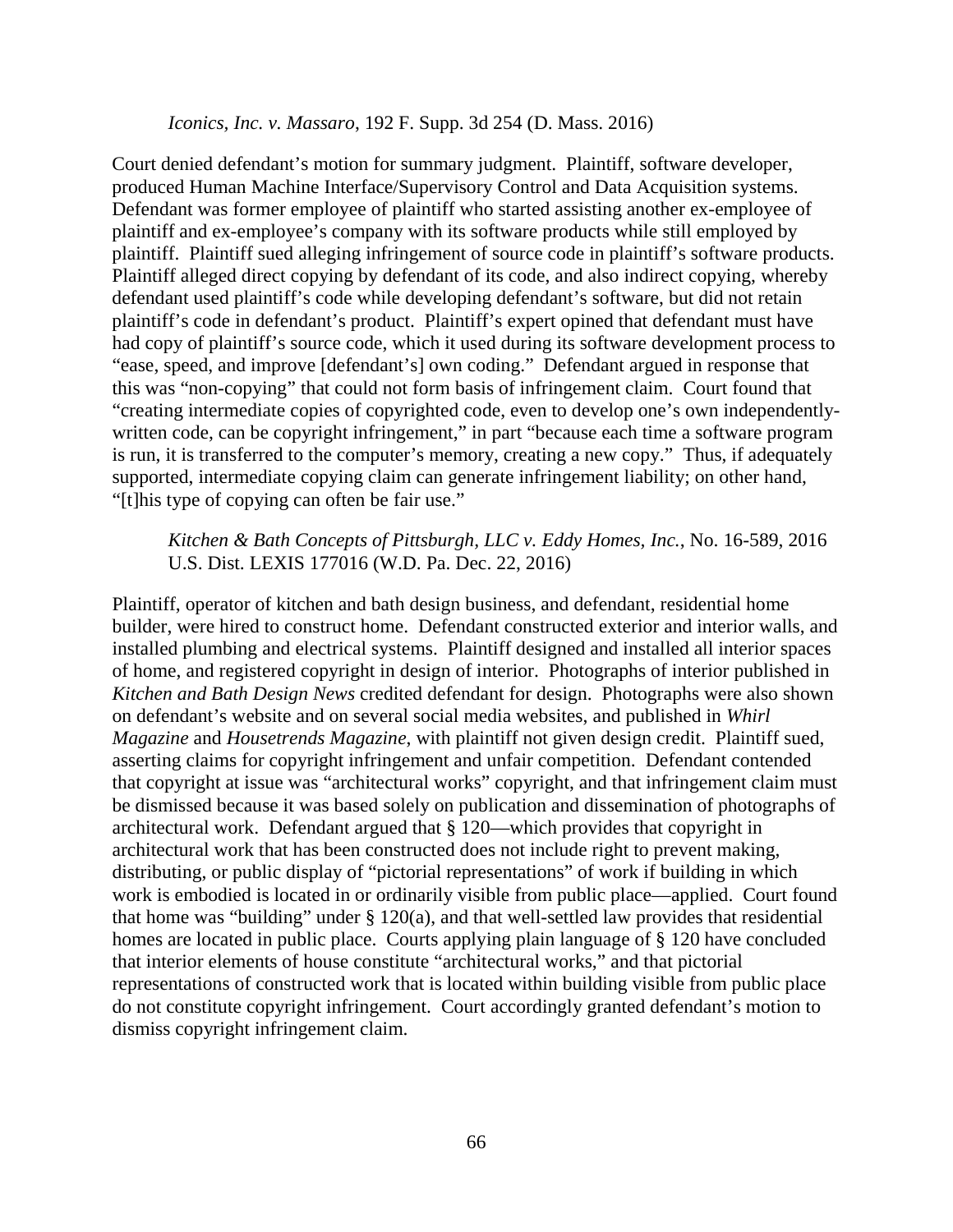#### **VI. DEFENSES/EXEMPTIONS**

#### **A. Fair Use**

#### *TCA Tel. Corp. v. McCollum*, 839 F.3d 168 (2d Cir. 2016)

Second Circuit reversed district court holding that defendants' use of "Who's on First?" routine was fair use. Plaintiffs, successors-in-interest to estates of William "Bud" Abbott and Lou Costello, appealed from district court's dismissal of their suit against defendants, including producers and author of play, for use of "Who's on First?" routine in play *Hand to God*. District court found use of routine transformative as matter of law. Second Circuit found defendants' use of work not transformative, as defendants did not modify work, and although play had critical theme, defendants did not use work to express critique. Because use was not transformative, court concluded that district court erred in discounting *Hand to God*'s commercial character. As to second fair use factor, court found that routine was creative work, close to core of intended copyright protection; because defendants' use of routine was not transformative, and because record was devoid of persuasive justification for extent of defendants' use, creative nature of routine weighed strongly against fair use defense. As to third factor, court found that, while portion of routine used by defendants takes less than two minutes to perform, it comprised "heart" of work; it exposed joke that is elemental to work, and court found defendants did not proffer satisfactory reason for repeated exploitation of joke. As to final fair use factor, court found that trial court overlooked possibility that defendants' use could negatively affect work's licensing. Because court found all factors weighed against fair use and, at motion to dismiss stage, found no other factors relevant, court held that dismissal of complaint on fair use grounds was erroneous.

### *BWP Media USA Inc. v. Gossip Cop Media, Inc.*, 196 F. Supp. 3d 395 (S.D.N.Y. 2016)

Court concluded that defendant's use of three photos copied from third-party websites without authorization did not constitute fair use. Defendant posted "screen grabs" of three photos on its own site, adding assessments of whether stories that accompanied photos on third-party websites were "real" or "rumor," as displayed on "real-to-rumor scale" posted alongside photos. In regard to Kunis/Kutcher and Pattinson Images, those photos accompanied their corresponding stories as illustrations. On first factor, court found, contrary to defendant's assertions, that use of images was not transformative; defendant's republication of images added no new meaning or expression to images; contributed no information to its articles; and was otherwise extraneous to its reporting function. Because use was not transformative, commercial nature of use "additionally weighs against a finding of fair use." On second factor, images contained both informational and creative elements and were previously published, tipping "not very important" factor slightly in defendant's favor. As to third factor, because purpose of defendant's use was "precisely the same as that of the third-party licensees, the question of whether the amount used was 'reasonable in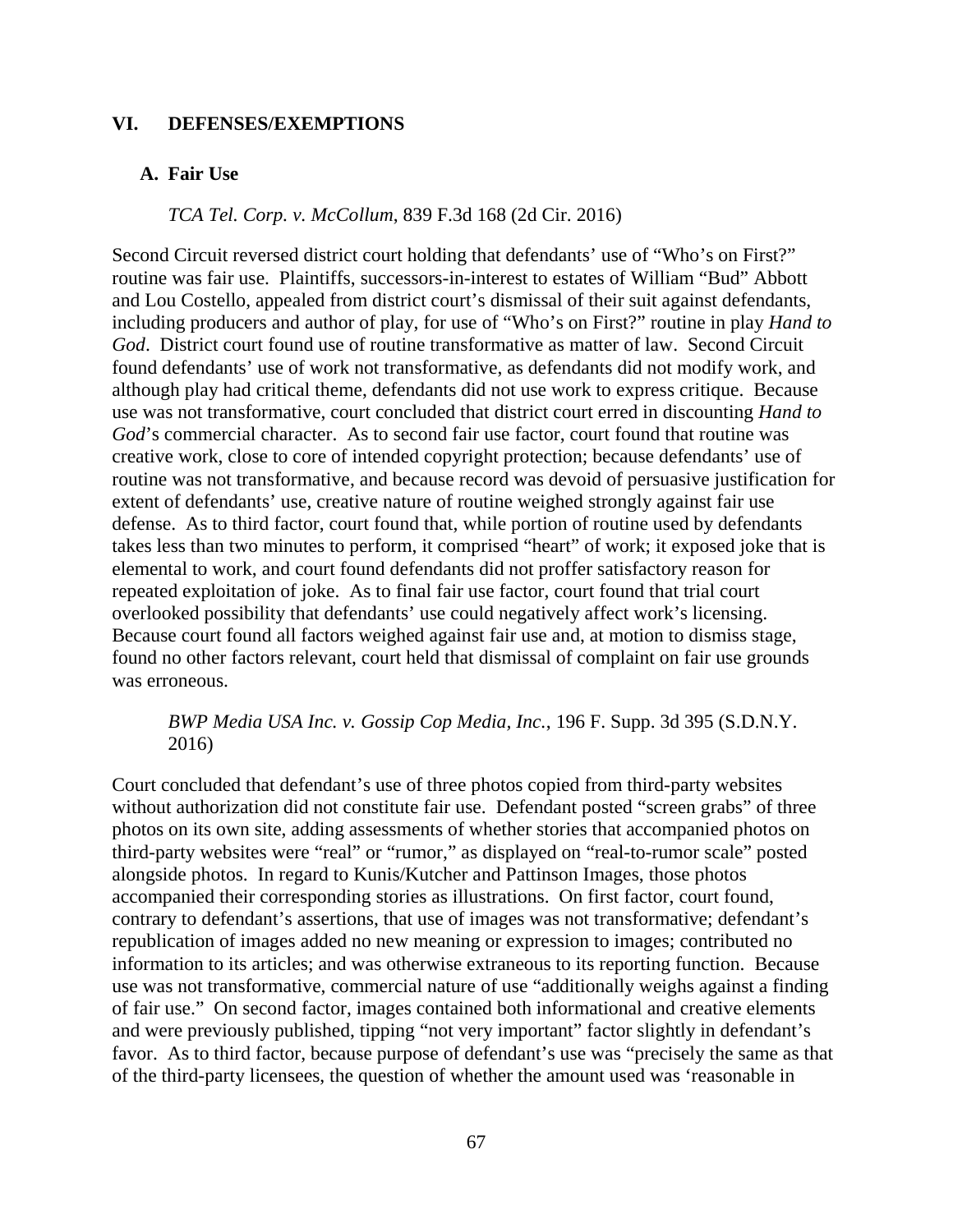relation to the purpose of the copying' must necessarily be answered in the negative." On fourth factor, relevant market for images consists of universe of celebrity news reporting outlets. Because defendant used images in same manner as any celebrity news site would— "to attract interest in the accompanying stories by depicting interesting scenes of famous people"—fourth factor weighed against fair use. Defendant, accordingly, had not established that its publication of images constituted fair use.

*Paramount Pictures Corp. v. Axanar Productions, Inc.*, No. 15-9938, 2017 U.S. Dist. LEXIS 19670 (C.D. Cal. Jan. 3, 2017)

Court denied defendants' motion for summary judgment. Defendants, "going where no man has gone before in producing *Star Trek* fan films," sought to make professional production, and raised over million dollars on crowdsourcing websites to fund projects. Defendants produced 21-minute film *Star Trek: Prelude to Axanar*, and released *Prelude* on YouTube to promote and to raise funds for full-length "*Axanar* Motion Picture." Defendants completed script of *Axanar* Motion Picture and filmed and released scene therefrom. *Axanar* works were set in *Star Trek* universe 21 years before original series. Plaintiffs sued, claiming direct, contributory and vicarious infringement, and defendants moved for summary judgment that use was fair use. Court found all four fair use factors favored plaintiffs. *Axanar* works were not transformative under first factor. Defendants intentionally used or referenced many elements of *Star Trek* works to stay true to *Star Trek* canon "down to excruciating details." Viewed as whole, *Axanar* works did not have further purpose or different character, altering *Star Trek* works with new expression, meaning, or message. On other hand, defendants were "interested in creating alternative ways for fans to view *Star Trek*," and used "fully-professional crew" to ensure *Axanar* would be quality of *Star Trek* "that all fans want to see." Court rejected argument that *Axanar* works were transformative because they were "mockumentaries," form of parody. Court had difficulty discerning from *Axanar* works any criticism of *Star Trek* works—not surprising since defendants set out to create films that stay faithful to *Star Trek* canon and appeal to *Star Trek* fans. Moreover, *Axanar* works were commercial. Defendants did not pay plaintiffs for license, and undisputedly hoped to derive non-monetary benefits from *Axanar* works, thereby profiting from exploitation of copyrighted material without paying customary price. Under second factor, creativity in *Star Trek* works and their status as published works were undisputed. On third factor court noted defendants intentionally used elements from *Star Trek* works to create works that stayed true to *Star Trek* canon "down to excruciating details." While it was difficult to quantify amount of portion used in relation to *Star Trek* works as whole, elements of *Star Trek* works pervaded *Axanar* works. Elements from *Star Trek* works that defendants used were qualitatively important because they gave *Axanar* works *Star Trek* feel and enabled defendants to stay true to *Star Trek* canon. On fourth factor, court noted prequel was kind of potential derivative plaintiffs would in general develop or license others to develop. Judging by success of defendants' fundraisers, *Axanar* works were type of work for which there was separate demand that plaintiffs might one day seek to exploit. Court dismissed defendants' argument that there was no evidence that *Axanar* works acted as market substitutes for *Star Trek* works. Lack of evidence was understandable: *Prelude* could not be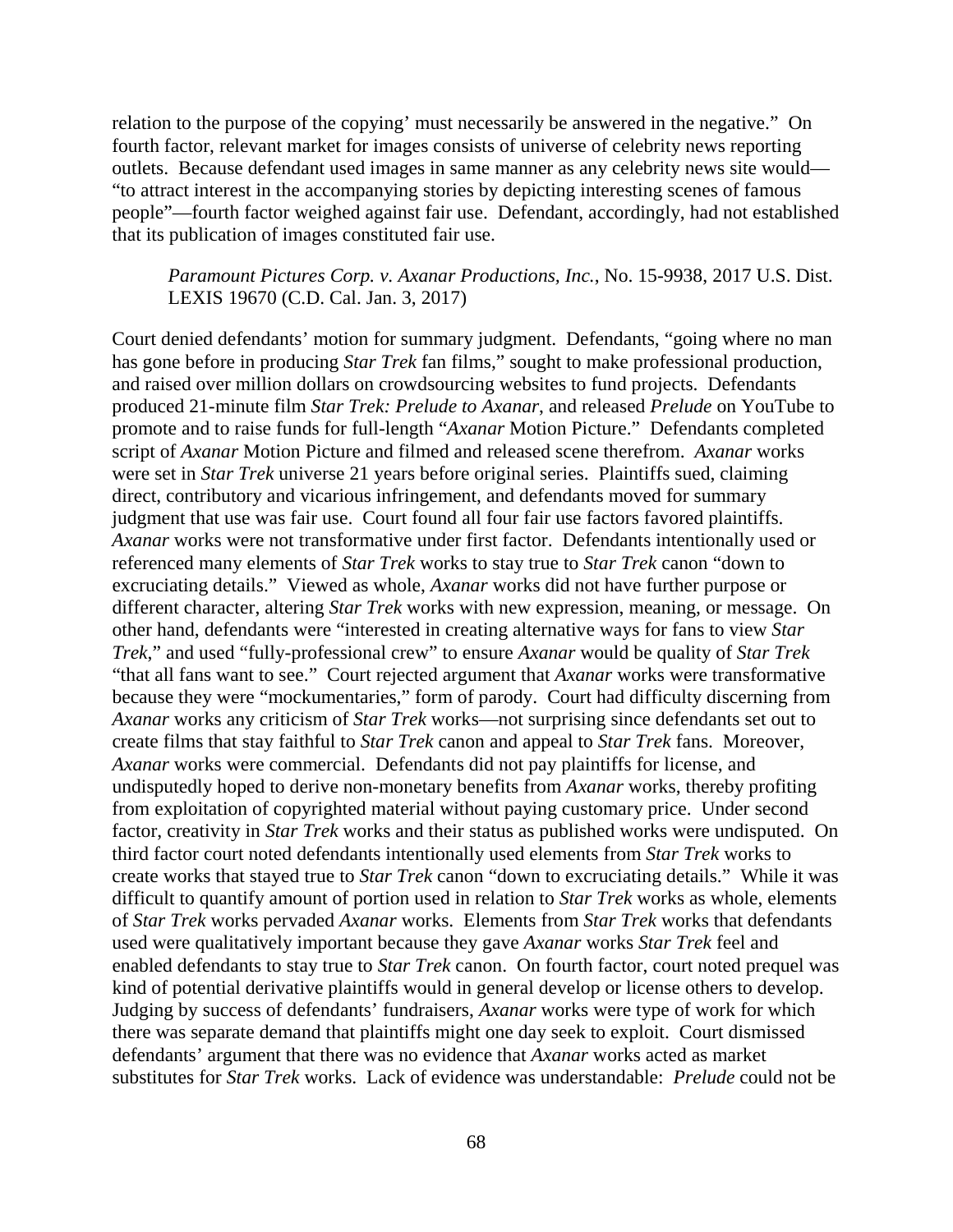market substitute for *Star Trek* TV series or films, just as trailer does not substitute for feature-length film, and *Axanar* Motion Picture had not yet been made or released and its script was not yet released; hence it could not have any market impact. On other hand, defendants successfully raised over million dollars from *Star Trek* fans at defendants' prompting to fund *Axanar* projects instead of "dumping hundreds or thousands of dollars year on … cable channels" on which *Star Trek* works are shown. Defendants used "fullyprofessional crew—many of whom have worked on *Star Trek* itself"—to "ensure *Axanar* will be the quality of *Star Trek* that all fans want to see." Under facts, defendants evidently intended for their work to effectively function as market substitution for *Star Trek* works. There was little doubt that unrestricted and widespread conduct of sort engaged in by defendants would result in substantially adverse impact of market substitution for *Star Trek*  works. Fact that defendants distributed works for free online likely increased risk of market substitution, as fans choose free content over paid features. All four fair use factors thus weighed in favor of plaintiffs.

# *Disney Enters. v. VidAngel Inc.*, No. 16-4109, 2016 U.S. Dist. LEXIS 183152 (C.D. Cal. Dec. 12, 2016)

Court granted plaintiffs' motion for preliminary injunction. VidAngel Inc. offered more than 2,500 movies and television episodes on website. VidAngel purchased DVD copies of each title, entered DVD into inventory management application database and assigned unique barcode to each physical disc case. VidAngel then used commercially available software program to decrypt copy of each title. After decryption, VidAngel created "intermediate" files and tagged files for over 80 types of potentially objectionable content. Before watching movie or episode, customer had to purchase physical DVD containing title from VidAngel. After customer purchased physical DVD customer was shown listing of various types of potentially objectionable content identified in purchased work, as well as number of occurrences of such content. User then selected types of content user wished to have silenced or deleted. After selecting filters, subscriber was able to view stream instantaneously on any VidAngel-supported device. VidAngel offered over 80 of plaintiffs' movies on website. Plaintiffs did not authorize VidAngel to copy or publicly perform works. Plaintiffs sued alleging infringement and DMCA violations, and moved for preliminary injunction. Vidangel asserted fair use defense. Court found VidAngel's service was not fair use. On first factor, VidAngel did not dispute that it profited from use of plaintiffs' works. Court held commercial use of copyrighted material is "presumptively unfair" exploitation of monopoly privilege that belongs to copyright owner. VidAngel filtering service was not transformative, court found. Service did not add anything to plaintiffs' works; it simply omitted portions viewers found objectionable. Furthermore, notwithstanding edits made by users, VidAngel's use of plaintiff's works served "same intrinsic entertainment value that is protected by plaintiffs' copyrights," and was thus not transformative. Court found VidAngel's commercial use of copyrighted works, coupled with non-transformative nature of edited copies, weighed heavily in favor of plaintiffs under first fair use factor. Second factor also weighed in favor of plaintiffs. Under third factor, VidAngel did not dispute copying of substantial portion of plaintiffs' copyrighted works, but argued that their viewers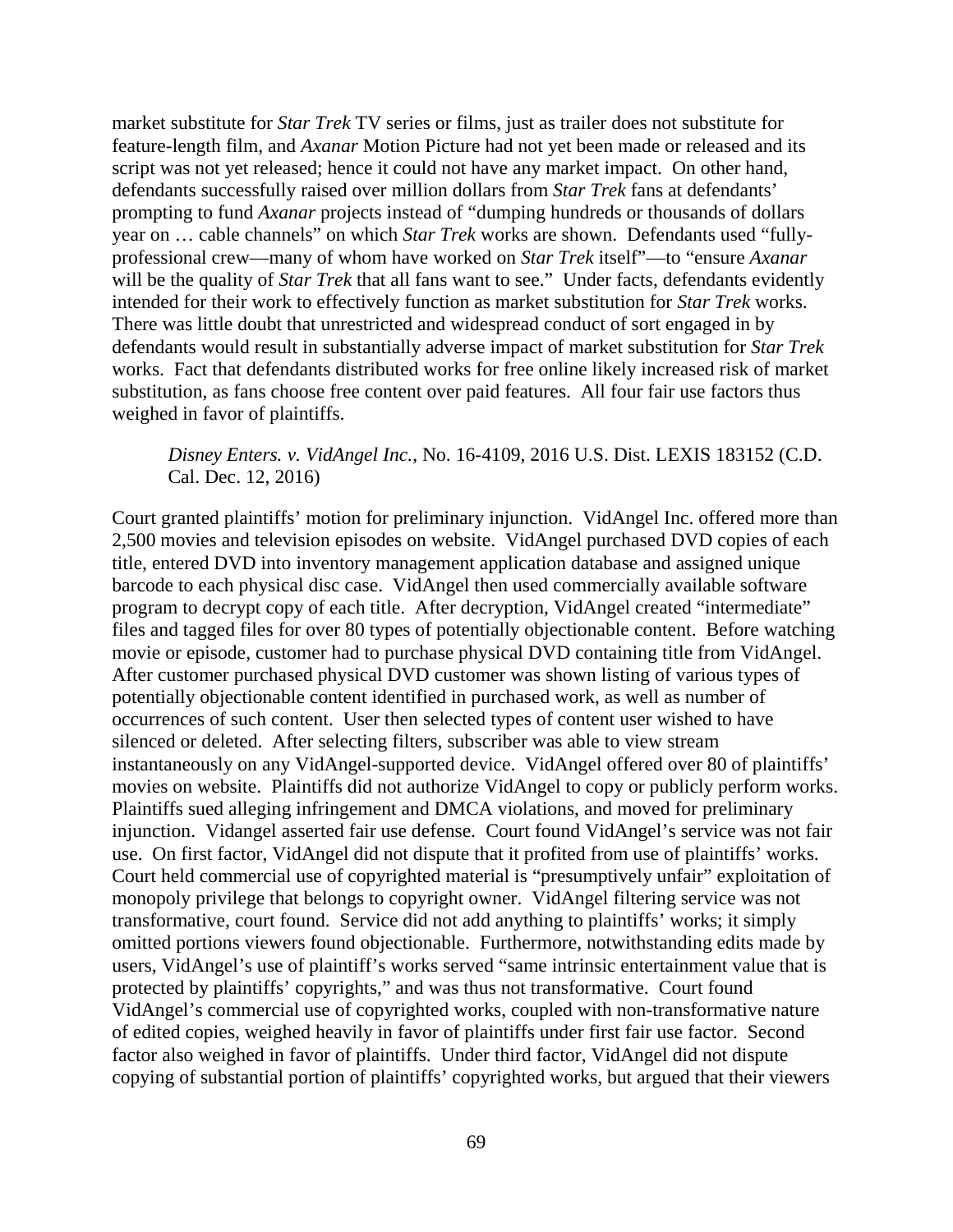never watch exact copies of original films, due to requirement that each user must apply at least one filter. VidAngel also asserted that filtered versions of movies were not substitutes for plaintiffs' works. Court disagreed. Despite fact that VidAngel's service omitted portions of each work, essential storyline, cinematography and acting—heart of movie—remained unchanged. Accordingly, third factor weighed for plaintiffs. On fourth factor, court stated that when intended use is for commercial gain, likelihood of market harm "may be presumed." VidAngel, citing customer survey results that indicated that over 51% of VidAngel customers would not watch offerings without filtering, argued service did not harm, and actually increased, market for copyrighted works because filtered movies were not substitute for unfiltered movies. Court found survey results ultimately detrimental to VidAngel; fact that 49% of VidAngel's customers would view movies without filters showed that service did serve as effective substitute for unfiltered works for approximately half of VidAngel users. Furthermore, fact that VidAngel's streams were "composed primarily" of plaintiffs' works, including heart of work, with little added or changed made streams more likely to be merely superseding use, fulfilling demand for original. Fourth factor therefore weighed in favor of plaintiffs. Based on analysis of factors, court found VidAngel had not met burden of proving fair use.

## *Oracle America, Inc. v. Google, Inc.*, No. 10-3561, 2016 U.S. Dist. LEXIS 145601 (N.D. Cal. Sept. 27, 2016)

Plaintiff brought suit for infringement with respect to defendant's reimplementation of certain API packages in copyrighted Java. Plaintiff moved to renew its motion for judgment as matter of law and for new trial after jury found accused infringement constituted fair use. Court denied both motions. Plaintiff, without citing any authority, argued that all uses must stand or fall together under fair use test of § 107. Court disagreed and clarified that concern with widespread use is not whether uses distinct from accused uses might harm market for copyrighted works, but whether use of same sort, if multiplied via use by others, would cause market harm. Court ultimately upheld jury verdict that use constituted fair use.

*Newegg Inc. v. Ezra Sutton, P.A.*, No. 15-1395, 2016 U.S. Dist. LEXIS 124981 (C.D. Cal. Sept. 13, 2016)

Court granted plaintiff's motion for partial summary judgment as to copyright infringement based on defendant's copying of draft legal brief. Defendant moved to amend Final Pretrial Conference Order to add affirmative defense of fair use, and court granted motion, finding no prejudice to plaintiff because plaintiff competently dealt with fair use in its partial summary judgment motion; amendment would not adversely affect conduct of trial; and there was no evidence defendant acted in bad faith. On first fair use factor, court found defendant did not add new expression, meaning or message to draft brief, and use had same intrinsic purpose as original, to persuade court. Factor thus weighed heavily in favor of plaintiff. As to second factor, court found brief was "functional presentation of fact and law," and in accordance with Supreme Court's priority in disseminating factual works, factor weighed slightly in favor of defendant. Because defendant copied most, if not all, of substantive portions of draft brief, third factor weighed heavily in favor of plaintiff. On fourth factor, since plaintiff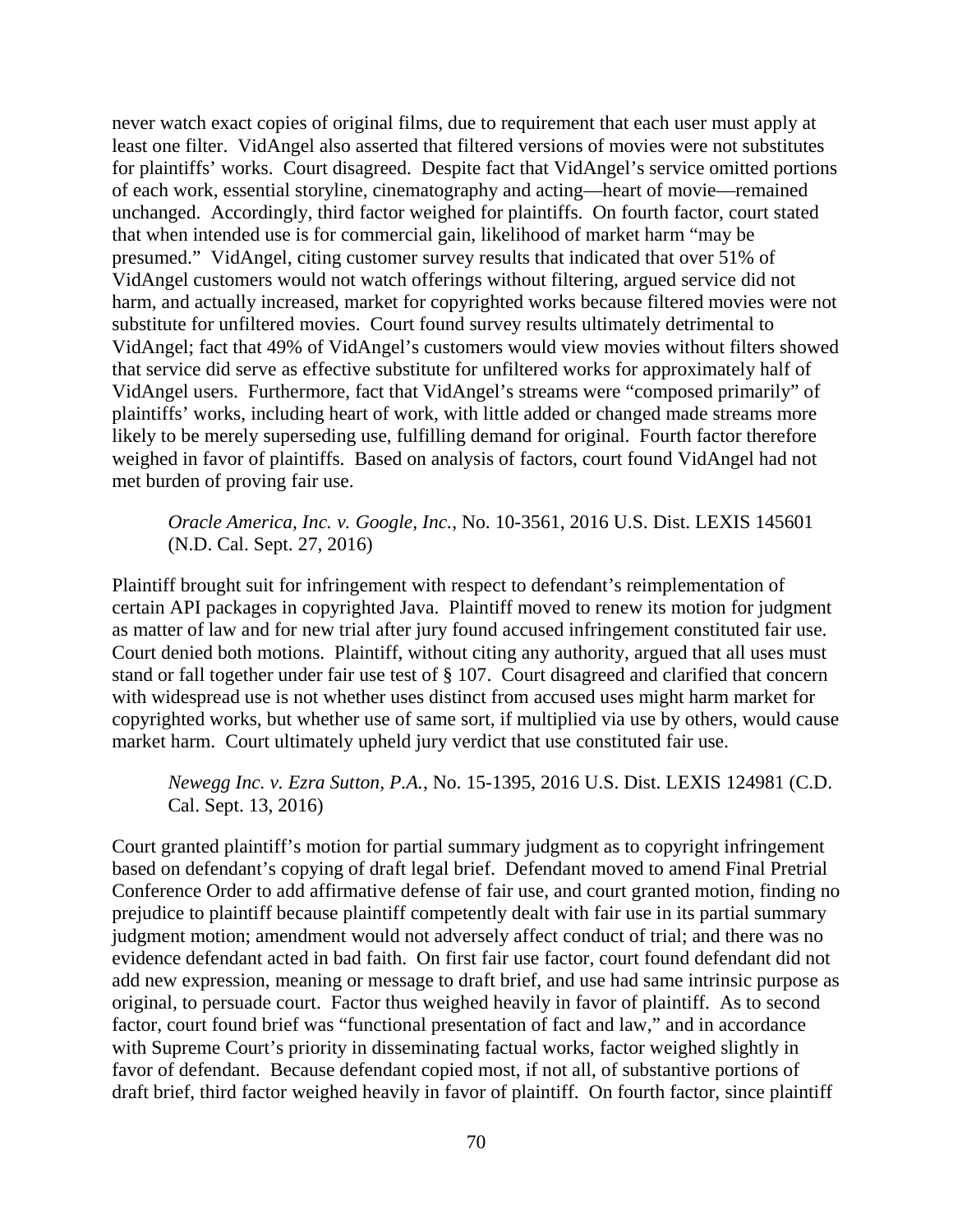failed to provide evidence that it had ever sold or licensed its briefs, or that there was market for licensing or sale of its briefs, factor weighed slightly in favor of defendant. Upon consideration of all four factors, "with more weight given to the first and third factors based on the facts, circumstances and particular nature of this case," court found defendant did not meet burden of establishing *prima facie* case that copying of draft brief was fair use.

*Nichols v. Club for Growth Action*, No. 16-220, 2017 U.S. Dist. LEXIS 12820 (D.D.C. Jan. 31, 2017)

Court denied defendant's motion to dismiss copyright claim as fair use. Plaintiffs, songwriter and recording studio, sued defendant, conservative political action organization that created ads to promote conservative candidates for public office, for copyright infringement. Plaintiffs claimed that defendant's 30-second political ad, broadcast on Wisconsin television and Internet in September 2015, violated plaintiffs' copyright in song "Times of Your Life." Defendant moved to dismiss, "arguing that Plaintiffs' allegations have plead [sic] them out of court by demonstrating that its use of the copyrighted work was fair use." Plaintiffs contended determination of fair use was not appropriate on motion to dismiss, and court agreed: "Fair use is not traditionally determined on a motion to dismiss and this Court will not disrupt that tradition."

*Corbello v. Devito*, No. 08-867, 2016 U.S. Dist. LEXIS 101768 (D. Nev. Aug. 3, 2016)

Court denied defendants' motion for summary judgment. Plaintiff was widow and heir of Rex Woodard, who assisted defendant "Tommy" DeVito, member of The Four Seasons, in writing unpublished biography that was one basis for *Jersey Boys* musical. Plaintiff alleged that DeVito and others wrongfully used work to develop *Jersey Boys*. Defendants moved for summary judgment on fair use. As to first fair use factor, court found that commercial use of work weighed against fair use. Second factor similarly weighed against fair use because work had not been published. Third and fourth factors, however, weighed in favor of fair use because portions at issue were small part of work, and use "was likely to have increase[d] its value and likely didn't decrease it by much, if at all." In sum, court found issue of material fact as to fair use, and denied motion.

*StorageCraft Technology Corp. v. Persistent Telecom Solutions, Inc.*, No. 14-76, 2016 U.S. Dist. LEXIS 79394 (D. Utah June 17, 2016)

Court granted in part and denied in part plaintiff's motion for summary judgment. Plaintiff, computer software company that provided end users with computer backup software using proprietary software tools, sued defendant, cloud storage services company, for direct and contributory infringement, alleging that defendant's cloud services product incorporated "Replacement Solution" that was intended to eliminate defendant's need to rely on plaintiff's proprietary tools, but that relied on plaintiff's tools installed on end-users' machines to automatically convert plaintiff's proprietary backup files into new format before files were uploaded to defendant's cloud. Plaintiff moved for summary judgment that defendant would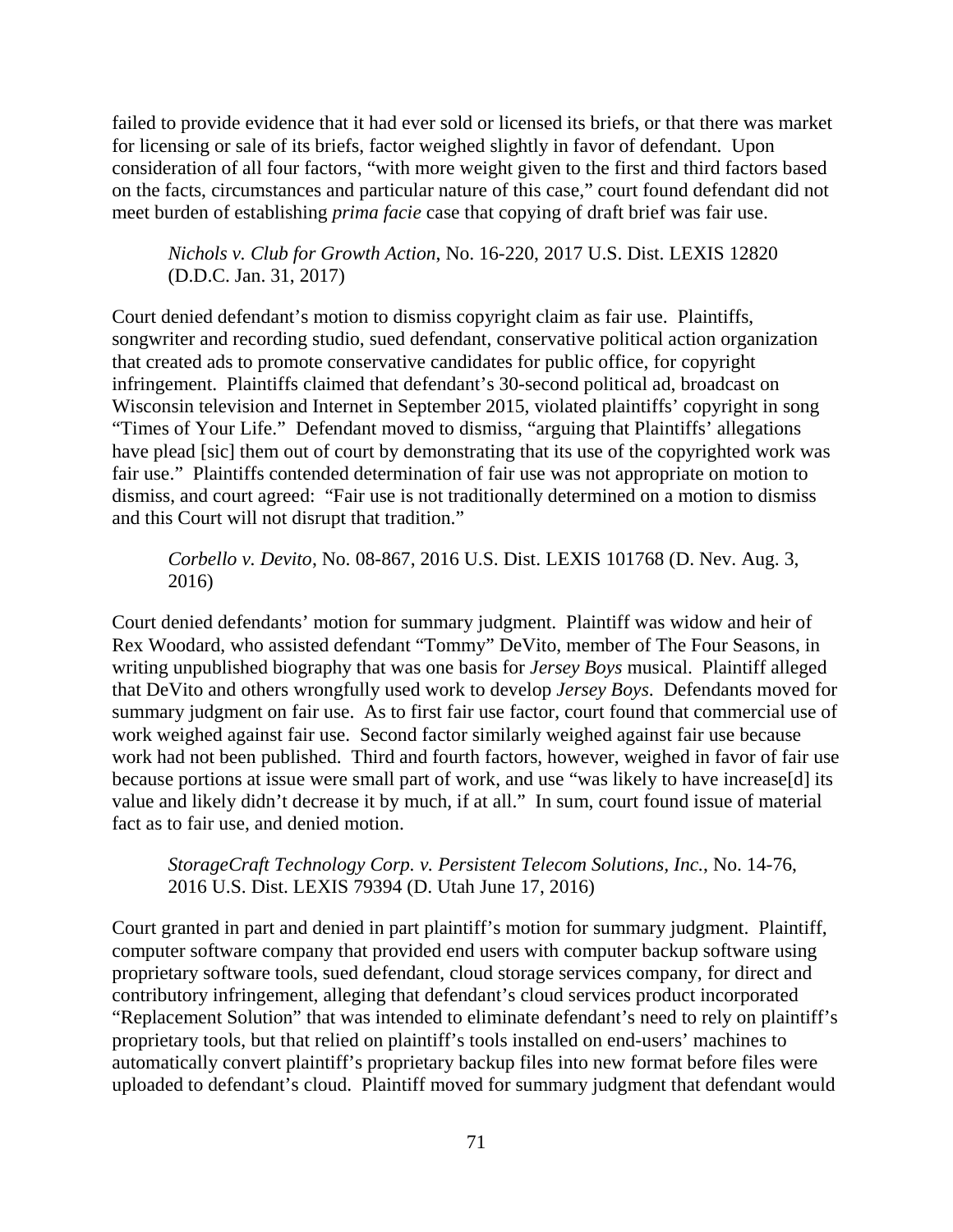not be able to establish affirmative defense that use of plaintiff's copyrighted information was fair use. Court denied motion. Court concluded that defendant had demonstrated existence of genuine disputes of material fact regarding whether defendant would be able to establish fair use defense at trial. Using expert opinion, defendant demonstrated that Replacement Solution was likely to maintain or even increase market for plaintiff's proprietary tools. Replacement Solution only worked when plaintiff's tools were also installed on end user's machine. Therefore, any end user that desired to use Replacement Solution would need to have or would need to purchase plaintiff's tools. Court found that because effect on market for plaintiff's work is "undoubtedly the single most important element of fair use," dispute of fact over market harm alone rendered summary judgment inappropriate.

## **B. Statute of Limitations**

*Gym Door Repairs, Inc. v. Young Equip. Sales, Inc.*, 206 F. Supp. 3d 869 (S.D.N.Y. 2016)

Plaintiffs manufactured Safe Path System, safety device required by law to be used on electrically operated partition doors in schools in New York State. Plaintiffs' device was only device approved for use in New York City public schools. Defendants used contractors other than and in addition to plaintiffs or those certified by plaintiffs in repairing and maintaining Safe Path System. Plaintiffs brought claims for direct and contributory copyright infringement. Defendants filed motions to dismiss, arguing that plaintiffs' claims should be dismissed as time-barred. Court held because plaintiffs alleged that infringing activities were "still occurring," plaintiffs' claims were not time-barred.

*Walker v. Carter*, No. 12-5384, 2016 U.S. Dist. LEXIS 131557 (S.D.N.Y. Sept. 26, 2016)

Court granted defendants' motion for summary judgment on copyright claim, holding claim time-barred. Dispute was over creation, ownership and use of logo used by Roc-a-Fella Records. Plaintiff claimed to be "creative mastermind" of logo design, despite admitting that he neither came up with idea for logo nor drew any part of it. Plaintiff claimed that nearly two decades ago he arranged for three other men to draw logo, and that he directed their work and ultimately combined elements to create logo. Plaintiff alleged that defendants owed him royalties for use of logo under terms of written contract; however, plaintiff claimed he had lost only copy of contract to ever exist. Defendants moved for summary judgment on copyright claim, arguing that plaintiff's claim was copyright ownership claim rather than copyright infringement claim, and thus was barred by three-year statute of limitations. Infringement claims require plaintiff to establish ownership of valid copyright and copying of constituent elements of work. In many infringement cases, ownership is not at issue; issue is instead whether defendant impermissibly copied work. In contrast, where dispute does not involve nature, extent or scope of copying, ownership forms backbone of "infringement" claim at issue, and if ownership claim would be time-barred, any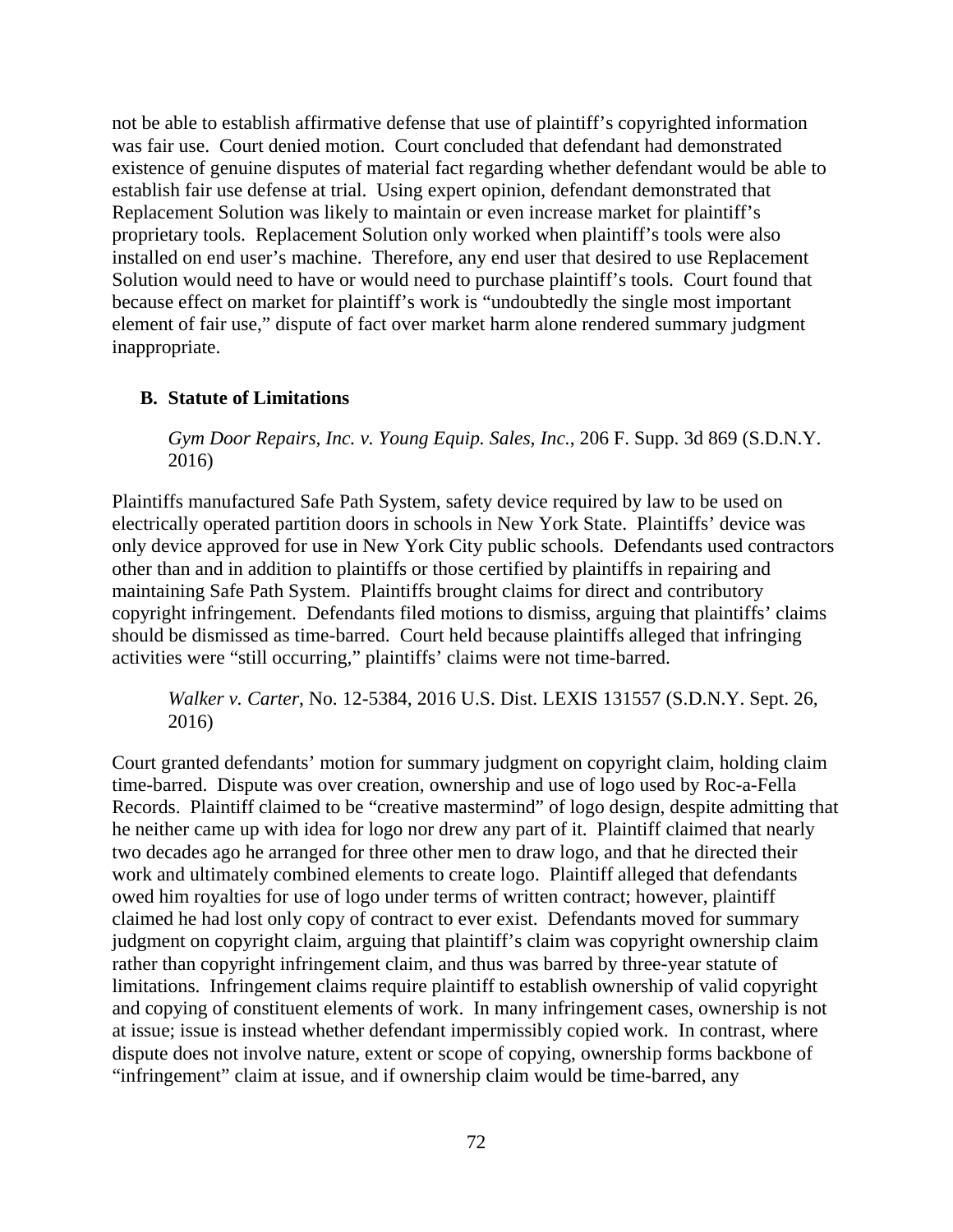infringement claim is likewise time-barred. Question, then, was whether plaintiff's claims were rooted in contested assertion of ownership interest in copyright. While plaintiff styled his copyright claim as claim for infringement, ownership in fact formed backbone of claim. Ownership claim must be commenced within three years after claim accrued; ownership claim accrues only once, when reasonably diligent plaintiff would have been put on inquiry notice as to existence of right. Court, drawing all inferences in favor of plaintiff, found claim accrued at latest in 2007, when plaintiff, by his own account, learned he was entitled to royalties he did not receive. Since suit was not filed until 2012, plaintiff's claims were timebarred.

## *Phoenix Techs. Ltd. v. VMware, Inc.*, No. 15-1414, 2017 U.S. Dist. LEXIS 2899 (N.D. Cal. Jan. 6, 2017)

Court granted in part and denied in part defendant's motion for summary judgment. Parties, software developers, entered into master license agreement for defendant to use certain of plaintiff's software. Plaintiff sued defendant for infringement, alleging use of software by defendant exceeded scope of license. Defendant argued that some of plaintiff's copyright claims were time-barred because they occurred outside of three-year statute of limitations period. Defendant argued that plaintiff had been using defendant's accused server products since at least 2004, that "numerous high-ranking executives and employees" of plaintiff knew about defendant's use of plaintiff's software in its products years before suit was filed, and that such knowledge should be imputed to plaintiff. Because parties disputed when plaintiff discovered, or reasonably could have discovered, defendant's allegedly infringing acts, court held that facts were "neither uncontroverted nor irrefutable," and that factual issue as to when plaintiff learned of alleged infringement must be resolved by jury.

*Fine v. Baer*, No. 16-21, 2016 U.S. Dist. LEXIS 112312 (M.D. Fla. Aug. 23, 2016)

Court granted in part and denied in part plaintiff's motion for partial summary judgment of liability. Plaintiff photographer brought infringement action against defendants for using photos that he had created in book about shipwreck. Plaintiff moved for partial summary judgment. Defendants asserted as affirmative defense that plaintiff had filed lawsuit after expiration of statute of limitations, contending, on plaintiff's deposition testimony, that plaintiff had learned of infringement few months after book was published in 2011. Court nevertheless held that date of discovery was genuine issue of material fact that could not be resolved at that stage in litigation. Same genuine issue of material fact prevented court from entering summary judgment on issue of laches.

# *Am. Bd. of Internal Medicine v. Rushford*, No. 14-6428, 2017 U.S. Dist. LEXIS 37778 (D.N.J. Mar. 16, 2017)

Court granted defendant's motion for judgment on pleadings on ground that plaintiff's copyright infringement action was barred by three-year statute of limitations. Defendant physician allegedly divulged board certification examination questions to other parties. Court rejected plaintiff's argument that discovery rule meant that claim accrued in January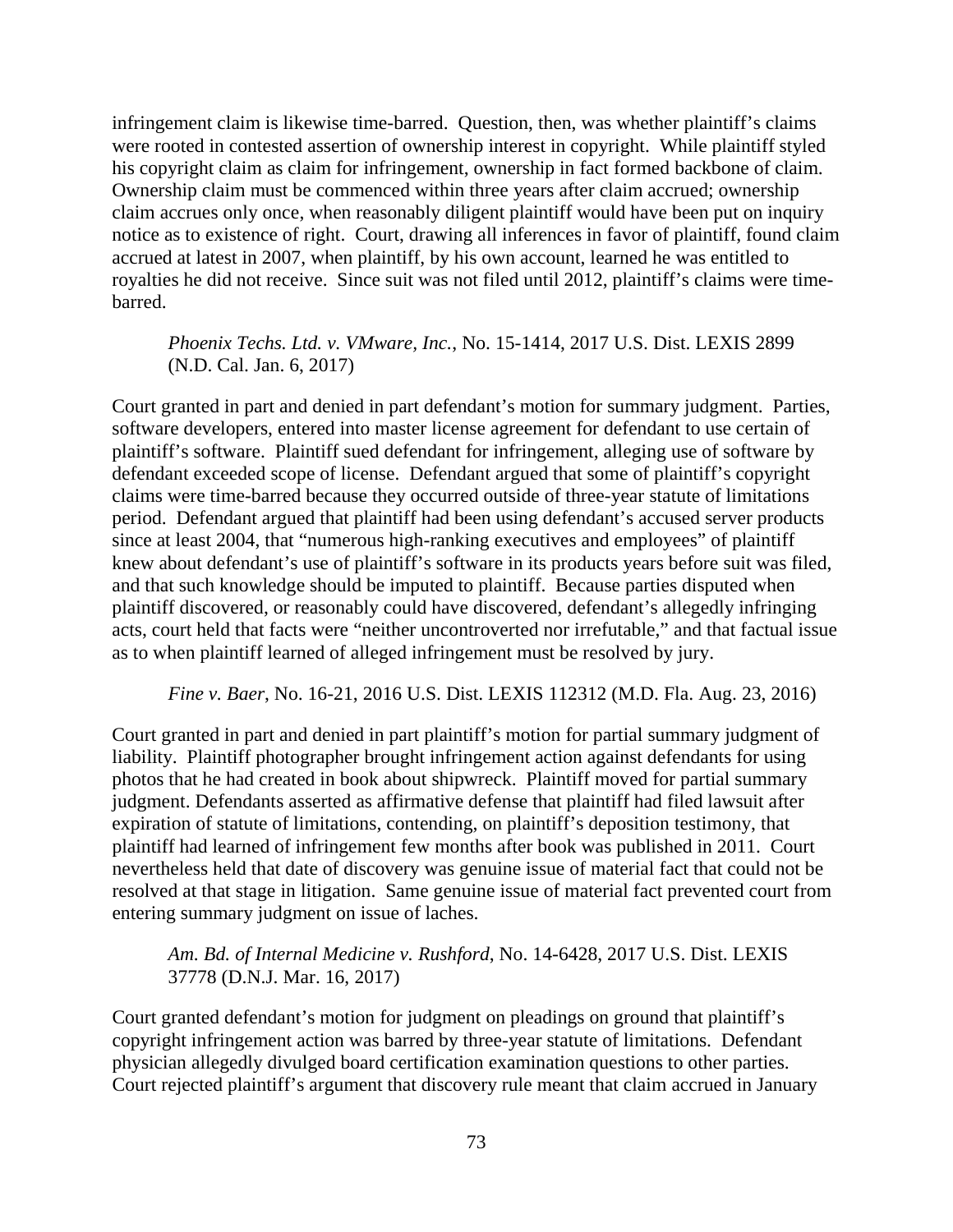2012, when plaintiff concretely matched defendant's email address, which was obtained in December 2009 seizure of other parties' communications relating to infringement of plaintiff's copyrighted examinations, to defendant's actual identity. Discovery rule, court noted, is equitable doctrine that protects copyright plaintiff that, through no fault of its own, discovers act of infringement more than three years after infringement occurred. Most compelling reason for determining that discovery rule did not apply was that plaintiff had no need for equitable extension of limitations period, because it had learned of defendant's identity within original three-year limitations period, but failed to file suit.

# *Live Face on Web, LLC v. Smart Move Search, Inc.*, No. 15-4198, 2017 U.S. Dist. LEXIS 40247 (D.N.J. Mar. 21, 2017)

District court denied defendants' motion to dismiss for failure to state claim. Plaintiff software developer copyrighted software that allowed websites to display video spokesperson that directs visitor's attention to various portions of website. Defendants' website displayed video spokesperson, which plaintiff claimed defendants had accomplished by using, copying and distributing plaintiff's software without authorization. Plaintiff further alleged that, because defendants' video spokesperson could only appear after copy of plaintiff's software had been distributed to visitor's computer, separate violation of plaintiff's copyright occurred every time visitor accessed defendants' website. Defendants moved to dismiss infringement claim because plaintiff had failed to allege unlawful copying and any alleged copying occurred outside statute of limitations. Court held that it could not yet determine whether plaintiff's claims were time-barred because complaint sufficiently alleged that separate violation occurred each time visitor accessed defendants' website and viewed video spokesperson. Because it was impossible to know, without discovery, date when visitor last accessed defendants' website, court denied defendants' motion to dismiss.

# *Energy Intelligence Grp., Inc. v. Kayne Anderson Capital Advisors, LP*, No. 14-1903, 2017 U.S. Dist. LEXIS 9426 (S.D. Tex. Jan. 24, 2017)

Court denied defendant's motion for partial summary judgment. Plaintiff, energy publisher, sued defendant, financial advisors, for copyright infringement and breach of subscription agreement based on defendant's unauthorized copying and distribution of plaintiff's subscription-based online newsletter. Defendant moved for partial summary judgment, arguing that three-year statute of limitations applied, but court disagreed. Defendant sought to renew motion on basis of "new evidence" that plaintiff had notice of facts which defendant argued would have led, with exercise of due diligence, to actual knowledge of defendant's infringement. Defendant relied on deposition testimony of one of plaintiff's employees that plaintiff's employees were incentivized, by way of commissions, to inquire into larger-scale infringements and not small-scale infringements. Court found evidence insufficient, as hypothetical scenario presented to employee did not resolve factual question of whether he exercised reasonable diligence in investigation of defendant's suspected infringement. Even if evidence showed plaintiff was less diligent when investigating smaller-scale infringement cases, court held summary judgment would still not be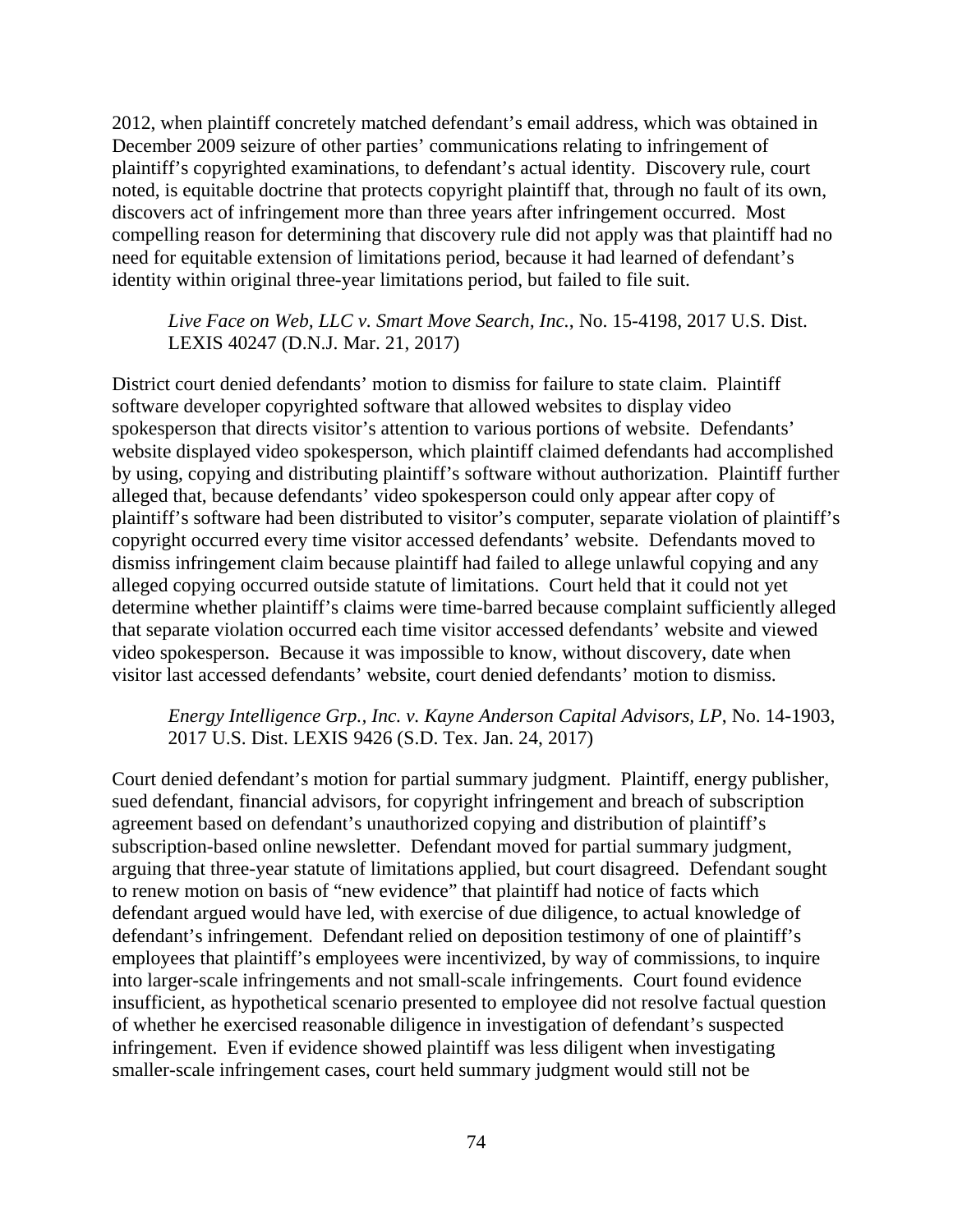appropriate, as standard is objective, not relative, reasonableness of inquiring or failing to inquire.

*Design Basics, LLC v. Devon Custom Home, Inc.*, No. 16-448, 2017 U.S. Dist. LEXIS 41907 (N.D. Ind. Mar. 22, 2017)

Court denied defendants' motion for partial summary judgment that statute of limitations barred plaintiff's claims based on infringing acts that occurred prior to "look-back date." Court held that Supreme Court in *Petrella v. Metro-Goldwyn-Mayer, Inc.*, 134 S. Ct. 1962 (2014), expressly did not pass on question of whether statute of limitations for copyright infringement claims is governed by "injury rule" or "discovery rule." Court therefore applied Seventh Circuit's discovery rule, and held plaintiff's claims regarding infringing acts that occurred more than three years prior to commencement of action not barred as matter of law.

# *Design Basics, LLC v. Miller Builders*, No. 16-390, 2017 U.S. Dist. LEXIS 41909 (N.D. Ind. Mar. 22, 2017)

Plaintiff filed complaint against defendant for publishing, distributing, marketing, and advertising certain architectural designs for single family residential homes that infringe plaintiff's copyrighted works. Defendant alleged that it had used floor plans named in complaint for approximately 23 years prior to lawsuit, and moved for partial summary judgment on statute of limitations. Court found Supreme Court decision in *Petrella* did not abrogate "discovery rule" followed in Seventh Circuit, under which limitations period starts when "plaintiff discovers, or with due diligence should have discovered, the injury that forms the basis for the claim." Accordingly, "discovery rule" controlled determination of when claim accrued, and plaintiff's claims regarding infringing acts that occurred more than three years before action commenced were not barred as matter of law.

*Design Basics, LLC v. Rusk Builders, Inc.*, No. 16-459, 2017 U.S. Dist. LEXIS 41910 (N.D. Ind. Mar. 22, 2017)

Court denied defendant's motion for partial summary judgment. Plaintiff created, marketed, published and licensed architectural works and technical drawings. Defendant built homes. Plaintiff filed suit alleging defendant infringed its architectural designs for residential homes. Defendant had allegedly been building homes based on plaintiff's copyrighted architectural works for at least 15 years prior to suit. Defendant argued plaintiff's suit was time-barred because some of plaintiff's claims occurred prior to three years before plaintiff filed suit. Court disagreed, holding that discovery rule controls determination of when copyright infringement claim accrues. Accordingly, plaintiff's claims for infringing acts that occurred more than three years before suit was filed were not time-barred.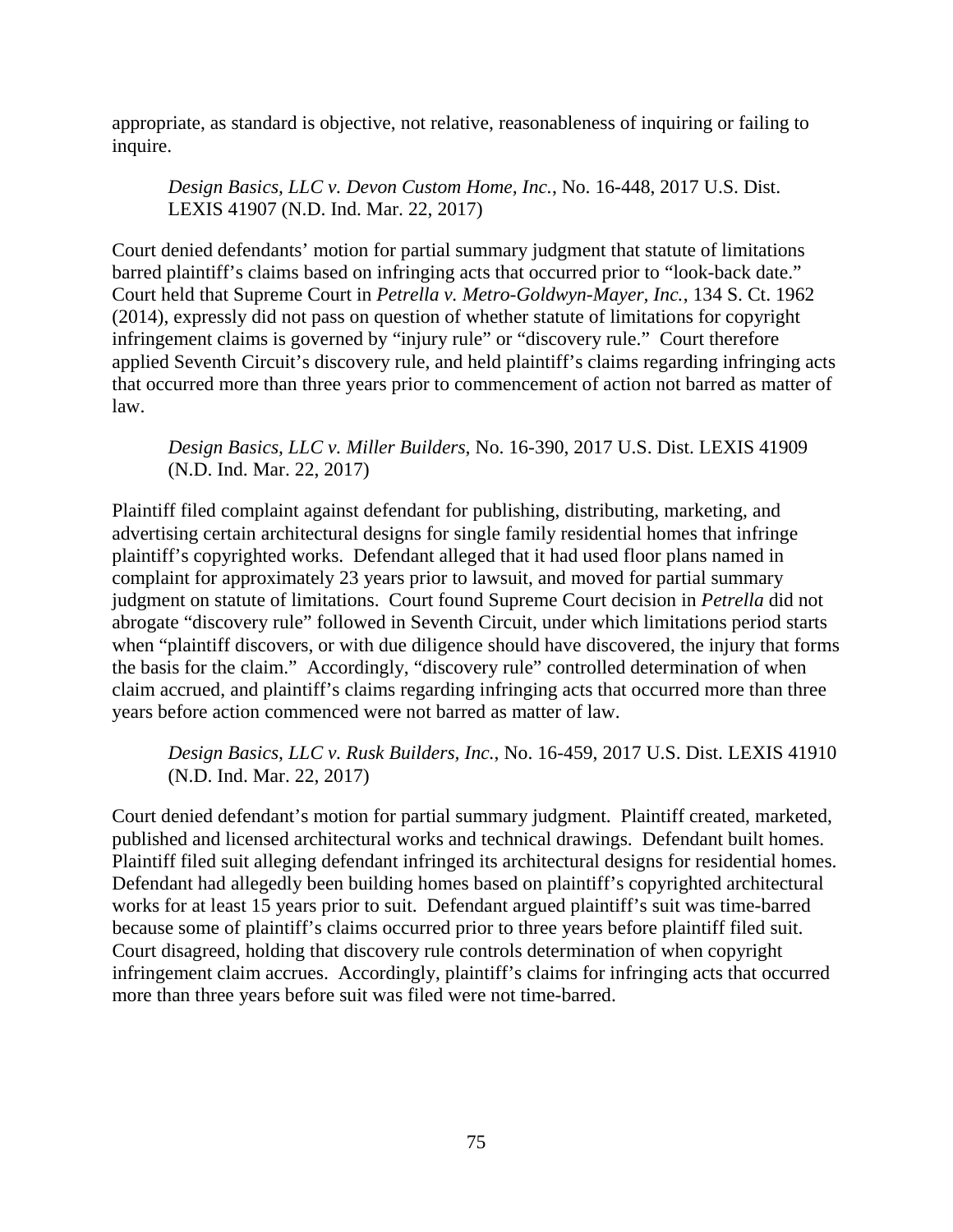# **C. Res Judicata/Collateral Estoppel**

## *Bell v. Taylor*, 827 F.3d 699 (7th Cir. 2016)

Plaintiff brought suit for infringement, claiming that defendants had impermissibly displayed plaintiff's photo on websites promoting their businesses. District court granted summary judgment for defendants. When plaintiff filed second copyright infringement lawsuit against some of same defendants in same court, district court granted defendants' motion to dismiss second case based on *res judicata*. Seventh Circuit affirmed. On appeal, plaintiff argued that first lawsuit had not made determination regarding nighttime version of photo defendants allegedly infringed. Court found that two lawsuits arose out of common core of operative facts, and that plaintiff had opportunity to litigate issue of nighttime photo but chose not to do so. Court refused to allow plaintiff to use second lawsuit to take another bite at apple.

*Crestwood Membranes, Inc. v. Constant Servs.*, No. 15-537, 2017 U.S. Dist. LEXIS 18621 (M.D. Pa. Feb. 8, 2017)

District court denied both parties' motions for summary judgment due to outstanding issues of fact. Plaintiff, owner of copyrights in several designs imprinted upon pool liners, brought infringement claim against defendant, its contract manufacturer. Defendant sought dismissal of infringement claim, asserting, *inter alia*, that plaintiff was equitably estopped as matter of law from asserting claim. Court noted four factors necessary to establish affirmative defense of equitable estoppel: (1) plaintiff has actual or constructive knowledge of infringing conduct; (2) plaintiff intends or expect that defendants will act on plaintiff's misrepresentations or concealments; (3) defendant is ignorant of true facts; and (4) defendant relies on plaintiff's conduct to its injury. In sum, defense is available "when one party reasonably relies upon the actions of another party to conclude that it is authorized to use a copyrighted work in some fashion, without regard for what the actual intent of the opposing party might have been … whether a party intentionally or unintentionally committed an act is irrelevant." Because analysis is very fact-specific, it is not well suited for decision at summary judgment stage.

# **D. First Sale Doctrine**

*Standard Fabrics Int'l, Inc. v. Dress Barn, Inc.*, No. 15-8437, 2017 U.S. Dist. LEXIS 7732 (C.D. Cal., Jan. 19, 2017)

Plaintiff, textile company that offered original "trendy, fashion forward" fabric designs, sought summary judgment on its claims for copyright infringement relating to defendant Dress Barn's sale of garment using allegedly infringing design. Having found summary judgment in favor of plaintiff was warranted as to infringement claim, court addressed defendants' first sale defense. Defendants claimed that Vietnamese clothing producer Trinh, which supplied garments at issue to defendants, obtained allegedly infringing fabric legally from plaintiff, and thus, as downstream buyers of finished garments incorporating fabric,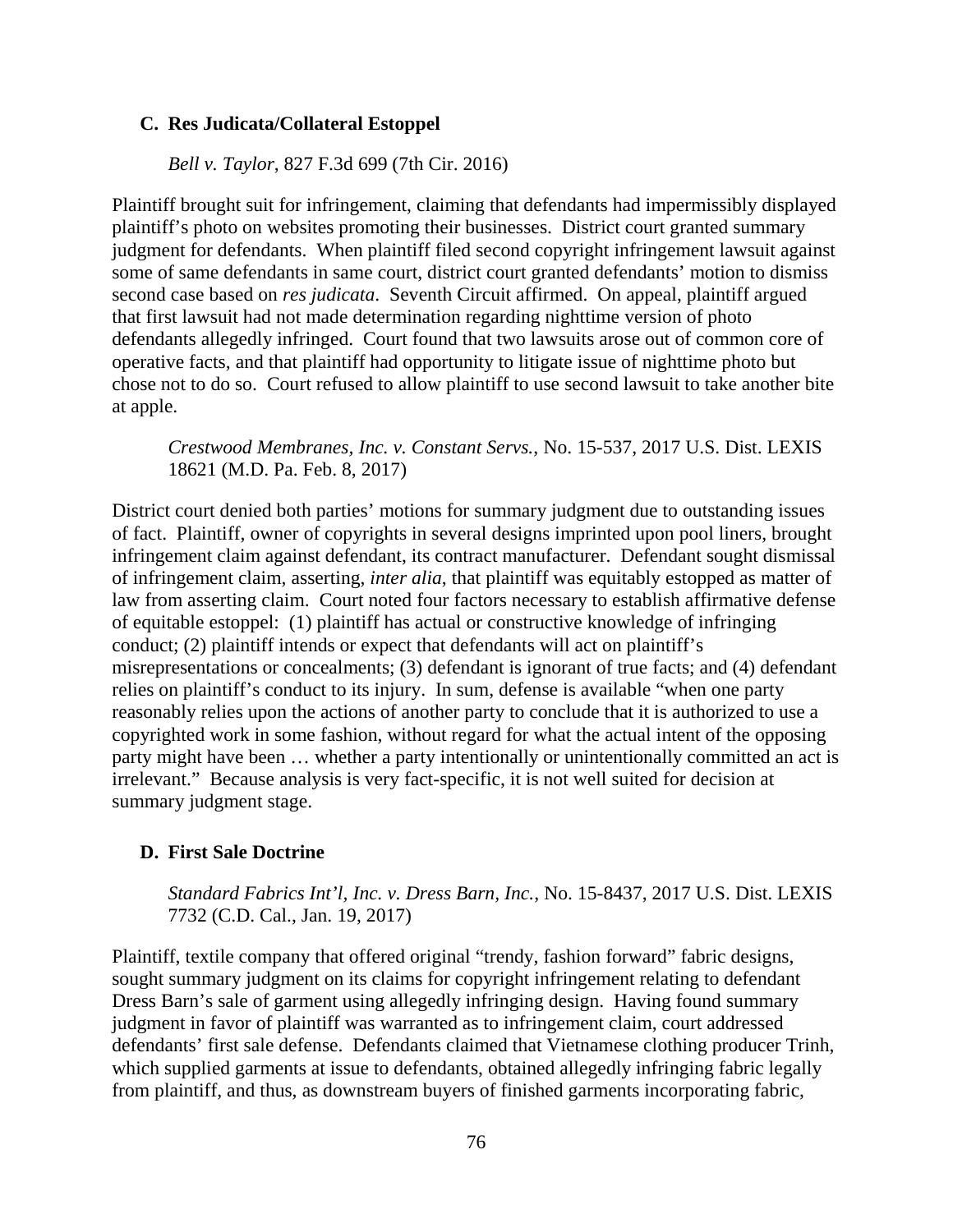they were protected by first sale defense. However, court found no direct evidence that plaintiff sold fabric to Trinh; defendants' argument that both Trinh and third-party clothing manufacturer that received fabric at issue from plaintiff were located in Ho Chi Minh City was not sufficient to raise genuine issue of fact. Defendants thus did not meet burden to show lawful acquisition, and plaintiff was entitled to summary judgment on first sale defense.

## **E. Misuse**

*John Wiley & Sons, Inc. v. Book Dog Books, LLC*, No. 13-816, 2016 U.S. Dist. LEXIS 127307 (S.D.N.Y. Sept. 19, 2016)

Court struck affirmative defenses raised by defendant. First, defendant asserted plaintiffs' claims were barred by misuse of their respective copyrights. To prevail, defendant was required to submit evidence showing that plaintiffs' copyright practices resulted in "improper stifling of competition." Defendant asserted plaintiffs simultaneously ceased selling to defendant in 2007 and 2012, within year of two occasions on which they sued defendant for copyright infringement. Defendant asserted that that fact, combined with plaintiffs' motive to harm defendant financially, was sufficient to survive summary judgment on affirmative defense of copyright misuse. Court held assertion that plaintiffs ceased doing business with defendant after suing defendant for copyright infringement was not enough to support affirmative defense predicated on anti-competitive behavior; fact that plaintiffs had same counsel at time did not alter this conclusion. Defendant also asserted plaintiff's claims were barred by unclean hands doctrine, and raised, as additional evidence of unclean hands, that plaintiffs "intentionally withheld information" about known counterfeiters that should have been disclosed under 2008 settlement agreement. In copyright actions, defense of unclean hands is recognized only rarely, when plaintiff's transgression is of serious proportions and relates directly to subject matter of infringement action. Here defense failed because defendant presented no evidence that plaintiffs' failure to disclose information about known counterfeiter rose to such "extraordinary" level that their conduct was "tainted with inequitableness or bad faith."

*Design Basics, LLC v. Petros Homes, Inc.*, No. 14-1966, 2017 U.S. Dist. LEXIS 32062 (N.D. Ohio Mar. 7, 2017)

Court denied plaintiff's motion for partial summary judgment on misuse defense. Plaintiff, building design firm that created, marketed, published and sold licenses for use of architectural designs, alleged that several drawings, plans and/or houses constructed by defendants were derived from plaintiff's copyrighted works. Plaintiff moved for partial summary judgment dismissing defendants' affirmative defense of copyright misuse. Misuse defense acts as absolute bar to recovery by copyright holders attempting to extend their limited rights to property not covered by copyright. Court acknowledged that Sixth Circuit had not addressed issue of copyright misuse, but noted that several other circuits had. In support of denial of motion, court cited defendants' contentions that plaintiff's design plans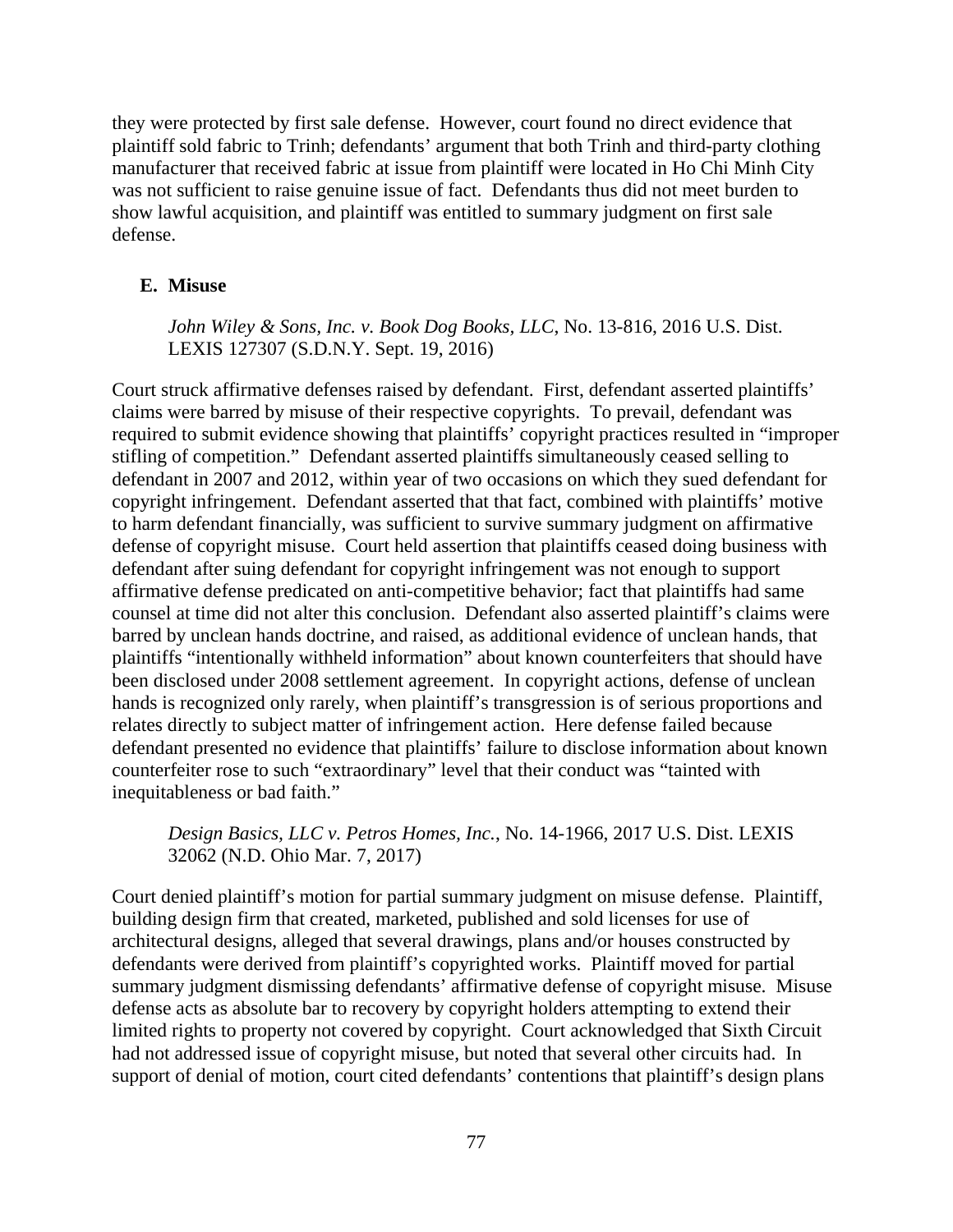contain many standard elements not protected by copyright; that plaintiff financially incentivized employees to find alleged copyright infringements; that plaintiff sued alleged infringers in over 80 similar lawsuits in 12 states to force settlements of cases by leveraging prospect of litigation; and that most of plaintiff's lawsuits were filed after plaintiff's original design files were irretrievably damaged and lost. Court found there were genuine disputes of material fact on copyright misuse defense and, absent controlling case law holding that such defense has been rejected, summary judgment on defense was inappropriate.

# **F. Sovereign Immunity**

*Am. Shooting Ctr., Inc. v. Secfor Int'l*, No. 13-1847, 2016 U.S. Dist. LEXIS 96111 (S.D. Cal. July 22, 2016)

Court granted motion to dismiss by individual defendant in capacity as MiraCosta College director. Plaintiffs alleged that former employees and their companies infringed copyrights when they used certain materials in courses at MiraCosta College. Court rejected plaintiffs' arguments that claim for retroactive money damages was not prohibited by Eleventh Amendment because they brought equitable claim to disgorge "ill-gotten gains," and because Copyright Remedies Clarification Act abrogated immunity under Eleventh Amendment as to individual defendant. Court found that plaintiffs sought damages to be paid from state funds, making state real party in interest, and claim for retroactive money damages prohibited by Eleventh Amendment. Court also found that Congress did not abrogate state's Eleventh Amendment immunity here.

# **G. Miscellaneous**

# *Muhammad-Ali v. Final Call, Inc.*, 832 F.3d 755 (7th Cir. 2016)

Seventh Circuit reversed district court's placing burden on plaintiff to prove that defendant's copying was unauthorized. Plaintiff was artist who created portrait of Louis Farrakhan, Nation of Islam leader, in 1984. In 2013, plaintiff brought suit against *The Final Call*, newspaper that described itself as "propagation arm of the Nation of Islam," for infringement. Defendant maintained that plaintiff had authorized production and sale of over 100 copies of Farrakhan portrait. District court erred in requiring plaintiff to show that copying was unauthorized as part of *prima facie* case. Instead, court held, defendants had burden to prove authorization as affirmative defense. Further, defendant waived its affirmative defenses, but even if it had not, it failed to show implied license. Court therefore reversed and remanded for damages assessment.

*Pugh v. Norman*, No. 16-2075, 2017 U.S. Dist. LEXIS 25582 (M.D. Tenn. Feb. 23, 2017)

In report and recommendation, magistrate judge recommended that motion to dismiss be granted. *Pro se* plaintiff executed "Songwriter Contract" with defendant Paramountsong.com under which Paramount, in exchange for compensation, would develop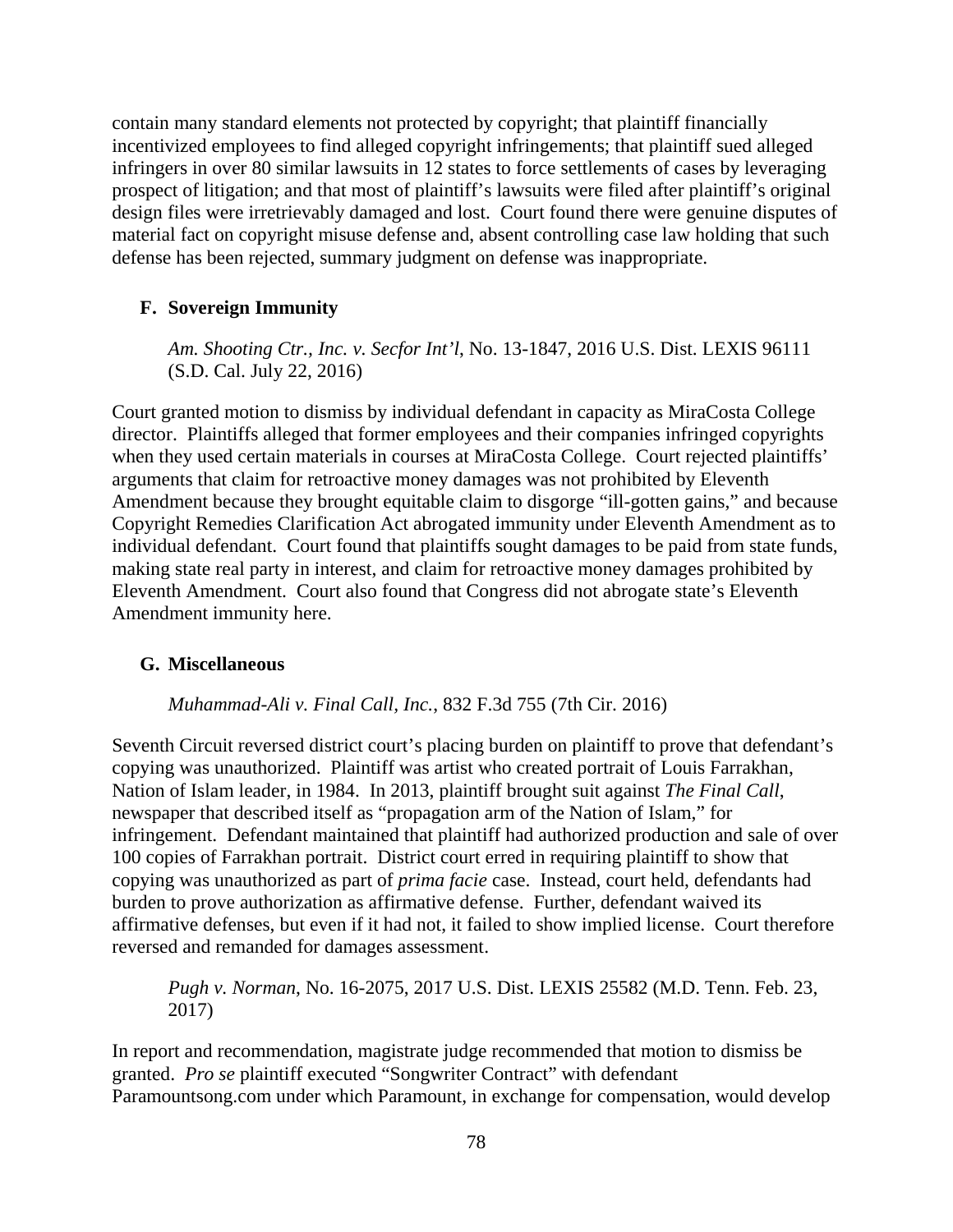melody and produce demo of plaintiff's song "Momma Is Walking With Angels." Plaintiff later executed one-year "Record Contract" with defendant StarTune Records pursuant to which StarTune would reproduce, master and place in major online digital record stores recordings of specified songs, in exchange for which plaintiff would receive of percentage of sales. Following year, Paramount returned money plaintiff had previously given to StarTune and gave plaintiff his portion of profits to date. Paramount representatives told plaintiff that they would not maintain songs on iTunes or Amazon, and did not want to provide plaintiff with other services. Plaintiff commenced suit for breach of contract, piracy, and "possible copyright infringement." As to infringement claim, court found that Record Contract gave StarTune one-year non-exclusive license to put songs on certain online marketplaces; evidence showed that song was for sale within term of contract; there was no allegation of exceeding Record Contract's terms; and there was no allegation of reproduction or distribution after end of Record Contract's term. Magistrate judge accordingly recommended dismissal of infringement claim because complaint and its attachments demonstrated existence of valid license defense.

### *Synopsys, Inc. v. ATopTech, Inc.*, No. 13-2965, 2016 U.S. Dist. LEXIS 147088 (N.D. Cal. Oct. 24, 2016)

Following jury trial on copyright infringement claim resulting in \$30,400,000 award for plaintiff, district court rejected defendant's affirmative defense of equitable estoppel. Plaintiff software developer sued defendant competitor software developer for copyright infringement. Defendant argued plaintiff had encouraged use of its software to meet customer demand for compatibility between products offered by different vendors, and had either actual or constructive knowledge of its copying after defendant won benchmark competition using part of plaintiff's software that it could have not have won without such copying. With respect to first element of equitable estoppel—that party to be estopped "must know the facts"—court found plaintiff lacked actual knowledge of defendant's infringement, because plaintiff did not gain access to content of defendant's infringing software until plaintiff conducted audit related to acquisition of company with which defendant had previously done business, shortly prior to filing suit. Defendant also failed to demonstrate constructive knowledge, because plaintiff had no information on which to base infringement claim other than its knowledge of defendant's success and understanding of underlying technology, which rendered creation of such compatible products difficult (but not impossible) without shared code. Since plaintiff's products were available solely through license, which defendant did not have, plaintiff had no information concerning unauthorized means through which defendant had accessed its proprietary materials. Further, there were no public records or readily accessible documents plaintiff might have reviewed to gain information regarding defendant's infringement. Finally, court noted that simple inquiry would not have revealed defendant's use of copyrighted material, since plaintiff had contacted defendant's CEO prior to filing suit to express concern that defendant had copied plaintiff's software, and was told "Robert, trust me. We didn't copy any of your stuff." On second element of equitable estoppel, defendant alleged plaintiff had encouraged copying of its proprietary software to promote compatible products, because plaintiff had made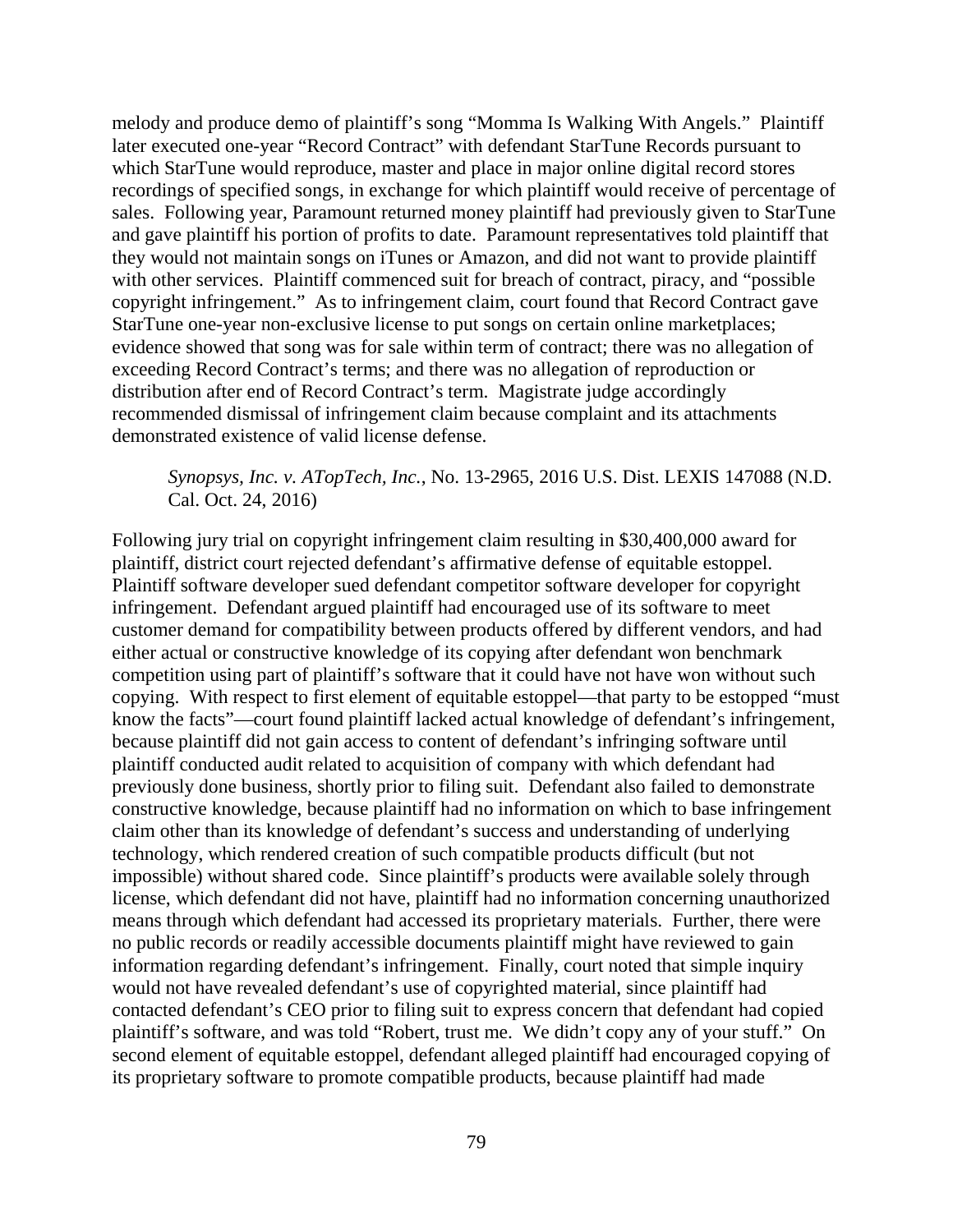presentations at industry conferences and cooperated with third party publications regarding its products. Court disagreed, finding this did not constitute sufficient statement of authorization to warrant copying, noting that plaintiff's products require licenses, and all products and manuals as well as third party publications were prominently marked with copyright notice. Defendant may have had reason to question whether defendant intended to enforce its copyright, but had obligation to investigate further prior to copying, and could have learned extent of interest asserted through simple inquiry to plaintiff. Thus, defendant failed to meet burden of proof for first two required elements of equitable estoppel, and court declined to consider remaining two elements.

### *Sedosoft, Inc. v. Mark Burchett Ltd.*, No. 15-10244, 2016 U.S. Dist. LEXIS 170765 (D. Mass. Dec. 9, 2016)

Defendant entered into contract with plaintiff for plaintiff to write computer code for defendant's trading platform. Parties agreed on "firm estimate" of cost and time, and defendant paid plaintiff \$24,000 in two installments. Plaintiff began writing computer code and designed trading platform around his existing trading system support library to expedite project. However, project lasted longer than expected, plaintiff requested additional payments, and defendant offered to pay out of future profit. Plaintiff refused defendant's offer, pulled out of project, and told defendant to find another programmer, but allowed defendant to use plaintiff's support library files "as long as [defendant] need[s] it." Two years later, plaintiff informed defendant that plaintiff would henceforth charge \$2,000-amonth license fee for using plaintiff's support library files; defendant refused to pay and claimed it had acquired perpetual license. Plaintiff obtained copyright registrations for its support library files and commenced lawsuit. Court found plaintiff estopped from asserting copyright infringement claims because plaintiff, expressly and by its conduct, permitted defendant to use its support library files. Court noted elements of equitable estoppel are (1) party to be estopped must know facts; (2) that party must intend that his conduct be acted upon (or must act in way that leads party asserting estoppel to believe it is so intended); (3) party asserting estoppel must be ignorant of true facts; and (4) party asserting estoppel must rely on estopping conduct to his detriment. Court found all elements met, finding (a) no question that plaintiff knew defendant intended to continue project, and project's dependency on plaintiff's support library files; (b) defendant relied on plaintiff's encouragement to continue developing computer code; (c) defendant did not become aware of plaintiff's claim to computer code until litigation was initiated; and (d) defendant undeniably relied on plaintiff's representations. Consequently, court found plaintiff estopped from claiming copyright infringement of support library files.

### *Energy Intelligence Grp., Inc. v. Kayne Anderson Capital Advisors, LP*, No. 14-1903, 2017 U.S. Dist. LEXIS 9426 (S.D. Tex. Jan. 24, 2017)

Court granted plaintiff summary judgment on defendant's affirmative defenses. Plaintiff, energy publisher, sued defendant, financial advisors, for copyright infringement and breach of subscription agreement based on defendant's unauthorized copying and distribution of plaintiff's subscription-based online newsletter. Plaintiff moved for partial summary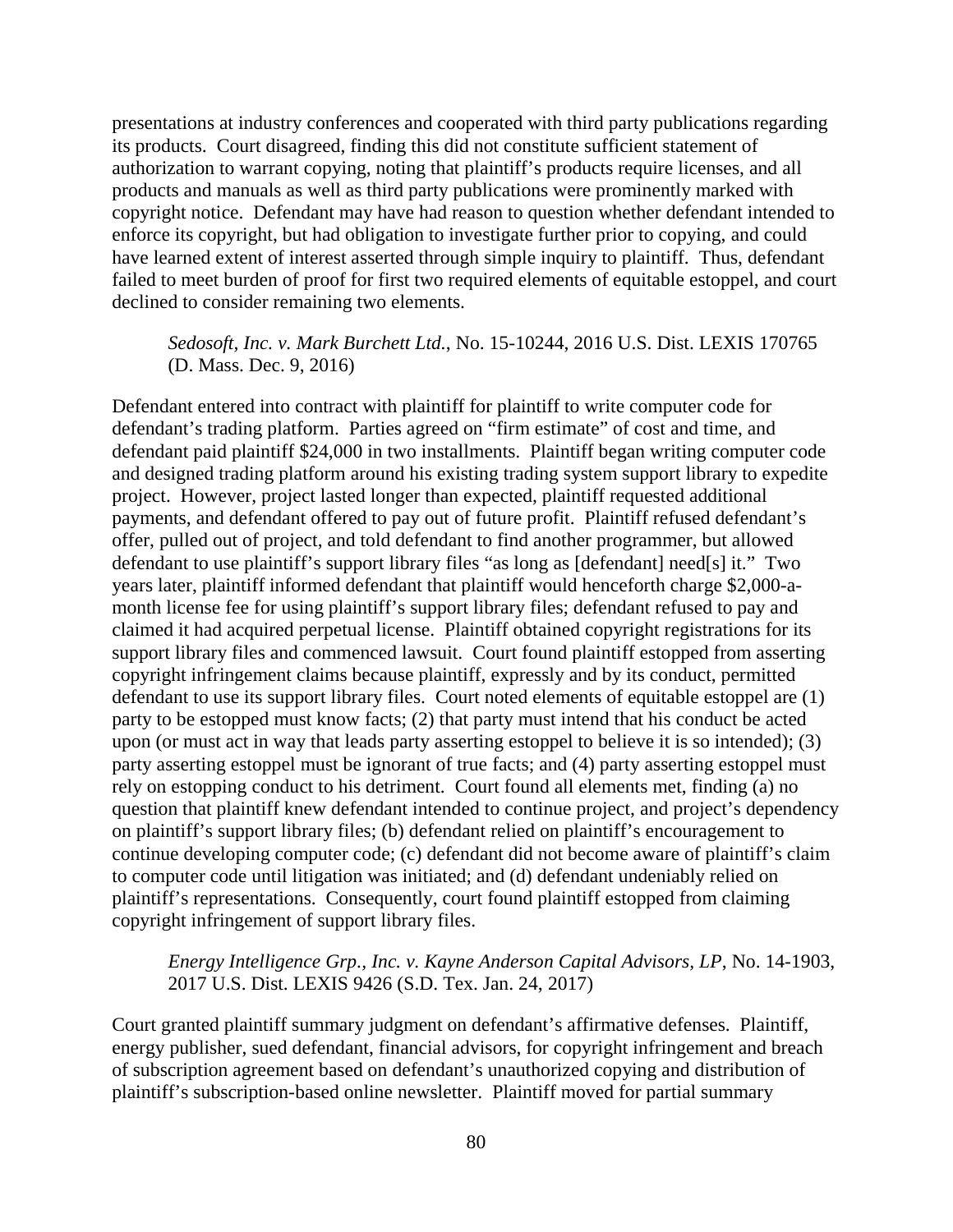judgment on defendant's affirmative defenses. Defendant asserted equitable estoppel, relying on statement from plaintiff to defendant that other infringing subscribers of plaintiff's publication had been required to pay for retroactive subscriptions as result of infringement; defendant argued that statement indicated plaintiff knew of defendant's infringement, that plaintiff intended defendant to respond by purchasing additional subscriptions, and defendant was ignorant of plaintiff's intention to pursue other remedies besides retroactive subscription fees, and relied on representation to continue its infringing conduct because defendant believed plaintiff would only pursue retroactive subscription fees. Defendant argued plaintiff was thus estopped from claiming additional damages. Court disagreed, holding plaintiff's "passing reference to one way of resolving infringement" insufficient. Defendant also asserted defense of implied license, because plaintiff's written subscription agreement prohibited use by anyone other than authorized user, but plaintiff routinely allowed assistants of subscribed persons to download publication for subscriber. Court disagreed, holding that such evidence "merely articulates the common-sense reality of ordinary business practices." Assistants are often employed for such routine tasks as retrieving subscriptions. If subscriber's assistant logged in to plaintiff's website using his credentials for sole purpose of retrieving subscriber's subscription for subscriber's use under terms of subscription license, no reasonable juror could find that activity infringing, and therefore no license was necessary. Defendant also failed to put forward evidence of any conduct from which license could be implied. Defendant also asserted unclean hands/entrapment, and argued plaintiff strategically delayed litigation in order to augment damages. Court disagreed, noting that defendant cited no authority for strategic delay being basis for unclean hands defense.

### **VII. REMEDIES**

#### **A. Damages and Profits**

#### *Leonard v. Stemtech Int'l, Inc.*, 834 F.3d 376 (3d Cir. 2016)

Third Circuit affirmed jury award of \$1.6 million actual damages for use of plaintiff's photos of stem cells taken using electron microscopes. Plaintiff discovered his images on numerous websites affiliated with defendant, and objected to use of images without permission. Despite being on notice of plaintiff's claim, defendant did not notify its distributors of plaintiff's assertion, which it could have done via company-wide email, weekly newsletter, or monthly communications. Jury returned \$1.6 million verdict in plaintiff's favor. On appeal defendant argued that \$1.6 million actual damages award was unconstitutionally and grossly excessive, and therefore should be reduced or vacated and remanded for new damages trial. Third Circuit note that one method of computing actual damages involves calculating fair market value of licensing fees copyright owner was entitled to charge for use. Another method focuses on plaintiff's own past licensing fees. Because jury was instructed about both methods for determining actual damages, and had evidentiary basis for applying fair market value through expert testimony, there was no error in allowing jury to consider evidence about damages based on fair market value approach. Expert testified that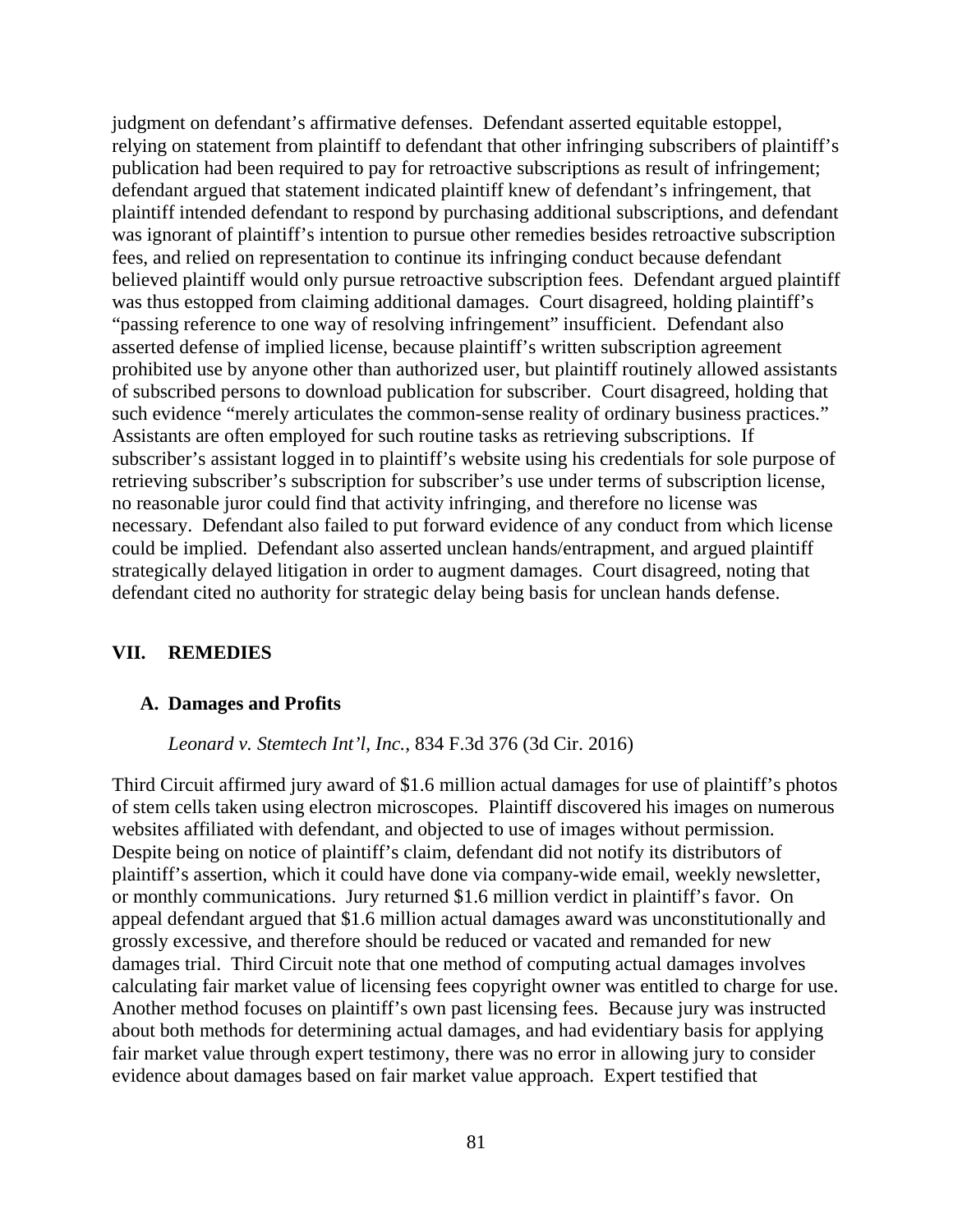"benchmark" fair market value calculation of \$215,767.65 did not account for scarcity rarity of stem cell images—or exclusivity, i.e., how defendant's extensive use would be akin to exclusive license that would eliminate or reduce licensing revenue from other sources and/or decrease value of works. Expert testified that "premium" or multiplier of three to five times benchmark was warranted to account for scarcity, and multiplier of 3.75 to 8.75 times benchmark was appropriate to account for exclusivity of images during infringement period, yielding total estimated range of actual damages of approximately \$1.4 million to nearly \$3 million. While actual damages award under Copyright Act may not include punitive component, here multiplier was not used to penalize; record demonstrated that multiplier was used to calculate fair market value.

#### *Warner Bros. Entm't, Inc. v. X One X Prods.*, 840 F.3d 971 (8th Cir. 2016)

Eight Circuit affirmed award of statutory damages to plaintiffs. Warner Bros. and affiliated companies held copyrights in well-known films *Gone with the Wind* and *The Wizard of Oz*, and in "Tom and Jerry" cartoons. Defendants obtained restored versions of movie posters and lobby cards for films, and extracted from publicity materials images of famous characters including Dorothy, Tin Man, Cowardly Lion, and Scarecrow from *The Wizard of Oz*, Scarlett O'Hara and Rhett Butler from *Gone with the Wind*, and Tom and Jerry. Plaintiffs sued defendants for copyright infringement based on defendants' licensing of images for use on consumer products. Defendants appealed lower court's entry on summary judgment of \$2.57 million statutory damages award on grounds that it violated due process. Eighth Circuit, reviewing for clear error, held that statutory damages award of \$10,000 per infringed work was not "obviously unreasonable," given extensive discovery history, in which defendants' intransigence rendered calculation of actual damages impossible due to missing or inaccurate records; many years of litigation, during which defendants did not cease infringing activity; and extensiveness of infringing activity.

# *McCurry v. Accessory Network Grp., LLC*, No. 15-9779, 2016 U.S. Dist. LEXIS 139884 (S.D.N.Y. Oct. 5, 2016)

Court awarded maximum statutory damages for willful infringement of photograph titled "Taj and Train." Plaintiff sold limited edition fine art prints of photograph, but did not license photograph for commercial use. Defendant displayed unauthorized copy of photograph in store windows of Manhattan retail locations. Defendant failed to respond to plaintiff's cease and desist letters, and continued to display photograph after date of initial letter. Additionally, defendant apparently attempted to conceal its knowing infringement of plaintiff's copyright by transferring photograph to second location after first display was discovered. Defendant was experienced and sophisticated designer and distributor of apparel and accessories, and thus should have known that its conduct was infringing based upon its experience with copyright matters. Accordingly, infringement was deemed willful. Moreover, willfulness was supported by defendant's failure to appear in action. Invoice from plaintiff showed that value of recent fine art sale of photograph was \$35,000.00; court inferred that revenue lost by plaintiff as result of defendant's infringement was at least that amount. Combined with need to deter defendant and others from violating law in future, and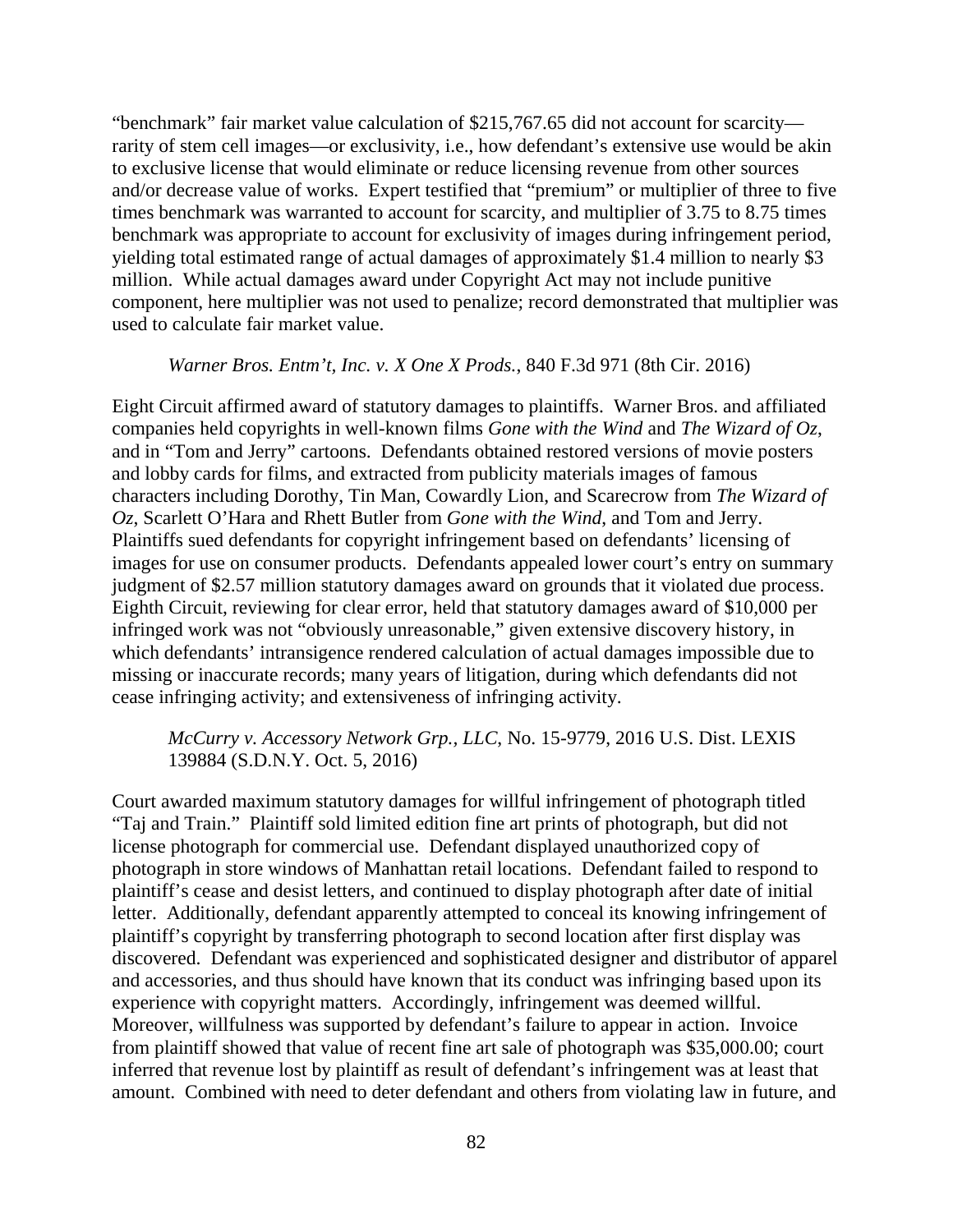defendant's willful conduct, such actual loss supported award of \$150,000 in statutory damages.

*Pearson Educ., Inc. v. Aegis Trading Corp.*, No. 16-743, 2017 U.S. Dist. LEXIS 45887 (S.D.N.Y. Mar. 27, 2017)

Defendants were previously held liable for willfully infringing plaintiffs' copyrights in 14 works, as well as willful trademark infringement and counterfeiting. Magistrate judge followed "majority view" to find that plaintiffs could not recover separate awards for both trademark violations and copyright infringement, but rather must elect between two theories to avoid double recovery. Court was "unconvinced that it is practically possible to consider the same factors under both Acts and tailor an award specific to each alleged injury without duplication and over-deterrence." Court found that since gravamen of case was defendants' sale and distribution of pirated versions of plaintiff's copyrighted books, case was best viewed as copyright infringement case; indeed, computing damages under Lanham Act would lead to arbitrary inequities between plaintiffs, because number of marks infringed did not correlate directly to number of titles infringed (plaintiff Cengage: six titles but only one mark infringed; Pearson: seven titles and four marks infringed; Wiley: one title and two marks infringed). Accordingly, court calculated statutory damages under Copyright Act, and recommended total award of \$1,400,000, \$100,000 per copyright infringed, with award to be divided among plaintiffs according to number of titles infringed.

*Solid Oak Sketches, LLC v. 2K Games, Inc.*, No. 16-724, 2016 U.S. Dist. LEXIS 101119 (S.D.N.Y. Aug. 2, 2016)

Court granted defendants' motion to dismiss plaintiff's claim for statutory damages and attorneys' fees. Defendants developed and marketed *NBA 2K* basketball simulation video game series; updated version of game was released annually. Games featured animated versions of NBA players as they appear in real life, replicating physical features. In several versions of game, defendants reproduced and displayed eight tattoo designs inked on five different NBA players. Plaintiff, owner of copyright in tattoo designs, had not registered copyright prior to initial act of alleged infringement. Court found it unavailing that there were acts of infringement, including release of new versions of game, after copyright was registered. Section 412 provides bright-line rule precluding recovery of statutory damages and attorneys' fees where first act of infringement in series of ongoing infringements occurred prior to registration.

*Reilly v. Plot Commerce*, No. 15-5118, 2016 U.S. Dist. LEXIS 152154 (S.D.N.Y. Oct. 31, 2016)

Following grant of default judgment against defendant, magistrate judge recommended district court award plaintiff statutory damages on both copyright infringement and DMCA claims, as well as attorneys' fees and costs. Plaintiff professional photographer sued defendant Plot Commerce, owner of Charged.fm website, for violations of Copyright Act and DMCA after defendant allegedly cropped plaintiff's photograph of musician Tim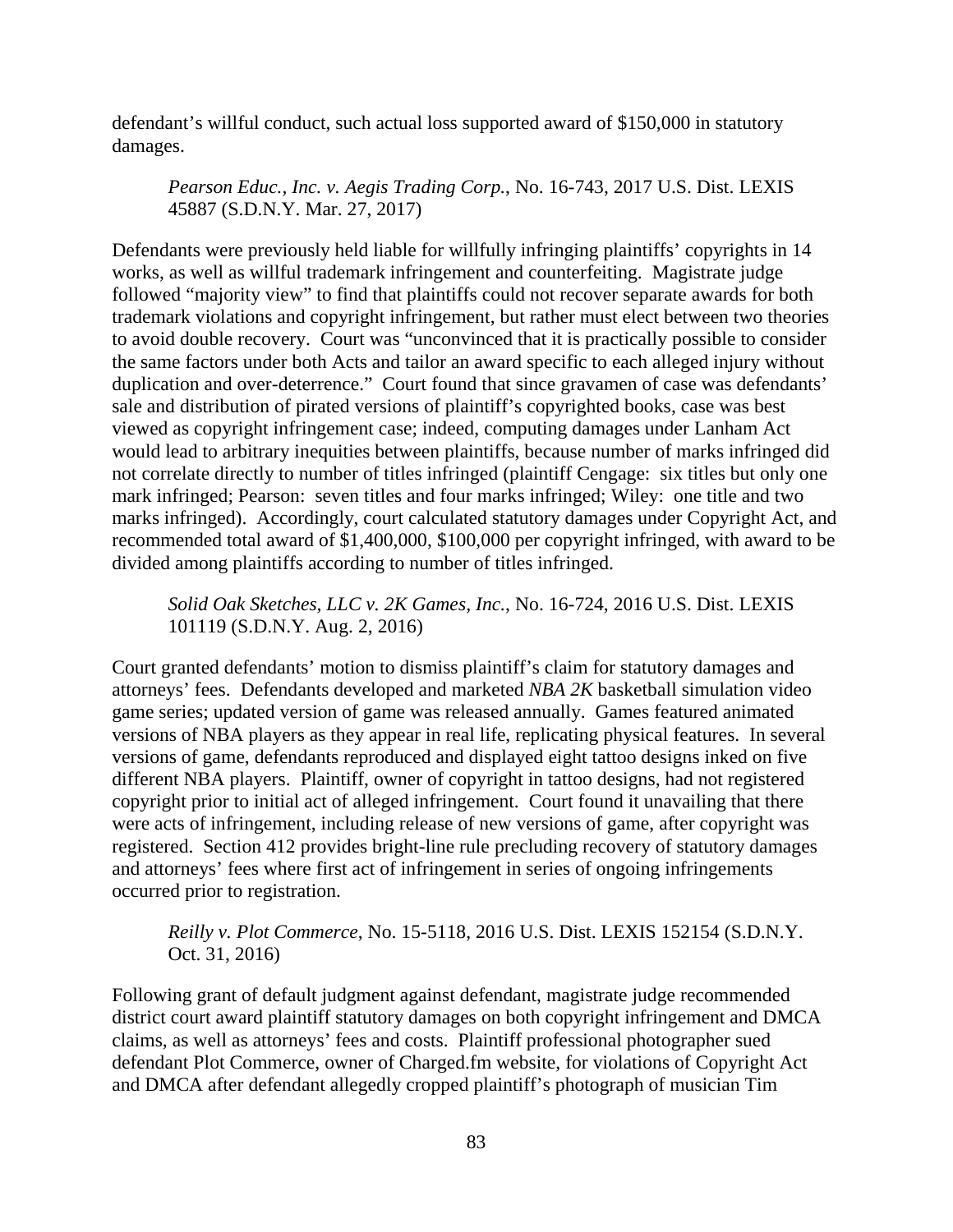Reynolds to remove CMI and displayed altered copies on its website. Plaintiff would have charged defendant licensing fee of \$3,052 for use of photograph, but requested maximum statutory award of \$150,000 for one instance of willful copyright infringement and \$125,000 for five violations of DMCA. District court cited its own recent precedent for proposition that law ordinarily forbids plaintiff from recovering twice for same injury, but DMCA damages are not always duplicative of awards for copyright infringement, since DMCA and Copyright Act protect different interests, and separate DMCA and copyright awards may be permitted in appropriate cases. Here, damages were appropriate under both statutes, because plaintiff suffered two injuries: (1) defendant's unauthorized use of copyrighted photograph, which deprived plaintiff of ability to control its use and licensing fee she would have charged, and (2) defendant's removal of plaintiff's CMI, which deprived her of professional recognition for her work and facilitated additional infringements. Under Copyright Act, magistrate judge found defendant's conduct willful but not "truly egregious" as needed to justify maximum damages, since defendant had immediately removed infringing photographs from website upon receipt of plaintiff's demand letter. Thus, damages within normal range of three to five times foregone licensing fee were sufficient to compensate plaintiff, punish infringer and deter other potential infringers. In addition, magistrate found two violations of DMCA, since defendant had removed CMI in violation of subsection 1202(b)(1) and distributed altered work with knowledge that CMI had been removed in violation of subsection 1202(b)(3). Plaintiff had argued that she was entitled to five statutory awards for defendant's violation of § 1202(b)(3), because altered image appeared on five pages of defendant's website, but magistrate judge considered "violative act" to be upload of altered image, rather than each appearance of image on page within defendant's website. To avoid duplicate compensation for injuries already addressed under Copyright Act, and since plaintiff had not articulated additional injuries meriting maximum damages under DMCA above and beyond those traceable to Copyright Act violation, magistrate judge recommended modest award of \$5,000 per violation of DMCA. Magistrate judge thus recommended judgment awarding plaintiff statutory damages of \$15,000 under Copyright Act and \$10,000 under DMCA, plus attorneys' fees and costs.

*StriVectin Operating Co., Inc. v. Pandora Beauty*, No. 14-6421, 2016 U.S. Dist. LEXIS 144088 (E.D.N.Y. Oct. 14, 2016)

Plaintiff, seller of high-end cosmetic products that are marketed using copyrighted text and photographs, sued defendants for copyright infringement in connection with defendants' sale of stolen or diverted StriVectin products. Defendants failed to participate in action and magistrate judge recommended entry of default judgment and award of statutory damages in amount of \$1 million (approximately \$30,000 for each of 33 works infringed). In support of award amount, magistrate cited defendants' willful infringement and threats of further wrongdoing, as well as defendants' refusal to participate in action, resulting in lack of evidence of defendants' illicit profits, revenues lost to plaintiff, or expenses saved by defendants by infringing. Magistrate judge noted that facts of case could have justified larger award, but plaintiff requested only \$1 million.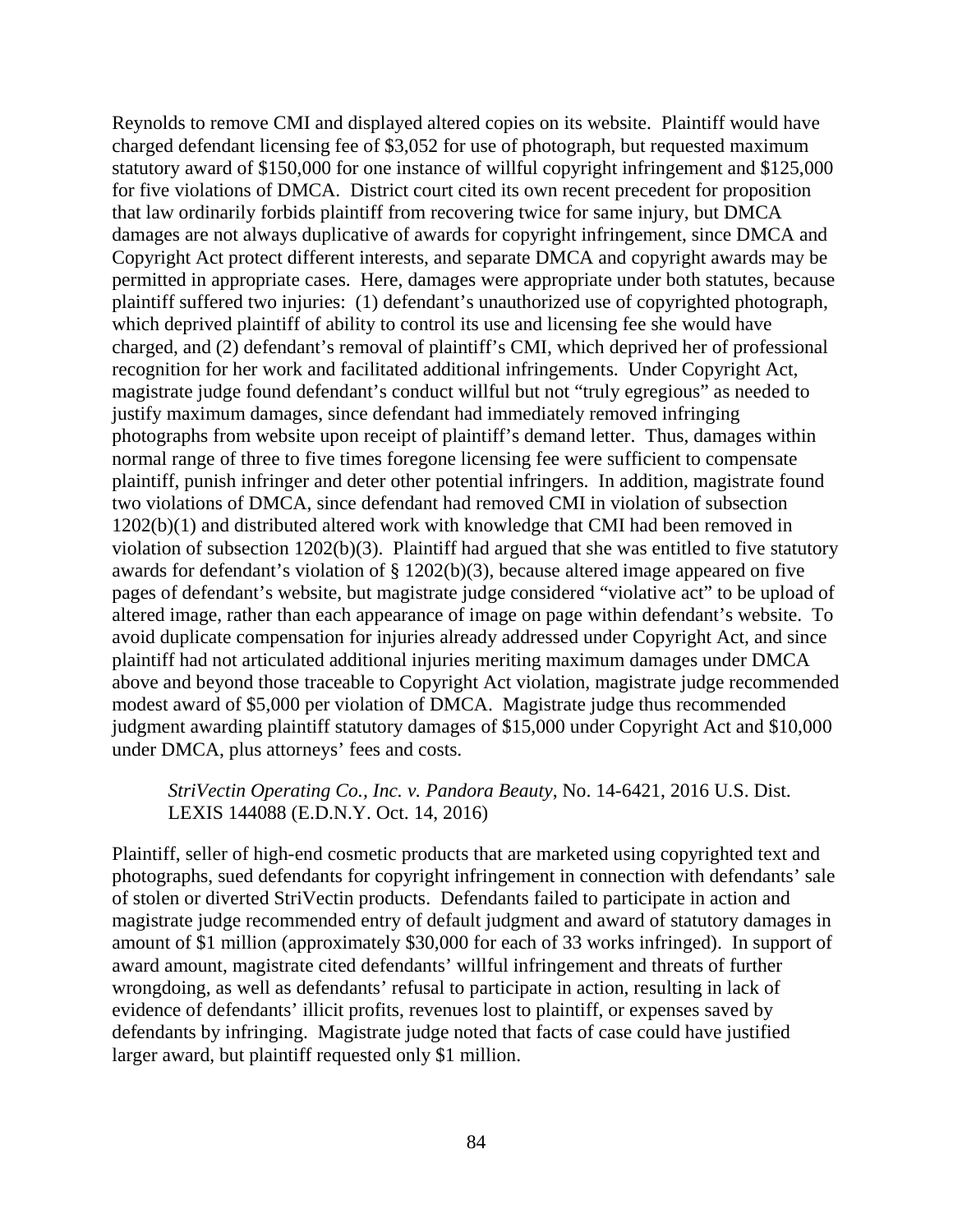*Brighton Collectibles, LLC v. Believe Prod., Inc.*, No. 15-579, 2017 U.S. Dist. LEXIS 15086 (C.D. Cal. Jan. 30, 2017)

Court denied defendant's motion for partial summary judgment with respect to plaintiffs' potential recovery of actual damages. Defendant argued that it was entitled to summary judgment with respect to absence of actual damages, because no evidence existed that defendant's alleged infringement of plaintiff's jewelry design actually caused plaintiff to lose sales. Court denied defendant's motion, even though plaintiff did not present evidence that it lost any particular sale due to defendant's alleged infringement, because sufficient evidence existed from which reasonable jury could conclude that plaintiff suffered injury. In particular, after defendant sold over 9,000 jewelry pieces using photographs of plaintiff's copyrighted design, plaintiff's sales of jewelry with that design declined at higher rate than plaintiff's other jewelry sales.

*Am. Rena Int'l v. Sis-Joyce Int'l Co.*, No. 12-6972, 2016 U.S. Dist. LEXIS 179981 (C.D. Cal. Dec. 29, 2016)

Plaintiff sought \$300,000 in statutory damages for willful infringement, arguing that (1) source code in plaintiff's website, as well as (2) text, visual artwork, graphics, photographs, and compilations of text, graphics, and photographs of that website, had been infringed. Complaint alleged that defendant's infringing websites "cop[y] substantially all of the designs, graphics, photographs and text" of plaintiff's website, but contained no allegations of infringement of source code. After entry of default judgment against defendants, court, taking well-pleaded facts as true, held that plaintiff's allegations supported statutory damages for \$150,000 for infringement of text, visual artwork, graphics, photos and compilations of text on plaintiff's website, but no damages were awarded for infringement of plaintiff's website source code.

*New Show Studios, LLC v. Needle*, No. 14-1250, 2016 U.S. Dist. LEXIS 129077 (C.D. Cal. Sept. 20, 2016)

Court granted defendant's motion for summary judgment. Defendant, former employee of plaintiff, produced "Dare to Invent" videos for plaintiff, which plaintiff posted to its YouTube page. Defendant posted videos on his website's portfolio page as examples of videos and media that he has worked on, but later removed videos. District court held plaintiff was not entitled to pursue statutory damages or attorneys' fees as matter of law under § 412 because infringement occurred after first publication and before effective date of registration, and registration was made more than three months after first publication. Considering actual damages, court held that plaintiff failed to put forth evidence of revenue that would have accrued to plaintiff but for infringement because videos were products for clients whom plaintiff had already charged, and videos were visible for free on plaintiff's YouTube page. Plaintiff also failed to offer non-speculative evidence that videos generated profits for defendant. Court thus concluded that plaintiff was not entitled to monetary or equitable relief, and granted defendant's motion for summary judgment with respect to copyright claim.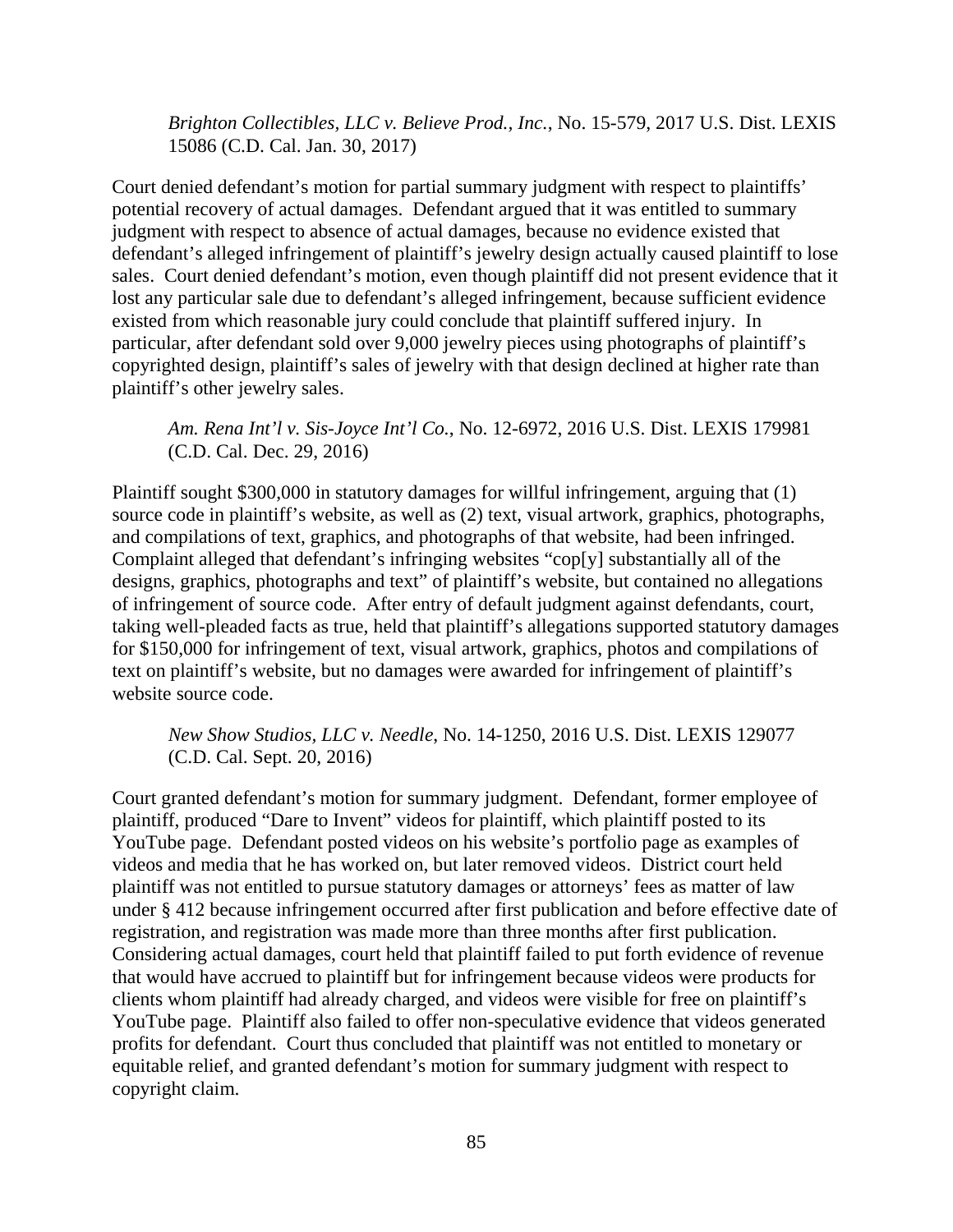*Wild v. Peterson*, No. 15-2602, 2016 U.S. Dist. LEXIS 92423 (E.D. Cal. July 15, 2016)

Plaintiff, "well-known insect photographer," brought motion for default judgment against defendant, operator of pest control company, who used plaintiff's image on website. On consideration of relevant Ninth Circuit factors, court determines that default judgment is appropriate. As to \$20,000 statutory damages request, court agreed that infringement was willful because plaintiff's counsel had contacted defendant number of times before lawsuit was filed, but defendant kept photo on website. Court found, however, that \$20,000 was excessive. Plaintiff normally charged \$95-\$375 license fee; case essentially involved unauthorized copying of single image by relatively small, regional pest control company; and image appeared with other insect images and was not used as main logo or trademark for business. Nor was there any other indication that defendant derived substantial economic value from its unauthorized use of image specifically. Court, noting that deterrence was necessary, determined that \$7,500, 20 times \$375.00 licensing fee, was appropriate award.

*LHF Prods., Inc. v. Doe 1*, No. 16-1017, 2017 U.S. Dist. LEXIS 21539 (W.D. Wash. Feb. 15, 2017); *LHF Prods., Inc. v. Doe 1*, No. 16-865, 2017 U.S. Dist. LEXIS 21528 (W.D. Wash. Feb. 15, 2017); *LHF Prods., Inc. v. Doe*, No. 16-1175, 2017 U.S. Dist. LEXIS 21599 (W.D. Wash. Feb. 15, 2017)

Plaintiff, copyright owner of motion picture *London Has Fallen*, brought copyright infringement suits against "swarm" of defendants for copying and distributing film using BitTorrent. Court had granted plaintiff early discovery to serve subpoena on ISPs, which identified defendants. Court assessed plaintiff's requests for statutory damages in three substantially identical decisions issued same day. Court determined that \$750 was proper award, rejecting plaintiff's claim that "minimum statutory awards fail to accomplish the goals of the Copyright Act" and its attempt to secure higher award by "cit[ing] to tweets which appear to mock statutory minimum awards in other BitTorrent cases." Court noted that "[s]tatutory damages are not intended to serve as a windfall to plaintiffs, and enhanced statutory damages are not warranted where plaintiffs do not even try to demonstrate actual damages," and that plaintiff had not established that defendants placed seed file on network, and had not shown that defendants profited from infringing conduct.

*QOTD Film Inv. Ltd. v. Starr*, No. 16-371, 2016 U.S. Dist. LEXIS 138596 (W.D. Wash. Oct. 5, 2016)

Plaintiff, owner of copyright in motion picture *The Queen of the Desert*, brought suit for copyright infringement, alleging unauthorized downloading and sharing through defendants' participation in peer-to-peer network using BitTorrent protocol. Court granted plaintiff's motion for default judgment, including permanent injunction, statutory damages, costs and attorneys' fees, against defendant who failed to appear in suit. Court in its discretion awarded \$750 in statutory damages rather than \$2,500 demanded by plaintiff, given that infringement was relatively minor, causing relatively minor injury. Court rejected plaintiff's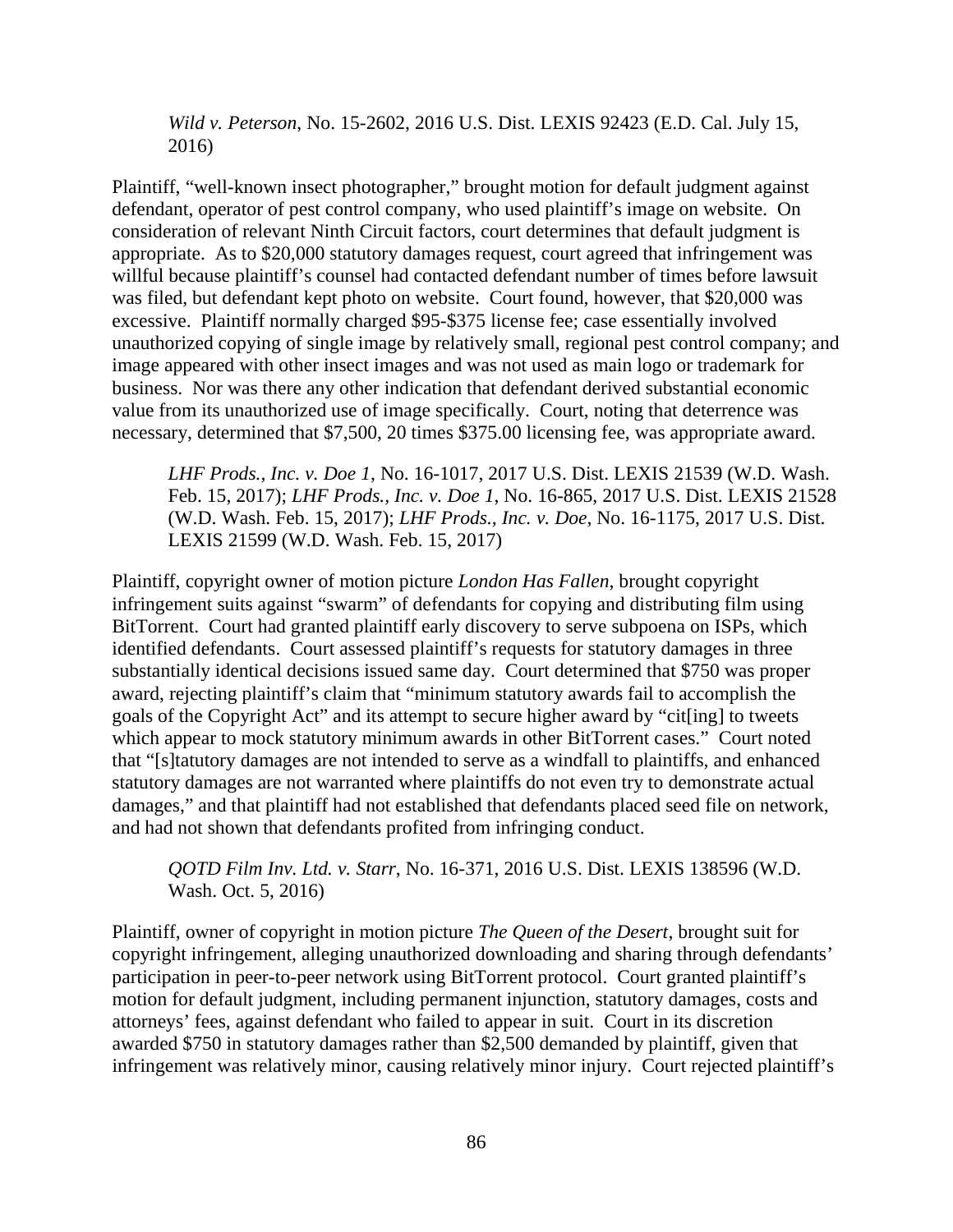argument that statutory damages should be set to amount at or above anticipated costs of defending action so as to encourage defendant to appear.

*Sinclair Broad. Group, Inc. v. Colour Basis, LLC*, No. 14-2614, 2016 U.S. Dist. LEXIS 84154 (D. Md. June 29, 2016)

District court granted in part and denied in part counter-defendants' motion for summary judgment. Counter-defendants, television company operating over 150 stations in over 70 markets and its personnel, sought declaratory judgment action that they had not infringed defendants' copyright in their reproduction and use of "Style Guide," containing standards and expectations for on-air talent, prepared by defendants at their request. Defendants alleged copyright infringement, and claimed they were entitled to actual damages and profits for any infringement, and statutory damages for infringement after they registered their copyright. Copyright owners may elect to recover statutory damages rather than actual damages and profits at any time before final judgment is entered; statutory damages may be increased to maximum of \$150,000 per infringement upon if owner sustains burden of proving that infringement was committed willfully. Defendants argued that infringement was willful because they specifically told counter-defendants that use of Style Guide would be subject to payment for additional licenses and printed copies; court denied counterclaimants' motion for summary judgment as to willfulness due to outstanding issues of fact. Regarding lost profits, defendants argued their profits attributable to infringement of Style Guide were "combined revenues 'generated from the sale of advertising time slots within the local newscasts and within the shows aired just before and just after the local newscasts, for each station that received a copy of the Style Guide, for the period of time during which it had the Style Guide.'" Court granted counter-claimants' motion for summary judgment as to defendant's profits because defendant failed to demonstrate existence of nonspeculative causal link between alleged infringement of Style Guide and advertising revenues of defendants' affiliate stations.

### *Hawaiiweb, Inc. v. Experience Hawaii, Inc.*, No. 16-405, 2017 U.S. Dist. LEXIS 11127 (N.D. Ga. Jan. 27, 2017)

Plaintiff owned and operated website that provided tourism information including photographs of and writings about certain locations near Kauai, Hawaii. Parties entered purchase agreement under which plaintiff transferred website to defendant. Terms of agreement required defendant to put down earnest money, and rest was financed with promissory note. After defendant missed payments and plaintiff gave time to cure, plaintiff accelerated unpaid amounts under promissory note and repossessed website. Defendant then posted one of plaintiff's photographs, cropped to omit copyright notice, on its website. Plaintiff sent cease and desist letter demanding that defendant remove copyrighted content from website. Defendant refused, and plaintiff filed suit. Following defendant's counsel's withdrawal from case, defendant failed to respond to plaintiff's motion for default judgment. Court determined that infringement was willful, because, after defaulting and plaintiffs' repossession of site, defendant posted photograph to its site after cropping copyright notice. Court rejected plaintiffs' request for \$50,000 statutory damages as unsupported: plaintiff did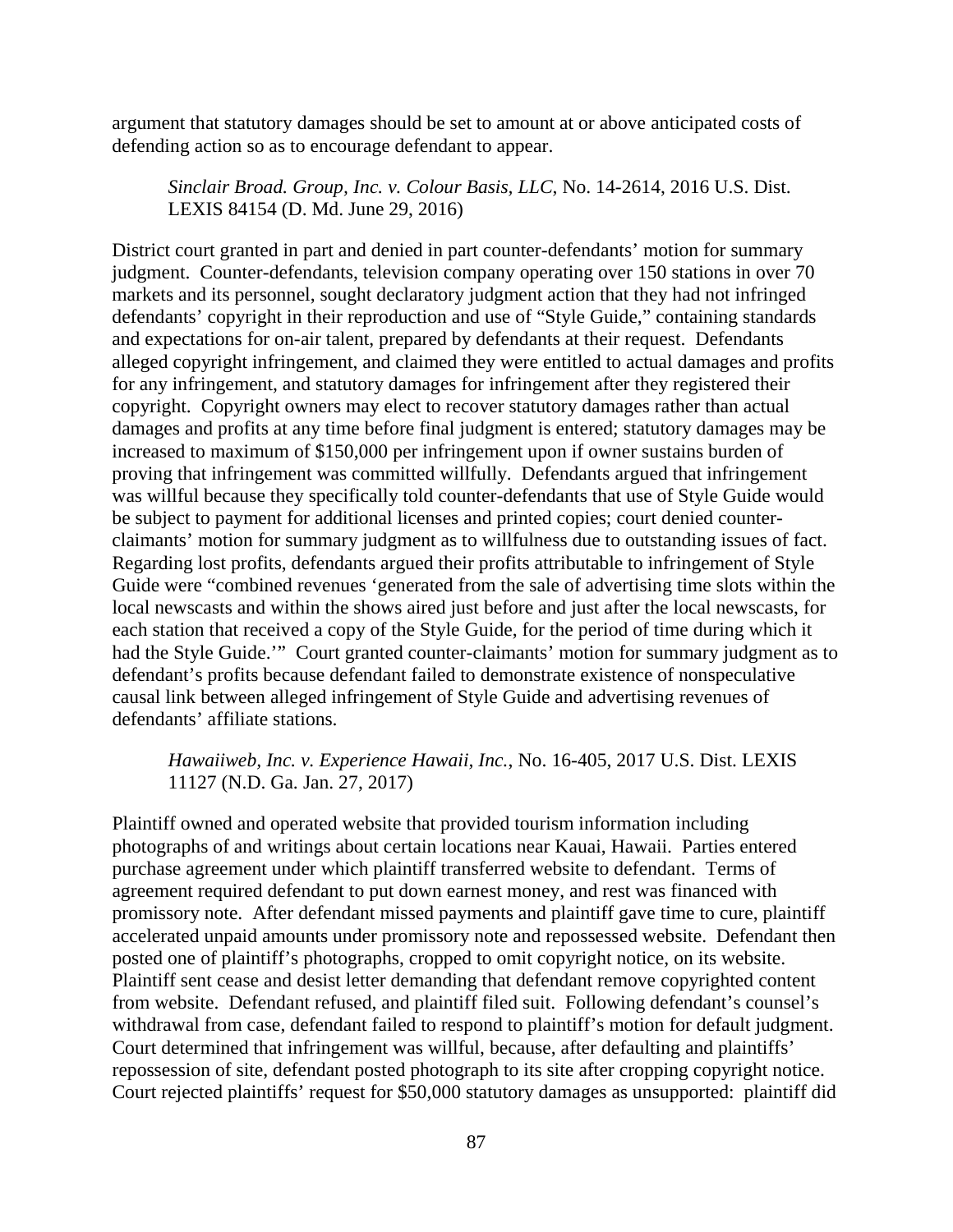not provide estimate of fair market value of rights infringed, possible lost revenue, or typical licensing fee for use of photo. Court looked to other willful infringement cases within Circuit that involved photographs, and determined that in this case \$8,000 was reasonable award of statutory damages. Court also issued permanent injunction, as plaintiffs established willful infringement. Additionally, court found attorneys' fees request of \$4,680 and cost request of \$1,102.40 reasonable, and awarded those amounts.

*Cobbler Nevada, LLC v. Ronne*, No. 15-1230, 2016 U.S. Dist. LEXIS 159411 (D. Or. Oct. 26, 2016)

Plaintiff brought copyright infringement action against defendant for copying and publishing its film online. Defendant defaulted. Plaintiff maintained that it should be awarded at least \$1,500 in statutory damages, despite fact its concession that economic damages it suffered were highly speculative and incalculable. Court disagreed with plaintiff that large damage award was necessary for deterrence or "to give the statute full force and effect." Court noted that plaintiff could only establish that it had suffered \$190 in damages. Accordingly, minimum statutory damages award of \$750 was adequate to compensate plaintiff for its loss.

*Countryman Nev., LLC v. Suarez*, No. 15-436, 2016 U.S. Dist. LEXIS 129448 (D. Or. Sept. 22, 2016)

Plaintiff sued alleging that defendant copied and distributed plaintiff's motion picture *The Necessary Death of Charlie Countryman* through peer-to-peer BitTorrent network in violation of plaintiff's exclusive rights under Copyright Act. Defendant did not respond to complaint, and default judgment was entered. Plaintiff conceded that amount of economic damages suffered as result of infringing activity was highly speculative and incalculable, but argued that defendant's infringing act was willful, and that statutory damages of \$5,000 were warranted. Court refused plaintiff's request, because defendant had verbally denied being person who downloaded plaintiff's movie, and defendant was not personally served. Court awarded minimum statutory damages of \$750. Plaintiff stated in motion for entry of default judgment that if court did not award damages of \$5,000 or greater, then plaintiff would seek to exercise Seventh Amendment right to jury trial on damages. Court refused, noting plaintiff offered no legal authority for proposition that right to jury trial on damages survived entry of default. Court held that "a party cannot fairly be permitted to gain two chances at victory by waiting until after it is advised of the judge's decision to decide whether to waive its right to a jury … this unsupportable result is akin to allowing a gambler to switch his bet as the horses reach the home stretch."

## *Fathers & Daughters Nevada, LLC v. Leonard*, No. 16-315, 2016 U.S. Dist. LEXIS 174783 (D. Or. Dec. 19, 2016)

Court entered default judgment against defendant in infringement suit alleging that defendant had copied and distributed plaintiff's motion picture through public BitTorrent network. Plaintiff sought statutory damages in amount of at least \$1,500. Plaintiff conceded that amount of economic damages it suffered was highly speculative and incalculable, but it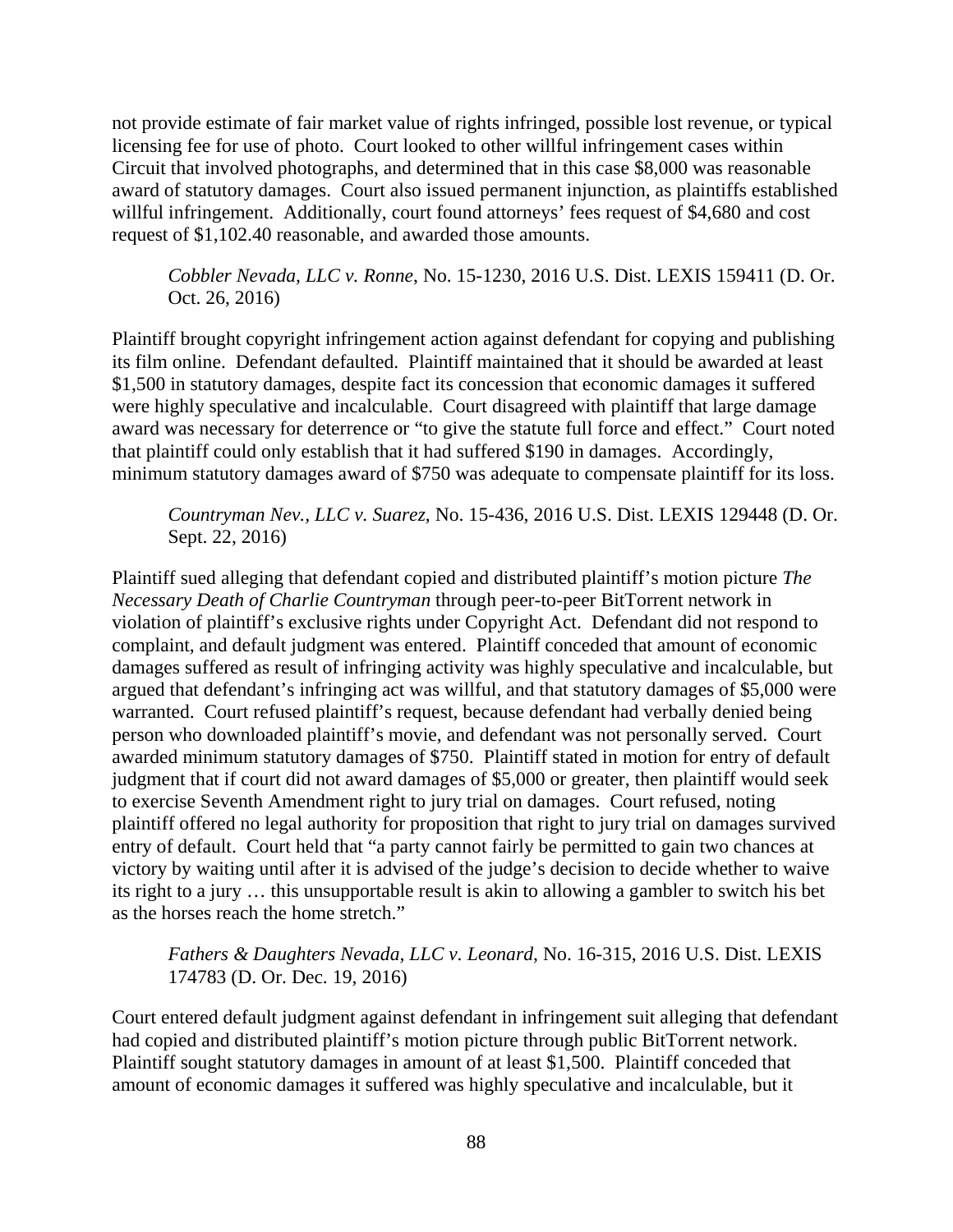argued that defendant's conduct was willful and that because defendant defaulted its request for statutory damages was not unreasonable. Court agreed, noting that defendant verbally admitted to plaintiff's counsel that defendant engaged in infringing activity; that court appointed *pro bono* counsel to help defendant, who was nonresponsive to appointed counsel; and that defendant was personally served with process, and then refused to participate in proceeding. Court also granted permanent injunction enjoining defendant from directly, indirectly or contributorily infringing on plaintiff's rights.

*Bell v. KG Am. Real Estate Holdings, LLC*, No. 15-1423, 2016 U.S. Dist. LEXIS 127087 (S.D. Ind. Sept. 16, 2016)

Court adopted magistrate judge's Report and Recommendation in full. Plaintiff brought infringement suit based on defendant's use of plaintiff's photo of downtown Indianapolis skyline on defendant's website. Default judgment was entered in favor of plaintiff, taking allegations from complaint relating to liability as true. However, allegations with respect to amount of damages were not deemed true. Plaintiff sought maximum statutory damages of \$150,000 for willful infringement. Magistrate judge found request not justified because complaint "minimally alleges sufficient facts to fall within definition of willfulness," but plaintiff did not offer additional evidence at hearing to suggest defendant's actions were "particularly egregious." Plaintiff argued "everyone should know that unless he specifically has paid for a license or obtained permission from an owner, no photograph can be used on a website without that use constituting willful copyright infringement." Court rejected generalized view of willfulness that was not based on specific circumstances surrounding particular infringement. Given that defendant removed photo from its website, and there was no specific evidence that defendant had notice before putting photo on its website that it was infringing, no evidence supported finding that defendant's actions were "particularly egregious." Court found magistrate judge's award of \$2,000 (ten times amount for which plaintiff had offered to license photo to others) sufficient to deter similar conduct.

### *Design Basics, LLC v. Petros Homes, Inc.*, No. 14-1966, 2017 U.S. Dist. LEXIS 32066 (N.D. Ohio Mar. 7, 2017)

Court denied plaintiff's motion for partial summary judgment on issue of overhead expenses. Plaintiff, building design firm that created, marketed, published and sold licenses for use of architectural designs, alleged that several drawings, plans and/or houses constructed by defendants were derived from plaintiff's copyrighted works. Plaintiff moved for summary judgment, seeking to restrict defendants' ability to offer evidence to offset plaintiff's *prima facie* damage proof. Under § 504(b), copyright owner is required to present proof only of infringer's gross revenue, and infringer is required to prove deductible expenses. Plaintiff argued that defendants failed to produce sufficient evidence to permit them to deduct overhead expenses from profits on homes. Court disagreed. Plaintiff contended that defendants failed to sufficiently explain how evidence they produced was allocable to specific construction projects; argument actually confirmed that defendants produced evidence of overhead and fixed expenses. While defendants would bear burden proving what overhead expenses were and how they were allocable to individual projects, defendant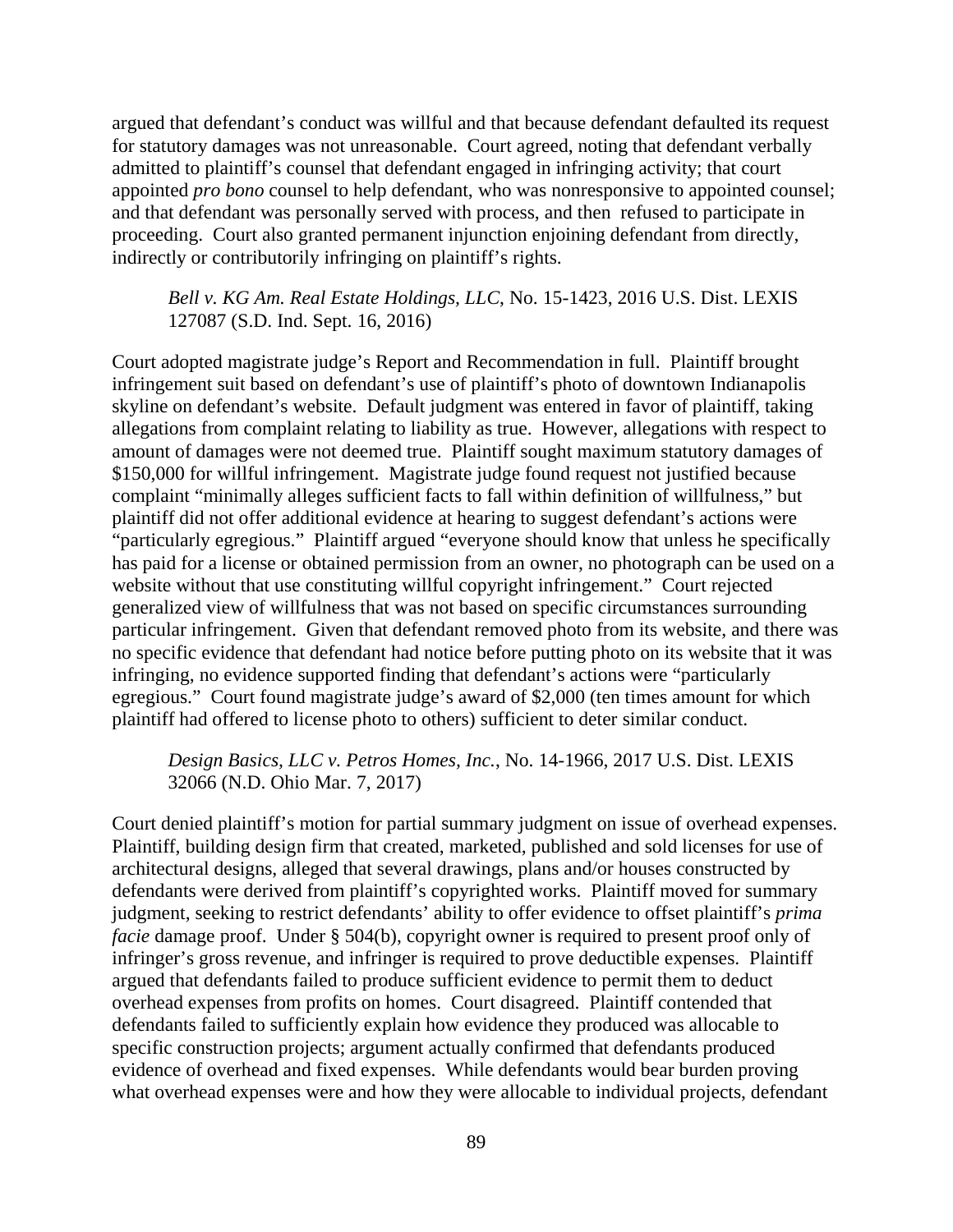was not obligated to create records now that detail such methodology. Moreover, court held there were genuine disputes of material fact related to whether defendants copied protected elements of plaintiff's design plans or whether, if copied, those elements were substantially similar to plaintiff's designs. Plaintiff's motion for summary judgment on damages portion of its claim was premature.

*Big Daddy Games, LLC v. Leja Distributing, Inc.*, No. 13-1430, 2016 U.S. Dist. LEXIS 99596 (E.D. Wisc. July 29, 2016)

Plaintiff brought suit for infringement against distributors and end-users of machines that infringed its copyrights. Court granted plaintiff's motion for default judgment against five defendants who failed to answer. Plaintiff sought \$450,000 in statutory damages against each of five defendants. Given default judgment, allegations of complaint were taken as true, and finding of willfulness was warranted; and given that infringement was willful, court found question of statutory damages was more about deterrence and penalizing infringers than about making plaintiff whole for lost royalties or profits. Since machines in question sold for only \$1,550, and since defendants were primarily taverns or individuals, full amount sought by plaintiff was "wildly out of scale." Court awarded \$15,000, roughly 10 times value of infringing device, per defendant, which court found would suffice to deter infringement and make plaintiff whole.

*Retail Royalty Co. v. Guangjing Co.*, No. 16-336, 2016 U.S. Dist. LEXIS 172908 (W.D.N.C. Nov. 28, 2016)

Court granted plaintiff's motion for attorneys' fees. Court found that plaintiff owned registered copyrights in certain trademarks that encompassed various eagle designs. Court found that defendant had access to eagle designs and copied, reproduced, displayed and distributed plaintiff's copyright works without plaintiff's authorization. Court considered defendant's conduct to be willful infringement and, accordingly, awarded maximum statutory damages of \$300,000 for infringement of two copyrighted works, as well as plaintiff's reasonable attorneys' fees.

*Christ Ctr. of Divine Philosophy, Inc. v. Elam*, No. 16-65, 2017 U.S. Dist. LEXIS 19140 (W.D. Okla. Feb. 10, 2017)

District court granted motion for default judgment, but declined to award maximum statutory damages allowable under  $\S$  504(c)(1) because allegations that infringement was willful and continuous were admitted by default. Plaintiff, assignee of copyrights in 31 publications created by Audle Allison, brought suit for infringement, claiming that defendant willfully infringed rights by publishing and selling three books containing copyrighted material from four Allison publications. Court granted default judgment against defendant, who failed to appear, and issued permanent injunction ordering defendant to stop infringing plaintiff's copyrights. Court awarded statutory damages to plaintiff, but stated that, although plaintiff alleged willful and continuous infringement, award of statutory maximum would be "excessive in light of the purpose of statutory damages and the lack of record evidence which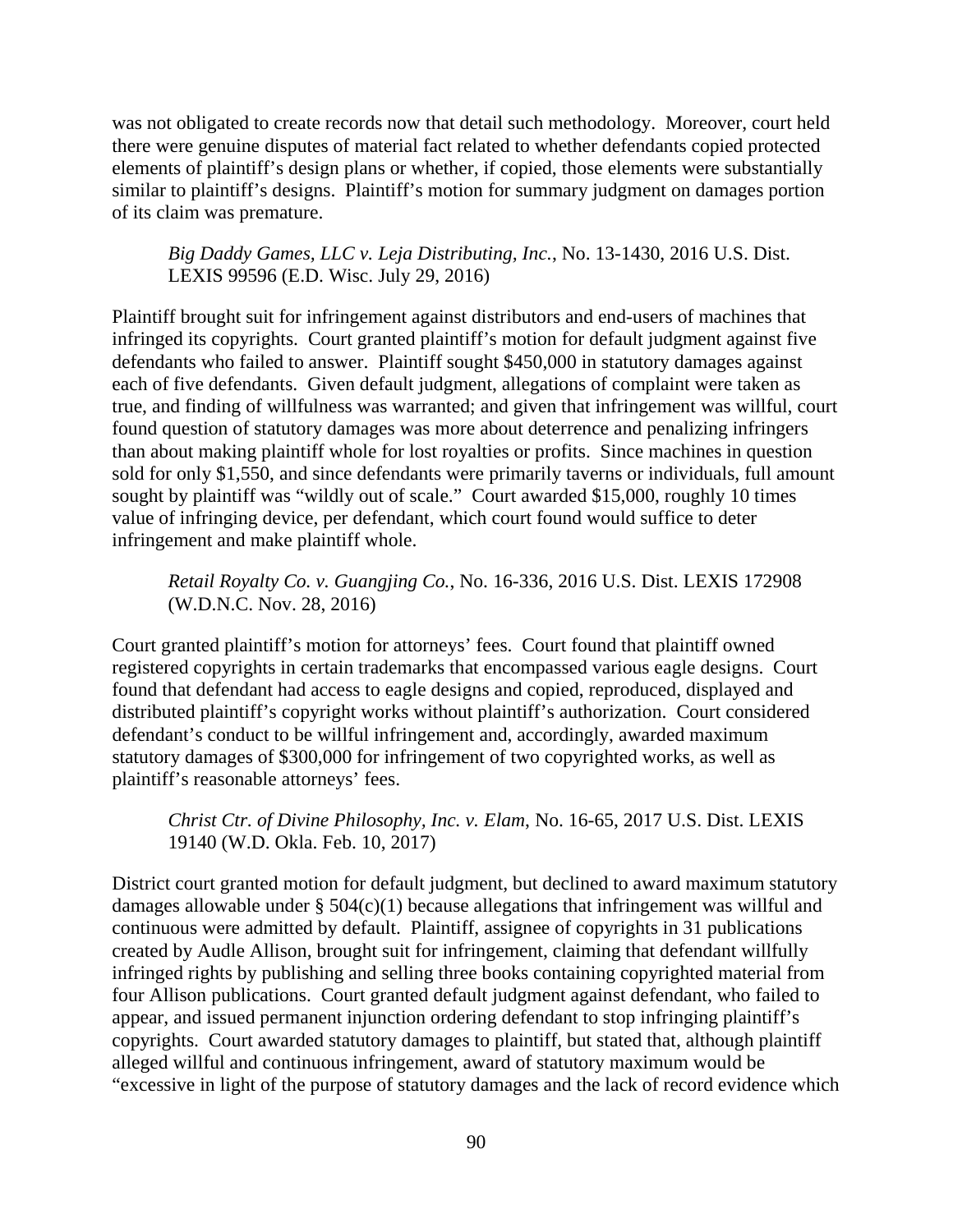would reasonably allow the Court to conclude that maximum allowable damages are called for here." Thus, court awarded \$20,000 for each infringed work, for total of \$80,000, finding that award served dual purposes of punishing infringer and deterring future infringement, as well as supporting rights of plaintiff in copyrighted material and encouraging continued enforcement.

### **B. Attorneys' Fees**

#### *Kirtsaeng v. John Wiley & Sons, Inc.*, 136 S. Ct. 1979 (2016)

Kirtsaeng, Thai citizen, purchased foreign editions of plaintiff's textbooks and resold them to American students at profit. Supreme Court in 2013 6-3 decision established that first sale doctrine does apply to copies manufactured abroad. On remand, Kirtsaeng argued that he should recover attorneys' fees because case clarified close and important legal issue, and thereby advanced purposes of Copyright Act. District court denied request, primarily on basis that Wiley's legal and factual positions in litigation, though unsuccessful, had been "objectively reasonable." Second Circuit affirmed. Supreme Court granted *certiorari* to resolve disagreement in lower courts about how to address application for fees in copyright case. Contested issue was whether giving substantial weight to objective unreasonableness of losing party's litigating position, or, alternatively, to lawsuit's role in settling significant and uncertain legal issues would predictably encourage useful copyright litigation. Court observed that when litigant is clearly correct, "the likelihood that he will recover fees from the opposing (i.e., unreasonable) party gives him the incentive to litigate the case all the way to the end." Conversely, when party has unreasonable litigating position, likelihood that he will have to pay two sets of fees discourages legal action." Focusing on objective unreasonableness thus advances policy goals of Copyright Act. Court did not dispute that prospect of fees award might encourage party to stay with difficult and otherwise unremunerative case, or that litigation of such cases could clarify boundaries of law for benefit of all. But Kirtsaeng's approach cannot be relied upon consistently to advance copyright policy because fee awards are "two-edged sword," enhancing reward for victory but also increasing cost of defeat, and "hallmark of hard cases is that no party can be confident if he will win or lose." Given litigant might just as easily be discouraged from staying with hard case that could clarify copyright law, if that litigant were risk-averse. Prospect of fees award would (by definition) raise stakes of such suits; but whether those higher stakes would provide incentive or disincentive to litigate hinges on party's attitude toward risk, individual psychological variable having nothing to do with issues in copyright case. Party's risk tolerance or risk-aversion "could just as easily discourage as encourage parties to pursue kinds of suits that meaningfully clarify copyright law." By contrast, emphasizing objective reasonableness of non-prevailing party's position both encourages parties with strong legal positions to stand on their rights and deters those with weak ones from proceeding with litigation. Court found that stress on objective reasonableness was also more administrable, because reasonableness of parties' positions would necessarily have been considered carefully by court in reaching its decision on merits; "precedent-setting, law-clarifying value" of case might not be apparent until long after case is over. Court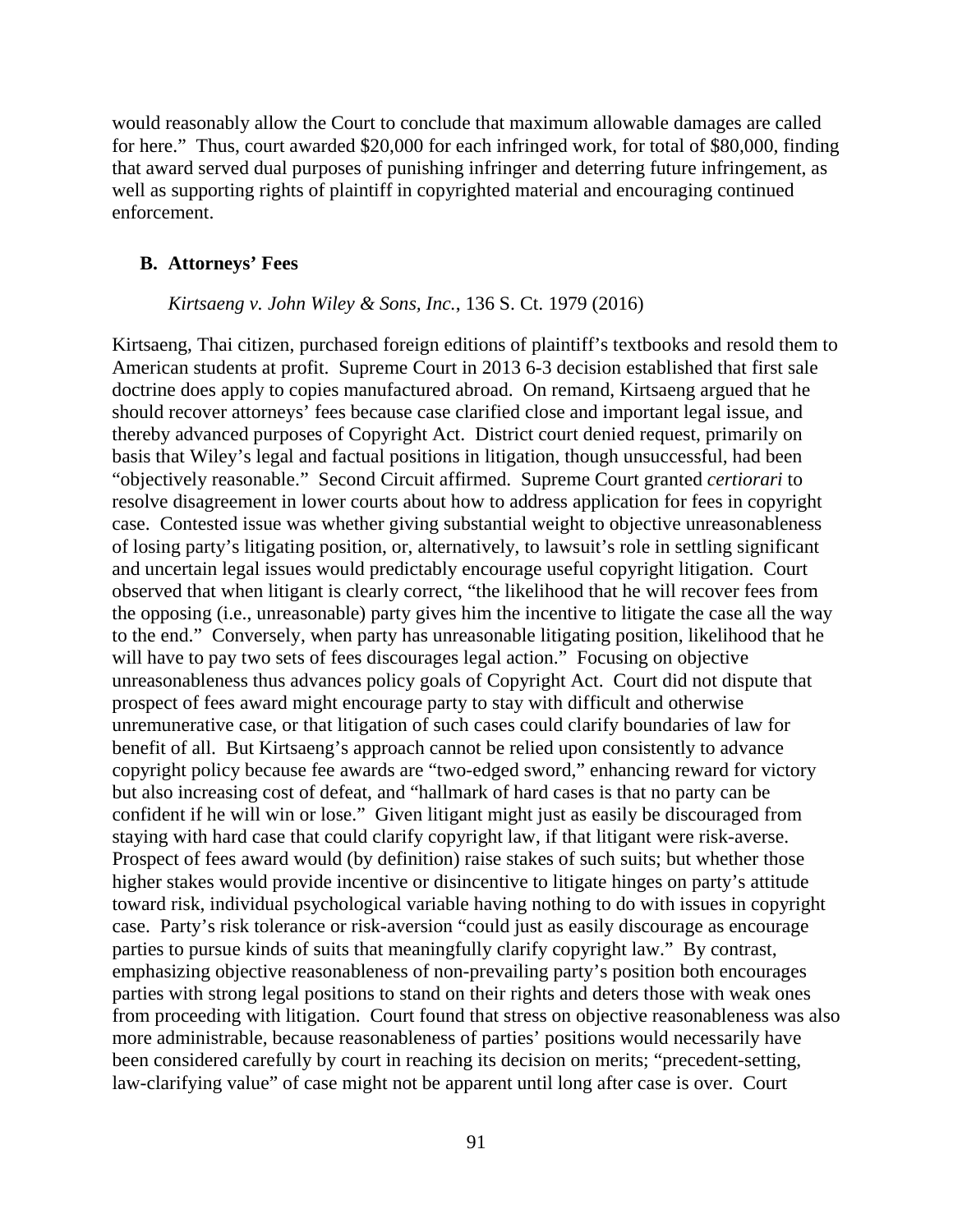nevertheless admonished that objective reasonableness can only be important factor in assessing fee applications, not controlling one, and faulted fee proceedings below for having "raised serious questions about how fee-shifting actually operates" in Second Circuit: "Court of Appeals' language at times suggests that a finding of reasonableness raises a presumption against granting fees … and that goes too far." Indeed, district courts in Second Circuit appear to have "overly learned" lesson, "turning 'substantial' into more nearly 'dispositive' weight." Supreme Court vacated and remanded denial of Kirtsaeng's fee application to ensure that court would evaluate motion consistent with analysis set out, giving substantial weight to reasonableness of Wiley's position, but also taking into account all relevant factors.

## *EMI Blackwood Music Inc. v. KTS Karaoke, Inc.*, 15-2308, 2016 U.S. App. LEXIS 13218 (2d Cir. July 20, 2016)

Second Circuit affirmed that defendant was not prevailing party for purposes of attorneys' fee award. Plaintiffs commenced copyright infringement action against defendants for allegedly distributing karaoke recordings of songs in which plaintiffs owned copyright without license. After briefing on defendants' motion to dismiss, plaintiffs reached settlement with defendants' insurer for more than \$1 million, and plaintiff agreed to dismissal with prejudice. Defendants then moved for attorneys' fees as prevailing party under § 505, and district court denied motion. Second Circuit noted that not only must party seeking fees achieve some material alteration of legal relationship of parties, but that change must also be judicially sanctioned. In certain circumstances, settlement agreement might bear such "judicial imprimatur." Here, even if settlement both materially altered legal relationship between parties and bore such judicial imprimatur, defendants were not prevailing parties, given that their insurer had to pay more than \$1 million to EMI. Court additionally rejected defendants' argument that dismissal with prejudice amounted to decision on merits in defendants' favor. Court affirmed district court's denial of motion.

#### *Perfect 10, Inc. v. Giganews, Inc.*, 847 F.3d 657 (9th Cir.)

Ninth Circuit affirmed district court's award of attorneys' fees to prevailing defendants. Defendant Giganews owned and managed Usenet servers and, for fee, supplied subscribers with access to Giganews-stored data on separate Usenet-provider servers. Defendant Livewire did not own Usenet servers but allowed subscribers to access Giganews-stored Usenet data. Plaintiff, owner of many "adult images," served Giganews with number of DMCA takedown notices based on infringing content on Giganews's servers, and subsequently brought suit against Giganews and Livewire for direct and indirect copyright infringement. Ninth Circuit affirmed district court's award of \$5,213,117.06 in fees to Giganews and Livewire, as well as \$424,235.47 in costs, finding that district court's reasoning was supported by record, and award of fees was consistent with purposes of Act. Court also affirmed district court's denial of defendants' supplemental fee request on basis that it was untimely, and there was no "compelling showing of good cause' to excuse this untimeliness."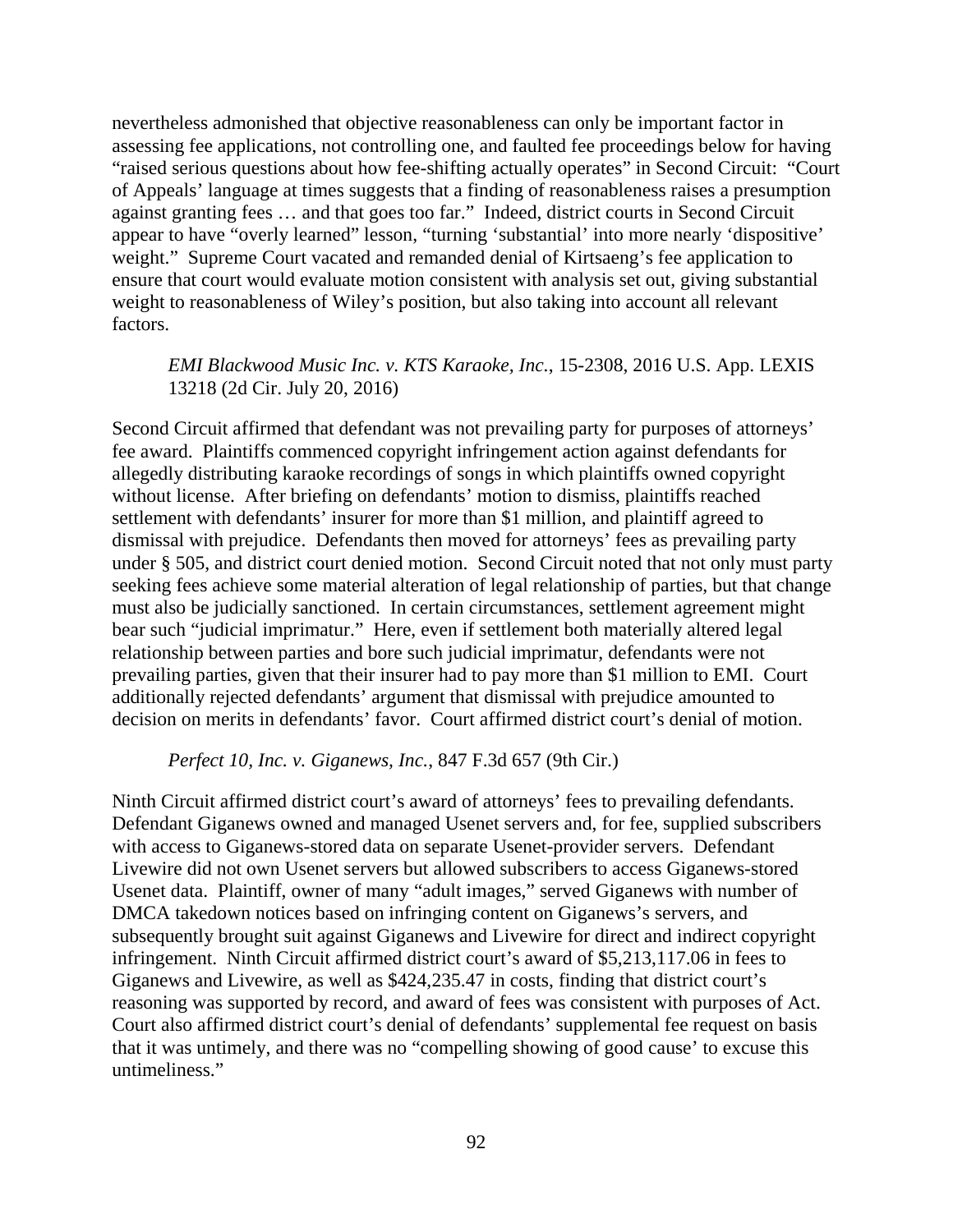#### *Spear Mktg. v. BancorpSouth Bank*, 844 F.3d 464 (5th Cir. 2016)

Fifth Circuit affirmed award of attorneys' fees of nearly \$1 million. District court awarded defendants nearly \$1 million in attorneys' fees under state law, or, in alternative, under Copyright Act. Plaintiff argued that district court erred in awarding fees under state law because its state law claim was preempted, and erred in awarded fees under Copyright Act because plaintiff never pleaded or litigated copyright claim. Plaintiff software developer produced VaultWorks, computer program that assisted banks in managing their cash inventories. Defendant was one of banks that used VaultWorks; however, defendant terminated its agreement with plaintiff because defendant had reached agreement with another software developer to license new program that included functions similar to VaultWorks. Plaintiff filed its original complaint in Texas state court, alleging 10 causes of action, including Texas Theft Liability Act (TTLA) claim that defendant had "copied" and "transmitted" its software. Defendant removed case to federal court on ground that claims were completely preempted, and moved to dismiss all claims as preempted. In response plaintiff filed amended complaint asserting nine claims, and omitting from TTLA claim allegations of copying and transmitting. Defendant moved for summary judgment, which district court granted. District court found that all of plaintiff's claims in amended complaint failed on merits, so it declined to address issue of preemption. Fifth Circuit affirmed, and defendant subsequently moved in district court for attorneys' fees. District court awarded attorneys' fees to defendant under TTLA or, alternatively, under Copyright Act, explaining that award would not vary between two statutes. District court viewed itself as facing "dilemma": it needed to decide whether to treat defendants as prevailing parties under TTLA because they successfully defended against TTLA claim, despite fact that Fifth Circuit held TTLA claim completely preempted. Fifth Circuit found district court mistakenly failed to distinguish between TTLA claim in original complaint and that in amended complaint. Circuit's previous opinion did not reach question of whether TTLA claim in amended complaint was preempted. District court nevertheless reached correct outcome in awarding fees under TTLA. At time of fees motion, no court had ever held that TTLA claim in amended complaint was preempted. Rather, district court adjudicated TTLA claim in amended complaint on merits, dismissing it with prejudice. TTLA therefore supplied rule of decision in case, and, accordingly, district court did not err by awarding attorneys' fees under TTLA. Because fees were properly awarded under TTLA, court did not address district court's alternative grounds for awarding fees under Copyright Act.

### *Yellow Pages Photos, Inc. v. Ziplocal, LP*, 846 F.3d 1159 (11th Cir. 2017)

Eleventh Circuit held that district court's failure to award full costs without "sound basis" for doing so was error. Plaintiff executed agreements with defendant concerning defendant's use of plaintiff's photographs and "subject matter headings." Agreements obligated defendant to prohibit unauthorized users from viewing plaintiff's photos and prevented defendant from transferring photos to third parties without plaintiff's authorization. Contract contained clause allowing prevailing party to collect fees and costs in event of legal action to enforce contract or in conjunction with use of plaintiff's licensed photos. Defendant contracted with nonparty and gave nonparty plaintiff's licensed works without plaintiff's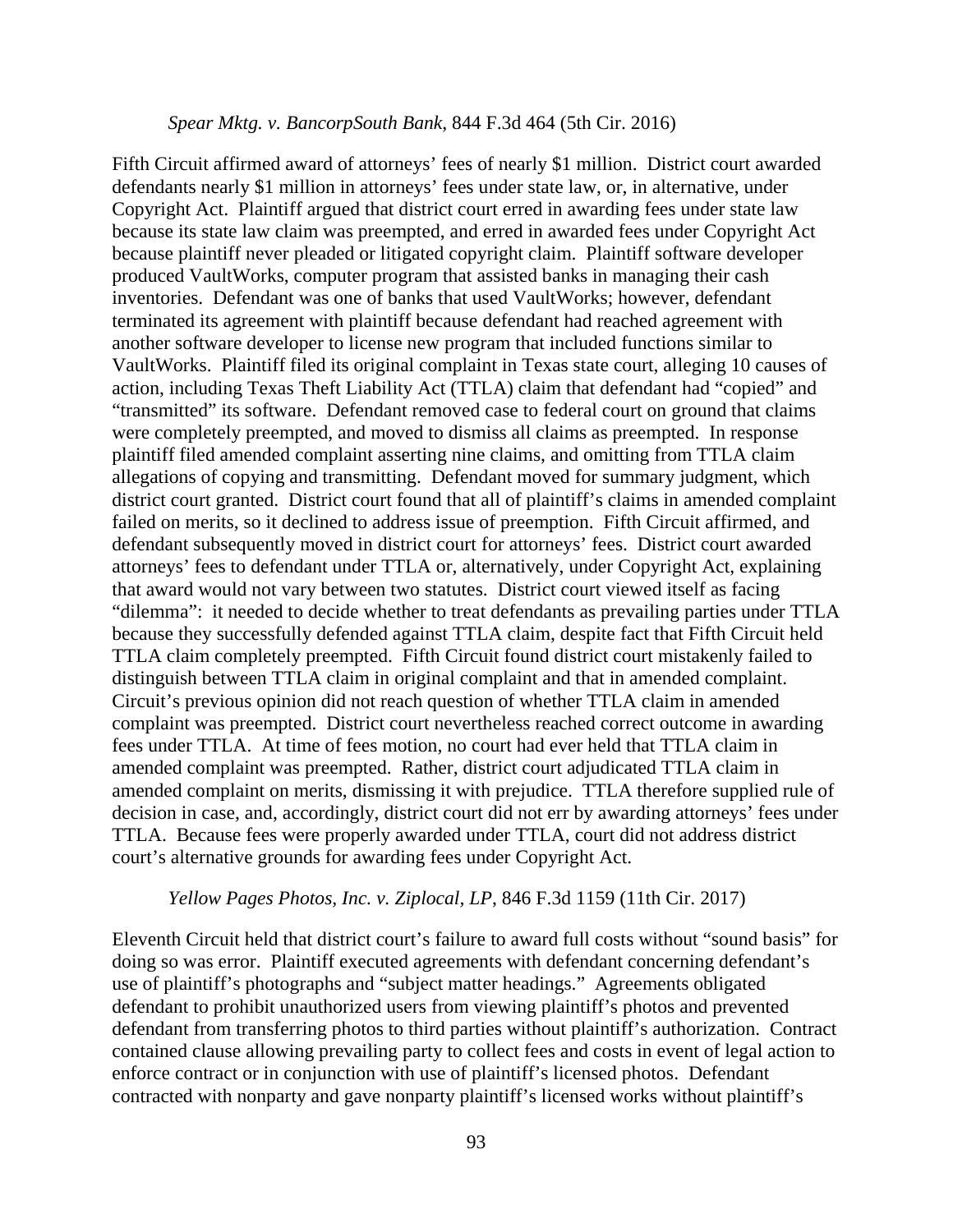authorization. Plaintiff brought suit for breach of contract and copyright infringement. Jury found that defendant breached its contract, but found no damages on account of breach. It found infringement and awarded \$123,000 in statutory damages against non-party and \$1.00 of actual damages against defendant, and awarded \$100,000 in actual damages against defendant on account of contributory infringement. Eleventh Circuit found trial court erred in not counting hours spent pursuing plaintiff's copyright claim in lodestar. Court also found error in trial court's further reduction of lodestar. Trial court noted that damages awarded were 5% of maximum plaintiff requested and 10% of minimum amount requested. Using mid-point of these numbers—7.5%—court found percentage was amount of success plaintiff attained and reduced lodestar. Eleventh Circuit found it difficult to frame process as anything other than rote application of mathematical formula to ensure proportionality between litigation success of plaintiff and subsequent award of attorneys' fees, noting trial court gave no other reasoning for 92.5% reduction in fee requests. Moreover, contract between parties allowed for recovery of fees, and reduction prevented plaintiff from receiving benefit of bargain and in effect nullified provision. Court additionally found abuse of discretion in trial court's similar mathematical means to reduce costs. Court also noted that contract between parties did not limit recoupment of costs to only nontaxable costs. Court reversed and remanded.

#### *Megna v. Biocomp Labs. Inc.*, No. 16-3845, 2016 U.S. Dist. LEXIS 180067 (S.D.N.Y. Dec. 21, 2016)

Court granted defendants' motion for attorneys' fees. Plaintiff brought infringement action against defendants in May 2016. Court dismissed complaint for lack of personal jurisdiction, with leave to file amended complaint within 30 days to address jurisdictional deficiencies. Instead of amending complaint, plaintiff filed motion to transfer venue to Colorado. Court denied motion to transfer, dismissed complaint, and closed case. Defendants moved for attorneys' fees, and plaintiff opposed, arguing that (1) defendants' success on "technical" issue did not qualify them as "prevailing parties" under Act; and (2) claims were not objectively unreasonable. Court disagreed on both counts. Court was persuaded, in light of Supreme Court opinion in *CRST*, 136 S. Ct. 1642 (2016), that defendants were "prevailing parties" in litigation. Party is prevailing party if there is "judicially sanctioned change in the legal relationship of the parties" favoring it, including enforceable judgment on merits or court-ordered consent decree. While success on purely technical or *de minimis* grounds does not make one "prevailing party," under *CRST*, procedural determinations by court are sufficient to deem defendant prevailing party: "defendant may prevail even if the court's final judgment rejects the plaintiff's claim for a nonmerits reason." Dismissal for lack of personal jurisdiction, like dismissal on mootness or sovereign immunity grounds, is procedural determination that closes court to nonmoving party. Court further found plaintiff's conduct objectively unreasonable. Instead of initially filing in Colorado, plaintiff filed in S.D.N.Y. Court dismissed complaint for lack of personal jurisdiction, and allowed plaintiff to amend complaint to address issue; plaintiff instead filed motion to transfer, providing no reason, and alleging no facts, to justify motion. Plaintiff conceded that he could not establish New York jurisdiction over defendants, and made no argument to support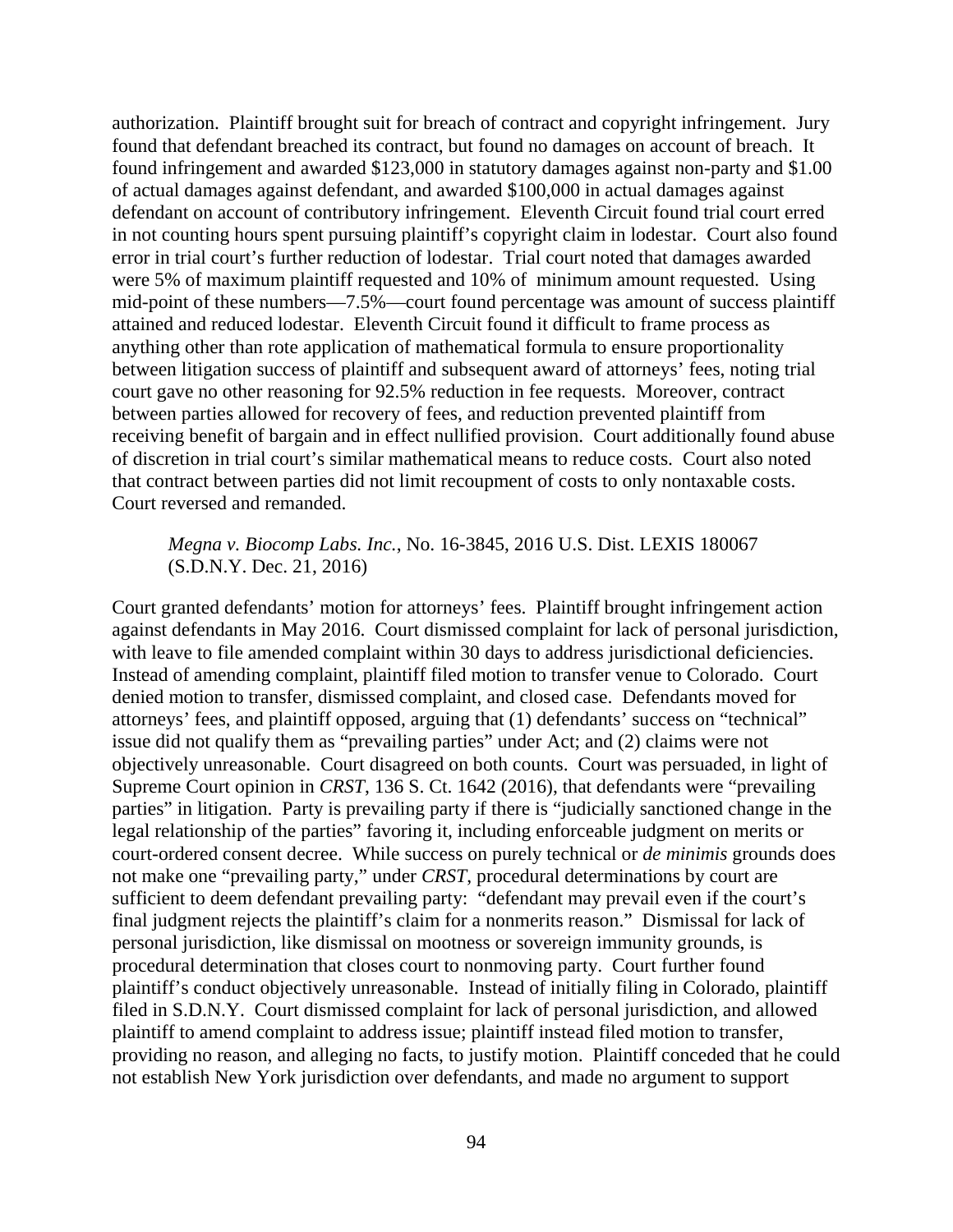jurisdiction in Colorado. Such conduct and concession established that case was "unreasonable" from beginning. Award of attorneys' fees to defendants was necessary to deter plaintiffs from filing false claims and unreasonably extending duration of litigation, while aware that New York did not have jurisdiction. Defendants' motion for attorneys' fees was therefore granted.

### *Scrilla Hill Entm't Inc. v. Dupree*, No. 16-490, 2016 U.S. Dist. LEXIS 138346 (S.D.N.Y. Oct. 5, 2016)

District court denied defendants' motion for attorneys' fees. Plaintiffs asserted copyright and other claims against defendants and vigorously pursued settlement, despite defendants' assertions that copyright claims were unfounded. After defendants filed motions to dismiss, plaintiffs voluntarily dismissed all claims. Defendants filed motions for attorneys' fees, including under Copyright Act, as sanctions for alleged improper conduct by plaintiffs' counsel. Court denied request for attorneys' fees under Copyright Act, because Act allows courts to grant attorneys' fees only to "prevailing party." Declining to follow more recent decisions from lower courts, court relied on "clearly binding authority" from Supreme Court in *Buckhannon*, 532 U.S. 598 (2001), which held that moving party must achieve material alteration of legal relationship that is judicially sanctioned to qualify as prevailing party. Since plaintiffs had voluntarily dismissed complaint, no court action was required, and since dismissal was without prejudice, plaintiffs retained right to bring claim again and there was no change in parties' legal relationship. Thus, defendants were not "prevailing party" for purposes of attorneys' fees under Copyright Act.

*McCurry v. Accessory Network Grp., LLC*, No. 15-9779, 2016 U.S. Dist. LEXIS 139884 (S.D.N.Y. Oct. 5, 2016)

Plaintiff was awarded attorneys' fees after showing willful infringement of fine art photograph titled "Taj and Train," but amount of fee award was reduced by 40% because of deficiencies in fee application. Plaintiff sought \$9,706.25 in fees, but failed to (i) provide information about background, professional experience and reputation of counsel; (ii) submit evidence of customary hourly rates charged by counsel; and (iii) demonstrate that hourly rates charged by counsel were comparable to rates charged by similarly situated counsel in same district. Thus court could not assess reasonableness of fees sought, and reduced award by 40% across board, resulting in an award of \$5,823.75.

*Erikson Productions, Inc. v. Kast*, No. 13-5472, 2016 U.S. Dist. LEXIS 96113 (N.D. Cal. July 22, 2016)

Court denied without prejudice plaintiff's motion for attorneys' fees. Professional photographer brought copyright infringement suit against website owner, claiming that he had copied several of photographer's photos and posted them on website without permission. Jury found that defendant was liable for willful vicarious and contributory infringement, and plaintiffs subsequently moved for attorneys' fees. While court found that fee award was appropriate, it denied plaintiffs' motion without prejudice because plaintiffs failed to meet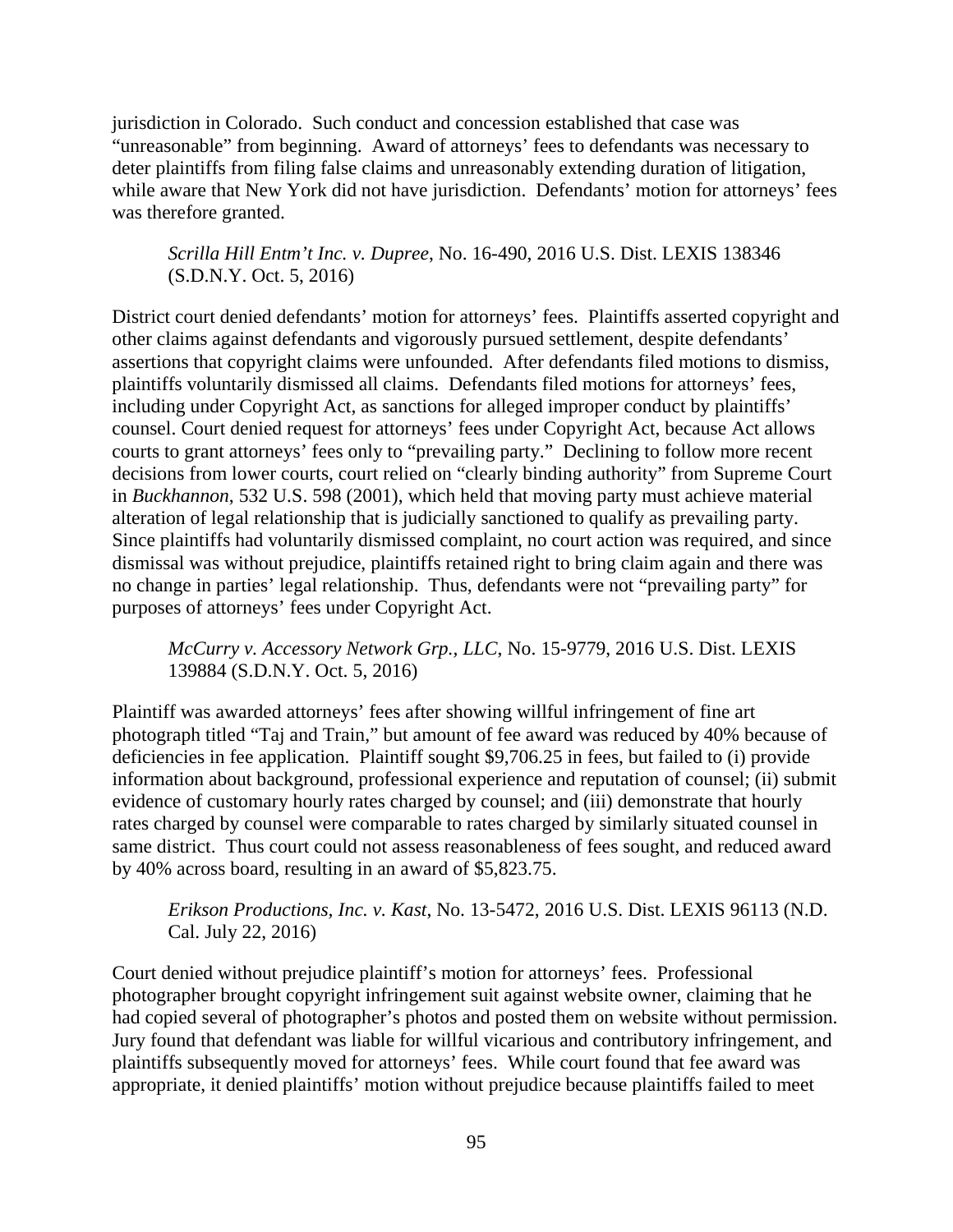"burden of producing evidence, other than declarations of interested counsel, that the requested rates are in line with those prevailing in the community for similar services by lawyers of reasonably comparable skill, experience and reputation."

*Johnson v. Storix, Inc.*, No. 14-1873, 2016 U.S. Dist. LEXIS 110278 (S.D. Cal. Aug. 17, 2016)

District court granted defendant's motion for attorneys' fees after defendant succeeded in defending claim for infringement of software program. After defendant filed taxable bill of costs and parties attempted to mediate costs issue, Supreme Court issued opinion in *Kirtsaeng v. John Wiley & Sons, Inc.*, 136 S. Ct. 1979 (2016). At court's request, parties filed arguments explaining how decision should impact court's analysis of defendant's motion for fees. Thereafter, court granted in part and denied in part defendant's motion for fees. Regarding plaintiff's motive for suit, court held that plaintiff demonstrated motives for initiating lawsuit other than securing copyright infringement judgment, because there was evidence that plaintiff wanted to "wrest control of the company from its majority shareholders and to force the [defendant] company to 'close its doors.'" "Objective unreasonableness" weighed in plaintiff's favor, because plaintiff's position was determined to be objectively reasonable through conclusion of trial, though court considered plaintiff's conduct post-trial to be unreasonable and inappropriate. Considerations of competence and deterrence also weighed against plaintiff; court found that plaintiff's pre-judgment litigation tactics should be deterred. There was evidence that plaintiff told defendant's shareholders to "get the [expletive] out," attempt to coerce defendant owners into surrendering control of company; demand to defendant's customers to stop paying for software licensed from defendant in attempt to prevent defendant from having enough money to continue defending lawsuit; and evidence plaintiff threatened defendant's directors with loss of their homes. Court held that such "inappropriate conduct should be deterred."

## *Alliance for Water Efficiency v. Fryer*, No. 14-115, 2017 U.S. Dist. LEXIS 6615 (N.D. Ill. Jan. 18, 2017)

Court denied defendant's motion for attorney's fees for work done in appeal before Seventh Circuit because defendant was not "prevailing party" under Act. Plaintiff hired defendant, environmental scientist, to research and write report on extent to which water demand elasticity during future droughts would be affected by urban water agencies' conservation programs. When defendant submitted draft report, plaintiff was dissatisfied, and requested report be refocused. Defendant disagreed. Dispute ensued, including claim of copyright infringement. Case was referred to settlement conference. Settlement was reached at conference, and lawyers stated material terms on record. It was agreed that ultimate execution of contemplated written agreement was not precondition to contract formation, and if parties could not subsequently agree on written document, what was read into record would serve as agreement. Parties attempted to put agreement in writing, but could not, as they disagreed regarding whether defendant could name certain sponsors of new report without their prior permission. Question was whether, when parties were before Seventh Circuit, arguing about terms of their settlement agreement, defendant prevailed not on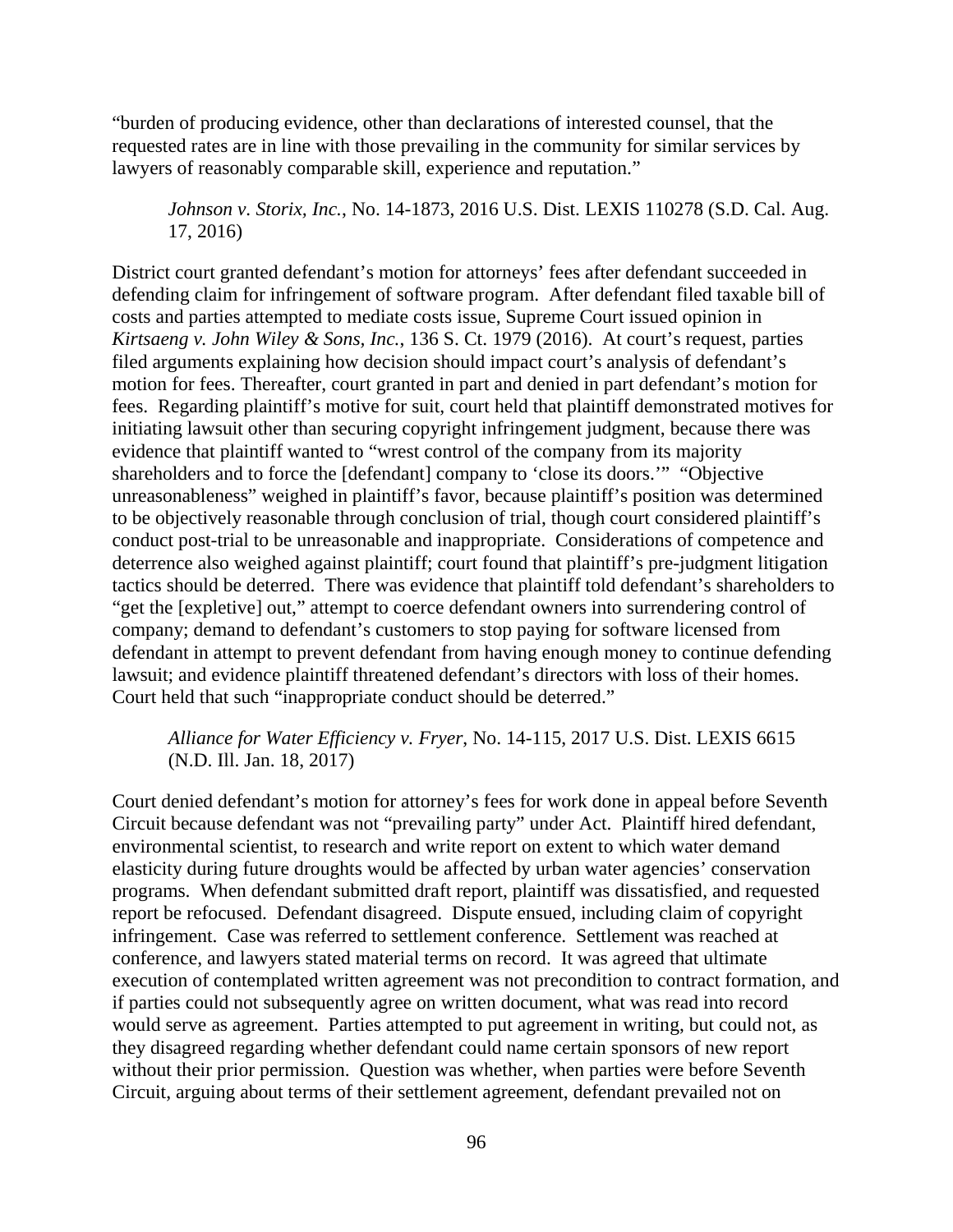contract construction matter, but on action under Copyright Act. Court found that he did not. Defendant argued that appeal related to copyright because list of funders was "expressive content." Court disagreed. Neither defendant nor plaintiff had copyright in names of funders; Act protects only form of author's expression, not facts or ideas being expressed. Circuit court vacated injunction because it contained terms to which parties had not agreed, not because Copyright Act precluded agreement that plaintiff refrain from naming sponsors. Court noted that "entire, lengthy Argument section" of appellate brief did not contain any argument about copyright. Arguments were limited to First Amendment, prior restraint and contract interpretation issues. Court held that defendant prevailed in circuit court not because of copyright claim, but because lower court improperly concluded that parties had agreed to something they had not. Court denied defendant's motion for attorney's fees.

#### *Kitchen & Bath Concepts of Pittsburgh, LLC v. Eddy Homes, Inc.*, No. 16-589, 2017 U.S. Dist. LEXIS 36768 (W.D. Pa. Mar. 15, 2017)

Court denied defendant's motion for attorney's fees. Court granted defendant's motion to dismiss plaintiff's claim for copyright infringement relating to certain architectural works. Defendant argued that plaintiff's complaint was frivolous and objectively unreasonable. Court disagreed. Court held that defendant waived argument that claim was frivolous because defendant did not raise argument in its initial brief. Court did not agree that plaintiff's claim was objectively unreasonable, and found that plaintiff's "theory of the case was well asserted and argued." In order to reach its determination, court ordered supplemental briefing on cases outside jurisdiction and oral argument, at which parties discussed possibility of settlement conference. When parties did not reach resolution at settlement conference, court analyzed matter. Court's lengthy memorandum opinion and order granting defendant's motion to dismiss was evidence of non-frivolous and objectively reasonable nature of plaintiff's action. Court accordingly found that award of fees to defendant was unwarranted.

### *BMG Rights Mgmt. (US) LLC v. Cox Comm'ns, Inc.*, 2017 U.S. Dist. LEXIS 21001 (E.D. Va. Feb. 14, 2017)

District court granted in part and denied in part plaintiff's motion for attorneys' fees. Jury awarded \$25 million in statutory damages to plaintiff, based on finding of contributory, but not vicarious infringement. Court granted BMG's motion for attorney's fees, but reduced amount. Court found all factors to weigh against Cox, specifically finding as to reasonableness of DMCA defense that Cox's arguments may have had abstract appeal, but in light of applicable facts, "evince an objectively unreasonable litigation position that was nonetheless vigorously defended." Even though BMG was not successful on its vicarious liability claim or its request for injunction, because vicarious and contributory liability claims were similar court found including vicarious liability theory didn't raise costs significantly, and only minor reduction in fees was appropriate. Court noted circuit split as to whether nontaxable expenses could be recovered under § 505, but determined that they could not be, and reduced amount accordingly. Court also denied Cox's motion for attorney's fees and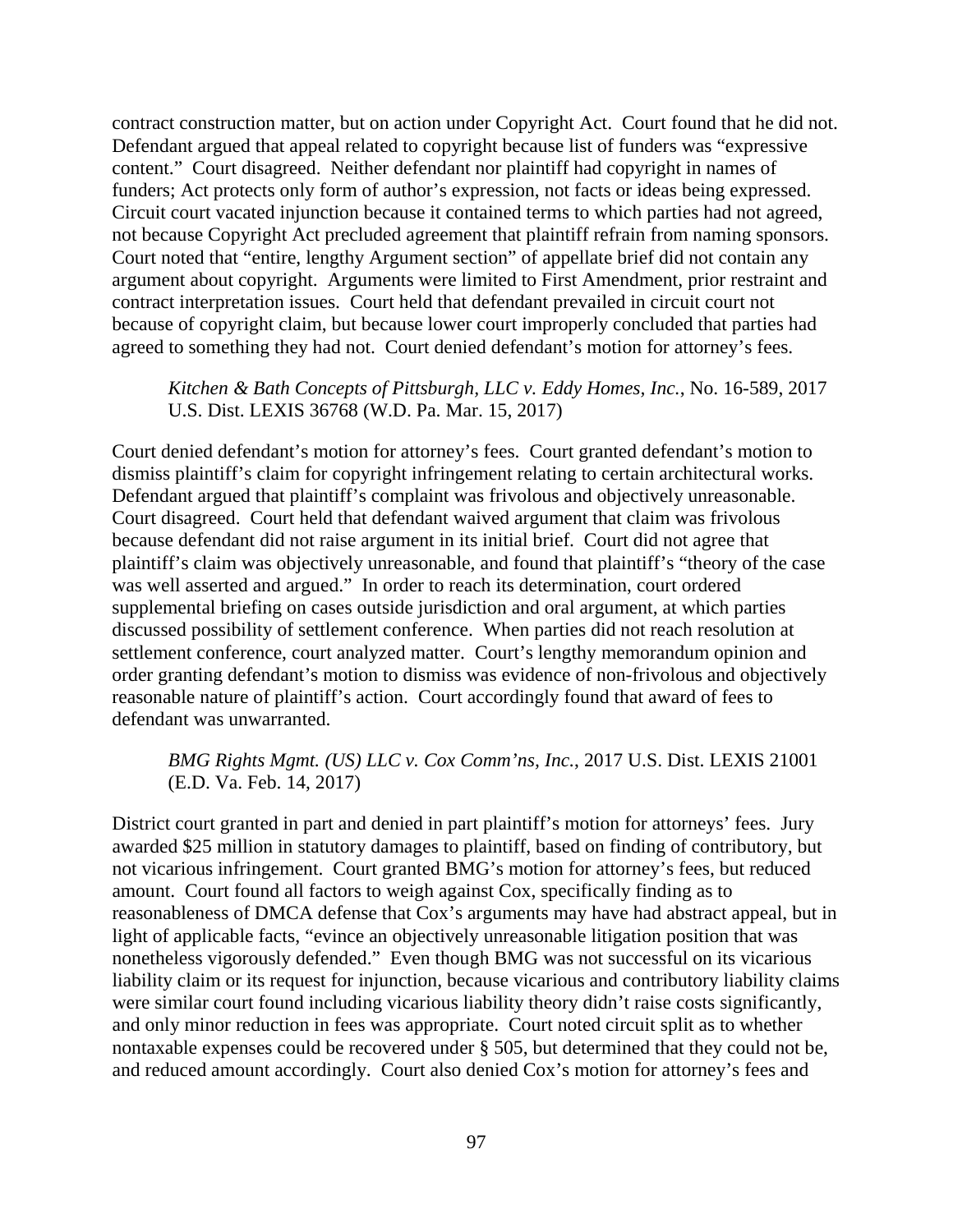costs, finding that dismissal of co-plaintiff on standing grounds did not render Cox prevailing party, interpreting § 505 "to mean that only one side of a cause may prevail."

*Prunty v. Vivendi*, 195 F. Supp. 3d 107 (D.D.C. 2016)

Defendants move for attorneys' fees on plaintiff's infringement claims. Court determined that fees should be awarded on copyright claim because plaintiff's claim was "objectively unreasonable" and to deter plaintiff and others from filing copyright claims without merit. As to reasonableness of copyright claim, court found plaintiff had no reasonable possibility of prevailing on claim, and only similarities between songs, use of word "Kingdom" in titles and use of "keys to the kingdom" in lyrics, were plainly not copyrightable. As to deterrence, court found plaintiff's 15-year-long pattern of abusive and meritless copyright litigation warranted imposition of fees award.

*LHF Prods., Inc. v. Doe*, No. 16-1175, 2017 U.S. Dist. LEXIS 21599 (W.D. Wash. Feb. 15, 2017)

Plaintiff, copyright owner of motion picture *London Has Fallen*, brought copyright infringement suits against "swarm" of defendants for copying and distributing film using BitTorrent. Default judgment was entered. Court found it appropriate to award attorneys' fees, but neither plaintiff's requested rate nor number of hours was reasonable. Court found requested rate of \$450/hour not reasonable given pleadings used in other cases were recycled, and counsel encountered little or no opposition from named defendants. Given that work in matter amounted to nothing more than form pleading, court adopted reasoning of other BitTorrent cases and reduced hourly rate to \$300. Court also found plaintiff's request for 5.1 hours of lead attorney time and three hours of associate attorney time on each named defendant (181 in total) to be unreasonable, given that attorney submitted nearly identical pleadings and motions for each defendant, "and the Court will not condone unreasonable attorneys' fees requests." Court reduced attorneys' fees award to one hour of attorney time and one hour of associate attorney time for each defendant.

*LHF Prods. v. Doe*, No. 16-864, 2017 U.S. Dist. LEXIS 21510 (W.D. Wash. Feb. 15, 2017)

Plaintiff brought infringement suit against nearly 200 named defendants, claiming infringement of copyright in film *London Has Fallen* by copying and distributing over Internet using Bit-Torrent protocol. Defendants were "swarm" that allegedly infringed copyright in temporal proximity, and suit was one of 16 related cases asserting infringement of same copyright. District court entered default against non-appearing defendants and granted plaintiff's request for attorney's fees and costs, but did not find requested hourly rate or number of hours requested to be reasonable. As to rate, court found that plaintiff's attorney failed to provide proof that requested \$450/hour was prevailing rate in district, and that attorney was awarded rate of \$300 to \$350/hour in other local cases for work similar, if not identical, to work done in this matter. Court noted that attorney's work "amount[ed] to nothing more than form pleading," and therefore reduced attorney's rate to \$300/hour to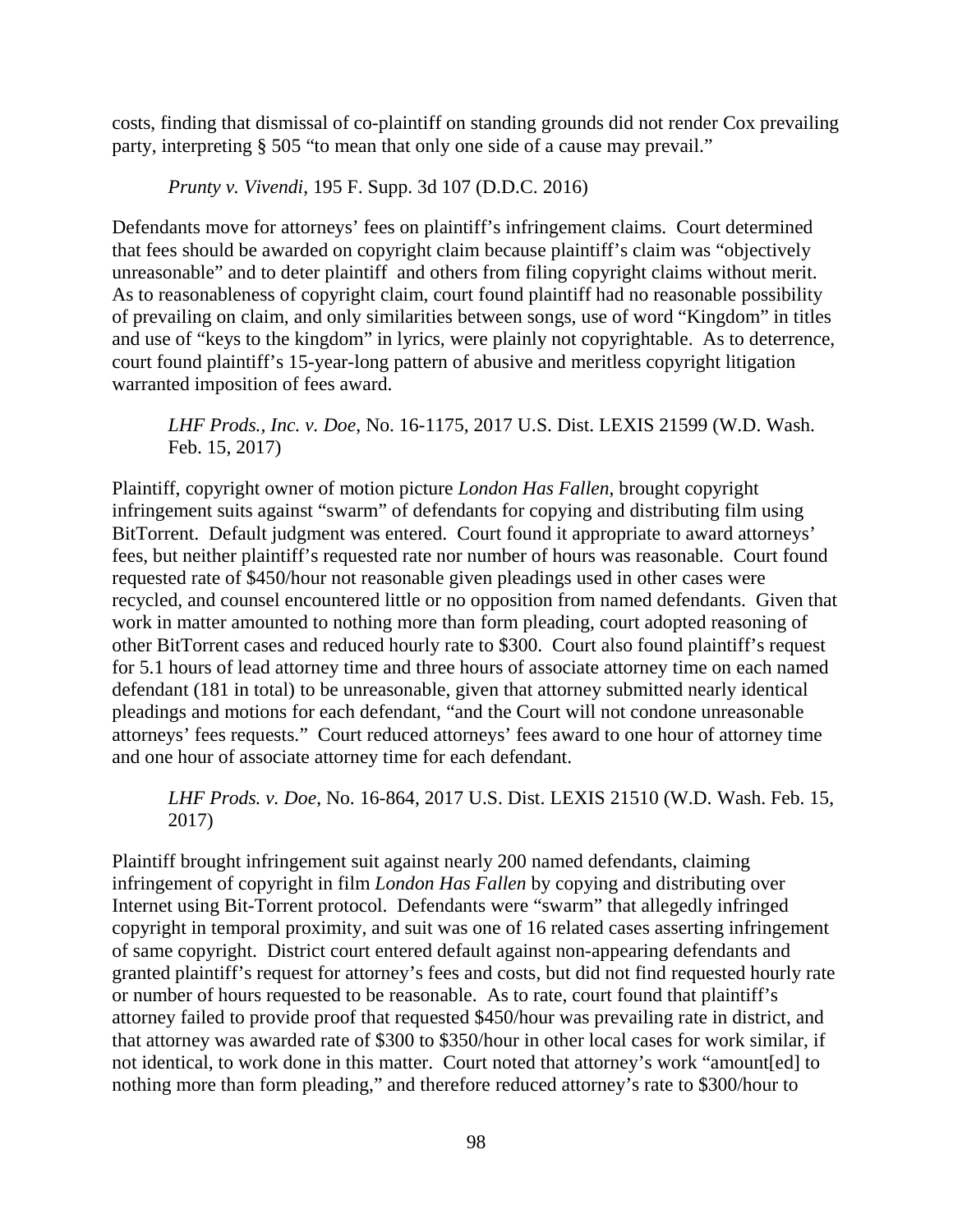comport with awards in other BitTorrent cases in district. As to number of hours requested, plaintiff's attorney submitted seven nearly identical declarations requesting compensation for 3.5 hours he allegedly spent on each named defendant. Plaintiff also requested fees for three hours spent by associate attorney and 3.5 hours spent by legal assistant for each named defendant. Court found this unreasonable, given that attorney was engaged in form pleading, filing 16 cases for plaintiff against hundreds of Doe defendants that had all proceeded in similar manner. Court objected to attorney's use of block billing. Therefore, for each defaulting defendant, court awarded fees to cover one hour of lead attorney work at rate of \$300/hour, and one hour of associate attorney work at rate of \$250/hour.

### *QOTD Film Inv. Ltd. v. Starr*, No. 16-371, 2016 U.S. Dist. LEXIS 138596 (W.D. Wash. Oct. 5, 2016)

Plaintiff, owner of copyright in motion picture *The Queen of the Desert*, brought suit for copyright infringement, alleging unauthorized downloading and sharing through defendants' participation in peer-to-peer network using BitTorrent protocol. Court granted plaintiff's motion for default judgment, including permanent injunction, statutory damages, costs and attorneys' fees, against defendant who failed to appear in suit. Court considered (1) degree of success obtained; (2) frivolousness; (3) motivation; (4) objective unreasonableness (legal and factual); and (5) need to advance considerations of compensation and deterrence, and found that all factors weighed in favor of award of attorneys' fees. In setting amount of fees, court utilized "lodestar" method, multiplying hours reasonably expended on litigation by hourly rate. When considering hourly rate, court looked to prevailing market rate in community as indicated by fee awards in similar cases in district, as well as time and labor required and skill requisite to perform legal services properly. Court noted that BitTorrent cases such as this are "akin to form-pleading, necessitating little, if any legal skill or attention," and reduced counsel's claimed hourly rate accordingly.

### *Farouk Sys., Inc. v. AG Global Prods., LLC*, No. 15-465, 2016 U.S. Dist. LEXIS 142422 (S.D. Tex. Oct. 14, 2016)

Court awarded attorneys' fees to prevailing defendant, finding plaintiff's copyright claims not only objectively unreasonable, but frivolous. Basic comparison of plaintiff's images with images used by defendants clearly demonstrated there was no copyright infringement. Moreover, plaintiff alleged copyright infringement of photograph taken by third-party photographer, and neither asserted nor presented evidence that photographer transferred his rights in photograph to plaintiff. Plaintiff relied on fact that subject of photograph was employee at time photograph was taken, when Copyright Act clearly grants copyright protection to person who creates work, not subject of work. Finally, court found improper motive based on defendant's evidence of animosity between subject of photograph and current president of plaintiff's company. Based on individual assessment of case, court exercised its discretion under § 505 to award defendant reasonable and necessary attorneys' fees in amount of \$46,065.56 incurred in connection with copyright infringement claim.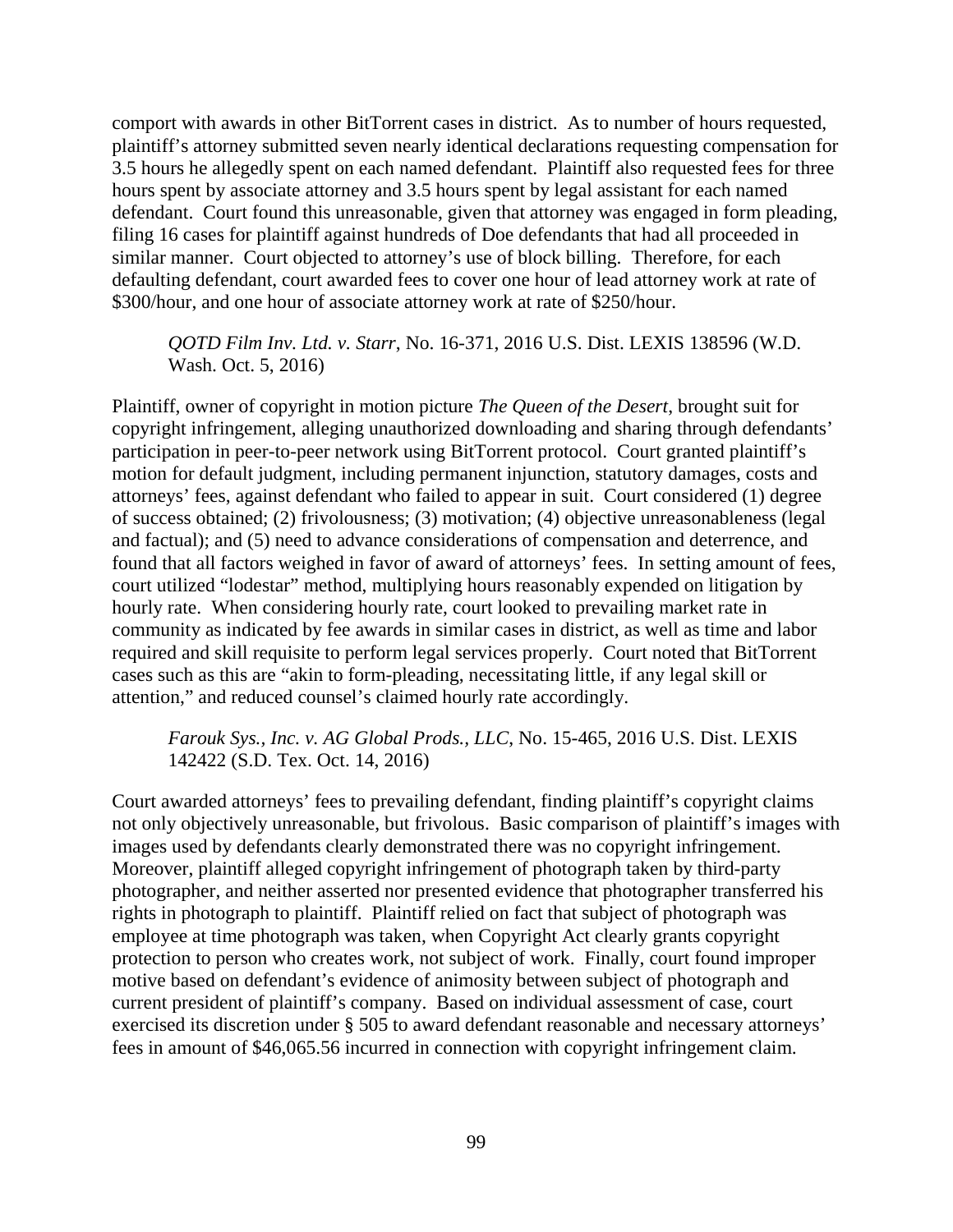*A-Blake Records, LLC v. Cassidy*, No. 14-3401, 2016 U.S. Dist. LEXIS 112798 (S.D. Tex. Aug. 23, 2016)

Court awarded attorney's fees to prevailing defendant. Defendant country singer contracted with plaintiff to record, sell, and promote his music in exchange for part of proceeds from tours, performances, and album sales. In 2014 defendant filed for bankruptcy, and "his estate rejected responsibility of his contract with" plaintiff. At time of filing defendant owed plaintiff \$700,000; plaintiff missed deadline to dispute discharge of claim. Plaintiff moved for leave to dispute discharge, asserting that defendant's "bad acts" justified payment of debt. Bankruptcy court denied motion and struck complaint from docket, fully discharging claim. Unhappy with result, plaintiff sent letter to defendant asserting that it owned copyright in "laundry list" of his songs and that it was excluding him from reproducing, performing, and publishing them. Defendant performed three songs from asserted repertoire at local bar while representatives from plaintiff were waiting in wings to monitor set list. Plaintiff sued defendant for three claims of "willful copyright infringement when he performed the songs in public." Defendant moved to dismiss complaint because (1) he had performed songs in licensed venue, (2) plaintiff did not then or ever own rights in songs, and (3) plaintiff did not have valid registrations for songs. At initial conference plaintiff agreed that complaint should be dismissed because "the geniuses that were telling me what to plead in this case because they own the copyright. Essentially, what—we're trying to gain some money back and see what's happening is the sale of our sound recordings which we allege that defendant sell our CDs at his concerts. He sells them online." At second conference, defendant admitted that he assigned portion of co-publishing copyright to plaintiff; it was nevertheless clear that plaintiff did not own material. Court found that because plaintiff's claims were dismissed with prejudice after it admitted that it had no claim for recovery, defendant "undoubtedly" prevailed. Court rejected plaintiff's argument that it should not have to pay fees "because it was not sanctioned for discovery violations and it did not file multiple nonmeritorious motions." Court "understands that A-Blake is unhappy and believes it is owed \$700,000.00 from Cassidy. This does not give A-Blake permission to be mean spirited, to use this court as a means for retaliation, or to force Cassidy to pay to defend himself against claims it knows to be without merit." Moreover, defendant's "successful defense increased the public's exposure to his work. He gets to keep playing his songs, his way, in public places and projected through his fan's music players—many of whom will have the opportunity to build on his creativity." Court awarded \$15,369.50 in attorneys' fees to defendant.

### *Medallion Homes Gulf Coast, Inc. v. Tivoli Homes of Sarasota, Inc.*, No. 14-3117, 2016 U.S. Dist. LEXIS 139748 (M.D. Fla. Oct. 7, 2016)

Court granted defendant's motion for reasonable attorneys' fees because plaintiff's claims were objectively unreasonable. Defendant was granted summary judgment in infringement action involving architectural plans, and moved for attorneys' fees and costs. In finding plaintiff's claims unreasonable, court pointed to precedent holding that similarities relied on by plaintiff were noncopyrightable elements. Court held that plaintiff "should have been aware of the binding legal standard" set forth in precedential opinions and "should have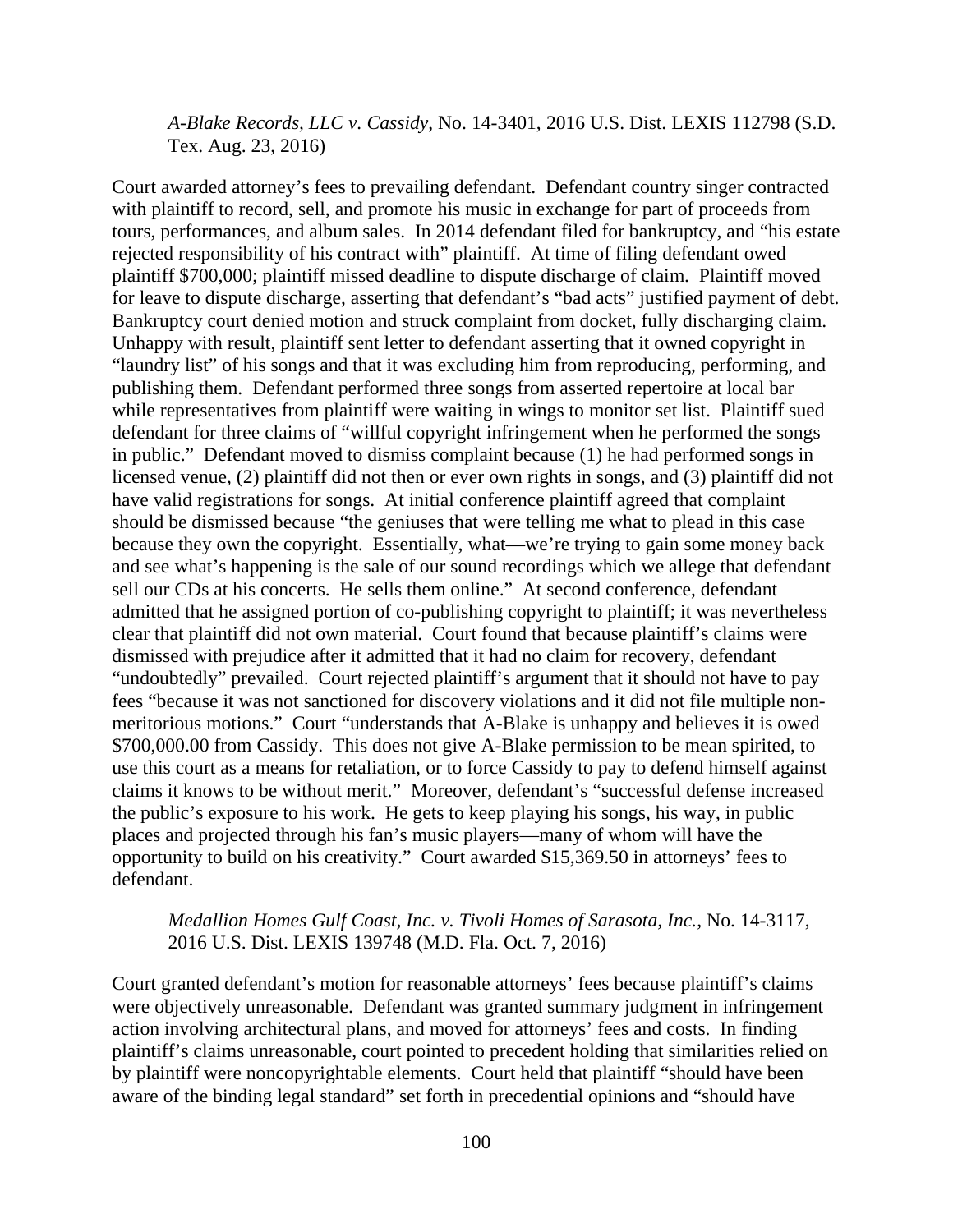known that there was no copyright infringement." Court also found that award of fees "would deter others from 'bringing lawsuits when they know there are numerous differences between their copyrighted work and an allegedly infringing work which would outweigh any similarity between the works."

*Pan v. Kohl's Dep't Stores, Inc.*, No. 12-1063, 2017 U.S. Dist. LEXIS 39857 (S.D. Ohio Mar. 20, 2017)

Court granted defendant's motion for attorneys' fees. Plaintiff created drawing of Santa Claus snow globe figurine, registered drawing with Copyright Office, and purported to grant exclusive license to Zhaoxing, Chinese entity, for manufacturing. Zhaoxing sold 381,200 units of figurine to Kohl's. When Zhaoxing discovered Kohl's selling knockoff purchased from co-defendant Leader Light, Zhaoxing ceased paying license fees to plaintiff. Plaintiff filed copyright infringement action. Defendant prevailed, and brought motion for attorneys' fees. In determining eligibility for fees award, court must give substantial weight to objective reasonableness of losing party's position, and give due consideration to all other circumstances relevant to granting fees. Court found plaintiff's counsel's submission of fabricated license agreement and associated license payments sufficient alone to render plaintiff's claim objectively unreasonable. Court found plaintiff's counsel's refusal to address his submission of obviously fraudulent documents "particularly damning on this count." Court had particular interest in incentivizing future litigants against submitting falsified evidence in support of copyright infringement claims. "Plaintiff's proffer of obviously fictitious documents for the purpose of litigating a baseless claim is behavior that this Court must deter vigorously."

*Cobbler Nevada, LLC v. Cerritos*, No. 15-1228, 2016 U.S. Dist. LEXIS 170644 (D. Or. Dec. 9, 2016)

Plaintiff, owner of copyright in motion picture *The Cobbler*, filed copyright infringement suit against individual for downloading movie over Internet using BitTorrent peer-to-peer file sharing protocol. Court noted that lawsuit was one of hundreds of similar lawsuits filed by plaintiff's counsel. Defendant admitted liability early in case and, after negotiations, parties entered into consent judgment in which they agreed to award of statutory damages of \$750 and reasonable attorneys' fees and costs. Plaintiff sought \$17,348.60 in fees. Court denied plaintiff's request, finding that fee-shifting in mass copyright litigation did not satisfy *Fogerty* factors. Court found that \$750 statutory penalty and award of costs were sufficient to deter infringers. Threat of fee-shifting had emboldened plaintiff's counsel to demand thousands of dollars to settle claims, even where defendant admitted liability early in case. Court noted that settlement bargaining processes had become unequal in Copyright Act suits, contributing to overly aggressive assertion and negotiation of copyright claims.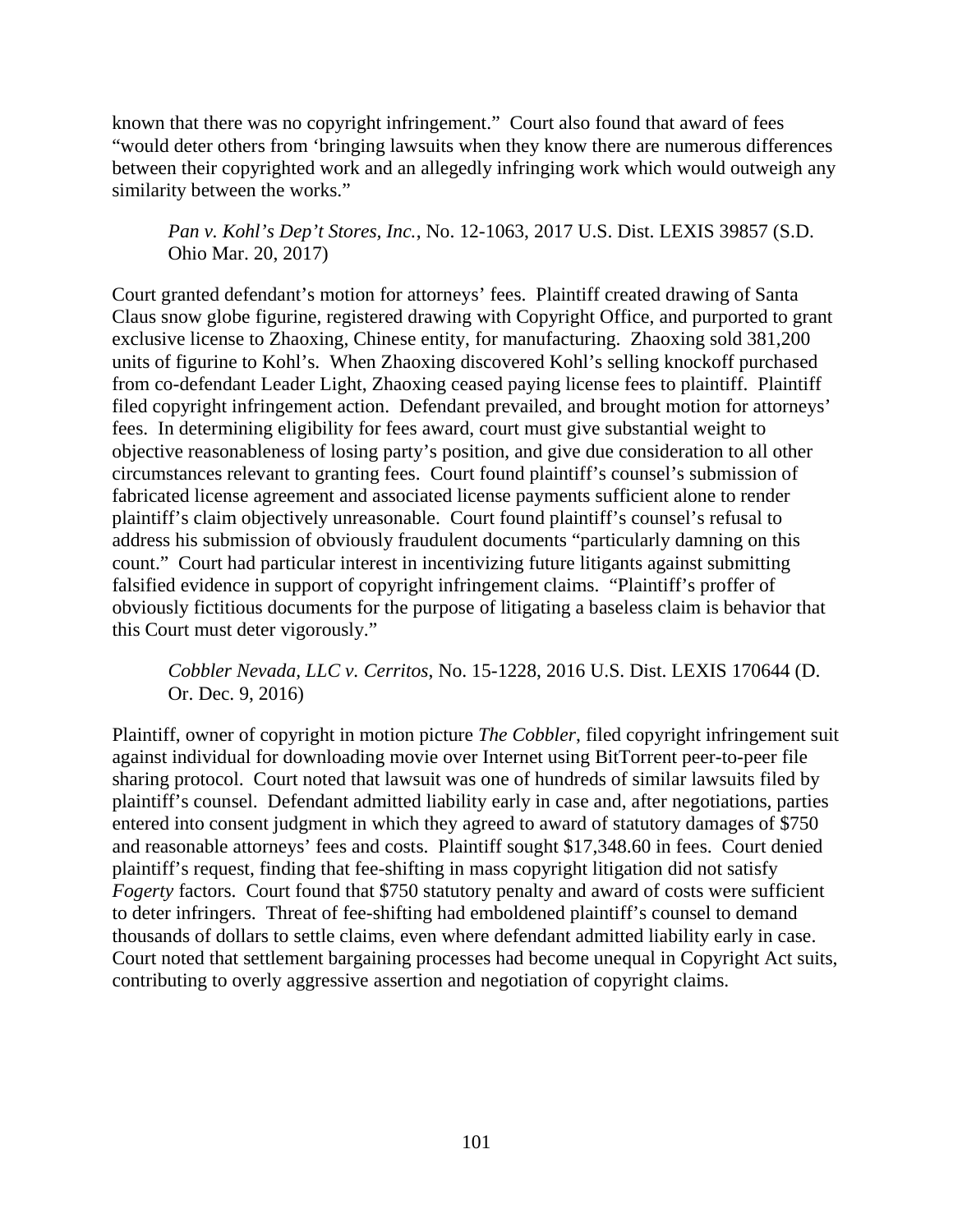*Vivid Sites, LLC v. Millsap*, No. 16-117, 2017 U.S. Dist. LEXIS 46364 (E.D. Mo. Mar. 29, 2017)

District court denied defendant's motion for attorneys' fees. Plaintiff, website hosting company, brought suit against defendants based on their alleged misappropriation of plaintiff's proprietary software and other materials, including plaintiff's source code. Plaintiff's original complaint contained copyright infringement claim as to source code in addition to two RICO claims; first amended complaint kept original claims and added state law claim for unfair competition; second amended complaint ("SAC") removed copyright and unfair competition claims, added new state law claim regarding trade secrets, and retained RICO claims. Defendants moved to dismiss SAC in its entirety, and court granted defendants' motion in full. Defendants also sought attorneys' fees and costs under Copyright Act, arguing that they were prevailing party based on plaintiff's removal of its copyright infringement claim from SAC. Court held that, given existence of circuit split as to whether copyright infringement claim can be brought prior to registration, plaintiff's copyright infringement claim was "not objectively unreasonable." Moreover, plaintiff's claim was not frivolous and plaintiff did not harbor any "improper motivations" in bringing suit. Further, court saw no need to compensate defendants or deter plaintiff. Finally, plaintiff's SAC did not contain copyright claim. For those reasons, court denied defendants' motion for attorneys' fees.

*Bell v. Taylor*, No. 13-798, 2016 U.S. Dist. LEXIS 118681 (S.D. Ind. Sept. 2, 2016)

Court granted defendants' request for costs and fees. Dispute concerned alleged infringement of plaintiff's copyright in photographs of Indianapolis skyline; "[t]o put it mildly, this dispute has been zealously litigated by both sides." Court found plaintiff's infringement claim was frivolous because plaintiff had notice from defendants that they had never used or copied plaintiff's photo, and plaintiff at no point in litigation possessed evidence to prove copyright claim. Court also found plaintiff's motivation for filing action to be attempt to extract quick, small settlements from many defendants instead of using judicial process to protect copyright against legitimate infringing actors. Court also found lawsuit objectively unreasonable based on plaintiff's intentional misjoinder of numerous defendants, continued pursuit of and demand for damages that were inconsistent with facts, threats and demands for attorneys' fees that were unsupportable, and refusal to cooperate in discovery process despite court order compelling discovery. Defendants asserted "need to advance considerations of compensation and deterrence" weighed heavily in favor of awarding fees because plaintiff was using "antiquated copyright laws" and his legal knowledge as experienced lawyer to exploit courts and legal system against numerous uninformed individuals for quick settlements. Under Seventh Circuit precedent, prevailing defendant is entitled to "very strong" presumption in favor of being awarded fees in order to make certain that defendant does not disregard meritorious defense in situations in which "the cost of vindication exceeds the private benefit to the party."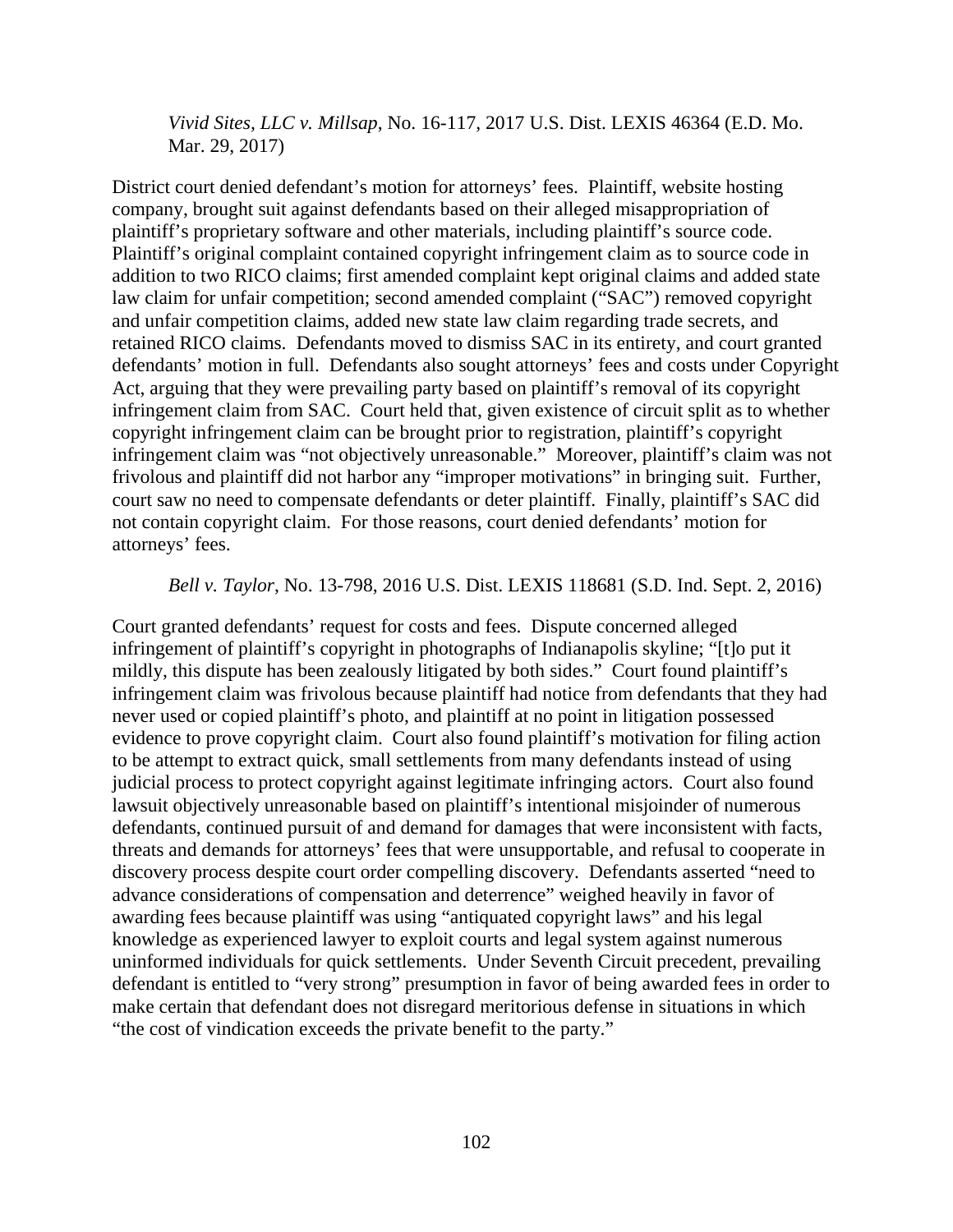#### *Countryman Nev., LLC v. Doe-73.164.181.226*, 193 F. Supp. 3d 1174 (D. Or. 2016)

Plaintiff, owner of copyright in motion picture *The Necessary Death of Charlie Countryman*, brought suit for copyright infringement, alleging unlawful copying and distribution of film. Court granted plaintiff's motion for judgment on pleadings, and plaintiff moved for award of attorney's fees and costs. Defendant argued that plaintiff was only entitled to portion of claimed fees, reflecting work "reasonably and necessarily performed" before plaintiff's counsel "multiplied the proceeding" and prevented settlement. Defendant also objected to part of plaintiff's claimed costs. Defendant cross moved for attorneys' fees incurred due to plaintiff's "unreasonable and vexatious conduct" which "multiplied" proceeding. Court, in its discretion, denied plaintiff's motion for fees, finding plaintiff's counsel litigated in manner intended to increase opposing party's costs and increase plaintiff's own fees. Court found conduct contrary to principles underlying Rule 1 of Federal Rules of Civil Procedure, and to objectives of Copyright Act. Court also denied defendant's motion for fees, explaining that denial of plaintiff's motion served as sufficient deterrent to inappropriate litigation conduct in future and ensured current defendant's fair treatment.

### *SAS Inst. Inc. v. World Programming Ltd.*, No. 10-25, 2016 U.S. Dist. LEXIS 92212 (E.D.N.C. July 15, 2016)

Court denied prevailing defendant's request for fees. Plaintiff initially filed suit in United Kingdom, where defendant was headquartered, claiming defendant violated several software copyrights it owned. UK action ended unfavorably for plaintiff; in 2013, both trial court and Court of Appeal of England and Wales ruled in favor of defendant on basis of certain provisions of law unique to European Union. Meantime, plaintiff filed suit here. Court granted summary judgment in defendant's favor as to plaintiff's software claim. Defendant filed motion for attorneys' fees, seeking \$760,721.59; amount included \$710,130.00 owed to U.S. law firm and approximately \$50,591.59 owed to UK law firm for work in earlier UK litigation. Defendant argued that it was entitled to fees because plaintiff took objectively unreasonable position on its software claim. Court, assuming that to be true, nevertheless declined to award defendant fees on basis of other factors and circumstances of case. Jury found that defendant made false, intentionally deceptive statements in UK litigation, and defendant produced no evidence to show that plaintiff pursued copyright claim in bad faith: "although plaintiff's litigation position was objectively unreasonable, defendant has not shown that it was subjectively so." Absent showing that plaintiff acted in bad faith, rather than merely in objectively unreasonable manner, court declined to reward defendant's fraud with attorneys' fees.

## *Ferman v. Jenlis, Inc.*, No. 16-74, 2016 U.S. Dist. LEXIS 173185 (S.D. Iowa Dec. 5, 2016)

District court denied defendants' motion for attorneys' fees. Defendants defeated plaintiff's infringement claim at summary judgment stage, subsequently moved for attorney's fees and costs pursuant to § 505. In determining whether award of attorneys' fees was proper, court examined non-exclusive factors including frivolousness, motivation, objective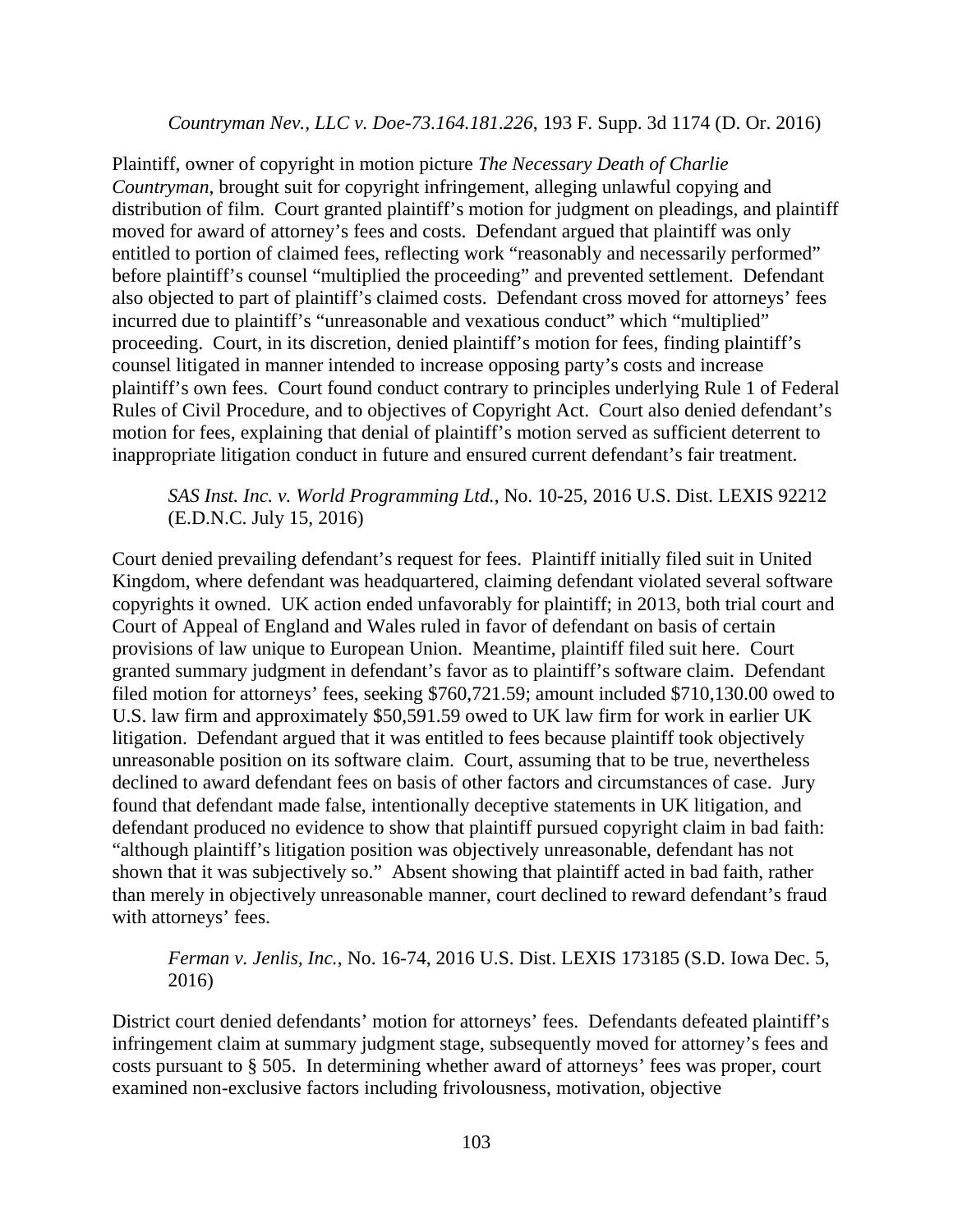unreasonableness, and need to advance considerations of compensation and deterrence. Court found that plaintiffs' claim was not of itself unreasonable, despite statement in summary judgment decision that reasonable observer could not find defendant's sign substantially similar to plaintiff's sign, reasoning it improper to conflate test for substantial similarity, which goes to merits of plaintiffs' infringement claim, "with test for award of attorney's fees, which goes to the plaintiff's conduct and to advancing the purposes of the Copyright Act." Doing so "places a thumb on the scale in favor of prevailing defendants," which is improper under *Kirtsaeng v. John Wiley & Sons, Inc.*, 136 S. Ct. 1979 (2016). Although plaintiffs did not prevail, court did not find their claim to be objectively unreasonable or frivolous. Further, plaintiffs did not act unreasonably or with improper motivation over course of litigation. In sum, court found award of fees unnecessary to advance objectives of Act, and denied defendants' motion.

# **C. Injunction/Impoundment**

*Brighton Collectibles, LLC v. IPPO Jewelry Corp.*, No. 16-6065, 2017 U.S. Dist. LEXIS 24868 (C.D. Cal. Feb. 22, 2017)

Plaintiff, owner of copyright in design titled "Love Affair Heart," sued based on defendant's sale and distribution, without authorization or license, of product that incorporated design that infringed Love Affair Heart, which sold at lower price than Brighton's product. Court granted plaintiff's motion for default judgment, and granted plaintiff's request for injunction based on, *inter alia*, its determination that defendant's infringement caused plaintiff irreparable injury due to "reputational harm" and market share loss.

*Amid, Inc. v. Medic Alert Found. United States, Inc.*, No. 16-1137, 2017 U.S. Dist. LEXIS 37699 (S.D. Tex. Mar. 16, 2017)

Court denied plaintiff's motion for preliminary injunction. Plaintiff and defendant both made medical identification jewelry. Plaintiff marketed product by sending unsolicited mass-mailed countertop display with tear-off pads attached to doctors' offices, with explanatory cover letter. Plaintiff "copyrighted its letter." Plaintiff sued after employee left plaintiff and joined defendant, and defendant started marketing using same methods and letter. Plaintiff's ownership of copyright in letter was not disputed, and court found that actual copying occurred because parts of letters were identical. Court also considered timing of ex-employee's resignation from plaintiff and subsequent hiring by defendant relevant to copying issue, because defendant did not use marketing displays and letters until exemployee joined defendant's company. Court thus found that plaintiff had shown likelihood of success on elements of its copyright infringement claim. However, court concluded plaintiff had not shown substantial threat of irreparable harm. Injunction was not warranted due to plaintiff's delay in filing suit and fact that defendant stopped using plaintiff's copyrighted letter and started using letter that did not infringe plaintiff's copyright. "With no evidence or argument of irreparable harm absent an injunction, MedicAlert's revision of its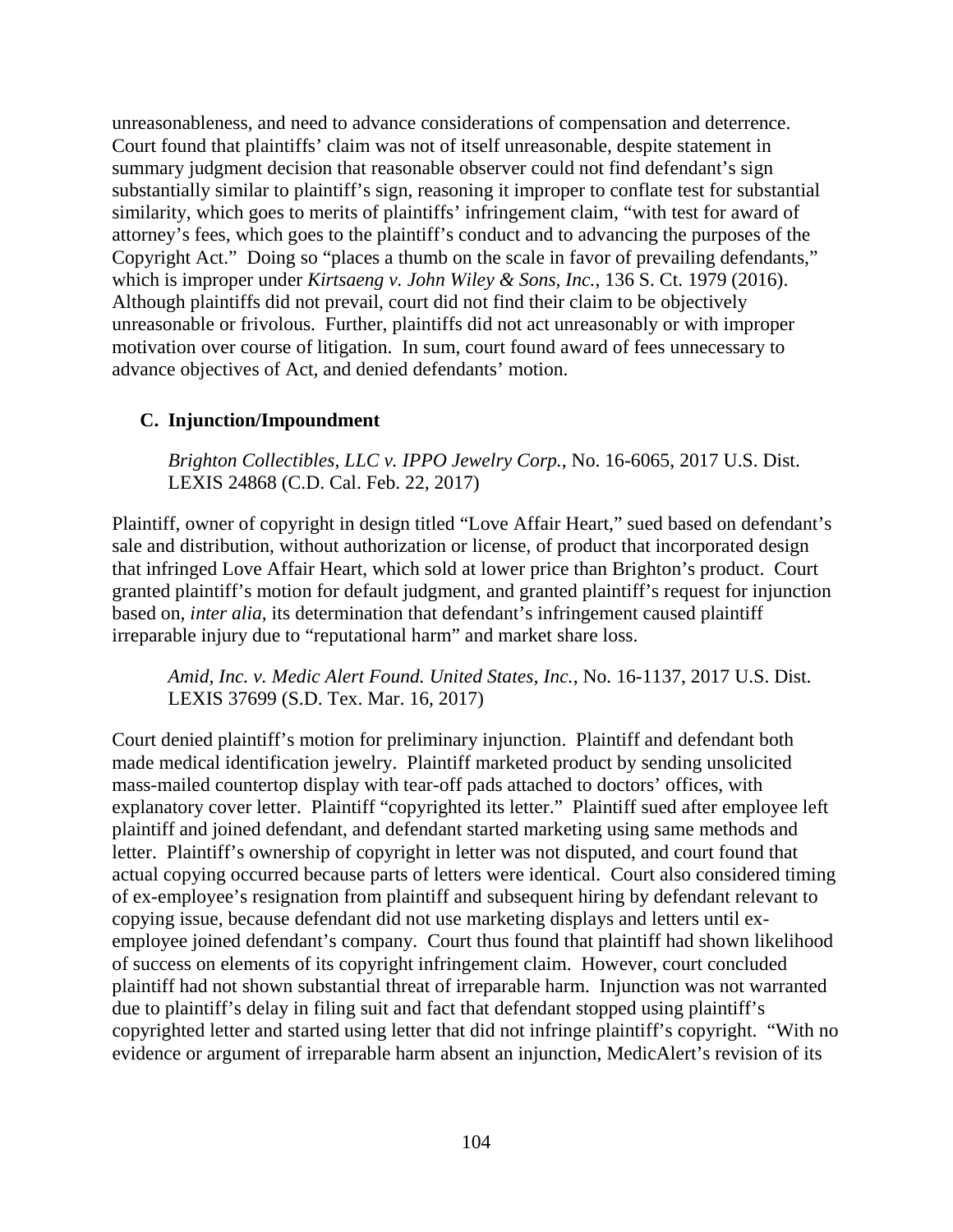letter that avoids infringement, and plaintiff's delay in filing suit, the court cannot grant the 'extraordinary remedy' of the preliminary injunction plaintiff seeks."

*Inspired by Design, LLC v. Sammy's Sew Shop, LLC*, No. 16-2290, 2016 U.S. Dist. LEXIS 144988 (D. Kan. Oct. 19, 2016)

District court denied plaintiff's motion for preliminary injunction. Plaintiff and defendant both sold custom pet beds on Etsy. Plaintiff accused defendant of selling replicas of its pet beds and sued for copyright infringement. In considering whether to grant injunction, court was not persuaded that plaintiff would succeed on merits for its copyright infringement claim. Plaintiff owned registered copyrights covering certain photos, 2-D artwork, technical drawings and text content published on plaintiff's website. Plaintiff asserted that defendant copied (1) photos of its dog beds, (2) plaintiff's washing instructions for pet bed covers, (3) plaintiff's fabric selector diagram, and (4) pet bed size chart with size recommendations. Regarding plaintiff's photos, plaintiff presented no evidence of "verbatim copying," instead alleging that defendant's photos infringed because defendant's photos contained similar pet beds taken from similar angles with similar backgrounds. Court held that photographs served "utilitarian purpose" of presenting various types of products and services that business offered, and were thus "purely descriptive pictures" that "do not merit copyright protection because the photographs lack the requisite creativity." Plaintiff was thus not likely to prevail on assertion that photographs were subject to copyright protection. Second, defendant argued that plaintiff did not have valid copyright in washing instructions, since such instructions were fabric manufacturer's instructions and therefore not original to plaintiff. Plaintiff never responded to argument, and accordingly failed to show that it was likely to prevail on claim of infringement of washing instructions. Third, defendant denied using plaintiff's fabric selector. Defendant asserted that its customers selected fabrics from webpage or outside vendors, and then choice was put into Adobe Photoshop for customer to view. Defendant also argued that plaintiff's fabric selector was open source application, and therefore not protectable. Court acknowledged that defendant presented its fabric choices in manner similar to way plaintiff's fabric selector displayed customer's fabric choice, and found plaintiff could potentially prevail on claim. Notwithstanding, court ultimately determined plaintiff "has not shouldered its burden of proving a likelihood of success or proving copyright infringement of the fabric selector." Finally, court found that plaintiff had not established likelihood of prevailing on infringement claim for size chart. Defendant asserted that chart was not original, as it merely listed pet bed sizes that were typical in industry. Court agreed that chart was factual work not protected by copyright, and denied motion for preliminary injunction.

## *Ronaldo Designer Jewelry, Inc. v. Cox*, No. 17-2, 2017 U.S. Dist. LEXIS 7537 (N.D. Miss. Jan. 19, 2017)

District court denied plaintiff's motion for temporary restraining order. Plaintiff brought infringement suit against several named defendants and John Does Numbers 1 through 99, and filed motion for temporary restraining order requiring named defendants to (1) immediately cease and desist from copying, manufacturing, or reproducing jewelry or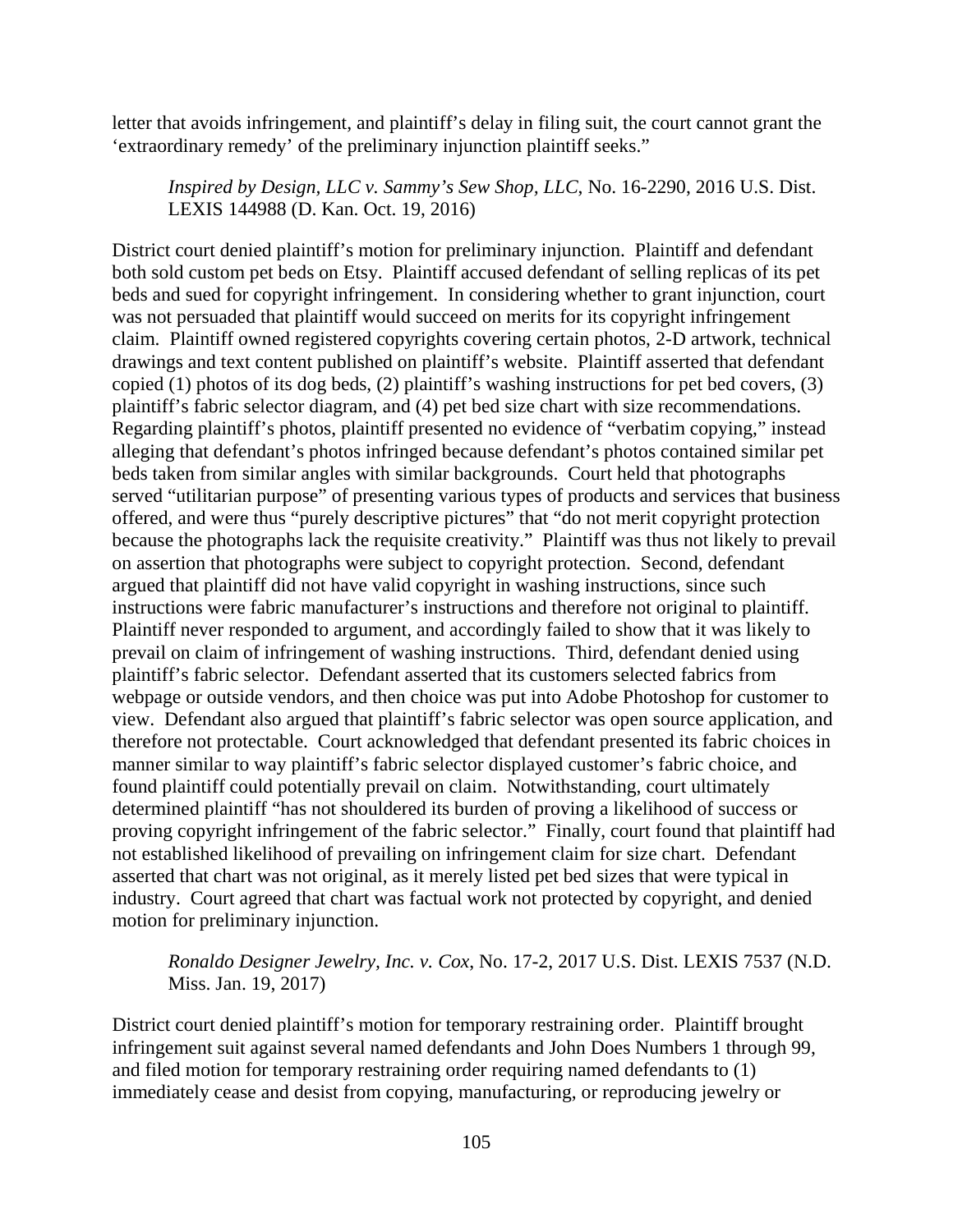marketing and advertising materials that allegedly infringed plaintiff's works; (2) immediately withdraw from all sales outlets any works or marketing and advertising materials that allegedly infringed plaintiff's works; and (3) identify each and every person or entity from whom defendants have acquired any infringing works and to whom defendants have licensed, assigned, or otherwise transferred right to reproduce, manufacture, display, distribute or sell jewelry that allegedly infringed plaintiff's works. Because plaintiff had not yet served named defendants with complaint, and because motion itself did not include certificate of service, court concluded that plaintiff sought TRO without notice. Before analyzing whether plaintiff substantively entitled to TRO, court examined whether plaintiff complied with procedural requirements of Rule 65. Rule 65 provides that court may issue TRO without notice only if (a) specific facts in affidavit or verified complaint clearly show that immediate and irreparable injury, loss, or damage will result to movant before adverse party can be heard in opposition; and (b) movant's attorney certified in writing any efforts made to give notice and reasons why it should not be required. Although plaintiff satisfied first prong, it failed to submit certified writing by its attorneys describing efforts made to give notice to named defendants and reasons why notice should not be required. Court therefore denied motion for temporary restraining order.

### *Ronaldo Designer Jewelry, Inc. v. Prinzo*, No. 14-73, 2016 U.S. Dist. LEXIS 127228 (S.D. Miss. Sept. 19, 2016)

District court granted plaintiff's motion for preliminary injunction. Plaintiff brought infringement suit against former employee, alleging that he was selling unauthorized copies of plaintiff's works, and misrepresenting to customers that he had right to sell jewelry depicted in plaintiff's catalogs. Party seeking preliminary injunction must show (1) substantial likelihood of success on merits; (2) substantial threat that it will suffer irreparable harm if injunction not granted; (3) that threatened injury outweighs damage that injunction might cause to defendant; and (4) that injunction will not disserve public interest. Court found that all four factors weighed in favor of granting injunction, as plaintiff made *prima facie* case of infringement, was likely to succeed on merits, and stood to suffer irreparable harm absent injunction. Court set bond at \$1,000, finding that amount sufficient security for payment of costs and damages that might be incurred if defendant were found to have been wrongfully enjoined or restrained.

#### **VIII. PREEMPTION**

#### *Ultraflo Corp. v. Pelican Tank Parts, Inc.*, 845 F.3d 652 (5th Cir. 2017)

Fifth Circuit affirmed district court's holding that unfair competition claim was preempted. Plaintiff redesigned butterfly valve with help from employee. Employee left plaintiff to work at defendant, which entered market with valve that plaintiff contended was strikingly similar to its valve. Plaintiff sued in state court for conversion, civil conspiracy, unfair competition by misappropriation, and misappropriation of trade secrets, arising from defendant's "use of plaintiff's [design] drawings to make actual valves." Defendant filed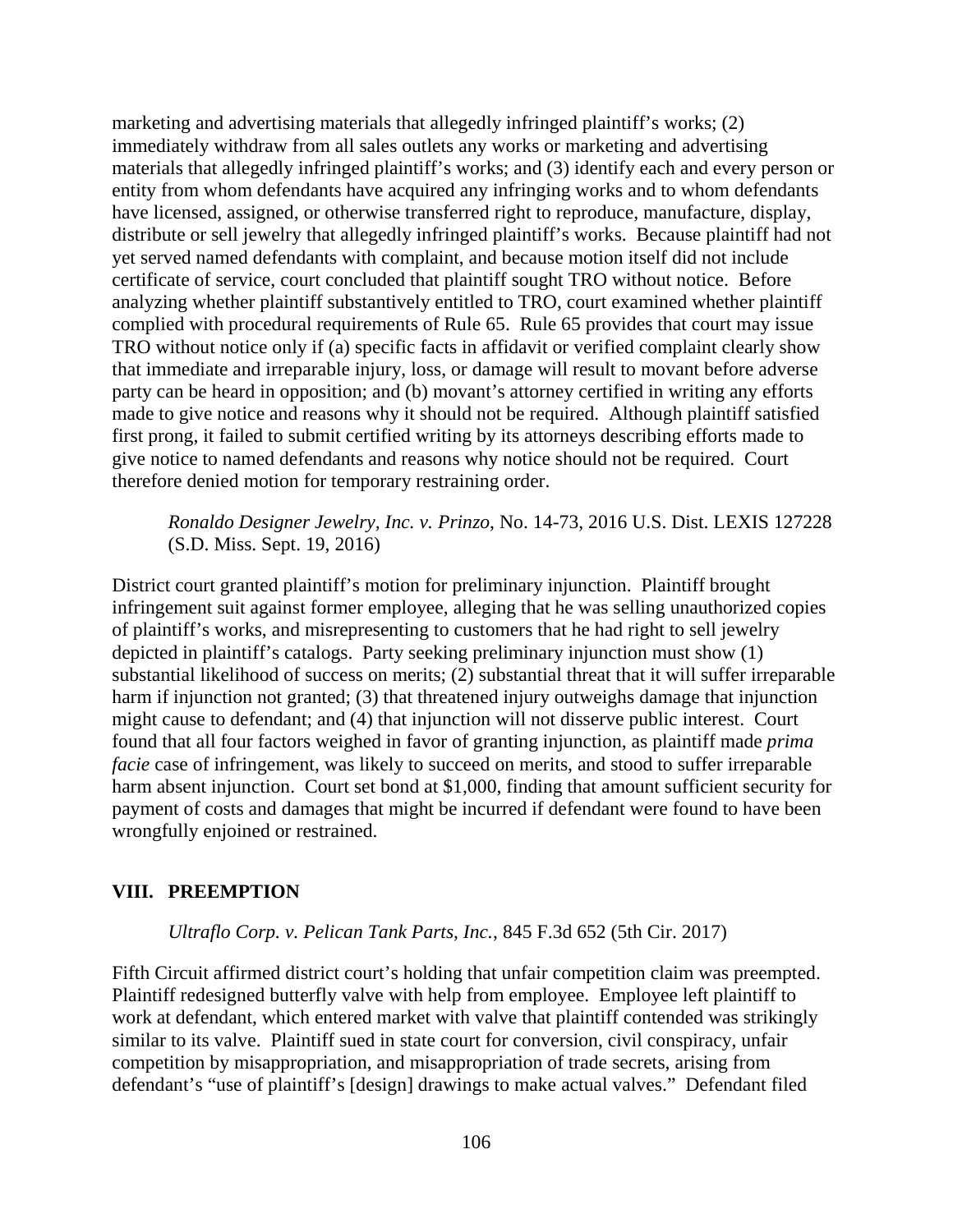motion to dismiss on preemption grounds, and district court agreed that all claims but trade secret claim were preempted. Fifth Circuit, reviewing *de novo*, applied two-part test to determine if Act preempts state law cause of action. Court first asks whether intellectual property at issue is within subject matter of copyright. If it is, then state law claim is preempted if it protects rights in that property that are equivalent to any of exclusive rights within general scope of copyright. Under subject matter inquiry, plaintiff was correct that its valve design was not protected under Act because it was either useful article or idea. Preemption statute, however, sweeps more broadly, preempting state protection of works that fall within subject matter of copyright regardless whether works are actually protected under Act. Congress's exercise of its power under Copyright Clause to not provide protection for embodiment of ideas in useful articles is entitled to preemptive force. Allowing state law to protect such works would undermine "deliberate exclusion" of such subject matter from federal copyright scheme. Further, Texas's unfair competition by misappropriation cause of action did not afford protection materially different from federal copyright law. Element of "sweat equity" is necessarily contemplated in copyright, which requires independent creation; as to "use against competitor" element, reproduction or derivative use of copyright by competitor would suffice to show copyright infringement. "Equivalent rights" inquiry thus looks not at rights Congress actually provided but at type of rights it has power to confer. Withholding particular right is part of balance Congress struck between need for copyright incentives and value in public access to ideas.

#### *GlobeRanger Corp. v. Software AG U.S.A., Inc.*, 836 F.3d 477 (5th Cir. 2016)

Plaintiff brought suit for trade secret misappropriation of software incorporating radio frequency identification technology and obtained \$15 million judgment against defendant. On appeal, defendant argued that either plaintiff's trade secret claim was preempted, or plaintiff had no federal claim to support jurisdiction. Court held that trade secret claim was not preempted, but dismissed conversion claim was preempted, thereby supporting federal jurisdiction. It also clarified that same intellectual property may be protectable under copyright and trade secret laws. Copyright Act preempts state law claims where work is within subject matter of copyright, and right being protected is equivalent to any of exclusive rights within general scope of copyright. Court found that software plaintiff was trying to protect was copyrightable. However, right plaintiff was trying to protect was not equivalent because trade secret law protects not just against copying, but also against any taking that occurs through breach of confidential relationship or by other inappropriate means. Plaintiff's trade secret claim required establishing additional element to what is required to make out copyright violation. As result, trade secret claim was not preempted. If court had not reinstated plaintiff's conversion claim, no federal question would have existed and case would have been remanded to state court.

#### *Spear Mktg. v. BancorpSouth Bank*, 844 F.3d 464 (5th Cir. 2016)

Fifth Circuit affirmed award of attorneys' fees of nearly \$1 million. District court awarded defendants nearly \$1 million in attorneys' fees under state law, or, in alternative, under Copyright Act. Plaintiff argued that district court erred in awarding fees under state law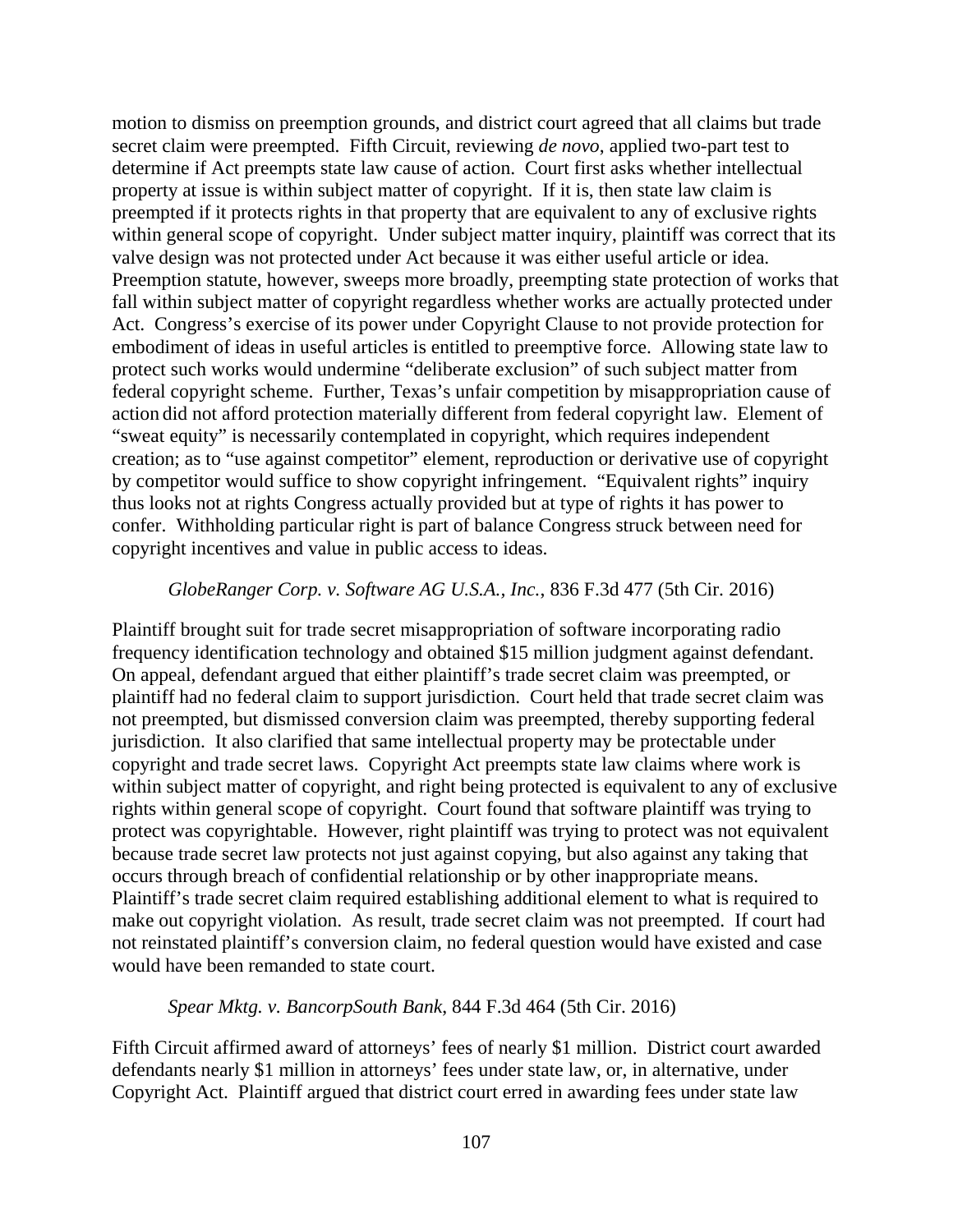because its state law claim was preempted and erred in awarded fees under Copyright Act because plaintiff never pleaded or litigated copyright claim. Plaintiff software developer produced VaultWorks, computer program that assisted banks in managing their cash inventories. Defendant was one of banks that used VaultWorks; however, defendant terminated its agreement with plaintiff because defendant had reached agreement with another software developer to license new program that included functions similar to VaultWorks. Plaintiff filed its original complaint in Texas state court, alleging 10 causes of action, including Texas Theft Liability Act (TTLA) claim that defendant had "copied" and "transmitted" its software. Defendant removed case to federal court on ground that claims were completely preempted, and moved to dismiss all claims as preempted. In response plaintiff filed amended complaint asserting nine claims, and omitting from TTLA claim allegations of copying and transmitting. Defendant moved for summary judgment, which district court granted. District court found that all of plaintiff's claims in amended complaint failed on merits, so it declined to address issue of preemption. Fifth Circuit affirmed, and defendant subsequently moved in district court for attorneys' fees. District court awarded attorneys' fees to defendant under TTLA or, alternatively, under Copyright Act, explaining that award would not vary between two statutes. District court viewed itself as facing "dilemma": it needed to decide whether to treat defendants as prevailing parties under TTLA because they successfully defended against TTLA claim, despite fact that Fifth Circuit held TTLA claim completely preempted. Fifth Circuit found district court mistakenly failed to distinguish between TTLA claim in original complaint and that in amended complaint. Circuit's previous opinion did not reach question of whether TTLA claim in amended complaint was preempted. District court nevertheless reached correct outcome in awarding fees under TTLA. At time of fees motion, no court had ever held that TTLA claim in amended complaint was preempted. Rather, district court adjudicated TTLA claim in amended complaint on merits, dismissing it with prejudice. TTLA therefore supplied rule of decision in case, and, accordingly, district court did not err by awarding attorneys' fees under TTLA. Because fees were properly awarded under TTLA, court did not address district court's alternative grounds for awarding fees under Copyright Act.

*Tysellcrouse, Inc. v. Sway Mgmt., LLC*, No. 15-3832, 2016 U.S. Dist. LEXIS 140761 (N.D. Cal. Oct. 11, 2016)

Court granted defendant's motion for summary judgment that state trade secret claim was preempted. Plaintiff asserted that defendant's allegedly unauthorized copying and use of its proprietary software constituted both misappropriation of trade secrets under state law, and federal copyright violation. Ninth Circuit employs two-part test to determine whether Copyright Act preempts state claims. Preemption occurs when: (1) work at issue comes within subject matter of copyright; and (2) rights granted under state law are equivalent to those protected by Act. To survive preemption, state cause of action must protect rights that are qualitatively different from copyright claims. Critically, state claim must have "extra element" that changes nature of action. Plaintiff contended that its state law claim had "extra element" of "secrecy" not implicated by copyright law. Court, however, found that there were no allegations that defendant disclosed any such "secret" to any third party. Rather,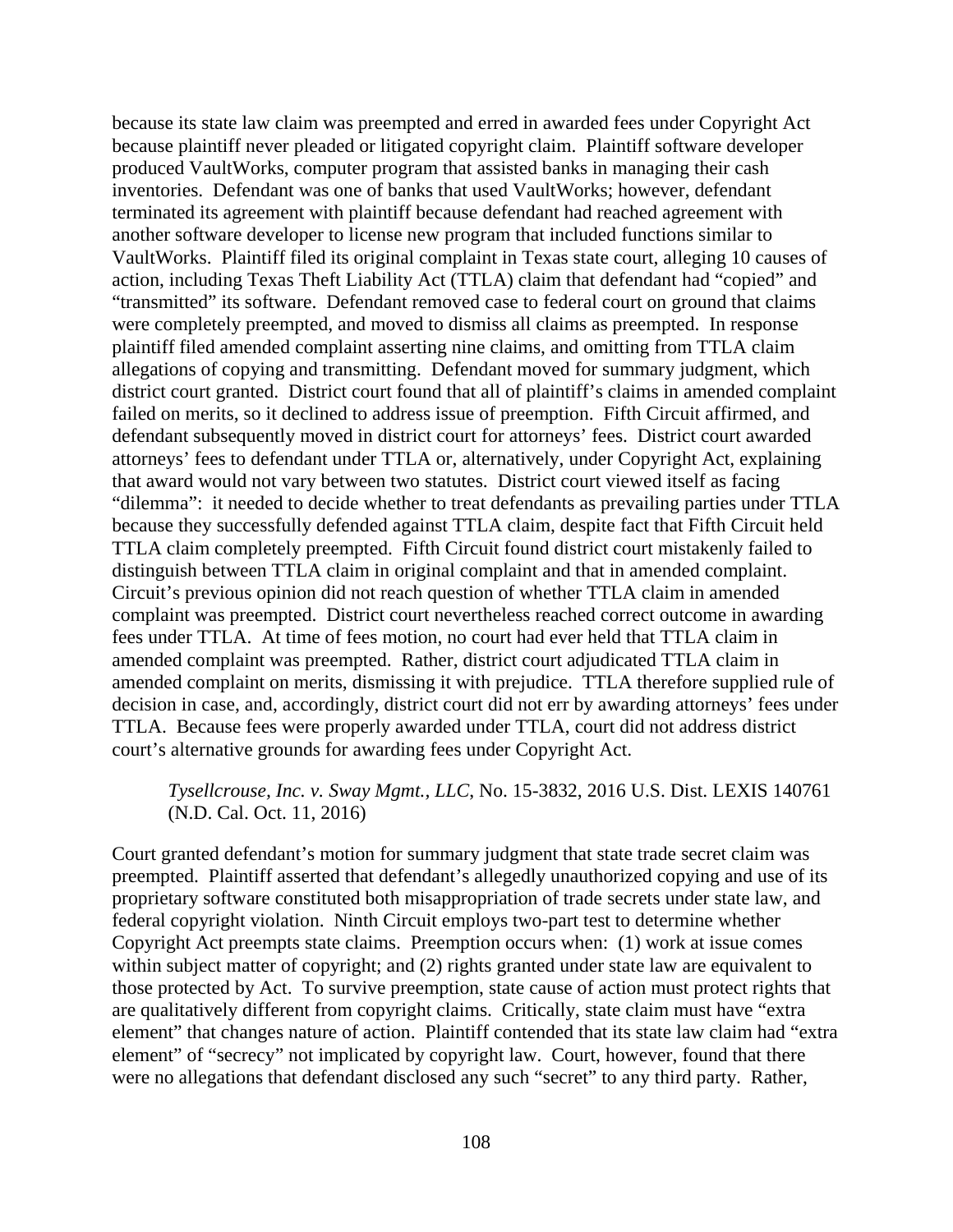gravamen of claim was that defendant copied and used software for its own purposes, which is very essence of copyright claim. Accordingly, summary judgment was appropriate on claim for misappropriation of trade secret, although same basic allegations continued to support plaintiff's copyright infringement claim.

#### *Opperman v. Path, Inc.*, 205 F. Supp. 3d 1064 (N.D. Cal. 2016)

Plaintiffs brought class action suit against Apple and several software application developers, including Yelp, alleging that Yelp uploaded address book data from its users' contacts application without consent of individual users, and therefore infringed plaintiffs common law privacy rights. Yelp argued that plaintiff's claim was preempted, because act alleged against Yelp was essentially copying of users' contact information. Court disagreed, holding privacy claim not preempted. Plaintiffs' state law privacy rights are qualitatively different from rights protected by Copyright Act. Whereas copyright protects owner's exclusive rights to reproduce, distribute, perform, display and make copies of work, privacy law protects plaintiffs' right to be free from offensive and unwarranted intrusions into private sphere. Because gravamen of plaintiffs' complaint was that personal data was uploaded to Yelp's servers to be analyzed against database of existing users without permission, claim was different from merely claiming that certain personal information was copied or reproduced. "This 'extra element'—using the Plaintiffs' data in a highly offensive way that intrudes into an area that they reasonably expect to remain private—changes the nature of the action." Plaintiffs' claim was therefore not equivalent to rights protected by Copyright Act.

*ThermoTek, Inc. v. Orthoflex, Inc.*, No. 11-870, 2016 U.S. Dist. LEXIS 120791 (N.D. Tex. Aug. 15, 2016)

Plaintiff, designer and developer of medical device, brought suit against former distributer of its product alleging, *inter alia*, fraud, breach of contract and unfair competition. Defendants brought counterclaim alleging breach of express warranty. Jury returned verdict for plaintiff on fraud and unfair competition claims, and defendants moved for judgment as matter of law under Rule 50, and alternatively for new trial, asserting that plaintiff's unfair competition claim was entirely preempted by federal copyright and patent law. In order for state law claim to be preempted, it must fall within subject matter of copyright, and rights author seeks to protect must be equivalent to exclusive rights provided by Copyright Act. Court found that "the allegedly misappropriated information—including manuals, reports, billing information, and other written documents—is within the subject matter of copyright because it includes original works of authorship fixed in a tangible medium of expression." As to extra element, action for unfair competition under Texas law contains no extra element that would avoid preemption. Although defendants did not raise preemption as affirmative defense, they did raise it as footnote in summary judgment briefing and in motion for reconsideration of court's summary judgment ruling; defense was not waived because they argued preemption at "pragmatically sufficient time, and in a manner that does not result in unfair surprise." Finally, court dismissed claim for unfair competition without allowing plaintiff to convert state law claim into federal law claim for copyright and/or patent infringement because plaintiff "had ample opportunity (two years) to seek leave to plead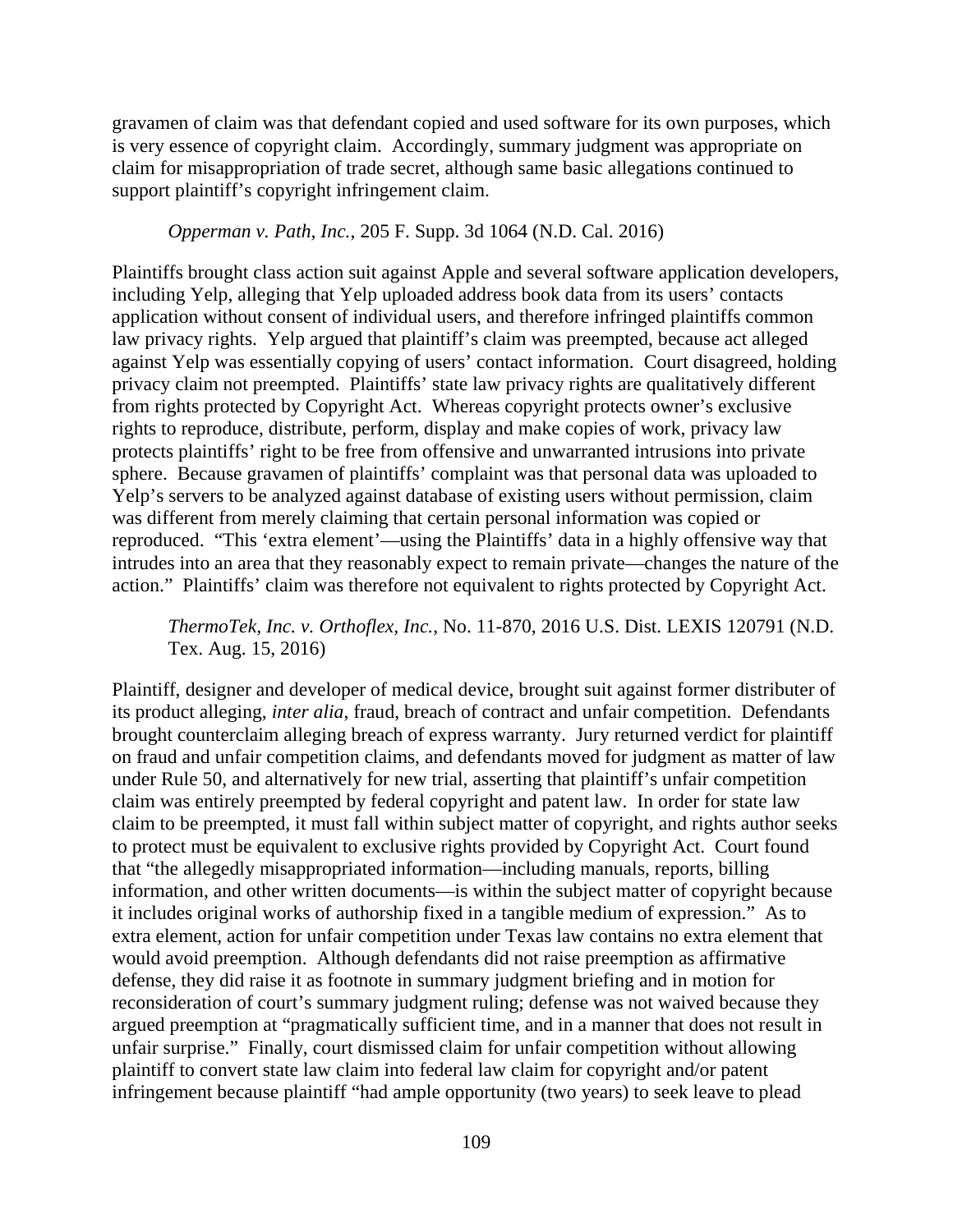claims for copyright and/or patent infringement, and it had ample opportunity to request that the court submit these claims to the jury as alternative claims."

*Kitchen & Bath Concepts of Pittsburgh, LLC v. Eddy Homes, Inc.*, No. 16-589, 2016 U.S. Dist. LEXIS 177016 (W.D. Pa. Dec. 22, 2016)

Court dismissed unfair competition claim as preempted. Plaintiff, operator of kitchen and bath design business, and defendant, residential home builder, were hired to construct home. Defendant constructed exterior and interior walls, and installed plumbing and electrical systems. Plaintiff designed and installed all interior spaces of home, and registered copyright in design of interior. Photographs of interior published in *Kitchen and Bath Design News* credited defendant for design. Photographs were also shown on defendant's website and on several social media websites, and published in *Whirl Magazine* and *Housetrends Magazine*, with plaintiff not given design credit. Plaintiff sued, asserting claims for copyright infringement and unfair competition. Defendant moved to dismiss unfair competition claim as preempted. Court noted that claim for "passing off"—that producer misrepresented own goods or services as someone else's—is generally not preempted, while claim for "reverse passing off"—that producer misrepresented someone else's goods or services as his own based on alleged unauthorized copying and use of copyrighted expression is preempted. Plaintiff's claim for unfair competition is best characterized as "reverse passing off" claim, court found; plaintiff's allegation that defendant had "gone so far as to affirmatively take credit" for design and construction of interiors depicted was akin to defendant copying plaintiff's work and misrepresenting or claiming work as its own. Court found "unconvincing" plaintiff's argument that claim did not constitute "reverse passing off" claim because defendant had not sold "merchandise." Such conclusory arguments did not transform plaintiff's claim for unfair competition into one that is "qualitatively different" from copyright infringement claim. Because plaintiff's unfair competition claim did not require "extra element," it was "equivalent" to claim for copyright infringement, and therefore preempted.

## *Mercom Grp., LLC v. Diati Staffing, LLC*, No. 16-3475, 2016 U.S. Dist. LEXIS 97012 (D.N.J. Jul. 26, 2012)

Plaintiff ran recruiting and staffing company that provided services to companies in various industries, with focus on information technology industry. Defendant company was started by former employees of plaintiff, and also provided staffing services in information technology sector. Plaintiff claimed defendants copied "both public and confidential information of Mercom" and used it in new business. Plaintiff sued in state court, alleging, *inter alia*, tortious interference with contract, tortious interferences with business opportunities and unfair competition. Defendants removed case to federal court, asserting plaintiff's claims should be converted to copyright claims "because they plead all elements of infringement on copyright-eligible material (i.e., published online job listings) that would be protectable under Section 106." Plaintiff moved to remand case back to Superior Court of New Jersey. Issue was whether plaintiff's complaints are preempted, giving rise to federal jurisdiction. Court held gravamen of plaintiff's complaint was not to stop defendants'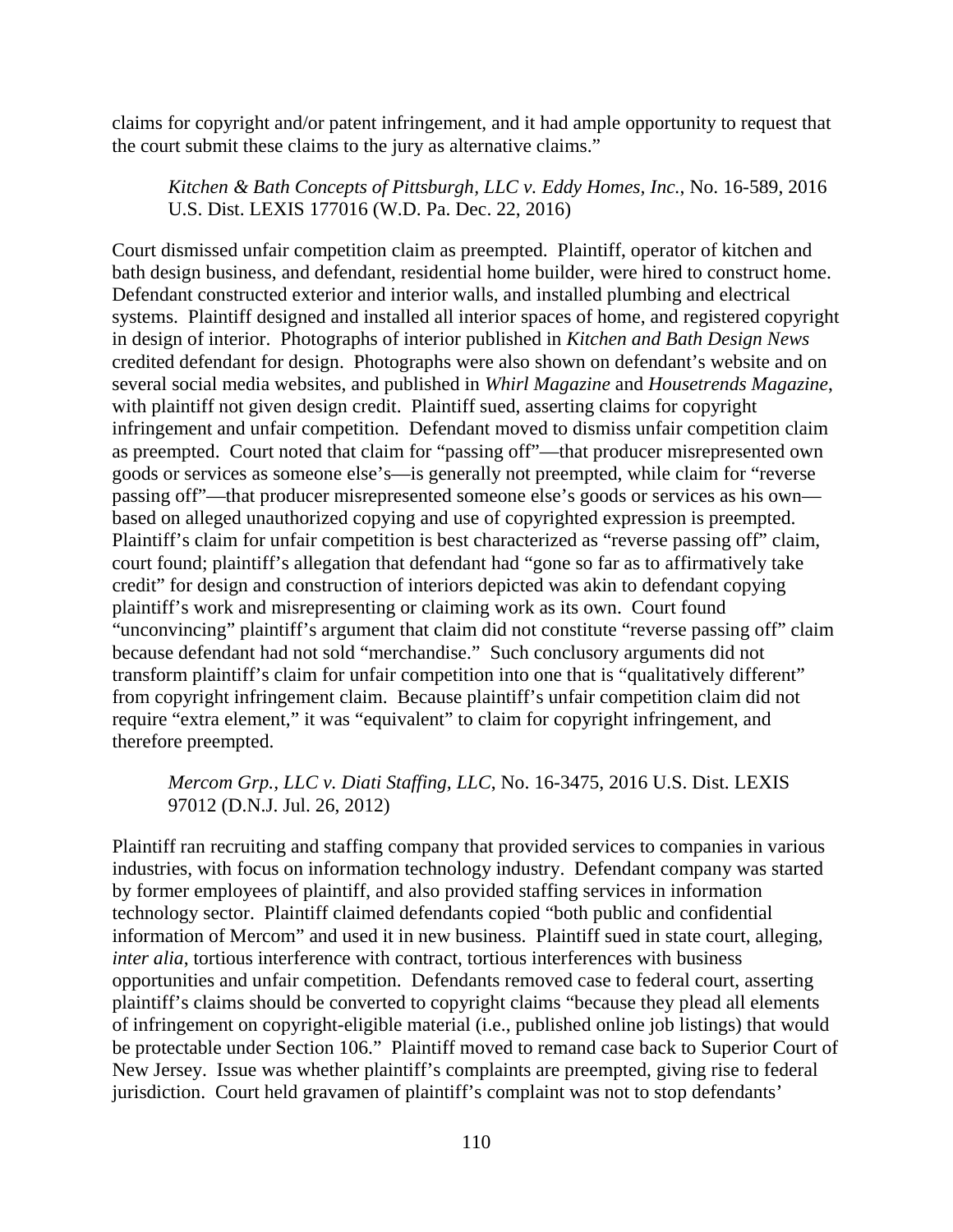"unauthorized copying and distribution" of plaintiff's job postings, but to prevent defendants' use of plaintiff's confidential and proprietary information, claims that are qualitatively different from mere unauthorized copying. Court found plaintiff was not challenging defendants' copying and re-posting of plaintiff's job postings, but instead challenged defendants' misusing proprietary information behind those postings. Copyright Act provides no recourse to stop defendants' conduct with respect to plaintiff's trade secrets and proprietary information. Moreover, plaintiff had not asserted "ownership of valid copyright" in anything. Allegations defendants pointed to as to claims for unauthorized copying of job postings were "only incidental to illustrating how Defendants allegedly misused Plaintiff's trade secrets and other confidential information." Plaintiff's motion for remand was granted.

*Under a Foot Plant, Co. v. Exterior Design, Inc.*, No. 15-871, 2016 U.S. Dist. LEXIS 117938 (D. Md. Sept. 1, 2016)

Court granted defendant's motion for judgment on pleadings as to unfair competition and unjust enrichment counts of complaint. Plaintiff marketed and sold line of perennial plants, and owned copyright registrations for 21 photographs used on plaintiff's website or in its brochure. Plaintiff brought suit against defendant, alleging that defendant copied images on plaintiff's brochures and website and used them in defendant's marketing materials. Court found unfair competition claim preempted because plaintiff did not explain what extra element was present in claim or how conduct targeted by claim was "qualitatively different" from that governed by copyright law. Similarly, court found that unjust enrichment claim was also preempted for lack of "extra element" that would make it "qualitatively different" from copyright cause of action.

*Whitehardt, Inc. v. McKernan*, No. 15-1307, 2016 U.S. Dist. LEXIS 100988 (M.D. Tenn. Aug. 2, 2016)

Court granted defendants' motion to dismiss claims for unfair competition and violation of Tennessee Consumer Protection Act. Defendants, individual attorney and his law firm, engaged plaintiff for advertising services, and for number of years plaintiff made advertisements and commercials for defendants meant to bring in clients who had been injured in tractor-trailer accidents. Plaintiff registered scripts and motion pictures with Copyright Office. Plaintiff also planned and created campaign to be used with other attorneys in different locales, who did not compete with defendants directly. After defendants learned of this plan, they filed trademark applications for marks plaintiff alleged were largely derived from its copyrighted works. Plaintiff alleged that defendants then used registrations in order to hinder plaintiff's work. Plaintiff alleged further that it had agreement with Alabama attorney under which it would provide advertising, and attorney would receive license to use plaintiff's advertisements. Defendant attorney knew of arrangement and demanded that Alabama attorney sign license agreement to use defendants' trademark in certain Alabama counties. Plaintiff alleged that due to defendants' communications with Alabama attorney, attorney was not using plaintiff's services. Defendants moved to dismiss unfair competition, TCPA and tortious interference claims as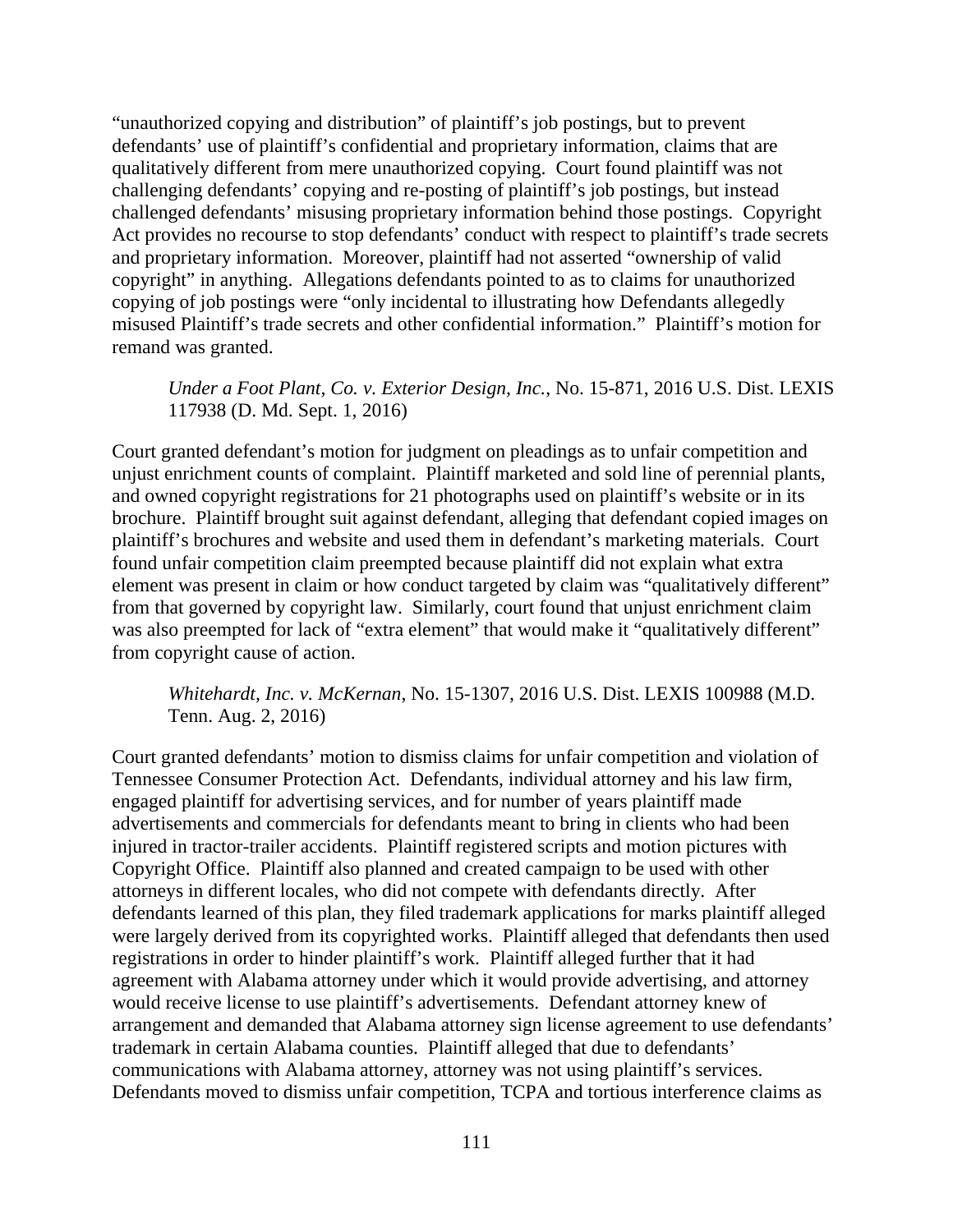preempted. Court found unfair competition and TCPA claims preempted because allegations amounted to reverse passing off claim; there was no "extra element" that allowed claims to escape preemption. Court found tortious interference claim not preempted, because claim related to plaintiff's relationship with Alabama attorney, and plaintiff did not allege that Alabama attorney or defendants infringed copyrights, or seek damages for infringement.

*Leopona, Inc. v. Cruz for President*, No. 16-658, 2016 U.S. Dist. LEXIS 89706 (W.D. Wash. Jul. 11, 2016)

Plaintiffs owned copyrights in certain musical compositions. Defendants entered into contracts with plaintiffs to use musical compositions, subject to restrictions including prohibition on use for political purposes. Despite contracts, defendants used musical compositions in ads run by Ted Cruz presidential campaign. Plaintiffs brought copyright infringement action and defendants moved to dismiss, arguing contract claims were preempted. Express preemption under Copyright Act requires two-part analysis: (1) determine whether subject matter of state law claim falls within subject matter of copyright; and (2) assess whether rights asserted under state law are equivalent to rights contained in § 106. To survive preemption, state claim must have extra element that changes nature of action. Court held contractual rights at issue to be qualitatively different and not equivalent of copyright infringement claim. Thus, Copyright Act did not preempt state law claims.

*YS Built, LLC v. Huang*, No. 15-1411, 2016 U.S. Dist. LEXIS 158152 (W.D. Wash. Nov. 15, 2016)

Court denied plaintiff's motion for summary judgment. Plaintiff alleged that defendants, married couple, submitted plaintiff's copyrighted architectural plan for use by third-party builder, and that builder copied its plan and incorporated it into new plan. Defendants counterclaimed, alleging that plaintiff (1) interfered with defendants' contractual relationship with builder; (2) wrongfully advised defendants that they could not hire third party to build residence; and (3) performed work on lot without defendants' knowledge or consent. Defendants also alleged that plaintiff engaged in unfair business practices in violation of Washington Consumer Protection Act. Plaintiff moved for summary judgment on its infringement claim, as well as on defendants' counterclaims, asserting that all of counterclaims were preempted. Court disagreed, finding that counterclaims did not concern original works of authorship, nor did they "assert any exclusive rights to such works." Defendants asserted their rights "as consumers, as parties to a business relationship, and as real—not intellectual—property owners." Therefore, defendants' counterclaims were not preempted by federal law. Court accordingly denied plaintiff's motion for summary judgment.

*Sinclair Broad. Group, Inc. v. Colour Basis, LLC*, No. 14-2614, 2016 U.S. Dist. LEXIS 84154 (D. Md. June 29, 2016)

District court granted in part and denied in part counter-defendants' motion for summary judgment. Counter-defendants, television company operating over 150 stations in over 70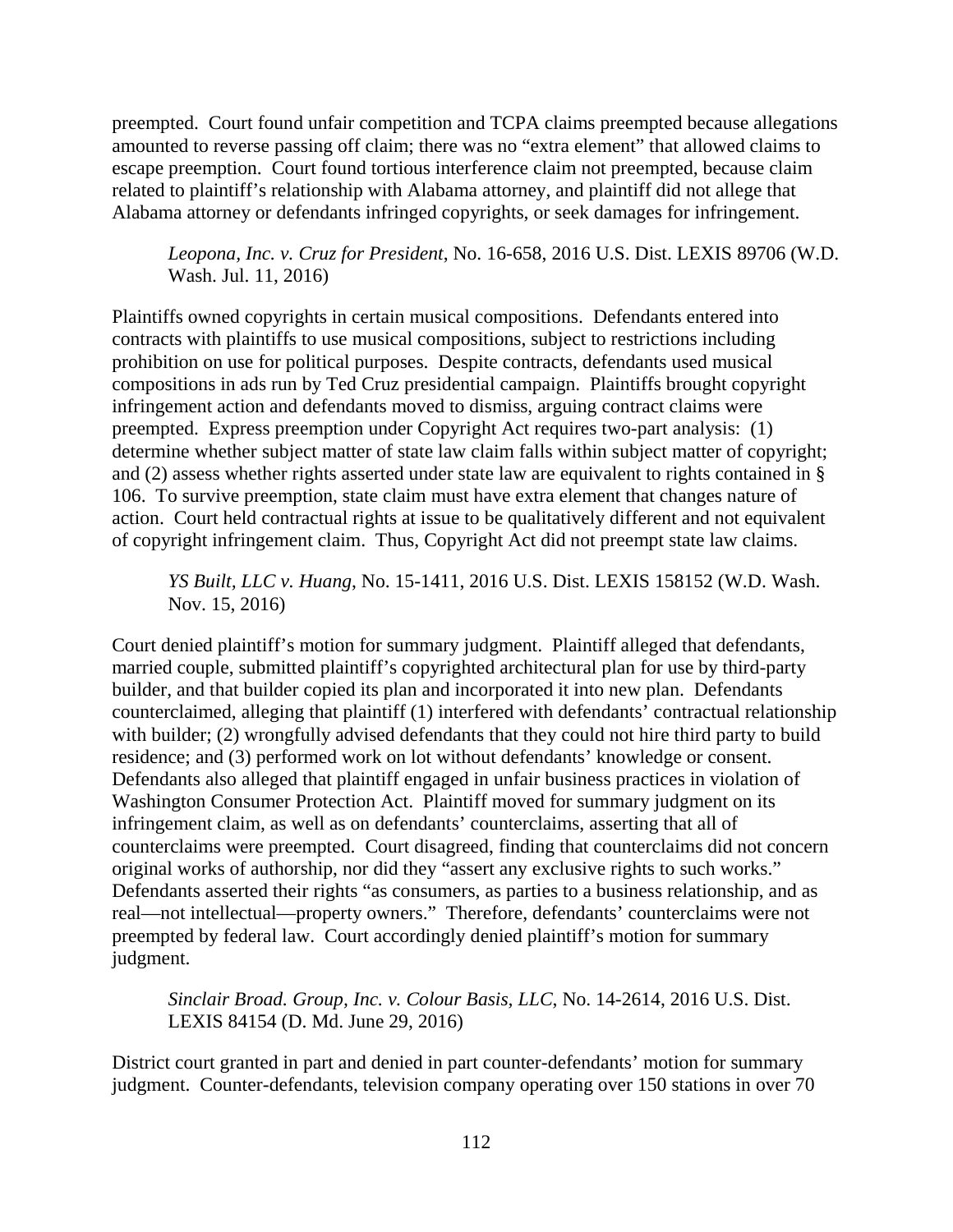markets and its personnel, sought declaratory judgment action that they had not infringed defendants' copyright in "Style Guide," containing standards and expectations for on-air talent, prepared by defendants at their request. Defendants alleged state law claims for fraudulent inducement and unfair competition, and counter-defendants argued that state law claims were preempted. Court found that Style Guide was within subject matter of copyright, and considered whether each of defendant's claims was qualitatively different from claim under Copyright Act. Court found that elements of fraudulent inducement include misrepresentation, and are therefore not equivalent to rights under Act. With respect to unfair competition, court found defendants' claim focused "not just on the alleged unauthorized copying and printing of the Style Guide, but on the deception the counterdefendants allegedly used to persuade [defendants] to create the Style Guide." Deception is not element of infringement under Copyright Act. Therefore, neither fraudulent inducement nor unfair competition claim was preempted.

### *Allen v. Cooper*, No. 15-627, 2017 U.S. Dist. LEXIS 42159 (E.D.N.C. Mar. 23, 2017)

District court denied defendants' motion to dismiss infringement claim, finding plaintiffs pleaded facts sufficient to support inference that North Carolina statute was preempted. Plaintiffs, owner and licensor of multiple registered copyrights in photographs depicting shipwreck Queen Anne's Revenge, ship of "pirate commonly known as Blackbeard," had long-standing dispute with State of North Carolina and its Department of Natural and Cultural Resources (DNCR). Prior to 2013, DNCR infringed plaintiff's copyrights by uploading photos to internet without consent; dispute was resolved pursuant to settlement agreement. After settlement, DNCR continued to infringe, and N.C. Gen. Stat. § 121-25(b) was enacted. Effect of law was to convert copyrighted works depicting "derelict vessel or shipwreck or its contents, relics, artifacts, or historic materials" into public records, upon which there is no limitation on use. Plaintiffs sought declaratory judgment that N.C. Gen. Stat. § 121-25(b) was void and unenforceable as preempted. State law is preempted where (1) work is within subject matter of copyright; and (2) rights granted under state law are equivalent to any exclusive rights within scope of federal copyright. In evaluating prong (2), courts examine whether "act of reproduction, performance, distribution or display will in itself infringe the state created right. If so, the state law claim is preempted by the Copyright Act." If, conversely, "other elements are required," there is no preemption. Applying test, court determined that by asserting copyright over works at issue, plaintiffs would violate N.C. Gen. Stat. § 121-25(b). Therefore, court determined, plaintiffs sufficiently stated claim that statute is preempted.

### *360 Mortg. Grp., LLC v. Stonegate Mortg. Corp.*, No. 14-310, 2016 U.S. Dist. LEXIS 124661 (E.D.N.C. Sept. 14, 2016)

Court granted defendant's motion for summary judgment. Plaintiff was former employer, and defendant was subsequent employer, of one Lisa Glenn. Plaintiff alleged that when still employed by plaintiff, Glenn sent herself materials, which included list of her customers while at plaintiff, and also sent one of defendant's employees materials including list of accounts plaintiff assigned to her. Plaintiff brought claims for, *inter alia*, conversion and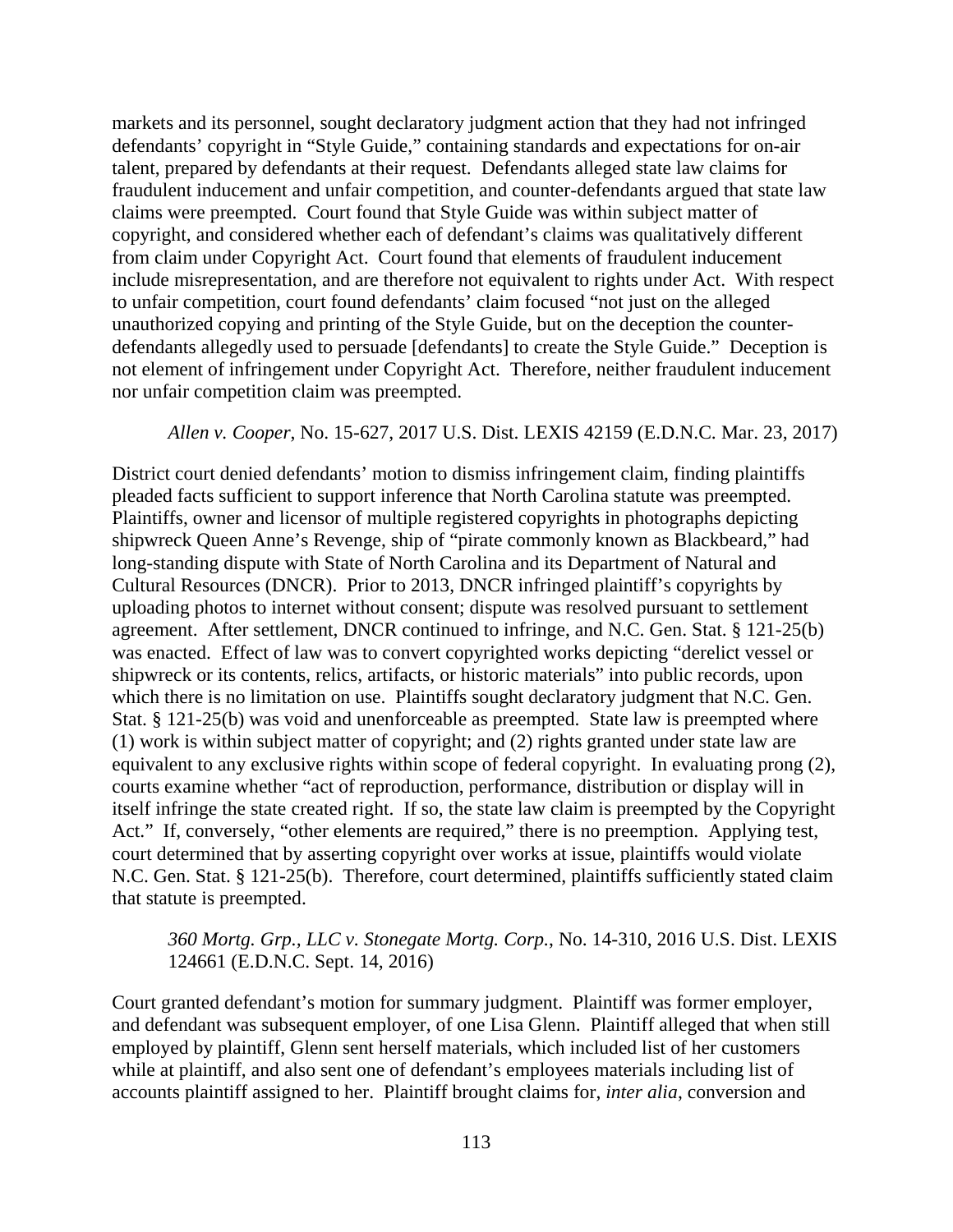theft. Court applied Fourth Circuit's two-pronged preemption test and determined that, as argued by defendant, and not responded to by plaintiff, plaintiff alleged conversion of information, not information's embodiment. Accordingly, court found claim preempted, and granted defendant summary judgment.

### *Ste. Genevieve Media, LLC v. Pulitzer Mo. Newspapers, Inc.*, No. 16-87, 2016 U.S. Dist. LEXIS 143686 (E.D. Mo. Oct. 18, 2016)

District court granted defendant's motion to dismiss plaintiff's unjust enrichment and misappropriation claims. Plaintiff, owner of weekly print and electronic newspaper, Ste. Genevieve Herald, sued defendant, owner of competing print and electronic newspaper, Daily Journal, for unjust enrichment and "hot news" misappropriation based on defendant's alleged use of plaintiff's news articles. Defendant moved to dismiss, arguing unjust enrichment claim was preempted and "hot news" misappropriation claim failed as matter of law. Plaintiff argued unjust enrichment claim was not preempted because claim required additional element of unjust retention of benefit, but district court found two-part preemption test satisfied, since news articles were properly subject of copyright and plaintiff had essentially alleged unauthorized use qualitatively equivalent to copyright infringement. Plaintiff's misappropriation claim was also dismissed for failure to allege plausible claim under narrow "hot news" exception to preemption of state law misappropriation claims. Plaintiff's articles generally reported news concerning matters of local concern that had occurred days or months prior to plaintiff's publication, and defendant allegedly re-published plaintiff's articles several days after plaintiff. Since plaintiff's articles were not timesensitive at time of publication or misappropriation, and defendant's use occurred several days after plaintiff had benefited from publication, district court found plaintiff had failed to allege necessary elements of "hot news" misappropriation claim. Thus, plaintiff's unjust enrichment claim was preempted, and "hot news" misappropriation claim failed as matter of law.

### *Munro v. Lucy Activewear, Inc.*, No. 16-79, 2016 U.S. Dist. LEXIS 135692 (D. Minn. Sept. 29, 2016)

District court granted defendant's motion to dismiss claims for tortious interference, misappropriation, and unfair competition, finding each of claims preempted. Plaintiff artist claimed trade dress in "large-scale, immersive, light-based design utilizing arrays of thousands of short, end-lighted stems with variably lit bulbs traversably laid out upon a predominantly green space"; best-known works were titled "Field of Light" and "Forest of Light." Plaintiff alleged that defendant clothing company proposed promotional campaign using his work, and after cessation of contact launched light exhibition and advertising campaign titled "Light Forest" that copied elements of his works. Plaintiff alleged further that similar name and structure of defendants' exhibit would cause visitors to believe that plaintiff was connected to exhibit. Tortious interference claim was based on "somewhat more" than reproduction of works: plaintiff alleged that defendants knew of opportunity with Boston officials and intentionally interfered with that opportunity by taking it themselves. Court found that additional act alleged—knowing solicitation of particular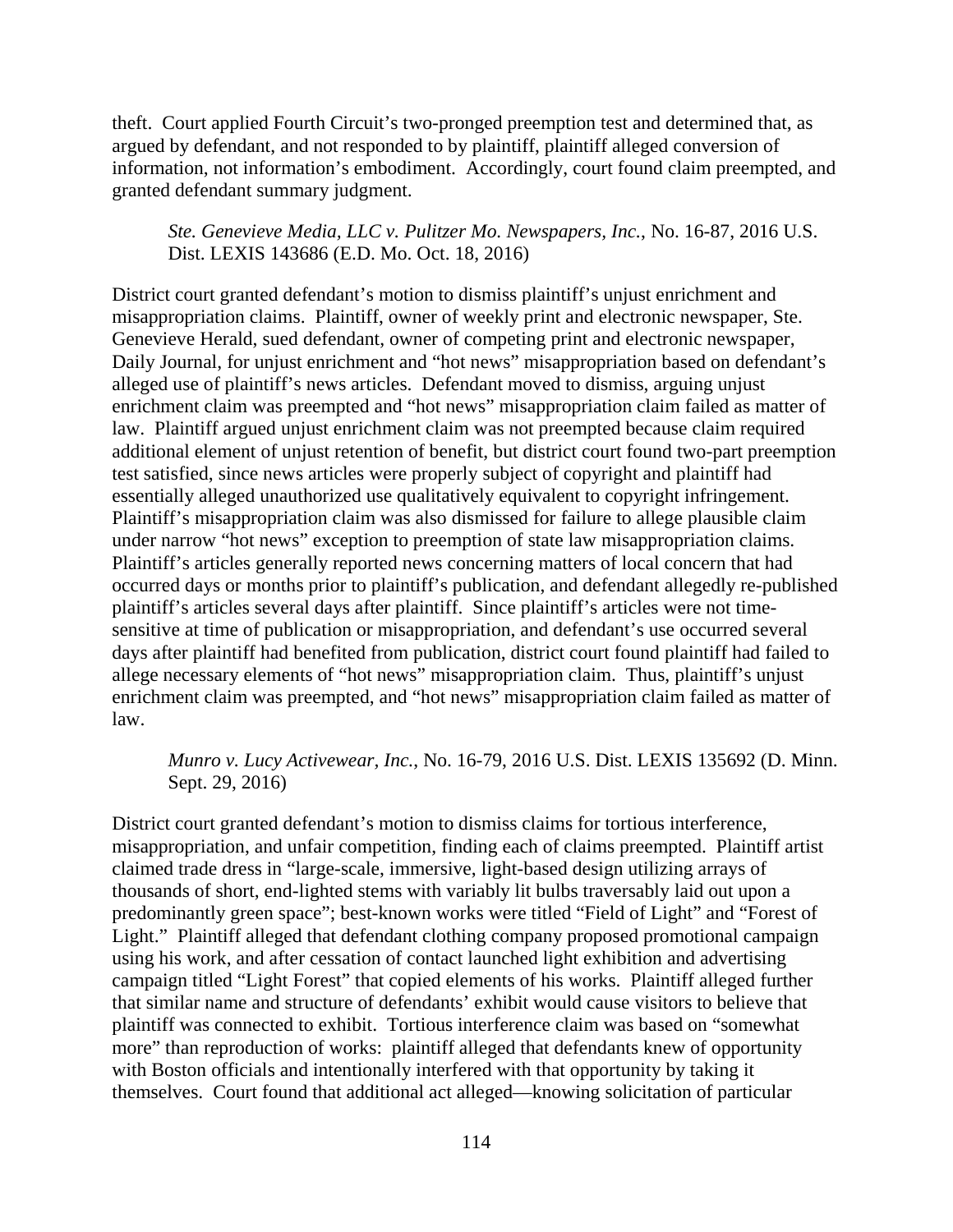customer for similar exhibit—narrowed scope of claim, but did not qualitatively alter nature of claim. Foundation of tortious interference claim was still alleged improper copying of exhibit, and therefore claim was preempted. Misappropriation claim was based on defendants' copying of prior works and "exhibition processes and promotional models and methods." To extent misappropriation claim was based on copying of style of light displays, court found it preempted. Unfair competition claim was likewise preempted to extent it was based on copying of light displays; to extent claim reached other conduct, plaintiff failed to identify any underlying tort, or it was duplicative of other claims. Court therefore dismissed unfair competition claim with prejudice.

#### *Express Lien, Inc. v. Nationwide Notice, Inc.*, No. 16-2926, 2016 U.S. Dist. LEXIS 168242 (E.D. La. Dec. 5, 2016)

Plaintiff alleged that defendant copied "resources" section of plaintiff's website, posted information on its own website, and claimed it as its own. Plaintiff filed complaint alleging copyright infringement, trade dress infringement under Lanham Act, breach of contract, violation of Louisiana Unfair Trade Practices Act (LUTPA) and fraud. Defendant contended that claims were all preempted. Court found plaintiff's Lanham Act claim not preempted, because claim was based upon allegation that defendant's copying of certain parts of plaintiff's website was likely to lead to consumer confusion, and deceive as to affiliation, connection, or association of defendant with plaintiff. Two claims were thus distinct, and it was not clear at this stage of litigation whether copyright claim would provide adequate remedy. Court found breach of contract claim not preempted because under "extra elements" test, breach of contract claim "involve[d] an element in addition to mere reproduction, distribution or display, namely a contractual promise." LUPTA claim was not preempted because cause of action under LUTPA requires proof of fraud, misrepresentation or other unethical conduct; moreover, relief it provides is not equivalent to that provided in Copyright Act.

## *First Am. Bankcard v. Smart Bus. Tech.*, No. 15-638, 2016 U.S. Dist. LEXIS 139607 (E.D. La. Oct. 7, 2016)

Court denied defendant's motion to dismiss plaintiff's conversion claim. Plaintiff bank filed suit alleging causes of action including conversion against defendants who, in part, were creators of certain computer software. Defendants argued that if certain of plaintiff's intellectual property, namely fully-populated configuration tables, customer data, and related account information for software programs were intellectual property, then such property would be classed as intangible property and would fall outside scope of Louisiana conversion law. Plaintiff contended that agreement between itself and defendants provided for "delivery" of certain source code, hence, code would be merged with physical medium and thus be tangible. Alternatively, defendants argued that if court instead found that configuration tables, customer data, and related account information were tangible, then plaintiff's conversion claim was preempted, because it concerned computer software program. Plaintiff argued no preemption, since its conversion claim was for wrongful withholding of "proprietary customer data" and "related account information," not wrongful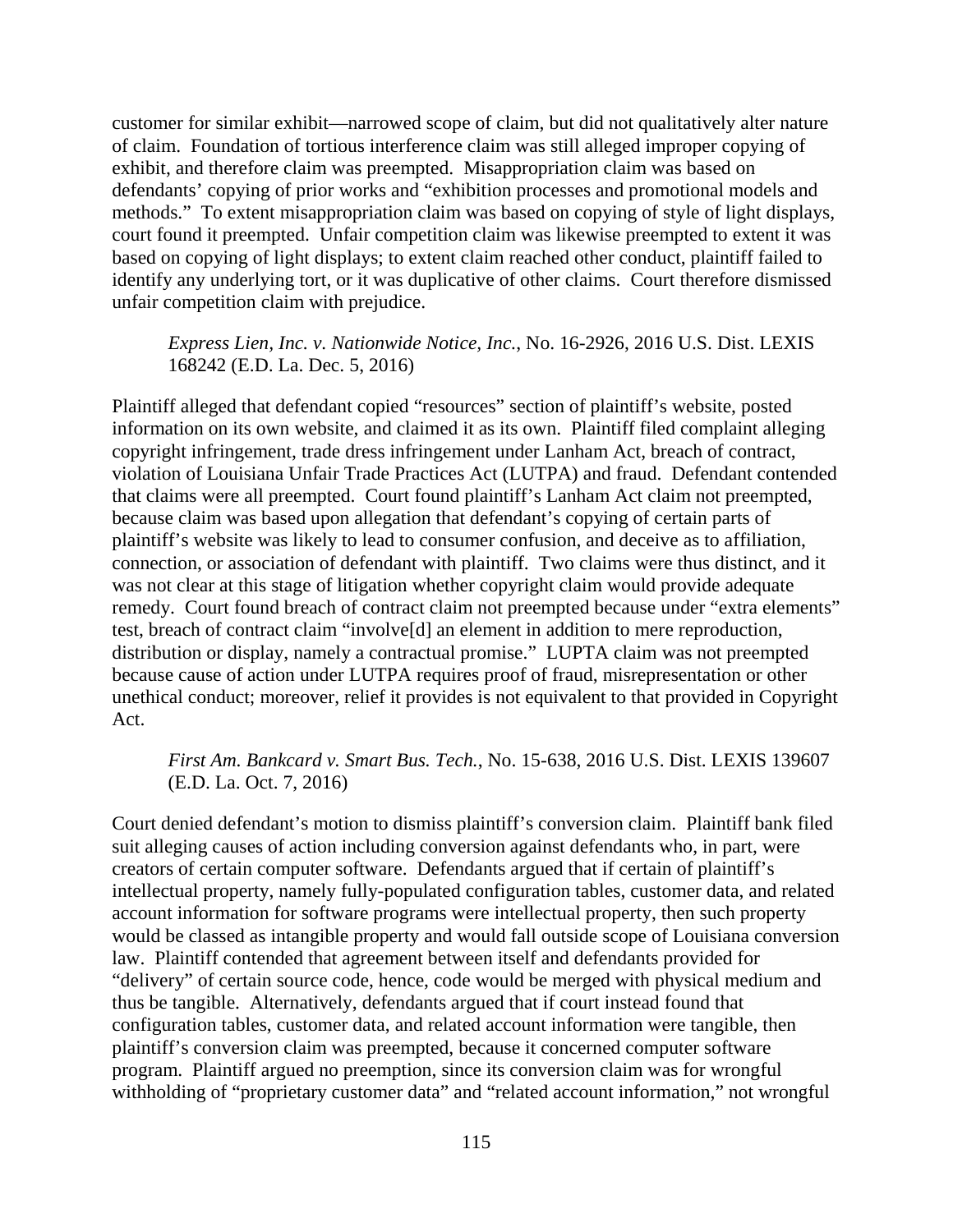copying, distribution or performance of interest protected under Copyright Act. Court agreed with plaintiff. While Copyright Act grants holder of copyright exclusive right to reproduce, distribute, perform and display copyrighted work, under Louisiana law conversion of physical property requires showing of "unlawful interference with ownership or possession of movable." Here, plaintiffs alleged that defendants wrongfully withheld tangible data of "certain proprietary customer data and related account information," including "the fullypopulated configuration tables, customer lists, and financial records." Court found that these were tangible items that were rightfully owned by plaintiff. While conversion claim covered materials that fall under Act, rights sought to be protected were not equivalent to any of exclusive rights of under Act. As such, plaintiff's conversion claim was not preempted.

*Schumacher Homes of La., Inc. v. R.E. Wash. Constr. LLC*, No. 16-423, 2016 U.S. Dist. LEXIS 133260 (W.D. La. Sept. 24, 2016)

District court denied defendants' motion to dismiss conversion claim as preempted. After defendants visited plaintiff's showroom, plaintiff prepared custom home plan for defendants based on two registered copyrights in architectural work and technical drawings, and defendants gave plans to co-defendants to design and construct home. Court found Copyright Act did not preempt conversion claim because it was based on interference with tangible property, and complaint adequately alleged that defendants physically deprived plaintiffs of documents with design. Motion to dismiss was granted regarding unjust enrichment claim because claim was based on defendants' use of plaintiff's copyrighted works and not on contractual or fiduciary breach.

# **IX. DIGITAL MILLENNIUM COPYRIGHT ACT**

*Capitol Records, LLC v. Vimeo, LLC*, 826 F.3d 78 (2d Cir. 2016)

Plaintiffs alleged that recorded music contained in videos posted by users on Vimeo website infringed Plaintiffs' copyrights. District court ruled on motions for partial summary judgment addressed to whether Vimeo was entitled to DMCA safe harbor protections. As for videos that allegedly infringed pre-1972 sound recordings, court ruled for plaintiffs on theory that § 512(c) safe harbor absolves ISP only from copyright liability based on federal copyright statute, which does not apply to pre-1972 sound recordings, which are protected only by state copyright laws. With respect to post-1972 sound recordings, district court granted summary judgment to Vimeo as to 153 videos, mostly on basis that plaintiffs lacked evidence that Vimeo's employees had viewed them. District court certified two questions for interlocutory appeal: "(a) Whether the DMCA's safe-harbor provisions are applicable to sound recordings fixed prior to February 15, 1972"; and (b) "Whether, under the holding of *Viacom*, a service provider's viewing of a user-generated video containing all or virtually all of a recognizable, copyrighted song may establish 'facts or circumstances' giving rise to 'red flag' knowledge of infringement." Second Circuit focused on three issues: (1) whether district court correctly ruled that § 512(c) safe harbor did not apply to pre-1972 sound recordings protected only by state law; (2) whether evidence of some viewing by Vimeo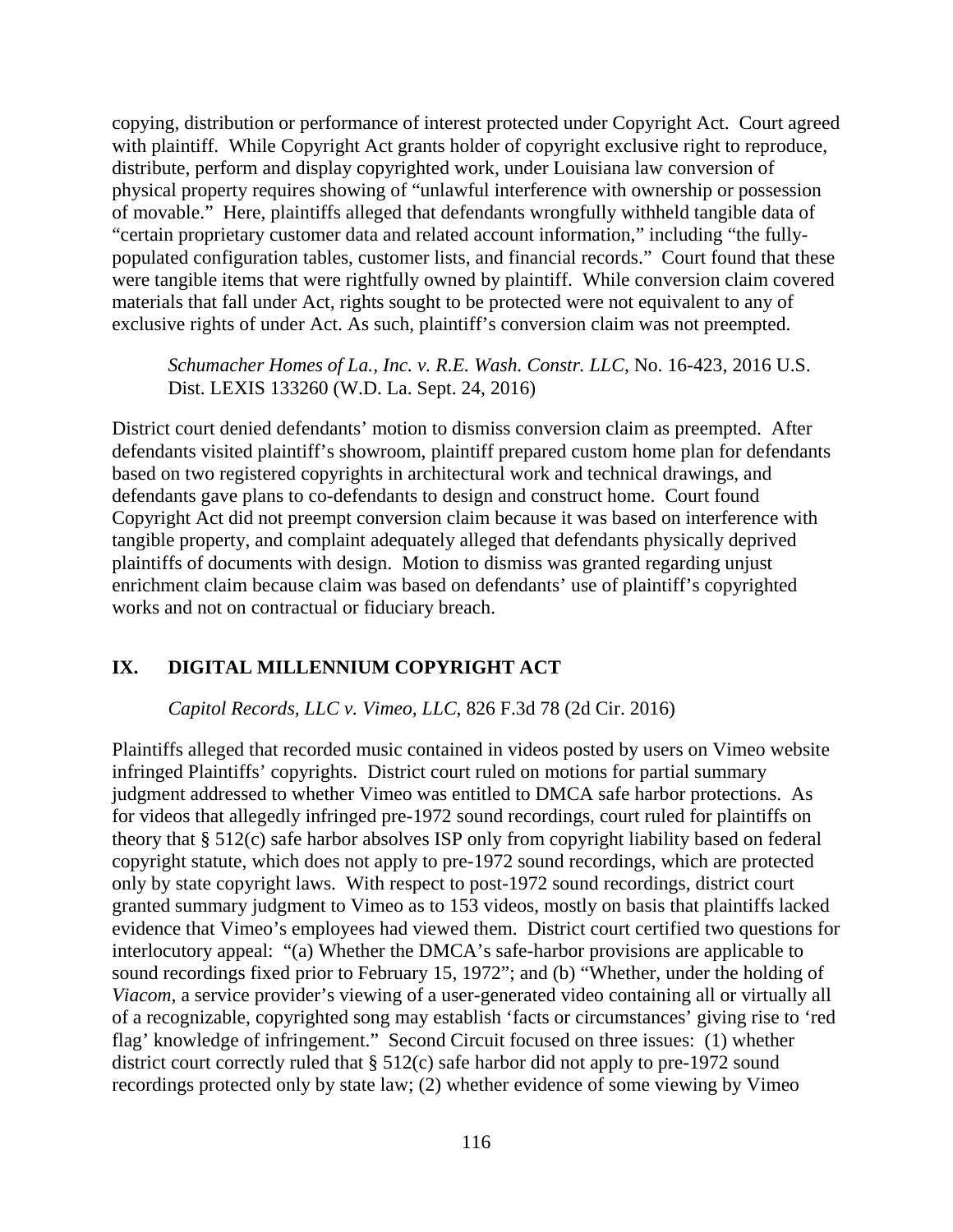employees of videos that played all or virtually all of "recognizable" copyrighted songs was sufficient to satisfy standard of so-called "red flag" knowledge of infringement, which would make Vimeo ineligible for DMCA safe-harbor; and (3) whether plaintiffs have shown that Vimeo had general policy of willful blindness to infringement of sound recordings, which would justify imputing to Vimeo knowledge of specific infringements. Second Circuit concluded that DMCA safe harbor protected from liability for pre-1972 sound recordings. Court rejected district court's reliance on 2011 Copyright Office report that concluded that § 512(c) safe harbor does not apply to pre-1972 sound recordings. Court found that "literal and natural reading" of  $\S$  512(c) leads to conclusion that its use of phrase "infringement of copyright" includes infringement of state law copyright. To interpret § 512(c)'s guarantee that ISPs "shall not be liable … for infringement of copyright" to mean that they may nonetheless be liable for infringement of copyright under state laws would be "strained interpretation," court stated; construing § 512(c) safe harbor as not granting protection from liability for state-law copyright infringements would substantially defeat statute's purposes. ISPs that allow public to post works on their sites would either need to incur enormous expenses to monitor all postings to ensure absence of infringing material (contravening provision of § 512(m) excusing them from such obligation), or would incur state-law-based liabilities for copyright infringement by reason of user-posted infringements of which they were unaware. Financial burdens in either case would be substantial and would likely either dissuade ISPs from making large investments in Internet or cause them to charge so much for service as to undermine substantially public usefulness of service Congress undertook to promote. As to remaining issues, Second Circuit held that, by itself, some viewing by ISP's employee of video that plays all or virtually all of recognizable copyrighted song is not sufficient to establish "red flag" knowledge that would disqualify ISP from safe harbor protection. Court also held that evidence of several unrelated instances of Vimeo's employees encouraging specific infringements was insufficient to show general policy of "willful blindness" justifying loss of safe harbor protection.

#### *EMI Christian Music Grp., Inc. v. MP3Tunes, LLC*, 840 F.3d 69 (2d Cir. 2016)

Second Circuit vacated district court's grant of partial summary judgment to defendants based on its conclusion that MP3tunes qualified for safe harbor protection under DMCA because district court applied too narrow definition of "repeat infringer," and reversed district court's grant of judgment as matter of law to defendants on claims that MP3tunes permitted infringement of plaintiffs' copyrights in pre-2007 MP3s and Beatles songs. Plaintiff companies filed suit alleging that MP3tunes Internet services infringed rights in sound recordings and musical compositions. MP3tunes.com offered "locker storage" service, which charged users fee to store music on MP3tunes server. MP3tunes owned second website, sideload.com, that allowed users to search for free music on Internet and offered plug-in to enable users to "sideload" to their MP3tunes lockers free songs that they found on sideload.com. Songs sideloaded into users' lockers were then added to sideload.com's index of searchable songs. District court granted defendants partial summary judgment, finding MP3tunes reasonably implemented § 512 "repeat infringer" policy. Case proceeded to jury, which found for plaintiff, but court overturned verdict in part. Second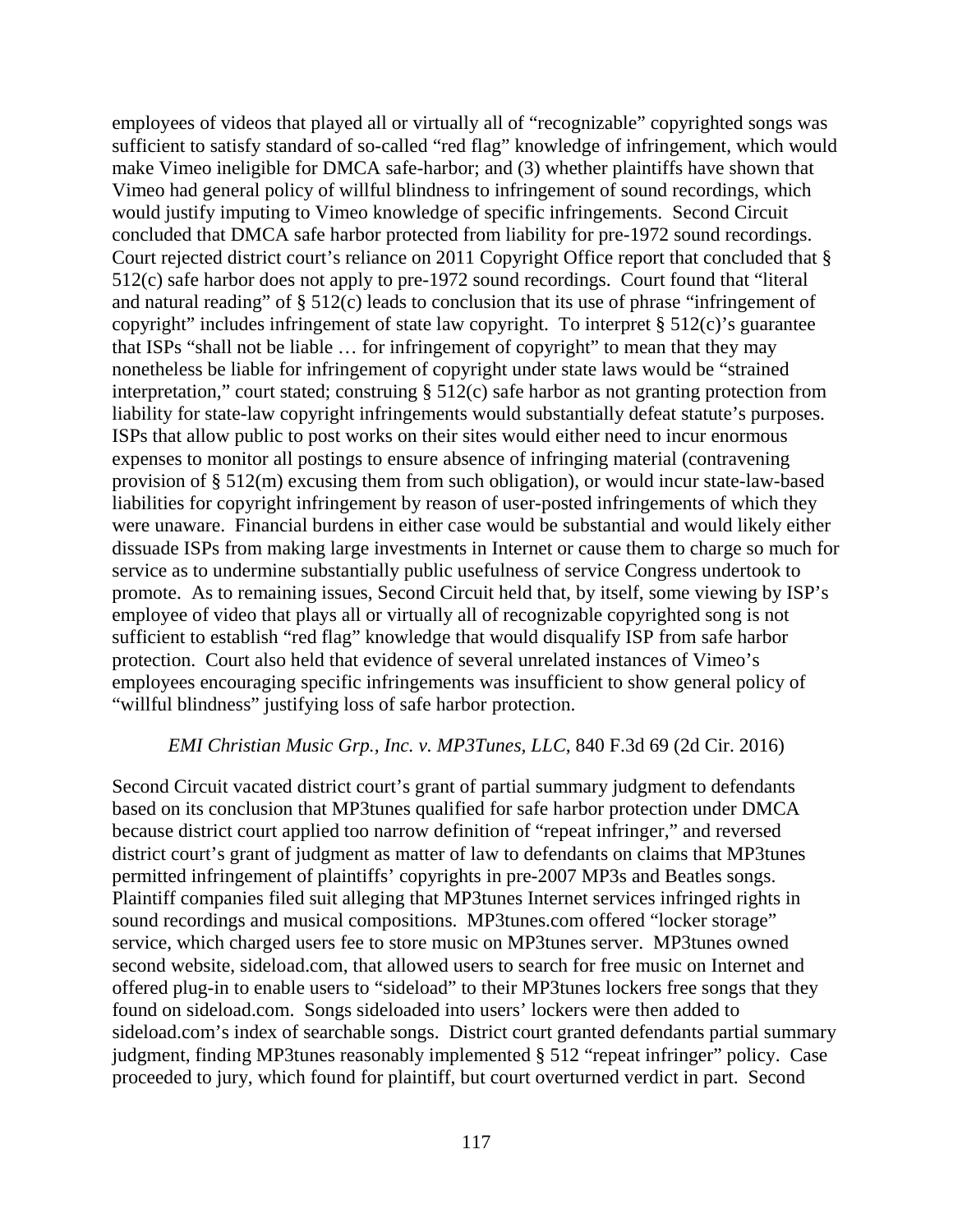Circuit held that district court had applied wrong definition of "repeat infringer," holding that "repeat infringer" does not need to know of infringing nature of its online activities, or to upload rather than download content. Applying definition, court held that partial summary judgment improperly granted because sufficient evidence present concerning MP3tune's infringer policy to deny summary judgment. Jury could reasonably infer from evidence that MP3tunes actually knew of specific repeat infringers and failed to take action. Jury alternatively could have determined that MP3tunes consciously avoided knowing about specific repeat infringers even though infringement was rampant and obvious. Second Circuit reversed district court's determination that jury's finding of red-flag knowledge or willful blindness with respect to two categories of songs was wrong as matter of law. Jury could reasonably have found that MP3tunes knew that major record labels had not offered songs in MP3 format until 2007, and was able to search sideload.com for files sideloaded before 2007. Reasonable jury could also have found that MP3tunes knew that there was no legal online distribution of Beatles tracks before 2010, and could have reasonably concluded that MP3tunes had red-flag knowledge of, or was willfully blind to, infringing nature of Beatles tracks on its servers and failed to "act expeditiously" to remove them. Jury could reasonably have found that MP3tunes conceived of and was designed to facilitate infringement, based on evidence that MP3tunes "actively encouraged infringement" and that MP3tunes executives personally used sideload.com to download infringing material. There was thus sufficient evidence to allow reasonable jury to conclude that MP3tunes had red-flag knowledge of, or was willfully blind to, infringing activity.

#### *Mavrix Photographs, LLC v. LiveJournal, Inc.*, 853 F.3d 1020 (9th Cir. 2017)

Ninth Circuit reversed district court's grant of summary judgment that defendant was protected by DMCA safe harbor. Defendant social media platform allowed users to create and run "thematic communities" in which they posted and commented on content related to theme. "Moderators" reviewed posts submitted by users to ensure compliance with rules; "maintainers" reviewed and deleted posts and had authority to remove moderators and users from community. Each community also had "owner" who had authority of maintainer, but could also remove maintainers. *Oh No They Didn't!* (ONTD) community had nine moderators, six maintainers and one owner. ONTD users submitted posts containing celebrity news to internal queue. Moderators reviewed submissions and publicly posted approximately one-third of them. Moderators reviewed for substance, approving only those submissions relevant to "new and exciting celebrity news," and reviewed for copyright infringement, pornography and harassment. Defendant hired paid moderator to serve as ONTD's full-time "primary leader." Plaintiff filed action alleging copyright infringement on basis of 20 photographs posted on ONTD. District court granted defendant's motion for partial summary judgment, concluding that § 512(c) safe harbor shielded defendant from infringement liability. Ninth Circuit reversed. To be eligible at threshold for § 512(c) safe harbor, service provider must show that infringing material was posted "at the direction of the user." In context of this case, inquiry turned on role of moderators in screening and posting users' submissions and whether their acts may be attributed to LiveJournal. Court had "little difficulty holding that common law agency principles apply to the analysis of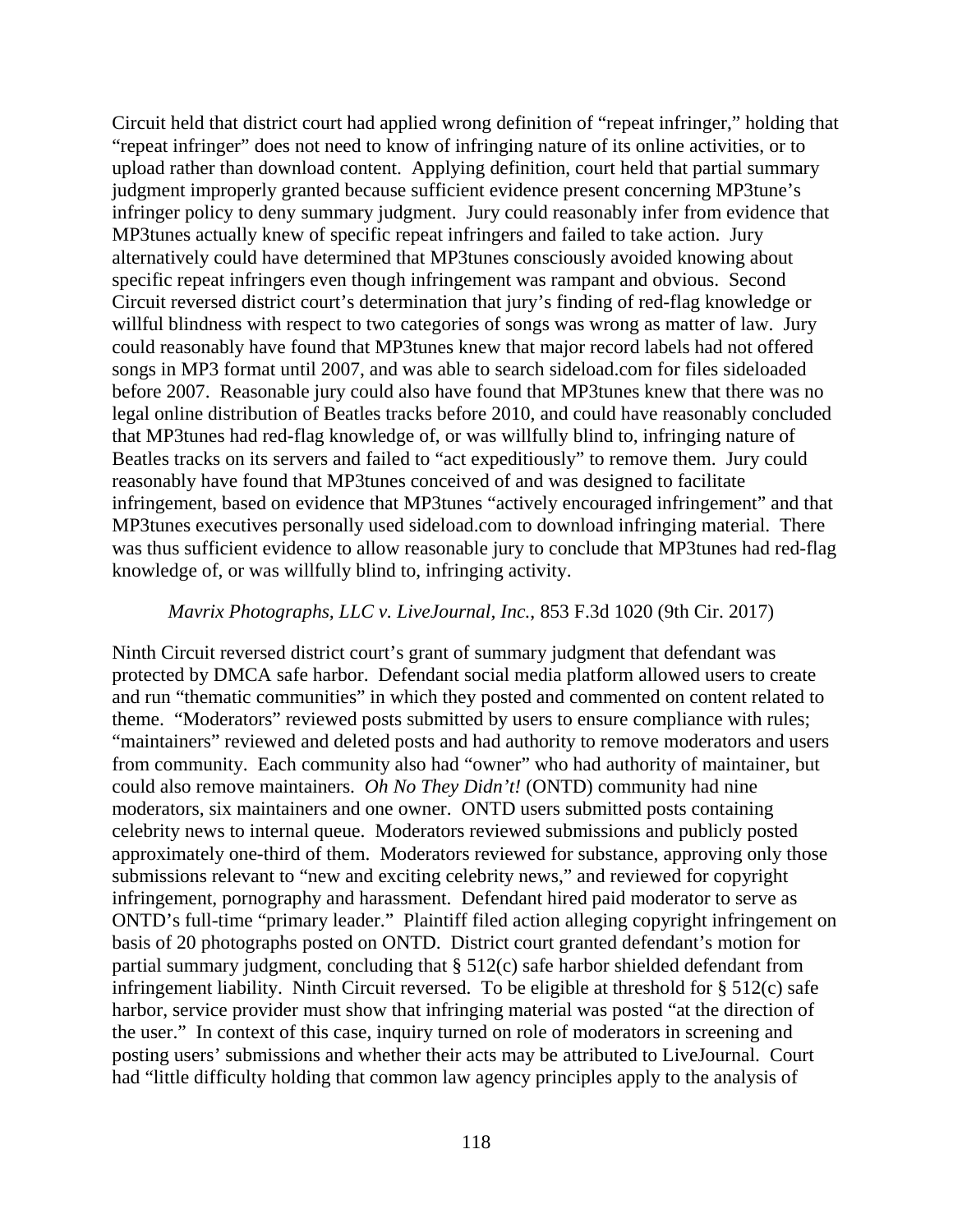whether a service provider like LiveJournal is liable for the acts of the ONTD moderators." In event there is finding that moderators are agents of defendant, fact finder must assess whether plaintiff's photographs were indeed posted "at the direction of the users" in light of moderators' role in screening and posting photographs. Posts are at direction of user if service provider played no role in posting them on its site or if service provider carried out activities that were "narrowly directed" towards enhancing the accessibility of posts.

## *BWP Media USA, Inc. v. T & S Software Assocs., Inc.*, 852 F.3d 436 (5th Cir. 2017)

Fifth Circuit affirmed grant of summary judgment for defendant. Plaintiffs, registered owners of various celebrity photographs, sued defendant, Internet service provider that hosted online public forum called "HairTalk" on which third-party users posted celebrity images that infringed plaintiffs' copyrights, for direct and secondary copyright infringement. Suit claimed that defendant was liable for its users' infringements because defendant failed to designate registered agent to received notices of claimed infringement under DMCA. Fifth Circuit adopted "volitional conduct" requirement in direct copyright infringement cases, and found that BWP did not contend that defendant in fact engaged in volitional conduct. Defendant hosted forum on which infringing content was posted, but its connection to infringement alleged by plaintiffs ended there; users posted infringing content. Fifth Circuit noted that defendant's failure to designate registered agent under DMCA did not remove volitional conduct requirement. Whether there is volitional conduct is first step of establishing infringement under §§ 106 and 501. Only if plaintiff shows such infringement are courts to analyze whether ISP nonetheless falls within § 512 safe harbor.

#### *Stevens v. Corelogic, Inc.*, 194 F. Supp. 3d 1046 (S.D. Cal. 2016)

Court granted defendant's motion for summary judgment. Defendant created and provided software to Multiple Listing Services (MLS), which software real estate agents use to upload listings, including photographs. Plaintiffs were photographers who licensed their photos to agents for uploading on MLS. Photographers can embed CMI in their works' metadata, but there are many occasions when that metadata can be changed or omitted, e.g., through cropping. Before late 2014 or early 2015, defendant's software removed certain metadata from photographs uploaded to its software for use on MLS. Defendant later rewrote software. Plaintiffs brought claim for violation of DMCA § 1202. Court found that plaintiff could not make out claim under  $\S 1202$ . As to  $\S 1202(a)$ , there was no showing that defendant provided or distributed CMI that was false. As to § 1202(b)(1), plaintiff could not show that CMI was on uploaded photos, that defendant acted to remove or alter CMI, or that defendant acted intentionally. Plaintiffs did not identify photograph that contained CMI at time of upload, and court found it insufficient merely to show that there was CMI at time plaintiffs provided photographs to agent. Similarly, defendant did not choose or control uploading of photos or whether photos contained CMI, and it did not upload photos itself. Court also found that there was no evidence of defendants' intentional actions toward CMI. As to §§ 1202(b)(2) and (3), plaintiffs did not show that defendants knew or should have known that removing CMI from metadata would lead to infringement, or that embedded CMI could have prevented infringement and defendant knew it would stave off infringement.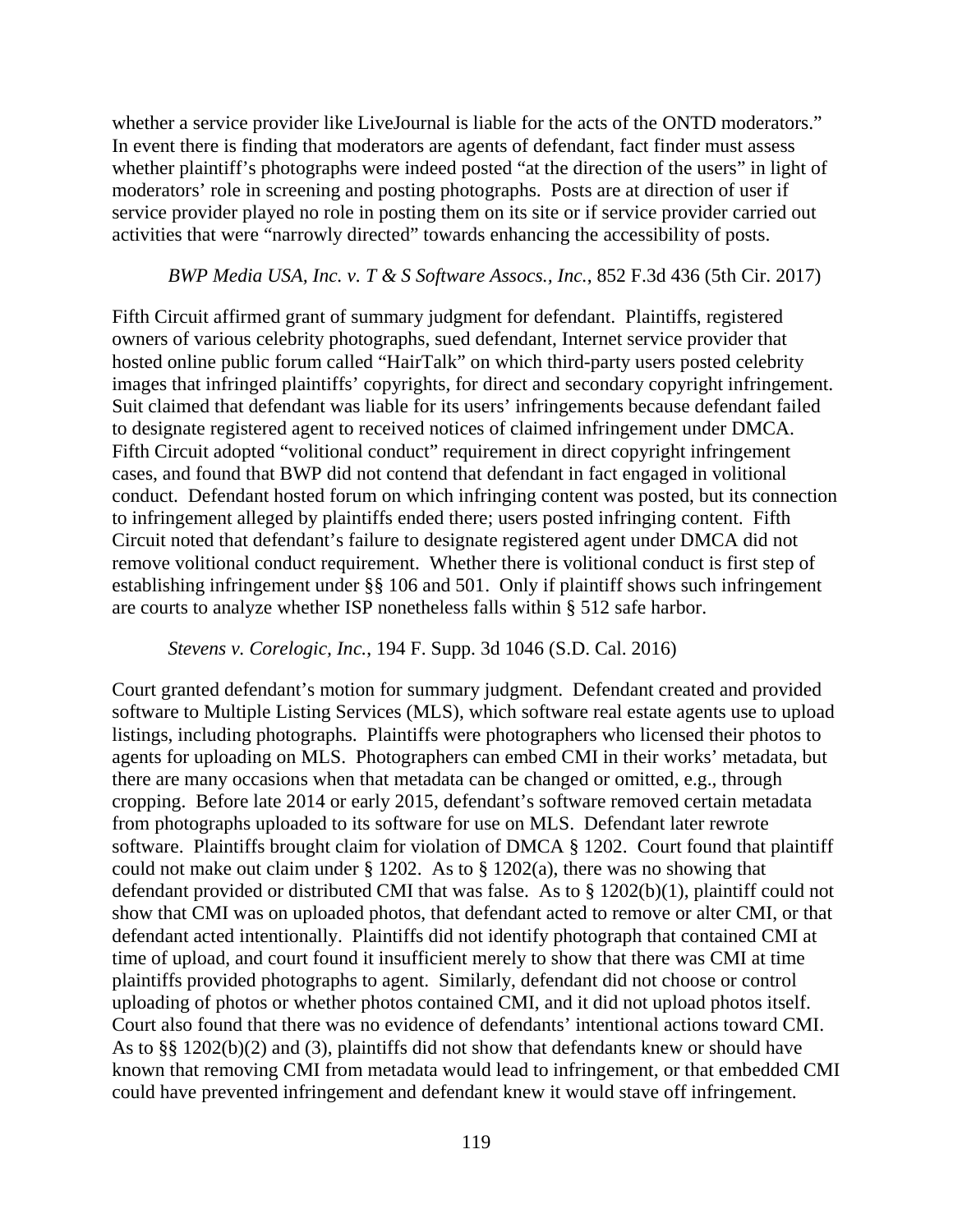Finally, court found that plaintiffs had impliedly licensed photographs for purpose of uploading to MLS and knew agents could change photos for use on MLS. There was no agreement with agents not to remove metadata. Court thus granted defendant's motion for summary judgment.

### *Seide v. Level-(1) Global Solutions, LLC*, No. 16-2975, 2016 U.S. Dist. LEXIS 105375 (N.D. Ill. Aug. 10, 2016)

District court denied defendant's motion to dismiss for failure to state claim pursuant to Rule 12(c). Plaintiff, photographer, brought infringement suit against website owner and its Internet service providers. One such provider, Steadfast Networks LLC, contended that it was shielded by DMCA's safe-harbor provision because it had "adopted and reasonably implemented" "repeat infringer" policy because it had such policy on its website providing for disabling infringing client's Internet service when appropriate, and alleged that it followed policy in response to plaintiffs' complaints. Service provider may qualify for safe harbor if it adopts and reasonably implements, and informs subscribers/account holders of, "policy that provides for the termination in appropriate circumstances of subscribers and account holders of the service provider's system or network who are repeat infringers." In Ninth Circuit, "service provider 'implements' such policy 'if it has working a notification system, a procedure for dealing with DMCA-complaint notifications, and if it does not actively prevent copyright owners from collecting information needed to issue such notifications.'" It "*reasonably* implements its repeat infringer policy if it terminates users when appropriate." Court noted that simply having policy and implementing it on one occasion does not establish DMCA compliance; DMCA is concerned with whether service providers have reasonably implemented their policies generally. Therefore, court denied Steadfast's motion and requested further discovery as to whether Steadfast had reasonably implemented policy.

### *General Motors LLC v. Dorman Prods.*, No. 15-12917, 2017 U.S. Dist. LEXIS 28434 (E.D. Mich. Mar. 1, 2017)

District court denied defendants' motion to dismiss plaintiffs' copyright infringement and unlawful circumvention claims. Plaintiffs alleged that defendants were illegally stealing and reselling GM's copyrighted software as embedded in control modules installed in GM's vehicles. GM also alleged that defendants manufactured and sold product called Software Transfer Tool that allowed users to access, copy and transfer GM's copyrighted software to other modules. Court had previously dismissed, on defendants' motion, infringement claim and circumvention claim under DMCA because of pleading deficiencies. GM filed amended complaint, and defendants once again moved to dismiss infringement and circumvention claims. Amended complaint included claim that defendants' Software Transfer Tool product violated DMCA §  $1201(a)(1)(A)$ , which provides that "no person shall circumvent a technological measure that effectively controls access to a work protected under [Act]." GM alleged that GM's copyrighted software contained technological protection measure that prevented access to and reprogramming of software, and thus defendants' product circumvented "technological measure" as prohibited by DMCA. Defendants argued that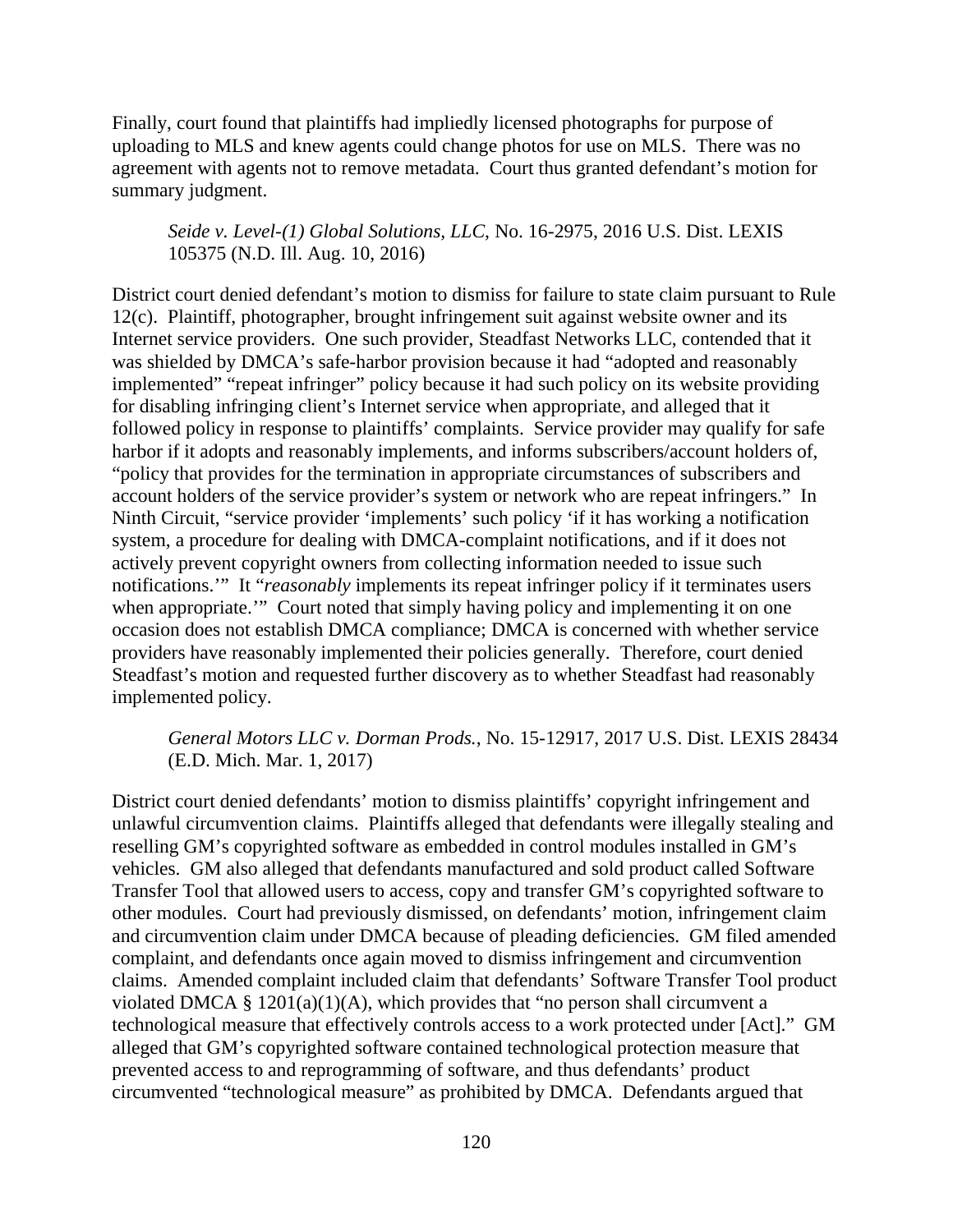their product merely allowed others to circumvent technological measures, which is not direct violation of DMCA's circumvention provision but rather trafficking in illegal circumvention means (claim also alleged by GM). Court held that GM's allegations supported claim that defendants must have, at some point, themselves circumvented GM's security measures, whether before or during development and distribution of defendants' product. Court therefore denied defendants' motion to dismiss circumvention claim.

*Hempton v. Pond5, Inc.*, No. 15-5696, 2017 U.S. Dist. LEXIS 5724 (W.D. Wash. Jan. 13, 2017)

Court denied plaintiff's motion for reconsideration. Plaintiff, nature sound recordist, sued defendant, which operated website through which media producers could license and distribute content to third parties, and one of defendant's customers for copyright infringement. Plaintiff alleged that defendant customer uploaded many of plaintiff's sound recordings to co-defendant's website, infringing plaintiff's copyrights. Defendant moved for summary judgment, contending that it was protected under § 512(c) of DMCA. Court agreed, and granted defendant's motion; plaintiff moved for reconsideration. Court noted that motions for reconsideration are disfavored, and such motions are generally denied absent showing of manifest error in prior ruling or new facts or legal authority. Plaintiff claimed that there were "new facts" that created genuine issue of material fact. Alleged new evidence (10,000 sound files plaintiff claimed were uploaded to defendant's website after motion was filed and two expert reports that discussed "red flags") did not persuade court. Court said sound files could have been brought to court's attention any time before summary judgment motion was decided, and expert reports were also meant to be filed with plaintiff's opposition to motion. If plaintiff needed more time to gather expert evidence, plaintiff could have requested extension.

*Goldstein v. Metro. Reg'l Info. Sys.*, No. 15-2400, 2016 U.S. Dist. LEXIS 106735 (D. Md. Aug. 11, 2016)

District court granted in part and denied in part defendant's motion to dismiss pursuant to Rule 12(b)(6). Plaintiff, photographer, brought suit against defendant website operator for, *inter alia*, DMCA violations. Plaintiff alleged that its copyrighted photo, still bearing plaintiff's original watermark in center, bottom of image, was uploaded to defendant's website at various points in 2013 and 2014. Uploaded photo also had defendant's watermark "© 2013 MRIS" or "© 2014 MRIS" in bottom left corner of image. Defendant continued to display photo into 2015, and updated its own watermark to "© 2015 MRIS," even after receipt of demand letter from plaintiff's attorney. Defendant obtained at least one copyright registration for its website during this period, and site as registered included plaintiff's photo. Plaintiff alleged violation of DMCA §§ 1202(a) and 1202(b). Section 1202(a) makes it unlawful to "knowingly and with the intent to induce, enable, facilitate or conceal infringement provide copyright management information that is false." Section 1202(b) prohibits intentional removal or alteration of any copyright management information without authority of copyright holder or law. Additionally, § 1202(b) requires that action be taken "knowing or … having reasonable grounds to know that it will induce, enable, facilitate, or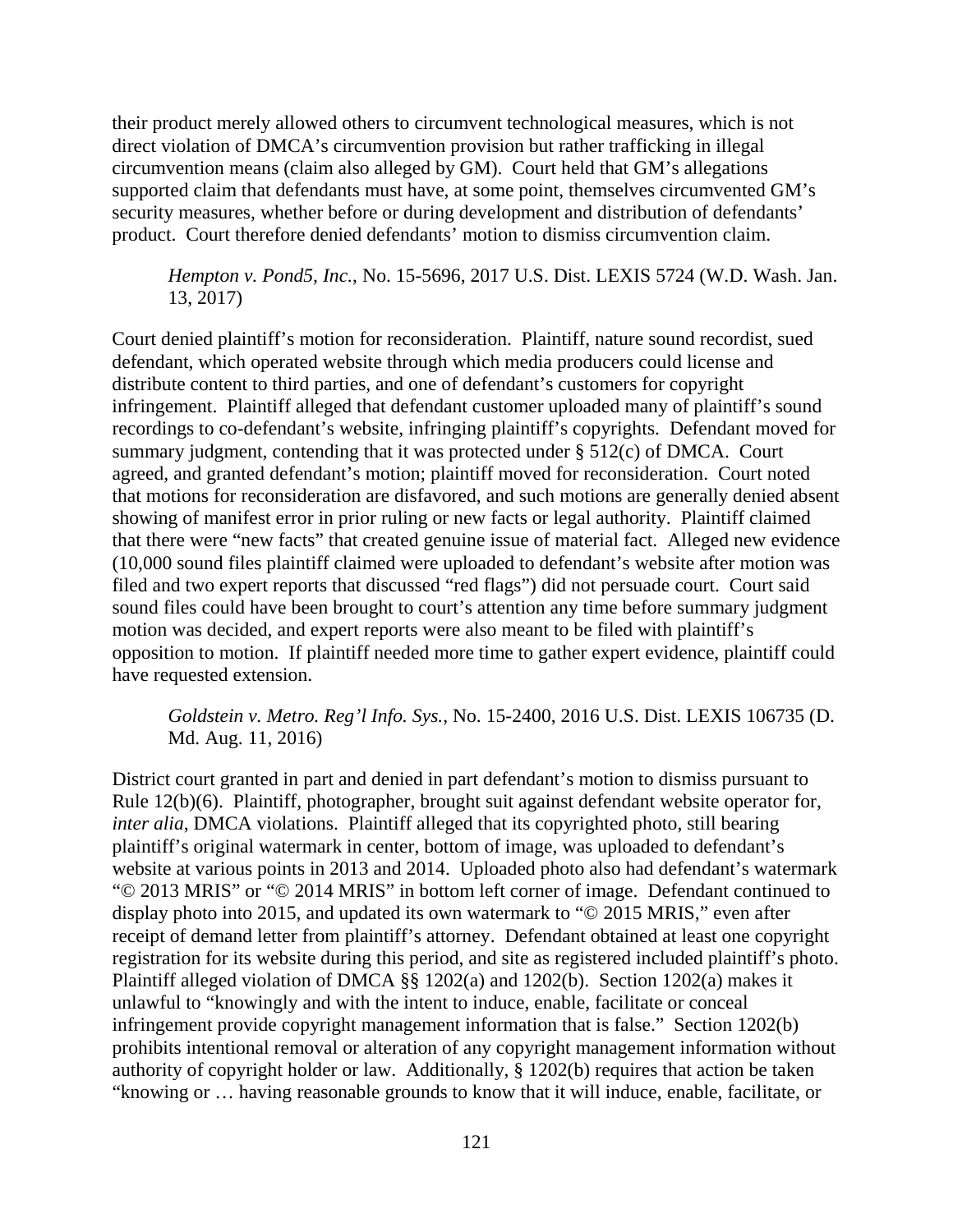conceal an infringement." Defendant argued that both claims failed because plaintiff failed to allege that it provided or altered copyright management information (CMI)' within meaning of DMCA, because it did not include all elements of "notice of copyright" as defined in Act. Court rejected argument, stating that plain language of DMCA does not equate CMI with copyright notice. Court was also unpersuaded by defendant's attempts to dismiss § 1202(a) claim on bases that (1) it had "good faith belief" that MRIS watermark on work was not false because it held copyright in website database as whole, as well as specific portions of it; and (2) defendant's mark was added automatically to all images uploaded to site, such that it lacked requisite intent for violation of statute. Dearth of authority supporting plaintiff's legal theory should not cut entirely against him, because "courts should be especially reluctant to dismiss on the basis of the pleadings when the asserted theory of liability is novel or extreme, since it is important that new legal theories be explored and assayed in the light of actual facts rather than a pleader's."

*Sinclair Broad. Group, Inc. v. Colour Basis, LLC*, No. 14-2614, 2016 U.S. Dist. LEXIS 84154 (D. Md. June 29, 2016)

District court granted in part and denied in part counter-defendants' motion for summary judgment. Counter-defendants, television company operating over 150 stations in over 70 markets and its personnel, sought declaratory judgment action that they had not infringed defendants' copyright in "Style Guide," containing standards and expectations for on-air talent, prepared by defendants at their request. Defendants claimed circumvention in violation of § 1201 based on counter-defendants' "willful" removal of "password protection and print disabling technological measures that controlled access to the copyright protected Style Guide." DMCA defines circumvention as "action that intends 'to de-scramble a scrambled work, to decrypt an encrypted work, or otherwise to avoid, bypass, remove, deactivate or impair a technological measure, without the authority of the copyright owner." Court found that "merely alleging that a defendant 'accessed' a copyrighted work that is protected by a technological measure is not enough to state a claim for violation of the DMCA." Instead, "a plaintiff alleging circumvention ... [must] prove that the defendant's access was unauthorized," noting that use of password "to access copyrighted work, even without authorization, does not constitute 'circumvention' under the DMCA." Defendants gave counter-defendants access to Style Guide and provided no details as to how circumvention allegedly occurred; therefore, they had no circumvention claim under DMCA.

*Ford Motor Co. v. Autel US, Inc.*, No. 14-13760, 2016 U.S. Dist. LEXIS 85875 (E.D. Mich. Jul. 1, 2016)

Court dismissed plaintiff's DMCA claim. Plaintiff owned copyright in files within "Integrated Diagnostic System" used for diagnosing Ford vehicles and facilitating their service and repair. Plaintiff filed suit against defendant, alleging defendant copied all or substantial portion of plaintiff's files. Court found plaintiff stated claim for copyright infringement. Plaintiff adequately satisfied "ownership" prong of infringement claim by providing copyright registrations. Court also held plaintiff adequately satisfied "copying of constituent elements of the work that are original" element by alleging defendant copied data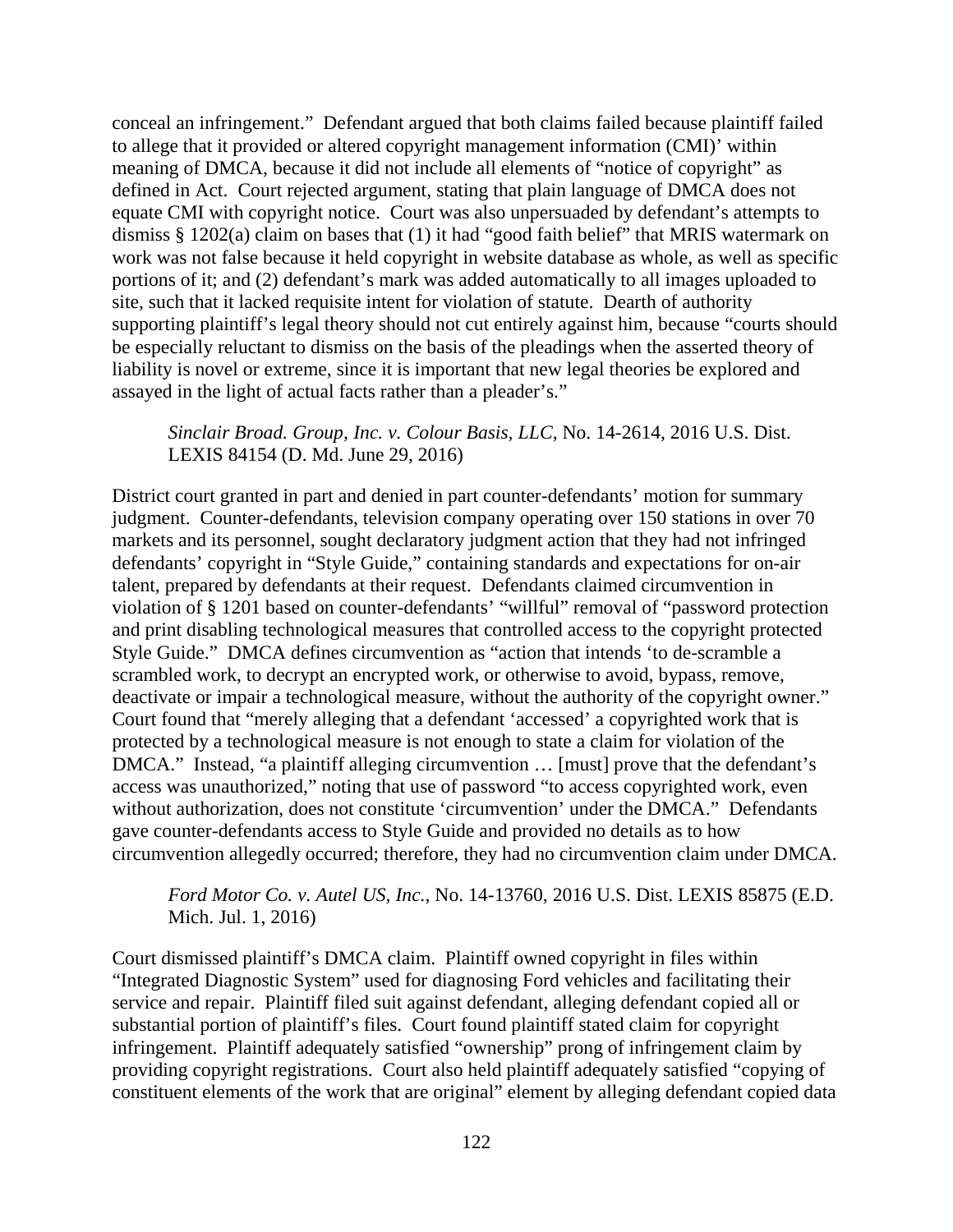entries compiled in same sequence and arrangement as plaintiff's files. Plaintiff also asserted defendant violated § 1201(a) prohibitions on circumvention of technological measure that controls access to copyrighted work, and on trafficking in technology or products primarily designed to circumvent technological measure that controls access to copyrighted work. Court held while plaintiff had alleged that defendant circumvented its technological security measures to improperly access trade secrets in form of "FFData file," it had not alleged that defendant circumvented its security measures to access copyrighted work.

*Philpot v. Toledo Radio, LLC*, No. 15-1401, 2016 U.S. Dist. LEXIS 128872 (N.D. Ohio Sept. 21, 2016)

Plaintiff photographer sued defendant radio station for copyright infringement and violation of DMCA. Plaintiff owned copyright in photo of Willie Nelson. Plaintiff made photos available for use under Creative Commons License, which states that those who use photo must provide link to license, give credit to photographer and specify any changes made to work. Plaintiff claimed defendant altered photo by removing identifying metadata and copyright management information. On motion for summary judgment, court held that genuine issues of material fact remain as to whether any infringement occurred because court could not "conclude reasonable minds could come to but one conclusion concerning whether defendant's publication of the Nelson Photo constituted fair use," and whether infringement, if infringement occurred, was innocent. Because there remained question as to whether defendant's use of work was fair, court held there are also genuine issues of material fact regarding plaintiff's contributory and vicarious copyright infringement claims. Court also denied parties' motions for summary judgment on issue of whether defendant breached DMCA by removing or altering copyright management information.

# **X. MISCELLANEOUS**

## **A. Insurance**

*Educ. Impact v. Travelers Prop. Cas. Co. of Am.*, No. 15-4510, 2016 U.S. Dist. LEXIS 176799 (N.D. Cal. Dec. 21, 2016)

Court granted defendant's motion for summary judgment. Plaintiff Educational Impact sued co-plaintiff Teachscape for inaccurately representing that Teachscape was only business in industry that could legally market book titled *Enhancing Professional Practice—A Framework for Teaching*, alleging claims including unfair competition and tortious interference. Educational Impact also sued few of Teachscape's customers, alleging copyright infringement. Teachscape tendered complaints to defendant Travelers, and assigned all of its rights against defendant to plaintiff. Central issue was whether defendant breached duty to defend Teachscape under coverage provision for "advertising injury liability." Relevant policy provided that defendant "will pay those sums that the insured becomes legally obligated to pay as damages because of 'personal advertising injury' to which this insurance applies." Moreover, according to policy, advertising injury meant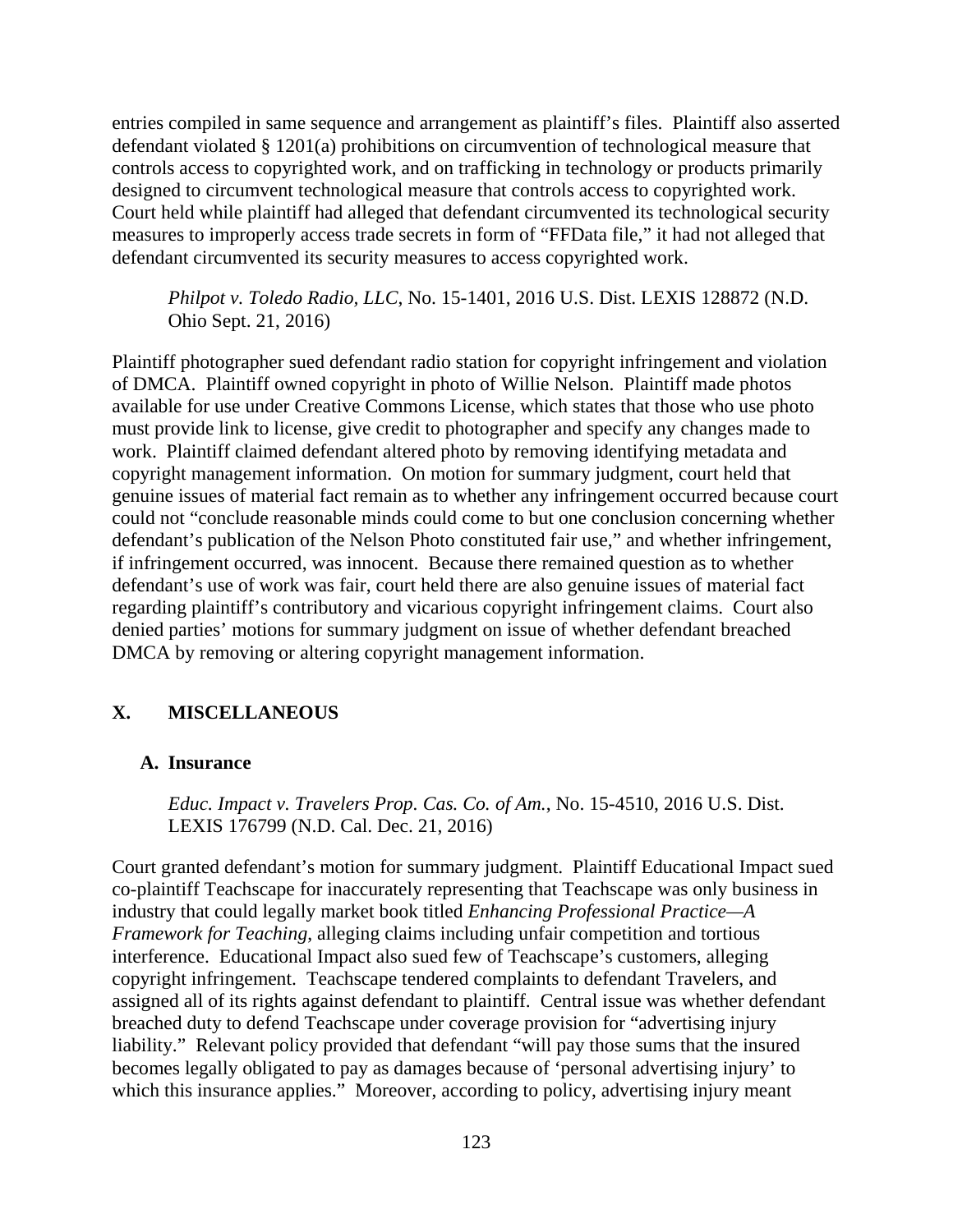"injury caused by the infringement of copyright." Court found that because there was no allegation—and no facts to support allegation—that Teachscape infringed plaintiff's copyright in its advertisements, there was "no potential for coverage" under policy and defendant had no duty to defend Teachscape. Court also found defendant had no duty to defend Teachscape's customers because Teachscape was not named in customer lawsuits.

*Boehm v. Heyrman Printing, LLC*, No. 16-305, 2017 U.S. Dist. LEXIS 33678 (W.D. Wis. Mar. 9, 2017)

District court granted insurer's motion for summary judgment, holding that insurer had no duty to defend defendant printer against copyright infringement action. Defendant had used, at direction of third-party defendant Event USA, unauthorized copies of photographer Scott Boehm's copyrighted photos in Event USA advertisement. Defendant's insurance policy, provided by insurer ACUITY, provided coverage for "advertising injury and printers' errors and omissions," which excluded copyright infringement claims unless "infringement occurs in the insured's advertisement." Court held that, because alleged infringement did not occur in defendant's own advertisement, ACUITY did not have duty defend defendant against plaintiff's infringement allegations.

# **B. Visual Artists Rights Act**

*Cohen v. G&M Realty L.P.*, No. 13-5612, 2017 U.S. Dist. LEXIS 50943 (E.D.N.Y. Mar. 31, 2017)

District court denied defendants' motion to dismiss plaintiffs' VARA claims. Plaintiffs were group of artists who created, with permission, paintings that adorned either exterior or interior of group of buildings owned by defendants that came to be known as "5Pointz." Defendants eventually decided to destroy 5Pointz buildings and replace them with high-rise towers containing rental units. Plaintiffs sued under VARA to prevent destruction of paintings. "Recognized stature," though statutorily undefined, is necessary finding under VARA in order to protect "work of visual art." Courts generally determine whether particular work possesses "recognized stature" based on expert testimony; here plaintiffs' and defendants' "dueling (and facially credible) experts' divergent analyses" created triable issue of fact, foreclosing judgment as to plaintiffs' VARA claim. Defendants argued that plaintiffs' expert report focused on "recognized stature" of artist, rather than work itself, in contravention of VARA. Courts and parties, however, have employed variety of methods to determine "recognized stature," including inferring particular work's recognized stature on basis of its creator's reputation. Court found that acceptance of such methodology in this case had added benefit of honoring VARA's broad purpose. Court "harbor[ed] some skepticism" regarding cogency of relevant opinions, due not only to their premises but also their rigor. Nonetheless, trial court should limit itself to exclusion of "junk science" under standard set forth in *Daubert*. Here, plaintiffs' expert used variety of factors in reaching her conclusion regarding stature of plaintiffs' work, including multiple commissions from major entities, hiring by celebrity clients and public park; opinions of leading museum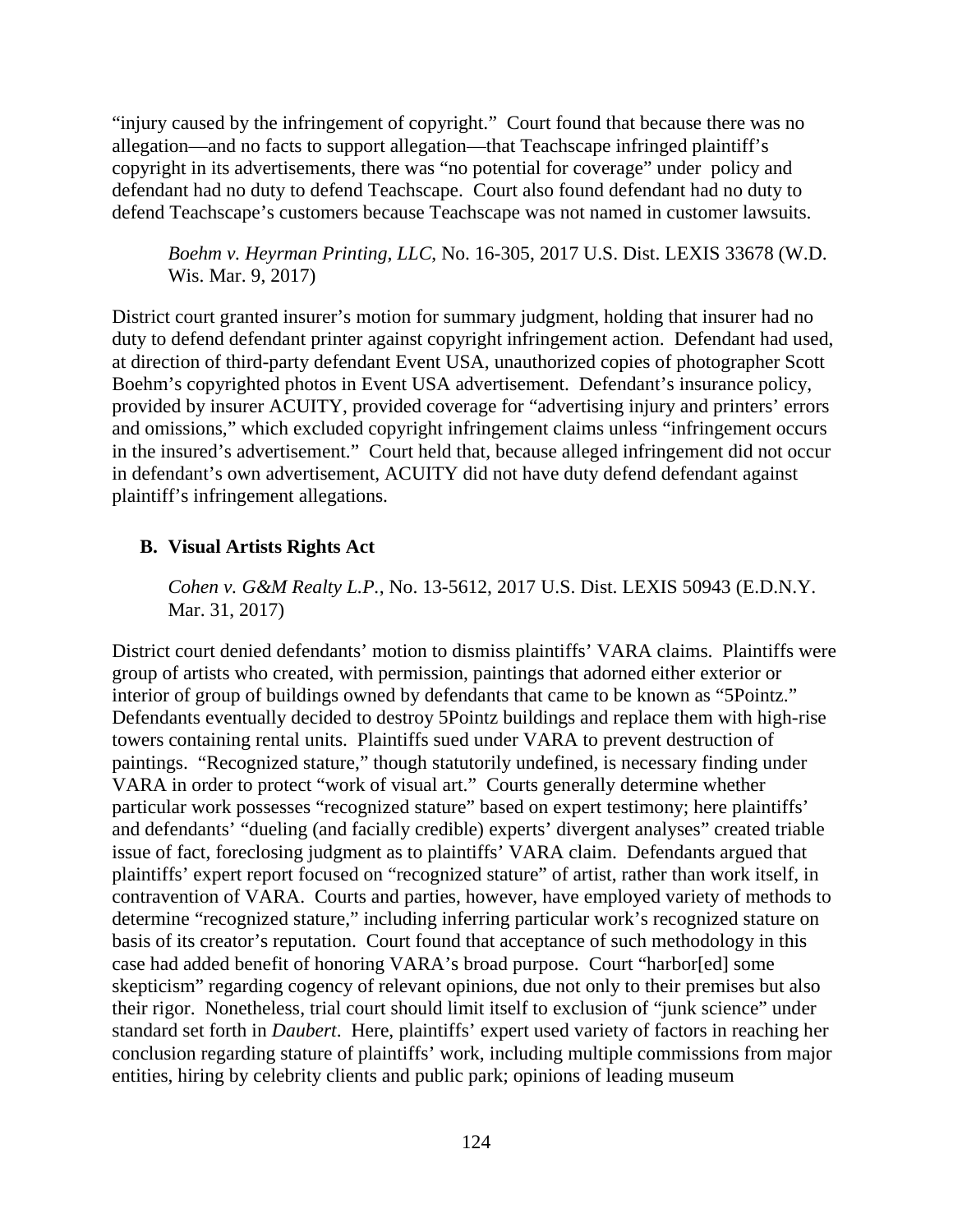professionals and other artists; individual artist's social media followers and their works' Google hits, and awards including induction in Graffiti Hall of Fame. By citing such evidence, which courts have deemed relevant to question of recognized stature and may reasonably indicate specific artist's place in art world, plaintiffs' expert's report met *Daubert* minimum; any remaining problems with expert were for jury to decide.

*MG Design Assocs. v. Costar Realty Info., Inc.*, No. 16-5166, 2016 U.S. Dist. LEXIS 166262 (N.D. Ill. Dec. 1, 2016)

Court granted in part motion to dismiss, finding work at issue was not eligible for VARA protection because it was work made for hire. Plaintiff and defendant both designed and constructed trade show exhibits. Plaintiff alleged that defendants constructed infringing "Las Vegas Exhibit" using plaintiff's design renderings "as the basis" for construction; defendant then advertised on its website that it designed Las Vegas Exhibit. Plaintiff alleged "right of attribution" claim under Visual Artists Rights Act. However "works of visual art" to which VARA applies do not include "any work made for hire." Plaintiff alleged that renderings "were created by an employee of MG Design working within the course and scope of his employment," using VARA's definition of works made for hire near-verbatim. Court therefore held that plaintiff could not state "right of attribution claim for infringement of a work of visual art."

#### **C. Miscellaneous**

*Fox TV Stations, Inc. v. AereoKiller, LLC*, 851 F.3d 1002 (9th Cir. 2016)

Defendant operated service that captured copyrighted works broadcast over air and retransmitted them to paying subscribers over Internet without consent of copyright holders. Issue was whether such Internet-based retransmission services are "cable systems" eligible for compulsory license under Copyright Act. Act defines "cable system" as "facility … that … receives signals transmitted or programs broadcast by … television broadcast stations … and makes secondary transmissions of such signals or programs by wires, cables, microwave, or other communication channels to subscribing members of public who pay for such service." Court rejected plaintiff's argument that defendant's use of Internet (retransmission medium beyond its control) excluded defendant's service from "cable system." Court held language of § 111 does not compel conclusion that facility must control retransmission medium—wires, cables, microwaves, or other communications channels. Court rejected defendant's argument that § 111 must be read as making compulsory licenses available to any facility that retransmits broadcast signals or programming; if Congress had intended to include entire secondary transmission community, it would have done so, but it did not. Court also rejected defendant's argument that Internet counts as one of "other communications channels," invoking *ejusdem generis* canon to find that "other communications channels" must share characteristics such as bandwidth, throughput and noise, which would imply Internet is not "other communications channel" under § 111. Court found Internet-based retransmission services neither clearly eligible nor clearly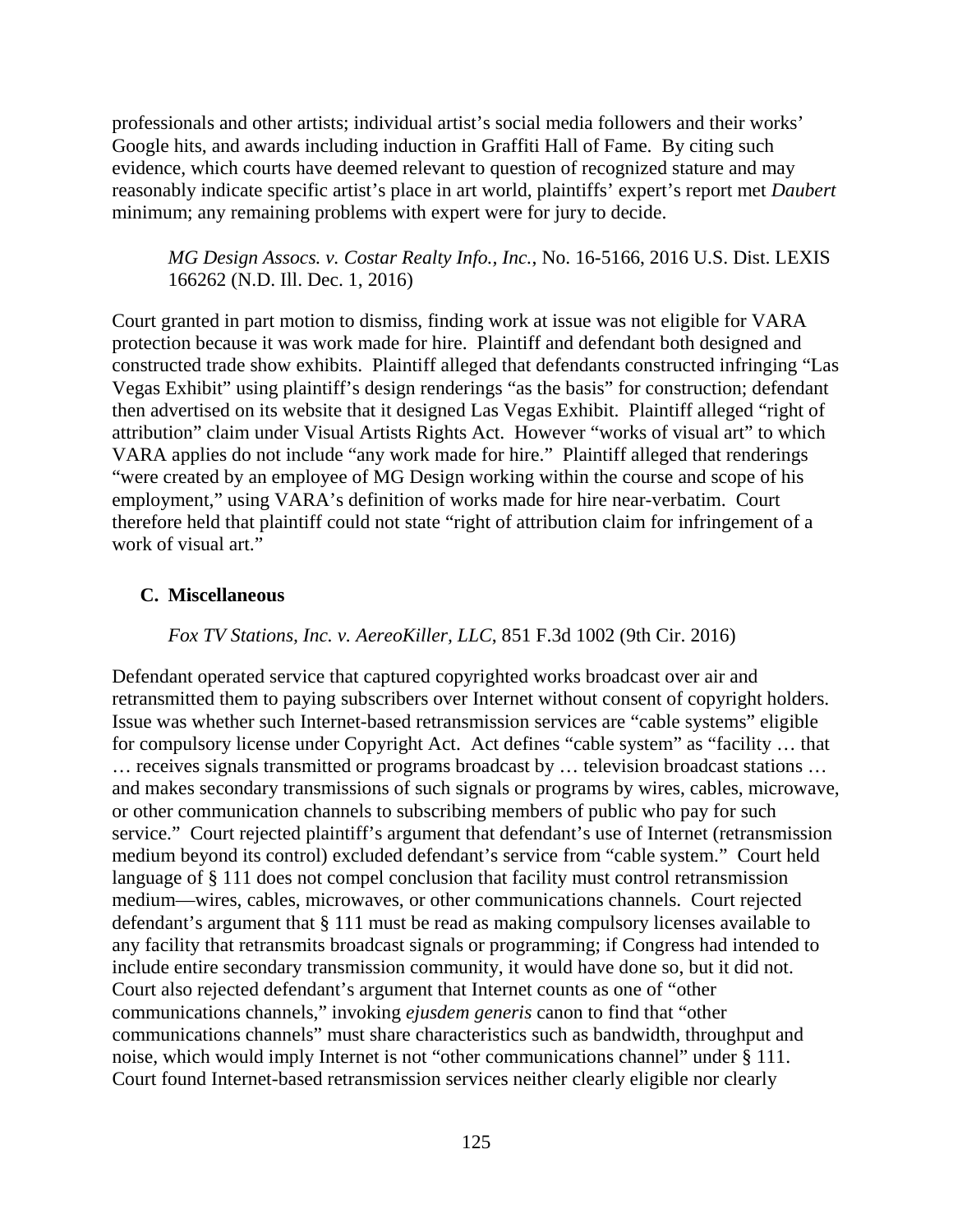ineligible for compulsory license § 111 makes available to "cable systems." Since § 111 was ambiguous on question presented, court gave *Skidmore* deference to interpretation of Copyright Office, had long maintained that Internet-based retransmission services are not "cable systems," and hence are not eligible for compulsory licenses under § 111.